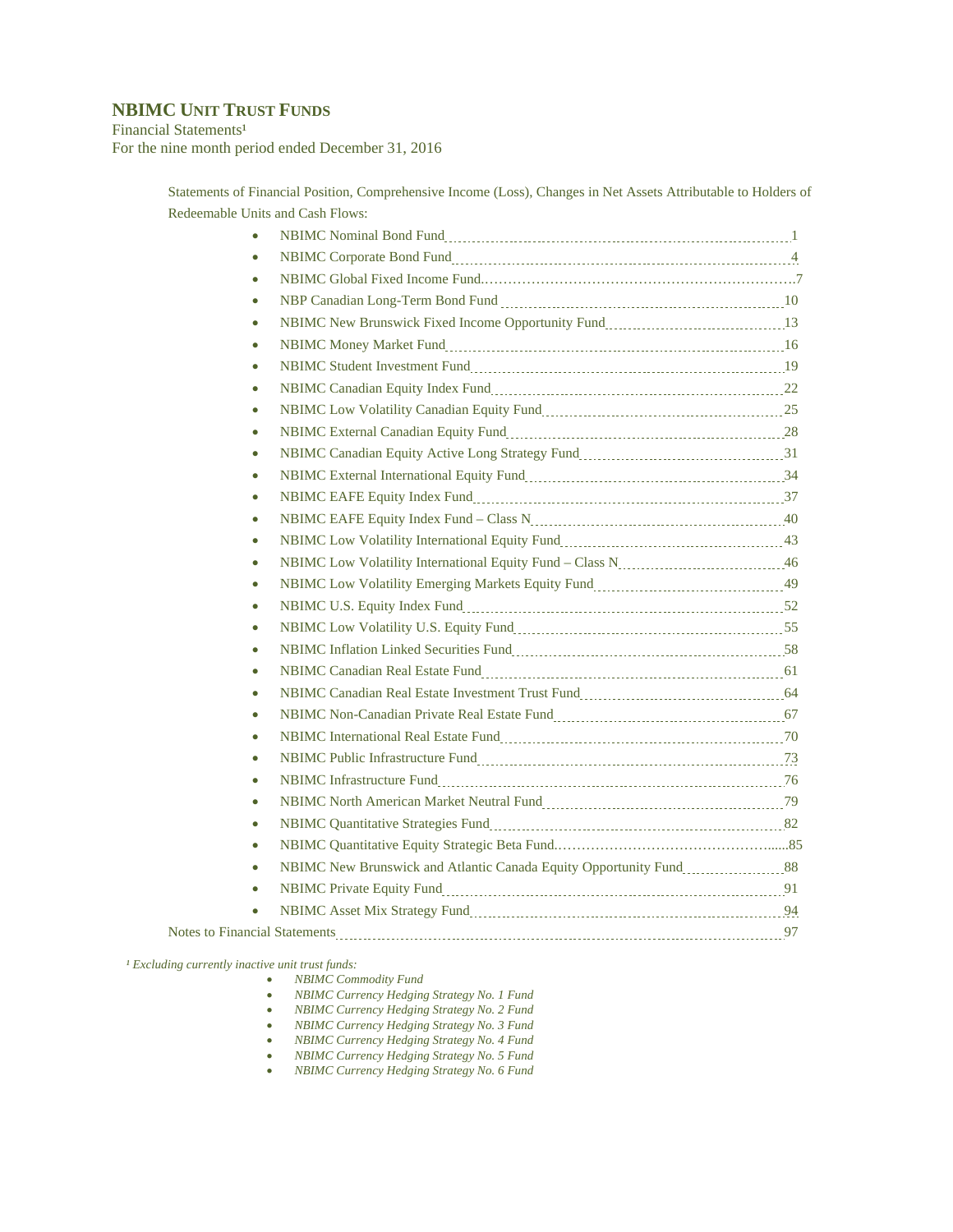

KPMG LLP Frederick Square 700-77 Westmorland Street Fredericton NB E3B 6Z3

One Factory Lane PO Box 827 Moncton NB E1C 8N6

133 Prince William Street PO Box 2388 Stn Main Saint John NB E2L 3V6 Telephone (506) 452-8000 Telephone (506) 856-4400 Telephone (506) 634-1000 Fax (506) 450-0072 Fax (506) 856-4499 Fax (506) 633-8828

#### **INDEPENDENT AUDITORS' REPORT**

To the Unitholders of the following funds managed by Vestcor Investment Management Corporation:

NBIMC Nominal Bond Fund<br>
NBIMC U.S. Equity Index Fund<br>
NBIMC Low Volatility U.S. Equ NBIMC Global Fixed Income Fund NBIMC Inflation Linked Securities Fund NBP Canadian Long-Term Bond Fund NBIMC Canadian Real Estate Fund NBIMC New Brunswick Fixed Income Opportunity Fund NBIMC Canadian Real Estate Investment Trust Fund NBIMC Money Market Fund NBIMC Non-Canadian Private Real Estate Fund NBIMC Student Investment Fund NBIMC International Real Estate Fund NBIMC Canadian Equity Index Fund NBIMC Public Infrastructure Fund NBIMC Low Volatility Canadian Equity Fund NBIMC Infrastructure Fund NBIMC External Canadian Equity Fund NBIMC North American Market Neutral Fund NBIMC Canadian Equity Active Long Strategy Fund NBIMC Quantitative Strategies Fund NBIMC External International Equity Fund NBIMC Quantitative Equity Strategic Beta Fund NBIMC EAFE Equity Index Fund NBIMC New Brunswick and Atlantic Canada Equity NBIMC EAFE Equity Index Fund – Class N Opportunity Fund NBIMC Low Volatility International Equity Fund NBIMC Private Equity Fund NBIMC Low Volatility International Equity Fund – Class N NBIMC Asset Mix Strategy Fund NBIMC Low Volatility Emerging Markets Equity Fund

NBIMC Low Volatility U.S. Equity Fund

(collectively, the Funds)

We have audited the accompanying financial statements of the Funds which comprise the statements of financial position as at December 31, 2016, the statements of comprehensive income (loss), changes in net assets attributable to holders of redeemable units and cash flows for the applicable period then ended, and notes, comprising a summary of significant accounting policies and other explanatory information.

#### *Management's Responsibility for the Financial Statements*

Management is responsible for the preparation and fair presentation of these financial statements in accordance with International Financial Reporting Standards, and for such internal control as management determines is necessary to enable the preparation of financial statements that are free from material misstatement, whether due to fraud or error.

#### *Auditor's Responsibility*

Our responsibility is to express an opinion on these financial statements based on our audits. We conducted our audits in accordance with Canadian generally accepted auditing standards. Those standards require that we comply with ethical requirements and plan and perform the audits to obtain reasonable assurance about whether the financial statements are free from material misstatement.

An audit involves performing procedures to obtain audit evidence about the amounts and disclosures in the financial statements. The procedures selected depend on our judgment, including the assessment of the risks of material misstatement of the financial statements, whether due to fraud or error. In making those risk assessments, we consider internal control relevant to the entity's preparation and fair presentation of the financial statements in order to design audit procedures that are appropriate in the circumstances, but not for the purpose of expressing an opinion on the effectiveness of the entity's internal control. An audit also includes evaluating the appropriateness of accounting policies used and the reasonableness of accounting estimates made by management, as well as evaluating the overall presentation of the financial statements.

We believe that the audit evidence we have obtained in our audits is sufficient and appropriate to provide a basis for our audit opinion.

#### *Opinion*

In our opinion, the financial statements present fairly, in all material respects, the financial position of the Funds as at December 31, 2016, and their financial performance and their cash flows for the applicable period then ended in accordance with International Financial Reporting Standards.

 $KPMG$  14P

Chartered Professional Accountants May 29, 2017 Fredericton, Canada

KPMG LLP is a Canadian limited liability partnership and a member firm of the KPMG network of independent member firms affiliated with KPMG International Cooperative ("KPMG International"), a Swiss entity. KPMG Canada provides services to KPMG LLP.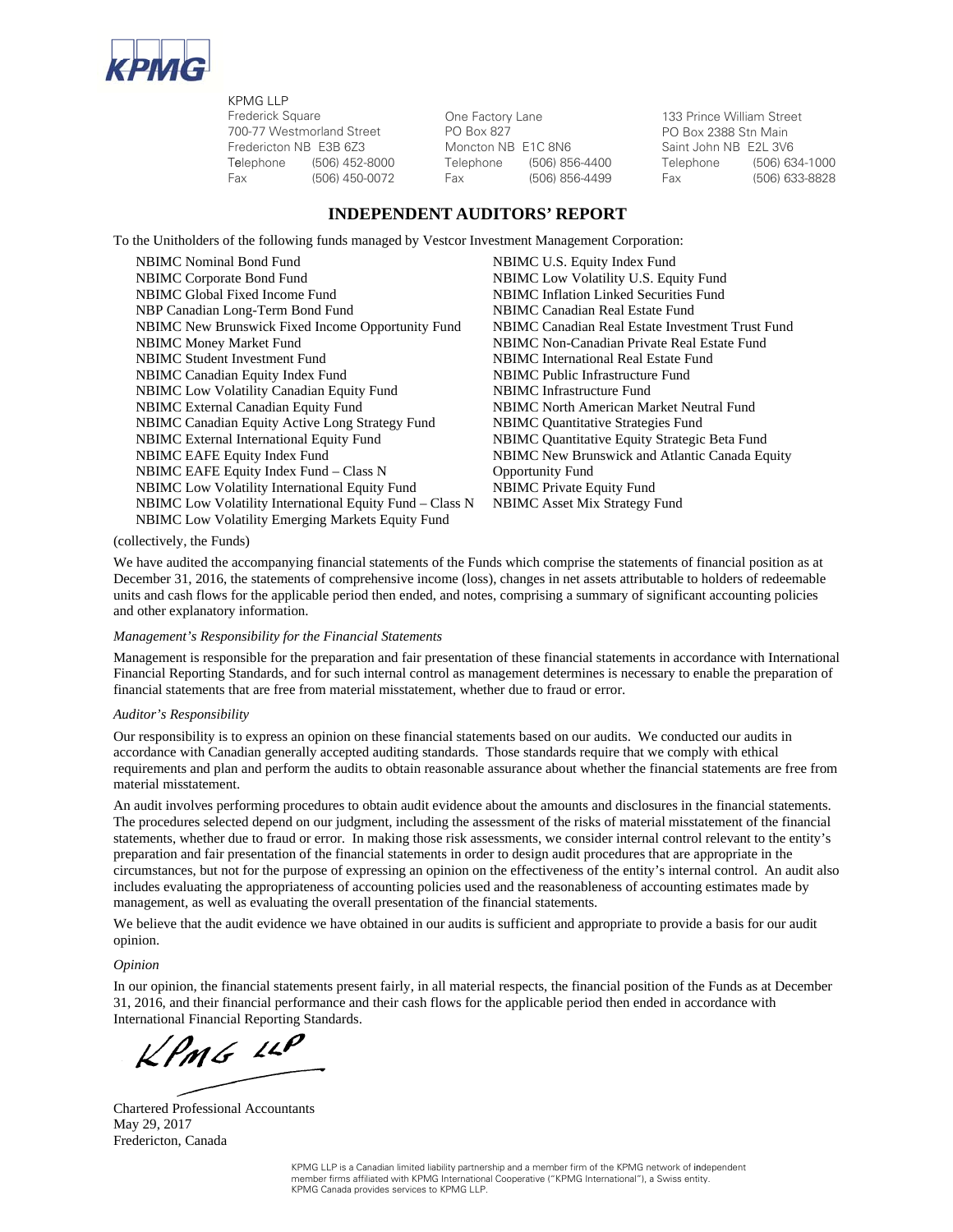## **NBIMC NOMINAL BOND FUND**

#### **Statement of Financial Position**

*(All amounts in thousands of Canadian dollars, except per unit amounts)*  As at

|                                                                                                                                                  | December 31,<br>2016 |           | March 31,<br>2016 |           |
|--------------------------------------------------------------------------------------------------------------------------------------------------|----------------------|-----------|-------------------|-----------|
| <b>Assets</b>                                                                                                                                    |                      |           |                   |           |
| Investments                                                                                                                                      | \$                   | 2,275,795 | S.                | 2,146,455 |
| Cash                                                                                                                                             |                      | 72        |                   | 20,045    |
| Interest receivable                                                                                                                              |                      | 12,051    |                   | 18,098    |
| Derivative assets <i>(note 5)</i>                                                                                                                |                      |           |                   | 366       |
| Total assets                                                                                                                                     |                      | 2,287,918 |                   | 2,184,964 |
| <b>Liabilities</b><br>Payable for investment purchases                                                                                           |                      |           |                   | 20,045    |
| Derivative liabilities (note 5)                                                                                                                  |                      | 266       |                   |           |
| Liabilities (excluding net assets attributable to holders of<br>redeemable units)                                                                |                      | 266       |                   | 20,045    |
| Net assets attributable to holders of redeemable units                                                                                           | \$                   | 2,287,652 | \$                | 2,164,919 |
| Net assets attributable to holders of redeemable units per<br>unit<br>The accompanying notes are an integral part of these financial statements. | \$                   | 2,623.43  | - \$              | 2,627.00  |

while with

Michael W. Walton Cathy Rignanesi

Cathy Rippensi

Board Chairperson Audit Committee Chairperson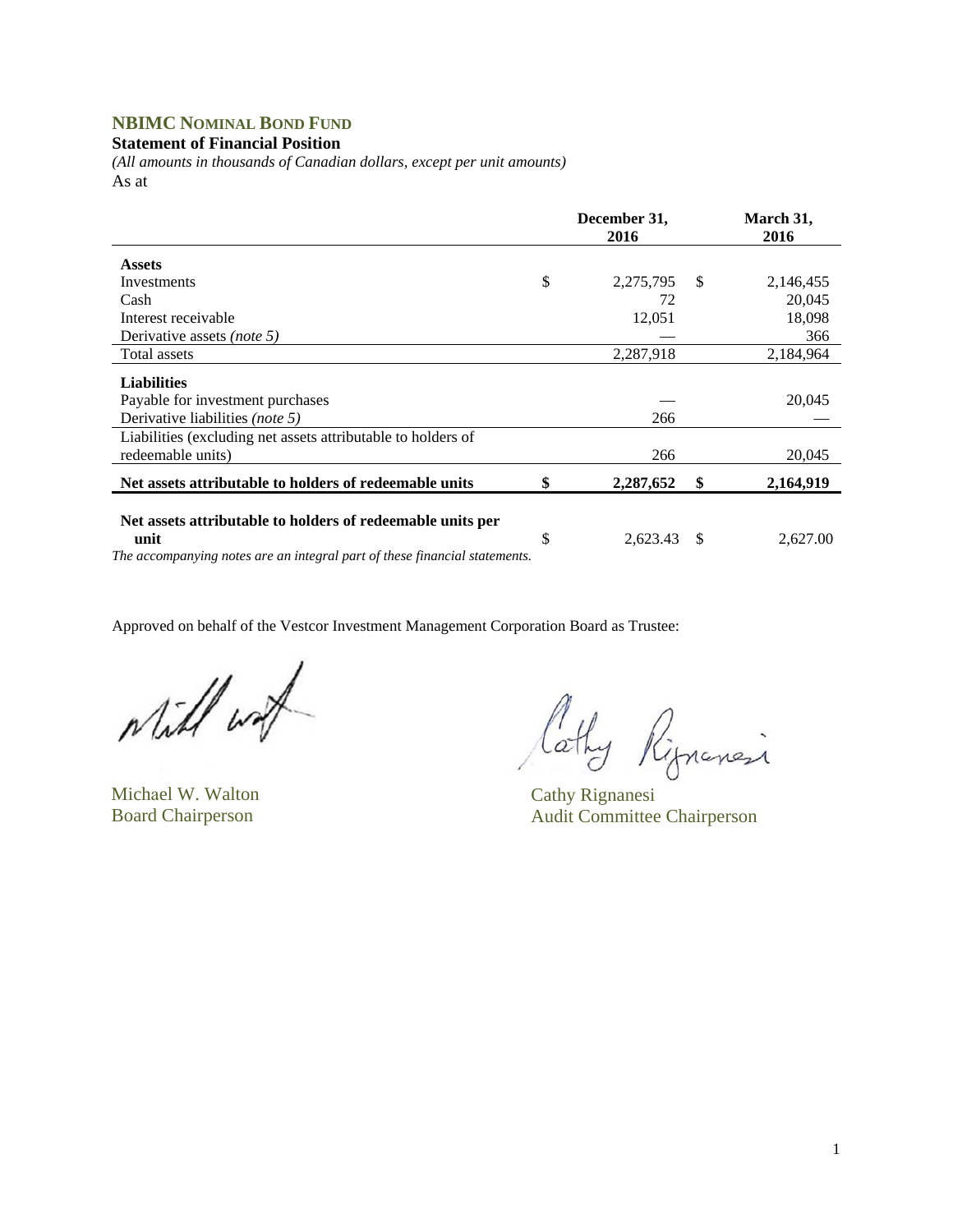## **NBIMC NOMINAL BOND FUND**

#### **Statement of Comprehensive Income (Loss)**

*(All amounts in thousands of Canadian dollars, except per unit amounts)* 

|                                                              | For the nine<br>months ended<br>December 31,<br>2016 |      | For the year<br>ended March 31,<br>2016 |
|--------------------------------------------------------------|------------------------------------------------------|------|-----------------------------------------|
| <b>Income</b>                                                |                                                      |      |                                         |
| Interest                                                     | \$<br>49.708                                         | - \$ | 67,155                                  |
| Securities lending                                           | 350                                                  |      | 425                                     |
| Derivative (loss) income                                     | (266)                                                |      | 366                                     |
| Net realized gain on investments                             | 10,535                                               |      | 24,156                                  |
| Net change in unrealized loss on investments                 | (64, 440)                                            |      | (63, 682)                               |
| <b>Total (loss) income</b>                                   | (4,113)                                              |      | 28,420                                  |
| (Decrease) increase in net assets attributable to holders of |                                                      |      |                                         |
| redeemable units                                             | \$<br>(4,113)                                        | S    | 28,420                                  |

*The accompanying notes are an integral part of these financial statements.* 

#### **NBIMC NOMINAL BOND FUND**

#### **Statement of Changes in Net Assets Attributable to Holders of Redeemable Units**

*(All amounts in thousands of Canadian dollars, except per unit amounts)* 

|                                                                |    | For the nine<br>months ended<br>December 31,<br>2016 |    |           |  |  |  |  |  | For the year<br>ended March 31,<br>2016 |
|----------------------------------------------------------------|----|------------------------------------------------------|----|-----------|--|--|--|--|--|-----------------------------------------|
| Net assets attributable to holders of redeemable units,        |    |                                                      |    |           |  |  |  |  |  |                                         |
| beginning of period                                            | \$ | 2,164,919                                            | -S | 2,118,764 |  |  |  |  |  |                                         |
| (Decrease) increase in net assets attributable to holders of   |    |                                                      |    |           |  |  |  |  |  |                                         |
| redeemable units                                               |    | (4,113)                                              |    | 28,420    |  |  |  |  |  |                                         |
| <b>Distributions</b>                                           |    | (93, 159)                                            |    | (98,995)  |  |  |  |  |  |                                         |
| Proceeds from issuance of redeemable units                     |    | 327.744                                              |    | 580,113   |  |  |  |  |  |                                         |
| Amounts paid on redemption of redeemable units                 |    | (107, 739)                                           |    | (463,383) |  |  |  |  |  |                                         |
| Net assets attributable to holders of redeemable units, end of |    |                                                      |    |           |  |  |  |  |  |                                         |
| period                                                         | \$ | 2,287,652                                            | S  | 2,164,919 |  |  |  |  |  |                                         |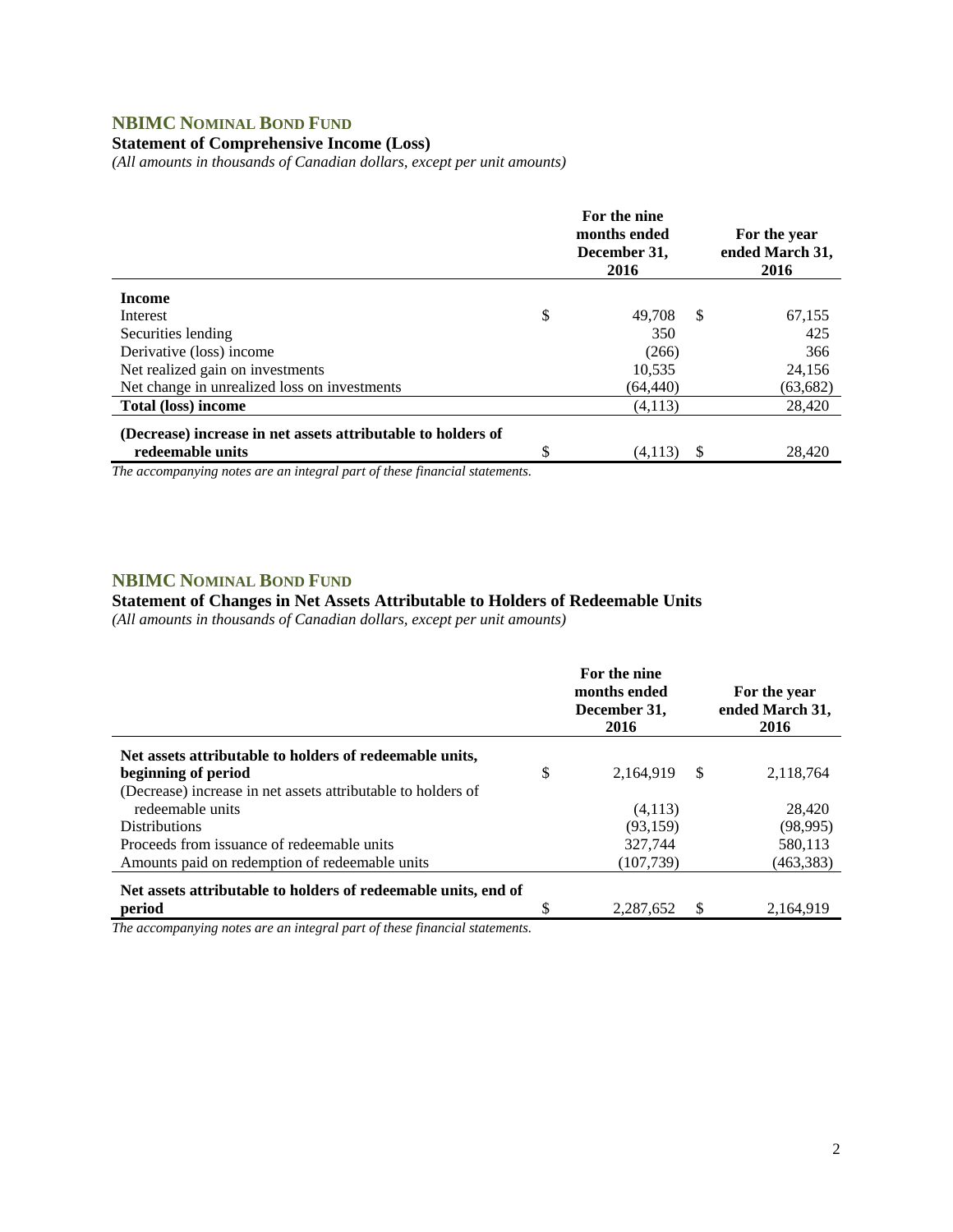# **NBIMC NOMINAL BOND FUND**

### **Statement of Cash Flows**

*(All amounts in thousands of Canadian dollars, except per unit amounts)* 

|                                                                                                                                                                                                                                                                                        | For the nine<br>months ended<br>December 31,<br>2016 | For the year<br>ended March 31,<br>2016 |
|----------------------------------------------------------------------------------------------------------------------------------------------------------------------------------------------------------------------------------------------------------------------------------------|------------------------------------------------------|-----------------------------------------|
| Cash flows from (used in) operating activities                                                                                                                                                                                                                                         |                                                      |                                         |
| (Decrease) increase in net assets attributable to holders of                                                                                                                                                                                                                           |                                                      |                                         |
| redeemable units                                                                                                                                                                                                                                                                       | \$<br>(4,113)                                        | \$<br>28,420                            |
| Adjustments for:                                                                                                                                                                                                                                                                       |                                                      |                                         |
| Foreign exchange (gain) loss on currency forwards                                                                                                                                                                                                                                      | (215)                                                | 933                                     |
| Net realized gain on sale of investments                                                                                                                                                                                                                                               | (10, 535)                                            | (24, 156)                               |
| Net change in unrealized loss on investments                                                                                                                                                                                                                                           | 64,440                                               | 63,682                                  |
| Purchases of investments                                                                                                                                                                                                                                                               | (2,717,306)                                          | (6,103,290)                             |
| Proceeds from sale and maturity of investments                                                                                                                                                                                                                                         | 2,534,276                                            | 6,019,287                               |
| Interest receivable                                                                                                                                                                                                                                                                    | 6,047                                                | (222)                                   |
| Payable for investment purchases                                                                                                                                                                                                                                                       | (20,045)                                             | 20,045                                  |
| Derivative assets / liabilities                                                                                                                                                                                                                                                        | 632                                                  | (2,389)                                 |
| Net cash (used in) from operating activities                                                                                                                                                                                                                                           | (146, 819)                                           | 2,310                                   |
| Cash flows from (used in) financing activities                                                                                                                                                                                                                                         |                                                      |                                         |
| Proceeds from issuances of redeemable units                                                                                                                                                                                                                                            | 234,585                                              | 481,118                                 |
| Amounts paid on redemption of redeemable units                                                                                                                                                                                                                                         | (107, 739)                                           | (463, 383)                              |
|                                                                                                                                                                                                                                                                                        |                                                      |                                         |
| Net cash from financing activities                                                                                                                                                                                                                                                     | 126,846                                              | 17,735                                  |
| Net (decrease) increase in cash                                                                                                                                                                                                                                                        | (19, 973)                                            | 20,045                                  |
| Cash, beginning of period                                                                                                                                                                                                                                                              | 20,045                                               |                                         |
|                                                                                                                                                                                                                                                                                        |                                                      |                                         |
| Cash, end of period                                                                                                                                                                                                                                                                    | \$<br>72                                             | \$<br>20,045                            |
|                                                                                                                                                                                                                                                                                        |                                                      |                                         |
| Supplemental information:                                                                                                                                                                                                                                                              |                                                      |                                         |
| Interest received                                                                                                                                                                                                                                                                      | \$<br>55,755                                         | \$<br>66,933                            |
| Non-cash transactions:                                                                                                                                                                                                                                                                 |                                                      |                                         |
| <b>Distributions</b>                                                                                                                                                                                                                                                                   | \$<br>(93, 159)                                      | \$<br>(98, 995)                         |
| Proceeds from issuance of redeemable units<br>T1<br>$\mathcal{L}$ , and the contract of the contract of the contract of the contract of the contract of the contract of the contract of the contract of the contract of the contract of the contract of the contract of the contract o | \$<br>93,159                                         | \$<br>98,995                            |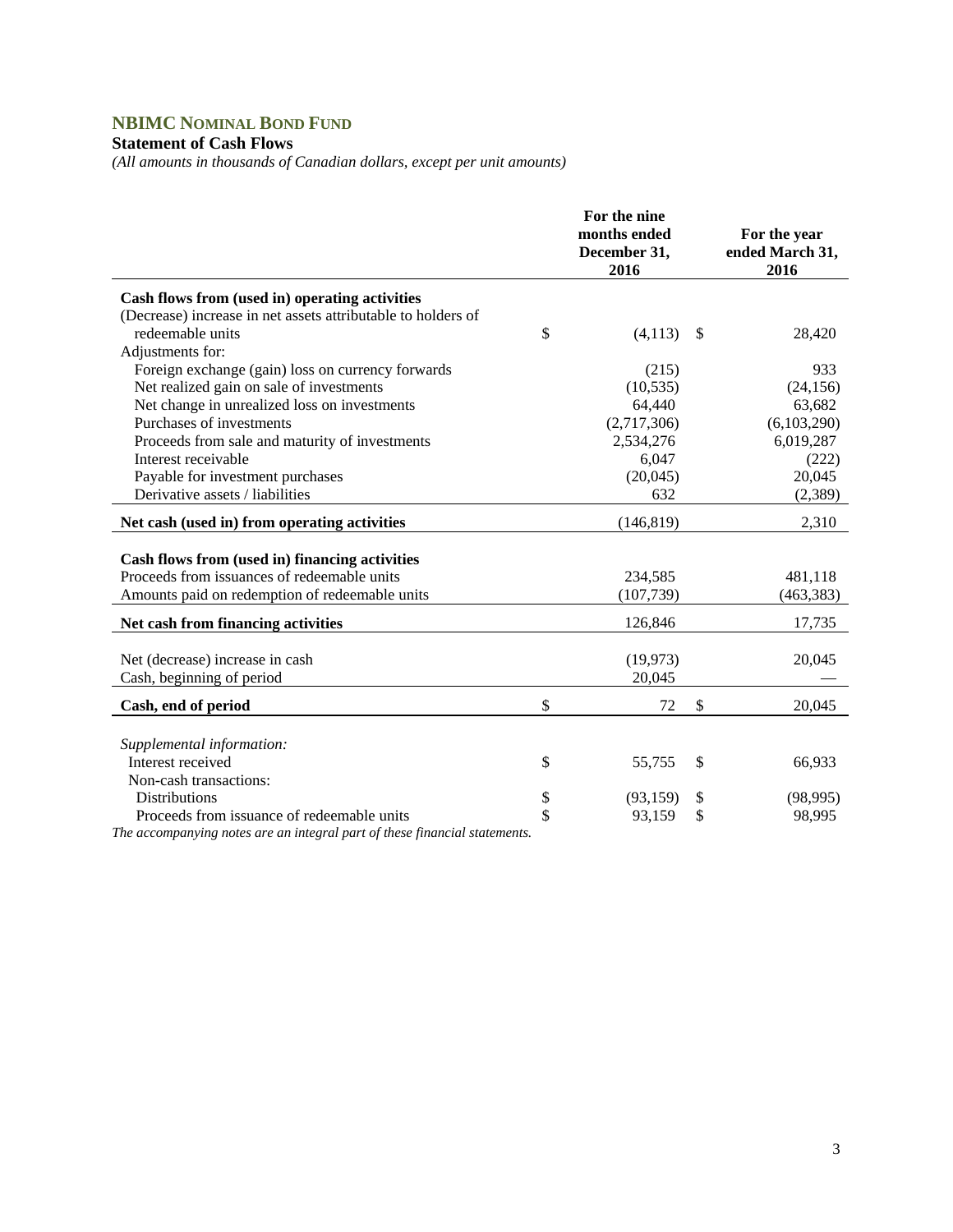## **NBIMC CORPORATE BOND FUND**

#### **Statement of Financial Position**

*(All amounts in thousands of Canadian dollars, except per unit amounts)*  As at

|                                                                            |    | December 31,<br>2016 |    | March 31,<br>2016 |
|----------------------------------------------------------------------------|----|----------------------|----|-------------------|
| <b>Assets</b>                                                              |    |                      |    |                   |
| Investments                                                                | \$ | 2,317,086            | -S | 2,201,761         |
| Cash                                                                       |    | 249                  |    |                   |
| Interest receivable                                                        |    | 15,352               |    | 15,376            |
| Total assets                                                               |    | 2,332,687            |    | 2,217,137         |
| Net assets attributable to holders of redeemable units                     | \$ | 2,332,687            | \$ | 2,217,137         |
| Net assets attributable to holders of redeemable units per<br>unit         | \$ | 1.242.83             | -S | 1,215.51          |
| The accompanying notes are an integral part of these financial statements. |    |                      |    |                   |

while wat

Michael W. Walton Cathy Rignanesi

lathy Rignansi

Board Chairperson Audit Committee Chairperson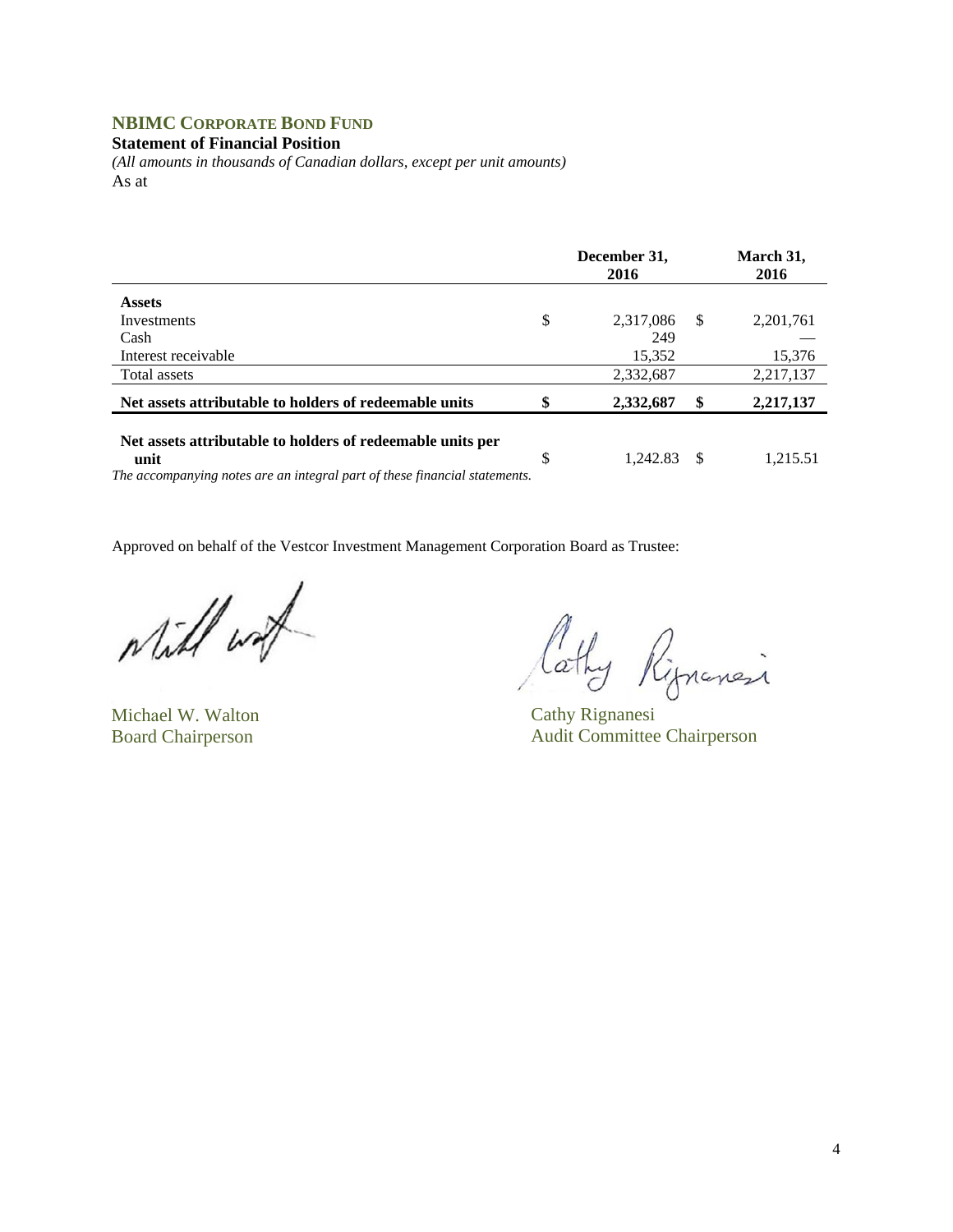## **NBIMC CORPORATE BOND FUND**

#### **Statement of Comprehensive Income**

*(All amounts in thousands of Canadian dollars, except per unit amounts)* 

|                                                                       | For the nine<br>months ended<br>December 31,<br>2016 |    | For the year<br>ended<br>March 31,<br>2016 |
|-----------------------------------------------------------------------|------------------------------------------------------|----|--------------------------------------------|
| <b>Income</b>                                                         |                                                      |    |                                            |
| Interest                                                              | \$<br>49,576                                         | -S | 56,712                                     |
| Securities lending                                                    | 88                                                   |    | 97                                         |
| Net realized gain on investments                                      | 1,823                                                |    | 2,846                                      |
| Net change in unrealized loss on investments                          | (2,748)                                              |    | (35,027)                                   |
| <b>Total income</b>                                                   | 48.739                                               |    | 24,628                                     |
| Increase in net assets attributable to holders of redeemable<br>units | \$<br>48.739                                         | S  | 24,628                                     |

*The accompanying notes are an integral part of these financial statements.*

#### **NBIMC CORPORATE BOND FUND**

#### **Statement of Changes in Net Assets Attributable to Holders of Redeemable Units**

*(All amounts in thousands of Canadian dollars, except per unit amounts)* 

|                                                                                | For the nine<br>months ended<br>December 31,<br>2016 | For the<br>vear ended<br>March 31,<br>2016 |
|--------------------------------------------------------------------------------|------------------------------------------------------|--------------------------------------------|
| Net assets attributable to holders of redeemable units,<br>beginning of period | \$<br>2,217,137<br>-S                                | 1,716,520                                  |
| Increase in net assets attributable to holders of redeemable units             | 48.739                                               | 24.628                                     |
| <b>Distributions</b>                                                           | (84, 194)                                            | (68, 365)                                  |
| Proceeds from issuance of redeemable units                                     | 236.134                                              | 743,175                                    |
| Amounts paid on redemption of redeemable units                                 | (85, 129)                                            | (198, 821)                                 |
| Net assets attributable to holders of redeemable units, end of                 |                                                      |                                            |
| period                                                                         | \$<br>S<br>2,332,687                                 | 2,217,137                                  |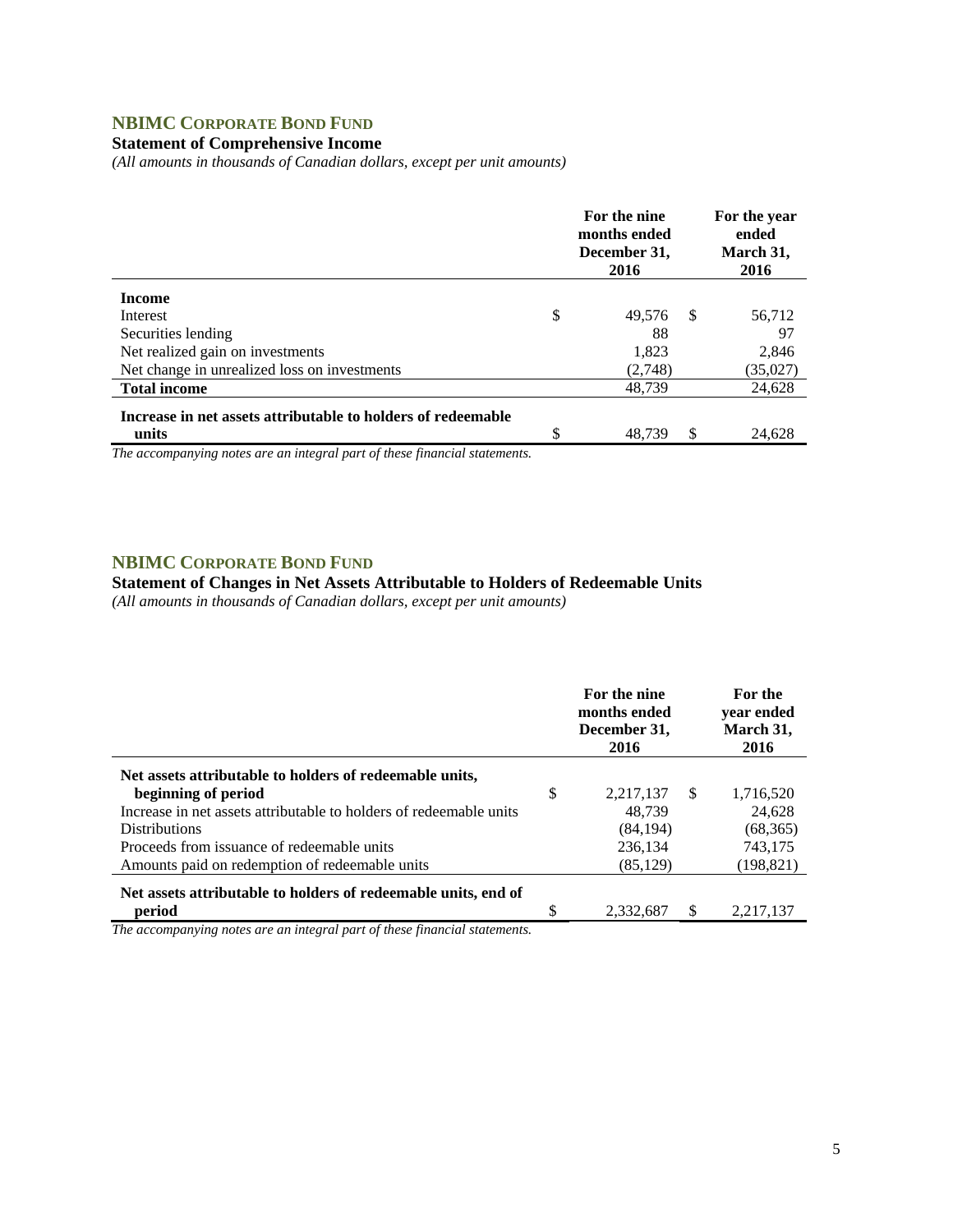# **NBIMC CORPORATE BOND FUND**

#### **Statement of Cash Flows**

*(All amounts in thousands of Canadian dollars, except per unit amounts)* 

|                                                                                                                                                 | For the nine<br>months ended<br>December 31,<br>2016 |    | For the<br>year ended<br>March 31,<br>2016 |
|-------------------------------------------------------------------------------------------------------------------------------------------------|------------------------------------------------------|----|--------------------------------------------|
| Cash flows from (used in) operating activities                                                                                                  |                                                      |    |                                            |
| Increase in net assets attributable to holders of redeemable units                                                                              | \$<br>48,739                                         | \$ | 24,628                                     |
| Adjustments for:                                                                                                                                |                                                      |    |                                            |
| Net realized gain on sale of investments                                                                                                        | (1,823)                                              |    | (2,846)                                    |
| Net change in unrealized loss on investments                                                                                                    | 2,748                                                |    | 35,027                                     |
| Purchases of investments                                                                                                                        | (939, 143)                                           |    | (1,393,076)                                |
| Proceeds from sale and maturity of investments                                                                                                  | 822,893                                              |    | 864,848                                    |
| Interest receivable                                                                                                                             | 24                                                   |    | (4,570)                                    |
| Payable for investment purchases                                                                                                                |                                                      |    |                                            |
| Net cash used in operating activities                                                                                                           | (66, 562)                                            |    | (493, 614)                                 |
| Cash flows from (used in) financing activities<br>Proceeds from issuances of redeemable units<br>Amounts paid on redemption of redeemable units | 151,940<br>(85, 129)                                 |    | 674,810<br>(198, 821)                      |
| Net cash from financing activities                                                                                                              | 66,811                                               |    | 475,989                                    |
|                                                                                                                                                 |                                                      |    |                                            |
| Net increase (decrease) in cash                                                                                                                 | 249                                                  |    | (17,625)                                   |
| Cash, beginning of period                                                                                                                       |                                                      |    | 17,625                                     |
| Cash, end of period                                                                                                                             | \$<br>249                                            | \$ |                                            |
|                                                                                                                                                 |                                                      |    |                                            |
| Supplemental information:                                                                                                                       |                                                      |    |                                            |
| Interest received                                                                                                                               | \$<br>49,600                                         | \$ | 52,142                                     |
| Non-cash transactions:                                                                                                                          |                                                      |    |                                            |
| <b>Distributions</b>                                                                                                                            | \$<br>(84, 194)                                      | \$ | (68, 365)                                  |
| Proceeds from issuance of redeemable units                                                                                                      | \$<br>84,194                                         | \$ | 68,365                                     |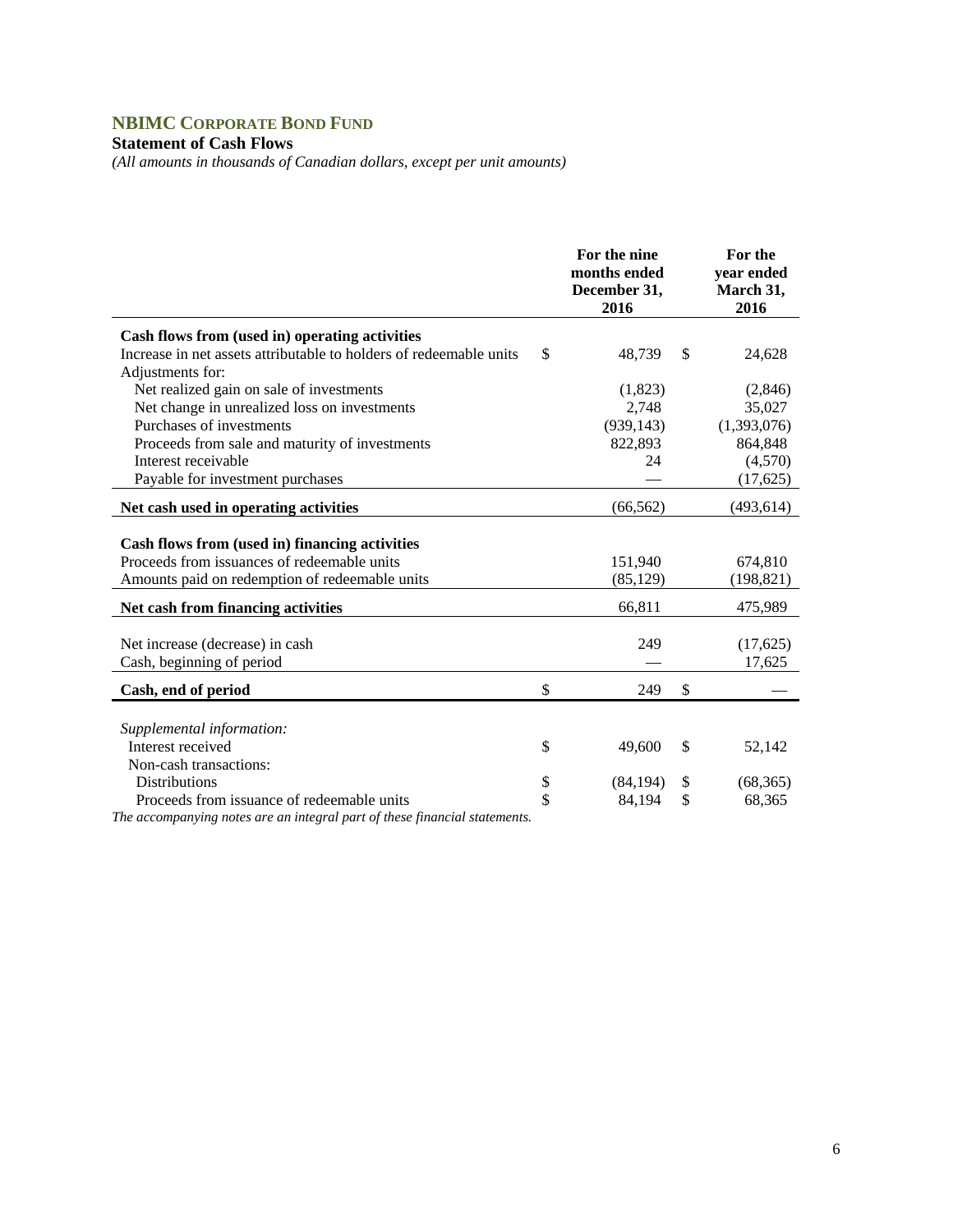## **NBIMC GLOBAL FIXED INCOME FUND**

#### **Statement of Financial Position**

*(All amounts in thousands of Canadian dollars, except per unit amounts)*  As at

|                                                                            | December 31,<br>2016 |  |  |
|----------------------------------------------------------------------------|----------------------|--|--|
| <b>Assets</b>                                                              |                      |  |  |
| Investments                                                                | \$<br>67,042         |  |  |
| Cash                                                                       | 2,150                |  |  |
| Interest receivable                                                        | 451                  |  |  |
| Receivable for investment sales                                            | 1,037                |  |  |
| Derivative assets (note 5)                                                 | 1,800                |  |  |
| Total assets                                                               | 72,480               |  |  |
| <b>Liabilities</b>                                                         |                      |  |  |
| Payable for investment purchases                                           | 1,154                |  |  |
| Derivative liabilities (note 5)                                            | 867                  |  |  |
| Margin at brokers (note 5)                                                 | 491                  |  |  |
| Liabilities (excluding net assets attributable to holders of               |                      |  |  |
| redeemable units)                                                          | 2,512                |  |  |
| Net assets attributable to holders of redeemable units                     | \$<br>69,968         |  |  |
| Net assets attributable to holders of redeemable units per<br>unit         | \$<br>1,011.03       |  |  |
| The accompanying notes are an integral part of these financial statements. |                      |  |  |

while with

Michael W. Walton Cathy Rignanesi

Cathy Rignancia

Board Chairperson Audit Committee Chairperson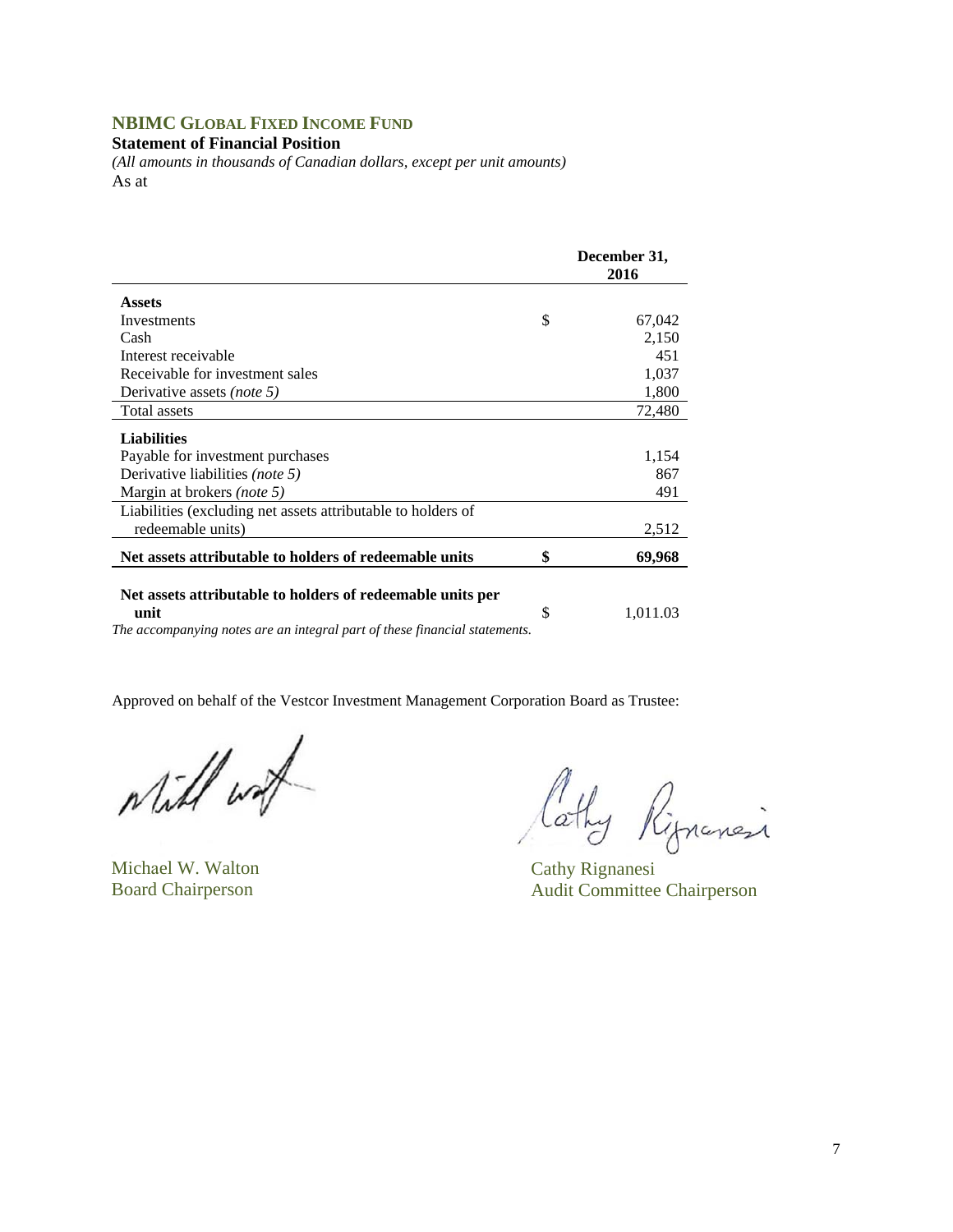## **NBIMC GLOBAL FIXED INCOME FUND**

**Statement of Comprehensive Income** 

*(All amounts in thousands of Canadian dollars, except per unit amounts)* 

|                                                              |    | For the period<br>since inception<br>on May 24, 2016<br>to December 31,<br>2016 |
|--------------------------------------------------------------|----|---------------------------------------------------------------------------------|
| <b>Income</b>                                                |    |                                                                                 |
| Interest                                                     | \$ | 451                                                                             |
| Derivatives                                                  |    | 933                                                                             |
| Net change in unrealized loss on investments                 |    | (617)                                                                           |
| <b>Total income</b>                                          |    | 767                                                                             |
| <b>Expenses</b>                                              |    |                                                                                 |
| Other                                                        |    | 3                                                                               |
| Increase in net assets attributable to holders of redeemable |    |                                                                                 |
| units                                                        | ¢  | 764                                                                             |
|                                                              |    |                                                                                 |

*The accompanying notes are an integral part of these financial statements.*

### **NBIMC GLOBAL FIXED INCOME FUND**

**Statement of Changes in Net Assets Attributable to Holders of Redeemable Units**  *(All amounts in thousands of Canadian dollars, except per unit amounts)* 

|                                                                    |   | For the period<br>since inception<br>on May 24, 2016<br>to December 31,<br>2016 |
|--------------------------------------------------------------------|---|---------------------------------------------------------------------------------|
| Net assets attributable to holders of redeemable units,            |   |                                                                                 |
| beginning of period                                                | S |                                                                                 |
| Increase in net assets attributable to holders of redeemable units |   | 764                                                                             |
| Proceeds from issuance of redeemable units                         |   | 69,204                                                                          |
| Net assets attributable to holders of redeemable units, end of     |   |                                                                                 |
| period                                                             | S | 69.968                                                                          |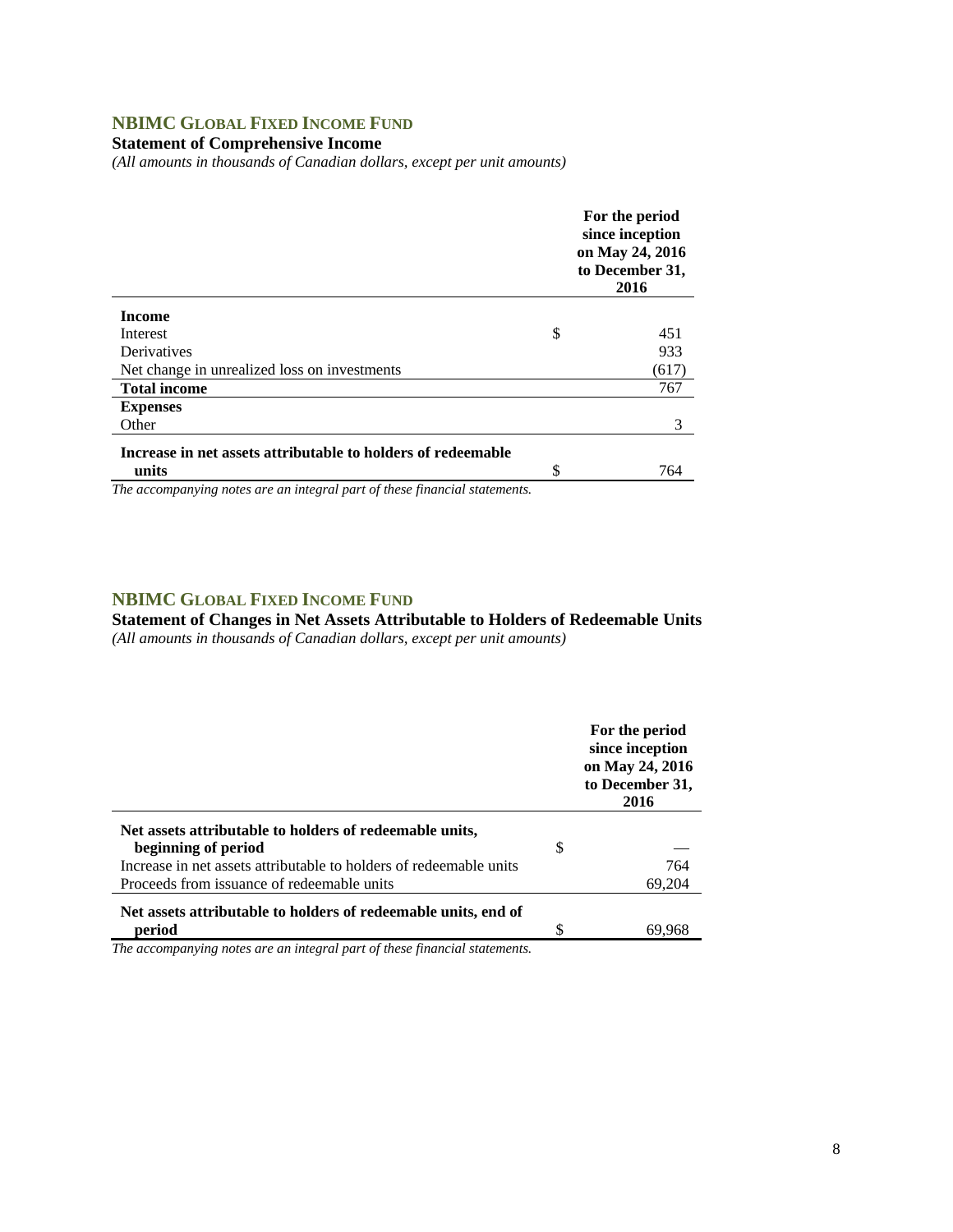## **NBIMC GLOBAL FIXED INCOME FUND**

#### **Statement of Cash Flows**

*(All amounts in thousands of Canadian dollars, except per unit amounts)* 

|                                                                    | For the period<br>since inception<br>on May 24,<br>$2016$ to<br>December 31,<br>2016 |
|--------------------------------------------------------------------|--------------------------------------------------------------------------------------|
| Cash flows from (used in) operating activities                     |                                                                                      |
| Increase in net assets attributable to holders of redeemable units | \$<br>764                                                                            |
| Adjustments for:                                                   |                                                                                      |
| Net change in unrealized loss on investments                       | 617                                                                                  |
| Purchases of investments                                           | (69,208)                                                                             |
| Proceeds from sale and maturity of investments                     | 1,549                                                                                |
| Interest receivable                                                | (451)                                                                                |
| Receivable for investment sales                                    | (1,037)                                                                              |
| Derivative assets / liabilities                                    | (933)                                                                                |
| Margin at brokers                                                  | 491                                                                                  |
| Payable for investment purchases                                   | 1,154                                                                                |
| Net cash used in operating activities                              | (67, 054)                                                                            |
| <b>Cash flows from financing activities</b>                        |                                                                                      |
| Proceeds from issuances of redeemable units                        | 69,204                                                                               |
|                                                                    |                                                                                      |
| Net cash from financing activities                                 | 69,204                                                                               |
| Net increase in cash<br>Cash, beginning of period                  | 2,150                                                                                |
| Cash, end of period                                                | \$<br>2,150                                                                          |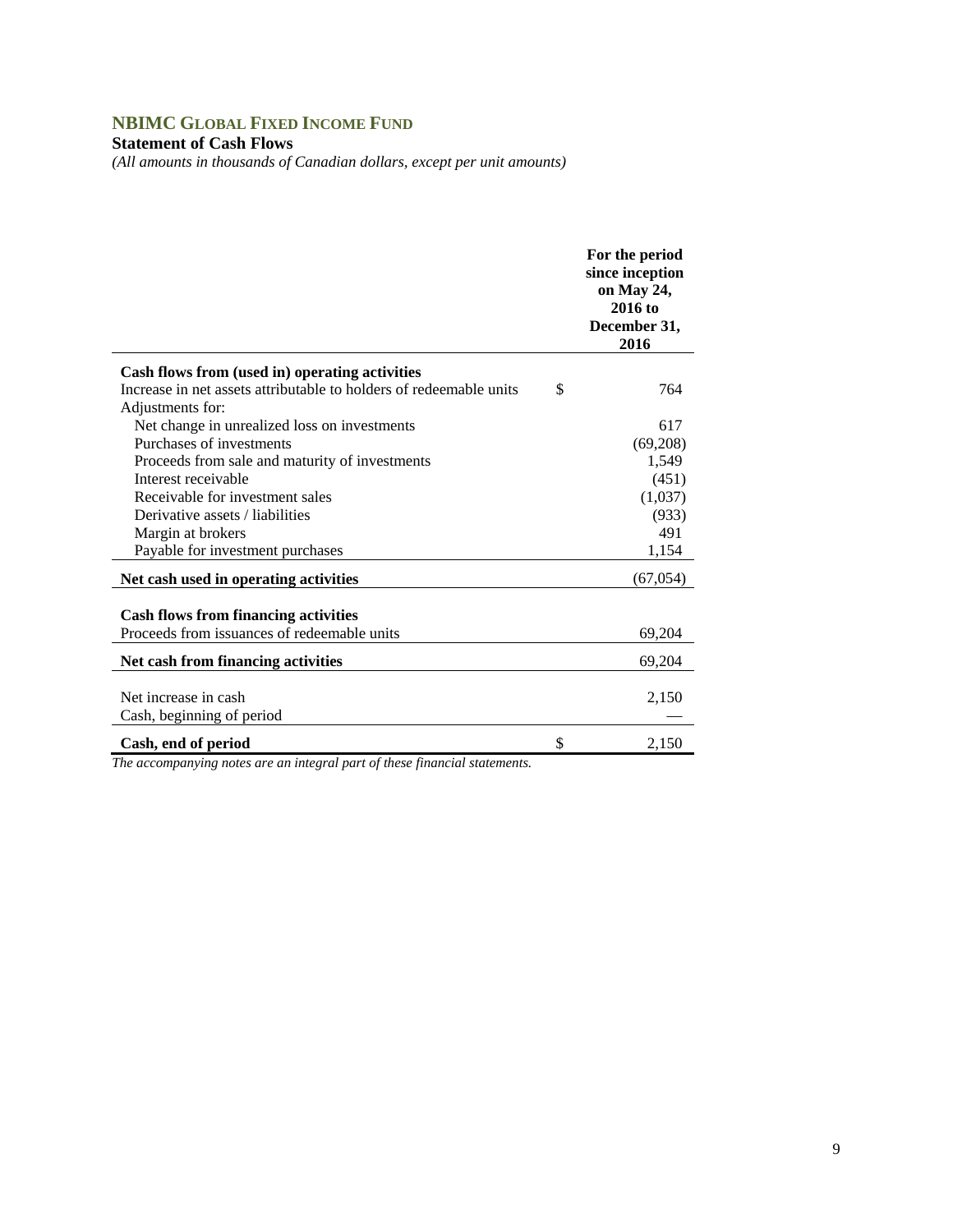## **NBP CANADIAN LONG-TERM BOND FUND**

#### **Statement of Financial Position**

*(All amounts in thousands of Canadian dollars, except per unit amounts)*  As at

|                                                                                   |               | December 31,<br>2016 | March 31,<br>2016 |
|-----------------------------------------------------------------------------------|---------------|----------------------|-------------------|
| <b>Assets</b>                                                                     |               |                      |                   |
| Investments                                                                       | \$            | 66.870               | \$<br>67,343      |
| Interest receivable                                                               |               | 703                  | 43                |
| Receivable for investment sales                                                   |               |                      | 18,770            |
| Total assets                                                                      |               | 67,573               | 86,156            |
| <b>Liabilities</b><br>Indebtedness                                                |               |                      | 18,770            |
| Liabilities (excluding net assets attributable to holders of<br>redeemable units) |               |                      | 18,770            |
| Net assets attributable to holders of redeemable units                            | \$            | 67,573               | \$<br>67,386      |
| Net assets attributable to holders of redeemable units per unit                   | <sup>\$</sup> | 1,186.89             | \$<br>1,175.82    |

*The accompanying notes are an integral part of these financial statements.* 

while with

Michael W. Walton Cathy Rignanesi

Cathy Rippensi

Board Chairperson Audit Committee Chairperson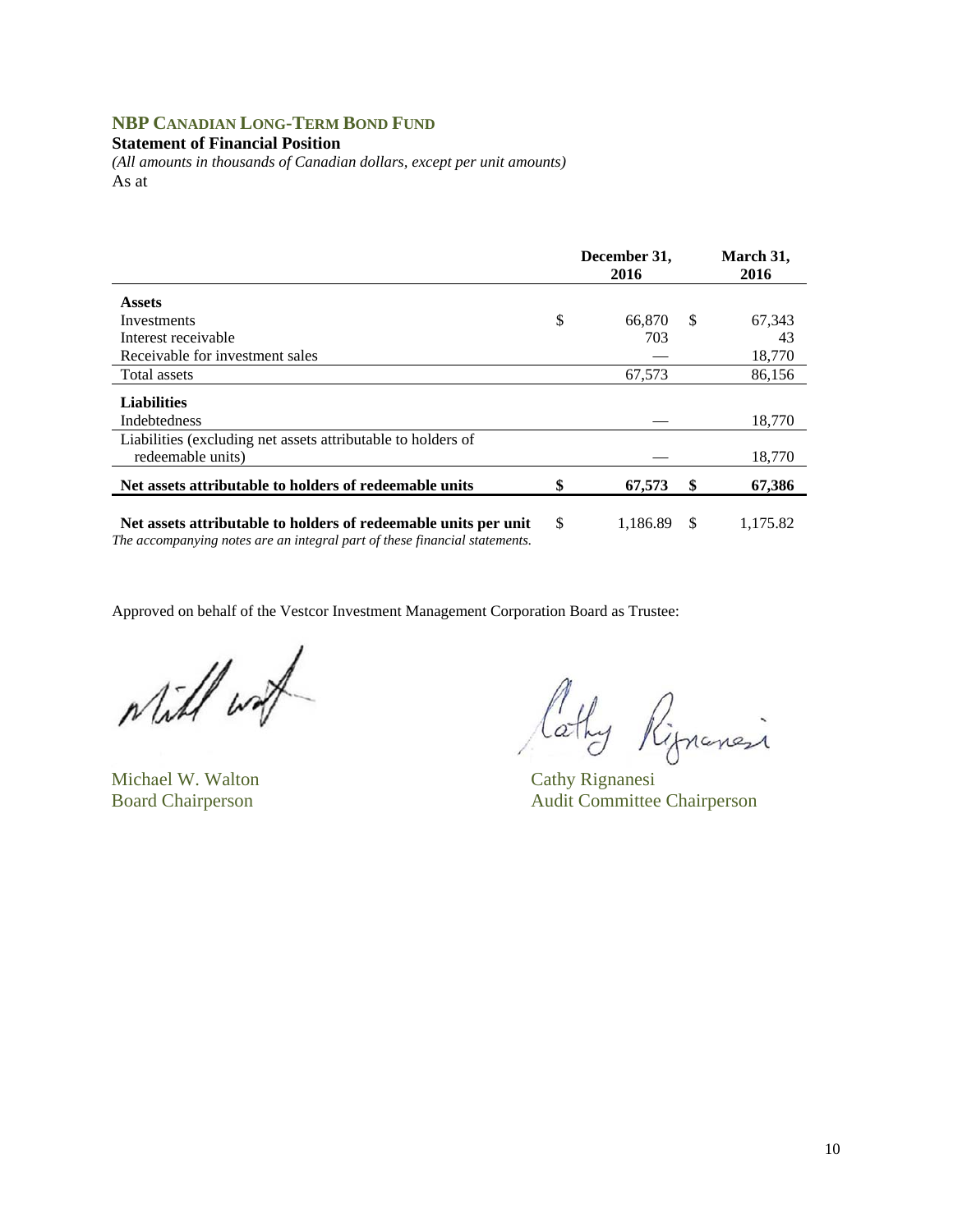## **NBP CANADIAN LONG-TERM BOND FUND**

### **Statement of Comprehensive Income**

*(All amounts in thousands of Canadian dollars, except per unit amounts)* 

|                                                              |    | For the nine<br>months<br>ended<br>December 31,<br>2016 |    | For the year<br>ended<br>March 31,<br>2016 |
|--------------------------------------------------------------|----|---------------------------------------------------------|----|--------------------------------------------|
| <b>Income</b>                                                |    |                                                         |    |                                            |
| Interest                                                     | \$ | 1.979                                                   | -S | 5,914                                      |
| Securities lending                                           |    | 3                                                       |    | 25                                         |
| Net realized gain on investments                             |    |                                                         |    | 20,365                                     |
| Net change in unrealized loss on investments                 |    | (1,348)                                                 |    | (10, 939)                                  |
| <b>Total income</b>                                          |    | 634                                                     |    | 15,365                                     |
| Increase in net assets attributable to holders of redeemable |    |                                                         |    |                                            |
| units                                                        | ¢  | 634                                                     | \$ | 15,365                                     |

*The accompanying notes are an integral part of these financial statements.*

#### **NBP CANADIAN LONG-TERM BOND FUND**

## **Statement of Changes in Net Assets Attributable to Holders of Redeemable Units**

*(All amounts in thousands of Canadian dollars, except per unit amounts)* 

|                                                                    | For the nine<br>months ended<br>December 31,<br>2016 |    | <b>For the</b><br>vear ended<br>March 31,<br>2016 |
|--------------------------------------------------------------------|------------------------------------------------------|----|---------------------------------------------------|
| Net assets attributable to holders of redeemable units,            |                                                      |    |                                                   |
| beginning of period                                                | \$<br>67,386                                         | -S | 160,524                                           |
| Increase in net assets attributable to holders of redeemable units | 634                                                  |    | 15,365                                            |
| <b>Distributions</b>                                               | (13,238)                                             |    | (8,197)                                           |
| Proceeds from issuance of redeemable units                         | 13,238                                               |    | 257,957                                           |
| Amounts paid on redemption of redeemable units                     | (447)                                                |    | (358, 263)                                        |
| Net assets attributable to holders of redeemable units, end of     |                                                      |    |                                                   |
| period                                                             | \$<br>67.573                                         |    | 67.386                                            |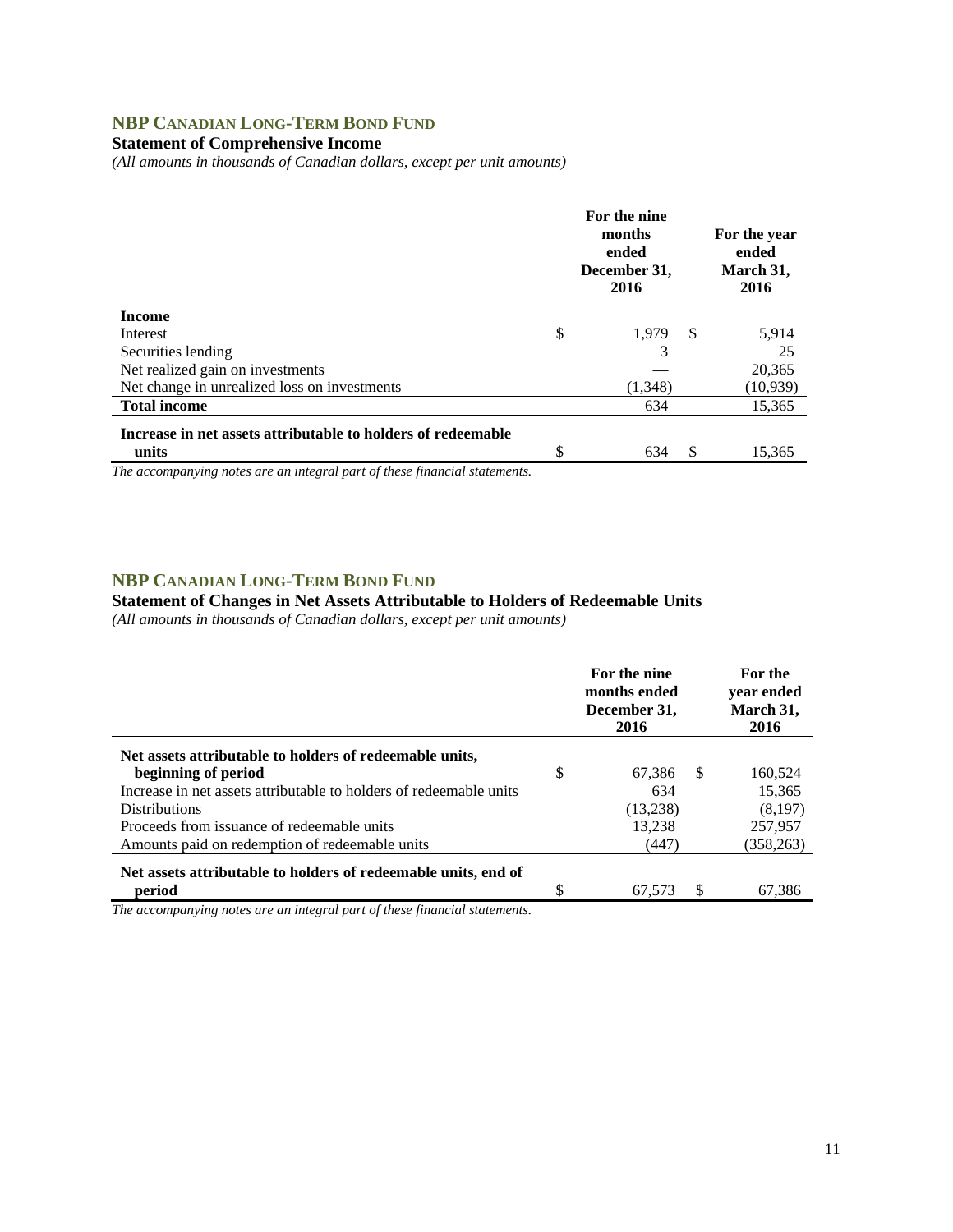## **NBP CANADIAN LONG-TERM BOND FUND**

### **Statement of Cash Flows**

*(All amounts in thousands of Canadian dollars, except per unit amounts)* 

|                                                                                                                                                 | For the nine<br>months ended<br>December 31,<br>2016 | For the<br>year ended<br>March 31,<br>2016 |
|-------------------------------------------------------------------------------------------------------------------------------------------------|------------------------------------------------------|--------------------------------------------|
| Cash flows from (used in) operating activities                                                                                                  |                                                      |                                            |
| Increase in net assets attributable to holders of redeemable units                                                                              | \$<br>634                                            | \$<br>15,365                               |
| Adjustments for:                                                                                                                                |                                                      |                                            |
| Net realized gain on sale of investments                                                                                                        |                                                      | (20, 365)                                  |
| Net change in unrealized loss on investments                                                                                                    | 1,348                                                | 10,939                                     |
| Purchases of investments                                                                                                                        | (1,322)                                              | (280, 188)                                 |
| Proceeds from sale and maturity of investments                                                                                                  | 447                                                  | 381,727                                    |
| Interest receivable                                                                                                                             | (660)                                                | 1,025                                      |
| Receivable for investment sales                                                                                                                 | 18,770                                               | (18,770)                                   |
| Net cash from operating activities                                                                                                              | 19,217                                               | 89,733                                     |
| Cash flows from (used in) financing activities<br>Proceeds from issuances of redeemable units<br>Amounts paid on redemption of redeemable units | (447)                                                | 249,760<br>(358, 263)                      |
| Net cash used in financing activities                                                                                                           | (447)                                                | (108, 503)                                 |
| Net increase (decrease) in cash<br>(Indebtedness) cash, beginning of period                                                                     | 18,770<br>(18,770)                                   | (18,770)                                   |
| Cash (indebtedness), end of period                                                                                                              | \$                                                   | \$<br>(18,770)                             |
| Supplemental information:                                                                                                                       |                                                      |                                            |
| Interest received                                                                                                                               | \$<br>1,319                                          | \$<br>6,939                                |
| Non-cash transactions:                                                                                                                          |                                                      |                                            |
| <b>Distributions</b>                                                                                                                            | \$<br>(13,238)                                       | \$<br>(8,197)                              |
| Proceeds from issuance of redeemable units                                                                                                      | \$<br>13,238                                         | \$<br>8,197                                |
| The accompanying notes are an integral part of these financial statements.                                                                      |                                                      |                                            |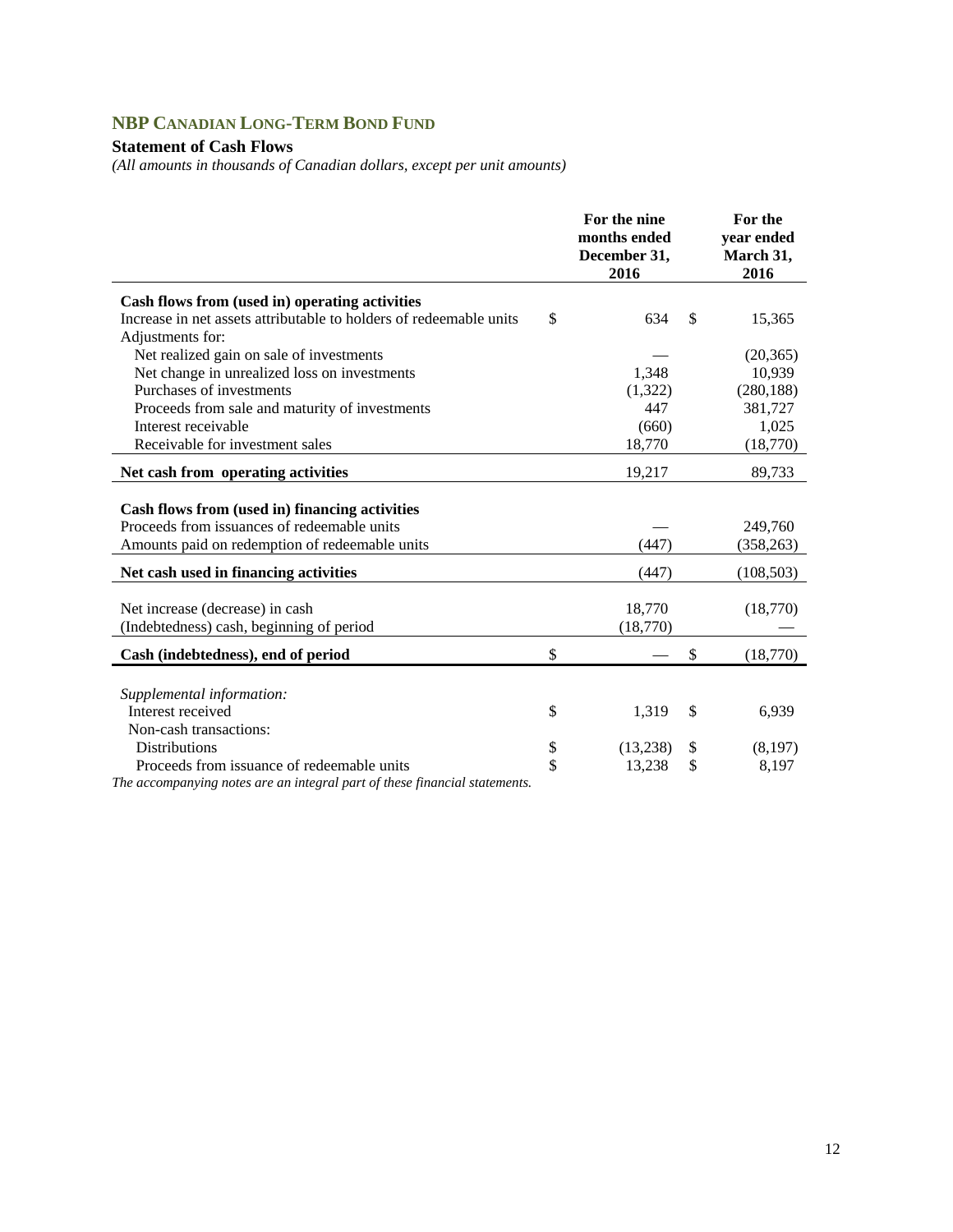### **NBIMC NEW BRUNSWICK FIXED INCOME OPPORTUNITY FUND**

#### **Statement of Financial Position**

*(All amounts in thousands of Canadian dollars, except per unit amounts)*  As at

|                                                                 | December 31,<br>2016 |      | March 31,<br>2016 |
|-----------------------------------------------------------------|----------------------|------|-------------------|
| <b>Assets</b>                                                   |                      |      |                   |
| Investments                                                     | \$<br>13,300         | -S   | 14,362            |
| Interest receivable                                             | 64                   |      | 67                |
| Total assets                                                    | 13.364               |      | 14,429            |
| Net assets attributable to holders of redeemable units          | \$<br>13,364         | - \$ | 14.429            |
| Net assets attributable to holders of redeemable units per unit | 3,189.02             |      | 3,155.92          |

*The accompanying notes are an integral part of these financial statements.* 

while with

Michael W. Walton Cathy Rignanesi

Cathy Rippensi

Board Chairperson Audit Committee Chairperson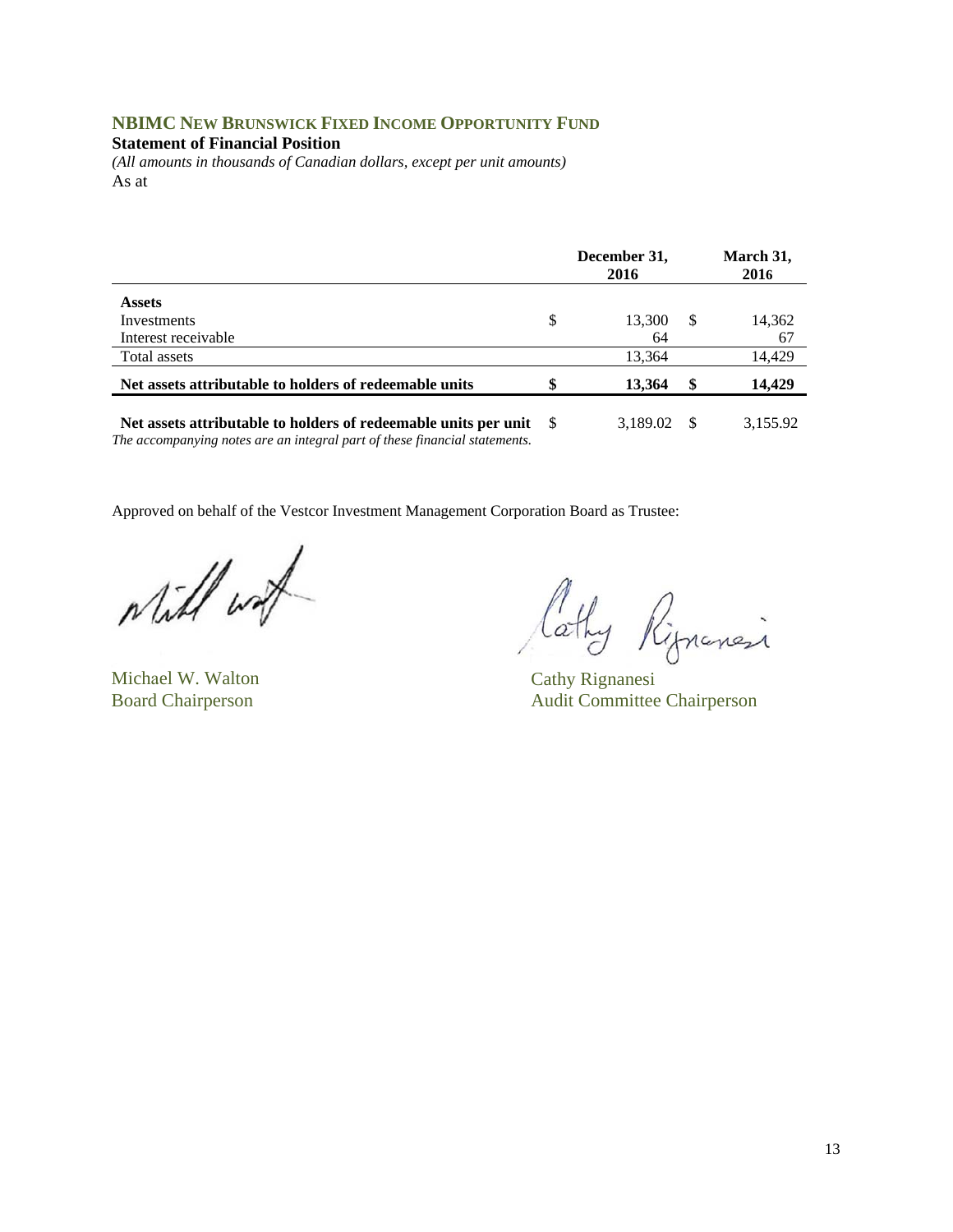## **NBIMC NEW BRUNSWICK FIXED INCOME OPPORTUNITY FUND**

**Statement of Comprehensive Income** 

*(All amounts in thousands of Canadian dollars, except per unit amounts)* 

|                                                                       |    | For the nine<br>months ended<br>December 31,<br>2016 |    | For the<br>year ended<br>March 31,<br>2016 |
|-----------------------------------------------------------------------|----|------------------------------------------------------|----|--------------------------------------------|
| <b>Income</b>                                                         |    |                                                      |    |                                            |
| Interest                                                              | \$ | 598                                                  | -S | 838                                        |
| Net realized gain on investments                                      |    | $\overline{c}$                                       |    |                                            |
| Net change in unrealized loss on investments                          |    | (434)                                                |    | (428)                                      |
| <b>Total income</b>                                                   |    | 166                                                  |    | 412                                        |
| Increase in net assets attributable to holders of redeemable<br>units | ¢  | 166                                                  |    | 412                                        |
|                                                                       |    |                                                      |    |                                            |

*The accompanying notes are an integral part of these financial statements.*

#### **NBIMC NEW BRUNSWICK FIXED INCOME OPPORTUNITY FUND**

#### **Statement of Changes in Net Assets Attributable to Holders of Redeemable Units**

*(All amounts in thousands of Canadian dollars, except per unit amounts)* 

|                                                                                                                                                      | For the nine<br>months ended<br>December 31,<br>2016 |     | For the<br>year ended<br>March 31,<br>2016 |
|------------------------------------------------------------------------------------------------------------------------------------------------------|------------------------------------------------------|-----|--------------------------------------------|
| Net assets attributable to holders of redeemable units,<br>beginning of period<br>Increase in net assets attributable to holders of redeemable units | \$<br>14.429<br>166                                  | -S  | 15,526<br>412                              |
| Proceeds from issuance of redeemable units<br>Amounts paid on redemption of redeemable units                                                         | (1,231)                                              |     | 27<br>(1, 536)                             |
| Net assets attributable to holders of redeemable units, end of<br>period                                                                             | 13.364                                               | \$. | 14.429                                     |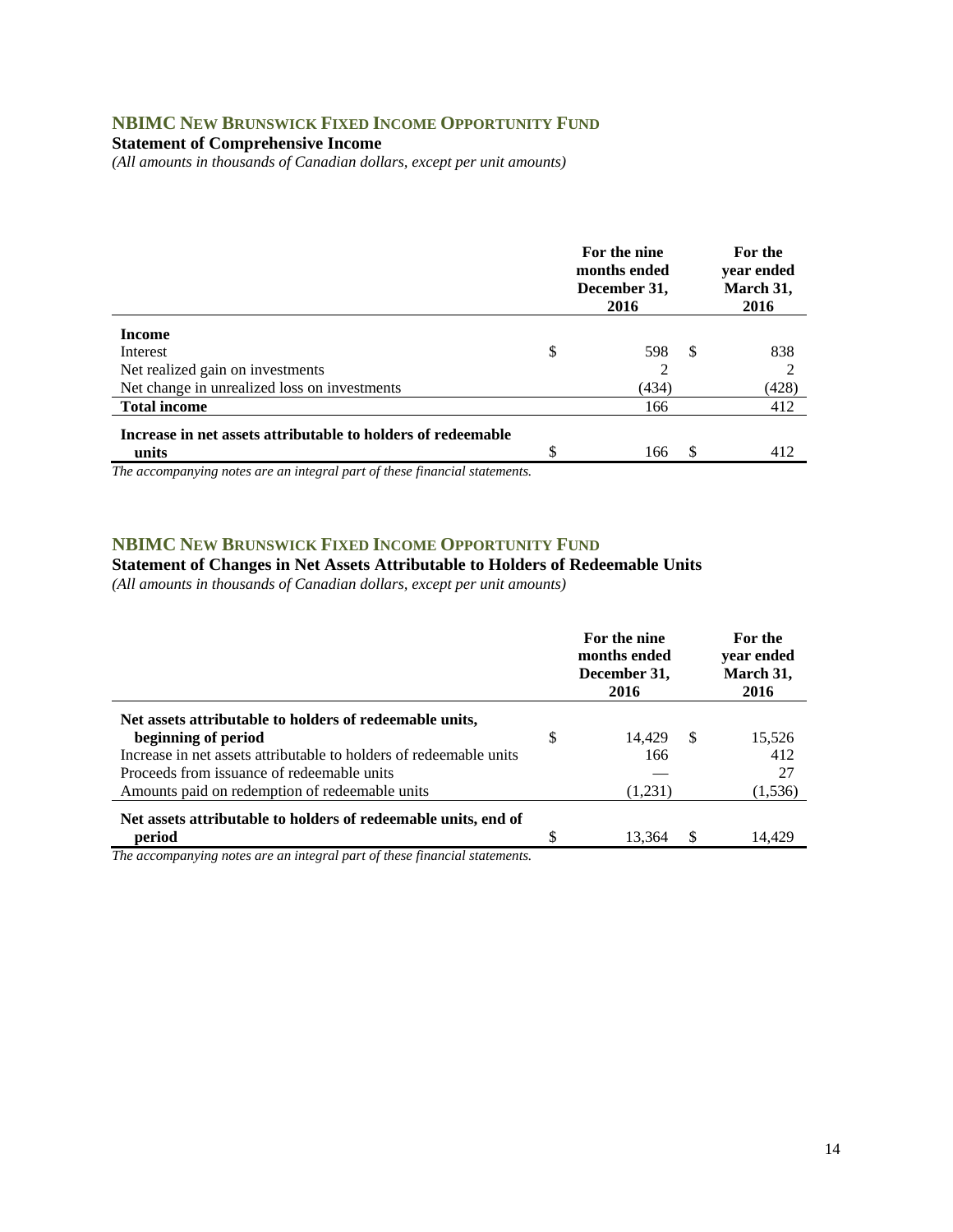# **NBIMC NEW BRUNSWICK FIXED INCOME OPPORTUNITY FUND**

## **Statement of Cash Flows**

*(All amounts in thousands of Canadian dollars, except per unit amounts)* 

|                                                                                                                                                 | For the nine<br>months ended<br>December 31,<br>2016 |               | For the<br>year ended<br>March 31,<br>2016 |
|-------------------------------------------------------------------------------------------------------------------------------------------------|------------------------------------------------------|---------------|--------------------------------------------|
| Cash flows from (used in) operating activities                                                                                                  |                                                      |               |                                            |
| Increase in net assets attributable to holders of redeemable units                                                                              | \$<br>166                                            | <sup>\$</sup> | 412                                        |
| Adjustments for:                                                                                                                                |                                                      |               |                                            |
| Net realized gain on sale of investments                                                                                                        | (2)                                                  |               | (2)                                        |
| Net change in unrealized loss on investments                                                                                                    | 434                                                  |               | 428                                        |
| Proceeds from sale and maturity of investments                                                                                                  | 630                                                  |               | 667                                        |
| Interest receivable                                                                                                                             | 3                                                    |               | 4                                          |
| Net cash from operating activities                                                                                                              | 1,231                                                |               | 1,509                                      |
| Cash flows from (used in) financing activities<br>Proceeds from issuances of redeemable units<br>Amounts paid on redemption of redeemable units | (1,231)                                              |               | 27<br>(1, 536)                             |
| Net cash used in financing activities                                                                                                           | (1,231)                                              |               | (1,509)                                    |
| Net increase in cash<br>Cash, beginning of period                                                                                               |                                                      |               |                                            |
| Cash, end of period                                                                                                                             | \$                                                   | \$            |                                            |
| Supplemental information:<br>Interest received<br>The accompanying notes are an integral part of these financial statements.                    | \$<br>601                                            | S             | 842                                        |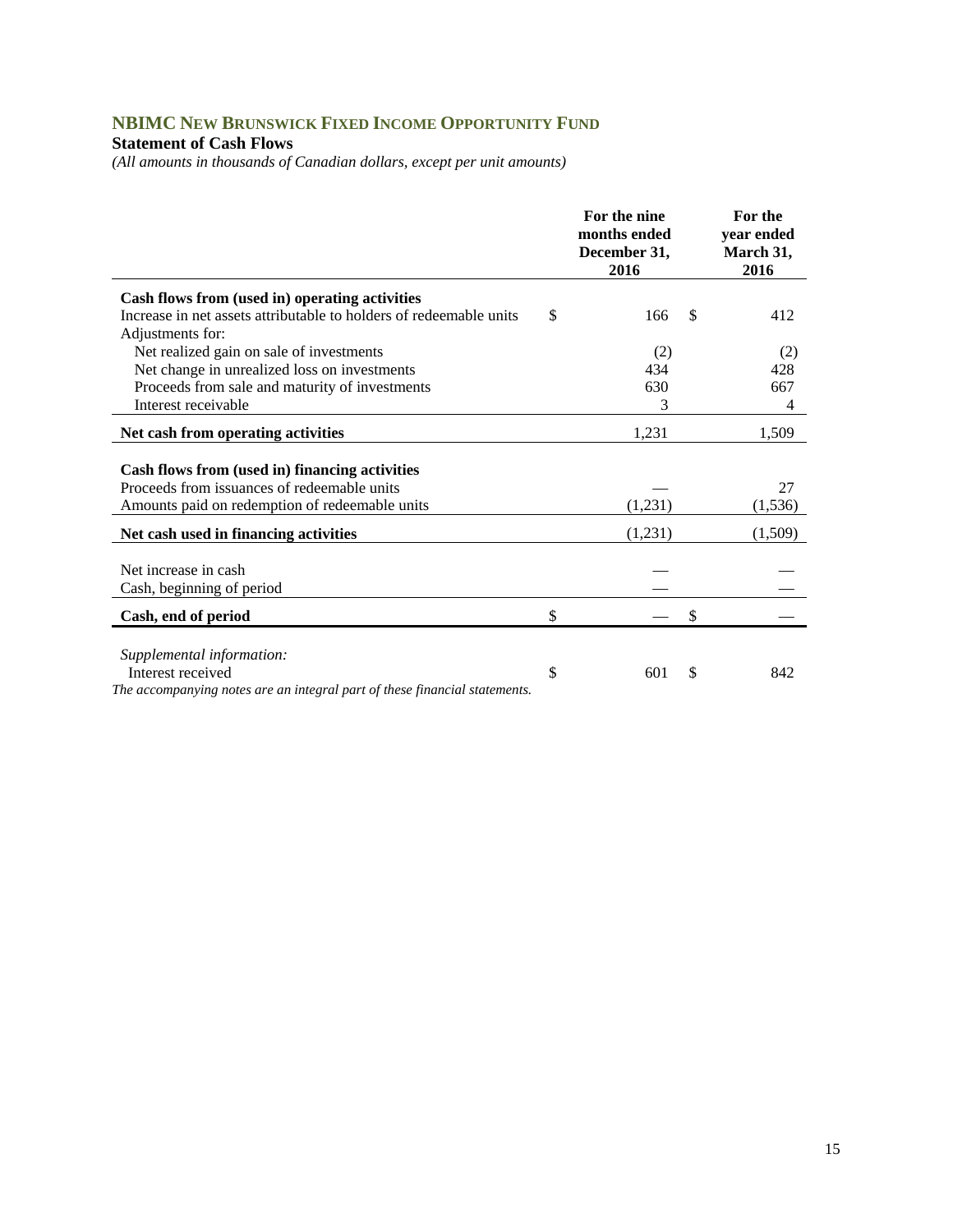## **NBIMC MONEY MARKET FUND**

**Statement of Financial Position** 

*(All amounts in thousands of Canadian dollars, except per unit amounts)*  As at

|                                                                                                                                               |     | December 31,<br>2016 |      | March 31,<br>2016 |
|-----------------------------------------------------------------------------------------------------------------------------------------------|-----|----------------------|------|-------------------|
| <b>Assets</b>                                                                                                                                 |     |                      |      |                   |
| Investments                                                                                                                                   | \$  | 1,114,904            | -S   | 995,047           |
| Cash                                                                                                                                          |     | 6,750                |      |                   |
| Interest receivable                                                                                                                           |     | 1.818                |      | 1,443             |
| Total assets                                                                                                                                  |     | 1,123,472            |      | 996.490           |
| <b>Liabilities</b><br><b>Indebtedness</b>                                                                                                     |     |                      |      | 4,297             |
| Liabilities (excluding net assets attributable to holders of<br>redeemable units)                                                             |     |                      |      | 4,297             |
| Net assets attributable to holders of redeemable units                                                                                        | \$  | 1,123,472            | - \$ | 992,193           |
| Net assets attributable to holders of redeemable units per unit<br>The accompanying notes are an integral part of these financial statements. | - S | 1.608.82             | -\$  | 1,595.83          |

while with

Michael W. Walton Cathy Rignanesi

Cathy Rignancia

Board Chairperson Audit Committee Chairperson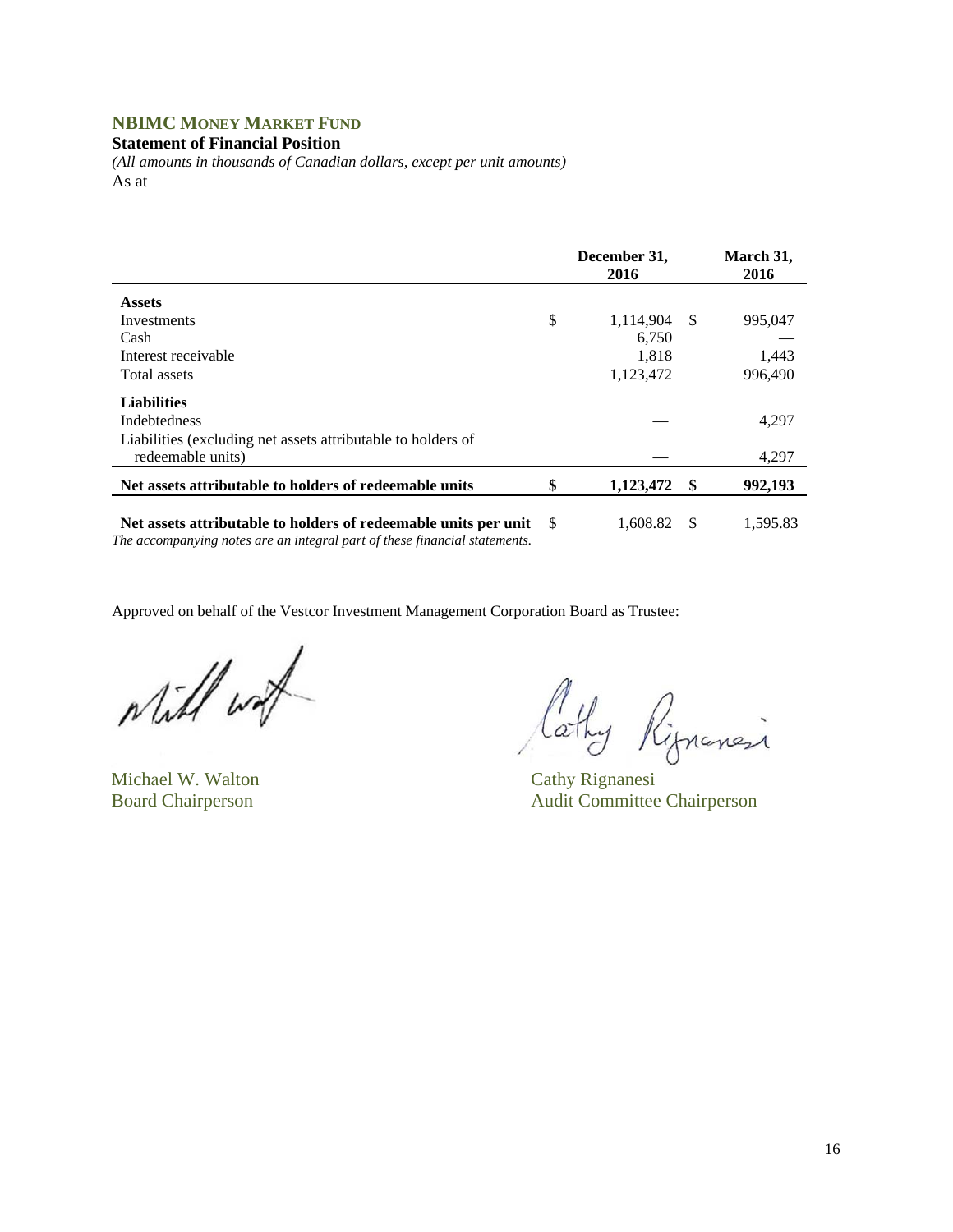## **NBIMC MONEY MARKET FUND**

#### **Statement of Comprehensive Income**

*(All amounts in thousands of Canadian dollars, except per unit amounts)* 

|                                                                       | For the nine<br>months ended<br>December 31,<br>2016 | For the<br>year ended<br>March 31,<br>2016 |
|-----------------------------------------------------------------------|------------------------------------------------------|--------------------------------------------|
| <b>Income</b>                                                         |                                                      |                                            |
| Interest                                                              | \$<br>-S<br>7,864                                    | 10,164                                     |
| Net realized loss on investments                                      | (816)                                                | (762)                                      |
| Net change in unrealized gain (loss) on investments                   | 413                                                  | (287)                                      |
| <b>Total income</b>                                                   | 7,461                                                | 9,115                                      |
| Increase in net assets attributable to holders of redeemable<br>units | \$<br>7,461                                          | 9.115                                      |

*The accompanying notes are an integral part of these financial statements.*

#### **NBIMC MONEY MARKET FUND**

#### **Statement of Changes in Net Assets Attributable to Holders of Redeemable Units**

*(All amounts in thousands of Canadian dollars, except per unit amounts)* 

|                                                                    | For the nine<br>months ended<br>December 31,<br>2016 |    | For the<br>vear ended<br>March 31,<br>2016 |
|--------------------------------------------------------------------|------------------------------------------------------|----|--------------------------------------------|
| Net assets attributable to holders of redeemable units,            |                                                      |    |                                            |
| beginning of period                                                | \$<br>992.193                                        | -S | 1,178,848                                  |
| Increase in net assets attributable to holders of redeemable units | 7.461                                                |    | 9.115                                      |
| <b>Distributions</b>                                               | (12, 376)                                            |    | (12, 437)                                  |
| Proceeds from issuance of redeemable units                         | 1,936,438                                            |    | 2,975,487                                  |
| Amounts paid on redemption of redeemable units                     | (1.800.244)                                          |    | (3,158,820)                                |
| Net assets attributable to holders of redeemable units, end of     |                                                      |    |                                            |
| period                                                             | \$<br>1,123,472                                      | S  | 992.193                                    |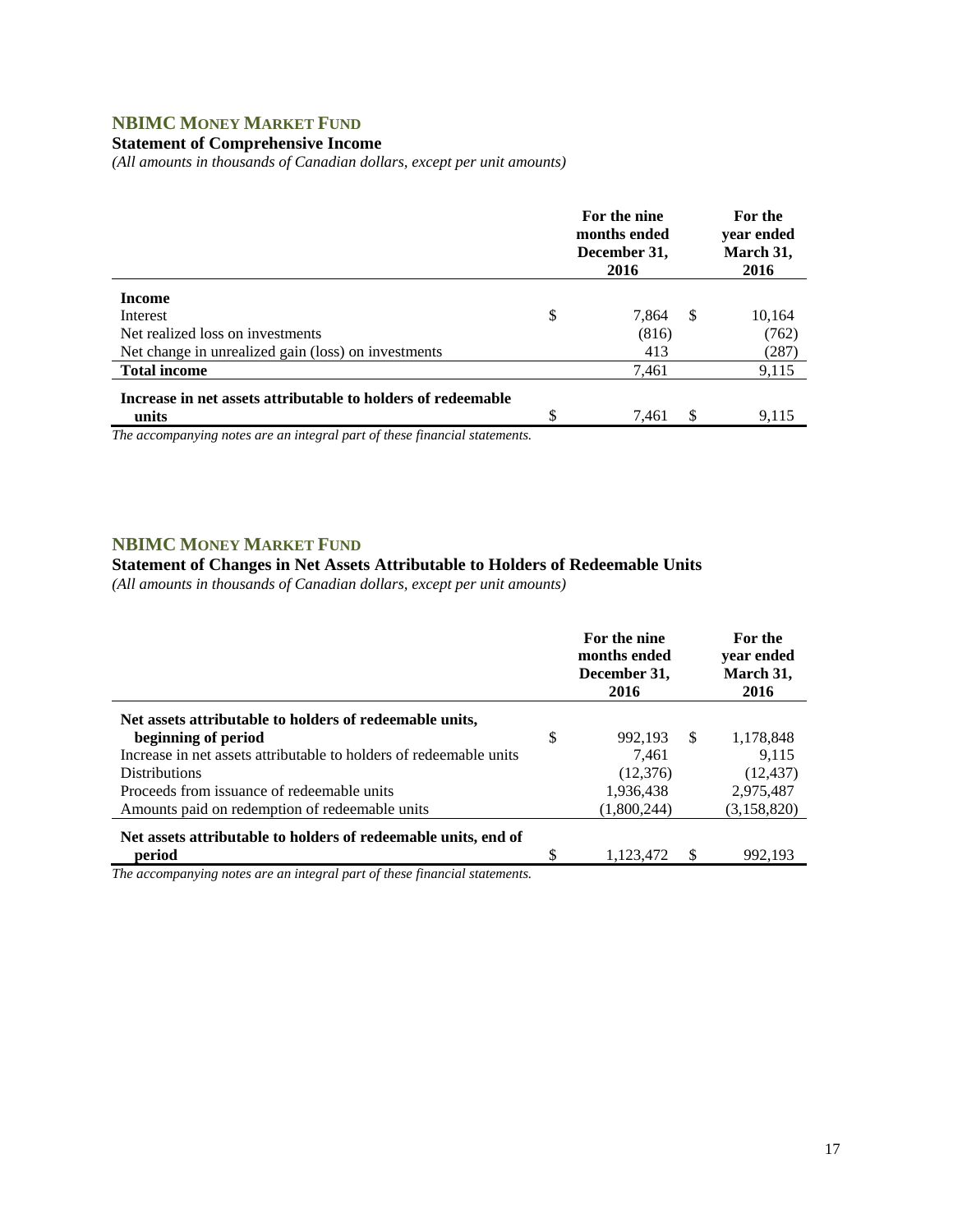# **NBIMC MONEY MARKET FUND**

## **Statement of Cash Flows**

*(All amounts in thousands of Canadian dollars, except per unit amounts)* 

|                                                                                                                                                 | For the nine<br>months ended<br>December 31,<br>2016 | For the<br>year ended<br>March 31,<br>2016 |
|-------------------------------------------------------------------------------------------------------------------------------------------------|------------------------------------------------------|--------------------------------------------|
| Cash flows from (used in) operating activities                                                                                                  |                                                      |                                            |
| Increase in net assets attributable to holders of redeemable units                                                                              | \$<br>7,461                                          | \$<br>9,115                                |
| Adjustments for:                                                                                                                                |                                                      |                                            |
| Net realized loss on sale of investments                                                                                                        | 816                                                  | 762                                        |
| Net change in unrealized (gain) loss on investments                                                                                             | (413)                                                | 287                                        |
| Purchases of investments                                                                                                                        | (8,444,859)                                          | (12,997,919)                               |
| Proceeds from sale and maturity of investments                                                                                                  | 8,324,599                                            | 13,105,341                                 |
| Interest receivable                                                                                                                             | (375)                                                | 463                                        |
| Net cash (used in) from operating activities                                                                                                    | (112,771)                                            | 118,049                                    |
| Cash flows from (used in) financing activities<br>Proceeds from issuances of redeemable units<br>Amounts paid on redemption of redeemable units | 1,924,062<br>(1,800,244)                             | 2,963,050<br>(3,158,820)                   |
| Net cash from (used in) financing activities                                                                                                    | 123,818                                              | (195,770)                                  |
| Net increase (decrease) in cash<br>(Indebtedness) cash, beginning of period                                                                     | 11,047<br>(4,297)                                    | (77, 721)<br>73,424                        |
| Cash (indebtedness), end of period                                                                                                              | \$<br>6,750                                          | \$<br>(4,297)                              |
| Supplemental information:<br>Interest received<br>Non-cash transactions:                                                                        | \$<br>7.489                                          | \$<br>10,627                               |
| <b>Distributions</b>                                                                                                                            | \$<br>(12,376)                                       | \$<br>(12, 437)                            |
| Proceeds from issuance of redeemable units                                                                                                      | \$<br>12,376                                         | \$<br>12,437                               |
| The accompanying notes are an integral part of these financial statements.                                                                      |                                                      |                                            |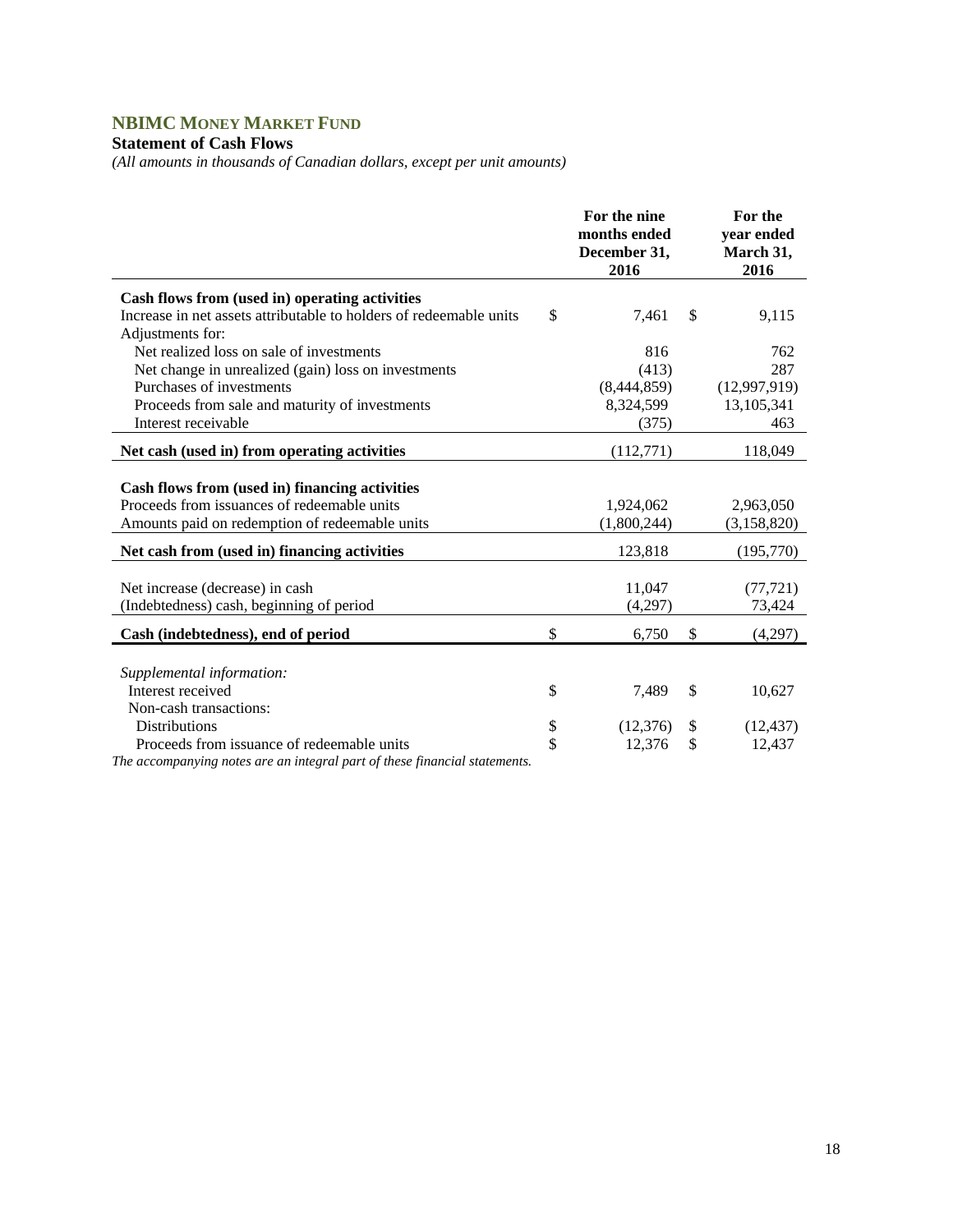## **NBIMC STUDENT INVESTMENT FUND**

#### **Statement of Financial Position**

*(All amounts in thousands of Canadian dollars, except per unit amounts)*  As at

|                                                                 | December 31,<br>2016 |     | March 31,<br>2016 |
|-----------------------------------------------------------------|----------------------|-----|-------------------|
| <b>Assets</b>                                                   |                      |     |                   |
| Investments                                                     | \$<br>3,475          | - S | 3,215             |
| Interest receivable                                             | 8                    |     | 20                |
| Dividends receivable                                            |                      |     |                   |
| Total assets                                                    | 3,488                |     | 3,239             |
| Net assets attributable to holders of redeemable units          | 3,488                | \$  | 3,239             |
| Net assets attributable to holders of redeemable units per unit | 3.428.42             |     | 3,183.63          |

*The accompanying notes are an integral part of these financial statements.* 

while work

Michael W. Walton Cathy Rignanesi

Cathy Ripnanci

Board Chairperson Audit Committee Chairperson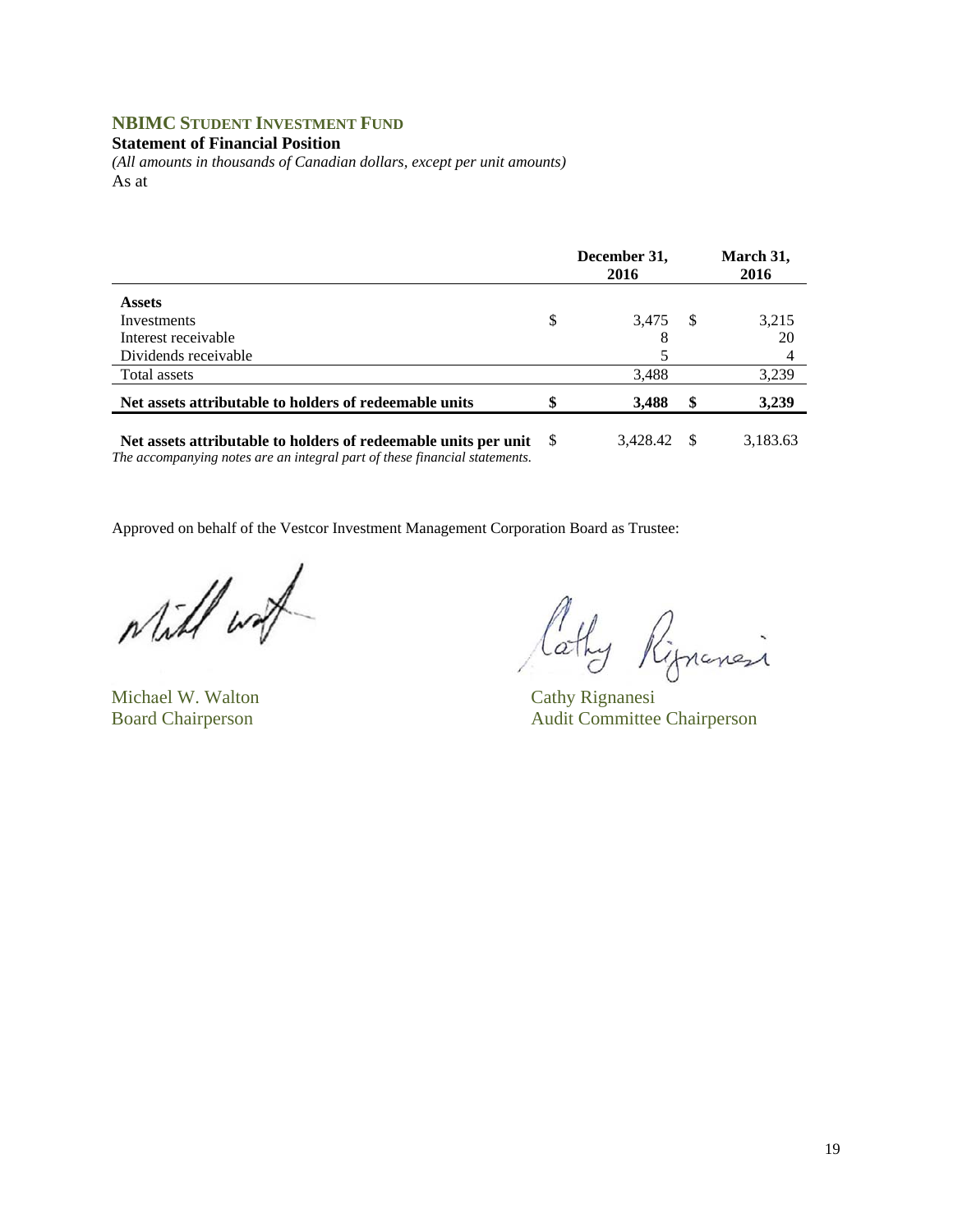## **NBIMC STUDENT INVESTMENT FUND**

### **Statement of Comprehensive Income (Loss)**

*(All amounts in thousands of Canadian dollars, except per unit amounts)* 

|                                                                                  | For the nine<br>months ended<br>December 31,<br>2016 |     | For the year<br>ended<br>March 31,<br>2016 |
|----------------------------------------------------------------------------------|------------------------------------------------------|-----|--------------------------------------------|
| <b>Income</b>                                                                    |                                                      |     |                                            |
| Interest                                                                         | \$<br>50                                             | -\$ | 60                                         |
| Dividend                                                                         | 38                                                   |     | 52                                         |
| Net realized gain on investments                                                 |                                                      |     | 35                                         |
| Net change in unrealized gain (loss) on investments                              | 156                                                  |     | (250)                                      |
| Total income (loss)                                                              | 249                                                  |     | (103)                                      |
| Increase (decrease) in net assets attributable to holders of<br>redeemable units | 249                                                  | S   |                                            |
|                                                                                  |                                                      |     | (103)                                      |

*The accompanying notes are an integral part of these financial statements.*

### **NBIMC STUDENT INVESTMENT FUND**

#### **Statement of Changes in Net Assets Attributable to Holders of Redeemable Units**

*(All amounts in thousands of Canadian dollars, except per unit amounts)* 

|                                                                                  |   | For the nine<br>months ended<br>December 31,<br>2016 |    | For the<br>vear ended<br>March 31,<br>2016 |
|----------------------------------------------------------------------------------|---|------------------------------------------------------|----|--------------------------------------------|
| Net assets attributable to holders of redeemable units,<br>beginning of period   | S | 3.239                                                | S  | 3,342                                      |
| Increase (decrease) in net assets attributable to holders of<br>redeemable units |   | 249                                                  |    | (103)                                      |
| Net assets attributable to holders of redeemable units, end of<br>period         |   | 3.488                                                | \$ | 3.239                                      |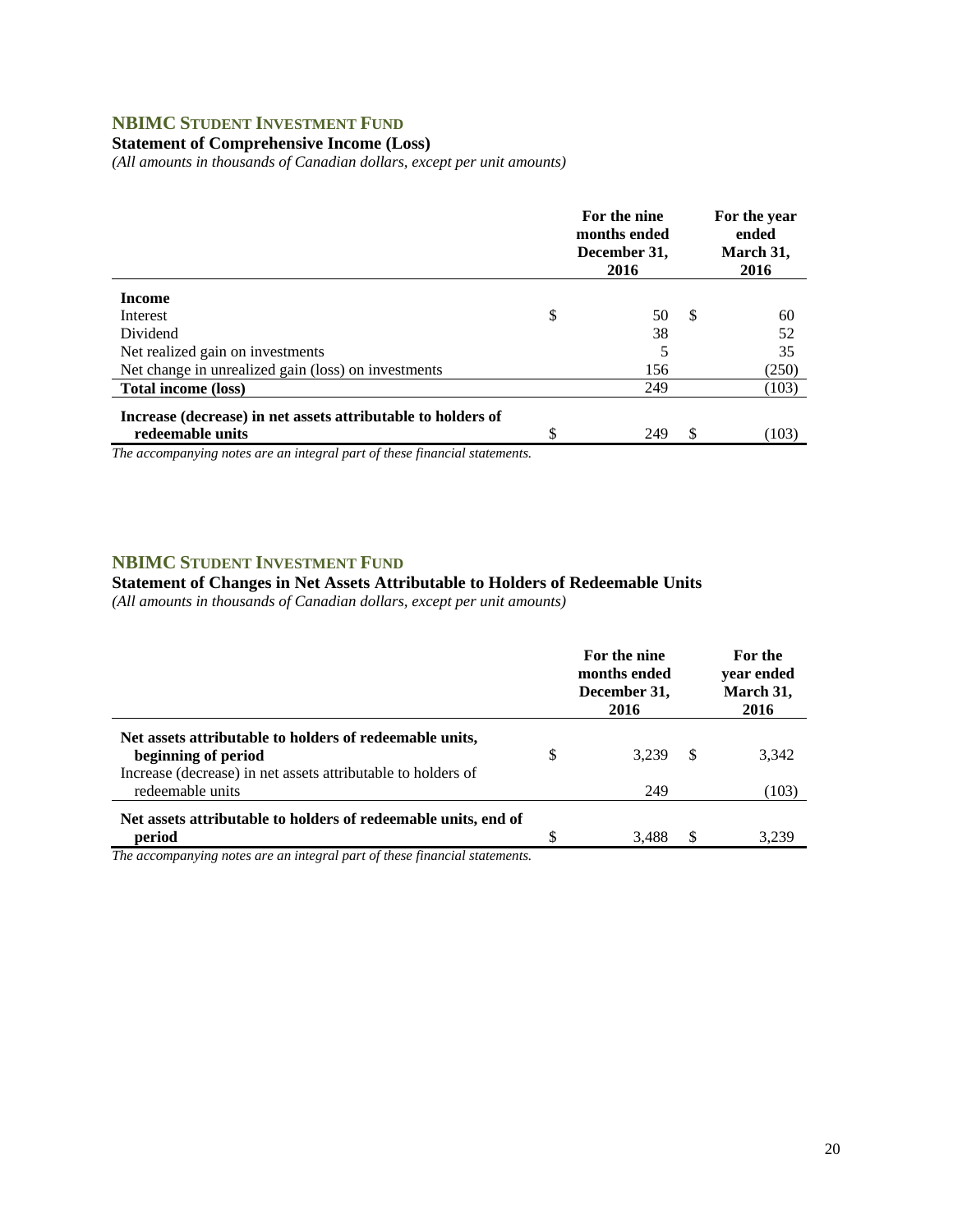## **NBIMC STUDENT INVESTMENT FUND**

## **Statement of Cash Flows**

*(All amounts in thousands of Canadian dollars, except per unit amounts)* 

|                                                                            | For the nine<br>months ended<br>December 31,<br>2016 | For the<br>year ended<br>March 31,<br>2016 |
|----------------------------------------------------------------------------|------------------------------------------------------|--------------------------------------------|
| Cash flows from (used in) operating activities                             |                                                      |                                            |
| Increase (decrease) in net assets attributable to holders of               |                                                      |                                            |
| redeemable units                                                           | \$<br>249                                            | \$<br>(103)                                |
| Adjustments for:                                                           |                                                      |                                            |
| Net realized gain on sale of investments                                   | (5)                                                  | (35)                                       |
| Net change in unrealized (gain) loss on investments                        | (156)                                                | 250                                        |
| Purchases of investments                                                   | (1,141)                                              | (902)                                      |
| Proceeds from sale and maturity of investments                             | 1,042                                                | 792                                        |
| Interest receivable                                                        | 12                                                   | (2)                                        |
| Dividends receivable                                                       | (1)                                                  |                                            |
| Payable for investment purchases                                           |                                                      | (3)                                        |
| Net cash used in operating activities                                      |                                                      | (3)                                        |
| Net decrease in cash                                                       |                                                      | (3)                                        |
| Cash, beginning of period                                                  |                                                      | 3                                          |
| Cash, end of period                                                        | \$                                                   | \$                                         |
|                                                                            |                                                      |                                            |
| Supplemental information:                                                  |                                                      |                                            |
| Interest received                                                          | \$<br>62                                             | \$<br>58                                   |
| Dividends received                                                         | \$<br>37                                             | \$<br>52                                   |
| The accompanying notes are an integral part of these financial statements. |                                                      |                                            |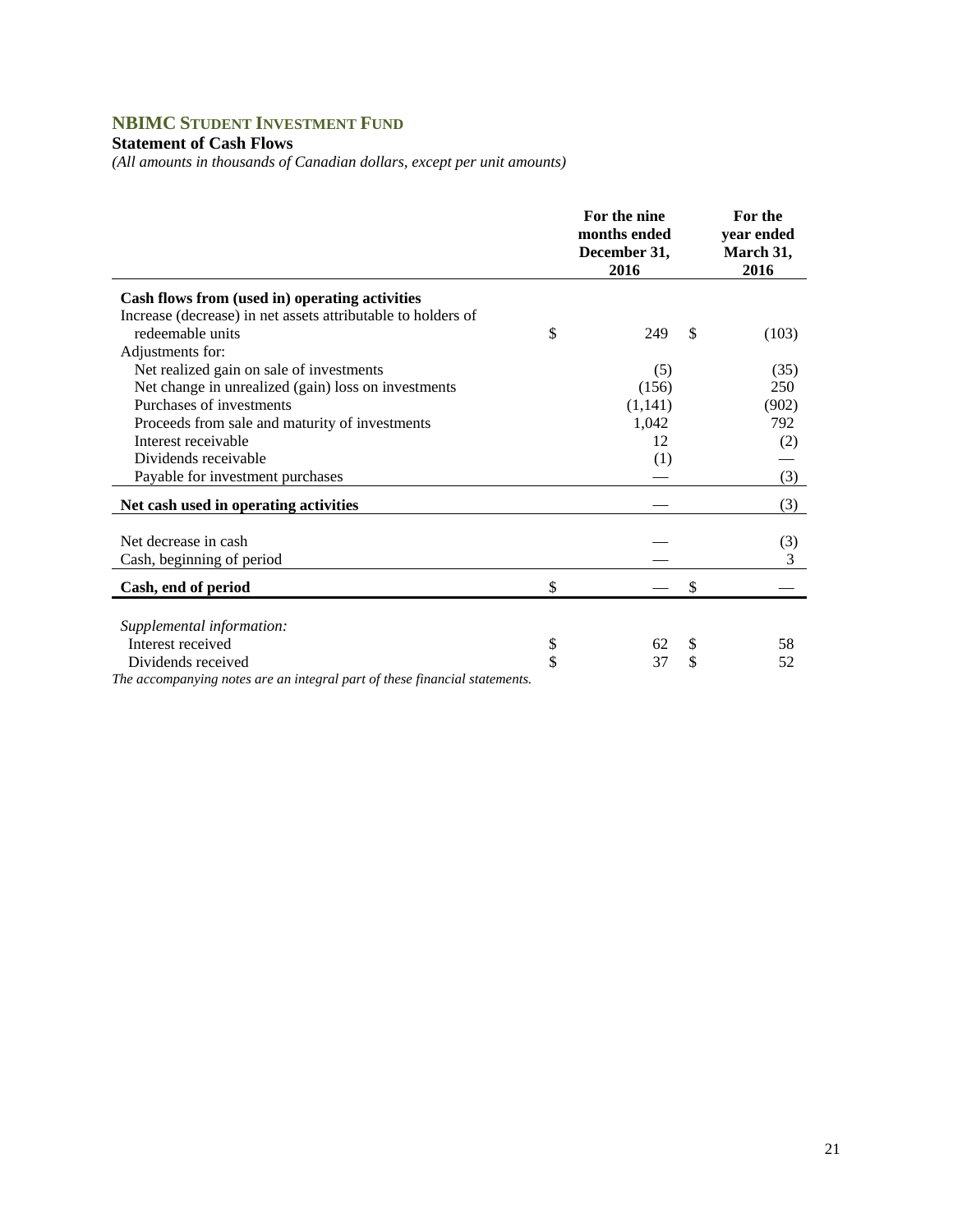## **NBIMC CANADIAN EQUITY INDEX FUND**

#### **Statement of Financial Position**

*(All amounts in thousands of Canadian dollars, except per unit amounts)*  As at

|                                                                                                                                               |    | December 31,<br>2016 |      | March 31,<br>2016 |
|-----------------------------------------------------------------------------------------------------------------------------------------------|----|----------------------|------|-------------------|
| <b>Assets</b>                                                                                                                                 |    |                      |      |                   |
| Investments                                                                                                                                   | \$ | 812,558              | - \$ | 766,955           |
| Cash                                                                                                                                          |    | 17                   |      | 332               |
| Interest receivable                                                                                                                           |    | 2,066                |      | 1,455             |
| Dividends receivable                                                                                                                          |    | 436                  |      | 462               |
| Receivable for investment sales                                                                                                               |    | 595                  |      | 82                |
| Derivative assets <i>(note 5)</i>                                                                                                             |    | 47,788               |      | 68,679            |
| Margin at brokers (note 5)                                                                                                                    |    | 1,000                |      | 3,421             |
| Total assets                                                                                                                                  |    | 864,460              |      | 841,386           |
| <b>Liabilities</b>                                                                                                                            |    |                      |      |                   |
| Payable for investment purchases                                                                                                              |    | 590                  |      | 414               |
| Derivative liabilities <i>(note 5)</i>                                                                                                        |    | 742                  |      | 1,285             |
| Liabilities (excluding net assets attributable to holders of                                                                                  |    |                      |      |                   |
| redeemable units)                                                                                                                             |    | 1,332                |      | 1,699             |
| Net assets attributable to holders of redeemable units                                                                                        | \$ | 863,128              | \$   | 839,687           |
| Net assets attributable to holders of redeemable units per unit<br>The accompanying notes are an integral part of these financial statements. | -S | 3,422.70             | S    | 2,940.18          |

while work

Michael W. Walton Cathy Rignanesi

Cathy Rignancia

Board Chairperson Audit Committee Chairperson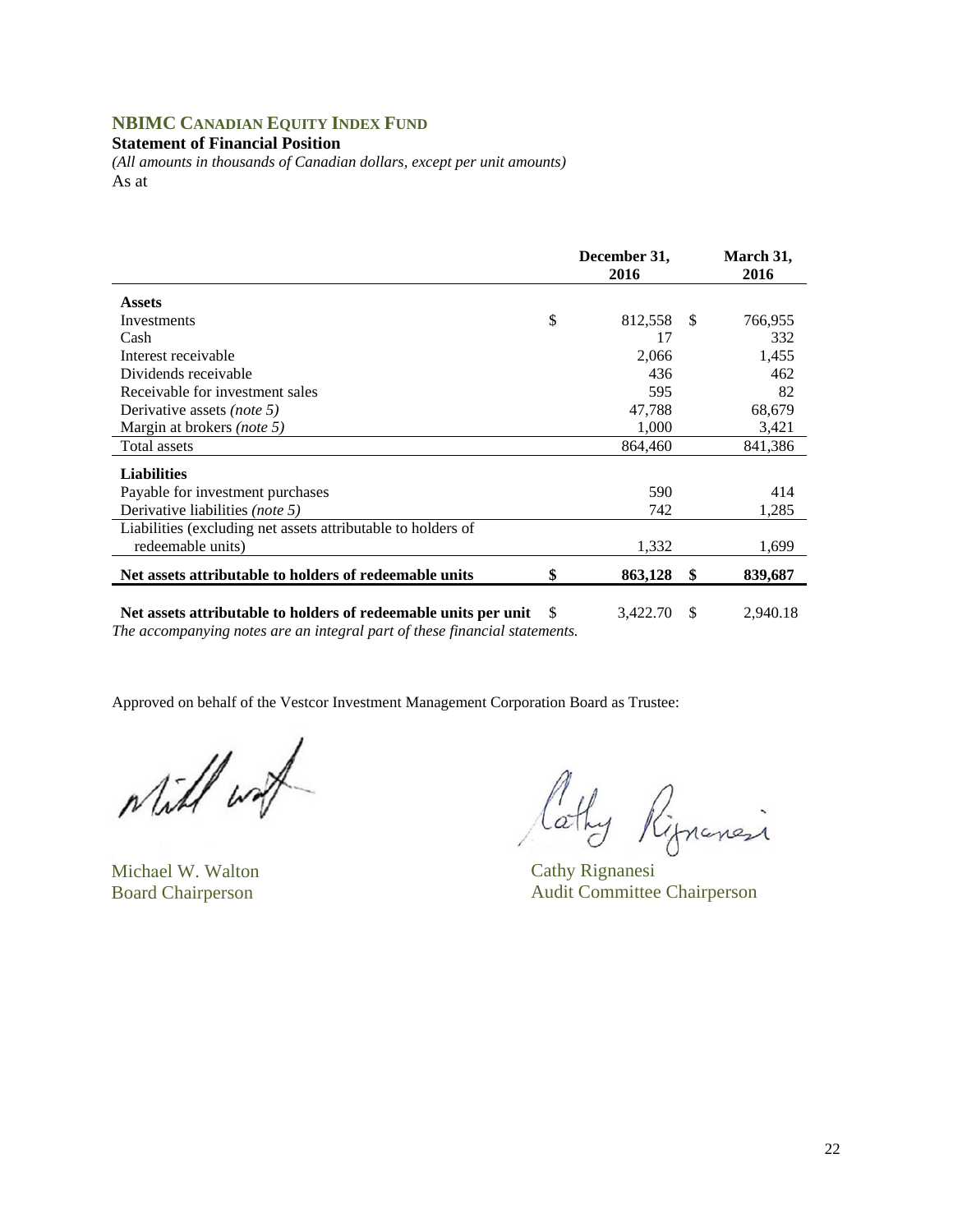## **NBIMC CANADIAN EQUITY INDEX FUND**

## **Statement of Comprehensive Income (Loss)**

*(All amounts in thousands of Canadian dollars, except per unit amounts)* 

|                                                              | For the nine<br>months ended<br>December 31,<br>2016 |   | For the<br>year ended<br>March 31,<br>2016 |
|--------------------------------------------------------------|------------------------------------------------------|---|--------------------------------------------|
| <b>Income</b>                                                |                                                      |   |                                            |
| Interest                                                     | \$<br>9,402 \$                                       |   | 13,253                                     |
| Dividends                                                    | 4,249                                                |   | 7,203                                      |
| Securities lending                                           | 161                                                  |   | 162                                        |
| Derivative income (loss)                                     | 93,856                                               |   | (48, 473)                                  |
| Net realized gain (loss) on investments                      | 2,859                                                |   | (997)                                      |
| Net change in unrealized gain (loss) on investments          | 19,050                                               |   | (27, 321)                                  |
| <b>Total income (loss)</b>                                   | 129,577                                              |   | (56, 173)                                  |
|                                                              |                                                      |   |                                            |
| <b>Expenses</b>                                              |                                                      |   |                                            |
| <b>Transaction costs</b>                                     | 81                                                   |   | 233                                        |
| <b>Total expenses</b>                                        | 81                                                   |   | 233                                        |
| Increase (decrease) in net assets attributable to holders of |                                                      |   |                                            |
| redeemable units                                             | \$<br>129,496                                        | S | (56,406)                                   |

*The accompanying notes are an integral part of these financial statements.*

## **NBIMC CANADIAN EQUITY INDEX FUND**

**Statement of Changes in Net Assets Attributable to Holders of Redeemable Units** 

*(All amounts in thousands of Canadian dollars, except per unit amounts)* 

|                                                                | For the nine<br>months ended<br>December 31,<br>2016 |     | For the<br>vear ended<br>March 31,<br>2016 |
|----------------------------------------------------------------|------------------------------------------------------|-----|--------------------------------------------|
| Net assets attributable to holders of redeemable units,        |                                                      |     |                                            |
| beginning of period                                            | \$<br>839.687                                        | S   | 1,232,380                                  |
| Increase (decrease) in net assets attributable to holders of   |                                                      |     |                                            |
| redeemable units                                               | 129.496                                              |     | (56, 406)                                  |
| <b>Distributions</b>                                           | (78,912)                                             |     | (10, 426)                                  |
| Proceeds from issuance of redeemable units                     | 95,302                                               |     | 450,135                                    |
| Amounts paid on redemption of redeemable units                 | (122, 445)                                           |     | (775,996)                                  |
| Net assets attributable to holders of redeemable units, end of |                                                      |     |                                            |
| period                                                         | \$<br>863.128                                        | \$. | 839,687                                    |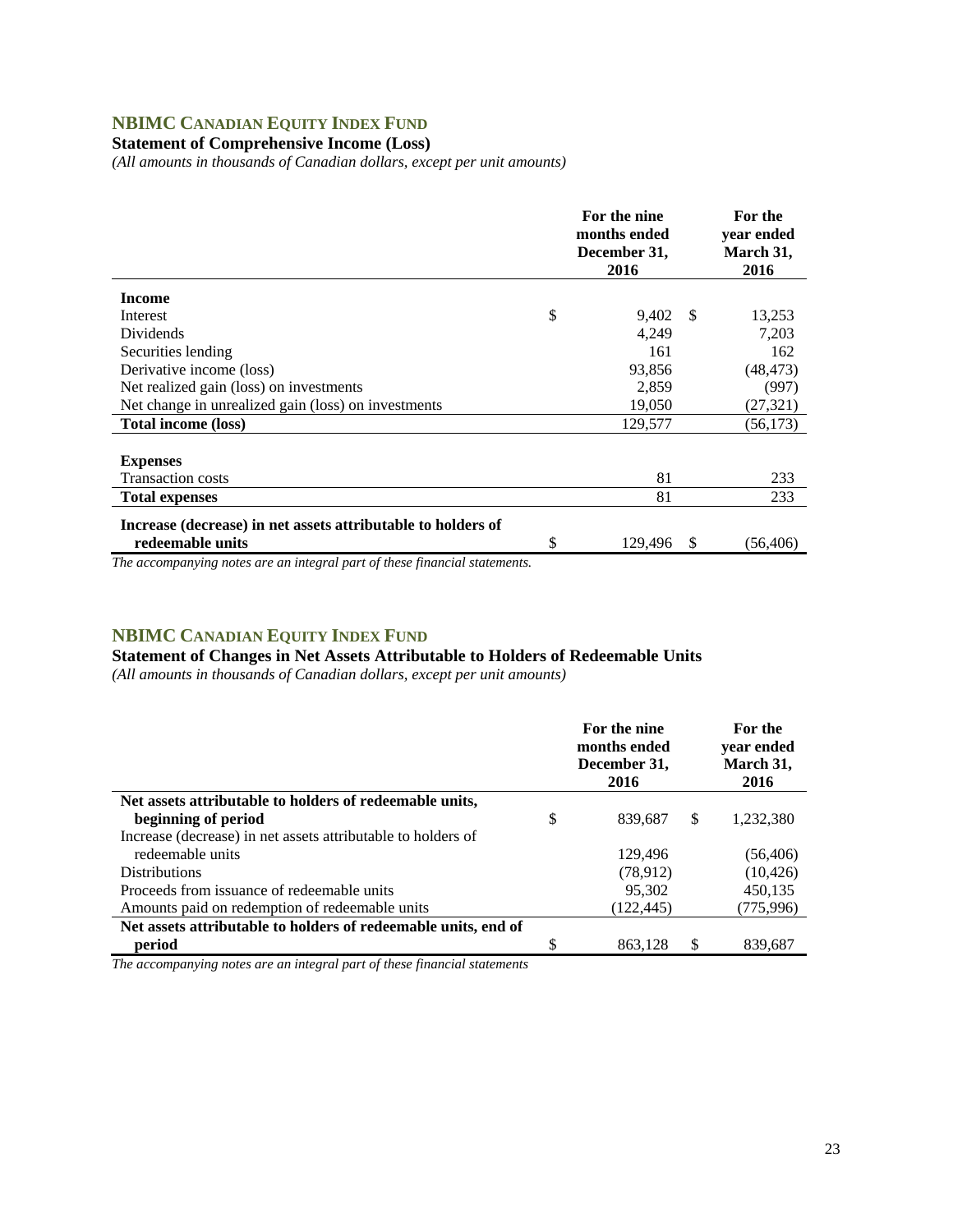# **NBIMC CANADIAN EQUITY INDEX FUND**

## **Statement of Cash Flows**

*(All amounts in thousands of Canadian dollars, except per unit amounts)* 

|                                                              | For the nine<br>months ended<br>December 31,<br>2016 | For the<br>year ended<br>March 31,<br>2016 |
|--------------------------------------------------------------|------------------------------------------------------|--------------------------------------------|
| Cash flows from (used in) operating activities               |                                                      |                                            |
| Increase (decrease) in net assets attributable to holders of |                                                      |                                            |
| redeemable units                                             | \$<br>129,496                                        | \$<br>(56, 406)                            |
| Adjustments for:                                             |                                                      |                                            |
| Foreign exchange gain on dividends                           |                                                      | (5)                                        |
| Net realized (gain) loss on sale of investments              | (2,859)                                              | 997                                        |
| Net change in unrealized (gain) loss on investments          | (19,050)                                             | 27,321                                     |
| Purchases of investments                                     | (1,617,648)                                          | (2,124,922)                                |
| Proceeds from sale and maturity of investments               | 1,593,954                                            | 2,540,797                                  |
| Interest receivable                                          | (611)                                                | 441                                        |
| Dividends receivable                                         | 26                                                   | 293                                        |
| Receivable for investment sales                              | (513)                                                | 398                                        |
| Derivative assets / liabilities                              | 20,348                                               | (49, 128)                                  |
| Margin at brokers                                            | 2,421                                                | (3, 101)                                   |
| Payable for investment purchases                             | 176                                                  | (429)                                      |
| Net cash from operating activities                           | 105,740                                              | 336,256                                    |
|                                                              |                                                      |                                            |
| Cash flows from (used in) financing activities               |                                                      |                                            |
| Proceeds from issuances of redeemable units                  | 16,390                                               | 439,709                                    |
| Amounts paid on redemption of redeemable units               | (122, 445)                                           | (775, 996)                                 |
| Net cash used in financing activities                        | (106, 055)                                           | (336, 287)                                 |
|                                                              |                                                      |                                            |
| Net decrease in cash                                         | (315)                                                | (31)                                       |
| Cash, beginning of period                                    | 332                                                  | 363                                        |
| Cash, end of period                                          | \$<br>17                                             | \$<br>332                                  |
|                                                              |                                                      |                                            |
| Supplemental information:                                    |                                                      |                                            |
| Interest received                                            | \$<br>8,791                                          | \$<br>13,694                               |
| Dividends received                                           | \$<br>4,275                                          | \$<br>7,496                                |
| Non-cash transactions:                                       |                                                      |                                            |
| <b>Distributions</b>                                         | \$<br>(78, 912)                                      | \$<br>(10, 426)                            |
| Proceeds from issuance of redeemable units                   | \$<br>78,912                                         | \$<br>10,426                               |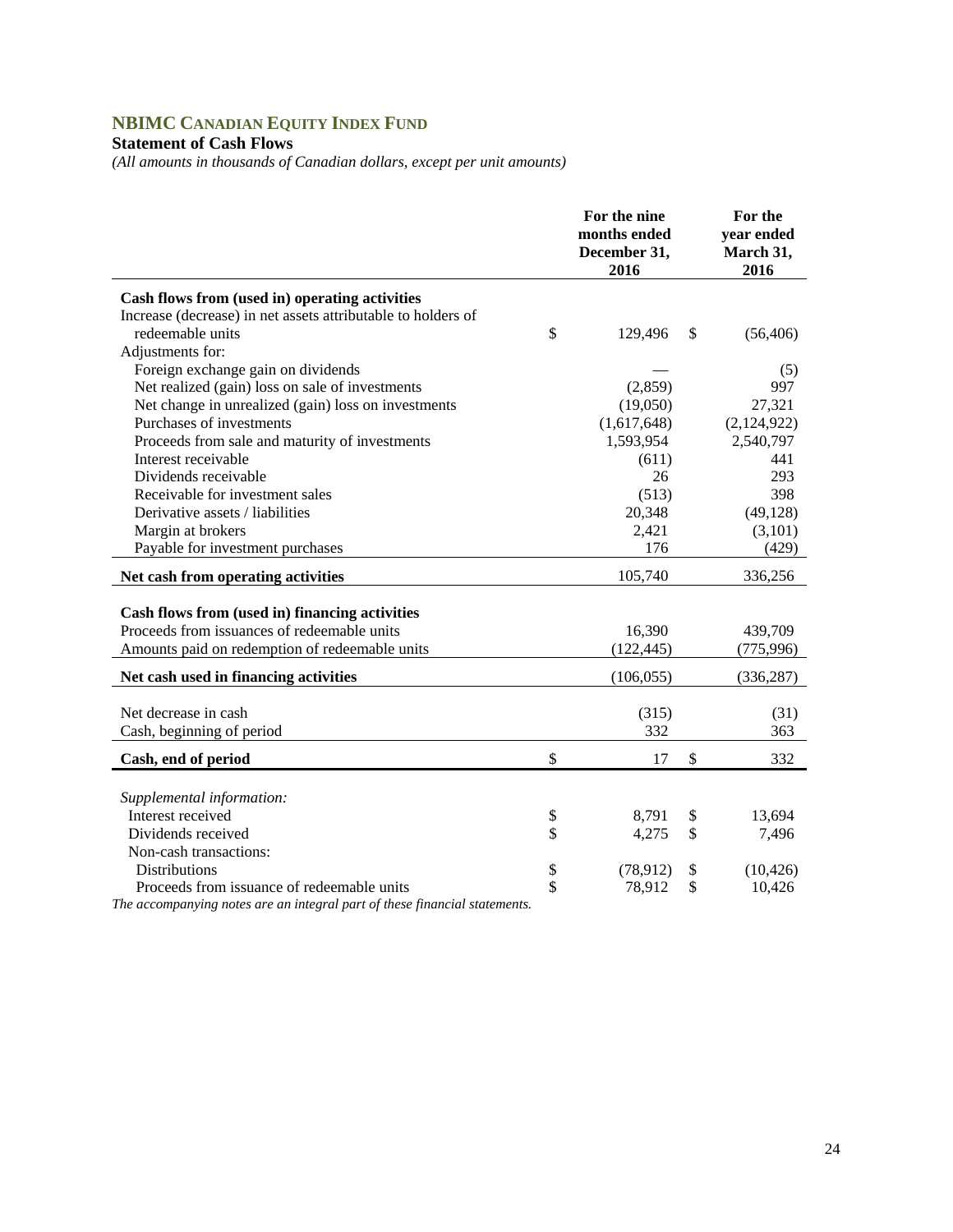## **NBIMC LOW VOLATILITY CANADIAN EQUITY FUND**

**Statement of Financial Position** 

*(All amounts in thousands of Canadian dollars, except per unit amounts)*  As at

|                                                                                                                                               |    | December 31,<br>2016 |               | March 31,<br>2016 |
|-----------------------------------------------------------------------------------------------------------------------------------------------|----|----------------------|---------------|-------------------|
| <b>Assets</b>                                                                                                                                 |    |                      |               |                   |
| Investments                                                                                                                                   | \$ | 756,495              | <sup>\$</sup> | 676,559           |
| Cash                                                                                                                                          |    |                      |               | 1,556             |
| Dividends receivable                                                                                                                          |    | 2,427                |               | 2,119             |
| Receivable for investment sales                                                                                                               |    | 6,928                |               |                   |
| Margin at brokers <i>(note 5)</i>                                                                                                             |    | 292                  |               |                   |
| Total assets                                                                                                                                  |    | 766,142              |               | 680,234           |
| <b>Liabilities</b>                                                                                                                            |    |                      |               |                   |
| <b>Indebtedness</b>                                                                                                                           |    | 6,830                |               |                   |
| Payable for investment purchases                                                                                                              |    |                      |               | 1,556             |
| Margin at brokers <i>(note 5)</i>                                                                                                             |    |                      |               | 357               |
| Liabilities (excluding net assets attributable to holders of                                                                                  |    |                      |               |                   |
| redeemable units)                                                                                                                             |    | 6,830                |               | 1,913             |
| Net assets attributable to holders of redeemable units                                                                                        | \$ | 759,312              | \$            | 678,321           |
| Net assets attributable to holders of redeemable units per unit<br>The accompanying notes are an integral part of these financial statements. | -S | 1,566.69             | -S            | 1,430.80          |

while with

Michael W. Walton Cathy Rignanesi

Cothy Ripnancia

Board Chairperson Audit Committee Chairperson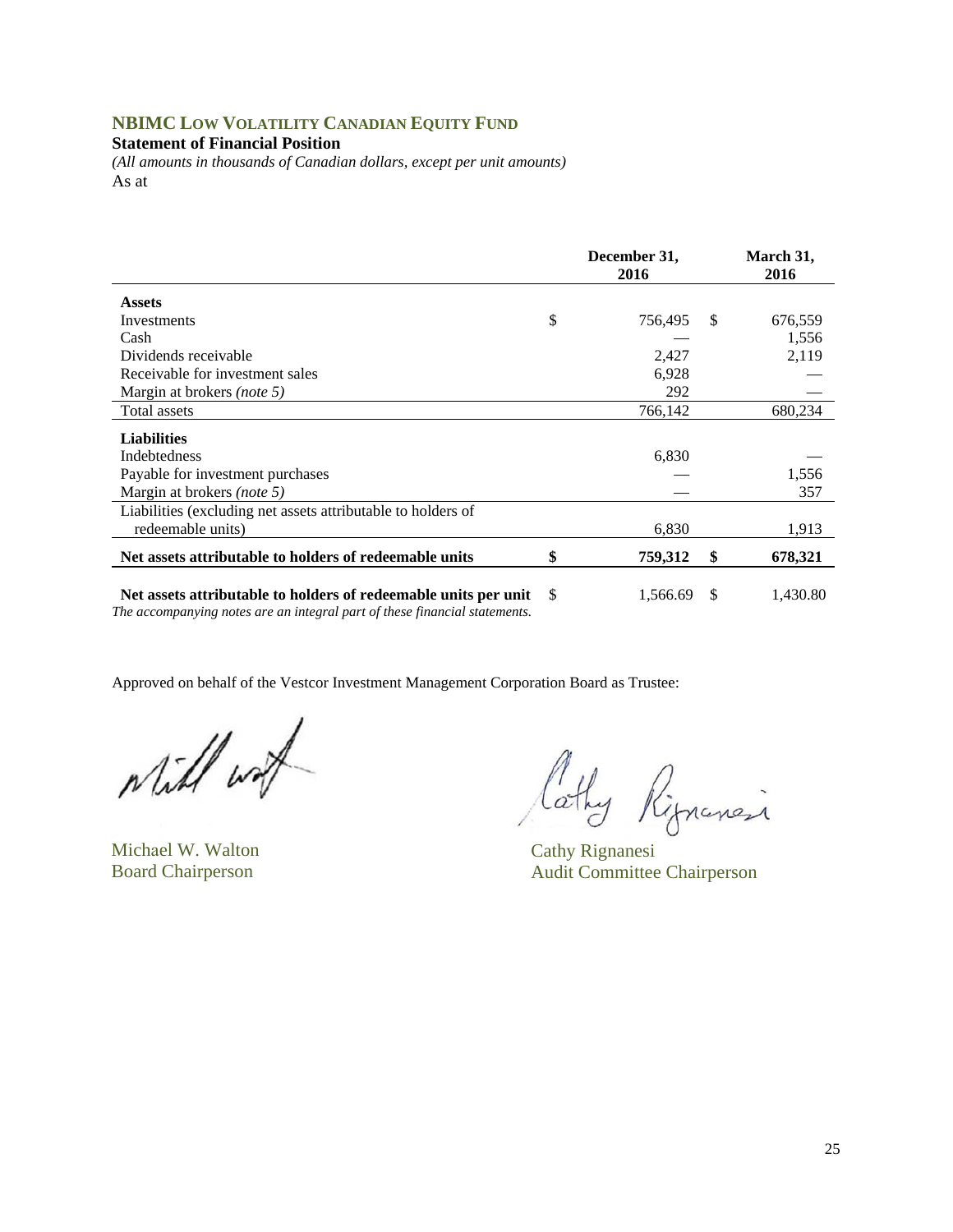## **NBIMC LOW VOLATILITY CANADIAN EQUITY FUND**

### **Statement of Comprehensive Income**

*(All amounts in thousands of Canadian dollars, except per unit amounts)* 

|                                                              | For the nine<br>months ended<br>December 31,<br>2016 |               | For the year<br>ended March 31,<br>2016 |
|--------------------------------------------------------------|------------------------------------------------------|---------------|-----------------------------------------|
| <b>Income</b>                                                |                                                      |               |                                         |
| Dividend                                                     | \$<br>17,725                                         | <sup>\$</sup> | 19,153                                  |
| Securities lending                                           | 226                                                  |               | 128                                     |
| Derivative income (loss)                                     | 650                                                  |               | (476)                                   |
| Net realized gain (loss) on investments                      | 10,716                                               |               | (10, 529)                               |
| Net change in unrealized gain (loss) on investments          | 35,288                                               |               | (1, 424)                                |
| <b>Total income</b>                                          | 64,605                                               |               | 6,852                                   |
| <b>Expenses</b>                                              |                                                      |               |                                         |
| <b>Transaction costs</b>                                     | 93                                                   |               | 164                                     |
| <b>Total expenses</b>                                        | 93                                                   |               | 164                                     |
| Increase in net assets attributable to holders of redeemable |                                                      |               |                                         |
| units                                                        | \$<br>64,512                                         | -S            | 6,688                                   |

*The accompanying notes are an integral part of these financial statements.*

#### **NBIMC LOW VOLATILITY CANADIAN EQUITY FUND**

**Statement of Changes in Net Assets Attributable to Holders of Redeemable Units** 

*(All amounts in thousands of Canadian dollars, except per unit amounts)* 

|                                                                    | For the nine<br>months ended<br>December 31,<br>2016 | For the year<br>ended March 31,<br>2016 |           |  |
|--------------------------------------------------------------------|------------------------------------------------------|-----------------------------------------|-----------|--|
| Net assets attributable to holders of redeemable units,            |                                                      |                                         |           |  |
| beginning of period                                                | \$<br>678.321                                        | \$.                                     | 483.746   |  |
| Increase in net assets attributable to holders of redeemable units | 64.512                                               |                                         | 6.688     |  |
| <b>Distributions</b>                                               | (36,696)                                             |                                         | (27, 661) |  |
| Proceeds from issuance of redeemable units                         | 115,757                                              |                                         | 301,268   |  |
| Amounts paid on redemption of redeemable units                     | (62, 582)                                            |                                         | (85, 720) |  |
| Net assets attributable to holders of redeemable units, end of     |                                                      |                                         |           |  |
| period                                                             | 759.312                                              | S                                       | 678,321   |  |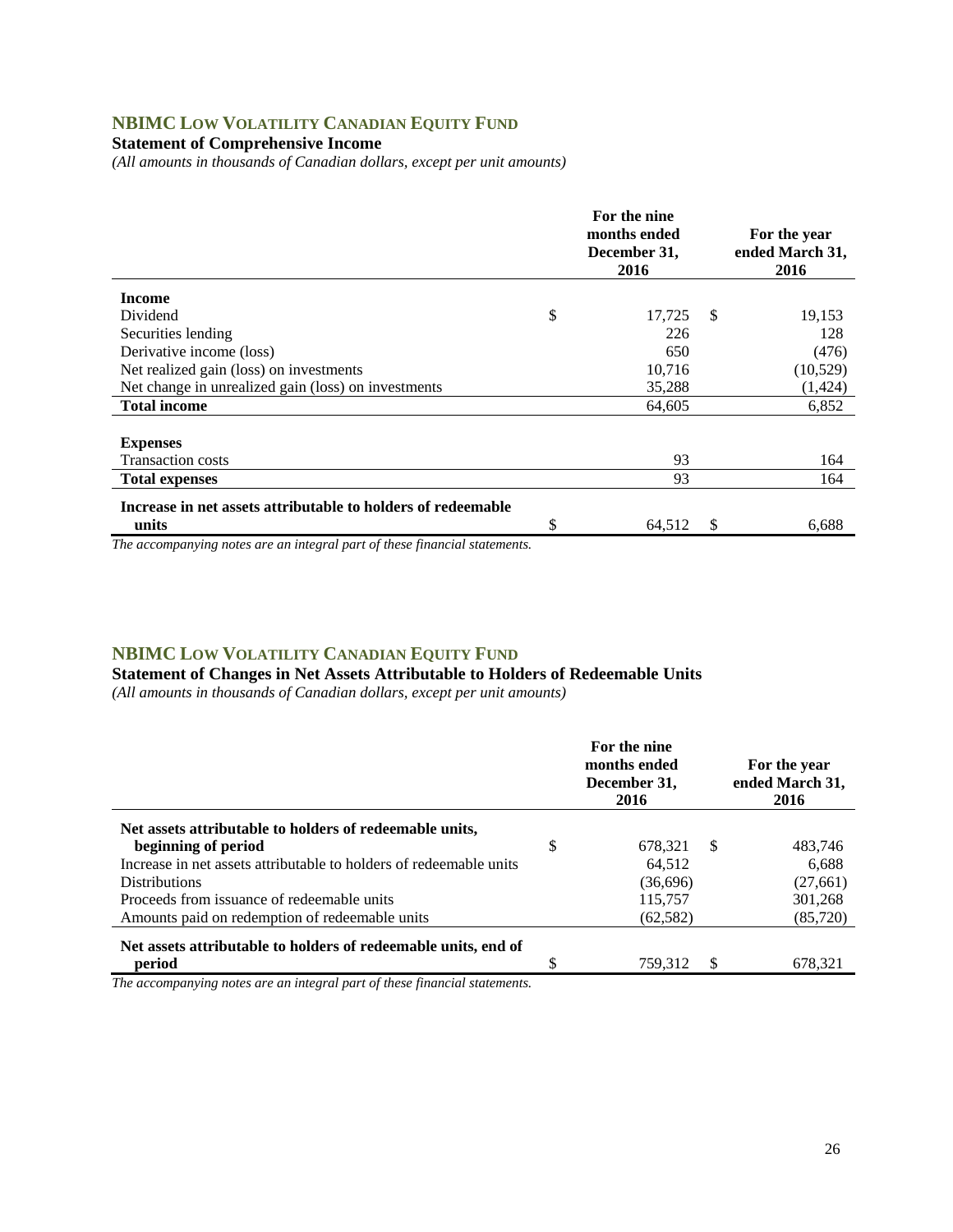# **NBIMC LOW VOLATILITY CANADIAN EQUITY FUND**

### **Statement of Cash Flows**

*(All amounts in thousands of Canadian dollars, except per unit amounts)* 

|                                                                    |          | For the nine<br>months ended | For the year    |
|--------------------------------------------------------------------|----------|------------------------------|-----------------|
|                                                                    |          | December 31,                 | ended March 31, |
|                                                                    |          | 2016                         | 2016            |
| Cash flows from (used in) operating activities                     |          |                              |                 |
| Increase in net assets attributable to holders of redeemable units | \$       | 64,512                       | \$<br>6,688     |
| Adjustments for:                                                   |          |                              |                 |
| Foreign exchange loss on dividends                                 |          | 4                            | 2               |
| Net realized (gain) loss on sale of investments                    |          | (10,716)                     | 10,529          |
| Net change in unrealized (gain) loss on investments                |          | (35, 288)                    | 1,424           |
| Purchases of investments                                           |          | (202, 973)                   | (443, 174)      |
| Proceeds from sale and maturity of investments                     |          | 169,037                      | 236,813         |
| Dividends receivable                                               |          | (308)                        | (644)           |
| Receivable for investment sales                                    |          | (6,928)                      | 5,154           |
| Margin at brokers                                                  |          | (649)                        | 476             |
| Payable for investment purchases                                   |          | (1,556)                      | (362)           |
| Net cash used in operating activities                              |          | (24, 865)                    | (183,094)       |
| Cash flows from (used in) financing activities                     |          |                              |                 |
| Proceeds from issuances of redeemable units                        |          | 79,061                       | 273,607         |
| Amounts paid on redemption of redeemable units                     |          | (62, 582)                    | (85,720)        |
|                                                                    |          |                              |                 |
| Net cash from financing activities                                 |          | 16,479                       | 187,887         |
| Net (decrease) increase in cash                                    |          | (8,386)                      | 4.793           |
| Cash (indebtedness), beginning of period                           |          | 1,556                        | (3,237)         |
|                                                                    |          |                              |                 |
| (Indebtedness) cash, end of period                                 | \$       | (6, 830)                     | \$<br>1,556     |
|                                                                    |          |                              |                 |
| Supplemental information:<br>Dividends received                    |          |                              |                 |
| Non-cash transactions:                                             | \$       | 17,417                       | \$<br>18,509    |
| <b>Distributions</b>                                               |          |                              |                 |
|                                                                    | \$<br>\$ | (36,696)                     | \$<br>(27, 661) |
| Proceeds from issuance of redeemable units                         |          | 36,696                       | \$<br>27,661    |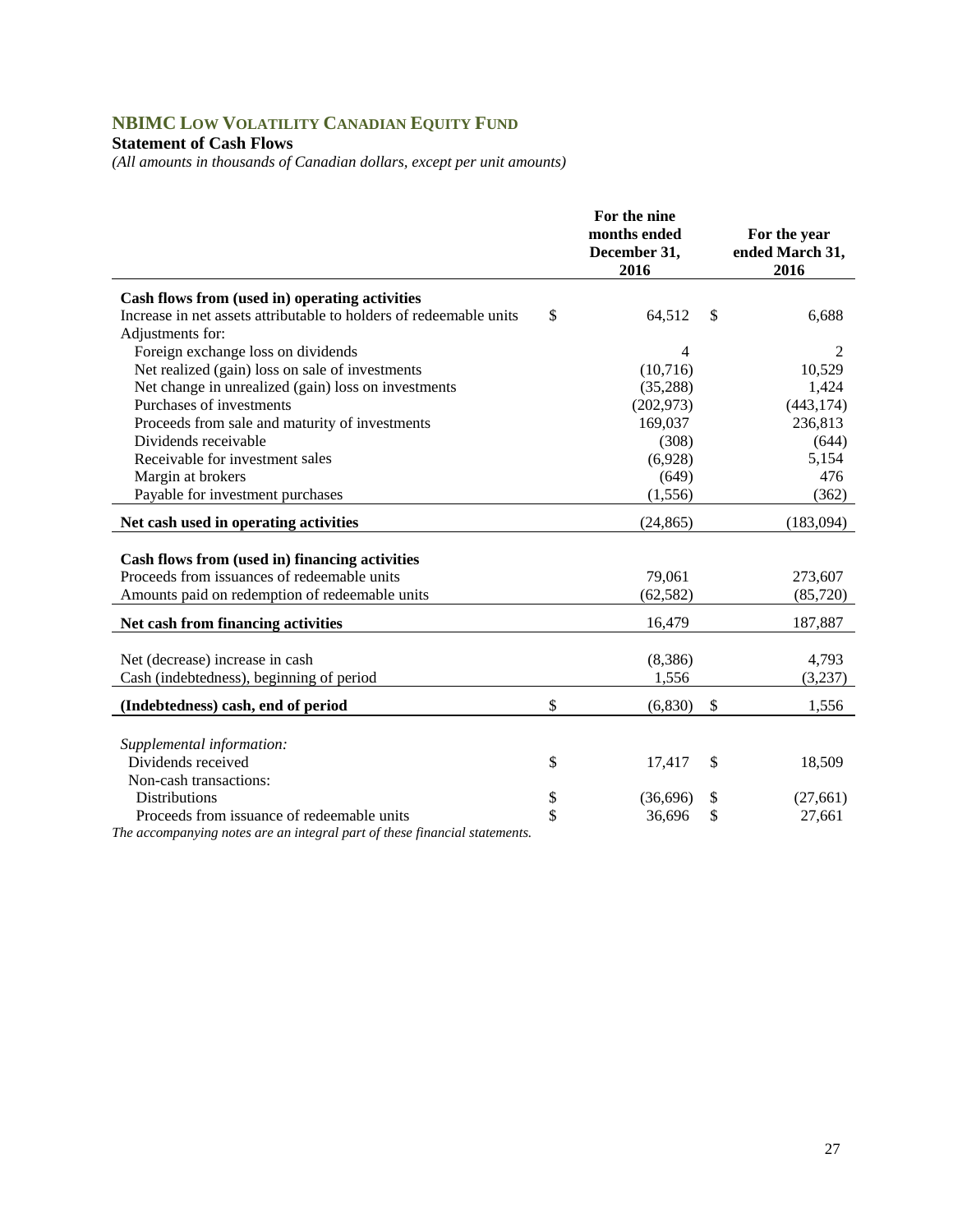## **NBIMC EXTERNAL CANADIAN EQUITY FUND**

#### **Statement of Financial Position**

*(All amounts in thousands of Canadian dollars, except per unit amounts)*  As at

|                                                                                                                                               |     | December 31,<br>2016 |               | March 31,<br>2016 |
|-----------------------------------------------------------------------------------------------------------------------------------------------|-----|----------------------|---------------|-------------------|
| <b>Assets</b>                                                                                                                                 |     |                      |               |                   |
| Investments                                                                                                                                   | \$  | 276,674              | <sup>\$</sup> | 217,504           |
| Cash                                                                                                                                          |     | 18                   |               | 47                |
| Dividends receivable                                                                                                                          |     | 225                  |               | 182               |
| Receivable for investment sales                                                                                                               |     |                      |               | 59                |
| Total assets                                                                                                                                  |     | 276,917              |               | 217,792           |
| <b>Liabilities</b>                                                                                                                            |     |                      |               |                   |
| Payable for investment purchases                                                                                                              |     |                      |               | 105               |
| Liabilities (excluding net assets attributable to holders of<br>redeemable units)                                                             |     |                      |               | 105               |
| Net assets attributable to holders of redeemable units                                                                                        |     | 276,917              | \$            | 217,687           |
| Net assets attributable to holders of redeemable units per unit<br>The accompanying notes are an integral part of these financial statements. | - S | 4,069.65             | <sup>\$</sup> | 3,563.77          |

while wat

Michael W. Walton Cathy Rignanesi

Cathy Rippensi

Board Chairperson Audit Committee Chairperson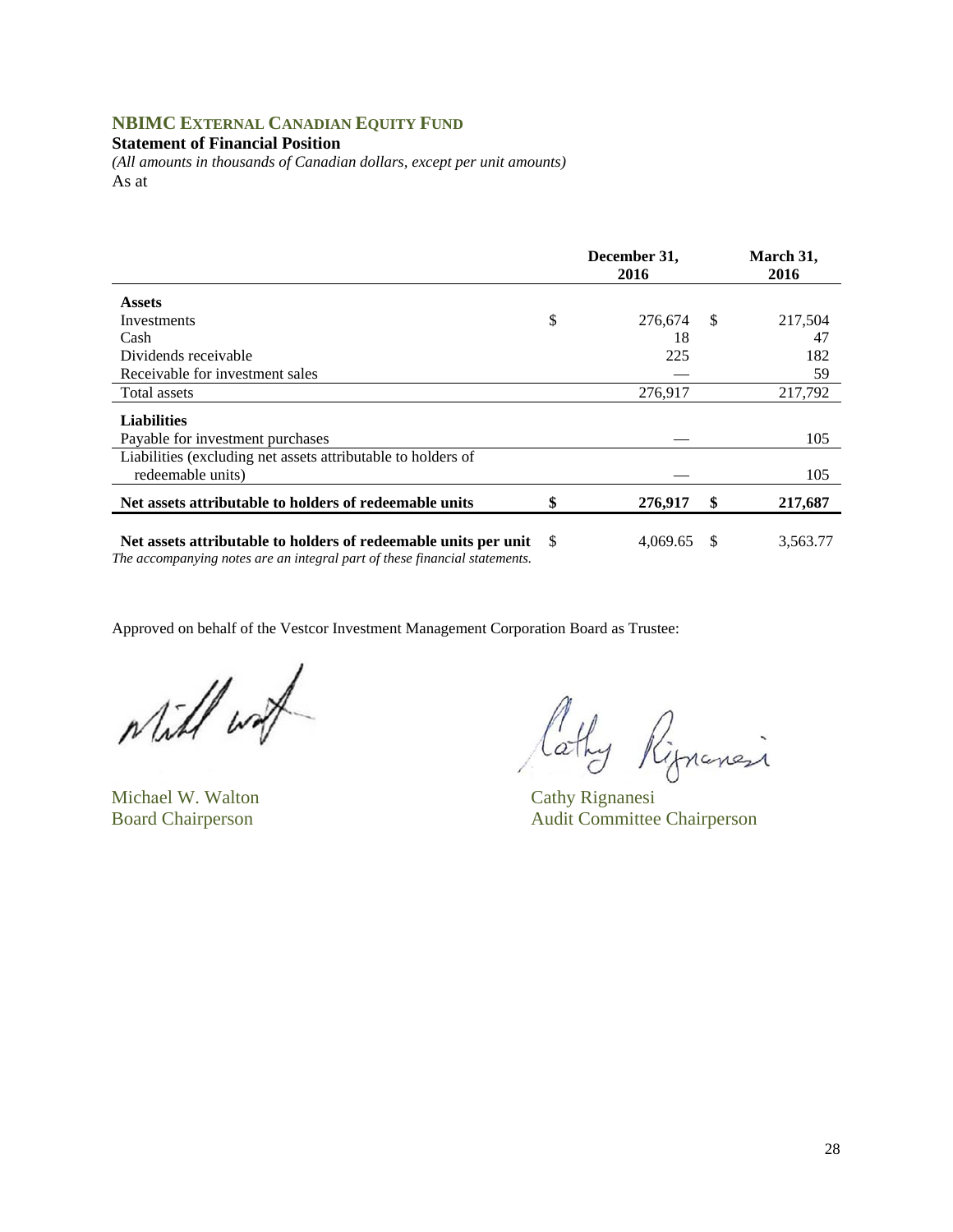## **NBIMC EXTERNAL CANADIAN EQUITY FUND**

## **Statement of Comprehensive Income (Loss)**

*(All amounts in thousands of Canadian dollars, except per unit amounts)* 

|                                                                                  | For the nine<br>months ended<br>December 31,<br>2016 |               | For the year<br>ended March 31,<br>2016 |
|----------------------------------------------------------------------------------|------------------------------------------------------|---------------|-----------------------------------------|
| <b>Income</b>                                                                    |                                                      |               |                                         |
| Dividend                                                                         | \$<br>2,363                                          | <sup>\$</sup> | 3,819                                   |
| Securities lending                                                               | 25                                                   |               | 24                                      |
| Derivative                                                                       |                                                      |               | 15                                      |
| Net realized gain on investments                                                 | 1,699                                                |               | 28,853                                  |
| Net change in unrealized gain (loss) on investments                              | 27,074                                               |               | (50, 873)                               |
| <b>Total income (loss)</b>                                                       | 31,161                                               |               | (18, 162)                               |
| <b>Expenses</b><br><b>Transaction costs</b>                                      | 36                                                   |               | 73                                      |
| <b>Total expenses</b>                                                            | 36                                                   |               | 73                                      |
| Increase (decrease) in net assets attributable to holders of<br>redeemable units | \$<br>31,125                                         | S             | (18,235)                                |

*The accompanying notes are an integral part of these financial statements.*

### **NBIMC EXTERNAL CANADIAN EQUITY FUND**

**Statement of Changes in Net Assets Attributable to Holders of Redeemable Units** 

*(All amounts in thousands of Canadian dollars, except per unit amounts)* 

|                                                                | For the nine<br>months ended<br>December 31,<br>2016 |               | For the year<br>ended March 31,<br>2016 |
|----------------------------------------------------------------|------------------------------------------------------|---------------|-----------------------------------------|
| Net assets attributable to holders of redeemable units,        |                                                      |               |                                         |
| beginning of period                                            | \$<br>217.687                                        | <sup>\$</sup> | 334.422                                 |
| Increase (decrease) in net assets attributable to holders of   |                                                      |               |                                         |
| redeemable units                                               | 31.125                                               |               | (18, 235)                               |
| <b>Distributions</b>                                           | (10, 460)                                            |               | (16, 885)                               |
| Proceeds from issuance of redeemable units                     | 38,565                                               |               | 25.741                                  |
| Amounts paid on redemption of redeemable units                 |                                                      |               | (107, 356)                              |
| Net assets attributable to holders of redeemable units, end of |                                                      |               |                                         |
| period                                                         | 276.917                                              | S             | 217.687                                 |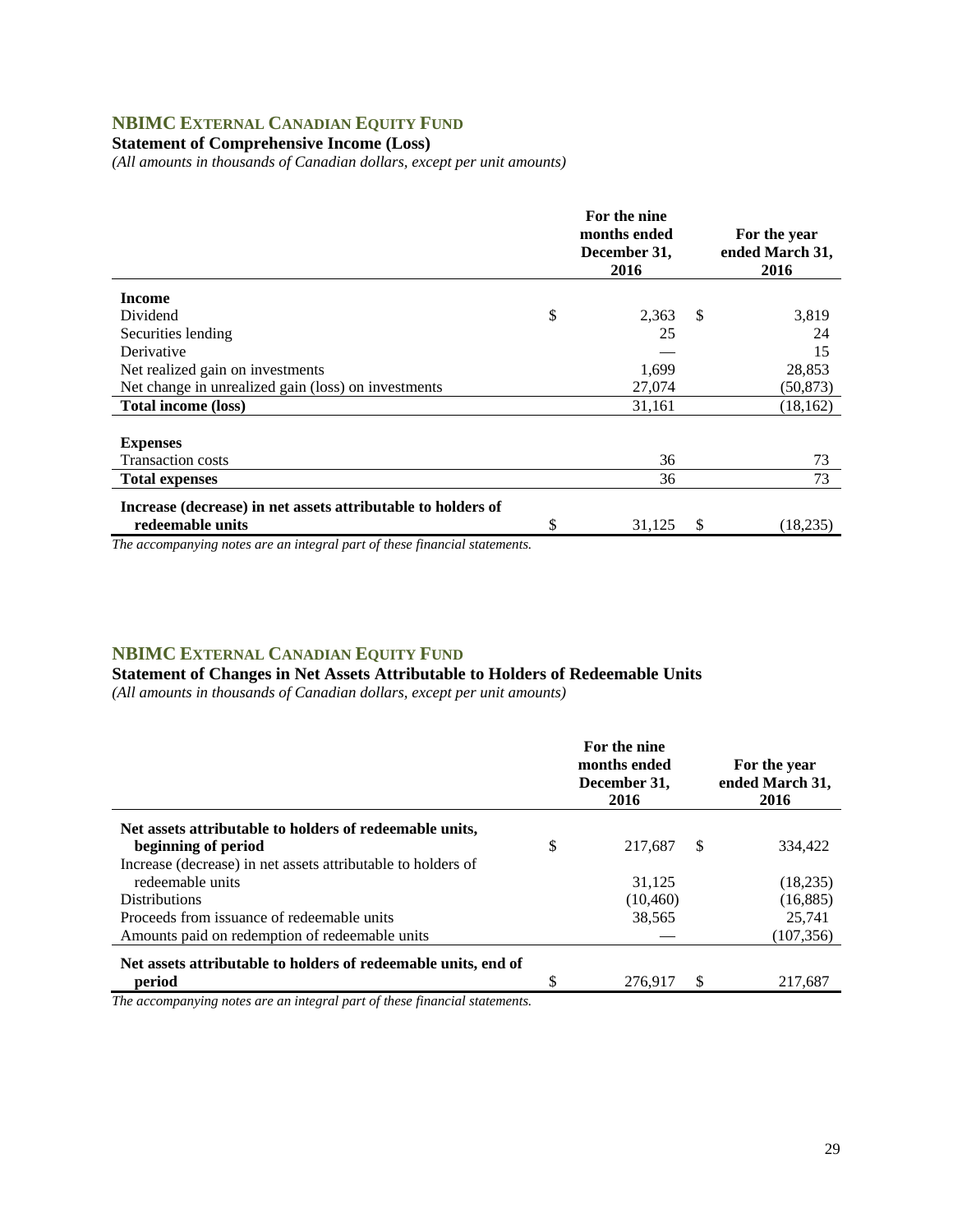# **NBIMC EXTERNAL CANADIAN EQUITY FUND**

### **Statement of Cash Flows**

*(All amounts in thousands of Canadian dollars, except per unit amounts)* 

|                                                                                                                                                 | For the nine<br>months ended<br>December 31,<br>2016 | For the year<br>ended March 31,<br>2016 |
|-------------------------------------------------------------------------------------------------------------------------------------------------|------------------------------------------------------|-----------------------------------------|
| Cash flows from (used in) operating activities                                                                                                  |                                                      |                                         |
| Increase (decrease) in net assets attributable to holders of                                                                                    |                                                      |                                         |
| redeemable units                                                                                                                                | \$<br>31,125                                         | \$<br>(18, 235)                         |
| Adjustments for:                                                                                                                                |                                                      |                                         |
| Foreign exchange gain on dividends                                                                                                              |                                                      | (2)                                     |
| Net realized gain on sale of investments                                                                                                        | (1,699)                                              | (28, 853)                               |
| Net change in unrealized (gain) loss on investments                                                                                             | (27,074)                                             | 50,873                                  |
| Purchases of investments                                                                                                                        | (59, 627)                                            | (69, 548)                               |
| Proceeds from sale and maturity of investments                                                                                                  | 29,230                                               | 164,219                                 |
| Dividends receivable                                                                                                                            | (43)                                                 | 47                                      |
| Receivable for investment sales                                                                                                                 | 59                                                   | 205                                     |
| Payable for investment purchases                                                                                                                | (105)                                                | (163)                                   |
| Net cash (used in) from operating activities                                                                                                    | (28, 134)                                            | 98,543                                  |
| Cash flows from (used in) financing activities<br>Proceeds from issuances of redeemable units<br>Amounts paid on redemption of redeemable units | 28,105                                               | 8,856<br>(107, 356)                     |
| Net cash from (used in) financing activities                                                                                                    | 28,105                                               | (98, 500)                               |
| Net (decrease) increase in cash<br>Cash, beginning of period                                                                                    | (29)<br>47                                           | 43<br>4                                 |
| Cash, end of period                                                                                                                             | \$<br>18                                             | \$<br>47                                |
|                                                                                                                                                 |                                                      |                                         |
| Supplemental information:                                                                                                                       |                                                      |                                         |
| Dividends received                                                                                                                              | \$<br>2,320                                          | \$<br>3,866                             |
| Non-cash transactions:                                                                                                                          |                                                      |                                         |
| <b>Distributions</b>                                                                                                                            | \$<br>(10, 460)                                      | \$<br>(16, 885)                         |
| Proceeds from issuance of redeemable units                                                                                                      | \$<br>10,460                                         | \$<br>16,885                            |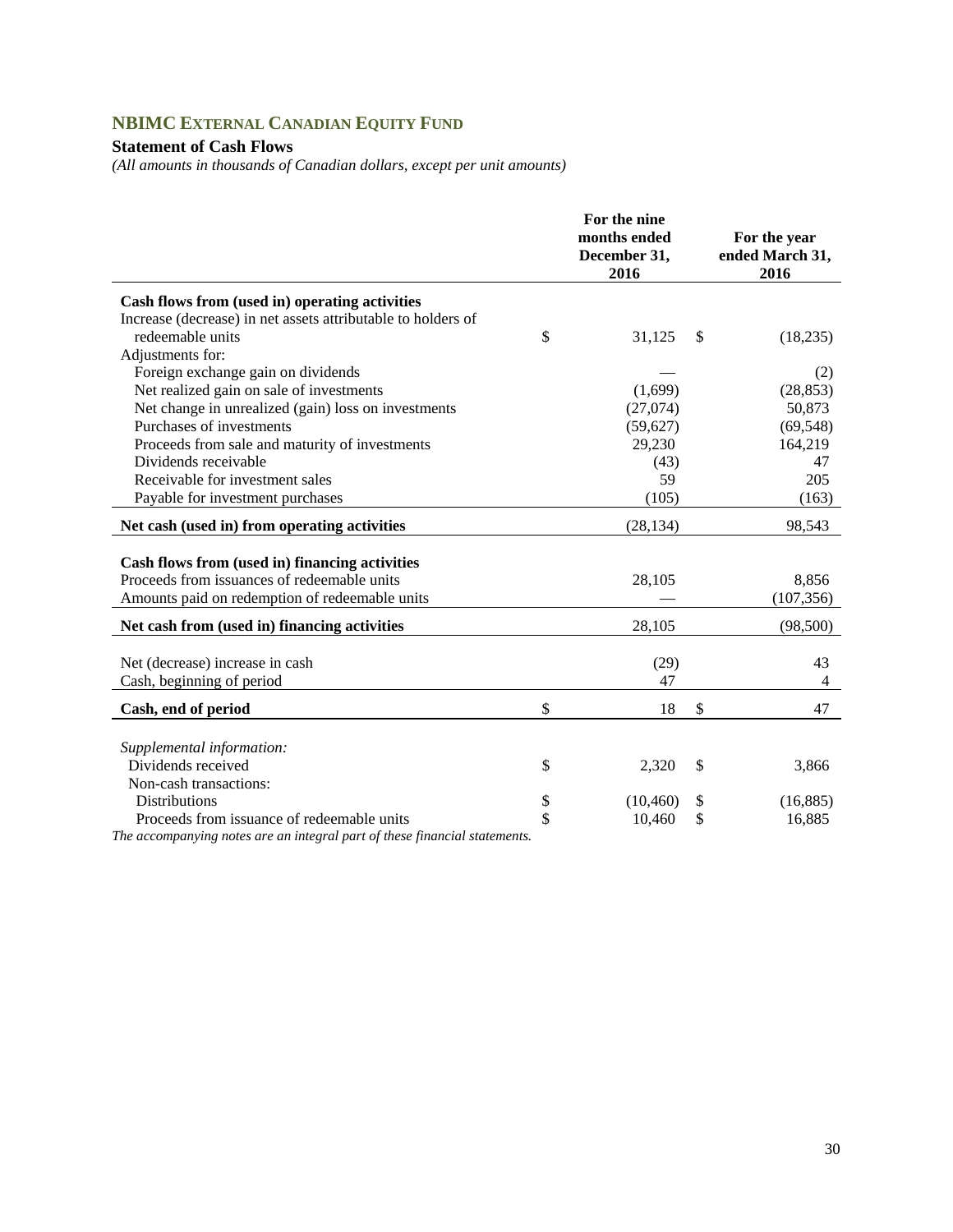## **NBIMC CANADIAN EQUITY ACTIVE LONG STRATEGY FUND**

**Statement of Financial Position** 

*(All amounts in thousands of Canadian dollars, except per unit amounts)*  As at

|                                                                                    | December 31,<br>2016 |    | March 31,<br>2016 |
|------------------------------------------------------------------------------------|----------------------|----|-------------------|
| <b>Assets</b>                                                                      |                      |    |                   |
| Investments                                                                        | \$<br>149,091        | S. | 175,889           |
| Interest receivable                                                                | 9                    |    |                   |
| Dividends receivable                                                               | 421                  |    | 420               |
| Receivable for investment sales                                                    | 7,742                |    |                   |
| Derivative assets (note 5)                                                         | 874                  |    | 347               |
| Total assets                                                                       | 158,137              |    | 176,663           |
| <b>Liabilities</b>                                                                 |                      |    |                   |
| <b>Indebtedness</b>                                                                | 7,364                |    |                   |
| Payable for investment purchases                                                   | 364                  |    |                   |
| Margin at brokers (note 5)                                                         | 74                   |    | 399               |
| Liabilities (excluding net assets attributable to holders of                       |                      |    |                   |
| redeemable units)                                                                  | 7,802                |    | 399               |
| Net assets attributable to holders of redeemable units                             | \$<br>150,335        | \$ | 176,264           |
| Net assets attributable to holders of redeemable units per                         |                      |    |                   |
| unit<br>The accompanying notes are an integral part of these financial statements. | \$<br>1,367.08       | \$ | 1,204.69          |
|                                                                                    |                      |    |                   |

while with

Michael W. Walton Cathy Rignanesi

lathy Rignancia

Board Chairperson Audit Committee Chairperson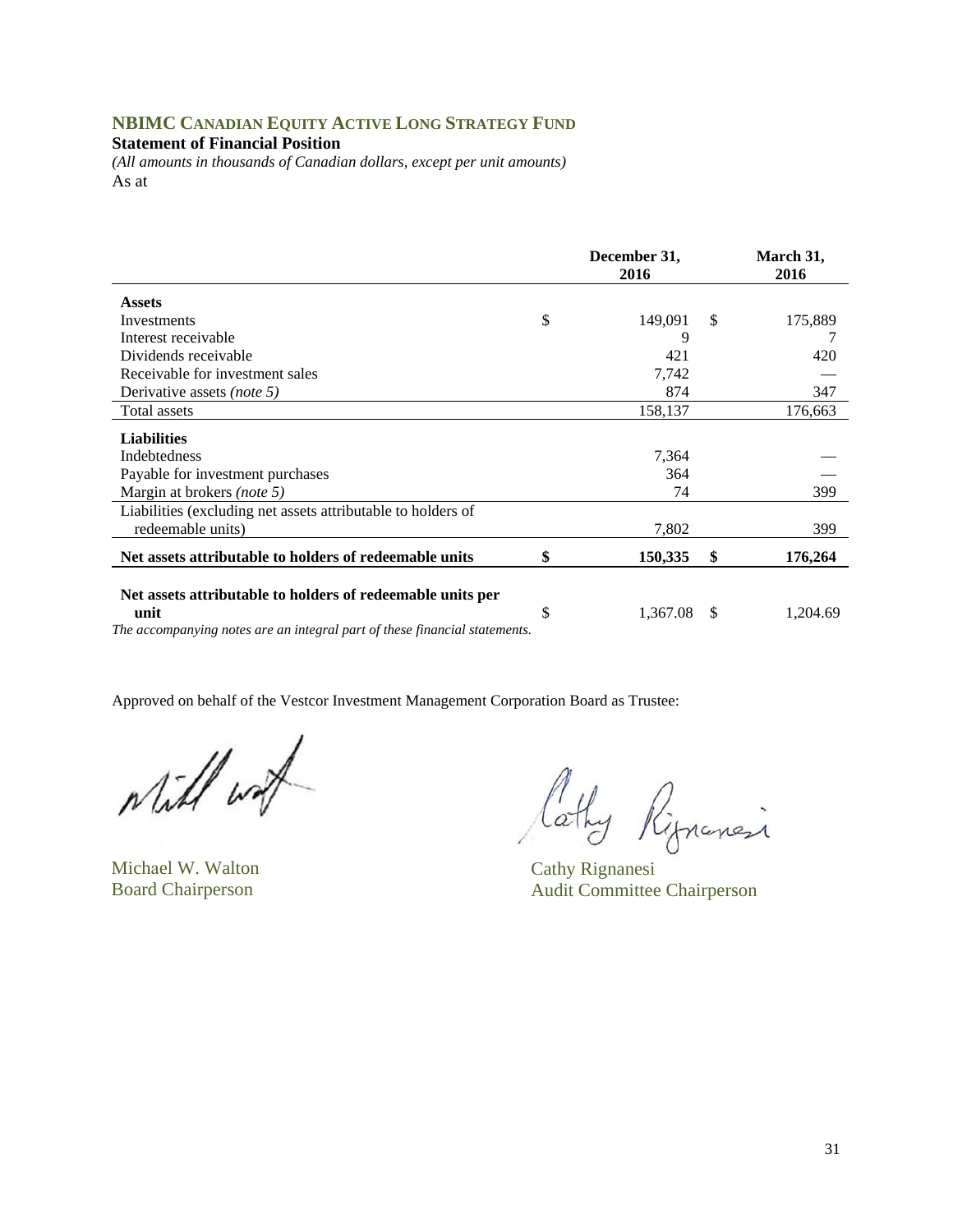## **NBIMC CANADIAN EQUITY ACTIVE LONG STRATEGY FUND**

**Statement of Comprehensive Income (Loss)** 

*(All amounts in thousands of Canadian dollars, except per unit amounts)* 

|                                                              | For the nine<br>months ended<br>December 31,<br>2016 | For the year<br>ended March 31,<br>2016 |           |
|--------------------------------------------------------------|------------------------------------------------------|-----------------------------------------|-----------|
| <b>Income</b>                                                |                                                      |                                         |           |
| Interest                                                     | \$<br>121                                            | \$                                      | 102       |
| Dividend                                                     | 3,972                                                |                                         | 5,830     |
| Securities lending                                           | 102                                                  |                                         | 56        |
| Derivative                                                   | 2,369                                                |                                         | 363       |
| Net realized gain (loss) on investments                      | 2,904                                                |                                         | (12,589)  |
| Net change in unrealized gain (loss) on investments          | 14,156                                               |                                         | (10, 983) |
| <b>Total income (loss)</b>                                   | 23,624                                               |                                         | (17,221)  |
| <b>Expenses</b><br><b>Transaction costs</b>                  | 122                                                  |                                         | 223       |
| <b>Total expenses</b>                                        | 122                                                  |                                         | 223       |
| Increase (decrease) in net assets attributable to holders of |                                                      |                                         |           |
| redeemable units                                             | \$<br>23,502                                         | \$                                      | (17,444)  |

*The accompanying notes are an integral part of these financial statements.*

#### **NBIMC CANADIAN EQUITY ACTIVE LONG STRATEGY FUND**

**Statement of Changes in Net Assets Attributable to Holders of Redeemable Units** 

*(All amounts in thousands of Canadian dollars, except per unit amounts)* 

|                                                                | For the nine<br>months ended<br>December 31,<br>2016 |    | For the year<br>ended March 31,<br>2016 |
|----------------------------------------------------------------|------------------------------------------------------|----|-----------------------------------------|
| Net assets attributable to holders of redeemable units,        |                                                      |    |                                         |
| beginning of period                                            | \$<br>176,264                                        | -S | 232,971                                 |
| Increase (decrease) in net assets attributable to holders of   |                                                      |    |                                         |
| redeemable units                                               | 23,502                                               |    | (17, 444)                               |
| <b>Distributions</b>                                           | (14,676)                                             |    | (13, 944)                               |
| Proceeds from issuance of redeemable units                     | 14.880                                               |    | 23.592                                  |
| Amounts paid on redemption of redeemable units                 | (49,635)                                             |    | (48,911)                                |
| Net assets attributable to holders of redeemable units, end of |                                                      |    |                                         |
| period                                                         | 150.335                                              | \$ | 176.264                                 |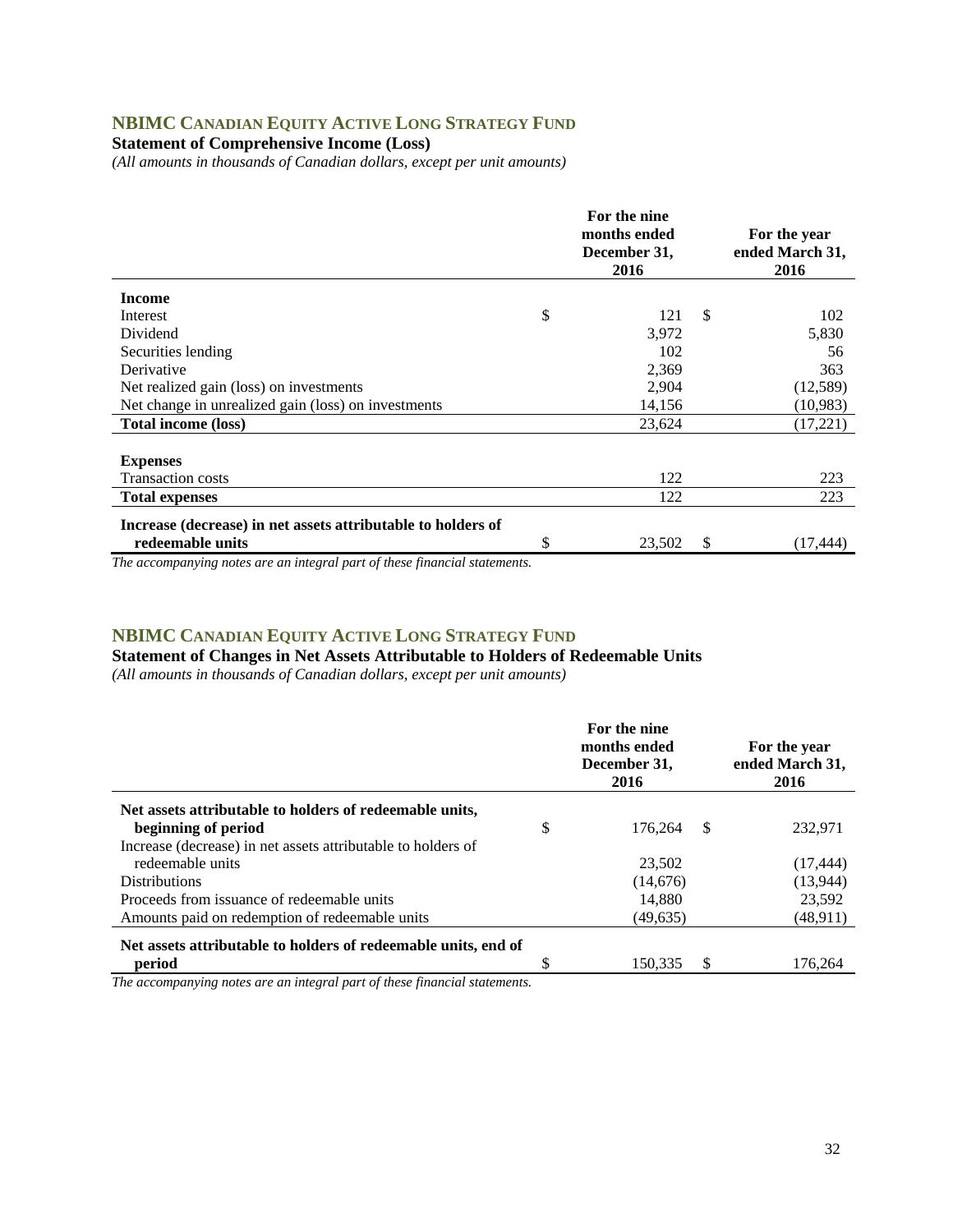# **NBIMC CANADIAN EQUITY ACTIVE LONG STRATEGY FUND**

## **Statement of Cash Flows**

*(All amounts in thousands of Canadian dollars, except per unit amounts)* 

|                                                              | For the nine<br>months ended<br>December 31,<br>2016 |               | For the year<br>ended March 31,<br>2016 |
|--------------------------------------------------------------|------------------------------------------------------|---------------|-----------------------------------------|
| Cash flows from (used in) operating activities               |                                                      |               |                                         |
| Increase (decrease) in net assets attributable to holders of |                                                      |               |                                         |
| redeemable units                                             | \$<br>23,502                                         | \$            | (17, 444)                               |
| Adjustments for:                                             |                                                      |               |                                         |
| Foreign exchange gain on dividends                           |                                                      |               | (2)                                     |
| Net realized (gain) loss on sale of investments              | (2,904)                                              |               | 12,589                                  |
| Net change in unrealized (gain) loss on investments          | (14, 156)                                            |               | 10,983                                  |
| Purchases of investments                                     | (155, 272)                                           |               | (339, 527)                              |
| Proceeds from sale and maturity of investments               | 199,130                                              |               | 373,701                                 |
| Interest receivable                                          | (2)                                                  |               | 122                                     |
| Dividends receivable                                         | (1)                                                  |               | (55)                                    |
| Receivable for investment sales                              | (7, 742)                                             |               | 346                                     |
| Derivative assets                                            | (527)                                                |               | (1,284)                                 |
| Margin at brokers                                            | (325)                                                |               | 180                                     |
| Payable for investment purchases                             | 364                                                  |               | (1, 443)                                |
| Net cash from operating activities                           | 42,067                                               |               | 38,166                                  |
|                                                              |                                                      |               |                                         |
| Cash flows from (used in) financing activities               |                                                      |               |                                         |
| Proceeds from issuances of redeemable units                  | 204                                                  |               | 9,648                                   |
| Amounts paid on redemption of redeemable units               | (49, 635)                                            |               | (48, 911)                               |
| Net cash used in financing activities                        | (49, 431)                                            |               | (39,263)                                |
|                                                              |                                                      |               |                                         |
| Net decrease in cash                                         | (7, 364)                                             |               | (1,097)                                 |
| Cash, beginning of period                                    |                                                      |               | 1,097                                   |
| (Indebtedness) cash, end of period                           | \$<br>(7, 364)                                       | $\mathcal{S}$ |                                         |
|                                                              |                                                      |               |                                         |
| Supplemental information:                                    |                                                      |               |                                         |
| Interest received                                            | \$<br>119                                            | \$            | 224                                     |
| Dividends received                                           | \$<br>3,971                                          | \$            | 5,775                                   |
| Non-cash transactions:                                       |                                                      |               |                                         |
| <b>Distributions</b>                                         | \$<br>(14, 676)                                      | \$            | (13,944)                                |
| Proceeds from issuance of redeemable units                   | \$<br>14,676                                         | \$            | 13,944                                  |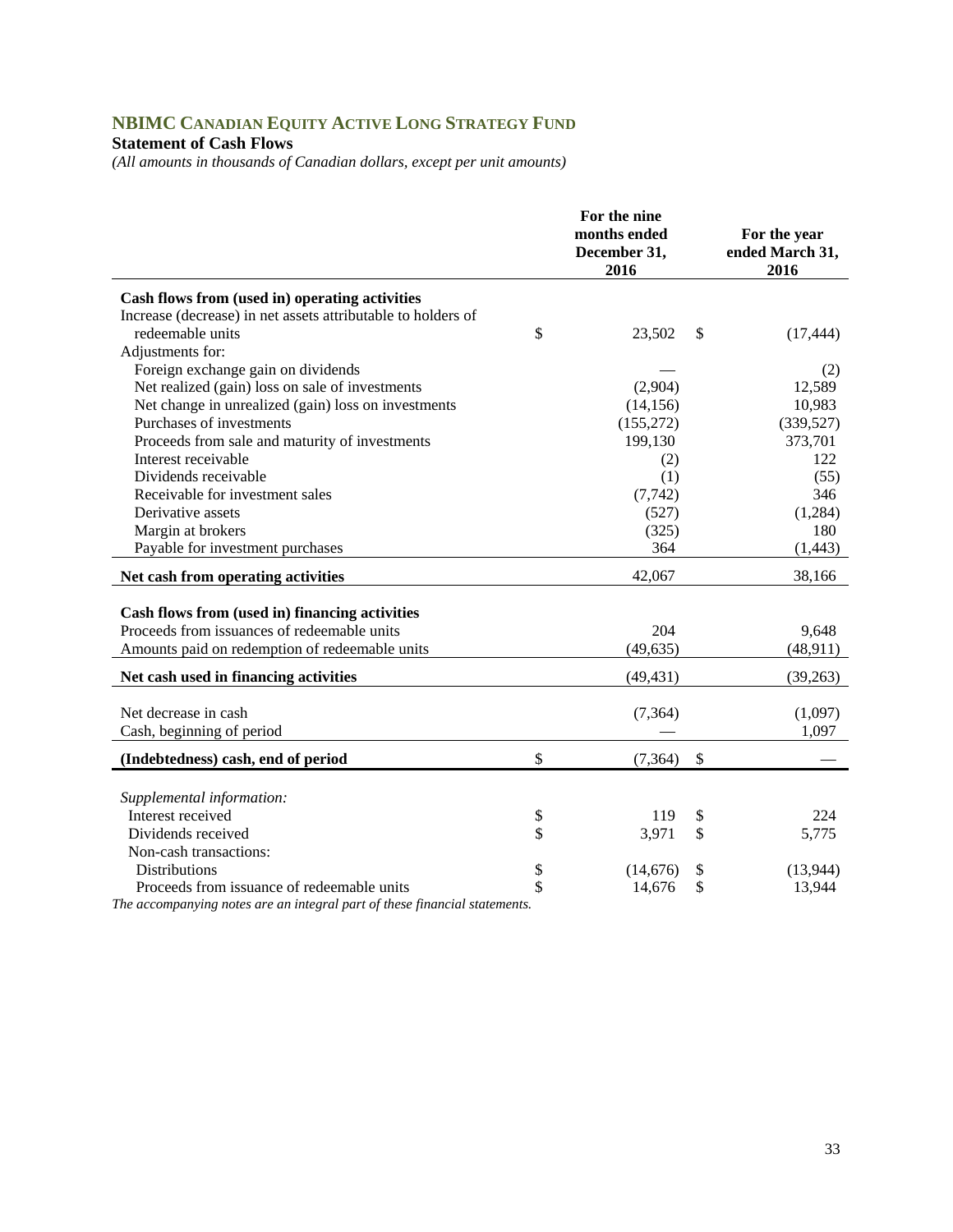#### **NBIMC EXTERNAL INTERNATIONAL EQUITY FUND**

**Statement of Financial Position** 

*(All amounts in thousands of Canadian dollars, except per unit amounts)*  As at

|                                                                            | December 31,<br>2016 |    | March 31,<br>2016 |
|----------------------------------------------------------------------------|----------------------|----|-------------------|
| <b>Assets</b>                                                              |                      |    |                   |
| Investments                                                                | 289,001              | S  | 248,718           |
| Total assets                                                               | 289,001              |    | 248,718           |
| Net assets attributable to holders of redeemable units                     | 289,001              | \$ | 248,718           |
| Net assets attributable to holders of redeemable units per                 |                      |    |                   |
| unit                                                                       | \$<br>2.079.86       | -S | 1,921.05          |
| The accompanying notes are an integral part of these financial statements. |                      |    |                   |

while with

Michael W. Walton Cathy Rignanesi

lathy Ripnansi

Board Chairperson Audit Committee Chairperson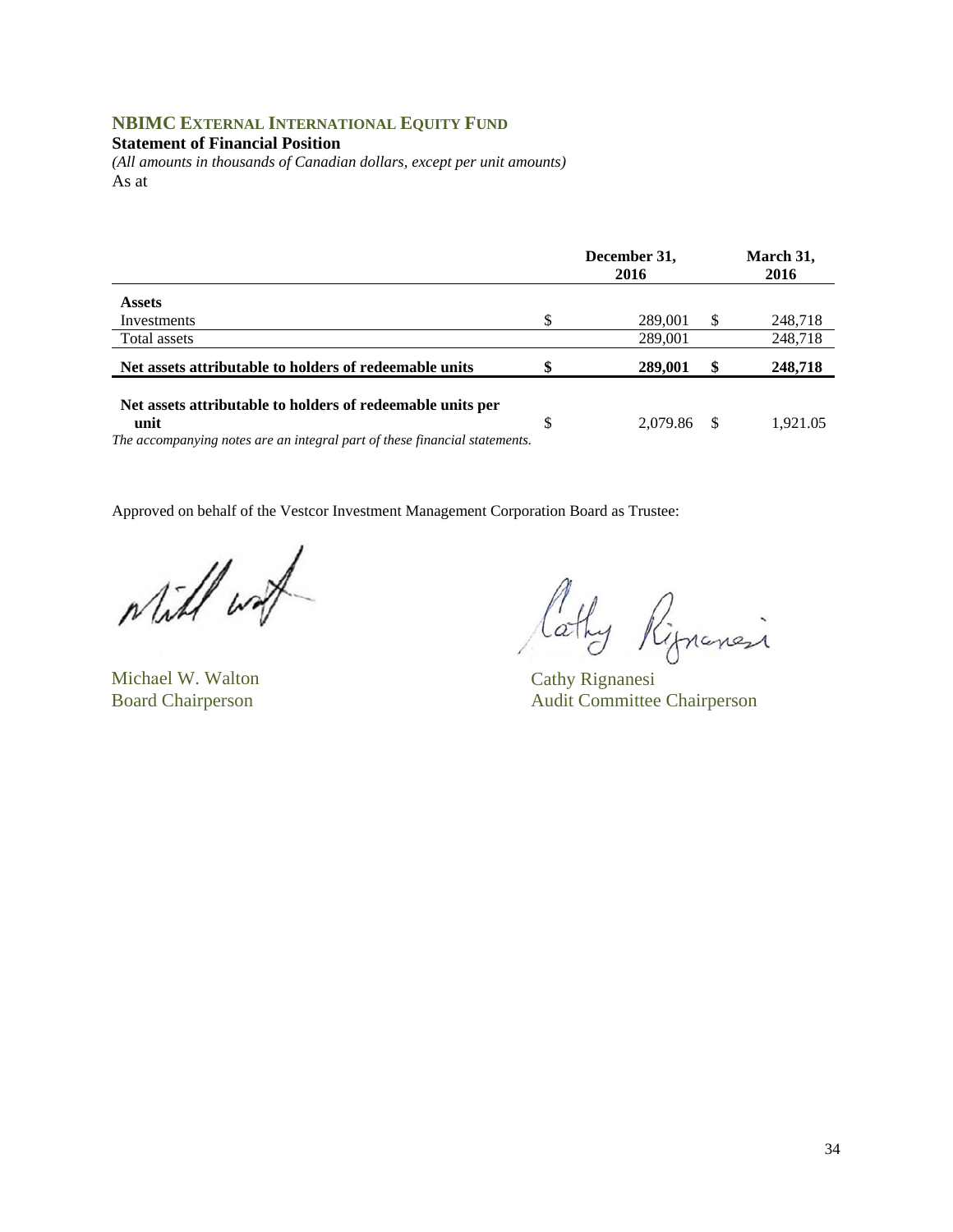## **NBIMC EXTERNAL INTERNATIONAL EQUITY FUND**

#### **Statement of Comprehensive Income (Loss)**

*(All amounts in thousands of Canadian dollars, except per unit amounts)* 

|                                                              | For the nine<br>months ended<br>December 31,<br>2016 |               | For the year<br>ended March 31,<br>2016 |
|--------------------------------------------------------------|------------------------------------------------------|---------------|-----------------------------------------|
| Income                                                       |                                                      |               |                                         |
| Dividend income                                              | \$<br>31                                             | $\mathcal{S}$ |                                         |
| Foreign taxes recovered, net                                 | 35                                                   |               | 138                                     |
| Net realized gain on investments                             | 2                                                    |               | 10                                      |
| Net change in unrealized gain (loss) on investments          | 20,949                                               |               | (12,111)                                |
| <b>Total income (loss)</b>                                   | 21,017                                               |               | (11,963)                                |
|                                                              |                                                      |               |                                         |
| <b>Expenses</b>                                              |                                                      |               |                                         |
| <b>Transaction costs</b>                                     |                                                      |               | 10                                      |
| <b>Total expenses</b>                                        |                                                      |               | 10                                      |
| Increase (decrease) in net assets attributable to holders of |                                                      |               |                                         |
| redeemable units                                             | \$<br>21,017                                         | S             | (11, 973)                               |

*The accompanying notes are an integral part of these financial statements.*

#### **NBIMC EXTERNAL INTERNATIONAL EQUITY FUND**

#### **Statement of Changes in Net Assets Attributable to Holders of Redeemable Units**

*(All amounts in thousands of Canadian dollars, except per unit amounts)* 

|                                                                | For the nine<br>months ended<br>December 31,<br>2016 |    | For the year<br>ended March 31,<br>2016 |
|----------------------------------------------------------------|------------------------------------------------------|----|-----------------------------------------|
| Net assets attributable to holders of redeemable units,        |                                                      |    |                                         |
| beginning of period                                            | \$<br>248.718                                        | -S | 260.681                                 |
| Increase (decrease) in net assets attributable to holders of   |                                                      |    |                                         |
| redeemable units                                               | 21,017                                               |    | (11, 973)                               |
| <b>Distributions</b>                                           | (6,168)                                              |    | (11, 922)                               |
| Proceeds from issuance of redeemable units                     | 25,481                                               |    | 30.945                                  |
| Amounts paid on redemption of redeemable units                 | (47)                                                 |    | (19,013)                                |
| Net assets attributable to holders of redeemable units, end of |                                                      |    |                                         |
| period                                                         | 289,001                                              | \$ | 248.718                                 |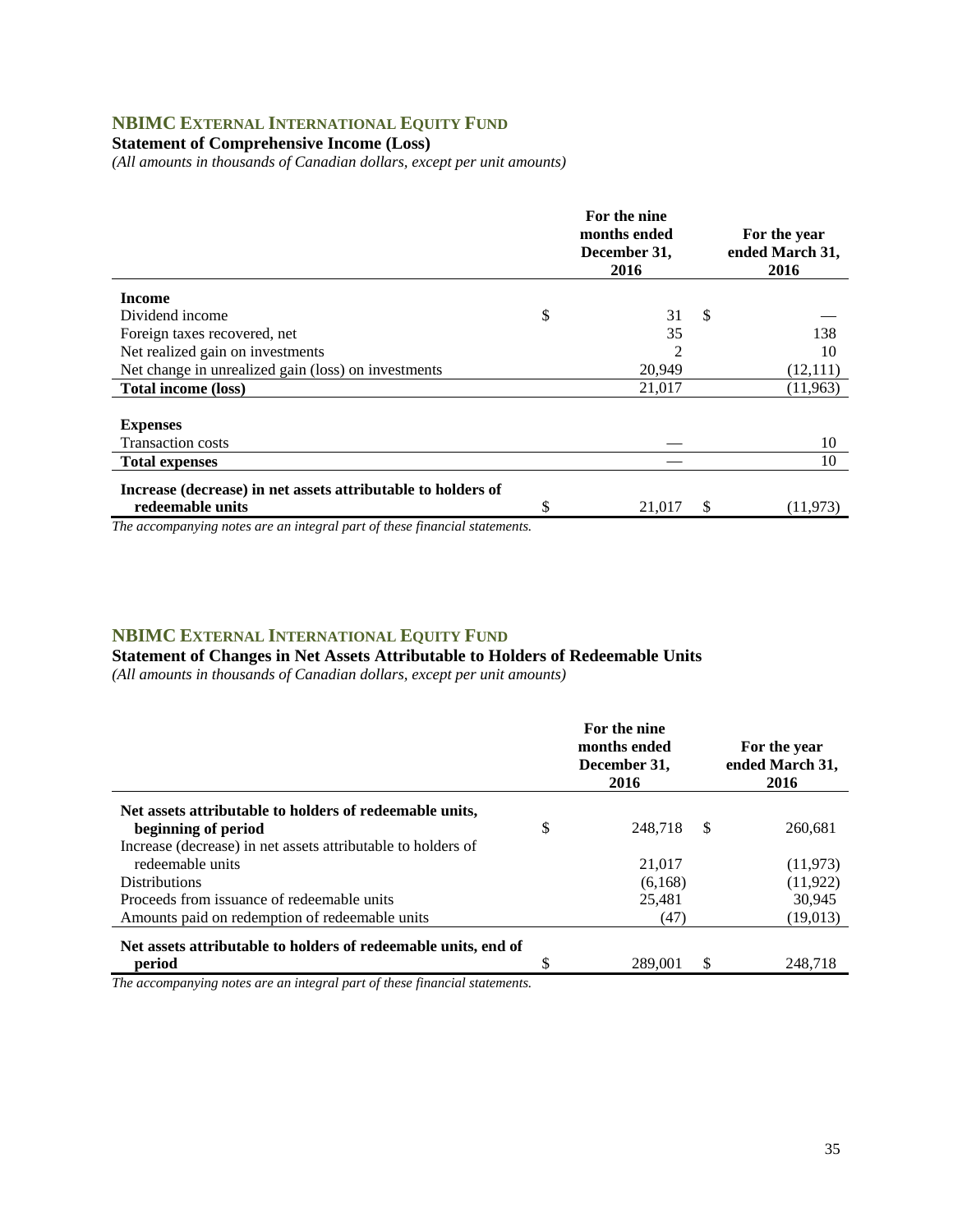# **NBIMC EXTERNAL INTERNATIONAL EQUITY FUND**

## **Statement of Cash Flows**

*(All amounts in thousands of Canadian dollars, except per unit amounts)* 

|                                                                                                                                                 | For the nine<br>months ended<br>December 31,<br>2016 | For the year<br>ended March 31,<br>2016 |
|-------------------------------------------------------------------------------------------------------------------------------------------------|------------------------------------------------------|-----------------------------------------|
| Cash flows from (used in) operating activities                                                                                                  |                                                      |                                         |
| Increase (decrease) in net assets attributable to holders of                                                                                    |                                                      |                                         |
| redeemable units                                                                                                                                | \$<br>21,017                                         | \$<br>(11, 973)                         |
| Adjustments for:                                                                                                                                |                                                      |                                         |
| Net realized gain on sale of investments                                                                                                        | (2)                                                  | (10)                                    |
| Net change in unrealized (gain) loss on investments                                                                                             | (20, 949)                                            | 12,111                                  |
| Purchases of investments                                                                                                                        | (58,036)                                             | (158)                                   |
| Proceeds from sale and maturity of investments                                                                                                  | 38,704                                               | 20                                      |
| Payable for investment purchases                                                                                                                |                                                      | (1)                                     |
| Net cash used in operating activities                                                                                                           | (19,266)                                             | (11)                                    |
| Cash flows from (used in) financing activities<br>Proceeds from issuances of redeemable units<br>Amounts paid on redemption of redeemable units | 19,313<br>(47)                                       | 19,023<br>(19,013)                      |
| Net cash from financing activities                                                                                                              | 19,266                                               | 10                                      |
| Net increase (decrease) in cash<br>Cash, beginning of period                                                                                    |                                                      | (1)                                     |
| Cash, end of period                                                                                                                             | \$                                                   | \$                                      |
| Supplemental information:<br>Dividends received                                                                                                 | \$<br>31                                             | \$                                      |
| Non-cash transactions:                                                                                                                          |                                                      |                                         |
| <b>Distributions</b>                                                                                                                            | \$<br>(6,168)                                        | \$<br>(11, 922)                         |
| Proceeds from issuance of redeemable units<br>The accompanying notes are an integral part of these financial statements.                        | \$<br>6,168                                          | \$<br>11,922                            |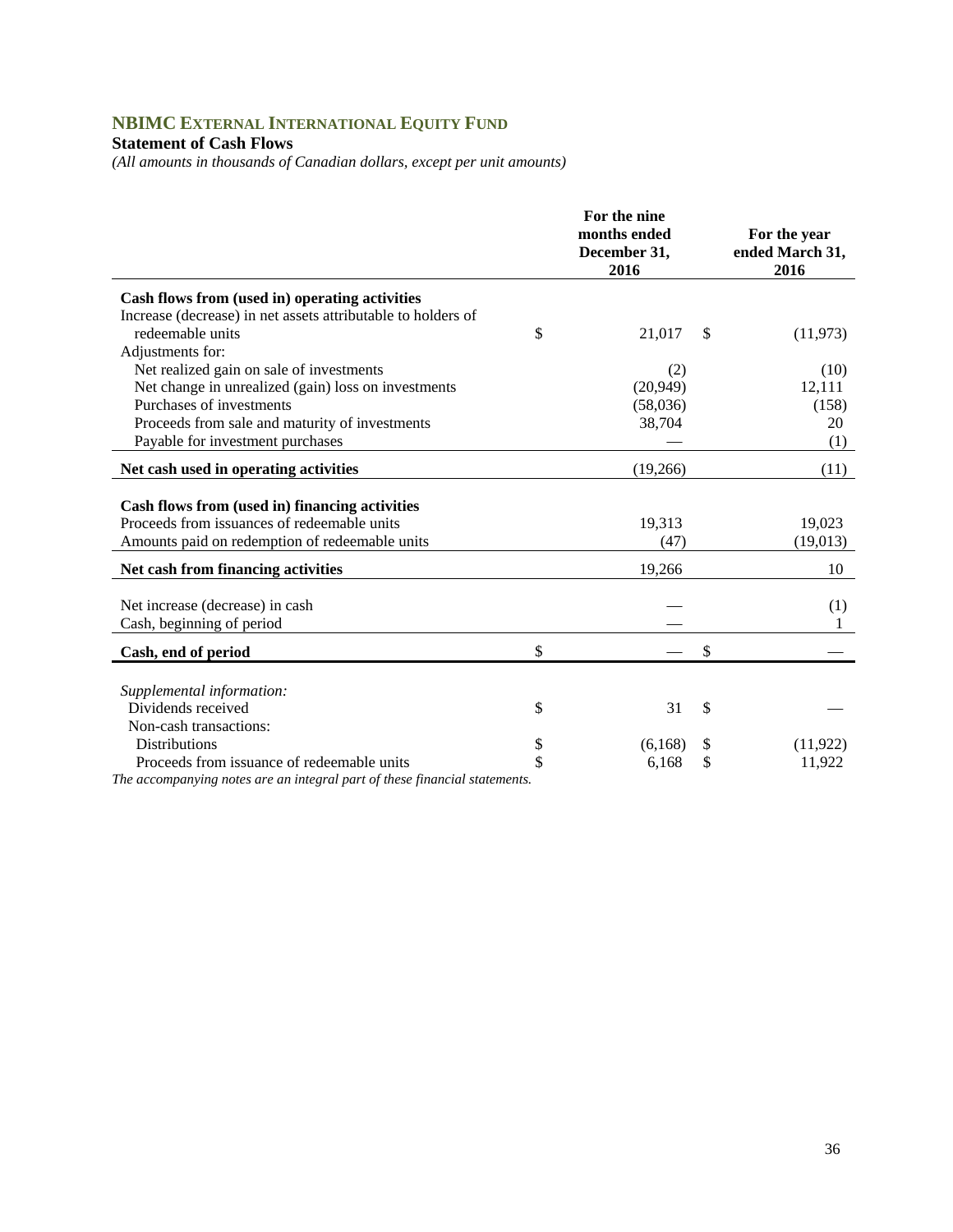## **NBIMC EAFE EQUITY INDEX FUND**

**Statement of Financial Position** 

*(All amounts in thousands of Canadian dollars, except per unit amounts)*  As at

|                                                                            | December 31,<br>2016 |    | March 31,<br>2016 |
|----------------------------------------------------------------------------|----------------------|----|-------------------|
| <b>Assets</b>                                                              |                      |    |                   |
| Investments                                                                | \$<br>498,222        | -S | 459,525           |
| Cash                                                                       | 310                  |    | 9,194             |
| Dividends receivable                                                       | 501                  |    | 1,765             |
| Receivable for investment sales                                            | 149                  |    | 256               |
| Taxes recoverable                                                          | 1,463                |    | 1,159             |
| Derivative assets <i>(note 5)</i>                                          |                      |    | 12                |
| Margin at brokers (note 5)                                                 | 649                  |    | 679               |
| Total assets                                                               | 501,294              |    | 472,590           |
| <b>Liabilities</b>                                                         |                      |    |                   |
| Payable for investment purchases                                           | 149                  |    | 8,294             |
| Liabilities (excluding net assets attributable to holders of               |                      |    |                   |
| redeemable units)                                                          | 149                  |    | 8,294             |
| Net assets attributable to holders of redeemable units                     | \$<br>501,145        | \$ | 464,296           |
| Net assets attributable to holders of redeemable units per<br>unit         | \$<br>1,426.58       | \$ | 1,320.15          |
| The accompanying notes are an integral part of these financial statements. |                      |    |                   |

while with

Will wat lathy Rignancesi

Board Chairperson Audit Committee Chairperson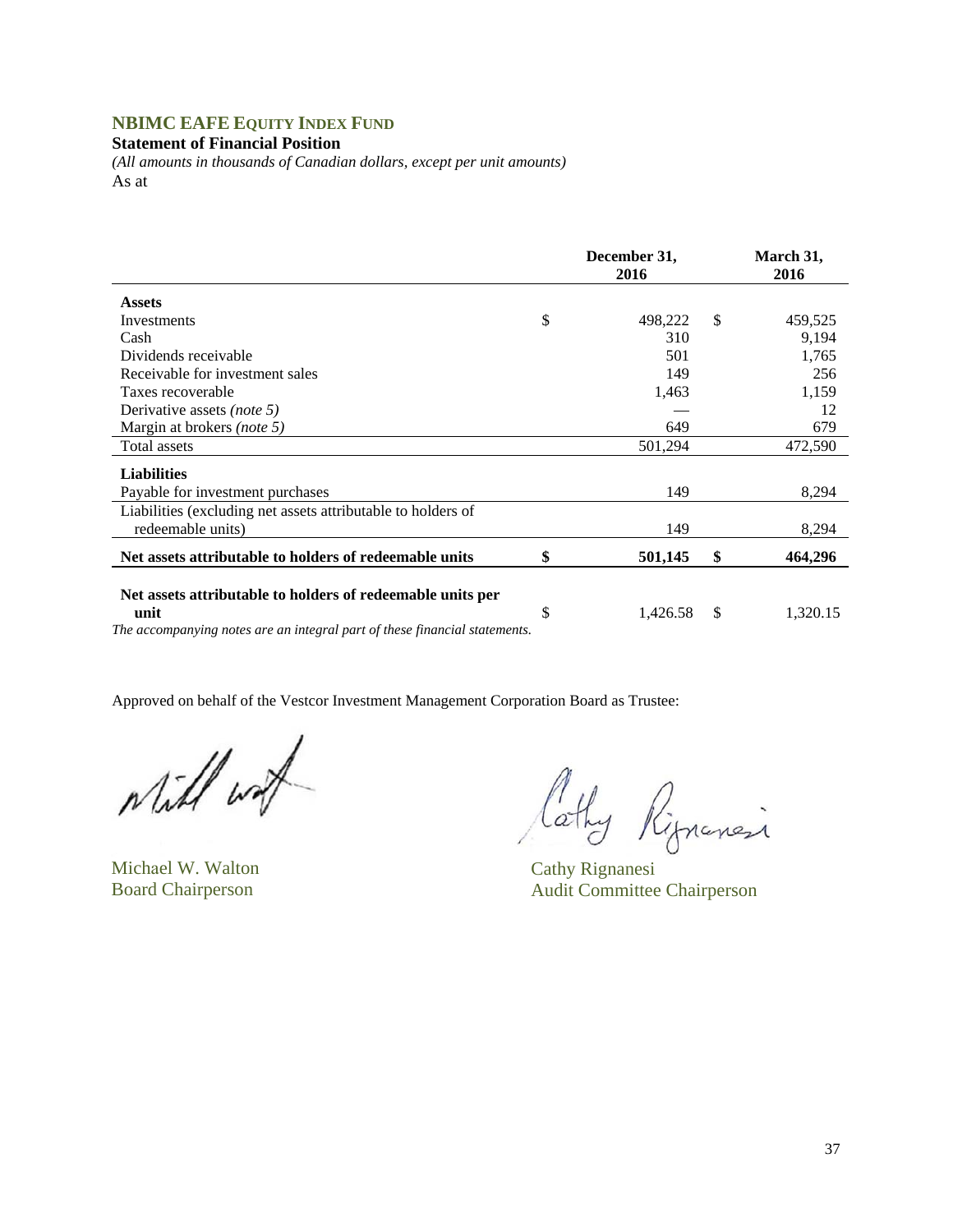### **NBIMC EAFE EQUITY INDEX FUND**

#### **Statement of Comprehensive Income (Loss)**

*(All amounts in thousands of Canadian dollars, except per unit amounts)* 

|                                                              | For the nine<br>months ended<br>December 31,<br>2016 |    | For the year<br>ended March 31,<br>2016 |
|--------------------------------------------------------------|------------------------------------------------------|----|-----------------------------------------|
| <b>Income</b>                                                |                                                      |    |                                         |
| Interest                                                     | \$<br>17                                             | \$ |                                         |
| Dividend                                                     | 11,891                                               |    | 21,291                                  |
| Securities lending                                           | 247                                                  |    | 410                                     |
| Derivative loss                                              | (61)                                                 |    | (455)                                   |
| Net realized gain on investments                             | 2,633                                                |    | 70,075                                  |
| Net change in unrealized gain (loss) on investments          | 23,393                                               |    | (105, 677)                              |
| <b>Total income (loss)</b>                                   | 38,120                                               |    | (14, 356)                               |
|                                                              |                                                      |    |                                         |
| <b>Expenses</b>                                              |                                                      |    |                                         |
| <b>Transaction costs</b>                                     | 1,038                                                |    | 2,536                                   |
| Other costs                                                  |                                                      |    | 8                                       |
| <b>Total expenses</b>                                        | 1,038                                                |    | 2,544                                   |
| Increase (decrease) in net assets attributable to holders of |                                                      |    |                                         |
| redeemable units                                             | \$<br>37,082                                         | \$ | (16,900)                                |

*The accompanying notes are an integral part of these financial statements.*

### **NBIMC EAFE EQUITY INDEX FUND**

## **Statement of Changes in Net Assets Attributable to Holders of Redeemable Units**

*(All amounts in thousands of Canadian dollars, except per unit amounts)* 

|                                                                                | For the nine<br>months ended<br>December 31,<br>2016 |          | For the year<br>ended March 31,<br>2016 |
|--------------------------------------------------------------------------------|------------------------------------------------------|----------|-----------------------------------------|
| Net assets attributable to holders of redeemable units,<br>beginning of period | \$<br>464.296                                        | <b>S</b> | 882,060                                 |
| Increase (decrease) in net assets attributable to holders of                   |                                                      |          |                                         |
| redeemable units                                                               | 37,082                                               |          | (16,900)                                |
| Issuance of redeemable units                                                   | 43,690                                               |          | 119,462                                 |
| Amounts paid on redemption of redeemable units                                 | (43,923)                                             |          | (520, 326)                              |
| Net assets attributable to holders of redeemable units, end of                 |                                                      |          |                                         |
| period                                                                         | 501.145                                              |          | 464.296                                 |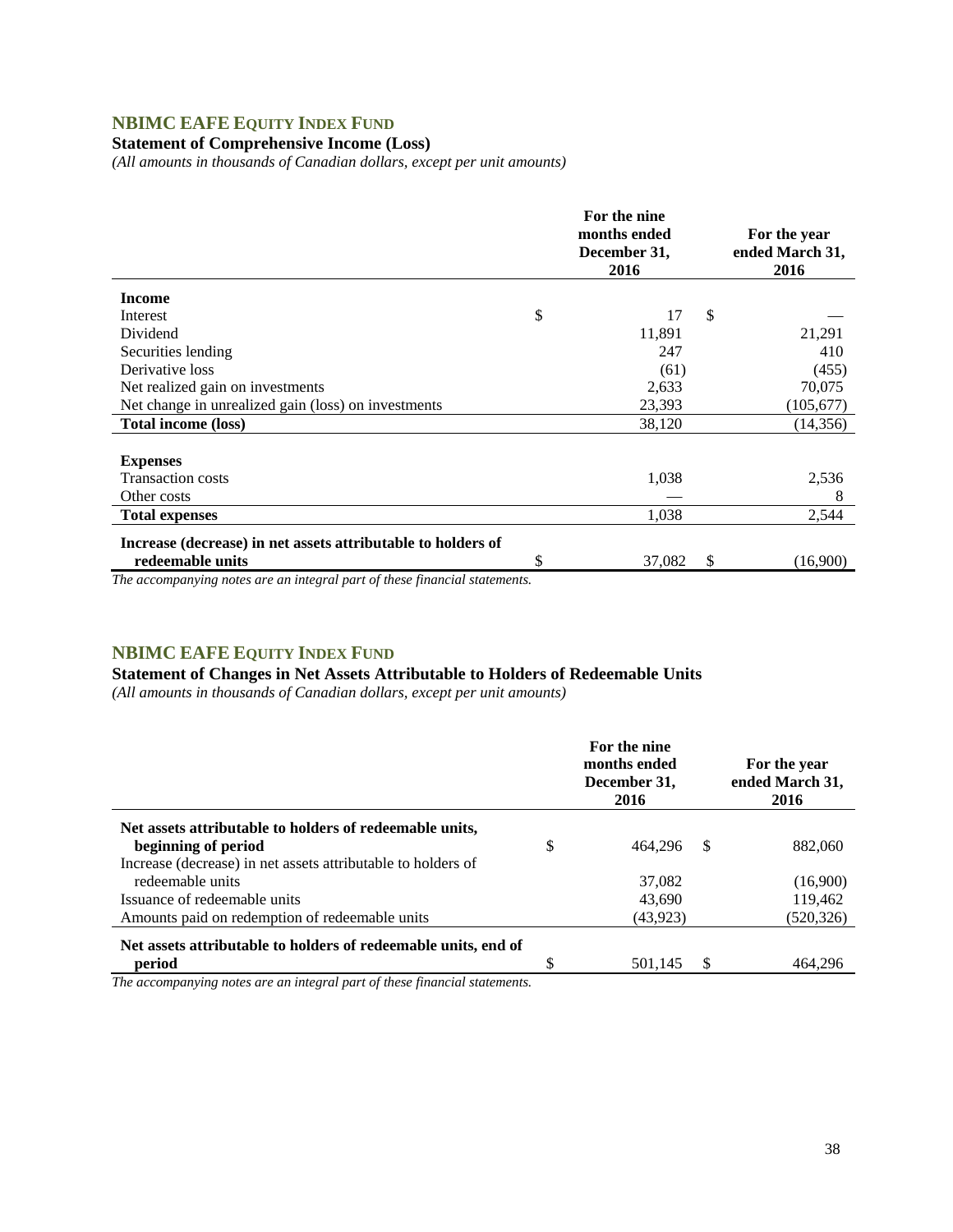# **NBIMC EAFE EQUITY INDEX FUND**

## **Statement of Cash Flows**

*(All amounts in thousands of Canadian dollars, except per unit amounts)* 

|                                                                             | For the nine<br>months ended<br>December 31,<br>2016 | For the year<br>ended March 31,<br>2016 |
|-----------------------------------------------------------------------------|------------------------------------------------------|-----------------------------------------|
| Cash flows from (used in) operating activities                              |                                                      |                                         |
| Increase (decrease) in net assets attributable to holders of                |                                                      |                                         |
| redeemable units                                                            | \$<br>37,082                                         | \$<br>(16,900)                          |
| Adjustments for:                                                            |                                                      |                                         |
| Foreign exchange gain on dividends                                          | (1,311)                                              | (54, 659)                               |
| Net realized gain on sale of investments                                    | (2,633)                                              | (70,075)                                |
| Net change in unrealized (gain) loss on investments                         | (23, 393)                                            | 105,677                                 |
| Purchases of investments                                                    | (86, 499)                                            | (141, 655)                              |
| Proceeds from sale and maturity of investments                              | 75,139                                               | 576,868                                 |
| Dividends receivable                                                        | 1,264                                                | 2,193                                   |
| Receivable for investment sales                                             | 107                                                  | 76,464                                  |
| Taxes recoverable                                                           | (304)                                                | (465)                                   |
| Derivative assets                                                           | 12                                                   | (39)                                    |
| Margin at brokers                                                           | 30                                                   | (1,125)                                 |
| Payable for investment purchases                                            | (8, 145)                                             | 8,201                                   |
| Net cash (used in) from operating activities                                | (8,651)                                              | 484,485                                 |
| Cash flows from (used in) financing activities                              |                                                      |                                         |
| Proceeds from issuances of redeemable units                                 | 43,690                                               | 119,462                                 |
| Amounts paid on redemption of redeemable units                              | (43, 923)                                            | (520, 326)                              |
| Net cash used in financing activities                                       | (233)                                                | (400, 864)                              |
| Net (decrease) increase in cash<br>Cash (indebtedness), beginning of period | (8,884)<br>9,194                                     | 83,621<br>(74, 427)                     |
| Cash, end of period                                                         | \$<br>310                                            | \$<br>9,194                             |
|                                                                             |                                                      |                                         |
| Supplemental information:                                                   |                                                      |                                         |
| Interest received                                                           | \$<br>17                                             | \$                                      |
| Dividends received                                                          | \$<br>13,155                                         | \$<br>23,484                            |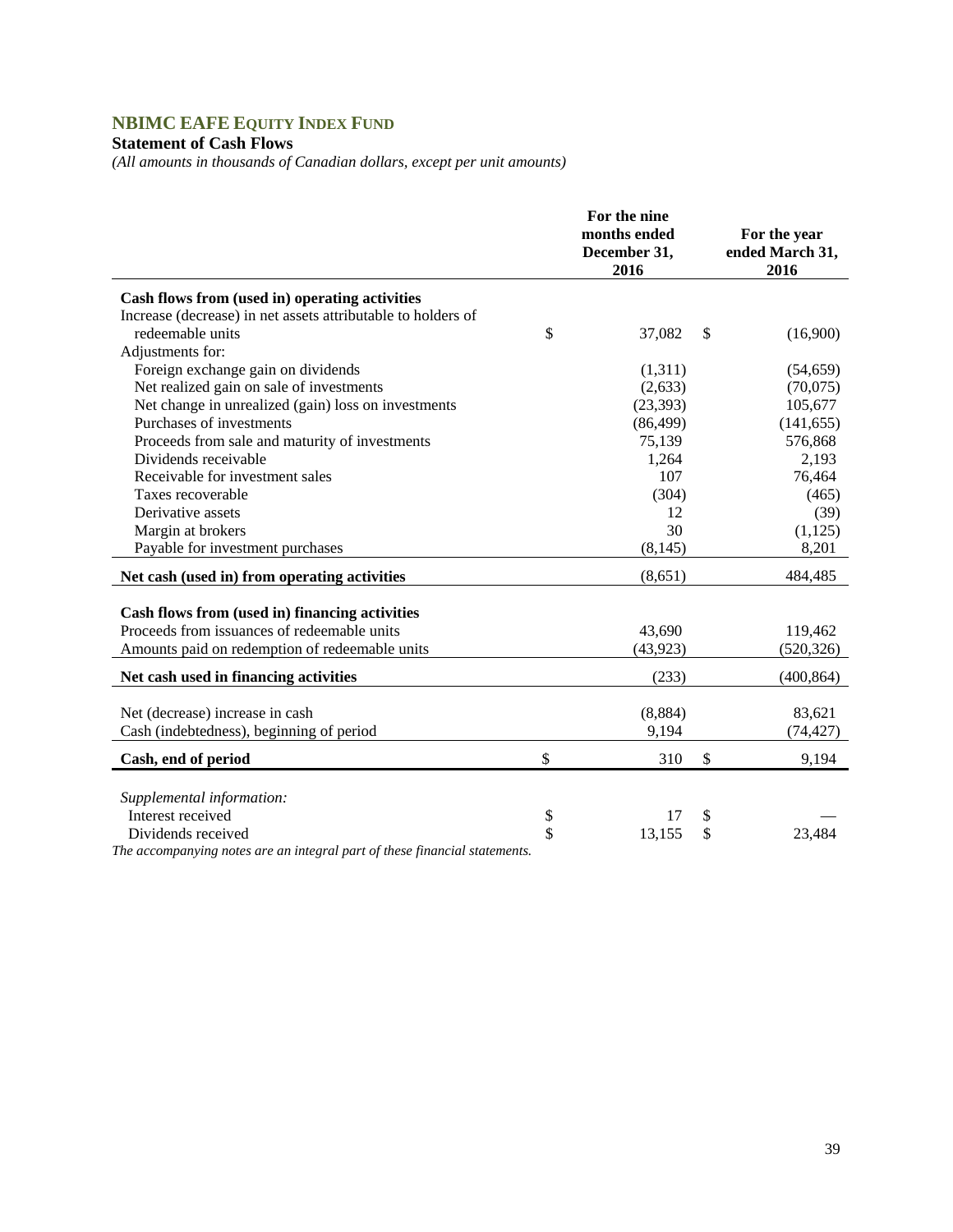## **NBIMC EAFE EQUITY INDEX FUND – CLASS N**

#### **Statement of Financial Position**

*(All amounts in thousands of Canadian dollars, except per unit amounts)*  As at

| December 31,<br>2016 |    | March 31,<br>2016 |
|----------------------|----|-------------------|
|                      |    |                   |
| \$<br>21,705         | -S | 20,659            |
| 169                  |    |                   |
| 23                   |    | 115               |
| 6                    |    | 8,278             |
| 31                   |    | 32                |
| 21,934               |    | 29,084            |
|                      |    |                   |
|                      |    | 8,239             |
| 6                    |    |                   |
| 11                   |    | 12                |
|                      |    |                   |
|                      |    | 8,253             |
| \$<br>21,917         | \$ | 20,831            |
| \$<br>1,431.38       | -S | 1,322.66          |
|                      | 17 |                   |

while with

Will wat lathy Rignancesi

Board Chairperson Audit Committee Chairperson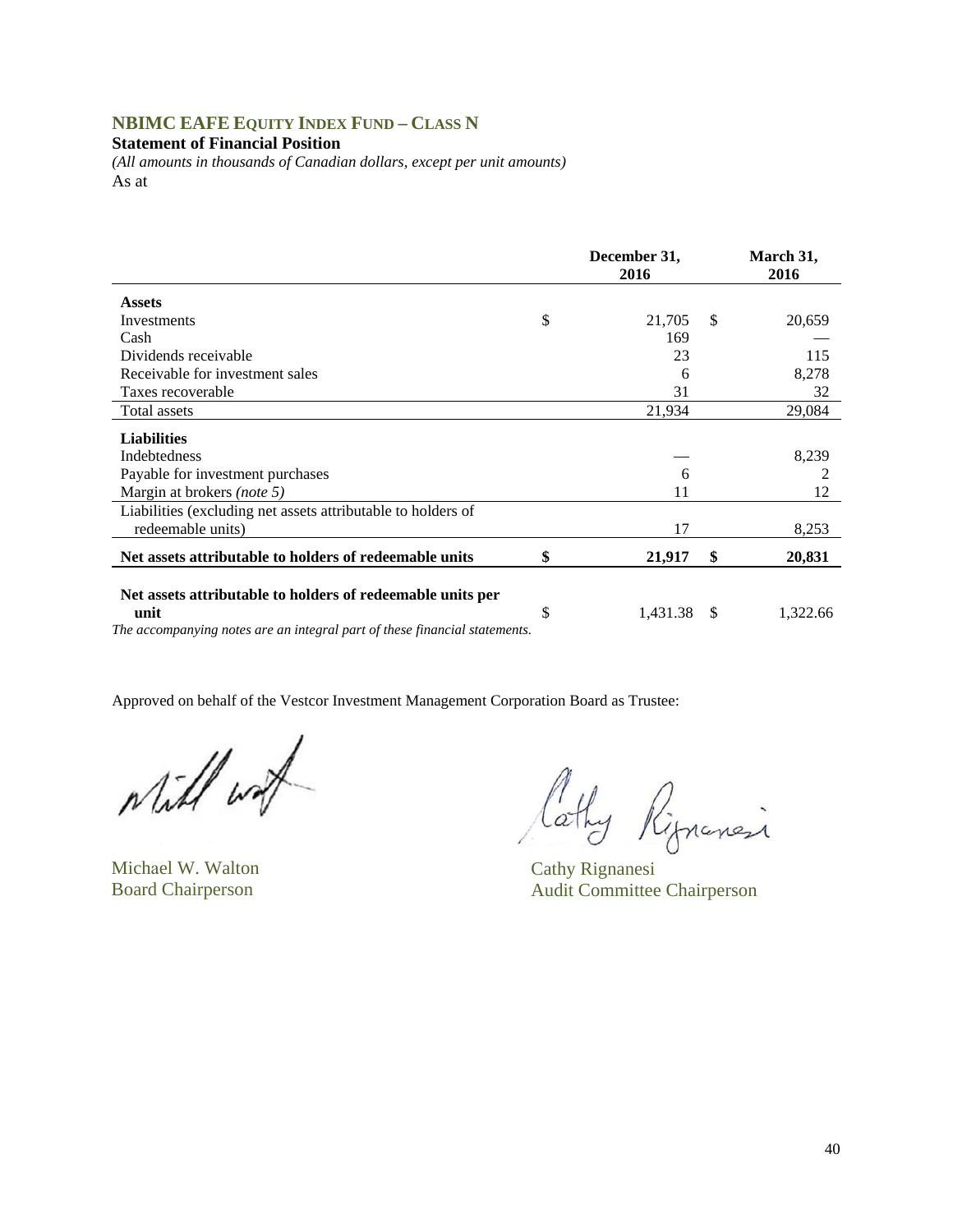## **NBIMC EAFE EQUITY INDEX FUND – CLASS N**

### **Statement of Comprehensive Income (Loss)**

*(All amounts in thousands of Canadian dollars, except per unit amounts)* 

|                                                              | For the nine<br>months ended<br>December 31,<br>2016 |               | For the year<br>ended March 31,<br>2016 |
|--------------------------------------------------------------|------------------------------------------------------|---------------|-----------------------------------------|
| <b>Income</b>                                                |                                                      |               |                                         |
| Dividend                                                     | \$<br>592                                            | <sup>\$</sup> | 1,021                                   |
| Securities lending                                           | 7                                                    |               | 12                                      |
| Derivative income (loss)                                     |                                                      |               | (13)                                    |
| Net realized gain on investments                             | 95                                                   |               | 526                                     |
| Net change in unrealized gain (loss) on investments          | 1,066                                                |               | (3,355)                                 |
| <b>Total income (loss)</b>                                   | 1,761                                                |               | (1,809)                                 |
|                                                              |                                                      |               |                                         |
| <b>Expenses</b>                                              |                                                      |               |                                         |
| <b>Transaction costs</b>                                     | 44                                                   |               | 101                                     |
| Other                                                        | 28                                                   |               | 3                                       |
| <b>Total expenses</b>                                        | 72                                                   |               | 104                                     |
| Increase (decrease) in net assets attributable to holders of |                                                      |               |                                         |
| redeemable units                                             | \$<br>1,689                                          | \$            | (1,913)                                 |

*The accompanying notes are an integral part of these financial statements.*

#### **NBIMC EAFE EQUITY INDEX FUND – CLASS N**

#### **Statement of Changes in Net Assets Attributable to Holders of Redeemable Units**  *(All amounts in thousands of Canadian dollars, except per unit amounts)*

|                                                                | For the nine<br>months ended<br>December 31,<br>2016 |    | For the year<br>ended March<br>31, 2016 |
|----------------------------------------------------------------|------------------------------------------------------|----|-----------------------------------------|
| Net assets attributable to holders of redeemable units,        |                                                      |    |                                         |
| beginning of period                                            | \$<br>20.831                                         | -S | 31,400                                  |
| Increase (decrease) in net assets attributable to holders of   |                                                      |    |                                         |
| redeemable units                                               | 1.689                                                |    | (1,913)                                 |
| <b>Distributions</b>                                           | (1,262)                                              |    | (431)                                   |
| Proceeds from issuance of redeemable units                     | 1,262                                                |    | 1,976                                   |
| Amounts paid on redemption of redeemable units                 | (603)                                                |    | (10,201)                                |
| Net assets attributable to holders of redeemable units, end of |                                                      |    |                                         |
| period                                                         | 21.917                                               | \$ | 20.831                                  |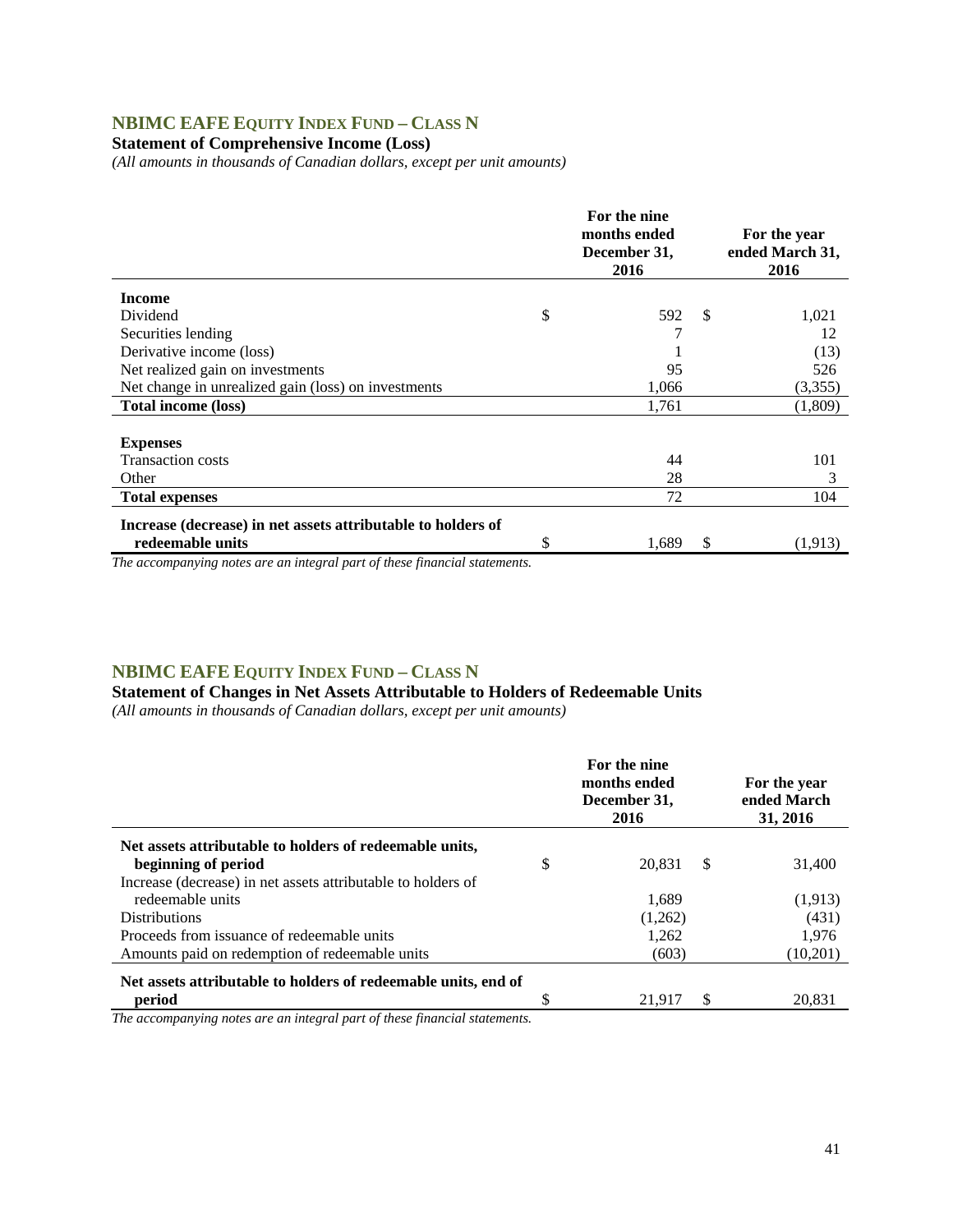# **NBIMC EAFE EQUITY INDEX FUND – CLASS N**

## **Statement of Cash Flows**

*(All amounts in thousands of Canadian dollars, except per unit amounts)* 

|                                                              | For the nine<br>months ended<br>December 31,<br>2016 | For the year<br>ended<br>March 31,<br>2016 |
|--------------------------------------------------------------|------------------------------------------------------|--------------------------------------------|
| Cash flows from (used in) operating activities               |                                                      |                                            |
| Increase (decrease) in net assets attributable to holders of |                                                      |                                            |
| redeemable units                                             | \$<br>1,689                                          | \$<br>(1,913)                              |
| Adjustments for:                                             |                                                      |                                            |
| Foreign exchange gain on dividends                           | (47)                                                 | (966)                                      |
| Net realized gain on sale of investments                     | (95)                                                 | (526)                                      |
| Net change in unrealized (gain) loss on investments          | (1,066)                                              | 3,355                                      |
| Purchases of investments                                     | (1,868)                                              | (1,934)                                    |
| Proceeds from sale and maturity of investments               | 2,030                                                | 10,569                                     |
| Dividends receivable                                         | 92                                                   | 14                                         |
| Receivable for investment sales                              | 8,272                                                | (8,272)                                    |
| Taxes recoverable                                            | 1                                                    | (3)                                        |
| Margin at brokers                                            | (1)                                                  | 11                                         |
| Payable for investment purchases                             | 4                                                    | 2                                          |
| Net cash from operating activities                           | 9,011                                                | 337                                        |
| Cash flows from (used in) financing activities               |                                                      |                                            |
| Proceeds from issuances of redeemable units                  |                                                      | 1,545                                      |
| Amounts paid on redemption of redeemable units               | (603)                                                | (10,201)                                   |
|                                                              |                                                      |                                            |
| Net cash used in financing activities                        | (603)                                                | (8,656)                                    |
|                                                              |                                                      |                                            |
| Net increase (decrease) in cash                              | 8,408                                                | (8,319)                                    |
| (Indebtedness) cash, beginning of period                     | (8,239)                                              | 80                                         |
| Cash (indebtedness), end of period                           | \$<br>169                                            | \$<br>(8,239)                              |
|                                                              |                                                      |                                            |
| Supplemental information:                                    |                                                      |                                            |
| Dividends received                                           | \$<br>684                                            | \$<br>1,035                                |
| Non-cash transactions:                                       |                                                      |                                            |
| <b>Distributions</b>                                         | \$<br>(1,262)                                        | \$<br>(431)                                |
| Proceeds from issuance of redeemable units                   | \$<br>1,262                                          | \$<br>431                                  |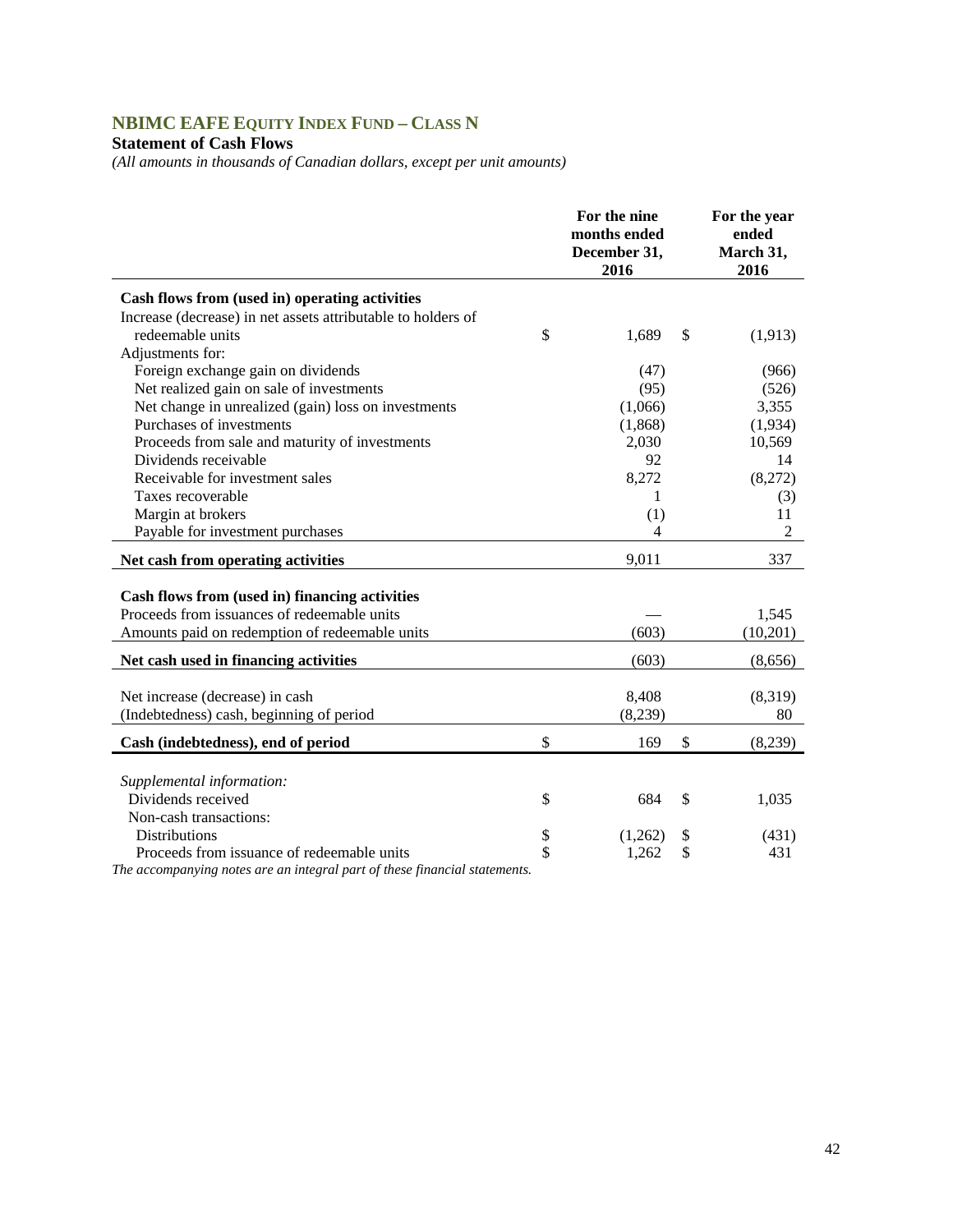## **NBIMC LOW VOLATILITY INTERNATIONAL EQUITY FUND**

**Statement of Financial Position** 

*(All amounts in thousands of Canadian dollars, except per unit amounts)*  As at

|                                                                                                                                                  | December 31,<br>2016 | March 31,<br>2016 |
|--------------------------------------------------------------------------------------------------------------------------------------------------|----------------------|-------------------|
| <b>Assets</b>                                                                                                                                    |                      |                   |
| Investments                                                                                                                                      | \$<br>771,917        | \$<br>667,793     |
| Cash                                                                                                                                             | 1,710                | 1,453             |
| Dividends receivable                                                                                                                             | 1,595                | 2,880             |
| Receivable for investment sales                                                                                                                  | 9,822                |                   |
| Taxes recoverable                                                                                                                                | 1,682                | 1,144             |
| Derivative assets <i>(note 5)</i>                                                                                                                | 2                    | 21                |
| Margin at brokers (note 5)                                                                                                                       | 915                  | 1,188             |
| Total assets                                                                                                                                     | 787,643              | 674,479           |
| <b>Liabilities</b>                                                                                                                               |                      |                   |
| Payable for investment purchases                                                                                                                 |                      | 254               |
| Derivative liabilities (note 5)                                                                                                                  | 3                    |                   |
| Liabilities (excluding net assets attributable to holders of                                                                                     |                      |                   |
| redeemable units)                                                                                                                                | 3                    | 254               |
| Net assets attributable to holders of redeemable units                                                                                           | \$<br>787,640        | \$<br>674,225     |
| Net assets attributable to holders of redeemable units per<br>unit<br>The accompanying notes are an integral part of these financial statements. | \$<br>1,953.73       | \$<br>1,892.28    |

while wat

Michael W. Walton Cathy Rignanesi

lathy Ripnanci

Board Chairperson Audit Committee Chairperson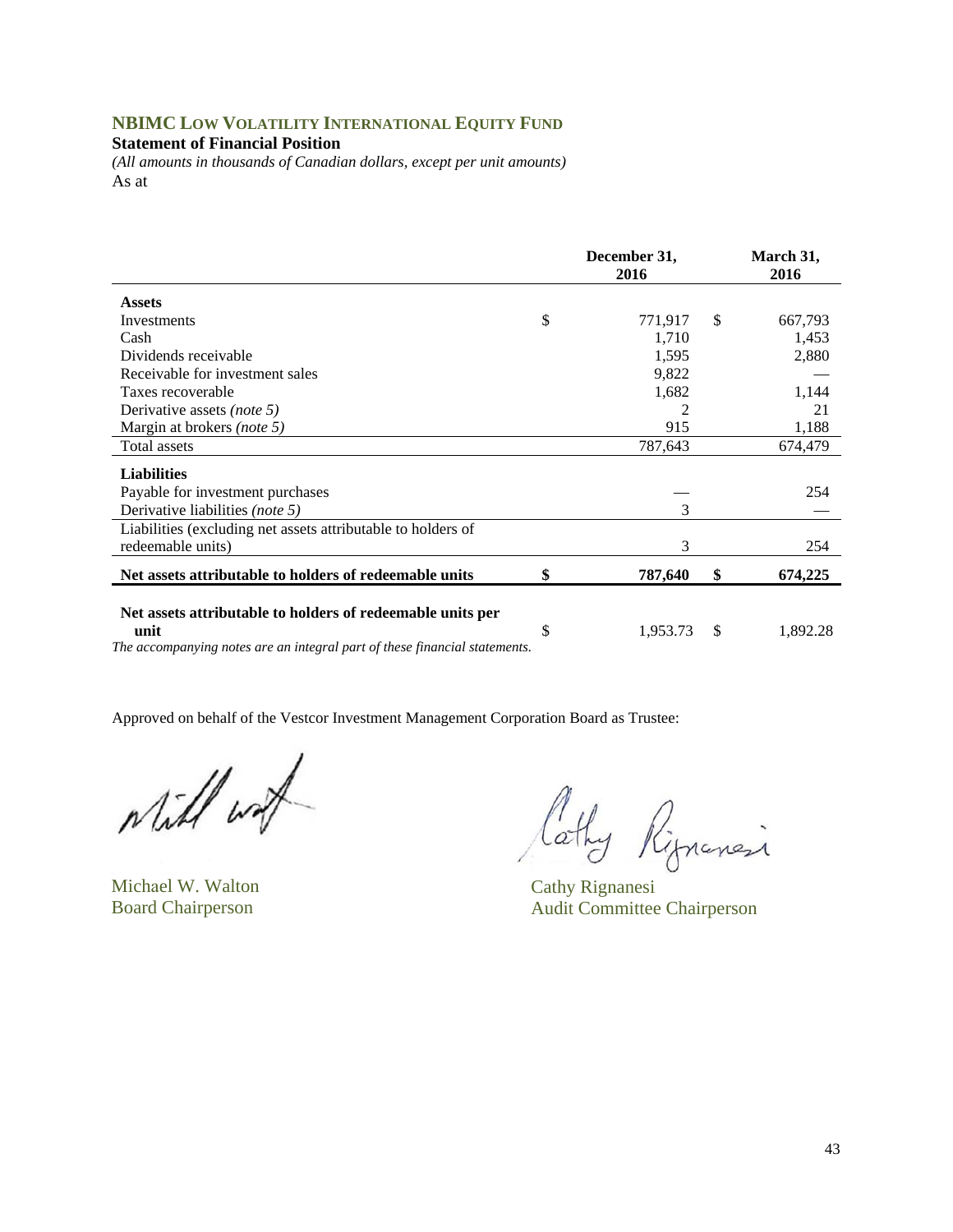# **NBIMC LOW VOLATILITY INTERNATIONAL EQUITY FUND**

### **Statement of Comprehensive Income**

*(All amounts in thousands of Canadian dollars, except per unit amounts)* 

|                                                              | For the nine<br>months ended<br><b>December 31, 2016</b> | For the year<br>ended March 31,<br>2016 |           |
|--------------------------------------------------------------|----------------------------------------------------------|-----------------------------------------|-----------|
| <b>Income</b>                                                |                                                          |                                         |           |
| Dividend                                                     | \$<br>19,424                                             | $\mathcal{S}$                           | 17,940    |
| Securities lending                                           | 310                                                      |                                         | 335       |
| Derivative income (loss)                                     | 139                                                      |                                         | (267)     |
| Net realized gain on investments                             | 21,628                                                   |                                         | 35,634    |
| Net change in unrealized loss on investments                 | (11, 735)                                                |                                         | (26, 590) |
| <b>Total income</b>                                          | 29,766                                                   |                                         | 27,052    |
|                                                              |                                                          |                                         |           |
| <b>Expenses</b>                                              |                                                          |                                         |           |
| <b>Transaction costs</b>                                     | 1,882                                                    |                                         | 1,976     |
| Other costs                                                  | 6                                                        |                                         | 42        |
| <b>Total expenses</b>                                        | 1,888                                                    |                                         | 2,018     |
| Increase in net assets attributable to holders of redeemable |                                                          |                                         |           |
| units                                                        | \$<br>27,878                                             | \$                                      | 25,034    |

*The accompanying notes are an integral part of these financial statements.*

#### **NBIMC LOW VOLATILITY INTERNATIONAL EQUITY FUND**

**Statement of Changes in Net Assets Attributable to Holders of Redeemable Units** 

*(All amounts in thousands of Canadian dollars, except per unit amounts)* 

|                                                                                |     | For the nine<br>months ended<br>December 31,<br>2016 | For the year<br>ended March 31,<br>2016 |           |  |
|--------------------------------------------------------------------------------|-----|------------------------------------------------------|-----------------------------------------|-----------|--|
| Net assets attributable to holders of redeemable units,<br>beginning of period | \$. | 674,225                                              | S                                       | 507,509   |  |
| Increase in net assets attributable to holders of redeemable units             |     | 27,878                                               |                                         | 25,034    |  |
| Issuance of redeemable units                                                   |     | 153,638                                              |                                         | 196,400   |  |
| Amounts paid on redemption of redeemable units                                 |     | (68, 101)                                            |                                         | (54, 718) |  |
| Net assets attributable to holders of redeemable units, end of                 |     |                                                      |                                         |           |  |
| period                                                                         |     | 787,640                                              | \$                                      | 674.225   |  |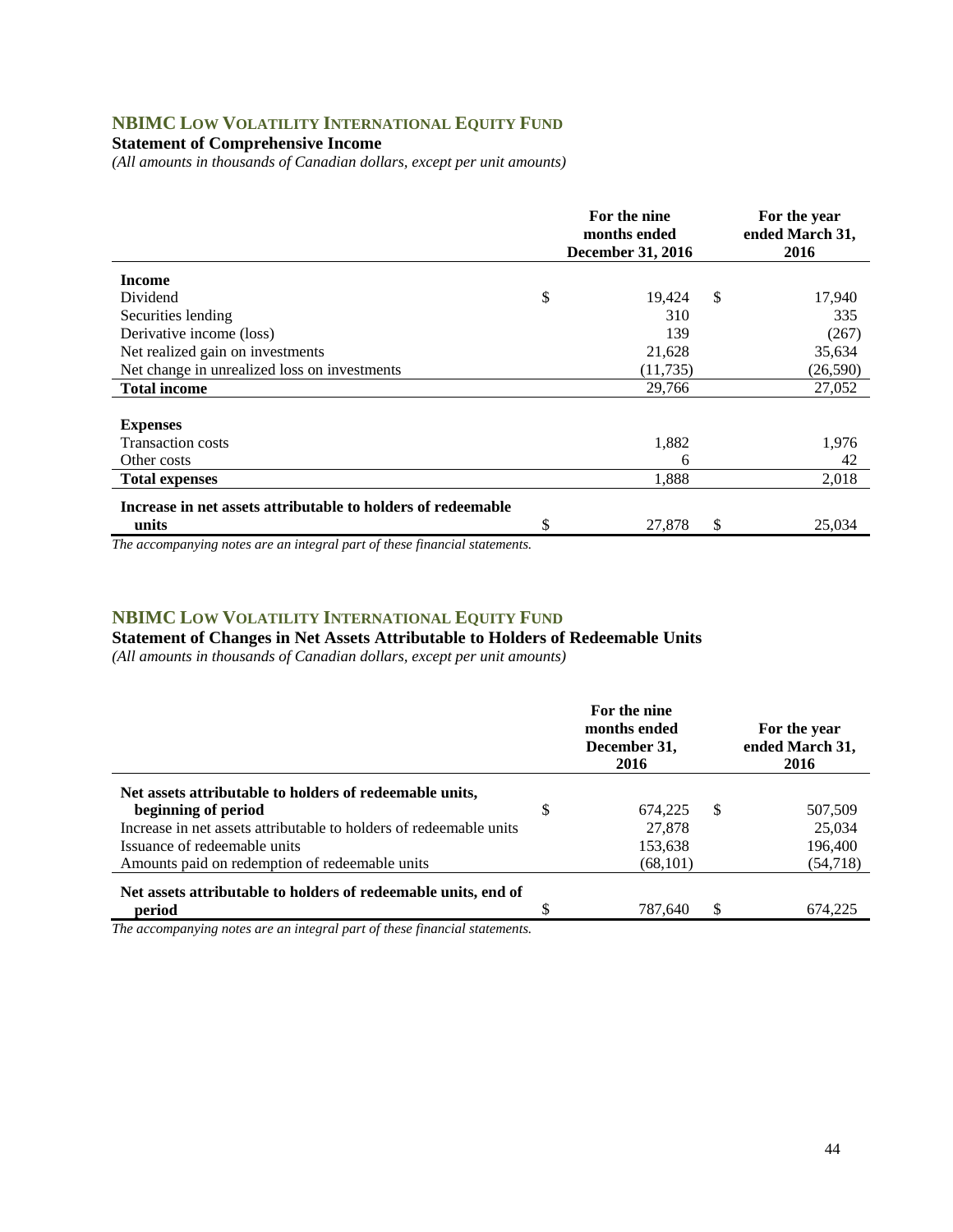# **NBIMC LOW VOLATILITY INTERNATIONAL EQUITY FUND**

## **Statement of Cash Flows**

*(All amounts in thousands of Canadian dollars, except per unit amounts)* 

|                                                                                                  | For the nine                         |                                         |
|--------------------------------------------------------------------------------------------------|--------------------------------------|-----------------------------------------|
|                                                                                                  | months ended<br>December 31,<br>2016 | For the year<br>ended March 31,<br>2016 |
|                                                                                                  |                                      |                                         |
| Cash flows from (used in) operating activities                                                   |                                      |                                         |
| Increase in net assets attributable to holders of redeemable units                               | \$<br>27,878                         | \$<br>25,034                            |
| Adjustments for:                                                                                 |                                      |                                         |
| Foreign exchange loss (gain) on dividends                                                        | 5,456                                | (7, 466)                                |
| Net realized gain on sale of investments                                                         | (21, 628)                            | (35, 634)                               |
| Net change in unrealized loss on investments                                                     | 11,735                               | 26,590                                  |
| Purchases of investments                                                                         | (502, 898)                           | (481, 141)                              |
| Proceeds from sale and maturity of investments                                                   | 403,211                              | 331,663                                 |
| Dividends receivable                                                                             | 1,285                                | (1, 422)                                |
| Receivable for investment sales                                                                  | (9,822)                              |                                         |
| Taxes recoverable                                                                                | (538)                                | (434)                                   |
| Margin at brokers                                                                                | 273                                  | (985)                                   |
| Derivative assets / liabilities                                                                  | 22                                   | (33)                                    |
| Payable for investment purchases                                                                 | (254)                                | 254                                     |
| Net cash used in operating activities                                                            | (85,280)                             | (143, 574)                              |
|                                                                                                  |                                      |                                         |
| Cash flows from (used in) financing activities                                                   |                                      |                                         |
| Proceeds from issuances of redeemable units                                                      | 153,638                              | 196,400                                 |
| Amounts paid on redemption of redeemable units                                                   | (68, 101)                            | (54, 718)                               |
| Net cash from financing activities                                                               | 85,537                               | 141,682                                 |
|                                                                                                  |                                      |                                         |
| Net increase (decrease) in cash                                                                  | 257                                  | (1,892)                                 |
| Cash, beginning of period                                                                        | 1,453                                | 3,345                                   |
| Cash, end of period                                                                              | \$<br>1,710                          | \$<br>1,453                             |
|                                                                                                  |                                      |                                         |
| Supplemental information:                                                                        |                                      |                                         |
| Dividends received<br>The accompanying notes are an integral part of these financial statements. | \$<br>20,709                         | \$<br>16,518                            |
|                                                                                                  |                                      |                                         |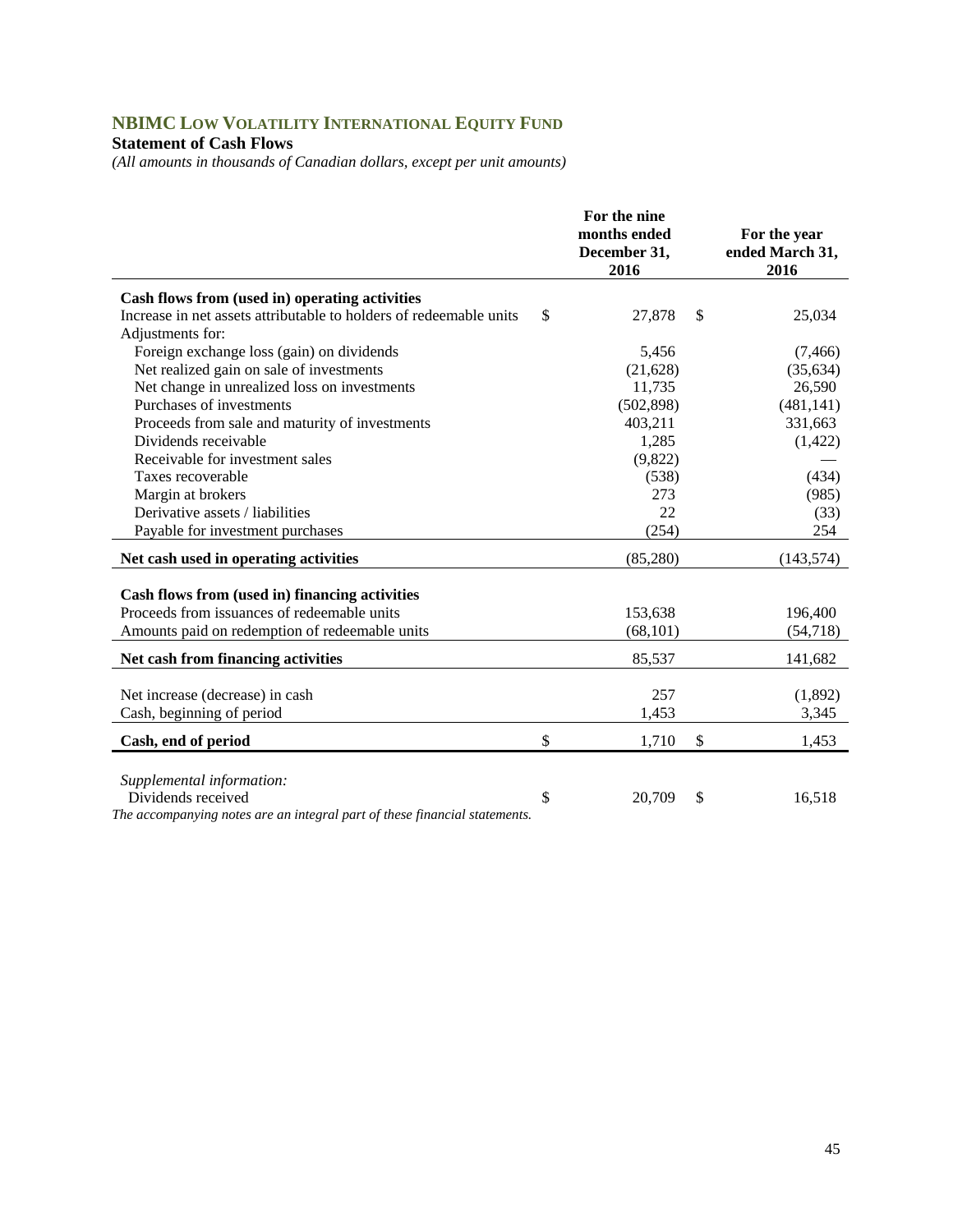### **NBIMC LOW VOLATILITY INTERNATIONAL EQUITY FUND – CLASS N**

#### **Statement of Financial Position**

*(All amounts in thousands of Canadian dollars, except per unit amounts)*  As at

| 2016   |               | March 31,<br>2016 |
|--------|---------------|-------------------|
|        |               |                   |
| 31,612 | <sup>\$</sup> | 35,734            |
| 408    |               | 286               |
| 63     |               | 96                |
| 48     |               | 21                |
|        |               |                   |
| 133    |               |                   |
| 32,271 |               | 36,137            |
|        |               |                   |
|        |               | 6,680             |
|        |               | 21                |
|        |               | 327               |
|        |               |                   |
|        |               | 7,028             |
| 32,271 | \$            | 29,109            |
|        |               | 1,889.65          |
|        | 1.949.08      | S                 |

*The accompanying notes are an integral part of these financial statements.* 

Will wat

Michael W. Walton Cathy Rignanesi

Cathy Rippensi

Board Chairperson Audit Committee Chairperson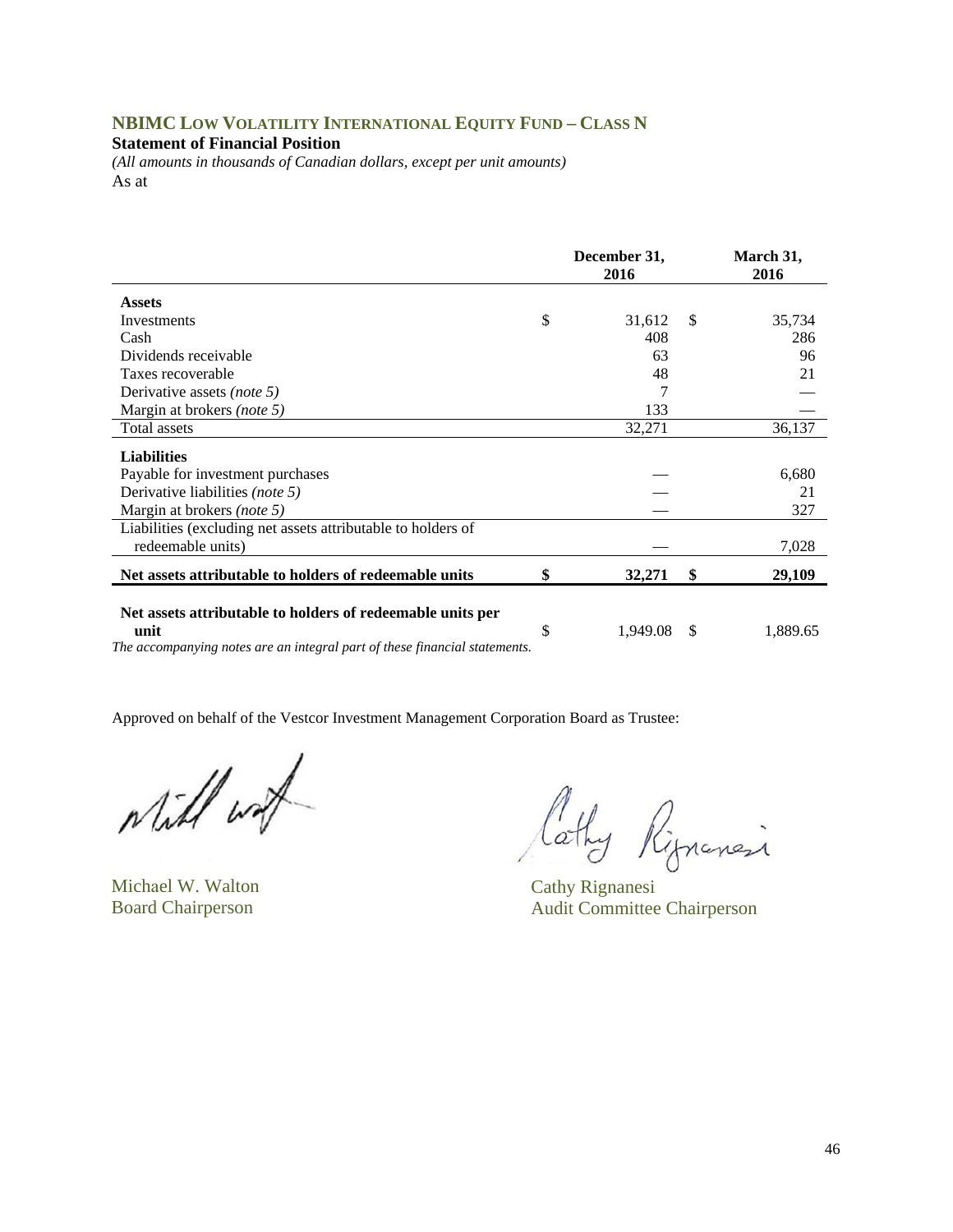## **NBIMC LOW VOLATILITY INTERNATIONAL EQUITY FUND – CLASS N**

### **Statement of Comprehensive Income**

*(All amounts in thousands of Canadian dollars, except per unit amounts)* 

|                                                              | For the nine<br>months ended<br>December 31,<br>2016 | For the year<br>ended March 31,<br>2016 |         |
|--------------------------------------------------------------|------------------------------------------------------|-----------------------------------------|---------|
| <b>Income</b>                                                |                                                      |                                         |         |
| Dividend                                                     | \$<br>812                                            | -S                                      | 733     |
| Securities lending                                           | 9                                                    |                                         | 16      |
| Derivative income (loss)                                     | 16                                                   |                                         | (72)    |
| Net realized gain on investments                             | 734                                                  |                                         | 3,323   |
| Net change in unrealized loss on investments                 | (574)                                                |                                         | (2,708) |
| <b>Total income</b>                                          | 997                                                  |                                         | 1,292   |
|                                                              |                                                      |                                         |         |
| <b>Expenses</b>                                              |                                                      |                                         |         |
| <b>Transaction costs</b>                                     | 67                                                   |                                         | 63      |
| Other costs                                                  | 13                                                   |                                         | 2       |
| <b>Total expenses</b>                                        | 80                                                   |                                         | 65      |
| Increase in net assets attributable to holders of redeemable |                                                      |                                         |         |
| units                                                        | \$<br>917                                            | \$.                                     | 1,227   |

*The accompanying notes are an integral part of these financial statements.*

### **NBIMC LOW VOLATILITY INTERNATIONAL EQUITY FUND – CLASS N**

**Statement of Changes in Net Assets Attributable to Holders of Redeemable Units** 

*(All amounts in thousands of Canadian dollars, except per unit amounts)* 

| For the nine<br>months ended<br>December 31,<br>2016 | For the year<br>ended March 31,<br>2016 |         |
|------------------------------------------------------|-----------------------------------------|---------|
|                                                      |                                         |         |
| \$<br>29.109                                         | -S                                      | 25,811  |
| 917                                                  |                                         | 1,227   |
| (1,370)                                              |                                         | (4)     |
| 3.676                                                |                                         | 7.470   |
| (61)                                                 |                                         | (5,395) |
|                                                      |                                         |         |
| 32.271                                               |                                         | 29.109  |
|                                                      |                                         |         |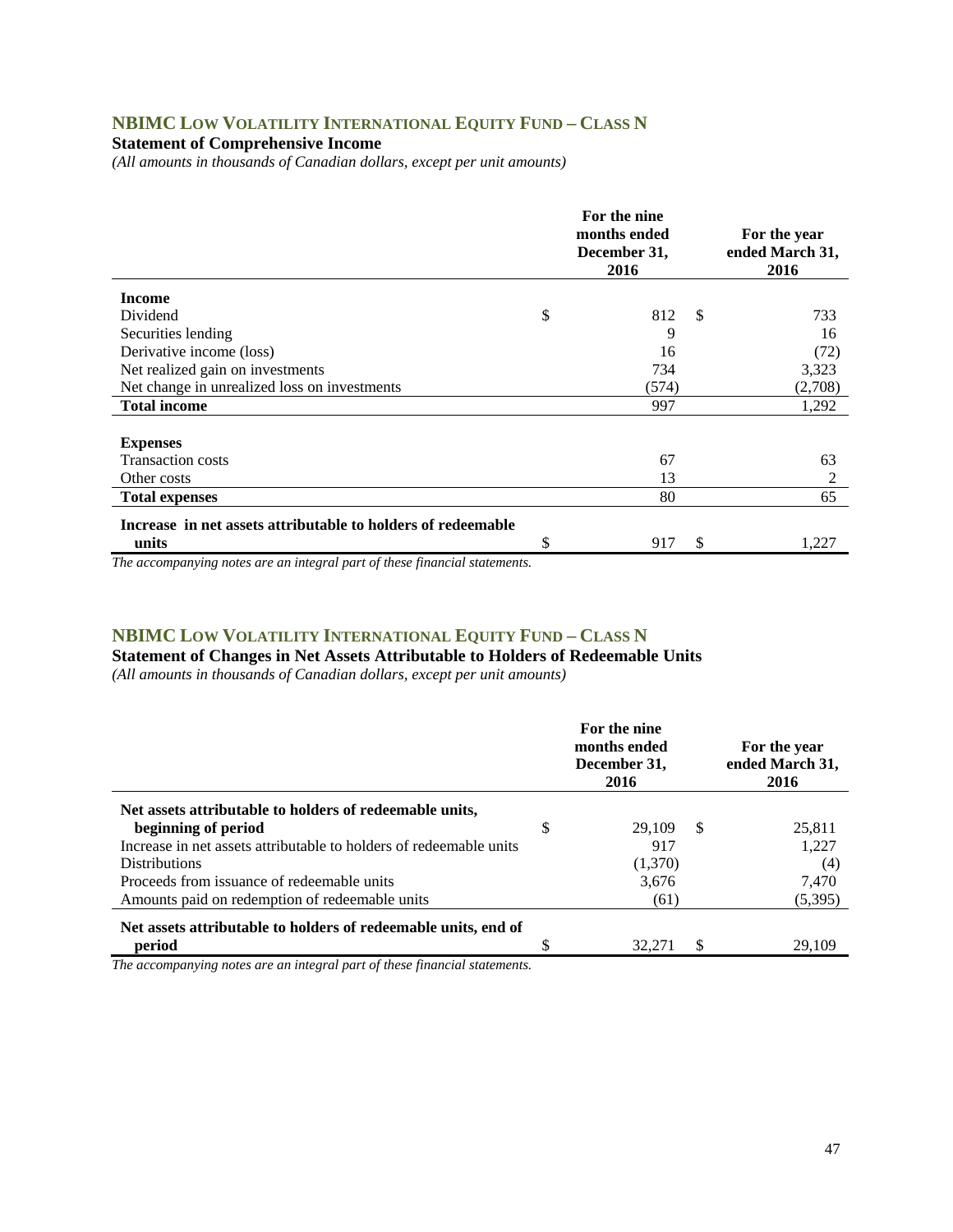# **NBIMC LOW VOLATILITY INTERNATIONAL EQUITY FUND – CLASS N**

#### **Statement of Cash Flows**

*(All amounts in thousands of Canadian dollars, except per unit amounts)* 

|                                                                                        | For the nine<br>months ended<br>December 31,<br>2016 | For the<br>year ended<br>March 31,<br>2016 |
|----------------------------------------------------------------------------------------|------------------------------------------------------|--------------------------------------------|
| Cash flows from (used in) operating activities                                         |                                                      |                                            |
| Increase in net assets attributable to holders of redeemable units<br>Adjustments for: | \$<br>917                                            | \$<br>1,227                                |
| Foreign exchange loss (gain) on dividends                                              | 166                                                  | (122)                                      |
| Net realized gain on sale of investments                                               | (734)                                                | (3,323)                                    |
| Net change in unrealized loss on investments                                           | 574                                                  | 2,708                                      |
| Purchases of investments                                                               | (20, 158)                                            | (29,005)                                   |
| Proceeds from sale and maturity of investments                                         | 24,274                                               | 19,456                                     |
| Dividends receivable                                                                   | 33                                                   | (22)                                       |
| Taxes recoverable                                                                      | (27)                                                 | 22                                         |
| Derivative assets / liabilities                                                        | (28)                                                 | 21                                         |
| Margin at brokers                                                                      | (460)                                                | 345                                        |
| Payable for investment purchases                                                       | (6,680)                                              | 6,680                                      |
| Net cash used in operating activities                                                  | (2,123)                                              | (2,013)                                    |
|                                                                                        |                                                      |                                            |
| Cash flows from (used in) financing activities                                         |                                                      |                                            |
| Issuances of redeemable units                                                          | 2,306                                                | 7,466                                      |
| Amounts paid on redemption of redeemable units                                         | (61)                                                 | (5, 395)                                   |
| Net cash from financing activities                                                     | 2,245                                                | 2,071                                      |
| Net increase in cash                                                                   | 122                                                  | 58                                         |
| Cash, beginning of period                                                              | 286                                                  | 228                                        |
|                                                                                        |                                                      |                                            |
| Cash, end of period                                                                    | \$<br>408                                            | \$<br>286                                  |
|                                                                                        |                                                      |                                            |
| Supplemental information:                                                              |                                                      |                                            |
| Dividends received                                                                     | \$<br>845                                            | \$<br>711                                  |
| Non-cash transactions:                                                                 |                                                      |                                            |
| <b>Distributions</b>                                                                   | \$<br>(1,370)                                        | \$<br>(4)                                  |
| Proceeds from issuance of redeemable units                                             | \$<br>1,370                                          | \$<br>$\overline{4}$                       |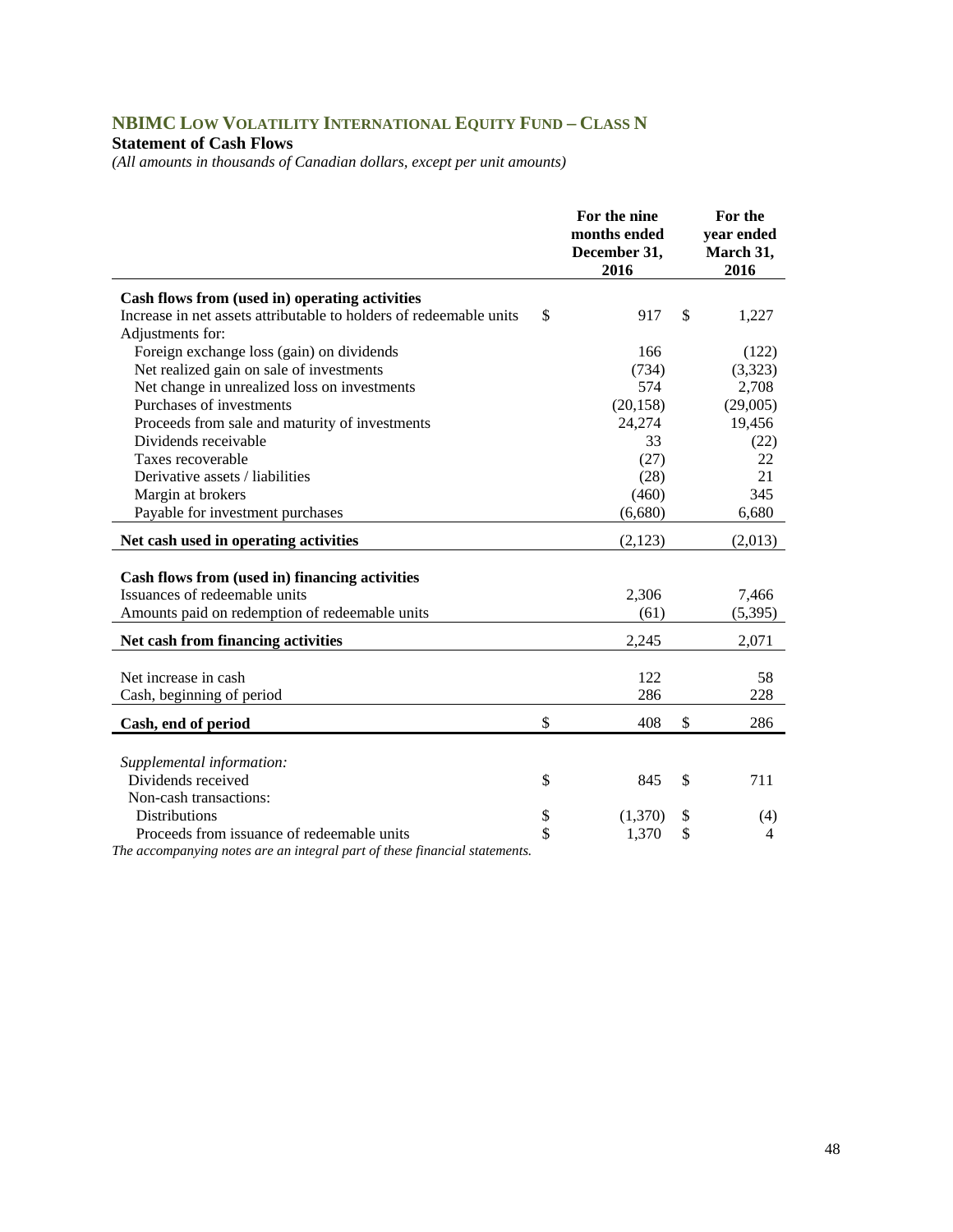## **NBIMC LOW VOLATILITY EMERGING MARKETS EQUITY FUND**

**Statement of Financial Position** 

*(All amounts in thousands of Canadian dollars, except per unit amounts)*  As at

|                                                                                                                                                  | December 31,<br>2016 |         |               | March 31,<br>2016 |  |  |
|--------------------------------------------------------------------------------------------------------------------------------------------------|----------------------|---------|---------------|-------------------|--|--|
| <b>Assets</b>                                                                                                                                    |                      |         |               |                   |  |  |
| Investments                                                                                                                                      | \$                   | 404,588 | <sup>\$</sup> | 382,152           |  |  |
| Cash                                                                                                                                             |                      | 685     |               | 4,836             |  |  |
| Dividends receivable                                                                                                                             |                      | 835     |               | 830               |  |  |
| Receivable for investment sales                                                                                                                  |                      |         |               | 361               |  |  |
| Tax recoverable                                                                                                                                  |                      | 62      |               | 15                |  |  |
| Total assets                                                                                                                                     |                      | 406,171 |               | 388,194           |  |  |
| <b>Liabilities</b>                                                                                                                               |                      |         |               |                   |  |  |
| Payable for investment purchases                                                                                                                 |                      | 498     |               | 359               |  |  |
| Derivative liabilities (note 5)                                                                                                                  |                      |         |               | 9                 |  |  |
| Margin at brokers (note 5)                                                                                                                       |                      | 95      |               | 251               |  |  |
| Liabilities (excluding net assets attributable to holders of                                                                                     |                      |         |               |                   |  |  |
| redeemable units)                                                                                                                                |                      | 593     |               | 619               |  |  |
| Net assets attributable to holders of redeemable units                                                                                           | \$                   | 405,578 | \$            | 387,575           |  |  |
| Net assets attributable to holders of redeemable units per<br>unit<br>The accompanying notes are an integral part of these financial statements. | \$                   | 947.70  | \$            | 907.56            |  |  |

while with

Michael W. Walton Cathy Rignanesi

Cathy Rippinesi

Board Chairperson Audit Committee Chairperson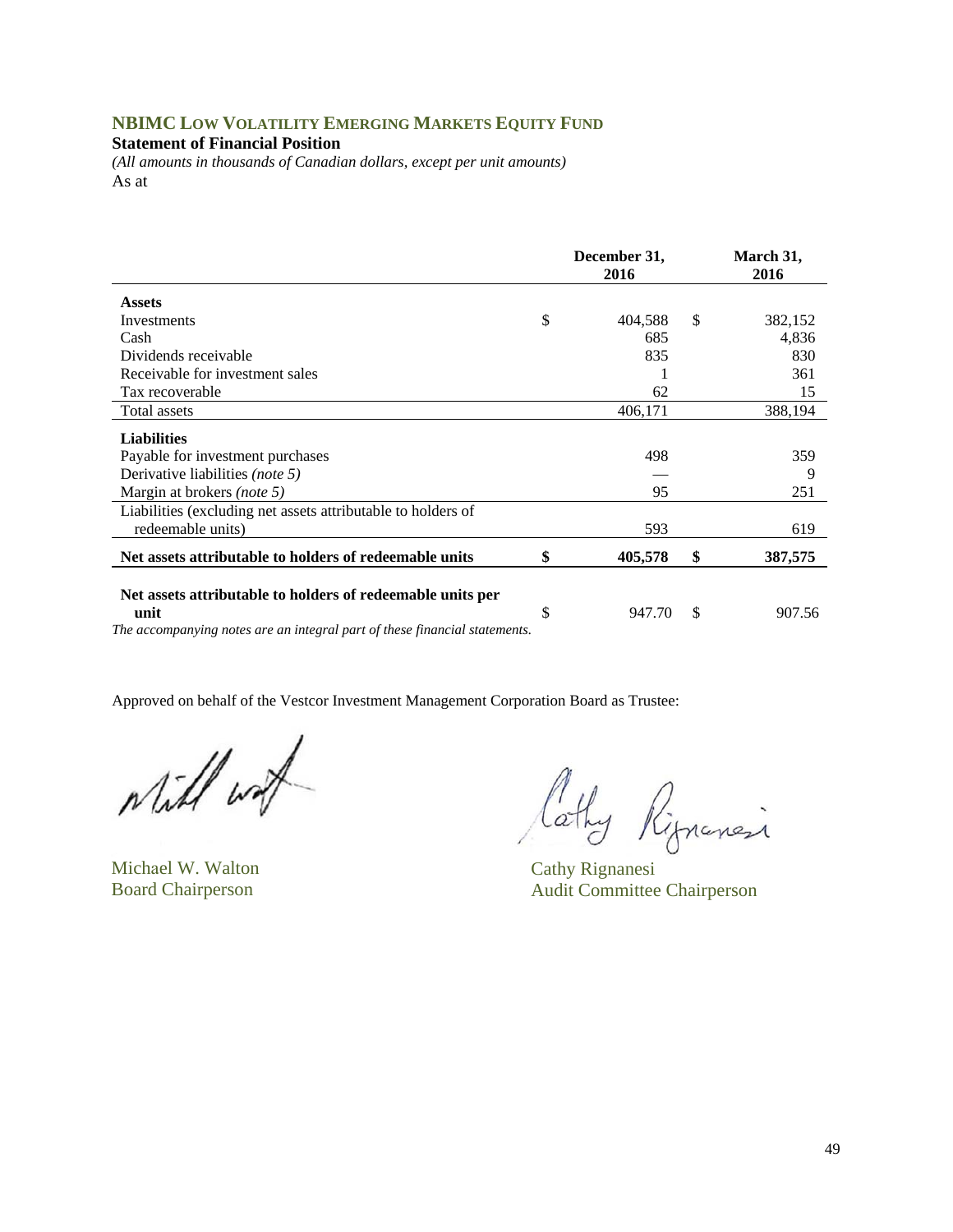## **NBIMC LOW VOLATILITY EMERGING MARKETS EQUITY FUND**

**Statement of Comprehensive Income (Loss)** 

*(All amounts in thousands of Canadian dollars, except per unit amounts)* 

|                                                                                  | For the nine<br>months ended<br>December 31,<br>2016 |    | For the<br>year ended<br>March 31,<br>2016 |
|----------------------------------------------------------------------------------|------------------------------------------------------|----|--------------------------------------------|
| <b>Income</b>                                                                    |                                                      |    |                                            |
| \$<br>Interest                                                                   |                                                      | \$ | 245                                        |
| Dividend                                                                         | 11,150                                               |    | 9,667                                      |
| Derivative income (loss)                                                         | 156                                                  |    | (277)                                      |
| Net realized gain (loss) on investments                                          | 1,047                                                |    | (11, 941)                                  |
| Net change in unrealized gain (loss) on investments                              | 6,317                                                |    | (7, 461)                                   |
| Total income (loss)                                                              | 18,671                                               |    | (9,767)                                    |
|                                                                                  |                                                      |    |                                            |
| <b>Expenses</b>                                                                  |                                                      |    |                                            |
| <b>Transaction costs</b>                                                         | 1,577                                                |    | 1,669                                      |
| Other costs                                                                      | 2                                                    |    |                                            |
| <b>Total expenses</b>                                                            | 1,579                                                |    | 1,669                                      |
| Increase (decrease) in net assets attributable to holders of<br>redeemable units | \$<br>17,092                                         | S  | (11, 436)                                  |

*The accompanying notes are an integral part of these financial statements.*

## **NBIMC LOW VOLATILITY EMERGING MARKETS EQUITY FUND**

**Statement of Changes in Net Assets Attributable to Holders of Redeemable Units** 

*(All amounts in thousands of Canadian dollars, except per unit amounts)* 

|                                                                | For the nine<br>months ended<br>December 31,<br>2016 |    | For the<br>vear ended<br>March 31,<br>2016 |
|----------------------------------------------------------------|------------------------------------------------------|----|--------------------------------------------|
| Net assets attributable to holders of redeemable units,        |                                                      |    |                                            |
| beginning of period                                            | \$<br>387.575                                        | -S | 211,881                                    |
| Increase (decrease) in net assets attributable to holders of   |                                                      |    |                                            |
| redeemable units                                               | 17.092                                               |    | (11, 436)                                  |
| <b>Distributions</b>                                           | (20, 173)                                            |    |                                            |
| Proceeds from issuance of redeemable units                     | 22.283                                               |    | 194.952                                    |
| Amounts paid on redemption of redeemable units                 | (1,199)                                              |    | (7,822)                                    |
| Net assets attributable to holders of redeemable units, end of |                                                      |    |                                            |
| period                                                         | 405,578                                              |    | 387,575                                    |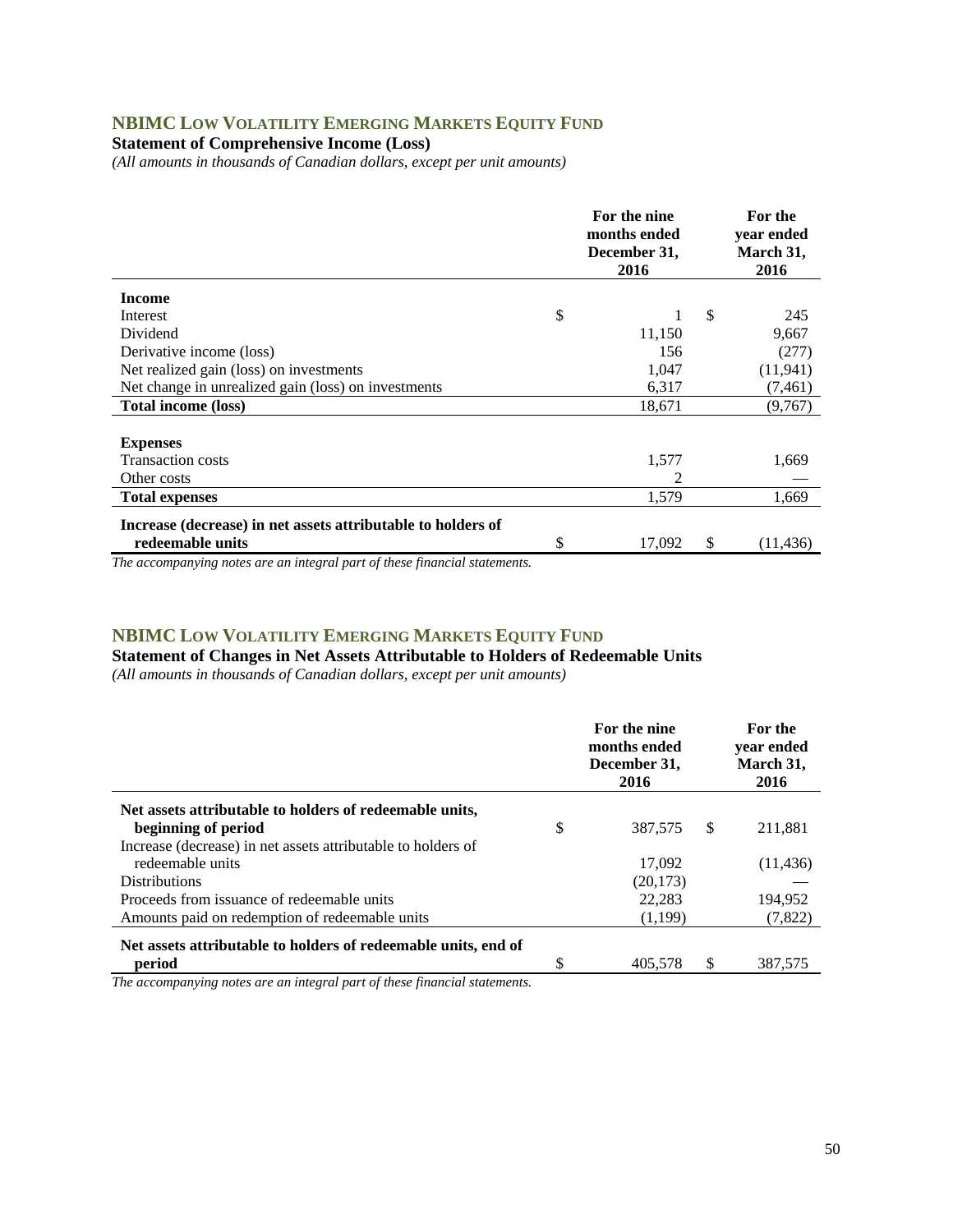# **NBIMC LOW VOLATILITY EMERGING MARKETS EQUITY FUND**

#### **Statement of Cash Flows**

*(All amounts in thousands of Canadian dollars, except per unit amounts)* 

|                                                              | For the nine<br>months ended<br>December 31,<br>2016 |               | For the year<br>ended March 31,<br>2016 |
|--------------------------------------------------------------|------------------------------------------------------|---------------|-----------------------------------------|
| Cash flows from (used in) operating activities               |                                                      |               |                                         |
| Increase (decrease) in net assets attributable to holders of |                                                      |               |                                         |
| redeemable units                                             | \$<br>17,092                                         | $\mathcal{S}$ | (11, 436)                               |
| Adjustments for:                                             |                                                      |               |                                         |
| Foreign exchange loss (gain) on dividends                    | 9,462                                                |               | (6,349)                                 |
| Net realized (gain) loss on sale of investments              | (1,047)                                              |               | 11,941                                  |
| Net change in unrealized (gain) loss on investments          | (6,317)                                              |               | 7,461                                   |
| Purchases of investments                                     | (93,070)                                             |               | (457, 125)                              |
| Proceeds from sale and maturity of investments               | 68,536                                               |               | 273,306                                 |
| Dividends receivable                                         | (5)                                                  |               | (675)                                   |
| Receivable for investment sales                              | 360                                                  |               | (361)                                   |
| Tax recoverable                                              | (47)                                                 |               | (15)                                    |
| Derivative liabilities                                       | (9)                                                  |               | 9                                       |
| Margin at brokers                                            | (156)                                                |               | 253                                     |
| Payable for investment purchases                             | 139                                                  |               | 359                                     |
| Net cash used in operating activities                        | (5,062)                                              |               | (182, 632)                              |
| Cash flows from (used in) financing activities               |                                                      |               |                                         |
| Proceeds from issuances of redeemable units                  | 2,110                                                |               | 194,952                                 |
| Amounts paid on redemption of redeemable units               | (1, 199)                                             |               | (7,822)                                 |
|                                                              |                                                      |               |                                         |
| Net cash from financing activities                           | 911                                                  |               | 187,130                                 |
| Net (decrease) increase in cash                              | (4,151)                                              |               | 4,498                                   |
| Cash, beginning of period                                    | 4,836                                                |               | 338                                     |
| Cash, end of period                                          | \$<br>685                                            | \$            | 4,836                                   |
|                                                              |                                                      |               |                                         |
| Supplemental information:                                    |                                                      |               |                                         |
| Interest received                                            | \$<br>1                                              | \$            | 245                                     |
| Dividends received                                           | \$<br>11,145                                         | \$            | 8,992                                   |
| Non-cash transactions:                                       |                                                      |               |                                         |
| <b>Distributions</b>                                         | \$<br>(20, 173)                                      | \$            |                                         |
| Proceeds from issuance of redeemable units                   | \$<br>20,173                                         | \$            |                                         |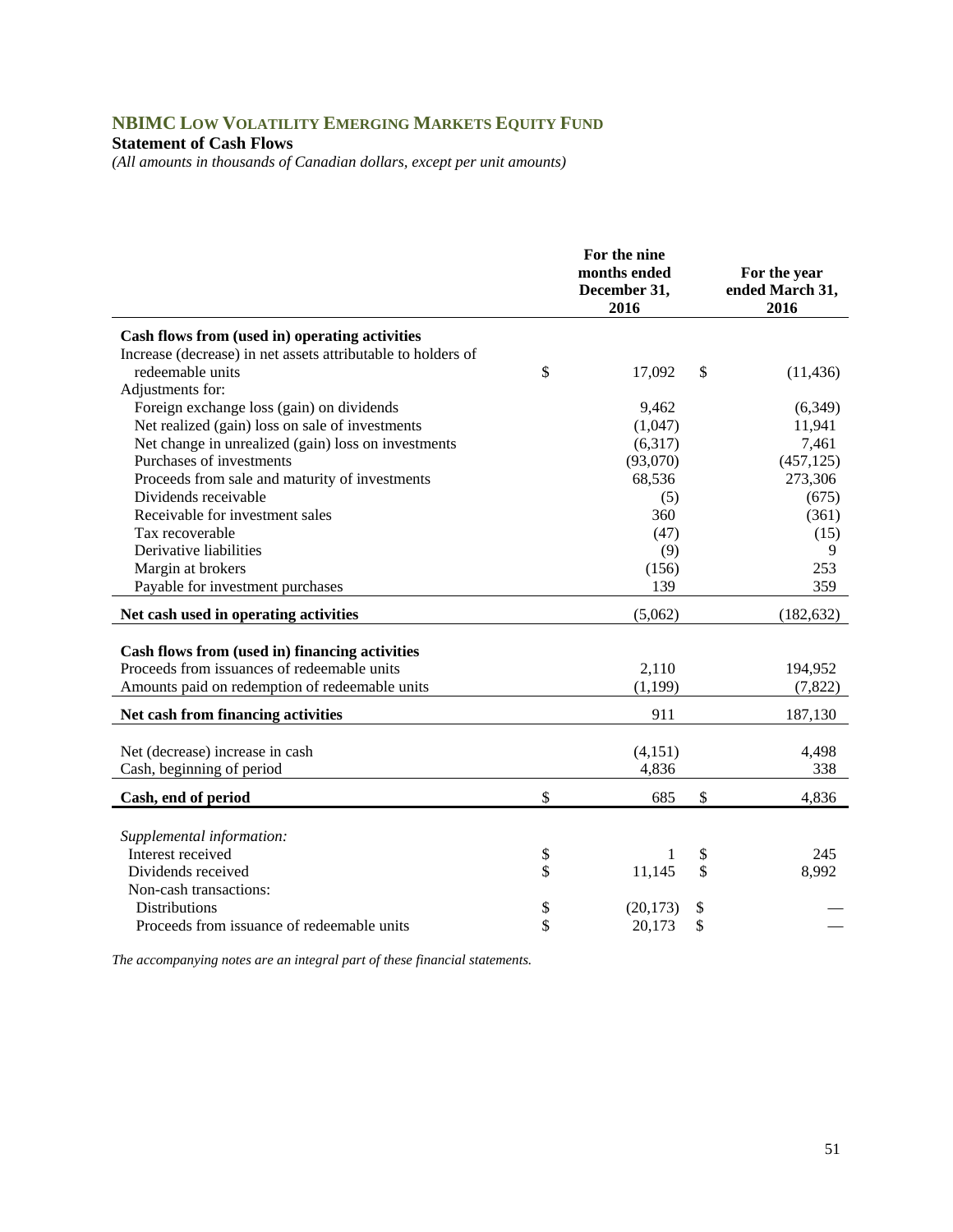## **NBIMC U.S. EQUITY INDEX FUND**

**Statement of Financial Position** 

*(All amounts in thousands of Canadian dollars, except per unit amounts)*  As at

|                                                                                                                                                  | December 31,<br>2016 |               | March 31,<br>2016 |
|--------------------------------------------------------------------------------------------------------------------------------------------------|----------------------|---------------|-------------------|
| <b>Assets</b>                                                                                                                                    |                      |               |                   |
| Investments                                                                                                                                      | \$<br>903,680        | <sup>\$</sup> | 804,566           |
| Cash                                                                                                                                             |                      |               | 524               |
| Dividends receivable                                                                                                                             | 1,200                |               | 925               |
| Receivable for investment sales                                                                                                                  |                      |               | 352               |
| Derivative assets <i>(note 5)</i>                                                                                                                |                      |               |                   |
| Margin at brokers <i>(note 5)</i>                                                                                                                |                      |               | 1,330             |
| <b>Total assets</b>                                                                                                                              | 904,880              |               | 807,704           |
| <b>Liabilities</b>                                                                                                                               |                      |               |                   |
| Payable for investment purchases                                                                                                                 |                      |               | 876               |
| Derivative liabilities (note 5)                                                                                                                  | 175                  |               |                   |
| Margin at brokers <i>(note 5)</i>                                                                                                                | 1,393                |               |                   |
| Liabilities (excluding net assets attributable to holders of                                                                                     |                      |               |                   |
| redeemable units)                                                                                                                                | 1,568                |               | 876               |
| Net assets attributable to holders of redeemable units                                                                                           | \$<br>903,312        | \$            | 806,828           |
| Net assets attributable to holders of redeemable units per<br>unit<br>The accompanying notes are an integral part of these financial statements. | \$<br>2,656.46       | <sup>\$</sup> | 2,322.71          |

Will wat

Michael W. Walton Cathy Rignanesi

Cathy Rignancia

Board Chairperson Audit Committee Chairperson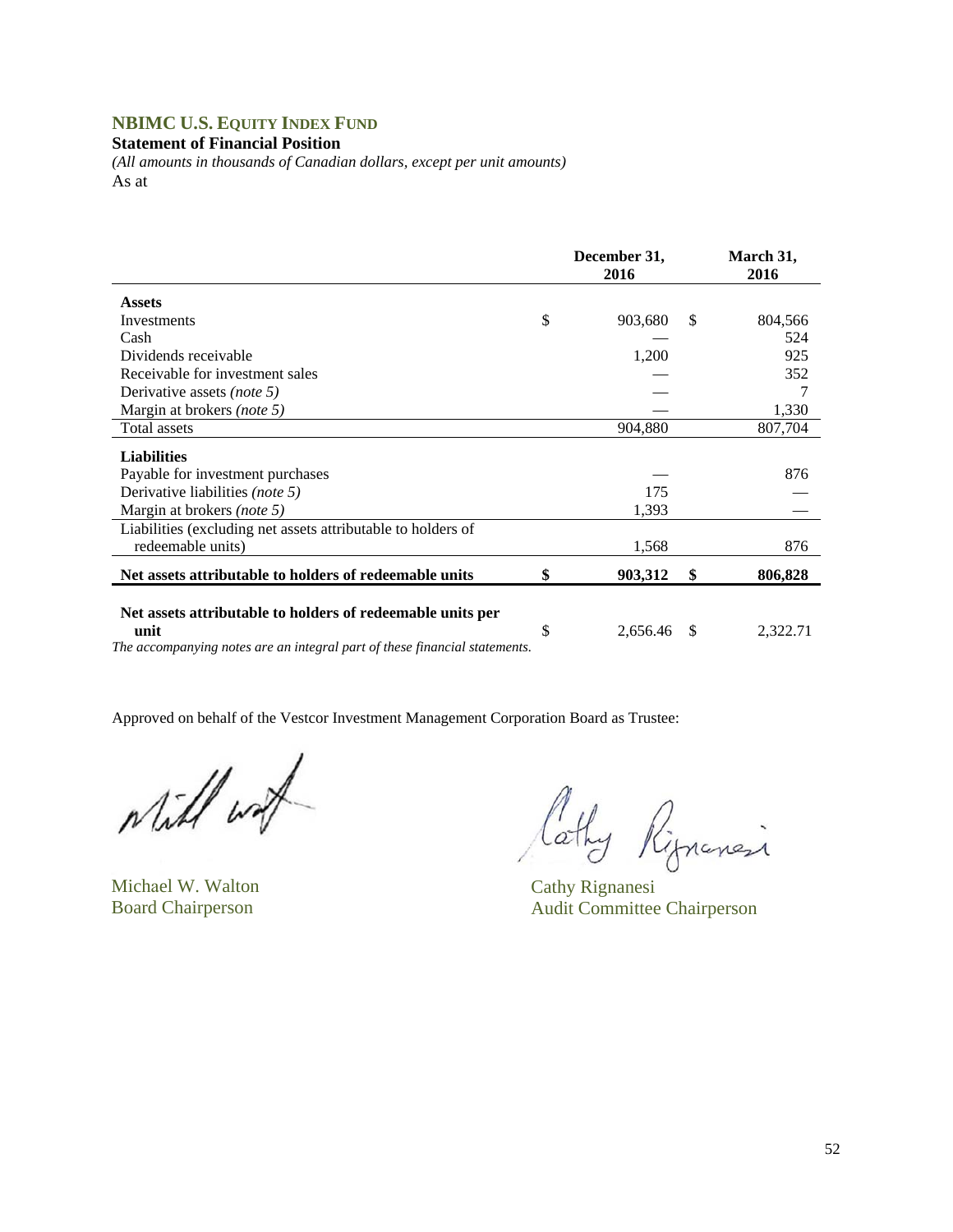# **NBIMC U.S. EQUITY INDEX FUND**

### **Statement of Comprehensive Income**

*(All amounts in thousands of Canadian dollars, except per unit amounts)* 

|                                                              | For the nine<br>months ended<br>December 31,<br>2016 |              | For the year<br>ended March 31,<br>2016 |
|--------------------------------------------------------------|------------------------------------------------------|--------------|-----------------------------------------|
| <b>Income</b>                                                |                                                      |              |                                         |
| Dividend                                                     | \$<br>14,114                                         | $\mathbb{S}$ | 19,333                                  |
| Securities lending                                           | 173                                                  |              | 219                                     |
| Derivative (loss) income                                     | (118)                                                |              | 6,438                                   |
| Other                                                        | 10                                                   |              |                                         |
| Net realized gain on investments                             | 46,186                                               |              | 129,617                                 |
| Net change in unrealized gain (loss) on investments          | 59,006                                               |              | (121, 229)                              |
| <b>Total income</b>                                          | 119,371                                              |              | 34,378                                  |
|                                                              |                                                      |              |                                         |
| <b>Expenses</b>                                              |                                                      |              |                                         |
| <b>Transaction costs</b>                                     | 28                                                   |              | 34                                      |
| Other                                                        |                                                      |              | 9                                       |
| <b>Total expenses</b>                                        | 28                                                   |              | 43                                      |
| Increase in net assets attributable to holders of redeemable |                                                      |              |                                         |
| units                                                        | \$<br>119,343                                        | S            | 34,335                                  |

*The accompanying notes are an integral part of these financial statements.*

### **NBIMC U.S. EQUITY INDEX FUND**

## **Statement of Changes in Net Assets Attributable to Holders of Redeemable Units**

*(All amounts in thousands of Canadian dollars, except per unit amounts)* 

|                                                                    | For the nine<br>months ended<br>December 31,<br>2016 |    | For the year<br>ended March 31,<br>2016 |
|--------------------------------------------------------------------|------------------------------------------------------|----|-----------------------------------------|
| Net assets attributable to holders of redeemable units,            |                                                      |    |                                         |
| beginning of period                                                | \$<br>806.828                                        | -8 | 924,558                                 |
| Increase in net assets attributable to holders of redeemable units | 119,343                                              |    | 34,335                                  |
| <b>Distributions</b>                                               | (37,103)                                             |    | (64,708)                                |
| Proceeds from issuance of redeemable units                         | 147,555                                              |    | 260,649                                 |
| Amounts paid on redemption of redeemable units                     | (133,311)                                            |    | (348,006)                               |
| Net assets attributable to holders of redeemable units, end of     |                                                      |    |                                         |
| period                                                             | 903.312                                              | S  | 806.828                                 |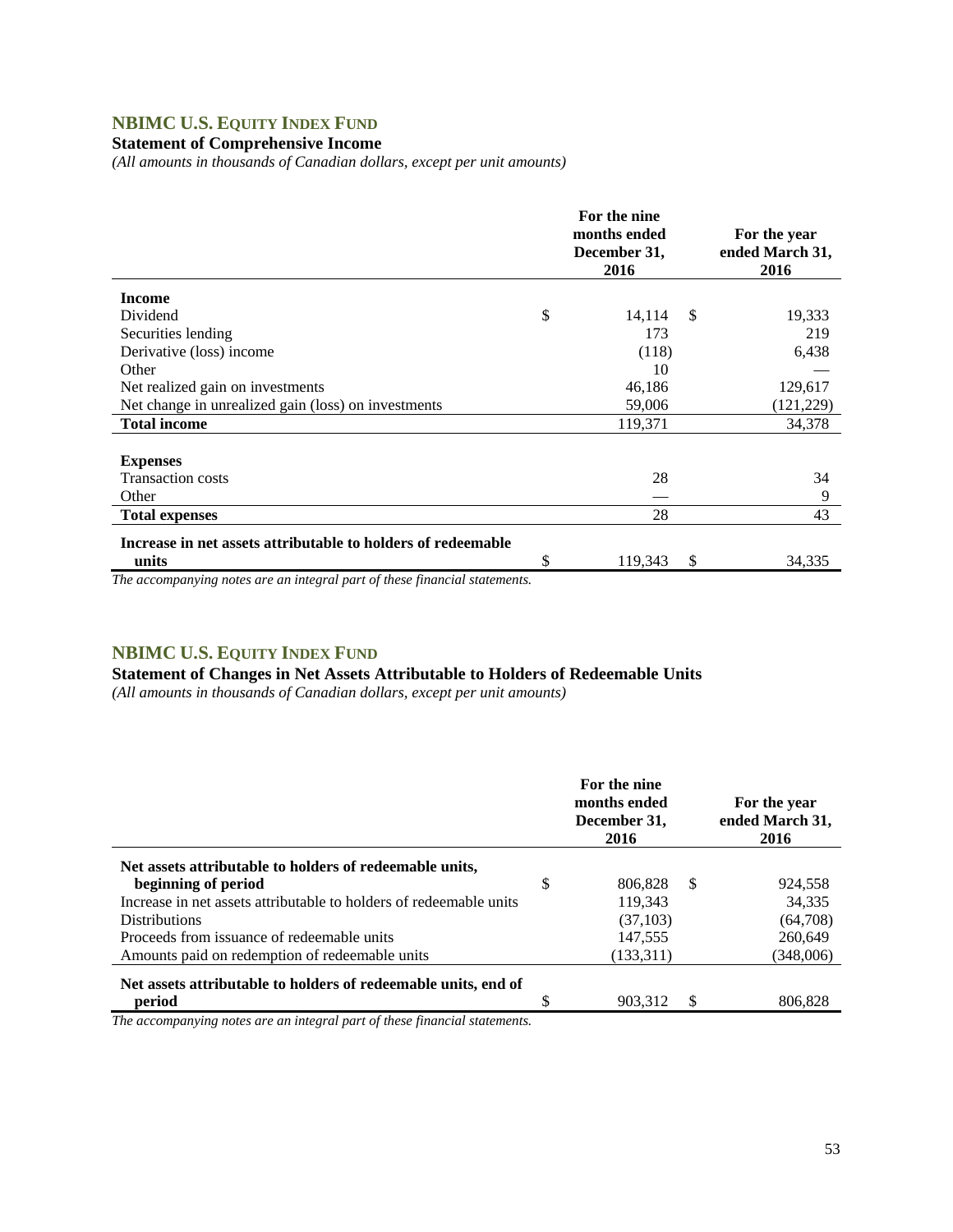# **NBIMC U.S. EQUITY INDEX FUND**

## **Statement of Cash Flows**

*(All amounts in thousands of Canadian dollars, except per unit amounts)* 

|                                                                                        | For the nine<br>months ended<br>December 31,<br>2016 | For the year<br>ended March 31,<br>2016 |
|----------------------------------------------------------------------------------------|------------------------------------------------------|-----------------------------------------|
| Cash flows from (used in) operating activities                                         |                                                      |                                         |
| Increase in net assets attributable to holders of redeemable units<br>Adjustments for: | \$<br>119,343                                        | \$<br>34,335                            |
| Foreign exchange loss (gain) on dividends                                              | 275                                                  | (14,014)                                |
| Net realized gain on sale of investments                                               | (46, 186)                                            | (129, 617)                              |
| Net change in unrealized (gain) loss on investments                                    | (59,006)                                             | 121,229                                 |
| Purchases of investments                                                               | (1, 197, 960)                                        | (3,949,025)                             |
| Proceeds from sale and maturity of investments                                         | 1,203,763                                            | 4,089,657                               |
| Dividends receivable                                                                   | (275)                                                | 277                                     |
| Receivable for investment sales                                                        | 352                                                  | (352)                                   |
| Derivative assets / liabilities                                                        | 182                                                  | 178                                     |
| Margin at brokers                                                                      | 2,723                                                | (955)                                   |
| Payable for investment purchases                                                       | (876)                                                | 876                                     |
| Net cash from operating activities                                                     | 22,335                                               | 152,589                                 |
| Cash flows from (used in) financing activities                                         |                                                      |                                         |
| Proceeds from issuances of redeemable units                                            | 110,452                                              | 195,941                                 |
| Amounts paid on redemption of redeemable units                                         | (133, 311)                                           | (348,006)                               |
|                                                                                        |                                                      |                                         |
| Net cash used in financing activities                                                  | (22, 859)                                            | (152,065)                               |
| Net (decrease) increase in cash                                                        | (524)                                                | 524                                     |
| Cash, beginning of period                                                              | 524                                                  |                                         |
| Cash, end of period                                                                    | \$                                                   | \$<br>524                               |
|                                                                                        |                                                      |                                         |
| Supplemental information:                                                              |                                                      |                                         |
| Dividends received                                                                     | \$<br>13,839                                         | \$<br>19,610                            |
| Non-cash transactions:                                                                 |                                                      |                                         |
| <b>Distributions</b>                                                                   | \$<br>(37, 103)                                      | \$<br>(64,708)                          |
| Proceeds from issuance of redeemable units                                             | \$<br>37,103                                         | \$<br>64,708                            |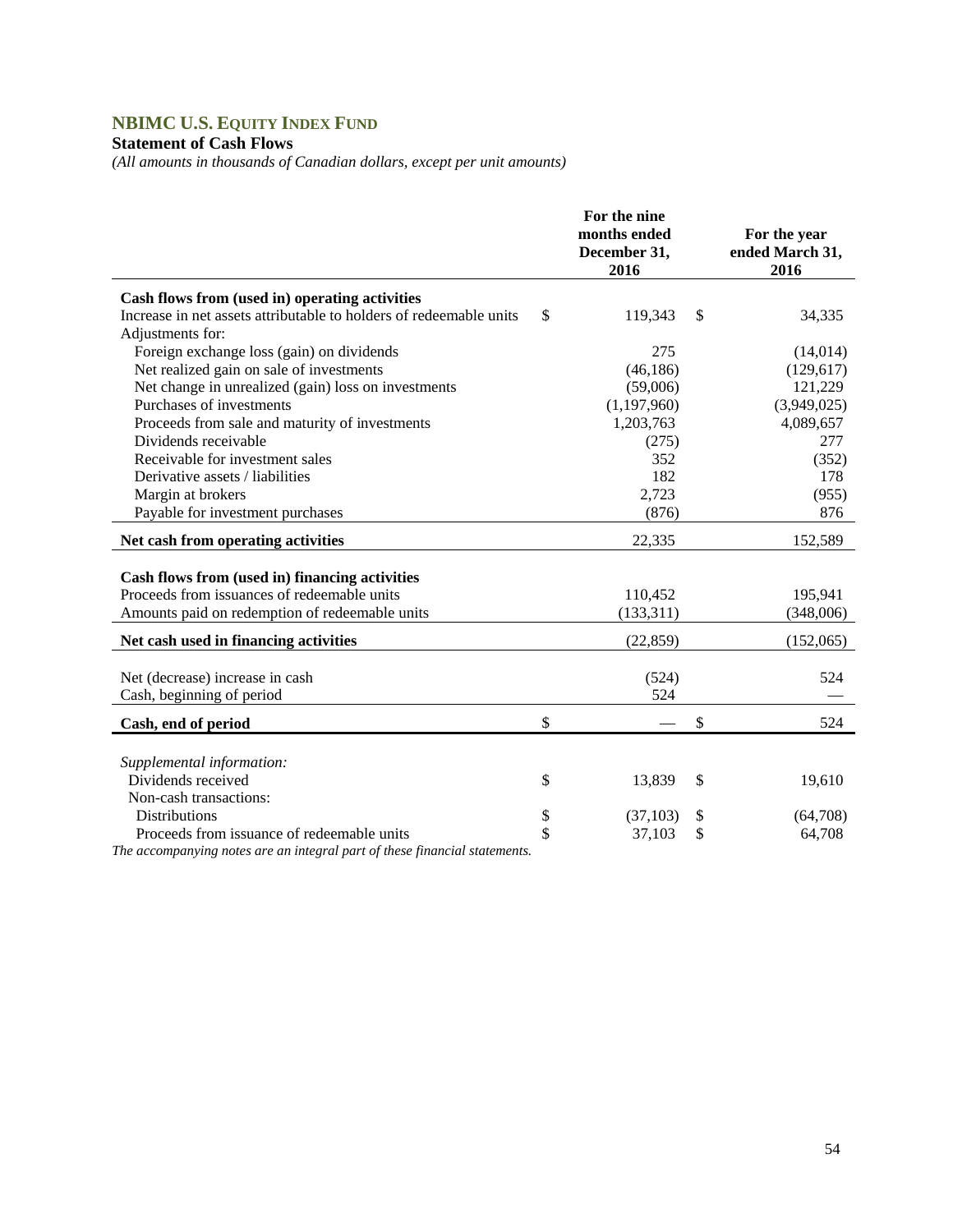## **NBIMC LOW VOLATILITY U.S. EQUITY FUND**

#### **Statement of Financial Position**

*(All amounts in thousands of Canadian dollars, except per unit amounts)*  As at

|                                                                                   | December 31,<br>2016 |      | March 31,<br>2016 |
|-----------------------------------------------------------------------------------|----------------------|------|-------------------|
| <b>Assets</b>                                                                     |                      |      |                   |
| Investments                                                                       | \$<br>894,850        | S    | 776,198           |
| Dividends receivable                                                              | 2,008                |      | 1,557             |
| Receivable for investment sales                                                   |                      |      | 20,694            |
| Derivative assets (note 5)                                                        | 18                   |      |                   |
| Margin at brokers (note 5)                                                        | 338                  |      | 130               |
| Total assets                                                                      | 897,214              |      | 798,579           |
| <b>Liabilities</b>                                                                |                      |      |                   |
| Payable for investment purchases                                                  |                      |      | 40,031            |
| Derivative liabilities <i>(note 5)</i>                                            |                      |      | 21                |
| Liabilities (excluding net assets attributable to holders of<br>redeemable units) |                      |      | 40,052            |
| Net assets attributable to holders of redeemable units                            | \$<br>897,214        | \$   | 758,527           |
| Net assets attributable to holders of redeemable units per<br>unit                | \$<br>2,655.06       | - \$ | 2,395.69          |
| The accompanying notes are an integral part of these financial statements.        |                      |      |                   |

Will wat

Michael W. Walton Cathy Rignanesi

lathy Rignensi

Board Chairperson Audit Committee Chairperson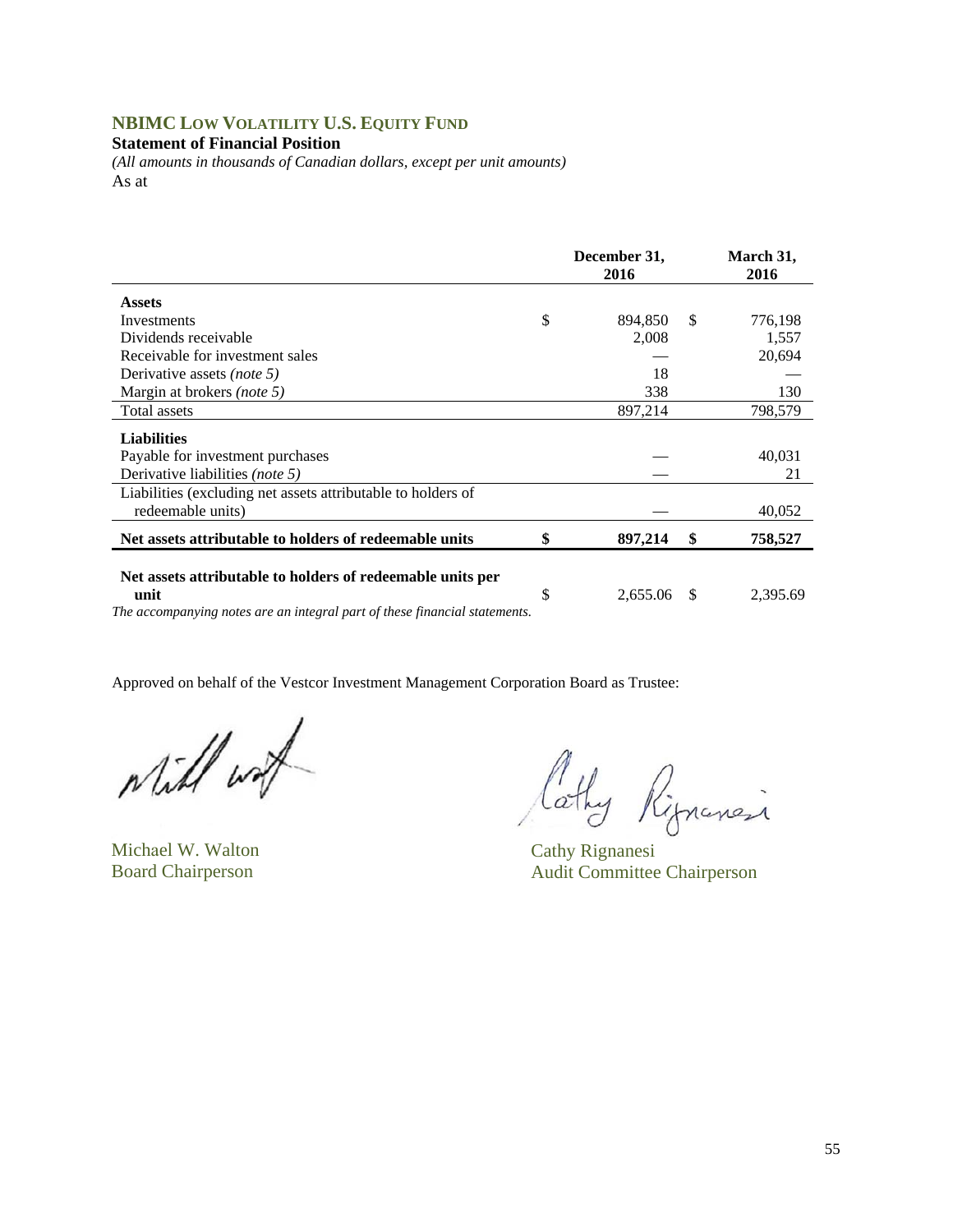# **NBIMC LOW VOLATILITY U.S. EQUITY FUND**

### **Statement of Comprehensive Income**

*(All amounts in thousands of Canadian dollars, except per unit amounts)* 

|                                                              | For the nine<br>months ended<br>December 31,<br>2016 |               | For the year<br>ended March 31,<br>2016 |
|--------------------------------------------------------------|------------------------------------------------------|---------------|-----------------------------------------|
| <b>Income</b>                                                |                                                      |               |                                         |
| Dividend                                                     | \$<br>16,194                                         | <sup>\$</sup> | 17,889                                  |
| Securities lending                                           | 123                                                  |               | 115                                     |
| Derivative income (loss)                                     | 216                                                  |               | (287)                                   |
| Net realized gain on investments                             | 21,810                                               |               | 43,096                                  |
| Net change in unrealized gain on investments                 | 49,261                                               |               | 13,310                                  |
| <b>Total income</b>                                          | 87,604                                               |               | 74,123                                  |
| <b>Expenses</b><br><b>Transaction costs</b>                  | 73                                                   |               | 97                                      |
| <b>Total expenses</b>                                        | 73                                                   |               | 97                                      |
| Increase in net assets attributable to holders of redeemable |                                                      |               |                                         |
| units                                                        | \$<br>87,531                                         | S             | 74,026                                  |

*The accompanying notes are an integral part of these financial statements.*

### **NBIMC LOW VOLATILITY U.S. EQUITY FUND**

**Statement of Changes in Net Assets Attributable to Holders of Redeemable Units** 

*(All amounts in thousands of Canadian dollars, except per unit amounts)* 

|                                                                    | For the nine<br>months ended<br>December 31,<br>2016 |    | For the year<br>ended March 31,<br>2016 |
|--------------------------------------------------------------------|------------------------------------------------------|----|-----------------------------------------|
| Net assets attributable to holders of redeemable units,            |                                                      |    |                                         |
| beginning of period                                                | \$<br>758.527                                        | -S | 550,166                                 |
| Increase in net assets attributable to holders of redeemable units | 87,531                                               |    | 74,026                                  |
| <b>Distributions</b>                                               | (37,039)                                             |    | (39,691)                                |
| Proceeds from issuance of redeemable units                         | 147,351                                              |    | 249,886                                 |
| Amounts paid on redemption of redeemable units                     | (59, 156)                                            |    | (75, 860)                               |
| Net assets attributable to holders of redeemable units, end of     |                                                      |    |                                         |
| period                                                             | 897.214                                              | S  | 758.527                                 |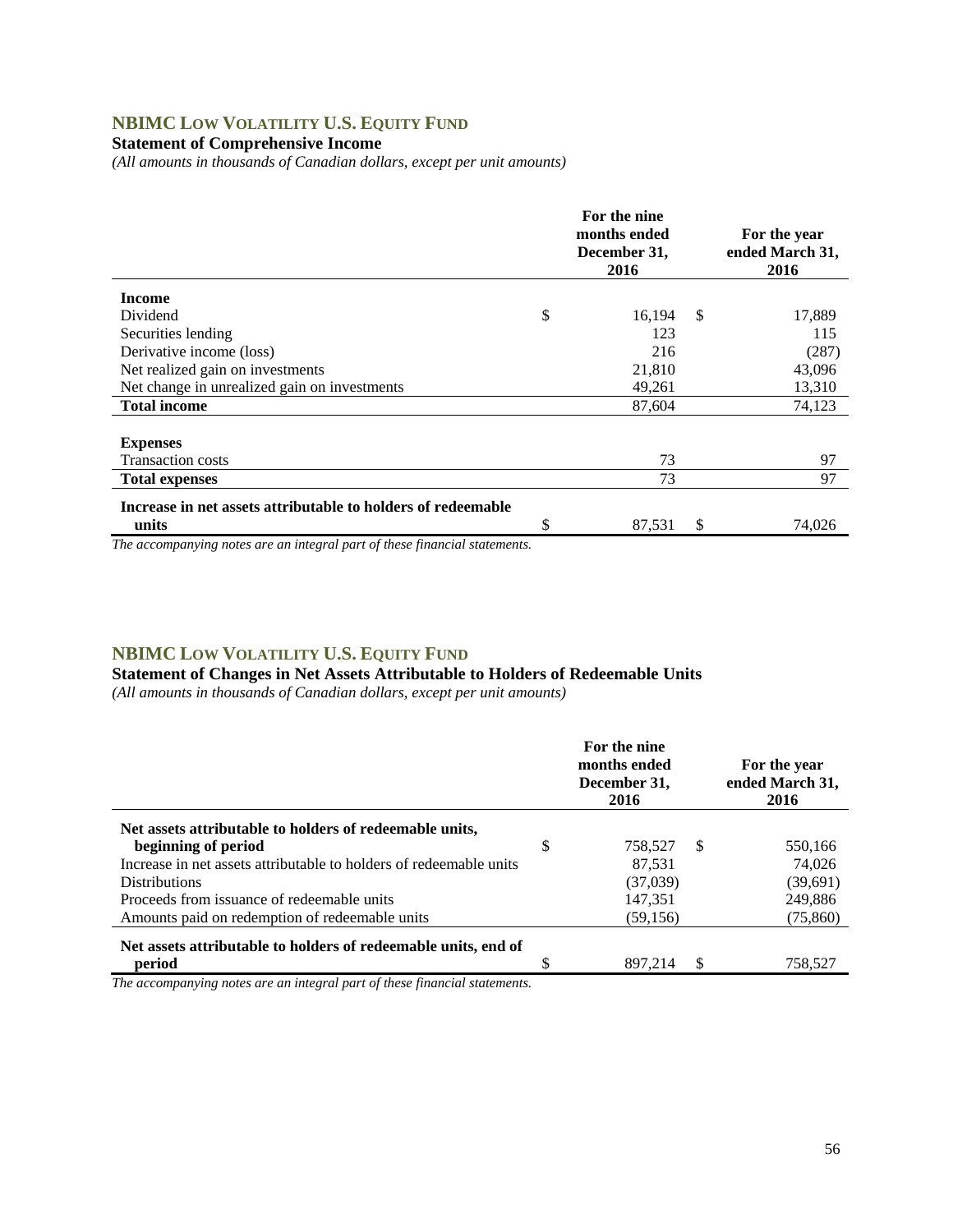# **NBIMC LOW VOLATILITY U.S. EQUITY FUND**

## **Statement of Cash Flows**

*(All amounts in thousands of Canadian dollars, except per unit amounts)* 

|                                                   | For the nine months<br>ended December 31,<br>2016 | For the year<br>ended March 31,<br>2016 |  |  |
|---------------------------------------------------|---------------------------------------------------|-----------------------------------------|--|--|
| Cash flows from (used in) operating activities    |                                                   |                                         |  |  |
| Increase in net assets attributable to holders of |                                                   |                                         |  |  |
| redeemable units                                  | \$<br>87,531                                      | \$<br>74,026                            |  |  |
| Adjustments for:                                  |                                                   |                                         |  |  |
| Foreign exchange (gain) loss on dividends         | (9)                                               | 175                                     |  |  |
| Net realized gain on sale of investments          | (21, 810)                                         | (43,096)                                |  |  |
| Net change in unrealized gain on investments      | (49,261)                                          | (13,310)                                |  |  |
| Purchases of investments                          | (897,318)                                         | (1,231,671)                             |  |  |
| Proceeds from sale and maturity of investments    | 849,746                                           | 1,060,867                               |  |  |
| Dividends receivable                              | (451)                                             | (428)                                   |  |  |
| Derivative assets / liabilities                   | (39)                                              | 14                                      |  |  |
| Margin at brokers                                 | (208)                                             | (108)                                   |  |  |
| Receivable for investment sales                   | 20,694                                            | (20, 694)                               |  |  |
| Payable for investment purchases                  | (40, 031)                                         | 39,890                                  |  |  |
| Net cash used in operating activities             | (51, 156)                                         | (134, 335)                              |  |  |
|                                                   |                                                   |                                         |  |  |
| Cash flows from (used in) financing activities    |                                                   |                                         |  |  |
| Proceeds from issuances of redeemable units       | 110,312                                           | 210,195                                 |  |  |
| Amounts paid on redemption of redeemable units    | (59, 156)                                         | (75,860)                                |  |  |
| Net cash from financing activities                | 51,156                                            | 134,335                                 |  |  |
| Net increase in cash                              |                                                   |                                         |  |  |
| Cash, beginning of period                         |                                                   |                                         |  |  |
|                                                   |                                                   |                                         |  |  |
| Cash, end of period                               | \$                                                | \$                                      |  |  |
|                                                   |                                                   |                                         |  |  |
| Supplemental information:                         |                                                   |                                         |  |  |
| Dividends received                                | \$<br>15,743                                      | \$<br>17,461                            |  |  |
| Non-cash transactions:                            |                                                   |                                         |  |  |
| <b>Distributions</b>                              | \$<br>(37,039)                                    | \$<br>(39,691)                          |  |  |
| Proceeds from issuance of redeemable units        | \$<br>37,039                                      | \$<br>39,691                            |  |  |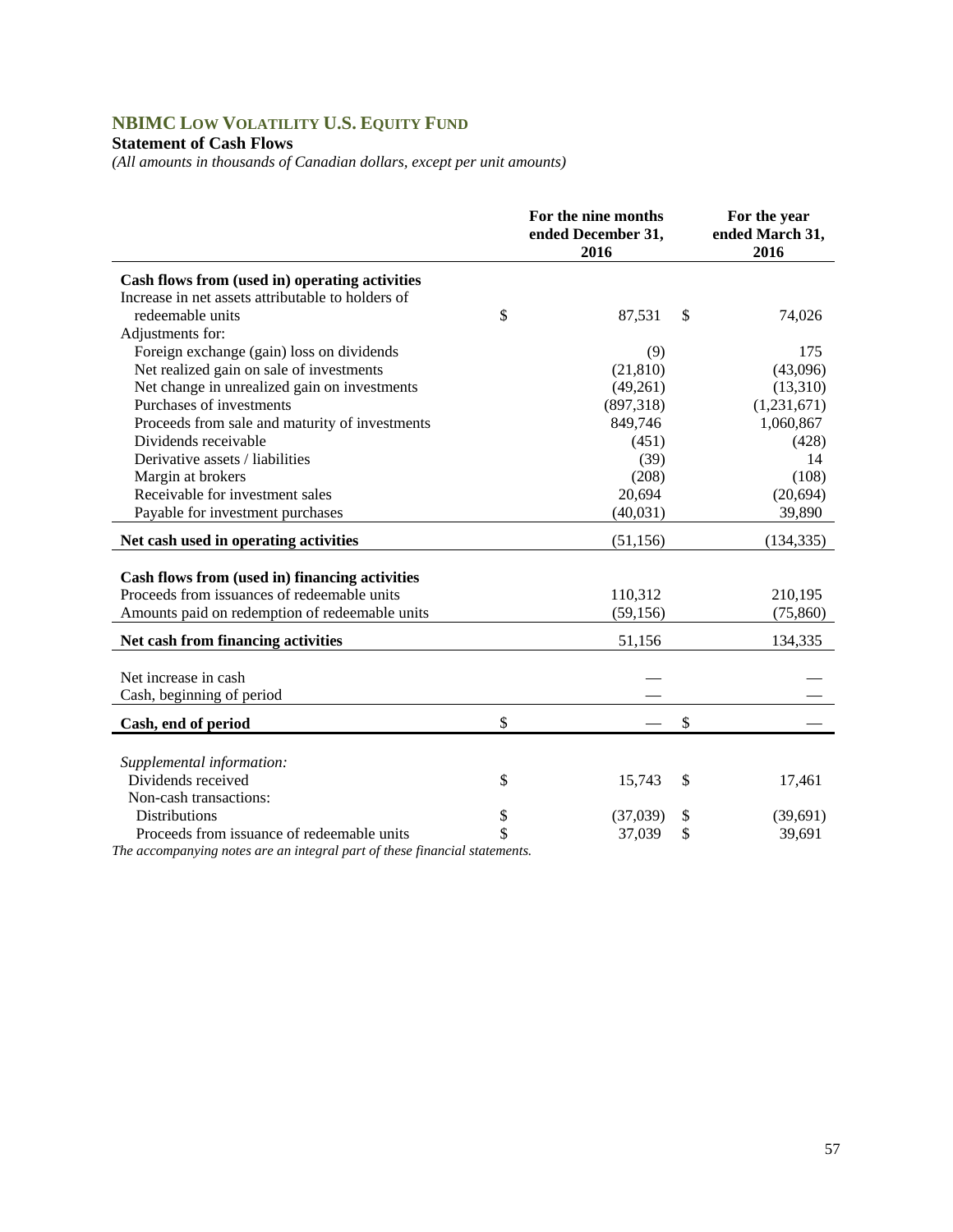## **NBIMC INFLATION LINKED SECURITIES FUND**

#### **Statement of Financial Position**

*(All amounts in thousands of Canadian dollars, except per unit amounts)*  As at

|                                                                            | December 31,<br>2016 |    | March 31,<br>2016 |
|----------------------------------------------------------------------------|----------------------|----|-------------------|
| <b>Assets</b>                                                              |                      |    |                   |
| Investments                                                                | \$<br>698.578        | -S | 668,794           |
| Interest receivable                                                        | 1,112                |    | 3,879             |
| Total assets                                                               | 699,690              |    | 672,673           |
| Net assets attributable to holders of redeemable units                     | \$<br>699,690        | \$ | 672,673           |
| Net assets attributable to holders of redeemable units                     |                      |    |                   |
| per unit                                                                   | \$<br>3,608.84       |    | 3,581.54          |
| The accompanying notes are an integral part of these financial statements. |                      |    |                   |

will work

Michael W. Walton Cathy Rignanesi

lathy Rippensi

Board Chairperson Audit Committee Chairperson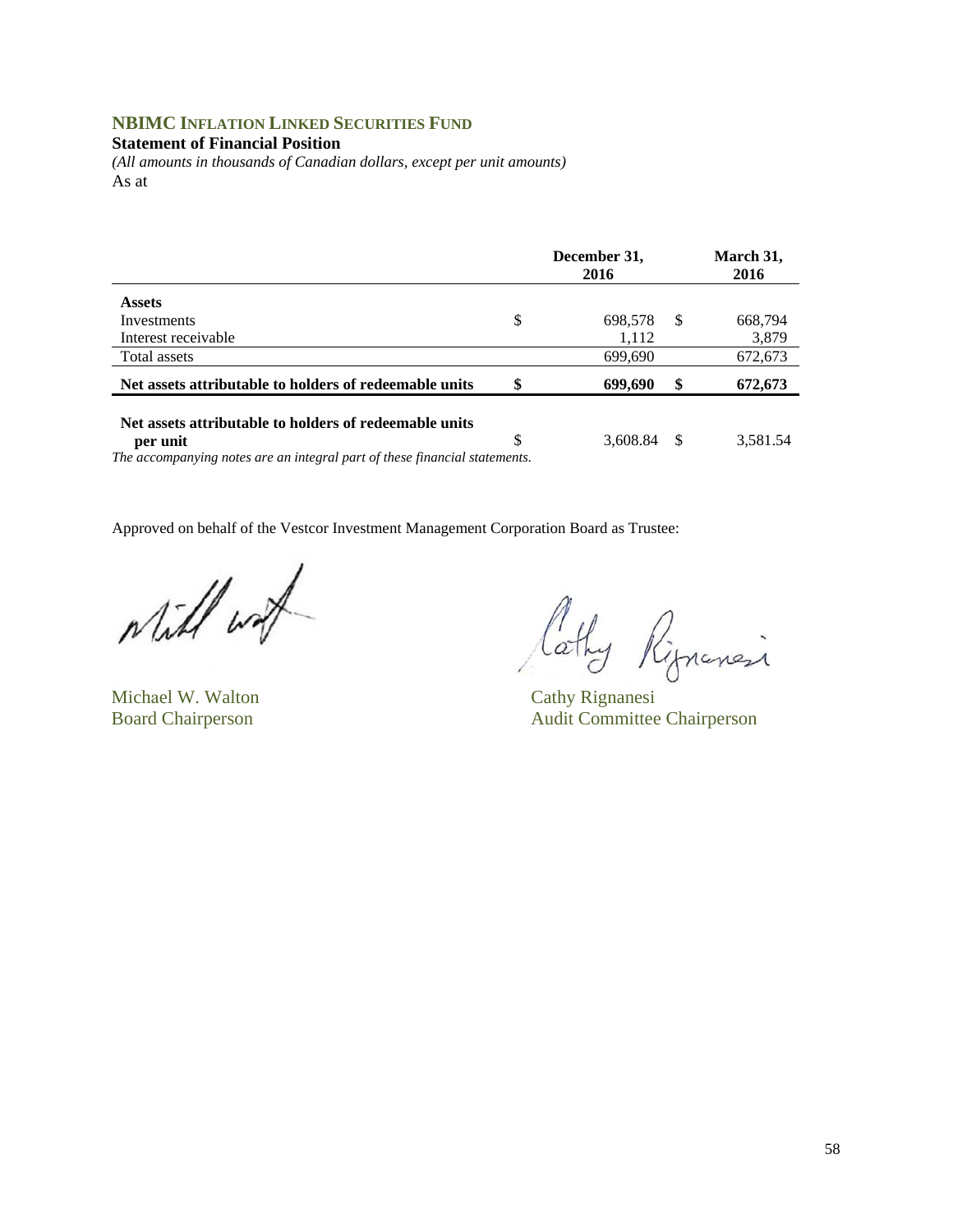## **NBIMC INFLATION LINKED SECURITIES FUND**

### **Statement of Comprehensive Income (Loss)**

*(All amounts in thousands of Canadian dollars, except per unit amounts)* 

|                                                   | For the nine<br>months ended<br>December 31,<br>2016 | For the year<br>ended March 31,<br>2016 |
|---------------------------------------------------|------------------------------------------------------|-----------------------------------------|
| <b>Income</b>                                     |                                                      |                                         |
| Interest                                          | \$<br>9.597                                          | \$<br>11,948                            |
| Securities lending                                | 64                                                   | 83                                      |
| Net realized gain on investments                  | 30,831                                               | 4,682                                   |
| Net change in unrealized loss on investments      | (34, 652)                                            | (31,901)                                |
| Total income (loss)                               | 5,840                                                | (15, 188)                               |
| Increase (decrease) in net assets attributable to |                                                      |                                         |
| holders of redeemable units                       | 5.840                                                | (15, 188)                               |

*The accompanying notes are an integral part of these financial statements.*

#### **NBIMC INFLATION LINKED SECURITIES FUND**

#### **Statement of Changes in Net Assets Attributable to Holders of Redeemable Units**

*(All amounts in thousands of Canadian dollars, except per unit amounts)* 

|                                                              |   | For the nine<br>months ended<br>December 31,<br>2016 |   | For the year<br>ended March 31,<br>2016 |
|--------------------------------------------------------------|---|------------------------------------------------------|---|-----------------------------------------|
| Net assets attributable to holders of redeemable units,      |   |                                                      |   |                                         |
| beginning of period                                          | S | 672.673                                              | S | 743.449                                 |
| Increase (decrease) in net assets attributable to holders of |   |                                                      |   |                                         |
| redeemable units                                             |   | 5.840                                                |   | (15, 188)                               |
| <b>Distributions</b>                                         |   | (13,991)                                             |   | (14,366)                                |
| Proceeds from issuance of redeemable units                   |   | 58,871                                               |   | 92.912                                  |
| Amounts paid on redemption of redeemable units               |   | (23,703)                                             |   | (134, 134)                              |
| Net assets attributable to holders of redeemable units,      |   |                                                      |   |                                         |
| end of period                                                | S | 699.690                                              | S | 672.673                                 |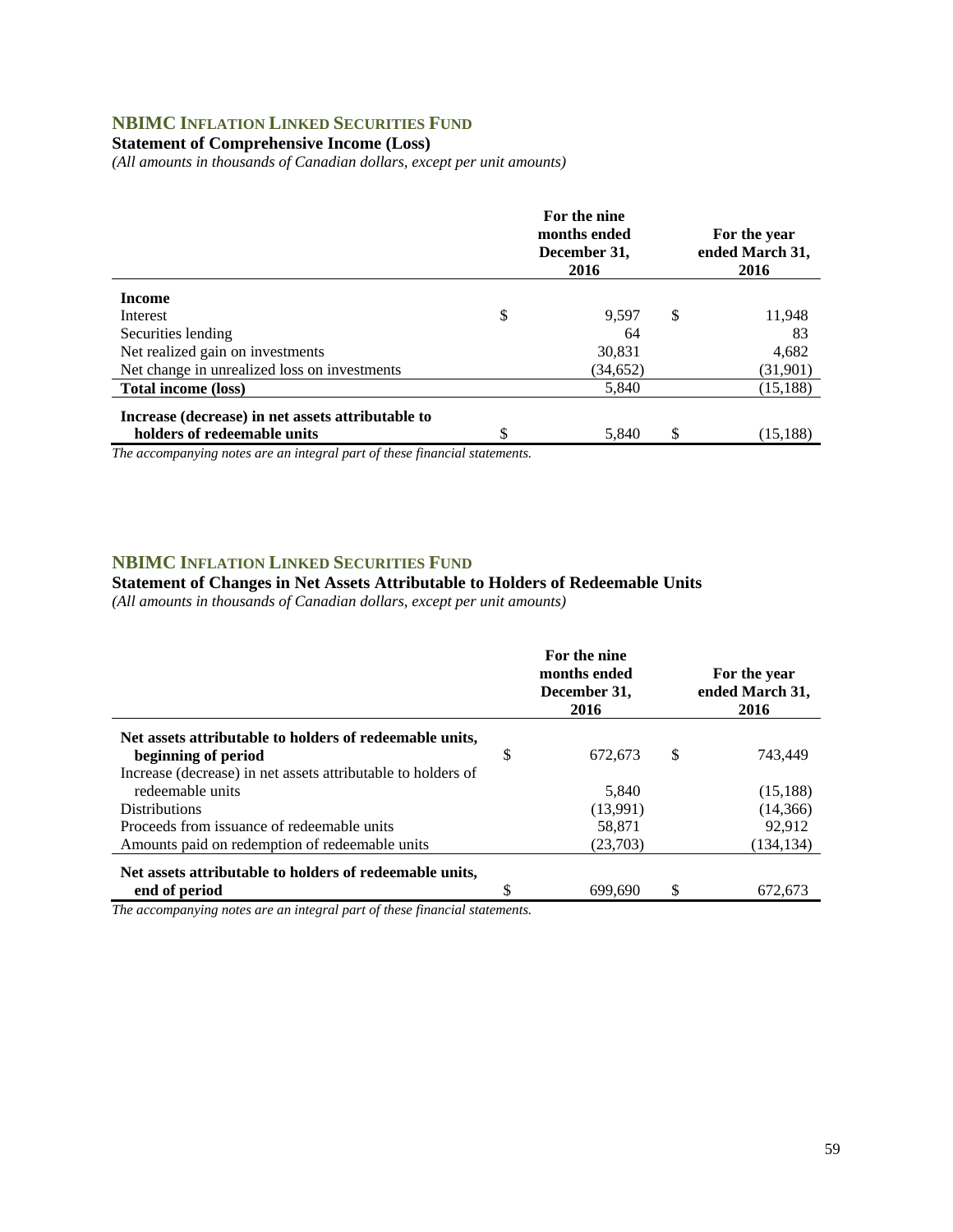# **NBIMC INFLATION LINKED SECURITIES FUND**

### **Statement of Cash Flows**

*(All amounts in thousands of Canadian dollars, except per unit amounts)* 

|                                                              | For the nine<br>months ended<br>December 31,<br>2016 | For the year<br>ended March 31,<br>2016 |
|--------------------------------------------------------------|------------------------------------------------------|-----------------------------------------|
| Cash flows from (used in) operating activities               |                                                      |                                         |
| Increase (decrease) in net assets attributable to holders of |                                                      |                                         |
| redeemable units                                             | \$<br>5,840                                          | \$<br>(15, 188)                         |
| Adjustments for:                                             |                                                      |                                         |
| Net realized gain on sale of investments                     | (30, 831)                                            | (4,682)                                 |
| Net change in unrealized loss on investments                 | 34,652                                               | 31,901                                  |
| Purchases of investments                                     | (185, 848)                                           | (166, 158)                              |
| Proceeds from sale and maturity of investments               | 152,243                                              | 209,520                                 |
| Interest receivable                                          | 2,767                                                | 195                                     |
| Net cash (used in) from operating activities                 | (21, 177)                                            | 55,588                                  |
| Cash flows from (used in) financing activities               |                                                      |                                         |
| Proceeds from issuances of redeemable units                  | 44,880                                               | 78,546                                  |
| Amounts paid on redemption of redeemable units               | (23,703)                                             | (134, 134)                              |
| Net cash from (used in) financing activities                 | 21,177                                               | (55,588)                                |
| Net increase in cash                                         |                                                      |                                         |
| Cash, beginning of period                                    |                                                      |                                         |
|                                                              |                                                      |                                         |
| Cash, end of period                                          | \$                                                   | \$                                      |
|                                                              |                                                      |                                         |
| Supplemental information:                                    |                                                      |                                         |
| Interest received                                            | \$<br>12,364                                         | \$<br>12,143                            |
| Non-cash transactions:                                       |                                                      |                                         |
| <b>Distributions</b>                                         | \$<br>(13,991)                                       | \$<br>(14, 366)                         |
| Proceeds from issuance of redeemable units                   | \$<br>13,991                                         | \$<br>14,366                            |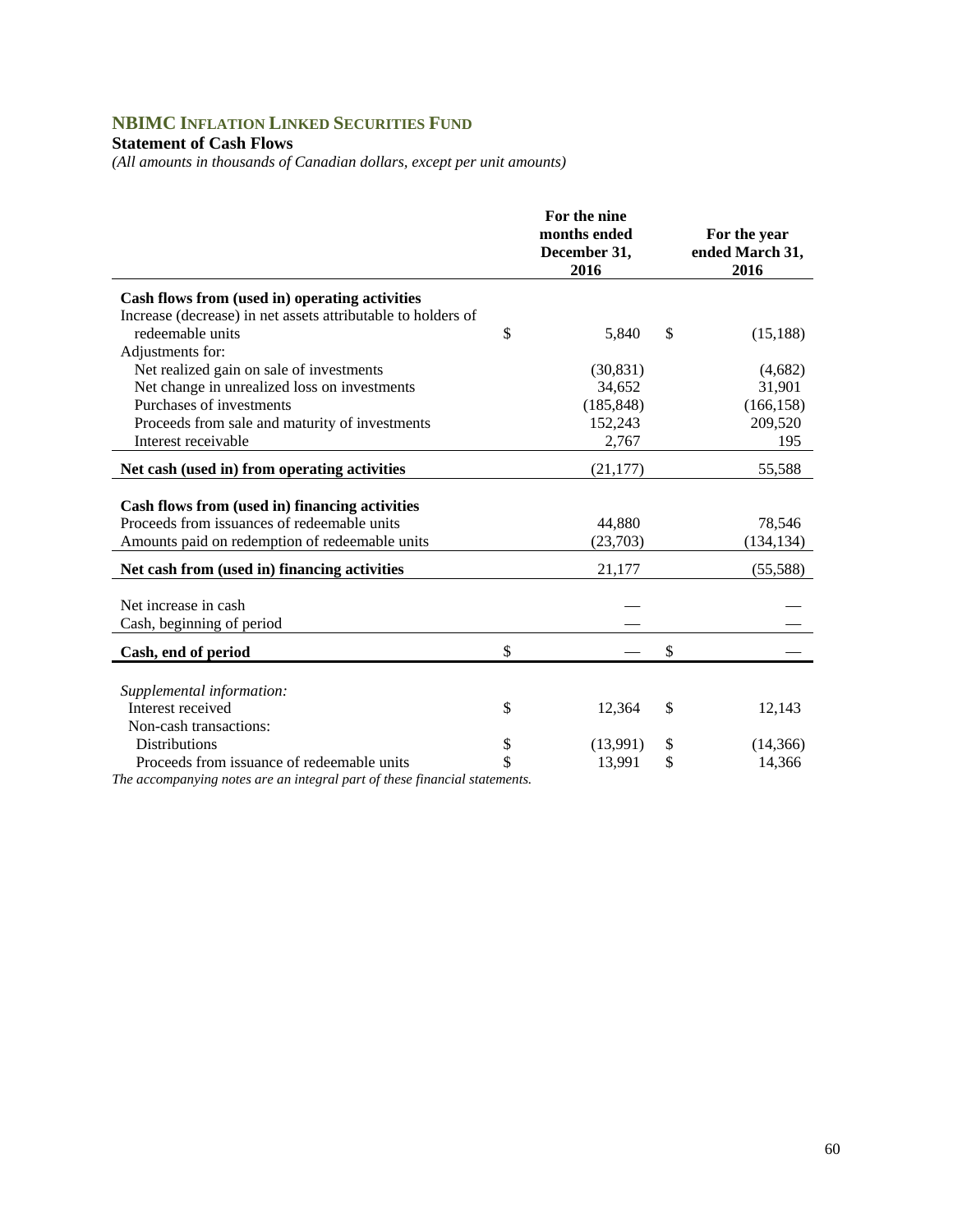## **NBIMC CANADIAN REAL ESTATE FUND**

#### **Statement of Financial Position**

*(All amounts in thousands of Canadian dollars, except per unit amounts)*  As at

|                                                        |    | December 31,<br>2016 |    | March 31,<br>2016 |
|--------------------------------------------------------|----|----------------------|----|-------------------|
| <b>Assets</b>                                          |    |                      |    |                   |
| Investments                                            |    | 341,953              | -S | 291,386           |
| Total assets                                           |    | 341,953              |    | 291,386           |
| Net assets attributable to holders of redeemable units | S  | 341,953              | \$ | 291,386           |
| Net assets attributable to holders of redeemable units |    |                      |    |                   |
| per unit                                               | \$ | 4.280.58             |    | 3.945.43          |

*Commitments (note 9)* 

*The accompanying notes are an integral part of these financial statements.* 

while work

Michael W. Walton Cathy Rignanesi

Cathy Ripnanci

Board Chairperson Audit Committee Chairperson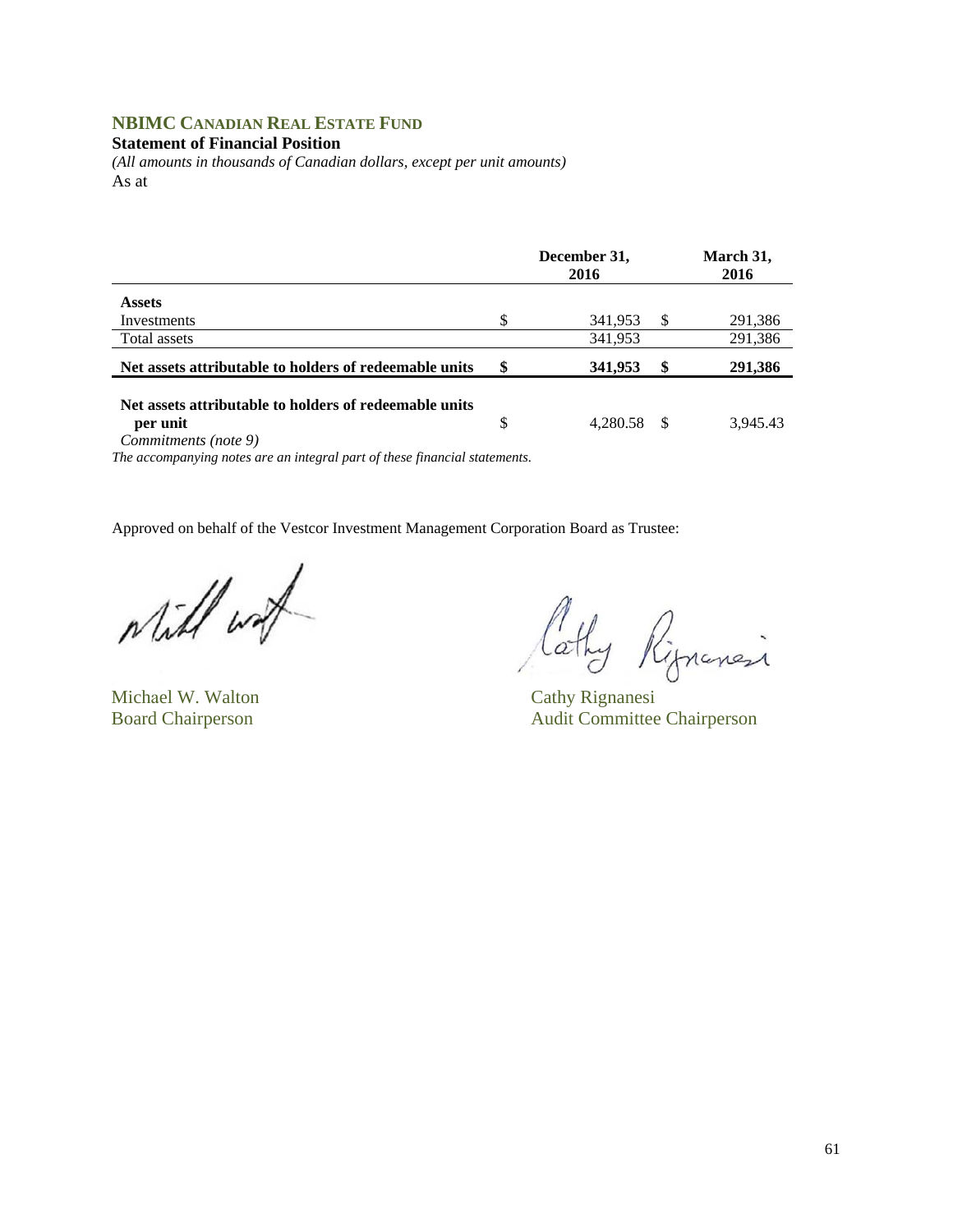## **NBIMC CANADIAN REAL ESTATE FUND**

## **Statement of Comprehensive Income**

*(All amounts in thousands of Canadian dollars, except per unit amounts)* 

|                                                   | For the nine<br>months ended<br>December 31,<br>2016 | For the year<br>ended March 31,<br>2016 |
|---------------------------------------------------|------------------------------------------------------|-----------------------------------------|
| <b>Income</b>                                     |                                                      |                                         |
| Dividend                                          | \$<br>13,944                                         | \$<br>7,165                             |
| Net realized gain on investments                  | 545                                                  | 4,948                                   |
| Net change in unrealized gain on investments      | 12,907                                               | 14,242                                  |
| <b>Total income</b>                               | 27,396                                               | 26.355                                  |
|                                                   |                                                      |                                         |
| <b>Expenses</b>                                   |                                                      |                                         |
| Other                                             | 519                                                  | 354                                     |
| <b>Total expenses</b>                             | 519                                                  | 354                                     |
| Increase in net assets attributable to holders of |                                                      |                                         |
| redeemable units                                  | \$<br>26,877                                         | \$<br>26,001                            |
|                                                   |                                                      |                                         |

*The accompanying notes are an integral part of these financial statements.*

### **NBIMC CANADIAN REAL ESTATE FUND**

#### **Statement of Changes in Net Assets Attributable to Holders of Redeemable Units**

*(All amounts in thousands of Canadian dollars, except per unit amounts)* 

|                                                                                              | For the nine<br>months ended<br>December 31,<br>2016 |   | For the year<br>ended March 31,<br>2016 |
|----------------------------------------------------------------------------------------------|------------------------------------------------------|---|-----------------------------------------|
| Net assets attributable to holders of redeemable<br>units, beginning of period               | \$<br>291.386                                        | S | 254,130                                 |
| Increase in net assets attributable to holders of<br>redeemable units                        | 26,877                                               |   | 26,001                                  |
| Proceeds from issuance of redeemable units<br>Amounts paid on redemption of redeemable units | 44.413<br>(20, 723)                                  |   | 29,585<br>(18, 330)                     |
| Net assets attributable to holders of redeemable<br>units, end of period                     | \$<br>341,953                                        |   | 291,386                                 |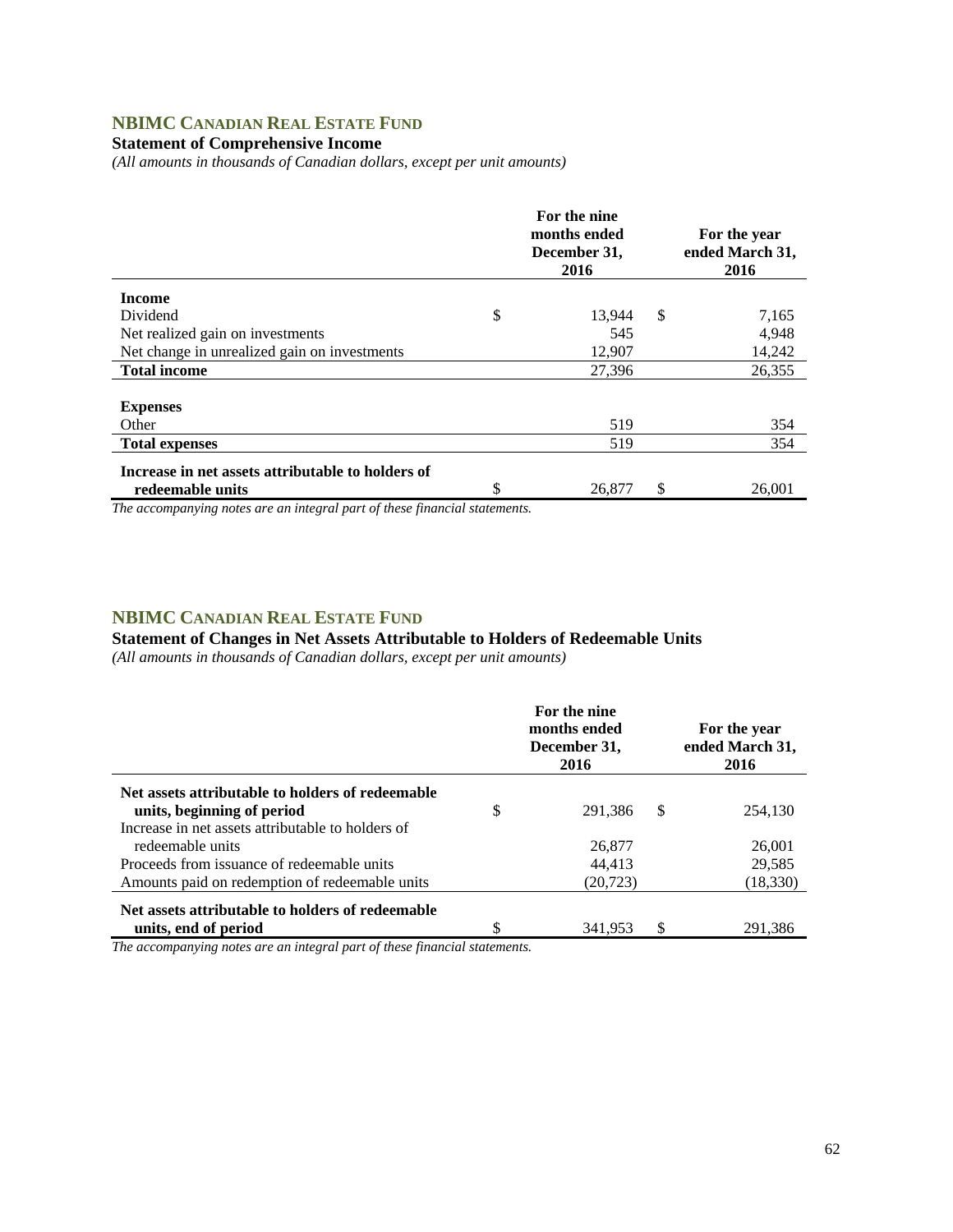# **NBIMC CANADIAN REAL ESTATE FUND**

### **Statement of Cash Flows**

*(All amounts in thousands of Canadian dollars, except per unit amounts)* 

|                                                                            | For the nine<br>months ended<br>December 31,<br>2016 | For the year<br>ended March 31,<br>2016 |
|----------------------------------------------------------------------------|------------------------------------------------------|-----------------------------------------|
| Cash flows from (used in) operating activities                             |                                                      |                                         |
| Increase in net assets attributable to holders of                          |                                                      |                                         |
| redeemable units                                                           | \$<br>26,877                                         | \$<br>26,001                            |
| Adjustments for:                                                           |                                                      |                                         |
| Net realized gain on sale of investments                                   | (545)                                                | (4,948)                                 |
| Net change in unrealized gain on investments                               | (12,907)                                             | (14,242)                                |
| Purchases of investments                                                   | (78, 348)                                            | (61, 567)                               |
| Proceeds from sale and maturity of investments                             | 41,233                                               | 43,501                                  |
| Payable for investment purchases                                           |                                                      | (13)                                    |
| Net cash used in operating activities                                      | (23,690)                                             | (11,268)                                |
| Cash flows from (used in) financing activities                             |                                                      |                                         |
| Proceeds from issuances of redeemable units                                | 44,413                                               | 29,585                                  |
| Amounts paid on redemption of redeemable units                             | (20, 723)                                            | (18, 330)                               |
| Net cash from financing activities                                         | 23,690                                               | 11,255                                  |
|                                                                            |                                                      |                                         |
| Net increase (decrease) in cash                                            |                                                      | (13)                                    |
| Cash, beginning of period                                                  |                                                      | 13                                      |
| Cash, end of period                                                        | \$                                                   | \$                                      |
| Supplemental information:                                                  |                                                      |                                         |
| Dividends received                                                         | \$<br>13,944                                         | \$<br>7,165                             |
| The accompanying notes are an integral part of these financial statements. |                                                      |                                         |

63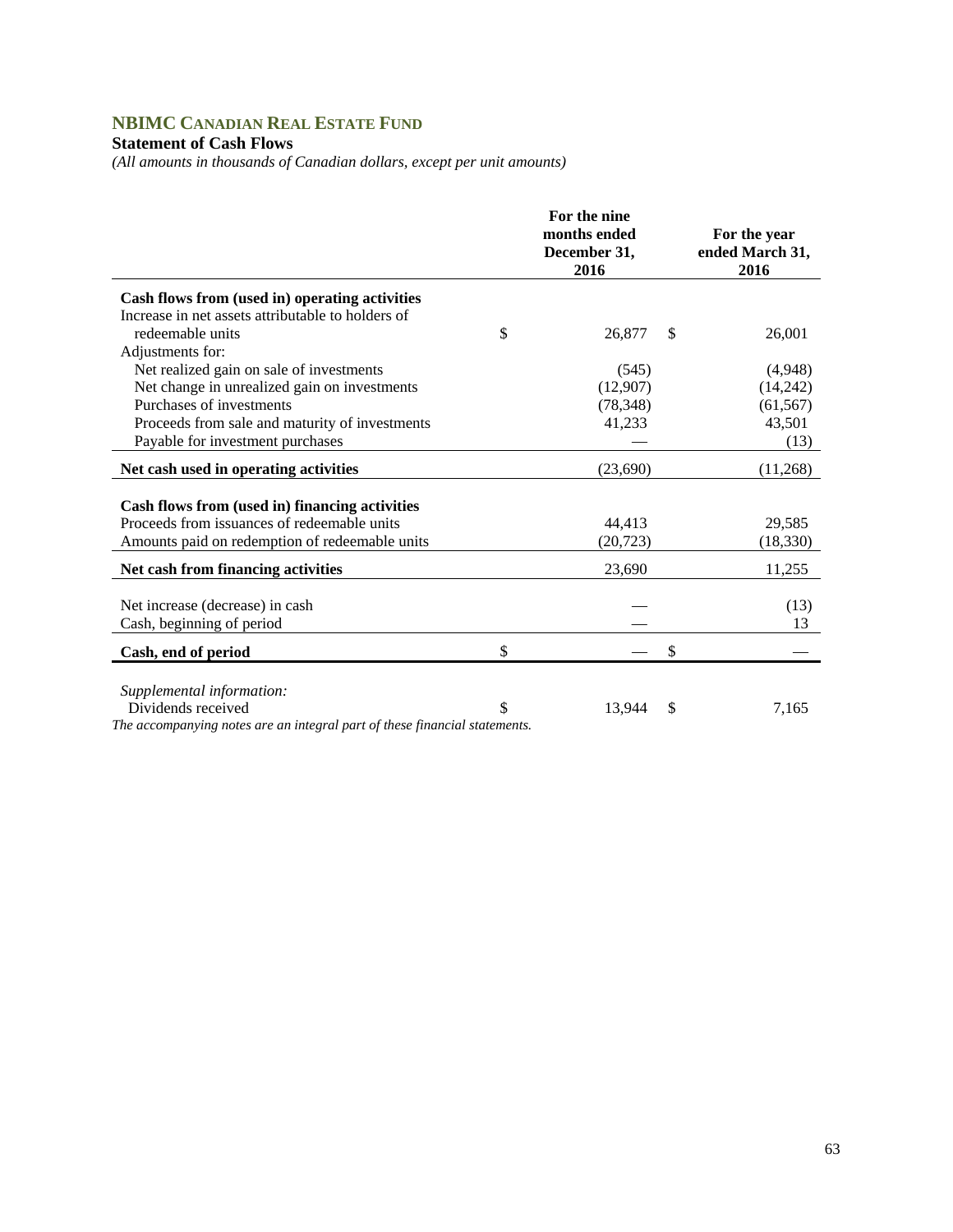## **NBIMC CANADIAN REAL ESTATE INVESTMENT TRUST FUND**

#### **Statement of Financial Position**

*(All amounts in thousands of Canadian dollars, except per unit amounts)*  As at

| December 31,<br>2016 |                                                                                       | March 31,<br>2016 |  |
|----------------------|---------------------------------------------------------------------------------------|-------------------|--|
|                      |                                                                                       |                   |  |
|                      |                                                                                       | 220,371           |  |
| 503                  |                                                                                       | 901               |  |
| 139,053              |                                                                                       | 221,272           |  |
| \$<br>139,053        | \$                                                                                    | 221,272           |  |
| \$<br>1.244.59       | - \$                                                                                  | 1,169.63          |  |
| \$                   | 138,550<br>The accompanying notes are an integral part of these financial statements. | -S                |  |

while wat

Michael W. Walton Cathy Rignanesi

Cathy Rignancia

Board Chairperson Audit Committee Chairperson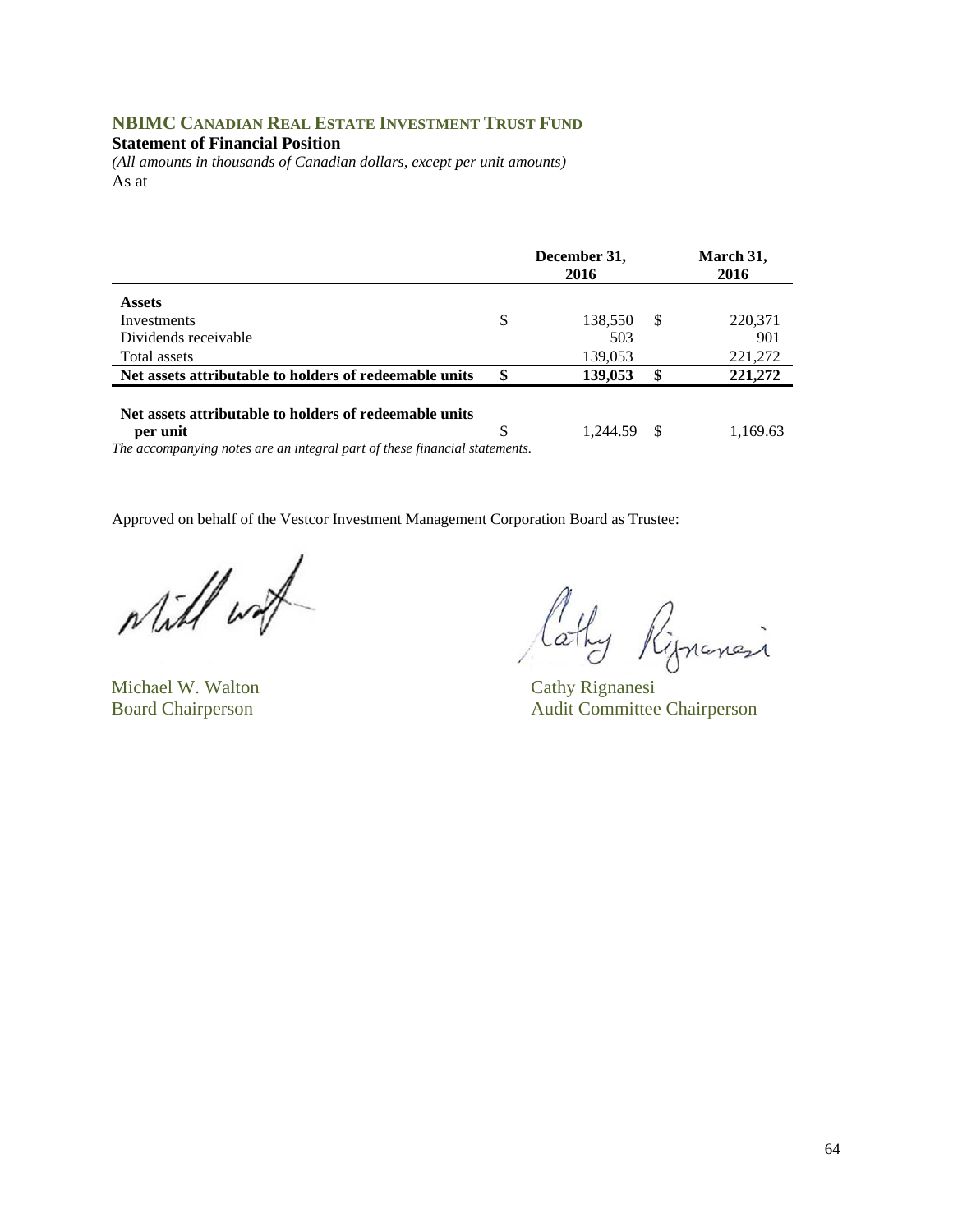### **NBIMC CANADIAN REAL ESTATE INVESTMENT TRUST FUND**

#### **Statement of Comprehensive Income (Loss)**

*(All amounts in thousands of Canadian dollars, except per unit amounts)* 

|                                                     | For the nine months<br>ended December 31,<br>2016 |               | For the year<br>ended March 31,<br>2016 |
|-----------------------------------------------------|---------------------------------------------------|---------------|-----------------------------------------|
| <b>Income</b>                                       |                                                   |               |                                         |
| Dividend                                            | \$<br>7,324                                       | <sup>\$</sup> | 13,930                                  |
| Securities lending                                  | 70                                                |               | 62                                      |
| Net realized gain on investments                    | 1,396                                             |               | 779                                     |
| Net change in unrealized gain (loss) on investments | 4,155                                             |               | (20, 201)                               |
| <b>Total income (loss)</b>                          | 12,945                                            |               | (5,430)                                 |
|                                                     |                                                   |               |                                         |
| <b>Expenses</b>                                     |                                                   |               |                                         |
| <b>Transaction costs</b>                            | 42                                                |               | 32                                      |
| <b>Total expenses</b>                               | 42                                                |               | 32                                      |
| Increase (decrease) in net assets attributable to   |                                                   |               |                                         |
| holders of redeemable units                         | \$<br>12,903                                      | \$            | (5,462)                                 |

*The accompanying notes are an integral part of these financial statements.*

#### **NBIMC CANADIAN REAL ESTATE INVESTMENT TRUST FUND**

**Statement of Changes in Net Assets Attributable to Holders of Redeemable Units** 

*(All amounts in thousands of Canadian dollars, except per unit amounts)* 

|                                                              |    | For the nine months<br>ended December 31,<br>2016 |   | For the year<br>ended March 31,<br>2016 |
|--------------------------------------------------------------|----|---------------------------------------------------|---|-----------------------------------------|
| Net assets attributable to holders of redeemable units,      |    |                                                   |   |                                         |
| beginning of period                                          | \$ | 221,272                                           | S | 264,074                                 |
| Increase (decrease) in net assets attributable to holders of |    |                                                   |   |                                         |
| redeemable units                                             |    | 12,903                                            |   | (5,462)                                 |
| <b>Distributions</b>                                         |    | (14,706)                                          |   | (16, 833)                               |
| Proceeds from issuance of redeemable units                   |    | 23,400                                            |   | 42,362                                  |
| Amounts paid on redemption of redeemable units               |    | (103, 816)                                        |   | (62, 869)                               |
| Net assets attributable to holders of redeemable units,      |    |                                                   |   |                                         |
| end of period                                                | S  | 139.053                                           | S | 221.272                                 |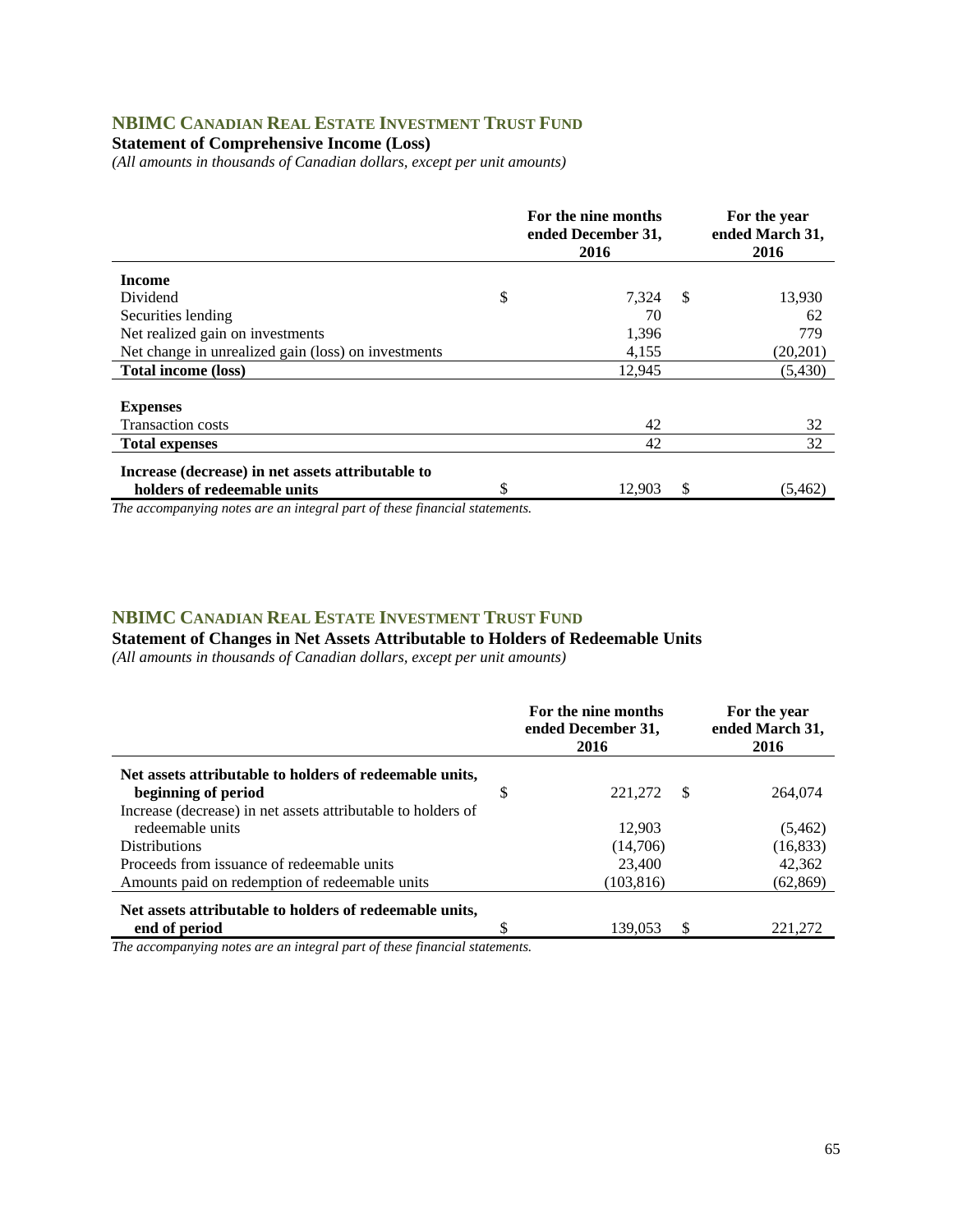# **NBIMC CANADIAN REAL ESTATE INVESTMENT TRUST FUND**

#### **Statement of Cash Flows**

*(All amounts in thousands of Canadian dollars, except per unit amounts)* 

|                                                                                                                                                 | For the nine months<br>ended December 31,<br>2016 |    | For the year<br>ended March 31,<br>2016 |
|-------------------------------------------------------------------------------------------------------------------------------------------------|---------------------------------------------------|----|-----------------------------------------|
| Cash flows from (used in) operating activities                                                                                                  |                                                   |    |                                         |
| Increase (decrease) in net assets attributable to holders of                                                                                    |                                                   |    |                                         |
| redeemable units                                                                                                                                | \$<br>12,903                                      | \$ | (5,462)                                 |
| Adjustments for:                                                                                                                                |                                                   |    |                                         |
| Net realized gain on sale of investments                                                                                                        | (1,396)                                           |    | (779)                                   |
| Net change in unrealized (gain) loss on investments                                                                                             | (4,155)                                           |    | 20,201                                  |
| Purchases of investments                                                                                                                        | (11, 194)                                         |    | (51, 574)                               |
| Proceeds from sale and maturity of investments                                                                                                  | 98,566                                            |    | 74,827                                  |
| Dividends receivable                                                                                                                            | 398                                               |    | 111                                     |
| Net cash from operating activities                                                                                                              | 95,122                                            |    | 37,324                                  |
| Cash flows from (used in) financing activities<br>Proceeds from issuances of redeemable units<br>Amounts paid on redemption of redeemable units | 8,694<br>(103, 816)                               |    | 25,529<br>(62, 869)                     |
| Net cash used in financing activities                                                                                                           | (95, 122)                                         |    | (37, 340)                               |
| Net increase (decrease) in cash<br>Cash, beginning of period                                                                                    |                                                   |    | (16)<br>16                              |
| Cash, end of period                                                                                                                             | \$                                                | \$ |                                         |
|                                                                                                                                                 |                                                   |    |                                         |
| Supplemental information:                                                                                                                       |                                                   |    |                                         |
| Dividends received                                                                                                                              | \$<br>7,722                                       | \$ | 14,041                                  |
| Non-cash transactions:                                                                                                                          |                                                   |    |                                         |
| <b>Distributions</b>                                                                                                                            | \$<br>(14,706)                                    | S  | (16, 833)                               |
| Proceeds from issuance of redeemable units                                                                                                      | \$<br>14,706                                      | \$ | 16,833                                  |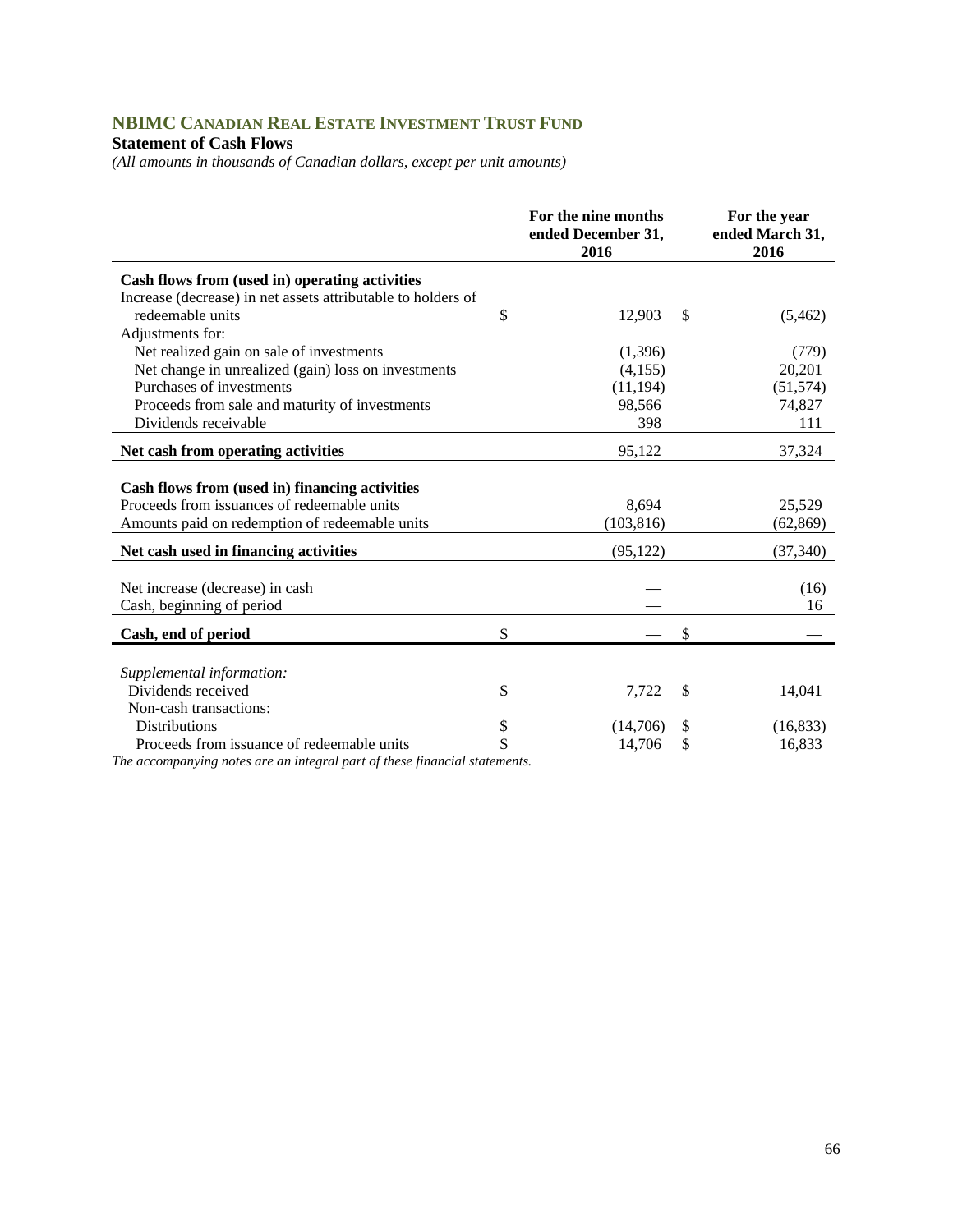## **NBIMC NON-CANADIAN PRIVATE REAL ESTATE FUND**

**Statement of Financial Position** 

*(All amounts in thousands of Canadian dollars, except per unit amounts)*  As at

|                                                                            | December 31,<br>2016 |    | March 31,<br>2016 |
|----------------------------------------------------------------------------|----------------------|----|-------------------|
| <b>Assets</b>                                                              |                      |    |                   |
| Investments                                                                | \$<br>19.314         | S  | 19,081            |
| Derivative assets <i>(note 5)</i>                                          | 136                  |    | 908               |
| Total assets                                                               | 19,450               |    | 19,989            |
| Net assets attributable to holders of redeemable units                     | \$<br>19,450         | \$ | 19,989            |
| Net assets attributable to holders of redeemable units                     |                      |    |                   |
| per unit                                                                   | \$<br>937.41         | \$ | 999.08            |
| The accompanying notes are an integral part of these financial statements. |                      |    |                   |

will work

Michael W. Walton Cathy Rignanesi

Cathy Rignancia

Board Chairperson Audit Committee Chairperson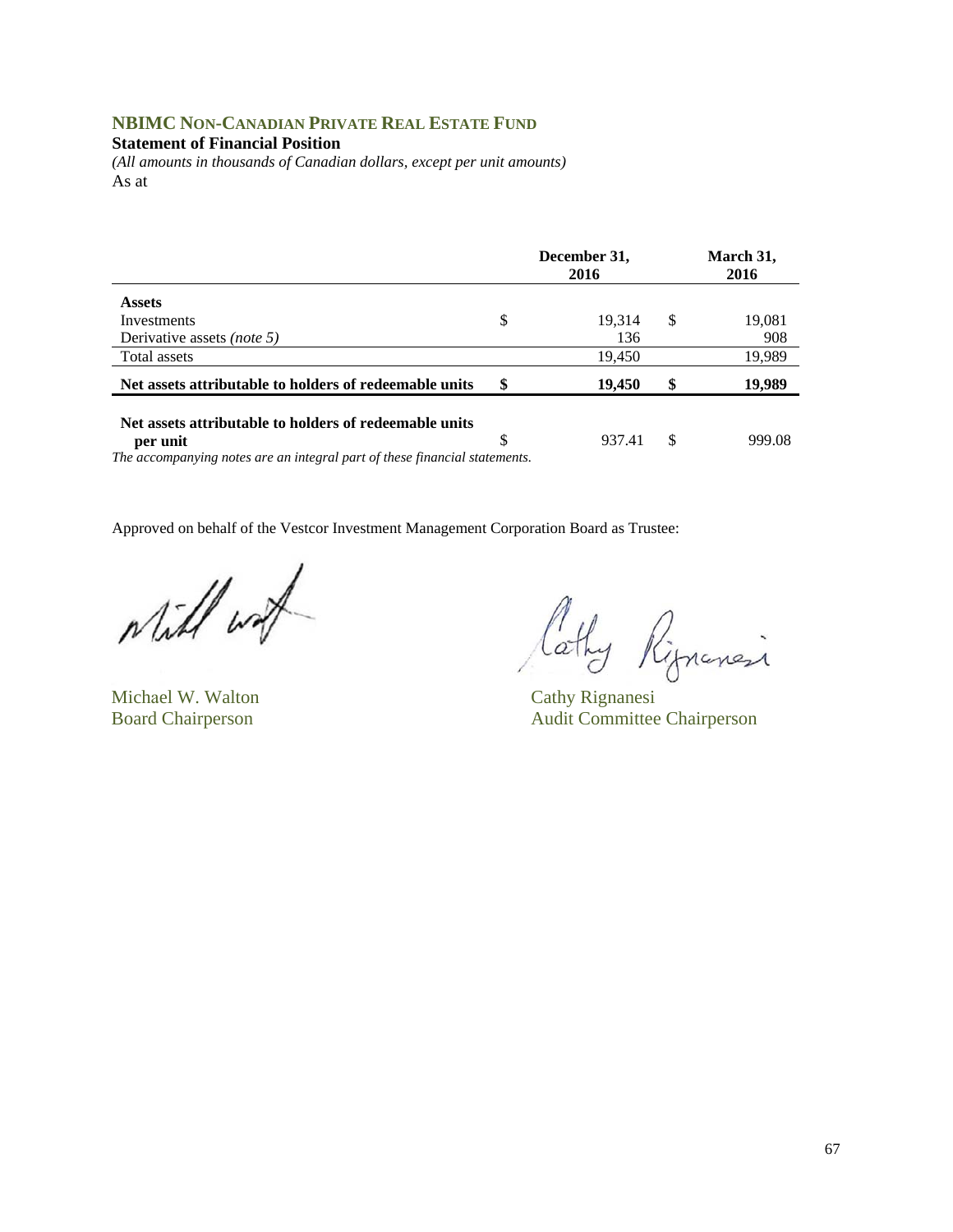## **NBIMC NON-CANADIAN PRIVATE REAL ESTATE FUND**

### **Statement of Comprehensive Income (Loss)**

*(All amounts in thousands of Canadian dollars, except per unit amounts)* 

|                                                     | For the nine months<br>ended December 31,<br>2016 |    | For the year<br>ended March 31,<br>2016 |
|-----------------------------------------------------|---------------------------------------------------|----|-----------------------------------------|
| <b>Income</b>                                       |                                                   |    |                                         |
| Dividend                                            | \$<br>241                                         | \$ |                                         |
| Derivative                                          | 136                                               |    | 908                                     |
| Other                                               | 205                                               |    |                                         |
| Net realized gain (loss) on investments             | 862                                               |    | (926)                                   |
| Net change in unrealized (loss) gain on investments | (2,770)                                           |    | 802                                     |
| <b>Total (loss) income</b>                          | (1,326)                                           |    | 784                                     |
|                                                     |                                                   |    |                                         |
| <b>Expenses</b>                                     |                                                   |    |                                         |
| Other                                               |                                                   |    | 437                                     |
| <b>Total expenses</b>                               |                                                   |    | 437                                     |
| (Decrease) increase in net assets attributable to   |                                                   |    |                                         |
| holders of redeemable units                         | \$<br>(1,326)                                     | S  | 347                                     |

*The accompanying notes are an integral part of these financial statements.*

#### **NBIMC NON-CANADIAN PRIVATE REAL ESTATE FUND**

**Statement of Changes in Net Assets Attributable to Holders of Redeemable Units** 

*(All amounts in thousands of Canadian dollars, except per unit amounts)* 

|                                                              |   | For the nine months<br>ended December 31,<br>2016 | For the year<br>ended March 31,<br>2016 |        |
|--------------------------------------------------------------|---|---------------------------------------------------|-----------------------------------------|--------|
| Net assets attributable to holders of redeemable units,      |   |                                                   |                                         |        |
| beginning of period                                          | S | 19.989                                            | S                                       |        |
| (Decrease) increase in net assets attributable to holders of |   |                                                   |                                         |        |
| redeemable units                                             |   | (1,326)                                           |                                         | 347    |
| Proceeds from issuance of redeemable units                   |   | 3,262                                             |                                         | 19,894 |
| Amounts paid on redemption of redeemable units               |   | (2, 475)                                          |                                         | (252)  |
| Net assets attributable to holders of redeemable units,      |   |                                                   |                                         |        |
| end of period                                                |   | 19.450                                            |                                         | 19.989 |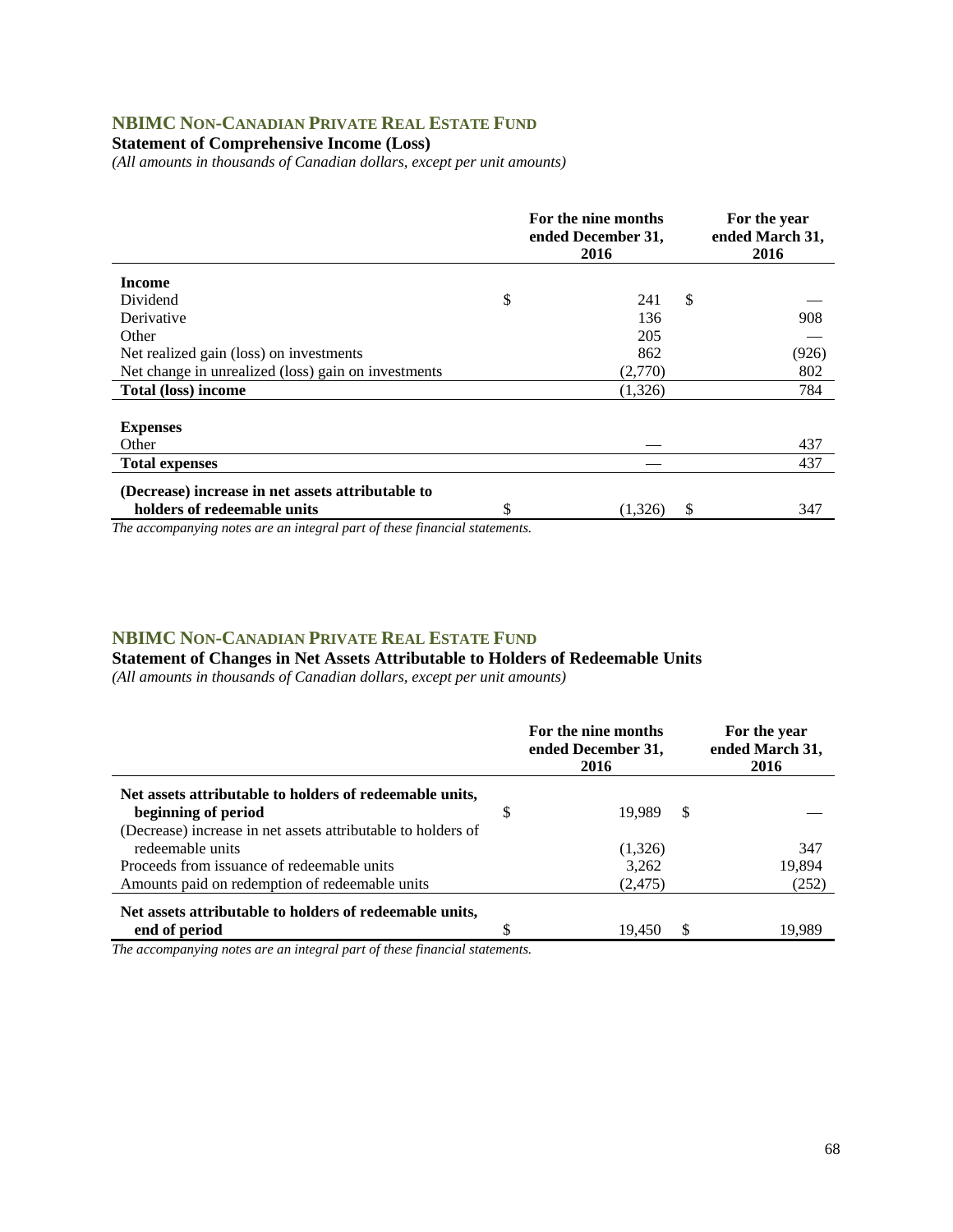# **NBIMC NON-CANADIAN PRIVATE REAL ESTATE FUND**

### **Statement of Cash Flows**

*(All amounts in thousands of Canadian dollars, except per unit amounts)* 

|                                                                             | For the nine months<br>ended December 31,<br>2016 |    | For the year<br>ended March 31,<br>2016 |
|-----------------------------------------------------------------------------|---------------------------------------------------|----|-----------------------------------------|
| Cash flows from (used in) operating activities                              |                                                   |    |                                         |
| (Decrease) increase in net assets attributable to holders of                |                                                   |    |                                         |
| redeemable units                                                            | \$<br>(1,326)                                     | \$ | 347                                     |
| Adjustments for:                                                            |                                                   |    |                                         |
| Foreign exchange loss (gain) on currency forwards                           | 862                                               |    | (926)                                   |
| Net realized (gain) loss on sale of investments                             | (862)                                             |    | 926                                     |
| Net change in unrealized loss (gain) on investments                         | 2,770                                             |    | (802)                                   |
| Purchases of investments                                                    | (319,217)                                         |    | (208,997)                               |
| Proceeds from sale and maturity of investments                              | 316,214                                           |    | 190,718                                 |
| Derivative assets                                                           | 772                                               |    | (908)                                   |
| Net cash used in operating activities                                       | (787)                                             |    | (19, 642)                               |
|                                                                             |                                                   |    |                                         |
| Cash flows from (used in) financing activities                              |                                                   |    |                                         |
| Proceeds from issuances of redeemable units                                 | 3,262                                             |    | 19,894                                  |
| Amounts paid on redemption of redeemable units                              | (2, 475)                                          |    | (252)                                   |
| Net cash from financing activities                                          | 787                                               |    | 19,642                                  |
|                                                                             |                                                   |    |                                         |
| Net increase in cash                                                        |                                                   |    |                                         |
| Cash, beginning of period                                                   |                                                   |    |                                         |
| Cash, end of period                                                         | \$                                                | \$ |                                         |
|                                                                             |                                                   |    |                                         |
| Supplemental information:                                                   |                                                   |    |                                         |
| Dividends received<br>$\cdots$ $\cdots$ $\cdots$ $\cdots$ $\cdots$ $\cdots$ | \$<br>241                                         | S  |                                         |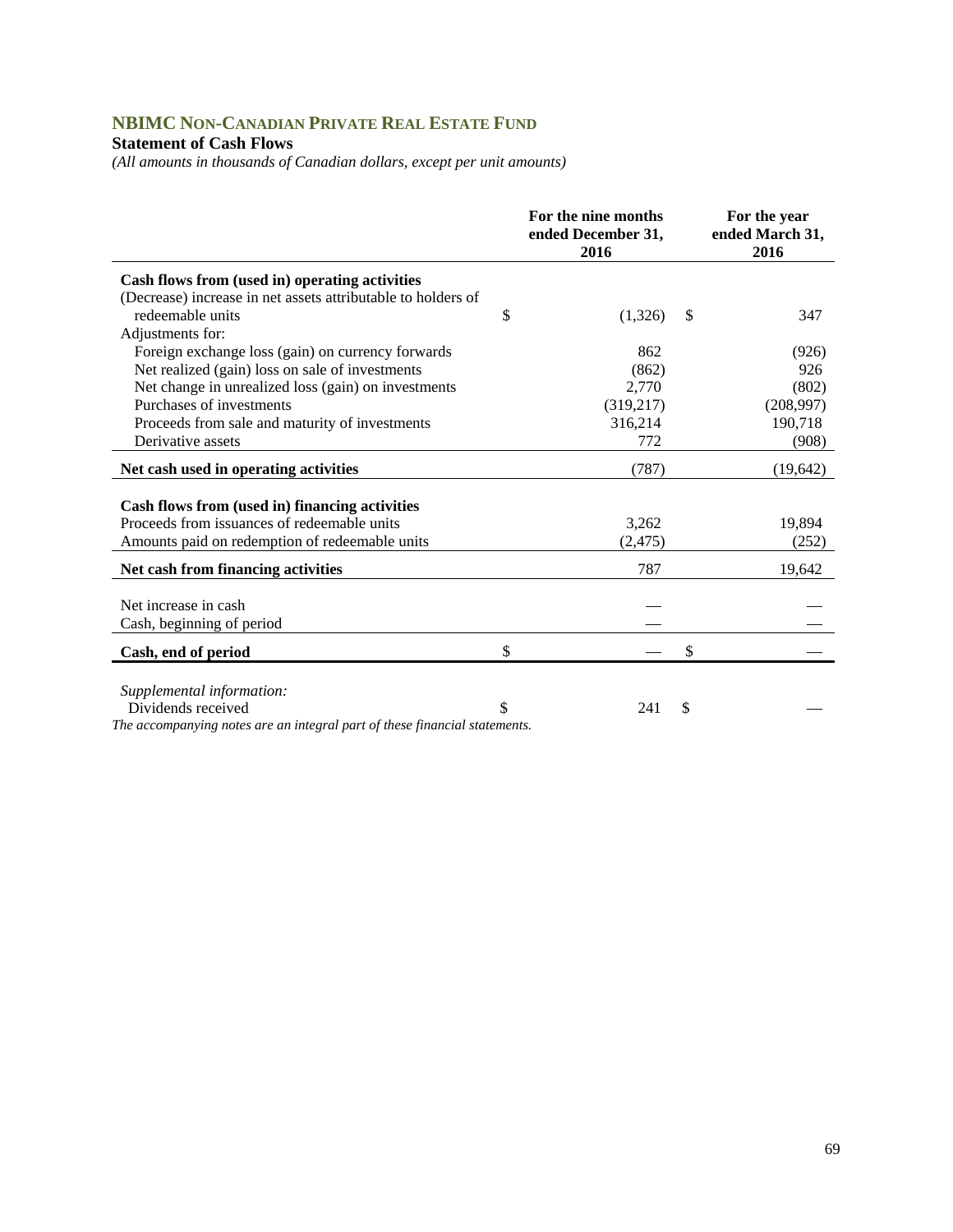## **NBIMC INTERNATIONAL REAL ESTATE FUND**

#### **Statement of Financial Position**

*(All amounts in thousands of Canadian dollars, except per unit amounts)*  As at

|                                                                                                                                                  | December 31,<br>2016 |    | March 31,<br>2016 |
|--------------------------------------------------------------------------------------------------------------------------------------------------|----------------------|----|-------------------|
| <b>Assets</b>                                                                                                                                    |                      |    |                   |
| Investments                                                                                                                                      | \$<br>146,354        | S  | 215,965           |
| Cash                                                                                                                                             |                      |    | 16                |
| Dividends receivable                                                                                                                             | 569                  |    | 584               |
| Receivable for investment sales                                                                                                                  |                      |    | 5,136             |
| Total assets                                                                                                                                     | 146,923              |    | 221,701           |
| <b>Liabilities</b>                                                                                                                               |                      |    |                   |
| Payable for investment purchases                                                                                                                 |                      |    | 5,152             |
| Liabilities (excluding net assets attributable to holders of<br>redeemable units)                                                                |                      |    | 5,152             |
| Net assets attributable to holders of redeemable units                                                                                           | \$<br>146,923        | \$ | 216,549           |
| Net assets attributable to holders of redeemable units<br>per unit<br>The governmenting using our on integral near of these formately statements | \$<br>7,576.88       | S  | 7,128.10          |

*The accompanying notes are an integral part of these financial statements.* 

Will wat

Michael W. Walton Cathy Rignanesi

lathy Rippensi

Board Chairperson Audit Committee Chairperson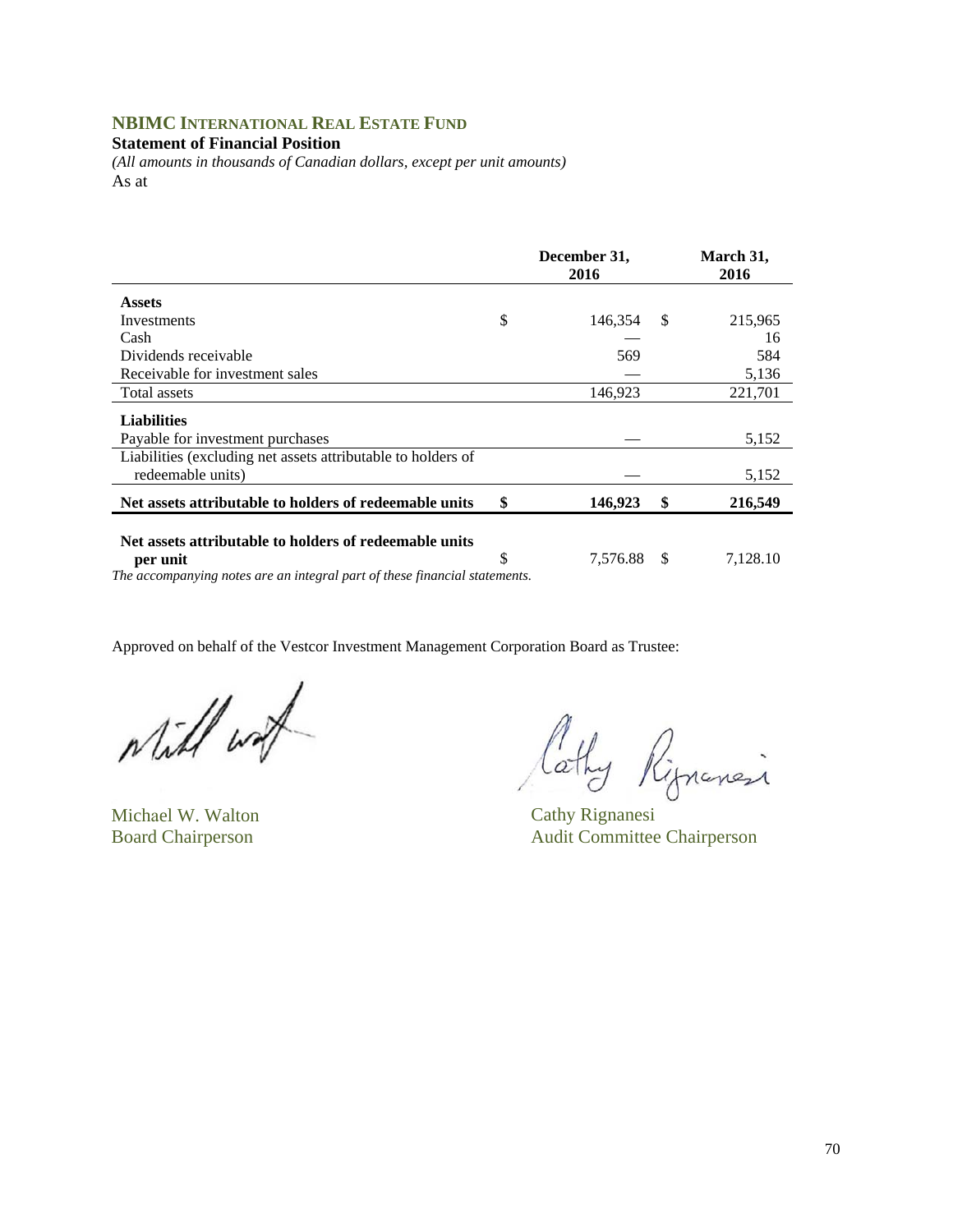## **NBIMC INTERNATIONAL REAL ESTATE FUND**

### **Statement of Comprehensive Income**

*(All amounts in thousands of Canadian dollars, except per unit amounts)* 

| 2016         |                                           | For the year<br>ended March 31,<br>2016 |
|--------------|-------------------------------------------|-----------------------------------------|
|              |                                           |                                         |
| \$<br>4,511  | -S                                        | 10,714                                  |
| 19           |                                           | 33                                      |
| 27,173       |                                           | 91,271                                  |
| (18, 753)    |                                           | (87,984)                                |
| 12,950       |                                           | 14,034                                  |
|              |                                           |                                         |
|              |                                           |                                         |
| 36           |                                           | 148                                     |
| 36           |                                           | 148                                     |
|              |                                           |                                         |
| \$<br>12.914 |                                           | 13,886                                  |
|              | For the nine months<br>ended December 31, |                                         |

*The accompanying notes are an integral part of these financial statements.*

### **NBIMC INTERNATIONAL REAL ESTATE FUND**

### **Statement of Changes in Net Assets Attributable to Holders of Redeemable Units**

*(All amounts in thousands of Canadian dollars, except per unit amounts)* 

|                                                                                | For the nine months<br>ended December 31,<br>2016 |   | For the year<br>ended March 31,<br>2016 |
|--------------------------------------------------------------------------------|---------------------------------------------------|---|-----------------------------------------|
| Net assets attributable to holders of redeemable<br>units, beginning of period | \$<br>216.549                                     | S | 353.564                                 |
| Increase in net assets attributable to holders of                              |                                                   |   |                                         |
| redeemable units                                                               | 12,914                                            |   | 13,886                                  |
| <b>Distributions</b>                                                           | (24, 781)                                         |   | (41, 413)                               |
| Proceeds from issuance of redeemable units                                     | 36,391                                            |   | 62,008                                  |
| Amounts paid on redemption of redeemable units                                 | (94, 150)                                         |   | (171, 496)                              |
| Net assets attributable to holders of redeemable                               |                                                   |   |                                         |
| units, end of period                                                           | \$<br>146.923                                     | S | 216.549                                 |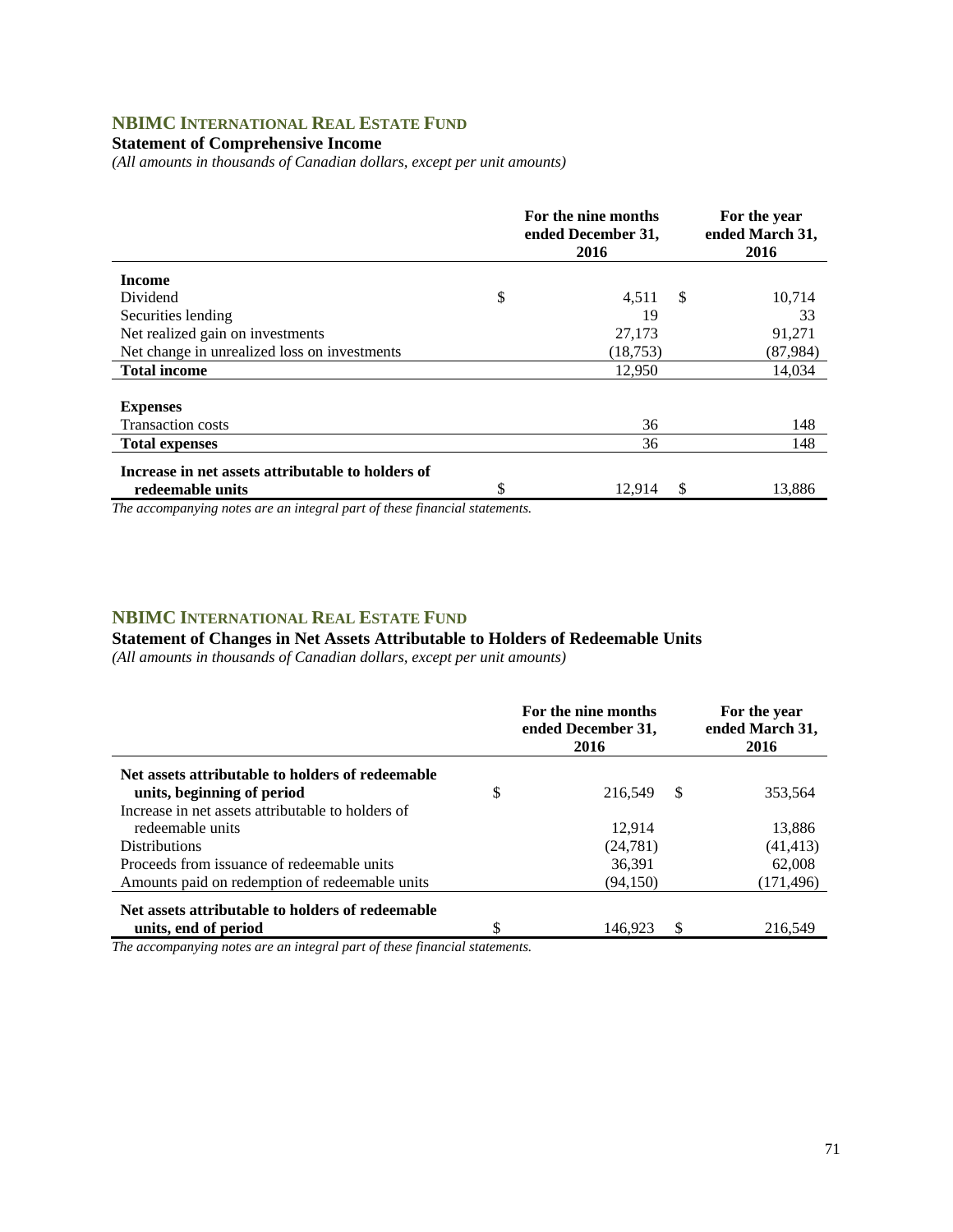# **NBIMC INTERNATIONAL REAL ESTATE FUND**

### **Statement of Cash Flows**

*(All amounts in thousands of Canadian dollars, except per unit amounts)* 

|                                                   | For the nine         |                         |
|---------------------------------------------------|----------------------|-------------------------|
|                                                   | months ended         | For the year            |
|                                                   | December 31,<br>2016 | ended March 31,<br>2016 |
| Cash flows from (used in) operating activities    |                      |                         |
| Increase in net assets attributable to holders of |                      |                         |
| redeemable units                                  | \$<br>12,914         | \$<br>13,886            |
| Adjustments for:                                  |                      |                         |
| Foreign exchange gain on currency forwards        | (4)                  | (6)                     |
| Net realized gain on sale of investments          | (27, 173)            | (91,271)                |
| Net change in unrealized loss on investments      | 18,753               | 87,984                  |
| Purchases of investments                          | (215, 524)           | (549, 395)              |
| Proceeds from sale and maturity of investments    | 293,559              | 689,275                 |
| Dividends receivable                              | 15                   | 428                     |
| Receivable for investment sales                   | 5,136                | (5, 136)                |
| Payable for investment purchases                  | (5,152)              | 5,152                   |
| Net cash from operating activities                | 82,524               | 150,917                 |
|                                                   |                      |                         |
| Cash flows from (used in) financing activities    |                      |                         |
| Proceeds from issuances of redeemable units       | 11,610               | 20,595                  |
| Amounts paid on redemption of redeemable units    | (94, 150)            | (171, 496)              |
| Net cash used in financing activities             | (82, 540)            | (150,901)               |
| Net (decrease) increase in cash                   | (16)                 | 16                      |
| Cash, beginning of period                         | 16                   |                         |
|                                                   |                      |                         |
| Cash, end of period                               | \$                   | \$<br>16                |
| Supplemental information:                         |                      |                         |
| Dividends received                                | \$<br>4,526          | \$<br>11,142            |
| Non-cash transactions:                            |                      |                         |
| <b>Distributions</b>                              | \$<br>(24, 781)      | \$<br>(41, 413)         |
| Proceeds from issuance of redeemable units        | \$<br>24,781         | \$<br>41,413            |
| $\sim$                                            |                      |                         |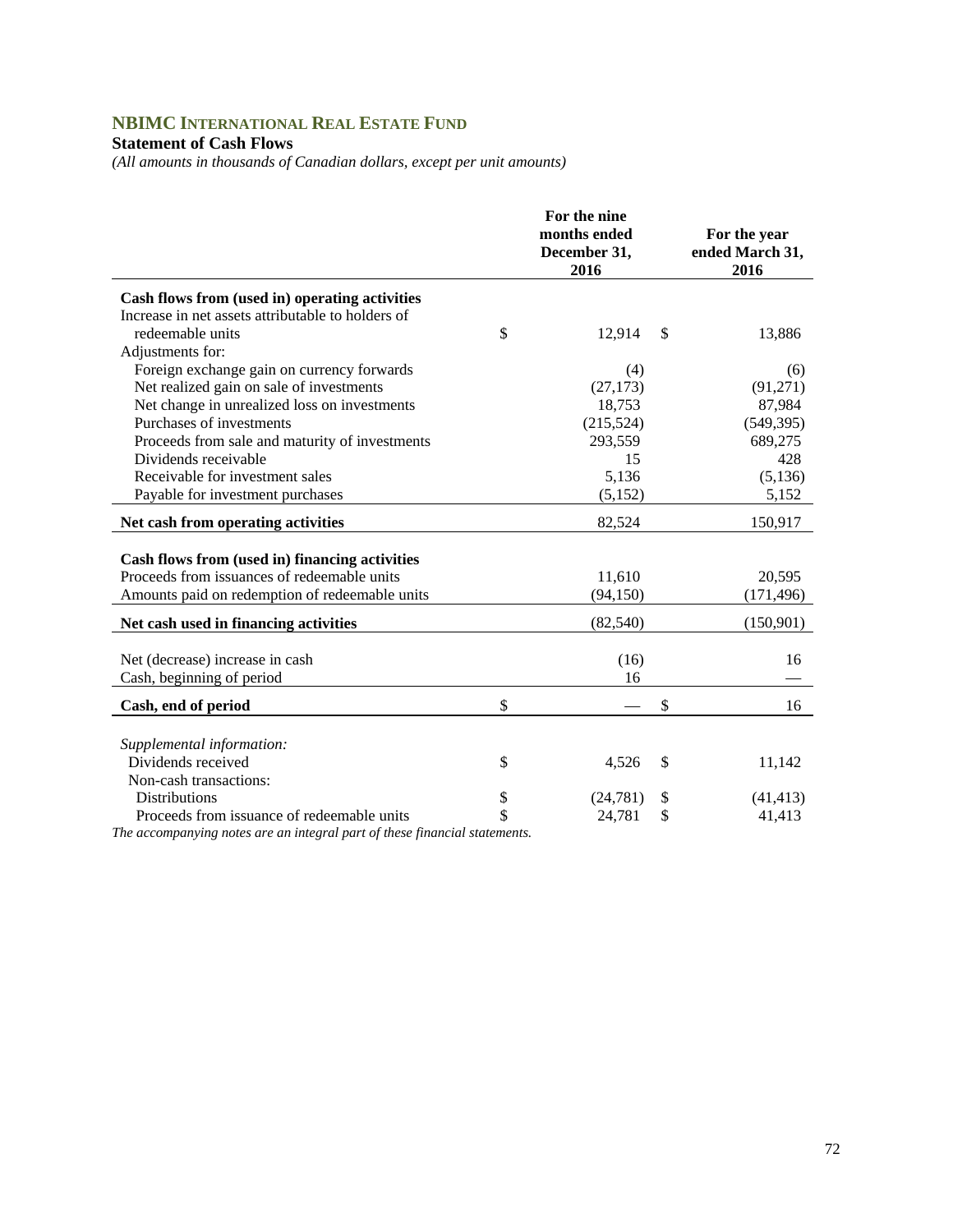## **NBIMC PUBLIC INFRASTRUCTURE FUND**

#### **Statement of Financial Position**

*(All amounts in thousands of Canadian dollars, except per unit amounts)*  As at

|                                                              | December 31,<br>2016 | March 31,<br>2016 |         |
|--------------------------------------------------------------|----------------------|-------------------|---------|
| <b>Assets</b>                                                |                      |                   |         |
| Investments                                                  | \$<br>354,845        | - \$              | 197,875 |
| Cash                                                         | 1,176                |                   | 2,939   |
| Dividends receivable                                         | 632                  |                   | 115     |
| Tax recoverable                                              | 14                   |                   |         |
| Total assets                                                 | 356,667              |                   | 200,929 |
| <b>Liabilities</b>                                           |                      |                   |         |
| Payable for investment purchases                             | 263                  |                   |         |
| Liabilities (excluding net assets attributable to holders of |                      |                   |         |
| redeemable units)                                            | 263                  |                   |         |
| Net assets attributable to holders of redeemable units       | \$<br>356,404        | \$                | 200,929 |
| Net assets attributable to holders of redeemable units       |                      |                   |         |
| per unit                                                     | \$<br>1.038.65       | S                 | 978.10  |

*The accompanying notes are an integral part of these financial statements.* 

while with

Michael W. Walton Cathy Rignanesi

Cathy Ripensi

Board Chairperson Audit Committee Chairperson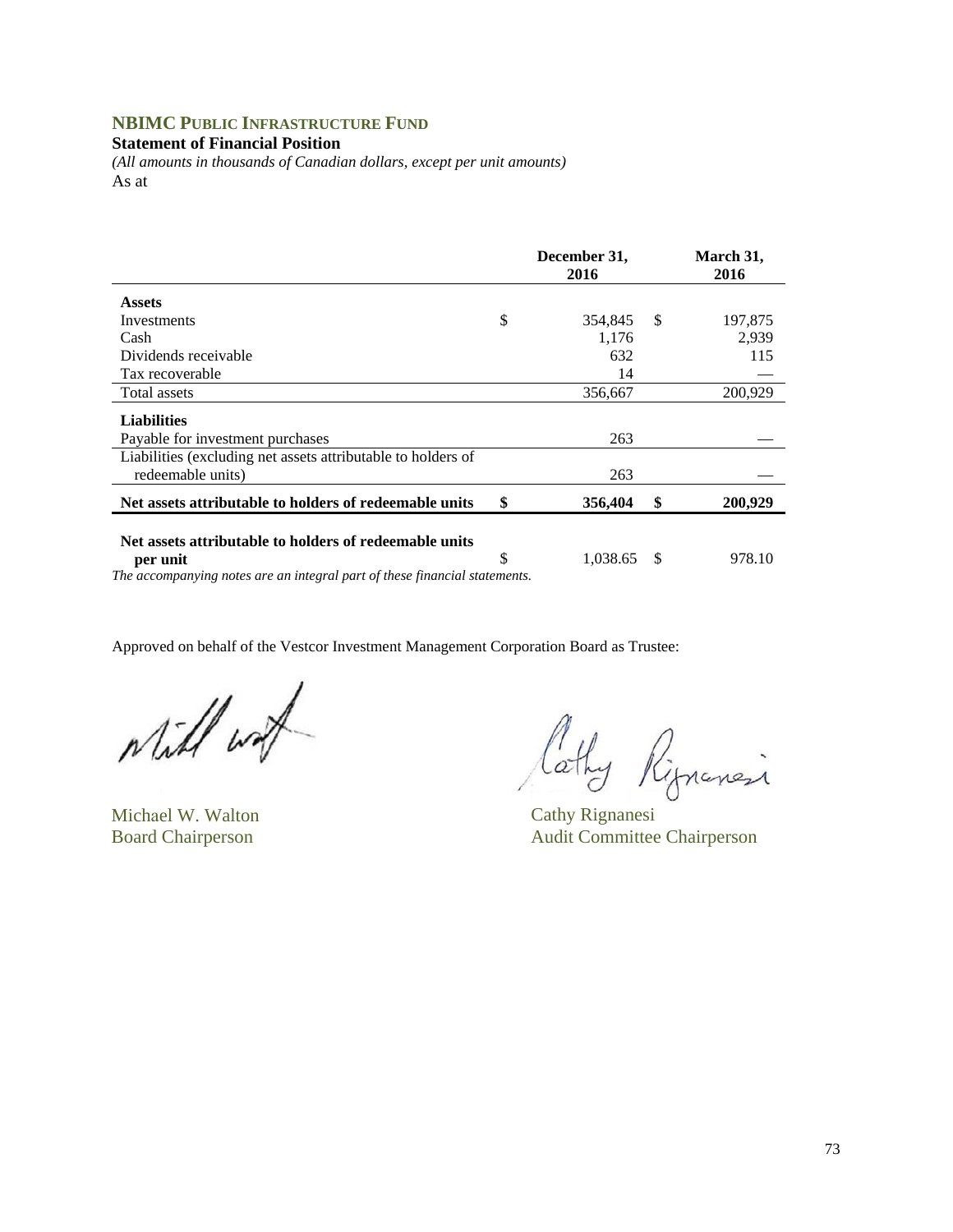## **NBIMC PUBLIC INFRASTRUCTURE FUND**

## **Statement of Comprehensive Income (Loss)**

*(All amounts in thousands of Canadian dollars, except per unit amounts)* 

|                                                     | For the nine<br>months ended<br>December 31,<br>2016 | For the period<br>since inception<br>on April 27, 2015<br>to March 31,<br>2016 |
|-----------------------------------------------------|------------------------------------------------------|--------------------------------------------------------------------------------|
| <b>Income</b>                                       |                                                      |                                                                                |
| Interest                                            | \$                                                   | \$<br>4                                                                        |
| Dividend                                            | 4,483                                                | 2,917                                                                          |
| Securities lending                                  | 41                                                   | 28                                                                             |
| Net realized gain (loss) on investments             | 2,878                                                | (85)                                                                           |
| Net change in unrealized gain (loss) on investments | 6,064                                                | (4,079)                                                                        |
| <b>Total income (loss)</b>                          | 13,466                                               | (1,215)                                                                        |
|                                                     |                                                      |                                                                                |
| <b>Expenses</b>                                     |                                                      |                                                                                |
| <b>Transaction costs</b>                            | 237                                                  | 177                                                                            |
| Other                                               | 51                                                   |                                                                                |
| <b>Total expenses</b>                               | 288                                                  | 177                                                                            |
| Increase (decrease) in net assets attributable to   |                                                      |                                                                                |
| holders of redeemable units                         | \$<br>13,178                                         | \$<br>(1,392)                                                                  |

*The accompanying notes are an integral part of these financial statements.*

### **NBIMC PUBLIC INFRASTRUCTURE FUND**

### **Statement of Changes in Net Assets Attributable to Holders of Redeemable Units**

*(All amounts in thousands of Canadian dollars, except per unit amounts)* 

|                                                              |   | For the nine<br>months ended<br>December 31,<br>2016 |   | For the period<br>since inception<br>on April 27, 2015<br>to March 31,<br>2016 |
|--------------------------------------------------------------|---|------------------------------------------------------|---|--------------------------------------------------------------------------------|
| Net assets attributable to holders of redeemable units,      |   |                                                      |   |                                                                                |
| beginning of period                                          | S | 200.929                                              | S |                                                                                |
| Increase (decrease) in net assets attributable to holders of |   |                                                      |   |                                                                                |
| redeemable units                                             |   | 13,178                                               |   | (1,392)                                                                        |
| <b>Distributions</b>                                         |   | (10, 193)                                            |   | (5,505)                                                                        |
| Proceeds from issuance of redeemable units                   |   | 226,395                                              |   | 259,747                                                                        |
| Amounts paid on redemption of redeemable units               |   | (73,905)                                             |   | (51, 921)                                                                      |
| Net assets attributable to holders of redeemable units,      |   |                                                      |   |                                                                                |
| end of period                                                |   | 356,404                                              | S | 200.929                                                                        |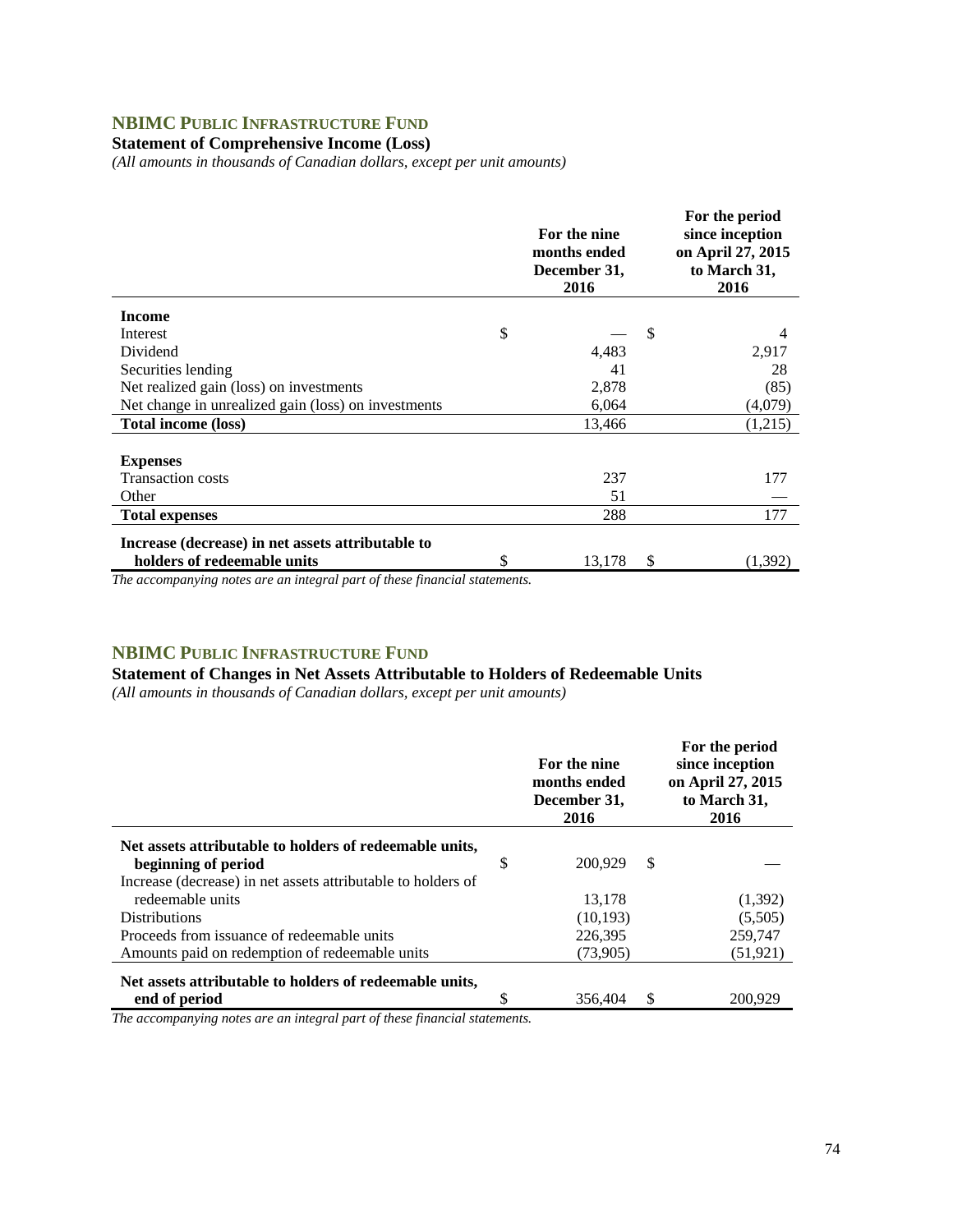# **NBIMC PUBLIC INFRASTRUCTURE FUND**

## **Statement of Cash Flows**

*(All amounts in thousands of Canadian dollars, except per unit amounts)* 

|                                                              | For the nine<br>months ended<br>December 31,<br>2016 | For the period<br>since inception<br>on April 27, 2015<br>to March 31,<br>2016 |
|--------------------------------------------------------------|------------------------------------------------------|--------------------------------------------------------------------------------|
| Cash flows from (used in) operating activities               |                                                      |                                                                                |
| Increase (decrease) in net assets attributable to holders of |                                                      |                                                                                |
| redeemable units                                             | \$<br>13,178                                         | \$<br>(1, 392)                                                                 |
| Adjustments for:                                             |                                                      |                                                                                |
| Foreign exchange loss (gain) on currency forwards            | 48                                                   | (322)                                                                          |
| Net realized (gain) loss on sale of investments              | (2,878)                                              | 85                                                                             |
| Net change in unrealized (gain) loss on investments          | (6,064)                                              | 4,079                                                                          |
| Purchases of investments                                     | (427, 530)                                           | (397, 670)                                                                     |
| Proceeds from sale and maturity of investments               | 279,454                                              | 195,953                                                                        |
| Dividends receivable                                         | (517)                                                | (115)                                                                          |
| Tax recoverable                                              | (14)                                                 |                                                                                |
| Payable for investment purchases                             | 263                                                  |                                                                                |
| Net cash used in operating activities                        | (144,060)                                            | (199, 382)                                                                     |
| Cash flows from (used in) financing activities               |                                                      |                                                                                |
| Proceeds from issuances of redeemable units                  | 216,202                                              | 254,242                                                                        |
| Amounts paid on redemption of redeemable units               | (73,905)                                             | (51, 921)                                                                      |
|                                                              |                                                      |                                                                                |
| Net cash from financing activities                           | 142,297                                              | 202,321                                                                        |
|                                                              |                                                      |                                                                                |
| Net (decrease) increase in cash                              | (1,763)                                              | 2,939                                                                          |
| Cash, beginning of period                                    | 2,939                                                |                                                                                |
| Cash, end of period                                          | \$<br>1,176                                          | \$<br>2,939                                                                    |
|                                                              |                                                      |                                                                                |
| Supplemental information:                                    |                                                      |                                                                                |
| Interest received                                            | \$                                                   | \$<br>4                                                                        |
| Dividends received                                           | \$<br>3,966                                          | \$<br>2,802                                                                    |
| Non-cash transactions:                                       |                                                      |                                                                                |
| <b>Distributions</b>                                         | \$<br>(10, 193)                                      | \$<br>(5,505)                                                                  |
| Proceeds from issuance of redeemable units                   | \$<br>10,193                                         | \$<br>5,505                                                                    |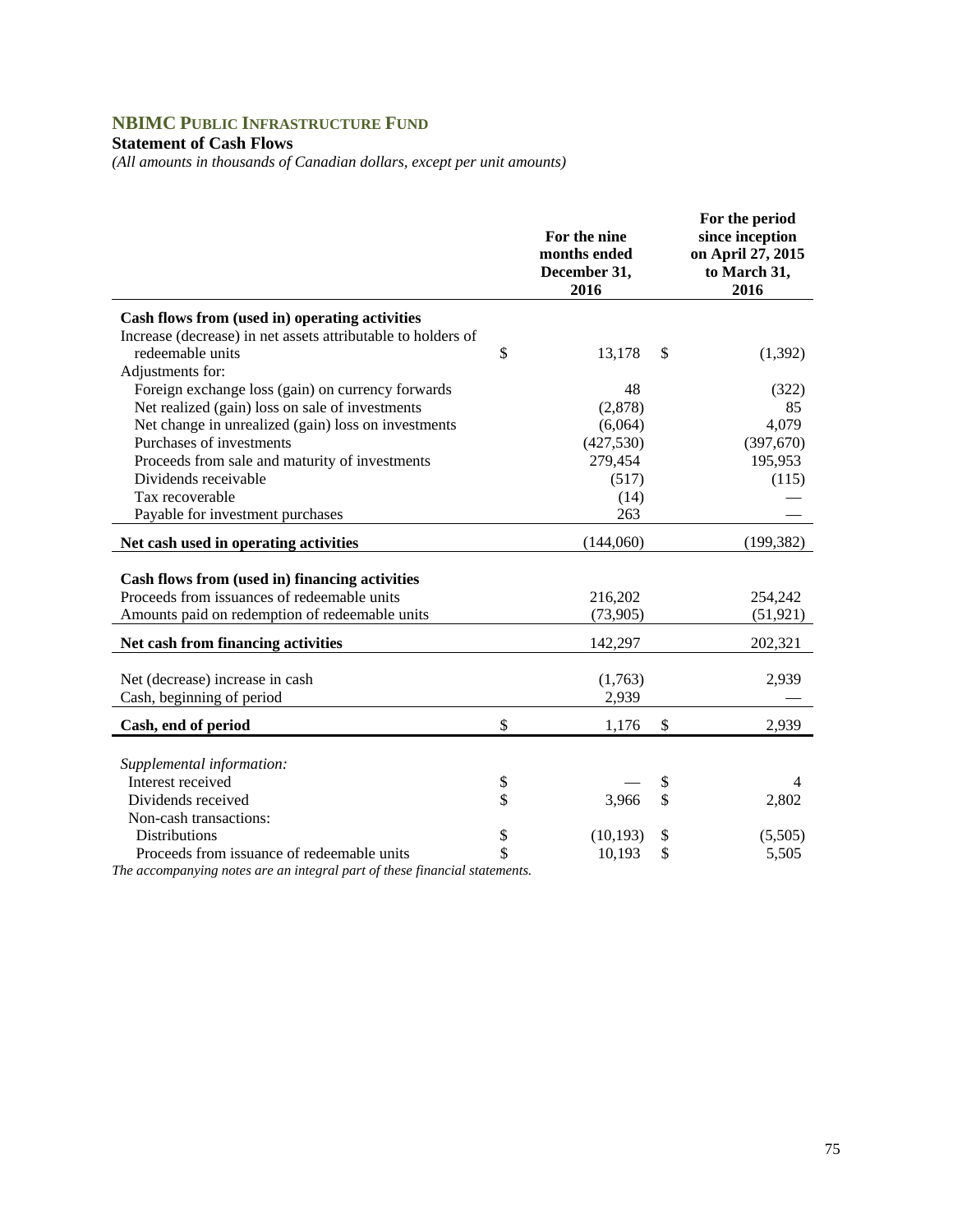## **NBIMC INFRASTRUCTURE FUND**

**Statement of Financial Position** 

*(All amounts in thousands of Canadian dollars, except per unit amounts)*  As at

|                                                                                   | December 31,<br>2016 | March 31,<br>2016 |
|-----------------------------------------------------------------------------------|----------------------|-------------------|
| <b>Assets</b>                                                                     |                      |                   |
| Investments                                                                       | \$<br>194,876        | \$<br>161,843     |
| Derivative assets <i>(note 5)</i>                                                 | 255                  | 900               |
| Total assets                                                                      | 195,131              | 162,743           |
| <b>Liabilities</b>                                                                |                      |                   |
| Derivative liabilities <i>(note 5)</i>                                            | 162                  |                   |
| Deferred placement fees payable                                                   | 534                  | 523               |
| Liabilities (excluding net assets attributable to holders of<br>redeemable units) | 696                  | 523               |
| Net assets attributable to holders of redeemable units                            | \$<br>194,435        | \$<br>162,220     |
| Net assets attributable to holders of redeemable units<br>per unit                | \$<br>$1,619.12$ \$  | 1,437.30          |
| The accompanying notes are an integral part of these financial statements.        |                      |                   |

while wat

Michael W. Walton Cathy Rignanesi

Cathy Rippinesi

Board Chairperson Audit Committee Chairperson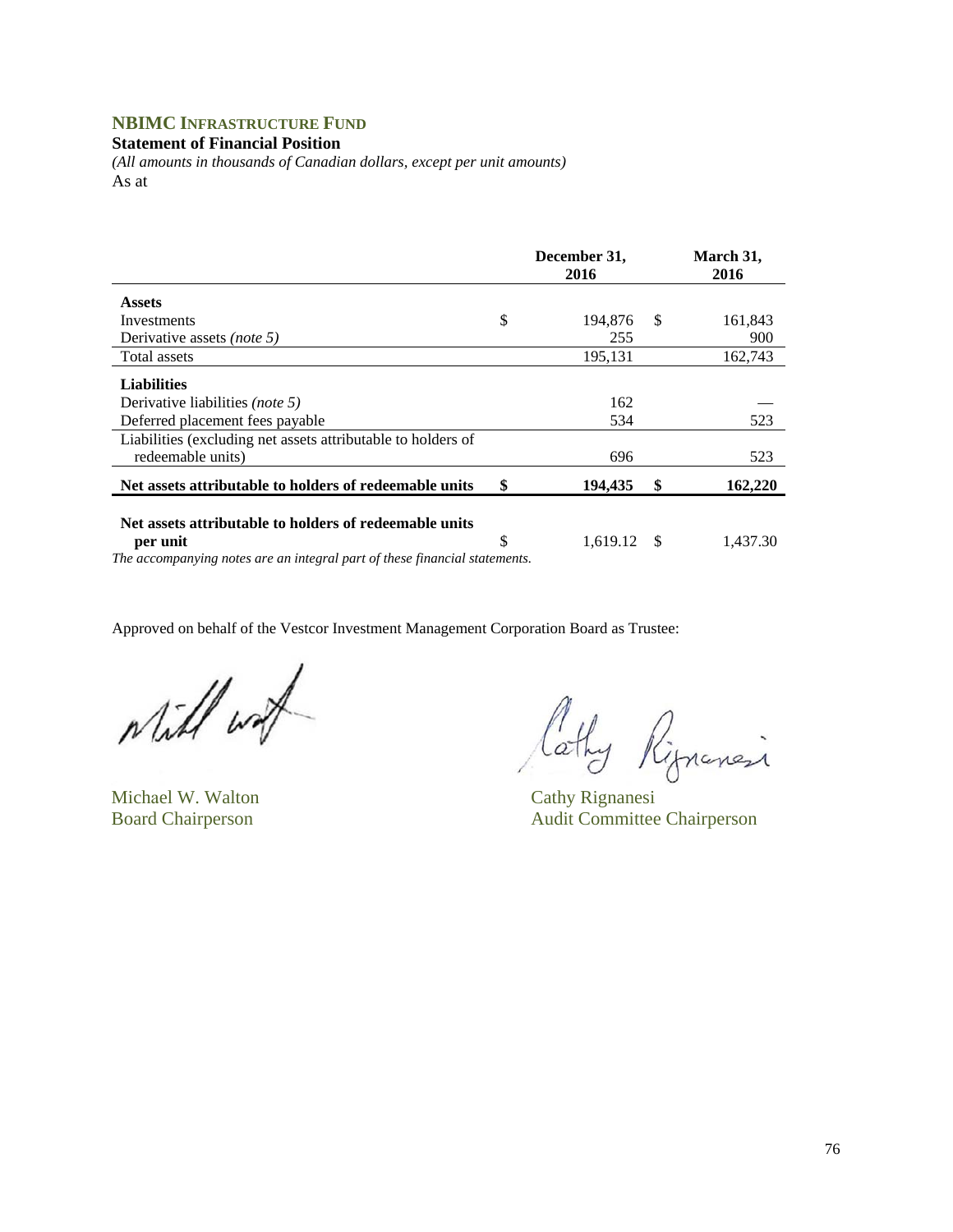## **NBIMC INFRASTRUCTURE FUND**

### **Statement of Comprehensive Income**

*(All amounts in thousands of Canadian dollars, except per unit amounts)* 

|                                                                       | For the nine<br>months ended<br>December 31,<br>2016 |    | For the year<br>ended March 31,<br>2016 |
|-----------------------------------------------------------------------|------------------------------------------------------|----|-----------------------------------------|
| <b>Income</b>                                                         |                                                      |    |                                         |
| Interest                                                              | \$<br>71                                             | \$ | 65                                      |
| Dividend                                                              | 3,161                                                |    | 2,458                                   |
| Derivative income                                                     | 93                                                   |    | 900                                     |
| Net realized gain (loss) on investments                               | 5,582                                                |    | (154)                                   |
| Net change in unrealized gain on investments                          | 12,590                                               |    | 5,559                                   |
| <b>Total income</b>                                                   | 21,497                                               |    | 8,828                                   |
| <b>Expenses</b><br>Other                                              | 463                                                  |    | 936                                     |
| <b>Total expenses</b>                                                 | 463                                                  |    | 936                                     |
| Increase in net assets attributable to holders of<br>redeemable units | \$<br>21,034                                         | S  | 7,892                                   |

*The accompanying notes are an integral part of these financial statements.*

### **NBIMC INFRASTRUCTURE FUND**

### **Statement of Changes in Net Assets Attributable to Holders of Redeemable Units**

*(All amounts in thousands of Canadian dollars, except per unit amounts)* 

|                                                                          | For the nine<br>months ended<br>December 31,<br>2016 |   | For the year<br>ended March 31,<br>2016 |
|--------------------------------------------------------------------------|------------------------------------------------------|---|-----------------------------------------|
| Net assets attributable to holders of redeemable units,                  |                                                      |   |                                         |
| beginning of period<br>Increase in net assets attributable to holders of | \$<br>162,220                                        | S | 103,690                                 |
| redeemable units                                                         | 21,034                                               |   | 7,892                                   |
| Proceeds from issuance of redeemable units                               | 21,342                                               |   | 58,505                                  |
| Amounts paid on redemption of redeemable units                           | (10,161)                                             |   | (7, 867)                                |
| Net assets attributable to holders of redeemable units,<br>end of period | 194.435                                              | S | 162.220                                 |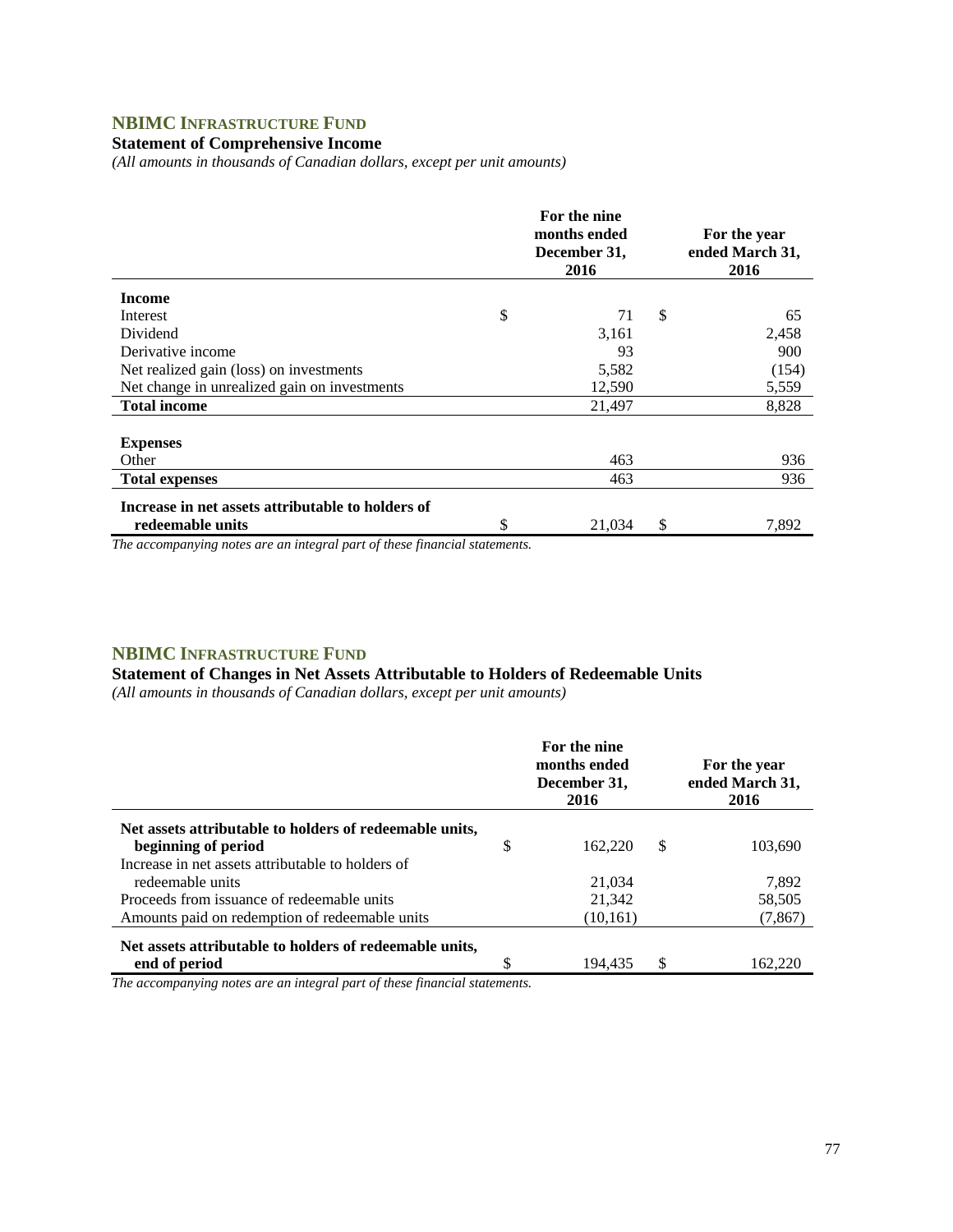# **NBIMC INFRASTRUCTURE FUND**

## **Statement of Cash Flows**

*(All amounts in thousands of Canadian dollars, except per unit amounts)* 

| Cash flows from (used in) operating activities<br>Increase in net assets attributable to holders of<br>redeemable units<br>\$<br>21,034<br>\$<br>7,892<br>Adjustments for:<br>Foreign exchange loss (gain) on currency forwards<br>6,088<br>(35)<br>Net realized (gain) loss on sale of investments<br>154<br>(5,582)<br>Net change in unrealized gain on investments<br>(5,559)<br>(12,590)<br>Purchases of investments<br>(865,711)<br>(1,208,789)<br>844,762<br>Proceeds from sale and maturity of investments<br>1,158,127<br>Payable for investment purchases<br>(1)<br>Derivative assets / liabilities<br>807<br>(2,951)<br>11<br>523<br>Deferred placement fees payable<br>Net cash used in operating activities<br>(11, 181)<br>(50, 639)<br>Cash flows from (used in) financing activities<br>Proceeds from issuances of redeemable units<br>21,342<br>58,505<br>Amounts paid on redemption of redeemable units<br>(10, 161)<br>(7, 867)<br>Net cash from financing activities<br>11,181<br>50,638<br>Net increase (decrease) in cash<br>(1)<br>Cash, beginning of period<br>\$<br>\$<br>Cash, end of period<br>Supplemental information:<br>Interest received<br>\$<br>\$<br>71<br>65<br>\$<br>\$<br>Dividends received<br>3,161<br>2,458 |  | For the nine<br>months ended<br>December 31,<br>2016 | For the year<br>ended March 31,<br>2016 |
|-----------------------------------------------------------------------------------------------------------------------------------------------------------------------------------------------------------------------------------------------------------------------------------------------------------------------------------------------------------------------------------------------------------------------------------------------------------------------------------------------------------------------------------------------------------------------------------------------------------------------------------------------------------------------------------------------------------------------------------------------------------------------------------------------------------------------------------------------------------------------------------------------------------------------------------------------------------------------------------------------------------------------------------------------------------------------------------------------------------------------------------------------------------------------------------------------------------------------------------------------------|--|------------------------------------------------------|-----------------------------------------|
|                                                                                                                                                                                                                                                                                                                                                                                                                                                                                                                                                                                                                                                                                                                                                                                                                                                                                                                                                                                                                                                                                                                                                                                                                                                     |  |                                                      |                                         |
|                                                                                                                                                                                                                                                                                                                                                                                                                                                                                                                                                                                                                                                                                                                                                                                                                                                                                                                                                                                                                                                                                                                                                                                                                                                     |  |                                                      |                                         |
|                                                                                                                                                                                                                                                                                                                                                                                                                                                                                                                                                                                                                                                                                                                                                                                                                                                                                                                                                                                                                                                                                                                                                                                                                                                     |  |                                                      |                                         |
|                                                                                                                                                                                                                                                                                                                                                                                                                                                                                                                                                                                                                                                                                                                                                                                                                                                                                                                                                                                                                                                                                                                                                                                                                                                     |  |                                                      |                                         |
|                                                                                                                                                                                                                                                                                                                                                                                                                                                                                                                                                                                                                                                                                                                                                                                                                                                                                                                                                                                                                                                                                                                                                                                                                                                     |  |                                                      |                                         |
|                                                                                                                                                                                                                                                                                                                                                                                                                                                                                                                                                                                                                                                                                                                                                                                                                                                                                                                                                                                                                                                                                                                                                                                                                                                     |  |                                                      |                                         |
|                                                                                                                                                                                                                                                                                                                                                                                                                                                                                                                                                                                                                                                                                                                                                                                                                                                                                                                                                                                                                                                                                                                                                                                                                                                     |  |                                                      |                                         |
|                                                                                                                                                                                                                                                                                                                                                                                                                                                                                                                                                                                                                                                                                                                                                                                                                                                                                                                                                                                                                                                                                                                                                                                                                                                     |  |                                                      |                                         |
|                                                                                                                                                                                                                                                                                                                                                                                                                                                                                                                                                                                                                                                                                                                                                                                                                                                                                                                                                                                                                                                                                                                                                                                                                                                     |  |                                                      |                                         |
|                                                                                                                                                                                                                                                                                                                                                                                                                                                                                                                                                                                                                                                                                                                                                                                                                                                                                                                                                                                                                                                                                                                                                                                                                                                     |  |                                                      |                                         |
|                                                                                                                                                                                                                                                                                                                                                                                                                                                                                                                                                                                                                                                                                                                                                                                                                                                                                                                                                                                                                                                                                                                                                                                                                                                     |  |                                                      |                                         |
|                                                                                                                                                                                                                                                                                                                                                                                                                                                                                                                                                                                                                                                                                                                                                                                                                                                                                                                                                                                                                                                                                                                                                                                                                                                     |  |                                                      |                                         |
|                                                                                                                                                                                                                                                                                                                                                                                                                                                                                                                                                                                                                                                                                                                                                                                                                                                                                                                                                                                                                                                                                                                                                                                                                                                     |  |                                                      |                                         |
|                                                                                                                                                                                                                                                                                                                                                                                                                                                                                                                                                                                                                                                                                                                                                                                                                                                                                                                                                                                                                                                                                                                                                                                                                                                     |  |                                                      |                                         |
|                                                                                                                                                                                                                                                                                                                                                                                                                                                                                                                                                                                                                                                                                                                                                                                                                                                                                                                                                                                                                                                                                                                                                                                                                                                     |  |                                                      |                                         |
|                                                                                                                                                                                                                                                                                                                                                                                                                                                                                                                                                                                                                                                                                                                                                                                                                                                                                                                                                                                                                                                                                                                                                                                                                                                     |  |                                                      |                                         |
|                                                                                                                                                                                                                                                                                                                                                                                                                                                                                                                                                                                                                                                                                                                                                                                                                                                                                                                                                                                                                                                                                                                                                                                                                                                     |  |                                                      |                                         |
|                                                                                                                                                                                                                                                                                                                                                                                                                                                                                                                                                                                                                                                                                                                                                                                                                                                                                                                                                                                                                                                                                                                                                                                                                                                     |  |                                                      |                                         |
|                                                                                                                                                                                                                                                                                                                                                                                                                                                                                                                                                                                                                                                                                                                                                                                                                                                                                                                                                                                                                                                                                                                                                                                                                                                     |  |                                                      |                                         |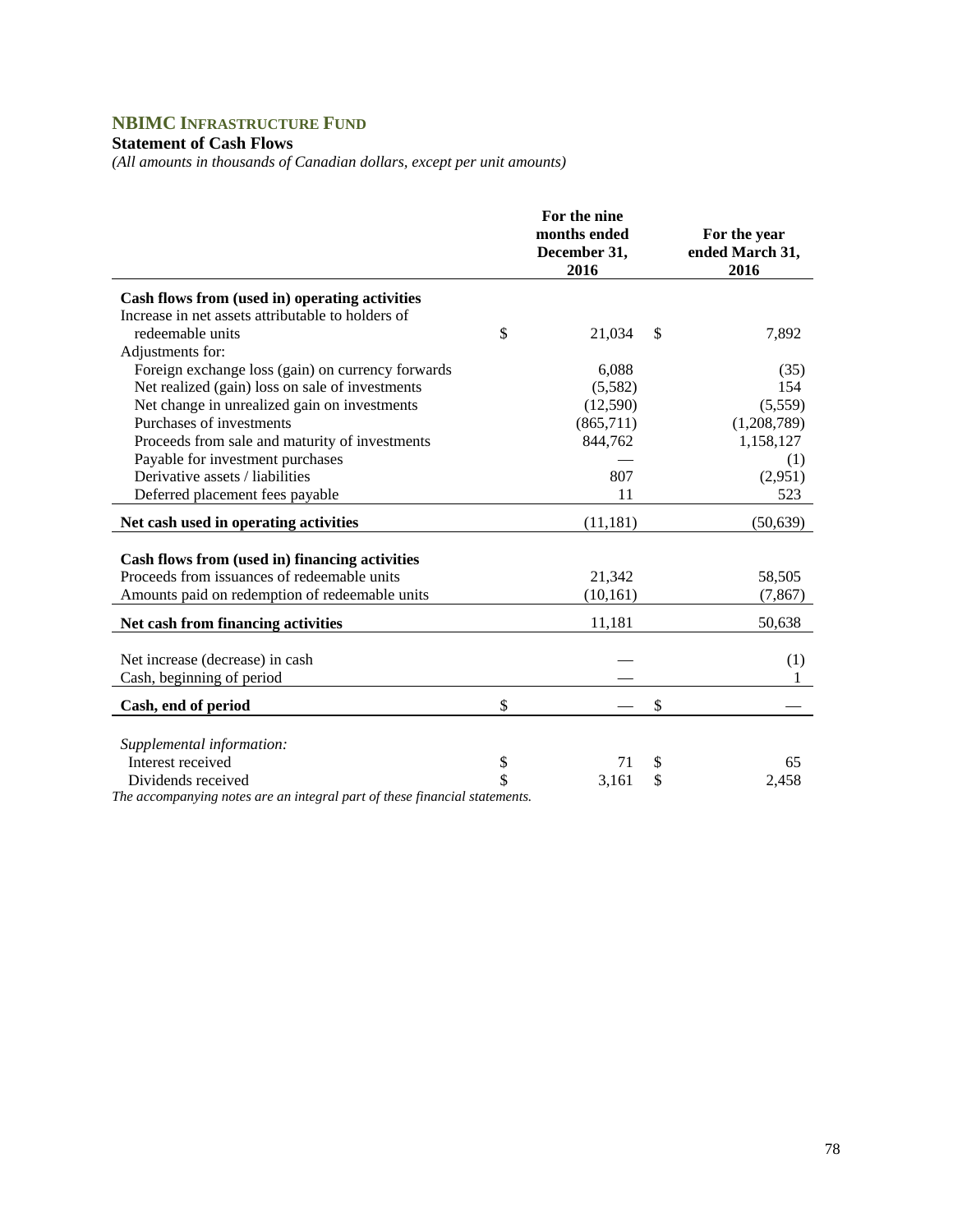## **NBIMC NORTH AMERICAN MARKET NEUTRAL FUND**

#### **Statement of Financial Position**

*(All amounts in thousands of Canadian dollars, except per unit amounts)*  As at

|                                                              | December 31,<br>2016 | March 31,<br>2016 |
|--------------------------------------------------------------|----------------------|-------------------|
| <b>Assets</b>                                                |                      |                   |
| Investments                                                  | \$<br>430,314        | \$<br>494,598     |
| Dividends receivable                                         | 107                  | 95                |
| Receivable for investment sales                              | 702                  | 29,336            |
| Derivative assets (note 5)                                   | 300                  |                   |
| Total assets                                                 | 431,423              | 524,029           |
| <b>Liabilities</b>                                           |                      |                   |
| <b>Indebtedness</b>                                          | 95                   | 1,336             |
| Payable for investment purchases                             | 627                  | 31,003            |
| Derivative liabilities <i>(note 5)</i>                       |                      | 2,203             |
| Dividends payable                                            | 259                  | 262               |
| Liabilities for short equity positions                       | 122,880              | 171,049           |
| Liabilities (excluding net assets attributable to holders of |                      |                   |
| redeemable units)                                            | 123,861              | 205,853           |
| Net assets attributable to holders of redeemable units       | \$<br>307,562        | \$<br>318,176     |
|                                                              |                      |                   |
| Net assets attributable to holders of redeemable units       |                      |                   |
| per unit                                                     | \$<br>1,337.77       | \$<br>1,288.84    |

*The accompanying notes are an integral part of these financial statements.* 

while wat

Michael W. Walton Cathy Rignanesi

lathy Rignancia

Board Chairperson Audit Committee Chairperson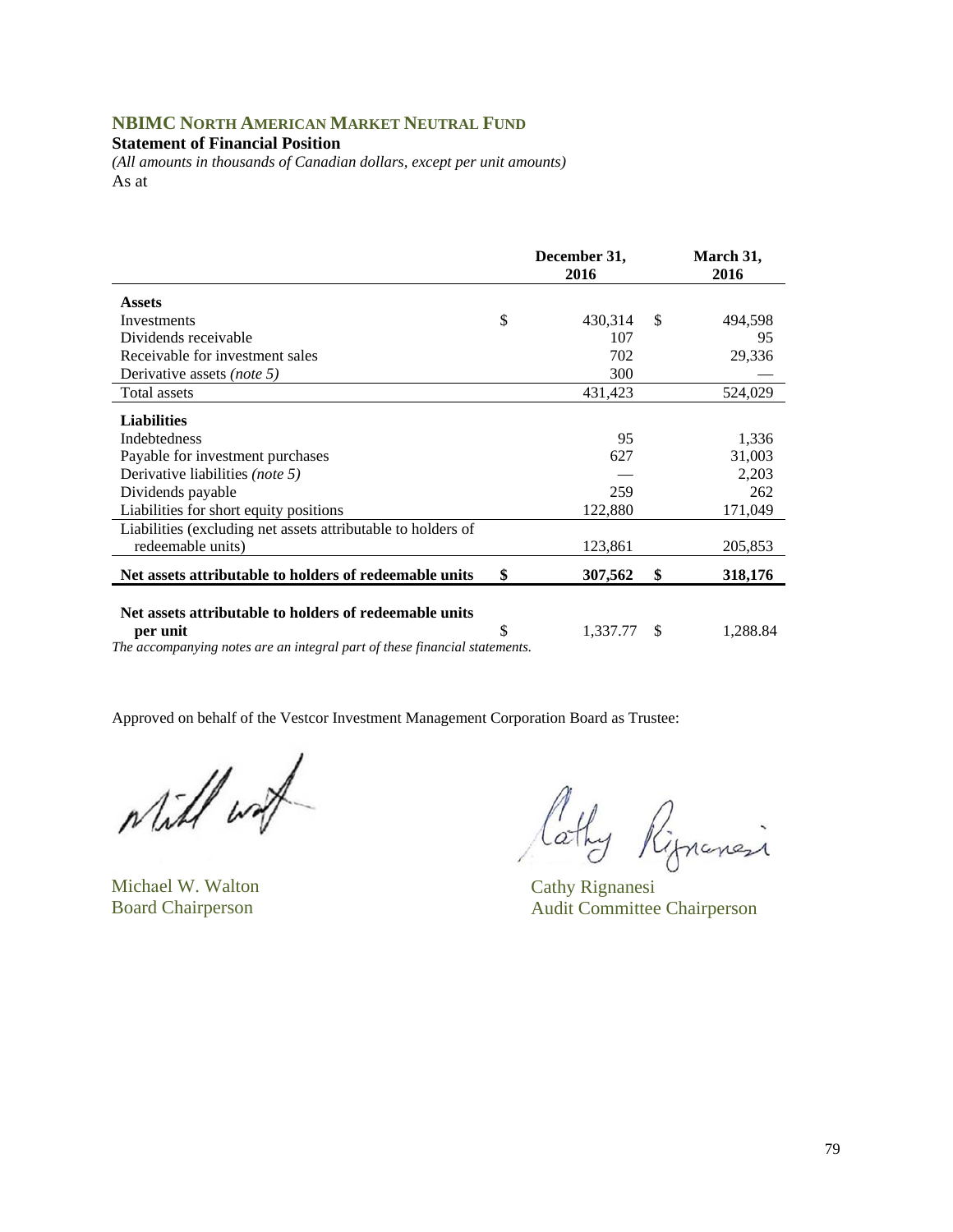# **NBIMC NORTH AMERICAN MARKET NEUTRAL FUND**

### **Statement of Comprehensive Income**

*(All amounts in thousands of Canadian dollars, except per unit amounts)* 

|                                                   | For the nine<br>months ended<br>December 31,<br>2016 |    | For the year<br>ended March 31,<br>2016 |
|---------------------------------------------------|------------------------------------------------------|----|-----------------------------------------|
| <b>Income</b>                                     |                                                      |    |                                         |
| Dividend (loss) income                            | \$<br>(25)                                           | S. | 257                                     |
| Securities lending                                | 36                                                   |    | 47                                      |
| Derivative income (loss)                          | 300                                                  |    | (2,203)                                 |
| Net realized gain on investments                  | 11,017                                               |    | 7,794                                   |
| Net change in unrealized gain on investments      | 3,169                                                |    | 4,297                                   |
| <b>Total income</b>                               | 14,497                                               |    | 10,192                                  |
|                                                   |                                                      |    |                                         |
| <b>Expenses</b>                                   |                                                      |    |                                         |
| <b>Transaction costs</b>                          | 2,125                                                |    | 2,941                                   |
| Other                                             | 475                                                  |    | 694                                     |
| <b>Total expenses</b>                             | 2,600                                                |    | 3,635                                   |
| Increase in net assets attributable to holders of |                                                      |    |                                         |
| redeemable units                                  | \$<br>11,897                                         | S  | 6,557                                   |

*The accompanying notes are an integral part of these financial statements.*

### **NBIMC NORTH AMERICAN MARKET NEUTRAL FUND**

**Statement of Changes in Net Assets Attributable to Holders of Redeemable Units**  *(All amounts in thousands of Canadian dollars, except per unit amounts)* 

|                                                         |    | For the nine<br>months ended<br>December 31,<br>2016 |    | For the year<br>ended March 31,<br>2016 |
|---------------------------------------------------------|----|------------------------------------------------------|----|-----------------------------------------|
| Net assets attributable to holders of redeemable units, |    |                                                      |    |                                         |
| beginning of period                                     | \$ | 318,176                                              | -S | 245,026                                 |
| Increase in net assets attributable to holders of       |    |                                                      |    |                                         |
| redeemable units                                        |    | 11.897                                               |    | 6,557                                   |
| <b>Distributions</b>                                    |    | (23, 226)                                            |    | (2,684)                                 |
| Proceeds from issuance of redeemable units              |    | 101.069                                              |    | 114,055                                 |
| Amounts paid on redemption of redeemable units          |    | (100, 354)                                           |    | (44,778)                                |
| Net assets attributable to holders of redeemable units, |    |                                                      |    |                                         |
| end of period                                           | ¢  | 307,562                                              |    | 318,176                                 |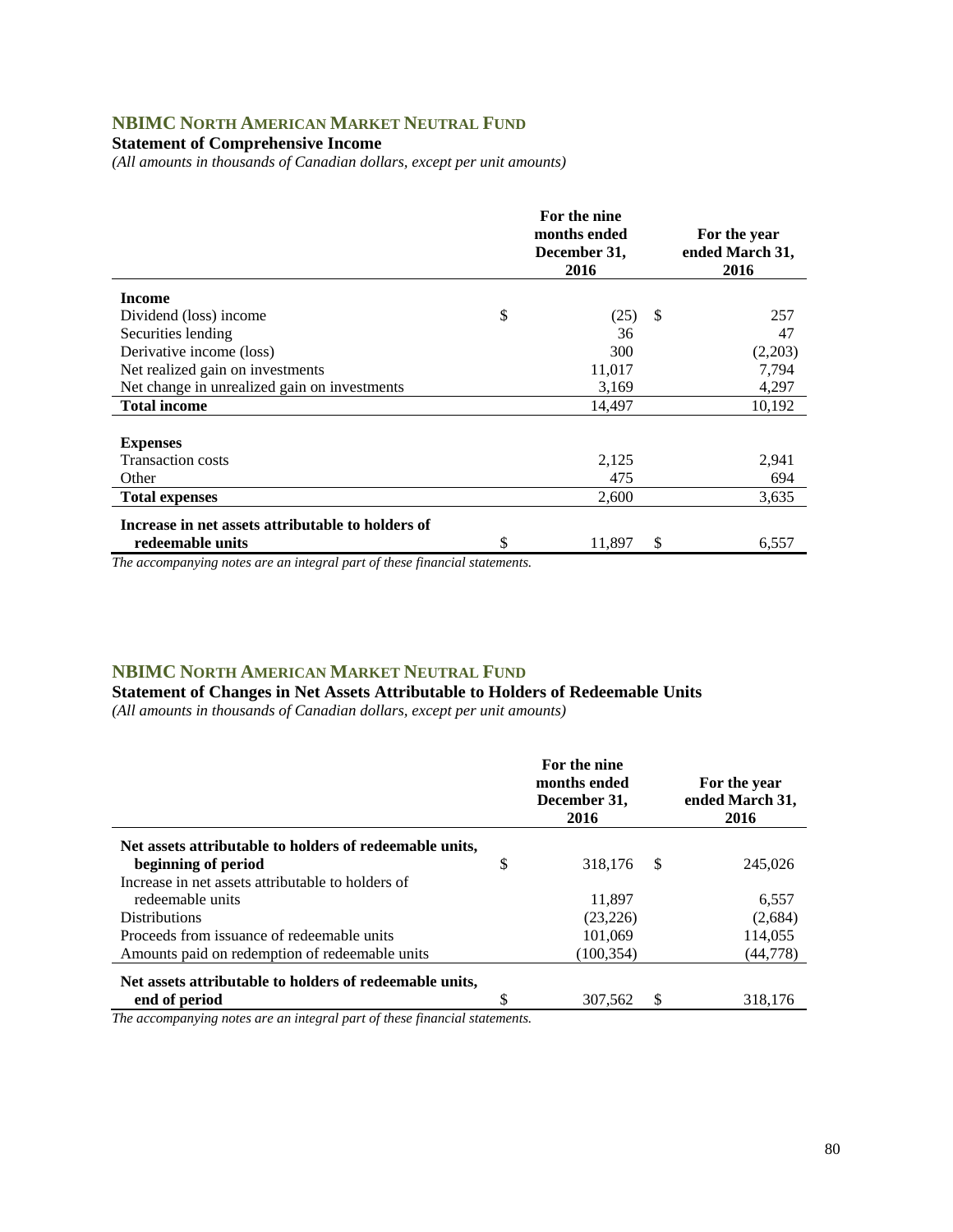# **NBIMC NORTH AMERICAN MARKET NEUTRAL FUND**

### **Statement of Cash Flows**

*(All amounts in thousands of Canadian dollars, except per unit amounts)* 

|                                                   | For the nine<br>months ended<br>December 31,<br>2016 |                           | For the year<br>ended March 31,<br>2016 |
|---------------------------------------------------|------------------------------------------------------|---------------------------|-----------------------------------------|
| Cash flows from (used in) operating activities    |                                                      |                           |                                         |
| Increase in net assets attributable to holders of |                                                      |                           |                                         |
| redeemable units                                  | \$<br>11,897                                         | \$                        | 6,557                                   |
| Adjustments for:                                  |                                                      |                           |                                         |
| Foreign exchange loss on dividends                | 801                                                  |                           | 1,661                                   |
| Net realized gain on sale of investments          | (11, 017)                                            |                           | (7, 794)                                |
| Net change in unrealized gain on investments      | (3,169)                                              |                           | (4,297)                                 |
| Purchases of investments                          | (2, 113, 363)                                        |                           | (3,083,087)                             |
| Proceeds from sale and maturity of investments    | 2,142,863                                            |                           | 3,020,031                               |
| Dividends receivable                              | (12)                                                 |                           | 278                                     |
| Receivable for investment sales                   | 28,634                                               |                           | (6,192)                                 |
| Derivative assets / liabilities                   | (2,503)                                              |                           | 3,114                                   |
| Payable for investment purchases                  | (30, 376)                                            |                           | (460)                                   |
| Dividends payable                                 | (3)                                                  |                           | (177)                                   |
| Net cash from (used in) operating activities      | 23,752                                               |                           | (70, 366)                               |
| Cash flows from (used in) financing activities    |                                                      |                           |                                         |
| Proceeds from issuances of redeemable units       | 77,843                                               |                           | 111,371                                 |
| Amounts paid on redemption of redeemable units    | (100, 354)                                           |                           | (44, 778)                               |
| Net cash (used in) from financing activities      | (22,511)                                             |                           | 66,593                                  |
|                                                   |                                                      |                           |                                         |
| Net increase (decrease) in cash                   | 1,241                                                |                           | (3,773)                                 |
| (Indebtedness) cash, beginning of period          | (1, 336)                                             |                           | 2,437                                   |
| Indebtedness, end of period                       | \$<br>(95)                                           | \$                        | (1, 336)                                |
|                                                   |                                                      |                           |                                         |
| Supplemental information:                         |                                                      |                           |                                         |
| Dividends (paid) received                         | \$<br>(37)                                           | $\boldsymbol{\mathsf{S}}$ | 535                                     |
| Non-cash transactions:                            |                                                      |                           |                                         |
| <b>Distributions</b>                              | \$<br>(23, 226)                                      | \$                        | (2,684)                                 |
| Proceeds from issuance of redeemable units        | \$<br>23,226                                         | \$                        | 2,684                                   |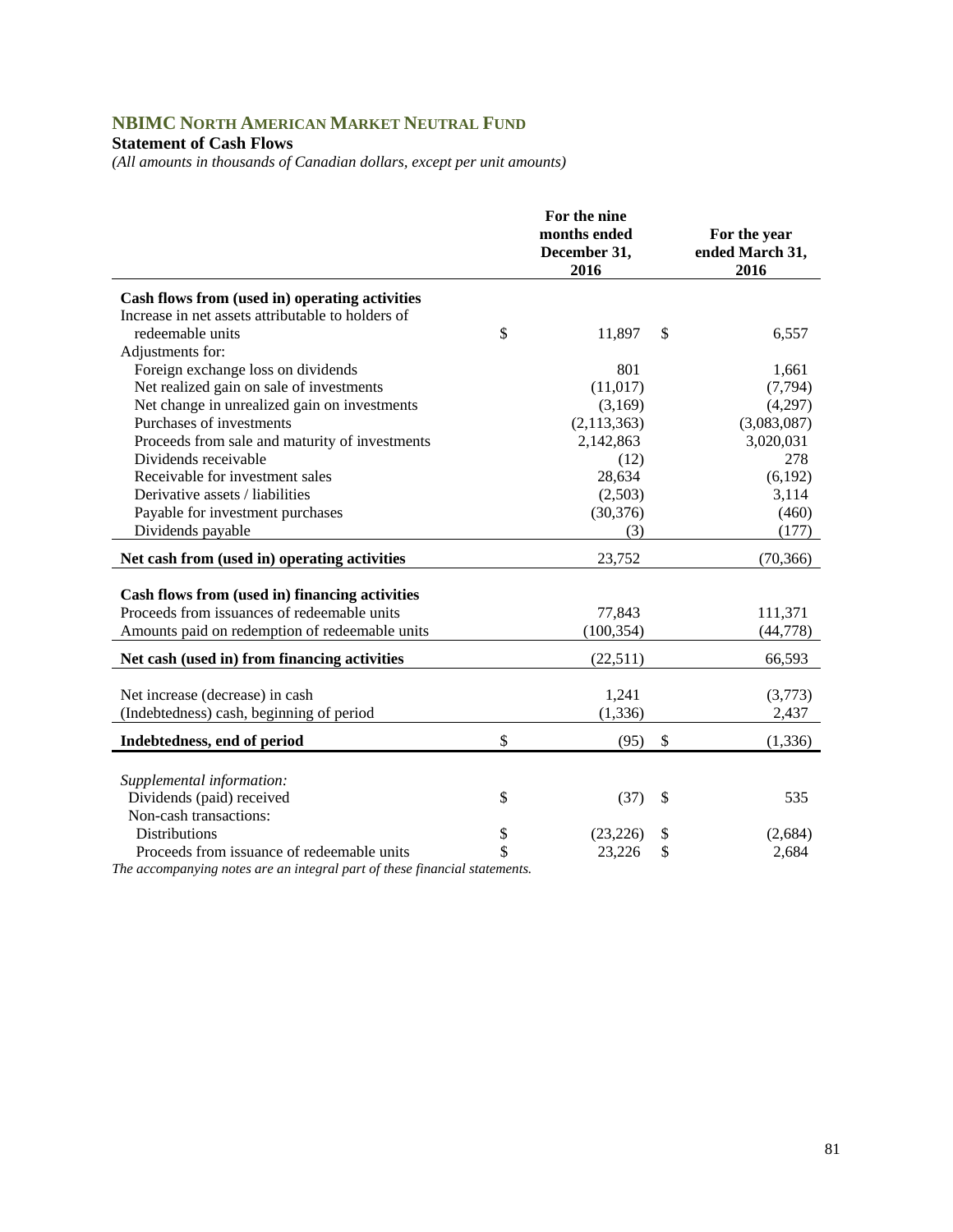# **NBIMC QUANTITATIVE STRATEGIES FUND**

## **Statement of Financial Position**

*(All amounts in thousands of Canadian dollars, except per unit amounts)*  As at

|                                                                                                                                                                                                                                                     | December 31,<br>2016 |    | March 31,<br>2016 |
|-----------------------------------------------------------------------------------------------------------------------------------------------------------------------------------------------------------------------------------------------------|----------------------|----|-------------------|
| <b>Assets</b>                                                                                                                                                                                                                                       |                      |    |                   |
| Investments                                                                                                                                                                                                                                         | \$<br>808,749        | \$ | 1,110,936         |
| Cash                                                                                                                                                                                                                                                | 8,584                |    | 6,184             |
| Interest receivable                                                                                                                                                                                                                                 | 277                  |    | 298               |
| Dividends receivable                                                                                                                                                                                                                                | 266                  |    | 440               |
| Receivable for investment sales                                                                                                                                                                                                                     | 17,382               |    | 32,984            |
| Taxes recoverable                                                                                                                                                                                                                                   |                      |    | 319               |
| Derivative assets (note 5)                                                                                                                                                                                                                          | 191                  |    | 2,590             |
| Margin at brokers (note 5)                                                                                                                                                                                                                          |                      |    | 37                |
| Total assets                                                                                                                                                                                                                                        | 835,449              |    | 1,153,788         |
| <b>Liabilities</b>                                                                                                                                                                                                                                  |                      |    |                   |
| Payable for investment purchases                                                                                                                                                                                                                    | 19,307               |    | 36,478            |
| Derivative liabilities (note 5)                                                                                                                                                                                                                     | 12                   |    |                   |
| Dividends payable                                                                                                                                                                                                                                   | 937                  |    | 653               |
| Liabilities for short equity positions                                                                                                                                                                                                              | 363,409              |    | 391,009           |
| Liabilities (excluding net assets attributable to holders of                                                                                                                                                                                        |                      |    |                   |
| redeemable units)                                                                                                                                                                                                                                   | 383,665              |    | 428,140           |
| Net assets attributable to holders of redeemable units                                                                                                                                                                                              | \$<br>451,784        | \$ | 725,648           |
|                                                                                                                                                                                                                                                     |                      |    |                   |
| Net assets attributable to holders of redeemable units                                                                                                                                                                                              |                      |    |                   |
| per unit<br>$\mathcal{L}$ and the contract of the contract of the contract of the contract of the contract of the contract of the contract of the contract of the contract of the contract of the contract of the contract of the contract of<br>T1 | \$<br>1,431.38       | \$ | 1,371.06          |

*The accompanying notes are an integral part of these financial statements.* 

while work

Michael W. Walton Cathy Rignanesi

lathy Riprinesi

Board Chairperson Audit Committee Chairperson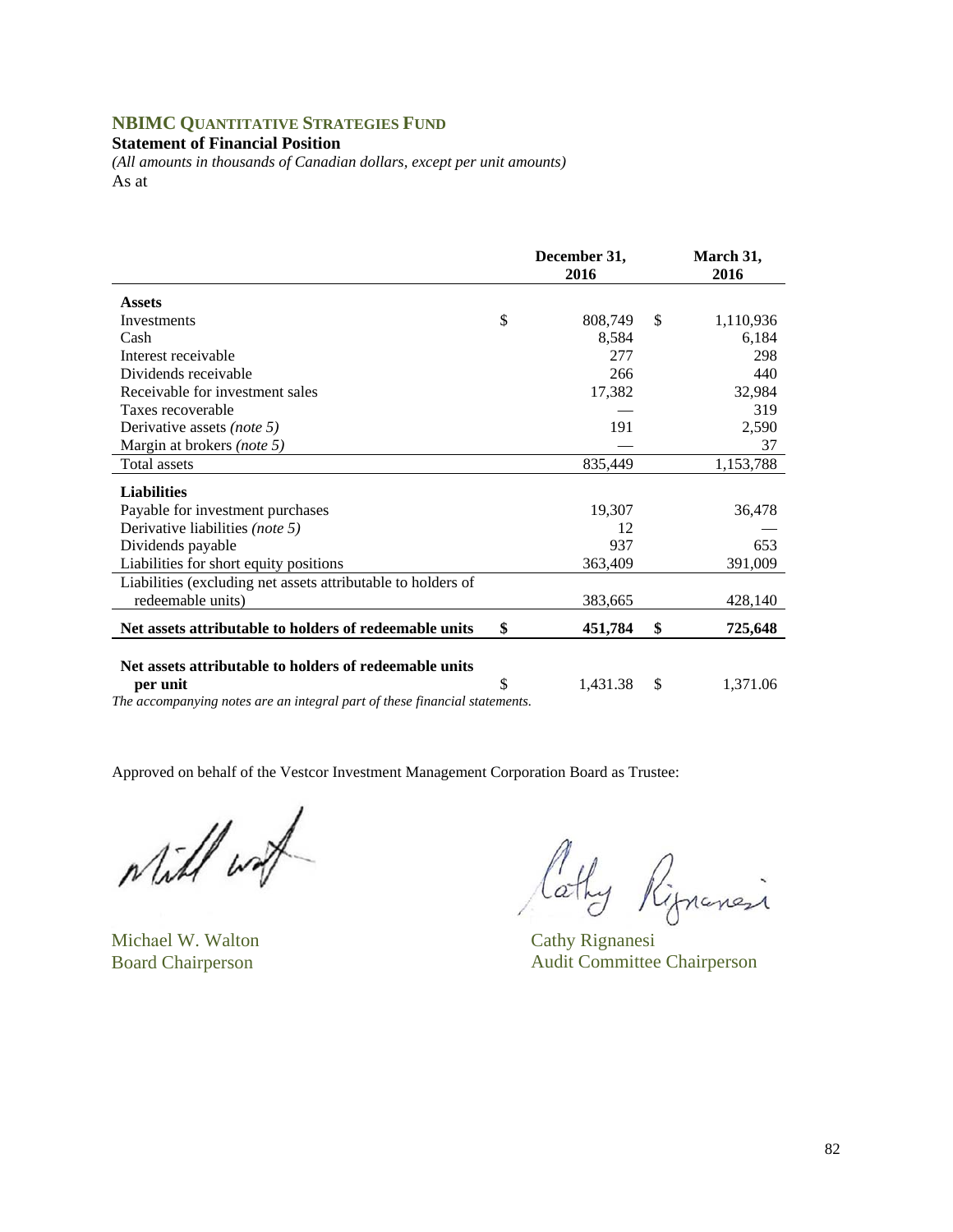# **NBIMC QUANTITATIVE STRATEGIES FUND**

# **Statement of Comprehensive Income**

*(All amounts in thousands of Canadian dollars, except per unit amounts)* 

|                                                     | For the nine<br>months ended<br>December 31,<br>2016 |    | For the year<br>ended March 31,<br>2016 |
|-----------------------------------------------------|------------------------------------------------------|----|-----------------------------------------|
| <b>Income</b>                                       |                                                      |    |                                         |
| Interest                                            | \$<br>2,480                                          | S  | 943                                     |
| Dividend (loss) income                              | (612)                                                |    | 8,765                                   |
| Securities lending                                  | 48                                                   |    | 91                                      |
| Derivative income                                   | 78                                                   |    | 2,658                                   |
| Net realized gain on investments                    | 39,581                                               |    | 11,685                                  |
| Net change in unrealized (loss) gain on investments | (14,191)                                             |    | 845                                     |
| <b>Total income</b>                                 | 27.384                                               |    | 24,987                                  |
|                                                     |                                                      |    |                                         |
| <b>Expenses</b>                                     |                                                      |    |                                         |
| <b>Transaction costs</b>                            | 2,872                                                |    | 3,033                                   |
| Other                                               | 1,537                                                |    | 1,401                                   |
| <b>Total expenses</b>                               | 4,409                                                |    | 4,434                                   |
| Increase in net assets attributable to holders of   |                                                      |    |                                         |
| redeemable units                                    | \$<br>22,975                                         | \$ | 20,553                                  |

*The accompanying notes are an integral part of these financial statements.*

# **NBIMC QUANTITATIVE STRATEGIES FUND**

## **Statement of Changes in Net Assets Attributable to Holders of Redeemable Units**

*(All amounts in thousands of Canadian dollars, except per unit amounts)* 

|                                                         |   | For the nine<br>months ended<br>December 31,<br>2016 |    | For the year<br>ended March 31,<br>2016 |
|---------------------------------------------------------|---|------------------------------------------------------|----|-----------------------------------------|
| Net assets attributable to holders of redeemable units, |   |                                                      |    |                                         |
| beginning of period                                     | S | 725.648                                              | -S | 494.467                                 |
| Increase in net assets attributable to holders of       |   |                                                      |    |                                         |
| redeemable units                                        |   | 22,975                                               |    | 20,553                                  |
| <b>Distributions</b>                                    |   | (54, 743)                                            |    | (6,934)                                 |
| Proceeds from issuance of redeemable units              |   | 142.380                                              |    | 264.864                                 |
| Amounts paid on redemption of redeemable units          |   | (384,476)                                            |    | (47,302)                                |
| Net assets attributable to holders of redeemable units, |   |                                                      |    |                                         |
| end of period                                           |   | 451.784                                              | S  | 725.648                                 |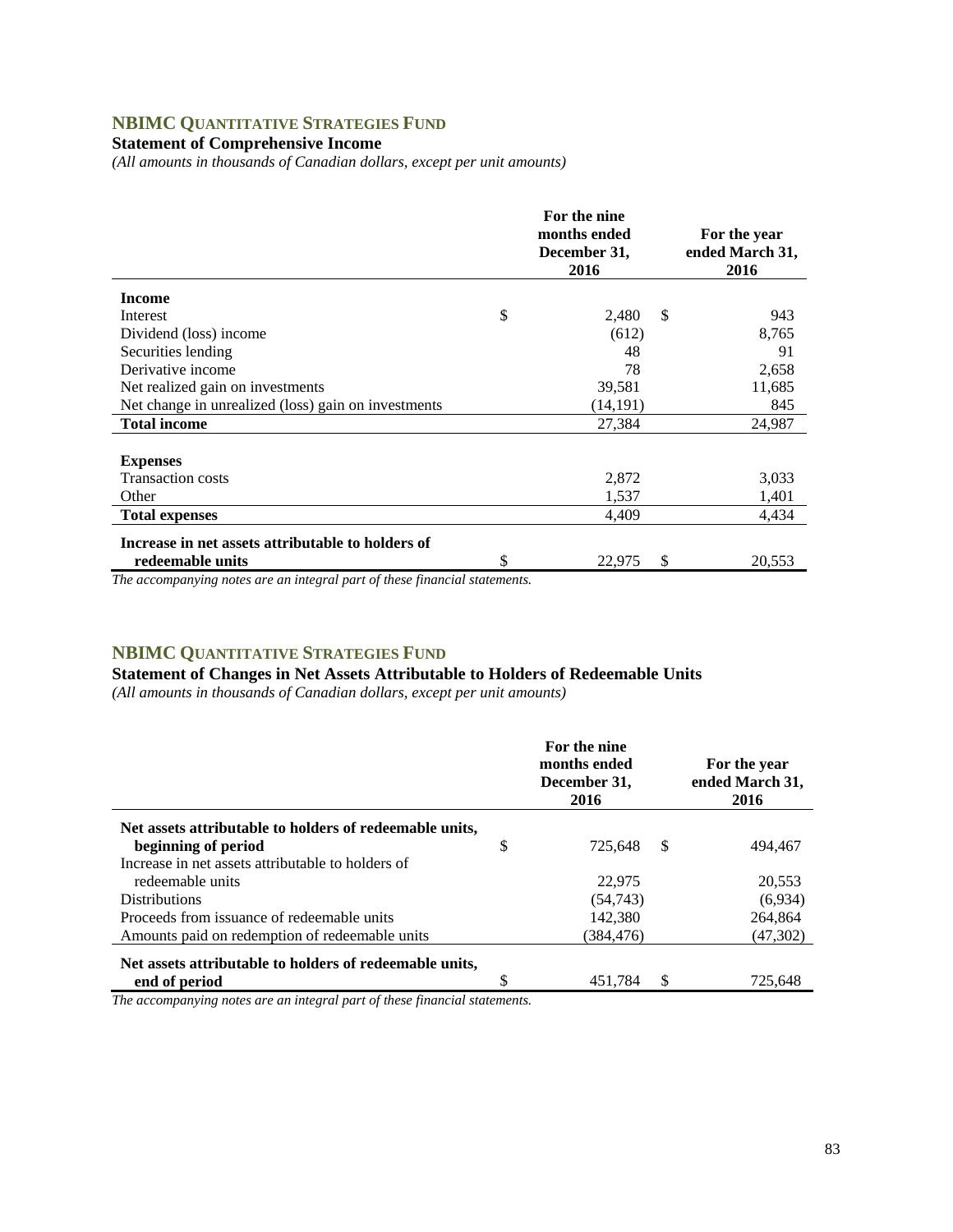# **NBIMC QUANTITATIVE STRATEGIES FUND**

# **Statement of Cash Flows**

*(All amounts in thousands of Canadian dollars, except per unit amounts)* 

|                                                     |          | For the nine<br>months ended<br>December 31,<br>2016 |          | For the year<br>ended March 31,<br>2016 |
|-----------------------------------------------------|----------|------------------------------------------------------|----------|-----------------------------------------|
| Cash flows from (used in) operating activities      |          |                                                      |          |                                         |
| Increase in net assets attributable to holders of   |          |                                                      |          |                                         |
| redeemable units                                    | \$       | 22,975                                               | \$       | 20,553                                  |
| Adjustments for:                                    |          |                                                      |          |                                         |
| Foreign exchange gain on dividends                  |          | (32)                                                 |          | (6,209)                                 |
| Net realized gain on sale of investments            |          | (39, 581)                                            |          | (11,685)                                |
| Net change in unrealized loss (gain) on investments |          | 14,191                                               |          | (845)                                   |
| Purchases of investments                            |          | (5,875,739)                                          |          | (7,300,419)                             |
| Proceeds from sale and maturity of investments      |          | 6,175,748                                            |          | 7,093,721                               |
| Interest receivable                                 |          | 21                                                   |          | (251)                                   |
| Dividends receivable                                |          | 174                                                  |          | (143)                                   |
| Receivable for investment sales                     |          | 15,602                                               |          | (19,700)                                |
| Taxes recoverable                                   |          | 319                                                  |          | (319)                                   |
| Derivative assets / liabilities                     |          | 2,411                                                |          | (3,585)                                 |
| Margin at brokers                                   |          | 37                                                   |          | (26)                                    |
| Payable for investment purchases                    |          | (17, 171)                                            |          | 8,720                                   |
| Dividends payable                                   |          | 284                                                  |          | 403                                     |
| Net cash from (used in) operating activities        |          | 299,239                                              |          | (219, 785)                              |
|                                                     |          |                                                      |          |                                         |
| Cash flows from (used in) financing activities      |          |                                                      |          |                                         |
| Proceeds from issuances of redeemable units         |          | 87.637                                               |          | 257,930                                 |
| Amounts paid on redemption of redeemable units      |          | (384, 476)                                           |          | (47, 302)                               |
| Net cash (used in) from financing activities        |          | (296, 839)                                           |          | 210,628                                 |
|                                                     |          |                                                      |          |                                         |
| Net increase (decrease) in cash                     |          | 2,400                                                |          | (9,157)                                 |
| Cash, beginning of period                           |          | 6,184                                                |          | 15,341                                  |
| Cash, end of period                                 | \$       | 8,584                                                | \$       | 6,184                                   |
|                                                     |          |                                                      |          |                                         |
| Supplemental information:<br>Interest received      |          | 2,501                                                |          | 692                                     |
|                                                     | \$<br>\$ |                                                      | \$<br>\$ |                                         |
| Dividends (paid) received<br>Non-cash transactions: |          | (154)                                                |          | 8,622                                   |
| <b>Distributions</b>                                | \$       | (54, 743)                                            |          | (6,934)                                 |
| Proceeds from issuance of redeemable units          | \$       | 54,743                                               | \$<br>\$ | 6,934                                   |
|                                                     |          |                                                      |          |                                         |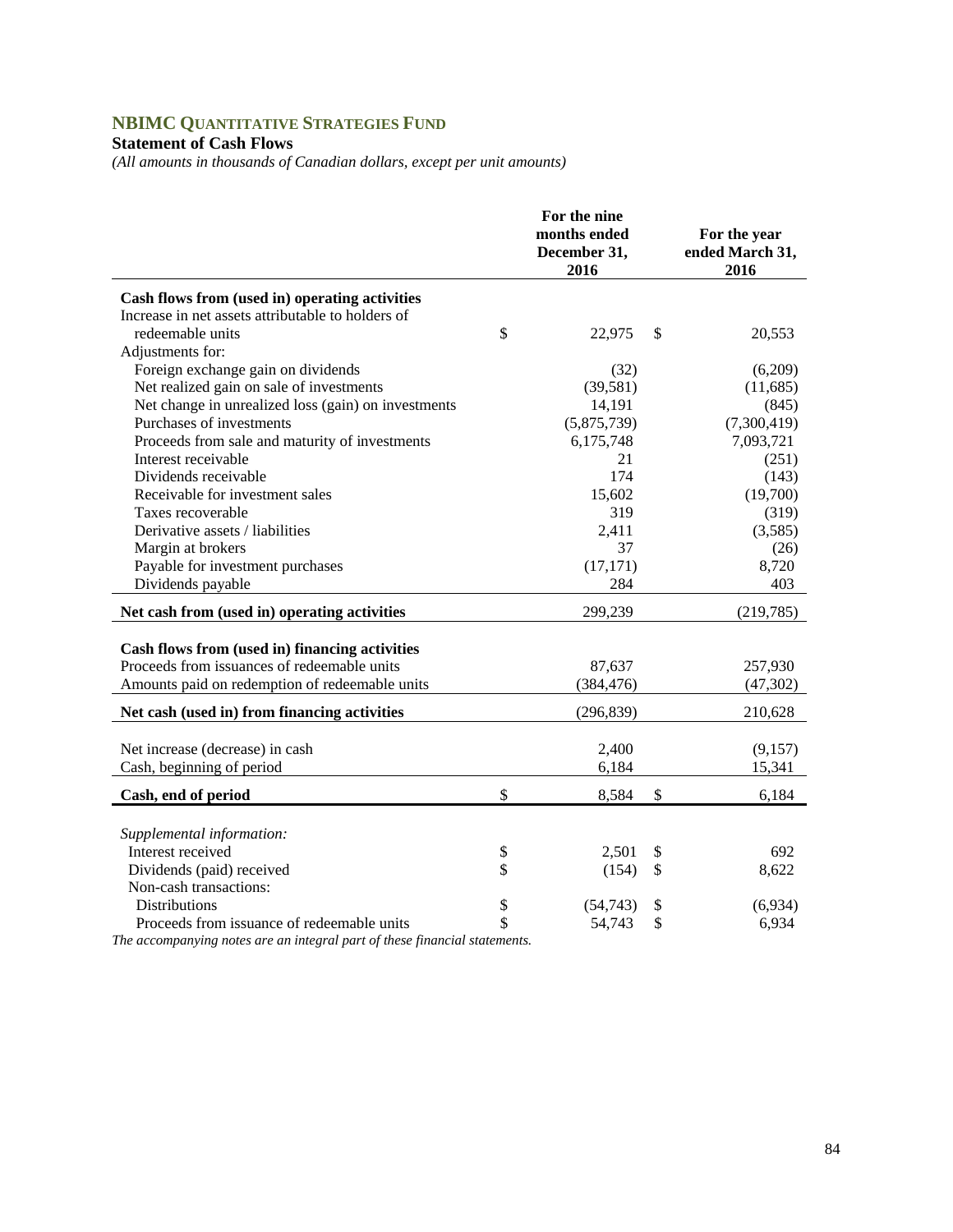## **NBIMC QUANTITATIVE EQUITY STRATEGIC BETA FUND**

**Statement of Financial Position** 

*(All amounts in thousands of Canadian dollars, except per unit amounts)*  As at

|                                                              | December 31,<br>2016 |
|--------------------------------------------------------------|----------------------|
| <b>Assets</b>                                                |                      |
| Investments                                                  | \$<br>471,311        |
| Cash                                                         | 2,041                |
| Dividends receivable                                         | 492                  |
| Receivable for investment sales                              | 1,754                |
| Total assets                                                 | 475,598              |
| <b>Liabilities</b>                                           |                      |
| Payable for investment purchases                             | 3,154                |
| Derivative liabilities <i>(note 5)</i>                       | 676                  |
| Margin at brokers <i>(note 5)</i>                            | 694                  |
| Dividends payable                                            | 82                   |
| Liabilities for short equity positions                       | 102,676              |
| Liabilities (excluding net assets attributable to holders of |                      |
| redeemable units)                                            | 107,282              |
| Net assets attributable to holders of redeemable units       | \$<br>368,316        |

#### **Net assets attributable to holders of redeemable units**

**per unit**  $\qquad$  1,034.96

*The accompanying notes are an integral part of these financial statements.* 

while with

Michael W. Walton Cathy Rignanesi

lathy Rignancia

Board Chairperson Audit Committee Chairperson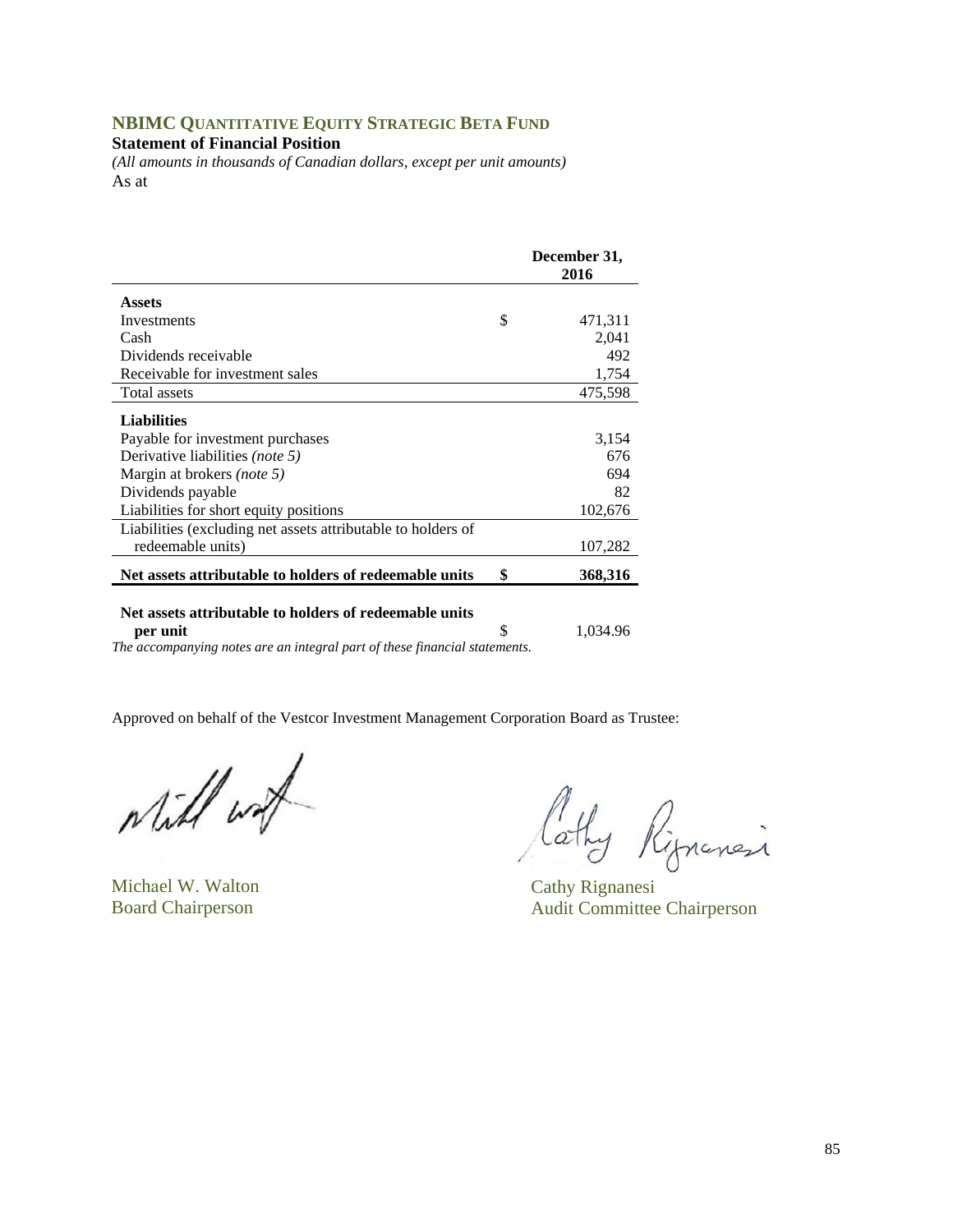# **NBIMC QUANTITATIVE EQUITY STRATEGIC BETA FUND**

**Statement of Comprehensive Income** 

*(All amounts in thousands of Canadian dollars, except per unit amounts)* 

|                                                   | For the period<br>since inception<br>on April 26,<br>2016 to<br>December 31,<br>2016 |
|---------------------------------------------------|--------------------------------------------------------------------------------------|
| <b>Income</b>                                     |                                                                                      |
| Dividend                                          | \$<br>2,234                                                                          |
| Securities lending                                | 23                                                                                   |
| Derivative loss                                   | (1,299)                                                                              |
| Net realized gain on investments                  | 3,436                                                                                |
| Net change in unrealized gain on investments      | 8,211                                                                                |
| <b>Total income</b>                               | 12,605                                                                               |
|                                                   |                                                                                      |
| <b>Expenses</b>                                   |                                                                                      |
| <b>Transaction costs</b>                          | 73                                                                                   |
| Other                                             | 358                                                                                  |
| <b>Total expenses</b>                             | 431                                                                                  |
| Increase in net assets attributable to holders of |                                                                                      |
| redeemable units                                  | \$<br>12,174                                                                         |

*The accompanying notes are an integral part of these financial statements.*

### **NBIMC QUANTITATIVE EQUITY STRATEGIC BETA FUND**

**Statement of Changes in Net Assets Attributable to Holders of Redeemable Units**  *(All amounts in thousands of Canadian dollars, except per unit amounts)* 

|                                                         |   | For the period<br>since inception<br>on April 26, 2016<br>to December 31,<br>2016 |
|---------------------------------------------------------|---|-----------------------------------------------------------------------------------|
| Net assets attributable to holders of redeemable units, |   |                                                                                   |
| beginning of period                                     | S |                                                                                   |
| Increase in net assets attributable to holders of       |   |                                                                                   |
| redeemable units                                        |   | 12,174                                                                            |
| <b>Distributions</b>                                    |   | (6, 722)                                                                          |
| Proceeds from issuance of redeemable units              |   | 382,578                                                                           |
| Amounts paid on redemption of redeemable units          |   | (19,714)                                                                          |
| Net assets attributable to holders of redeemable units, |   |                                                                                   |
| end of period                                           |   | 368,316                                                                           |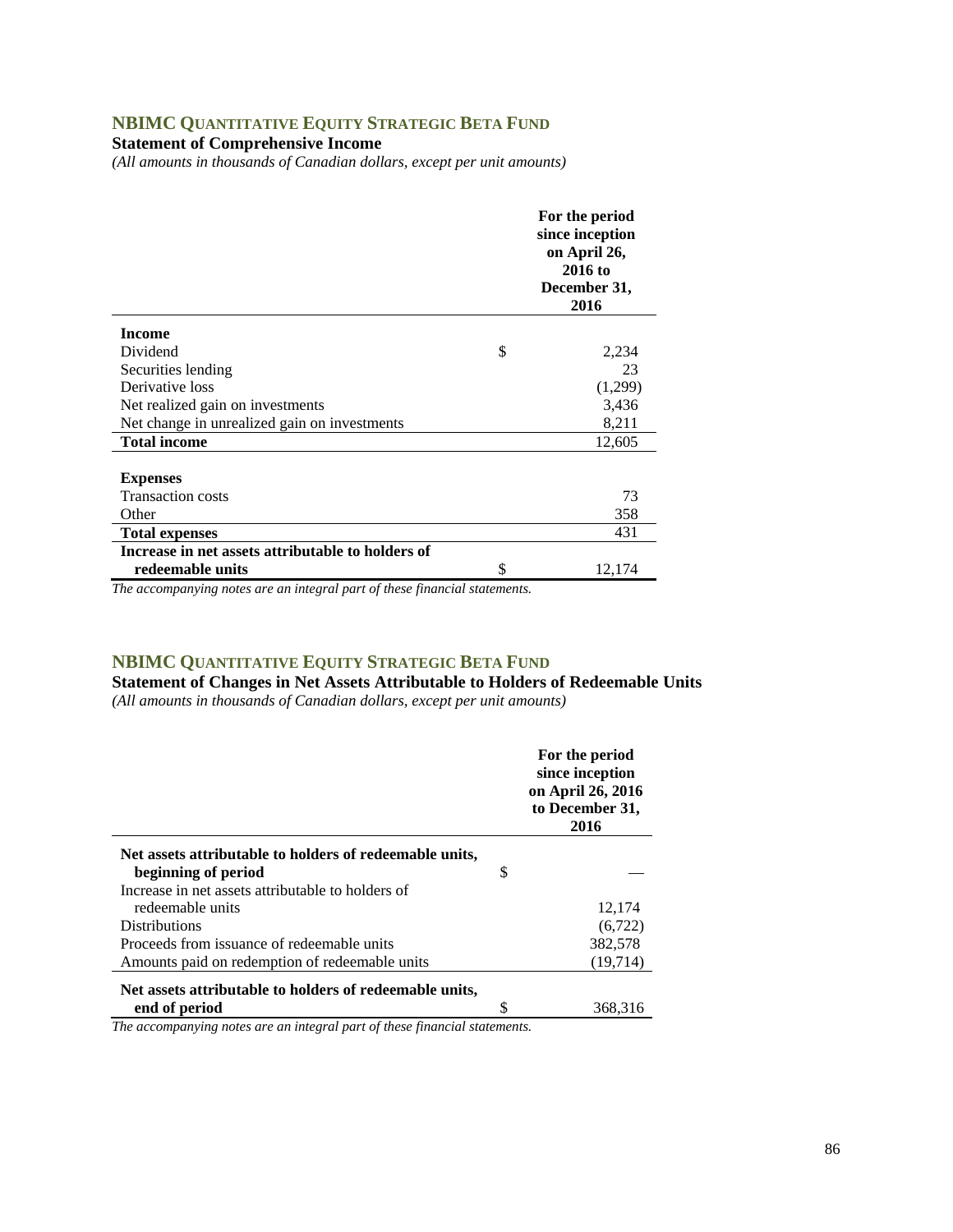# **NBIMC QUANTITATIVE EQUITY STRATEGIC BETA FUND**

# **Statement of Cash Flows**

*(All amounts in thousands of Canadian dollars, except per unit amounts)* 

|                                                                            | For the period<br>since inception<br>on April 26, 2016<br>to December 31,<br>2016 |
|----------------------------------------------------------------------------|-----------------------------------------------------------------------------------|
| Cash flows from (used in) operating activities                             |                                                                                   |
| Increase in net assets attributable to holders of                          |                                                                                   |
| redeemable units                                                           | \$<br>12,174                                                                      |
| Adjustments for:                                                           |                                                                                   |
| Foreign exchange gain on dividends                                         | (36)                                                                              |
| Net realized gain on sale of investments                                   | (3, 436)                                                                          |
| Net change in unrealized gain on investments                               | (8,211)                                                                           |
| Purchases of investments                                                   | (900, 339)                                                                        |
| Proceeds from sale and maturity of investments                             | 543,387                                                                           |
| Dividends receivable                                                       | (492)                                                                             |
| Receivable for investment sales                                            | (1,754)                                                                           |
| Derivative assets / liabilities                                            | 676                                                                               |
| Margin at brokers                                                          | 694                                                                               |
| Payable for investment purchases                                           | 3,154                                                                             |
| Dividends payable                                                          | 82                                                                                |
| Net cash used in operating activities                                      | (354, 101)                                                                        |
|                                                                            |                                                                                   |
| Cash flows from (used in) financing activities                             |                                                                                   |
| Proceeds from issuances of redeemable units                                | 375,856                                                                           |
| Amounts paid on redemption of redeemable units                             | (19, 714)                                                                         |
| Net cash from financing activities                                         | 356,142                                                                           |
| Net increase in cash                                                       | 2,041                                                                             |
| Cash, beginning of period                                                  |                                                                                   |
|                                                                            |                                                                                   |
| Cash, end of period                                                        | \$<br>2,041                                                                       |
| Supplemental information:                                                  |                                                                                   |
| Dividends received                                                         | \$<br>1,824                                                                       |
| Non-cash transactions:                                                     |                                                                                   |
| <b>Distributions</b>                                                       | \$<br>(6,722)                                                                     |
| Proceeds from issuance of redeemable units                                 | \$<br>6,722                                                                       |
| The accompanying notes are an integral part of these financial statements. |                                                                                   |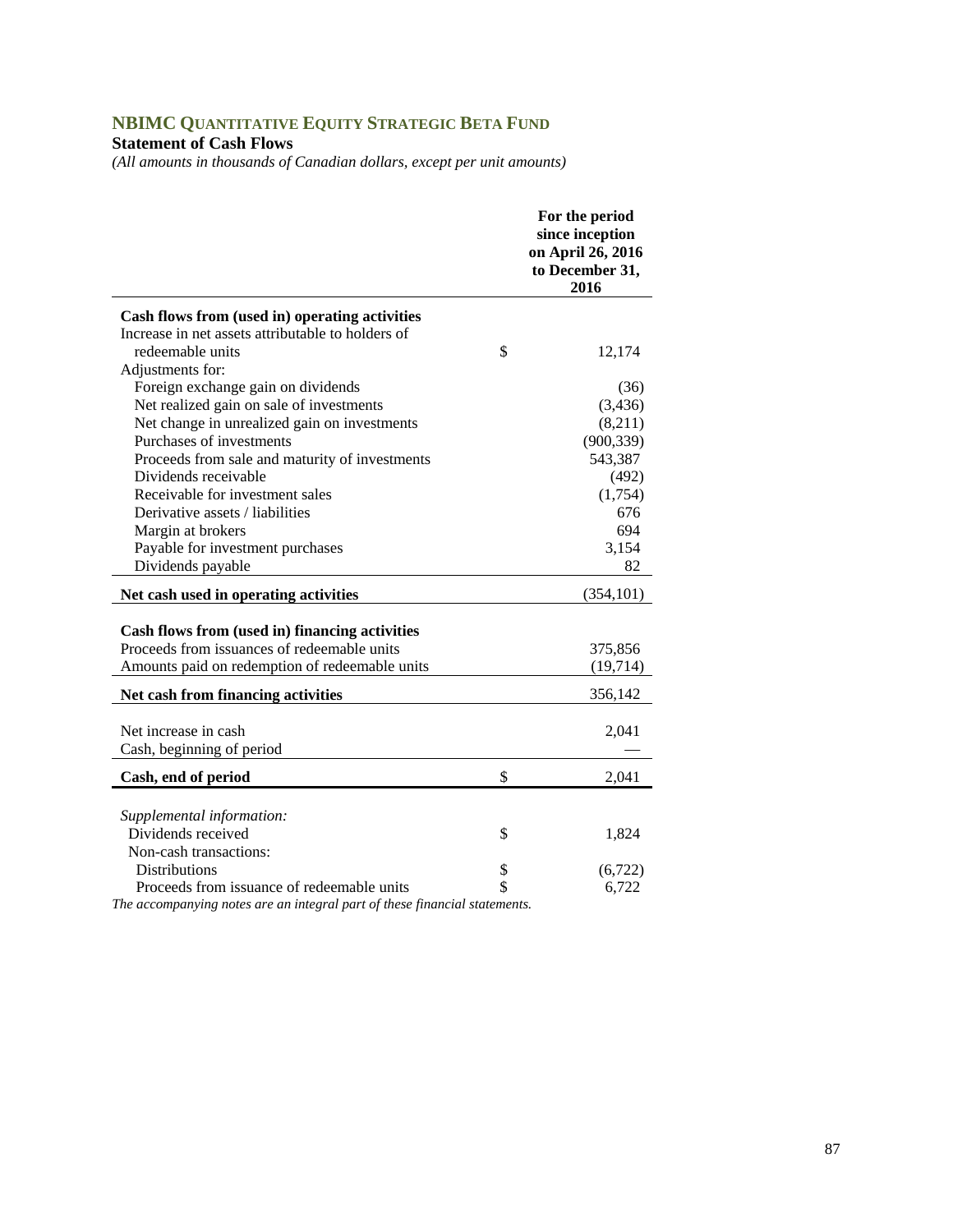# **NBIMC NEW BRUNSWICK AND ATLANTIC CANADA EQUITY OPPORTUNITY FUND**

#### **Statement of Financial Position**

*(All amounts in thousands of Canadian dollars, except per unit amounts)*  As at

|                                                                                                                           |    | December 31,<br>2016 |    | March 31,<br>2016 |
|---------------------------------------------------------------------------------------------------------------------------|----|----------------------|----|-------------------|
| <b>Assets</b>                                                                                                             |    |                      |    |                   |
| Investments                                                                                                               | \$ | 32,671               | S  | 31,955            |
| Total assets                                                                                                              |    | 32,671               |    | 31,955            |
| Net assets attributable to holders of redeemable units                                                                    | \$ | 32,671               |    | 31,955            |
| Net assets attributable to holders of redeemable units                                                                    |    |                      |    |                   |
| per unit<br>$\bm{T}$ , and account on the contract of the contract of $\bm{A}$ , and $\bm{C}$ , and $\bm{A}$ and $\bm{A}$ | S  | 5,026.19             | -S | 4,747.85          |

*The accompanying notes are an integral part of these financial statements.* 

while wat

Michael W. Walton Cathy Rignanesi

Cathy Rignancia

Board Chairperson Audit Committee Chairperson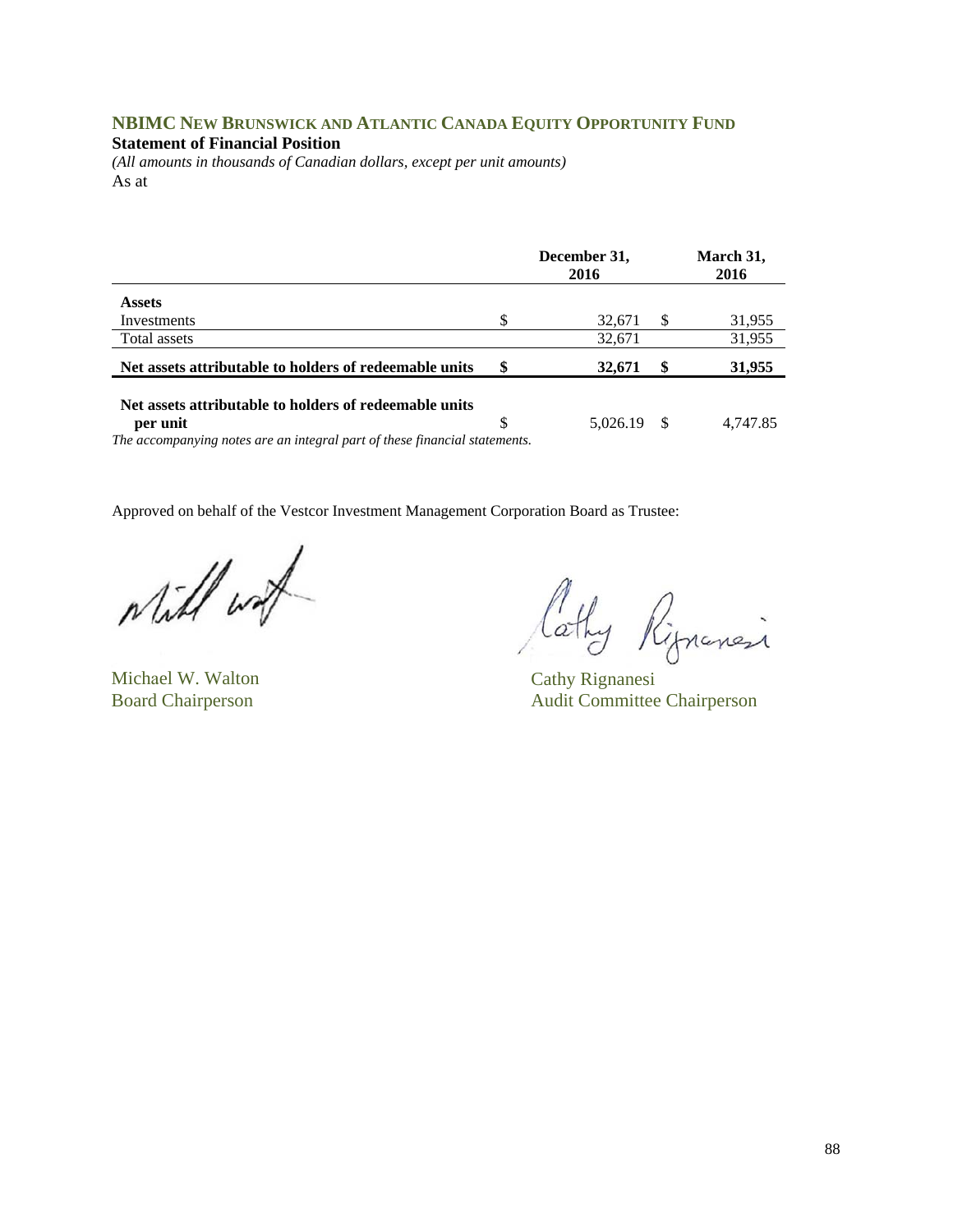### **NBIMC NEW BRUNSWICK AND ATLANTIC CANADA EQUITY OPPORTUNITY FUND**

### **Statement of Comprehensive Income**

*(All amounts in thousands of Canadian dollars, except per unit amounts)* 

|                                                   |    | For the nine<br>months ended<br>December 31,<br>2016 | For the year<br>ended March 31,<br>2016 |
|---------------------------------------------------|----|------------------------------------------------------|-----------------------------------------|
| <b>Income</b>                                     |    |                                                      |                                         |
| Dividend                                          | \$ | 147                                                  | \$<br>203                               |
| Realized loss on investments                      |    | (1)                                                  |                                         |
| Net change in unrealized gain on investments      |    | 1,717                                                | 913                                     |
| <b>Total income</b>                               |    | 1,863                                                | 1,116                                   |
| <b>Expenses</b>                                   |    |                                                      |                                         |
| Other                                             |    | 3                                                    | 8                                       |
| <b>Total expenses</b>                             |    | 3                                                    | 8                                       |
| Increase in net assets attributable to holders of |    |                                                      |                                         |
| redeemable units                                  | ¢  | 1,860                                                | \$<br>1,108                             |

*The accompanying notes are an integral part of these financial statements.*

### **NBIMC NEW BRUNSWICK AND ATLANTIC CANADA EQUITY OPPORTUNITY FUND Statement of Changes in Net Assets Attributable to Holders of Redeemable Units**

*(All amounts in thousands of Canadian dollars, except per unit amounts)* 

|                                                                                              | For the nine<br>months ended<br>December 31,<br>2016 |    | For the year<br>ended March 31,<br>2016 |
|----------------------------------------------------------------------------------------------|------------------------------------------------------|----|-----------------------------------------|
| Net assets attributable to holders of redeemable units,<br>beginning of period               | 31.955                                               | -S | 28.392                                  |
| Increase in net assets attributable to holders of<br>redeemable units                        | 1,860                                                |    | 1,108                                   |
| Proceeds from issuance of redeemable units<br>Amounts paid on redemption of redeemable units | (1,148)                                              |    | 2.717<br>(262)                          |
| Net assets attributable to holders of redeemable units,<br>end of period                     | 32.671                                               |    | 31,955                                  |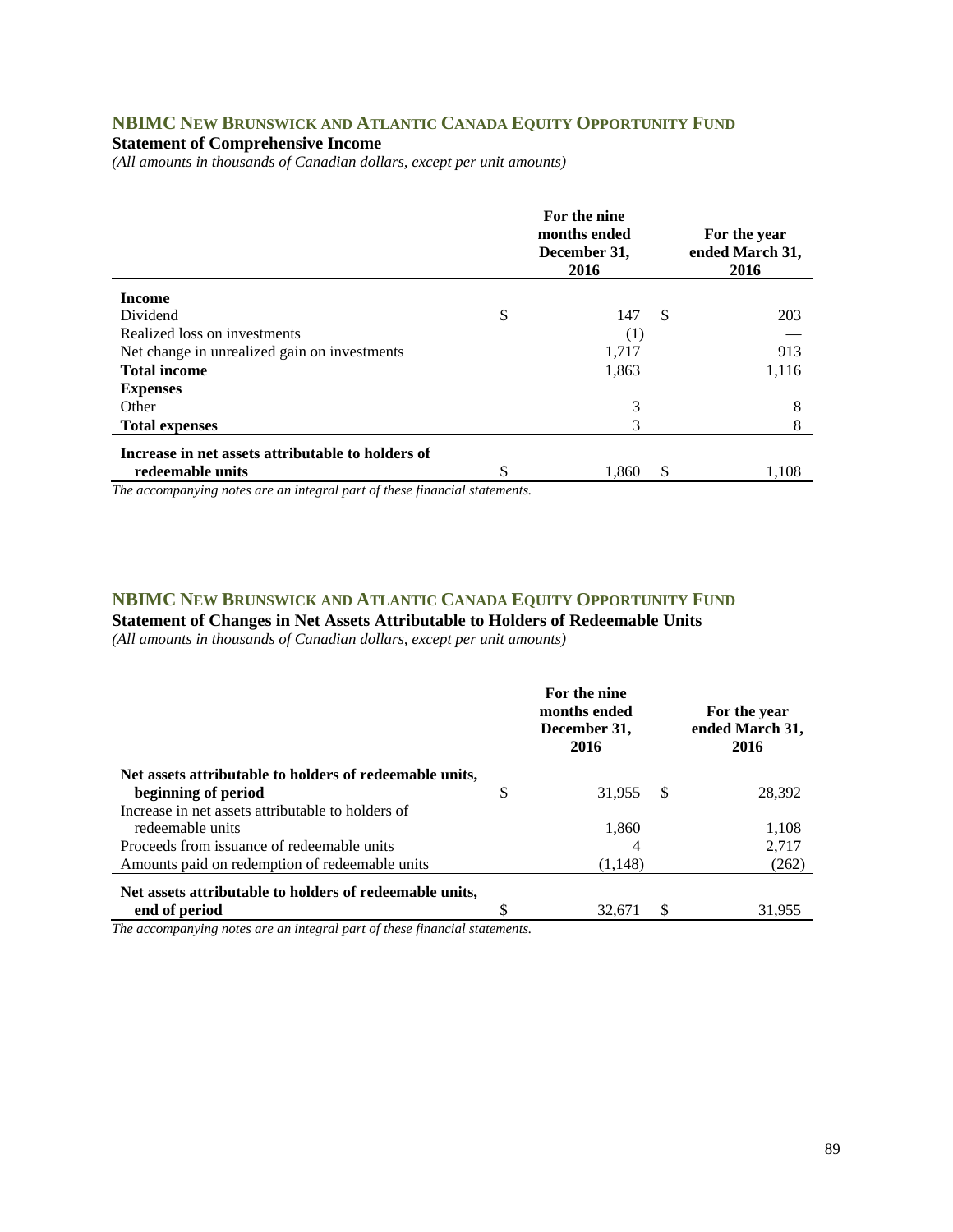### **NBIMC NEW BRUNSWICK AND ATLANTIC CANADA EQUITY OPPORTUNITY FUND Statement of Cash Flows**

*(All amounts in thousands of Canadian dollars, except per unit amounts)* 

|                                                                                                                                                 | For the nine<br>months ended<br>December 31,<br>2016 | For the year<br>ended March 31,<br>2016 |
|-------------------------------------------------------------------------------------------------------------------------------------------------|------------------------------------------------------|-----------------------------------------|
| Cash flows from (used in) operating activities                                                                                                  |                                                      |                                         |
| Increase in net assets attributable to holders of                                                                                               |                                                      |                                         |
| redeemable units                                                                                                                                | \$<br>1,860                                          | \$<br>1,108                             |
| Adjustments for:                                                                                                                                |                                                      |                                         |
| Realized loss on sale of investments                                                                                                            |                                                      |                                         |
| Net change in unrealized gain on investments                                                                                                    | (1,717)                                              | (913)                                   |
| Purchases of investments                                                                                                                        |                                                      | (9,650)                                 |
| Proceeds from sale and maturity of investments                                                                                                  | 1,000                                                | 7,000                                   |
| Net cash from (used in) operating activities                                                                                                    | 1,144                                                | (2, 455)                                |
| Cash flows from (used in) financing activities<br>Proceeds from issuances of redeemable units<br>Amounts paid on redemption of redeemable units | 4<br>(1, 148)                                        | 2,717<br>(262)                          |
| Net cash (used in) from financing activities                                                                                                    | (1,144)                                              | 2,455                                   |
| Net increase in cash<br>Cash, beginning of period                                                                                               |                                                      |                                         |
| Cash, end of period                                                                                                                             | \$                                                   | \$                                      |
| Supplemental information:<br>Dividends received<br>The accompanying notes are an integral part of these financial statements.                   | \$<br>147                                            | \$<br>203                               |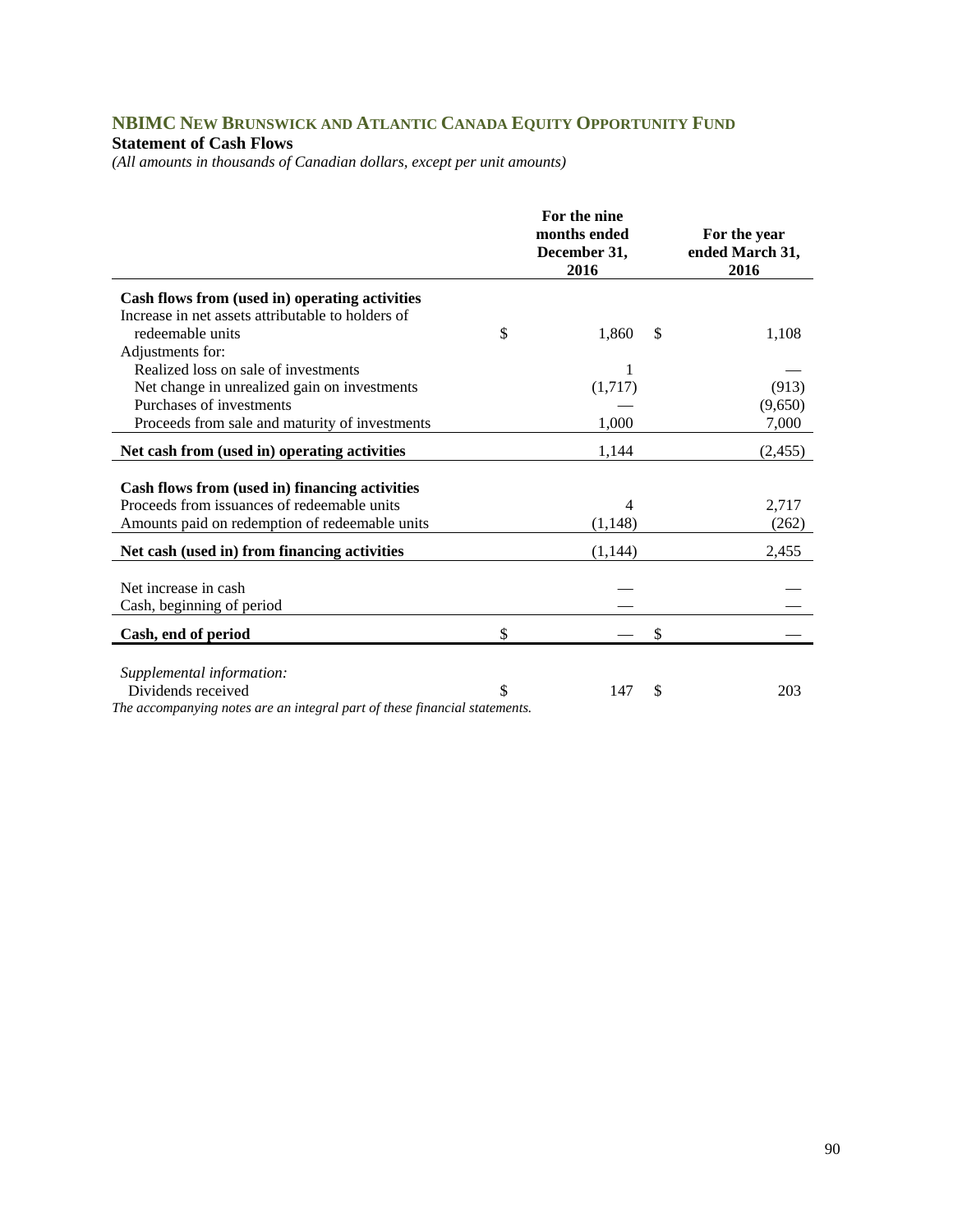# **NBIMC PRIVATE EQUITY FUND**

**Statement of Financial Position** 

*(All amounts in thousands of Canadian dollars, except per unit amounts)*  As at

|                                                                                            | December 31,<br>2016 |               | March 31,<br>2016 |  |
|--------------------------------------------------------------------------------------------|----------------------|---------------|-------------------|--|
| <b>Assets</b>                                                                              |                      |               |                   |  |
| Investments                                                                                | \$<br>545,640        | <sup>\$</sup> | 495,553           |  |
| Cash                                                                                       |                      |               |                   |  |
| Interest receivable                                                                        | 296                  |               | 33                |  |
| Derivative assets (note 5)                                                                 |                      |               |                   |  |
| Total assets                                                                               | 545,937              |               | 495,588           |  |
| <b>Liabilities</b>                                                                         |                      |               |                   |  |
| <b>Indebtedness</b>                                                                        |                      |               |                   |  |
| Derivative liabilities <i>(note 5)</i>                                                     |                      |               | 2                 |  |
| Liabilities (excluding net assets attributable to holders of                               |                      |               |                   |  |
| redeemable units)                                                                          |                      |               | 2                 |  |
| Net assets attributable to holders of redeemable units                                     | \$<br>545,936        | \$            | 495,586           |  |
| Net assets attributable to holders of redeemable units<br>per unit<br>Commitments (note 9) | \$<br>3,080.62       | - \$          | 2,756.07          |  |

*The accompanying notes are an integral part of these financial statements.* 

Will wat

Michael W. Walton Cathy Rignanesi

Cathy Rignancia

Board Chairperson Audit Committee Chairperson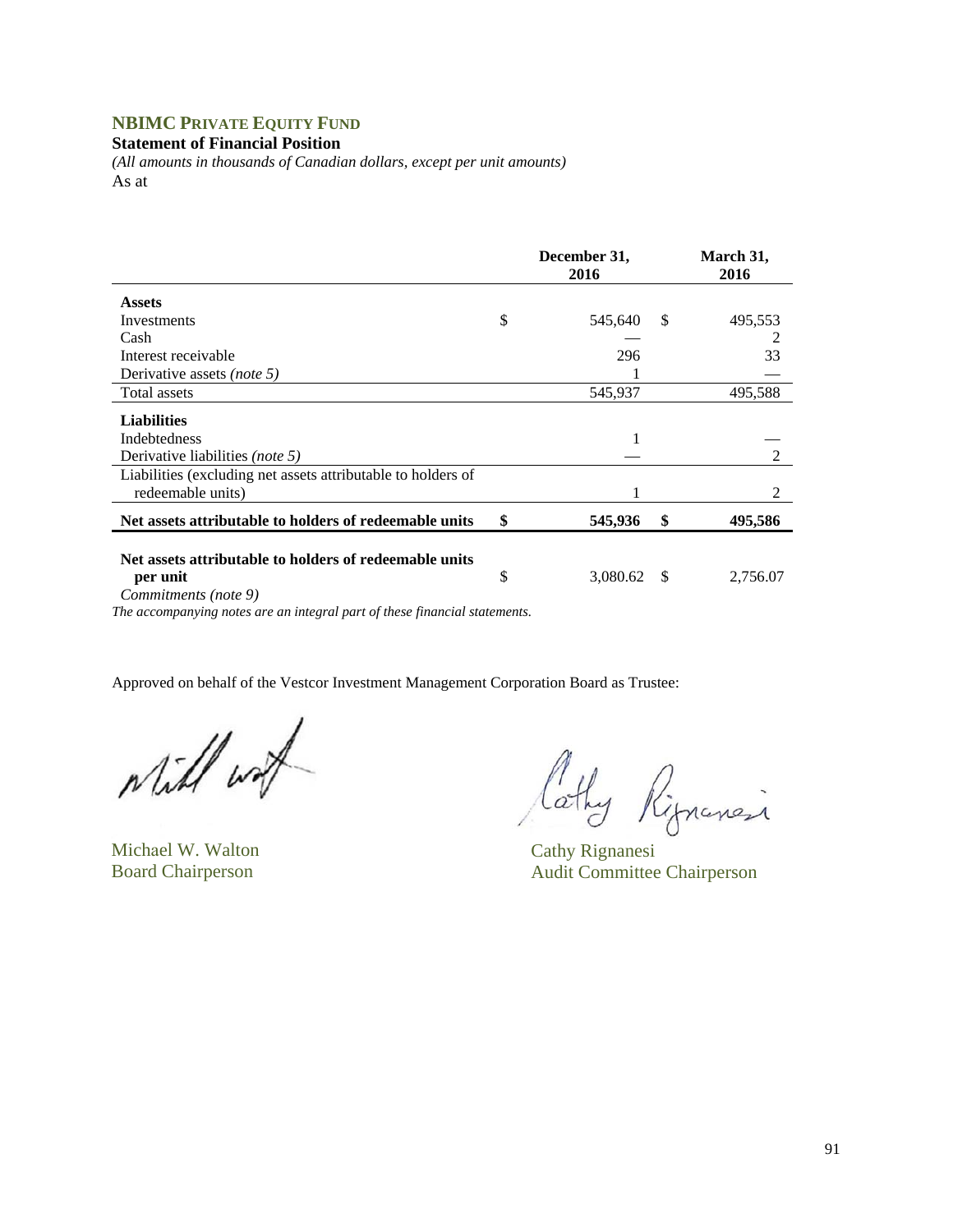# **NBIMC PRIVATE EQUITY FUND**

### **Statement of Comprehensive Income**

*(All amounts in thousands of Canadian dollars, except per unit amounts)* 

|                                                   | For the nine<br>months ended<br>December 31,<br>2016 |               | For the year<br>ended March 31,<br>2016 |
|---------------------------------------------------|------------------------------------------------------|---------------|-----------------------------------------|
| <b>Income</b>                                     |                                                      |               |                                         |
| Interest                                          | \$<br>266                                            | <sup>\$</sup> | 346                                     |
| Dividend                                          | 4,505                                                |               | 11,197                                  |
| Derivative income (loss)                          |                                                      |               | (2)                                     |
| Net realized gain on investments                  | 54,689                                               |               | 80,301                                  |
| Net change in unrealized gain on investments      | 7,814                                                |               | 6,293                                   |
| <b>Total income</b>                               | 67,275                                               |               | 98,135                                  |
|                                                   |                                                      |               |                                         |
| <b>Expenses</b>                                   |                                                      |               |                                         |
| Investment management fees                        | 8,914                                                |               | 10,571                                  |
| <b>Transaction costs</b>                          | 173                                                  |               |                                         |
| Other                                             | 54                                                   |               | 357                                     |
| <b>Total expenses</b>                             | 9,141                                                |               | 10,928                                  |
| Increase in net assets attributable to holders of |                                                      |               |                                         |
| redeemable units                                  | \$<br>58,134                                         | S             | 87,207                                  |

*The accompanying notes are an integral part of these financial statements.*

## **NBIMC PRIVATE EQUITY FUND**

## **Statement of Changes in Net Assets Attributable to Holders of Redeemable Units**

*(All amounts in thousands of Canadian dollars, except per unit amounts)* 

|                                                                                                           | For the nine<br>months ended<br>December 31,<br>2016 |    | For the year<br>ended March 31,<br>2016 |
|-----------------------------------------------------------------------------------------------------------|------------------------------------------------------|----|-----------------------------------------|
| Net assets attributable to holders of redeemable units,<br>beginning of period                            | \$<br>495.586                                        | \$ | 466.678                                 |
| Increase in net assets attributable to holders of<br>redeemable units                                     | 58.134                                               |    | 87,207                                  |
| Proceeds from issuance of redeemable units                                                                | 59,685                                               |    | 63.043                                  |
| Amounts paid on redemption of redeemable units<br>Net assets attributable to holders of redeemable units, | (67, 469)                                            |    | (121, 342)                              |
| end of period                                                                                             | 545.936                                              | S  | 495.586                                 |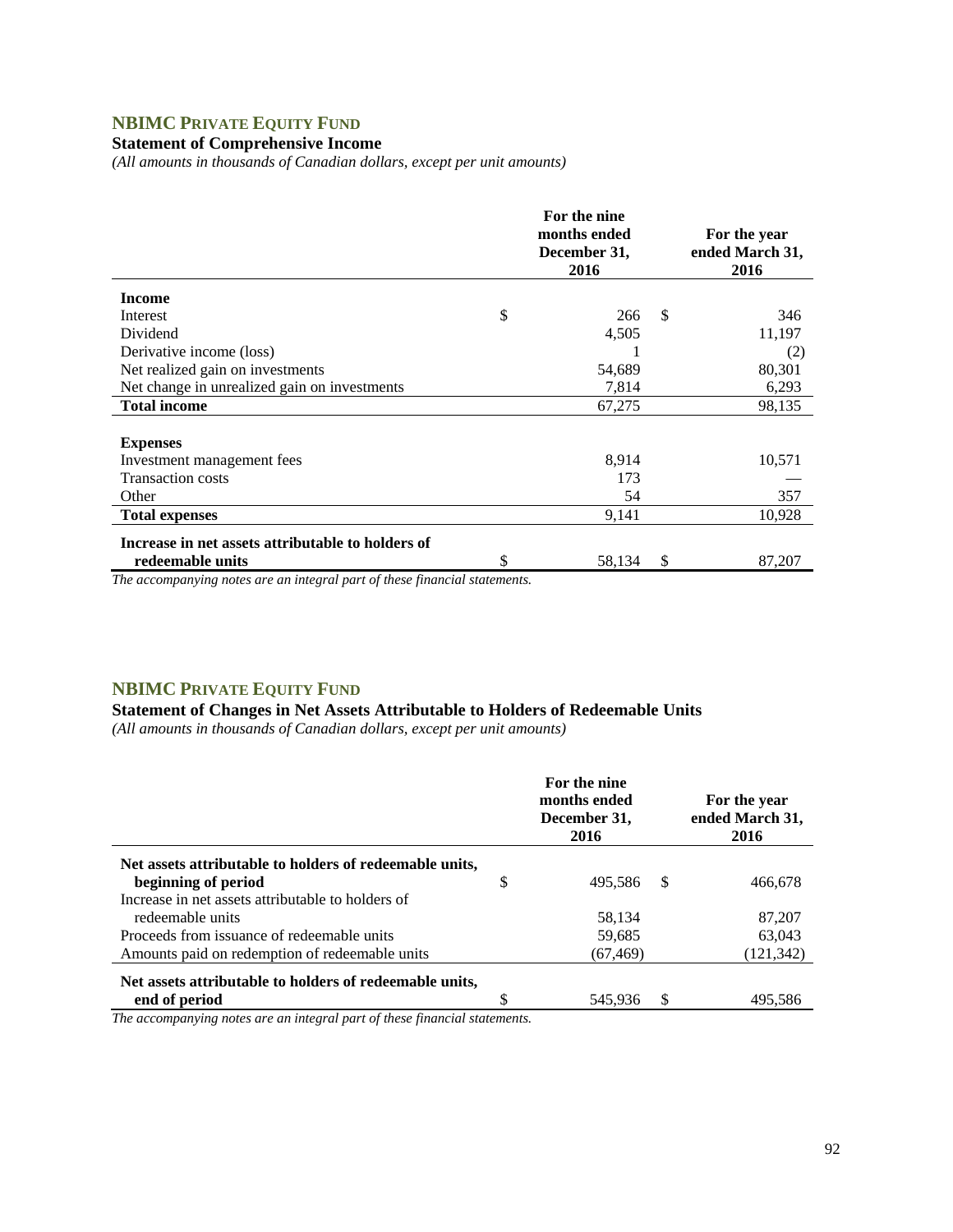# **NBIMC PRIVATE EQUITY FUND**

# **Statement of Cash Flows**

*(All amounts in thousands of Canadian dollars, except per unit amounts)* 

|                                                                           |          | For the nine<br>months ended<br>December 31,<br>2016 |          | For the year<br>ended March 31,<br>2016 |
|---------------------------------------------------------------------------|----------|------------------------------------------------------|----------|-----------------------------------------|
| Cash flows from (used in) operating activities                            |          |                                                      |          |                                         |
| Increase in net assets attributable to holders of                         |          |                                                      |          |                                         |
| redeemable units                                                          | \$       | 58,134                                               | \$       | 87,207                                  |
| Adjustments for:                                                          |          |                                                      |          |                                         |
| Foreign exchange loss (gain) on dividends                                 |          | 115                                                  |          | (36)                                    |
| Net realized gain on sale of investments                                  |          | (54, 689)                                            |          | (80, 301)                               |
| Net change in unrealized gain on investments                              |          | (7, 814)                                             |          | (6,293)                                 |
| Purchases of investments                                                  |          | (330, 259)                                           |          | (462, 616)                              |
| Proceeds from sale and maturity of investments                            |          | 342,560                                              |          | 520,342                                 |
| Interest receivable                                                       |          | (263)                                                |          | (33)                                    |
| Dividends receivable                                                      |          |                                                      |          | 29                                      |
| Payable for investment purchases                                          |          |                                                      |          | (26)                                    |
| Derivative assets / liabilities                                           |          | (3)                                                  |          |                                         |
| <b>Net cash from operating activities</b>                                 |          | 7,781                                                |          | 58,274                                  |
|                                                                           |          |                                                      |          |                                         |
| Cash flows from (used in) financing activities                            |          |                                                      |          |                                         |
| Proceeds from issuances of redeemable units                               |          | 59,685                                               |          | 63,043                                  |
| Amounts paid on redemption of redeemable units                            |          | (67, 469)                                            |          | (121, 342)                              |
| Net cash used in financing activities                                     |          | (7, 784)                                             |          | (58,299)                                |
| Net decrease in cash                                                      |          |                                                      |          |                                         |
|                                                                           |          | (3)<br>2                                             |          | (25)<br>27                              |
| Cash, beginning of period                                                 |          |                                                      |          |                                         |
| (Indebtedness) cash, end of period                                        | \$       | (1)                                                  | \$       | 2                                       |
|                                                                           |          |                                                      |          |                                         |
| Supplemental information:<br>Interest received                            |          | 3                                                    |          | 313                                     |
| Dividends received                                                        | \$<br>\$ | 4,505                                                | \$<br>\$ | 11,226                                  |
| The accompanying notes are an integral part of these financial statements |          |                                                      |          |                                         |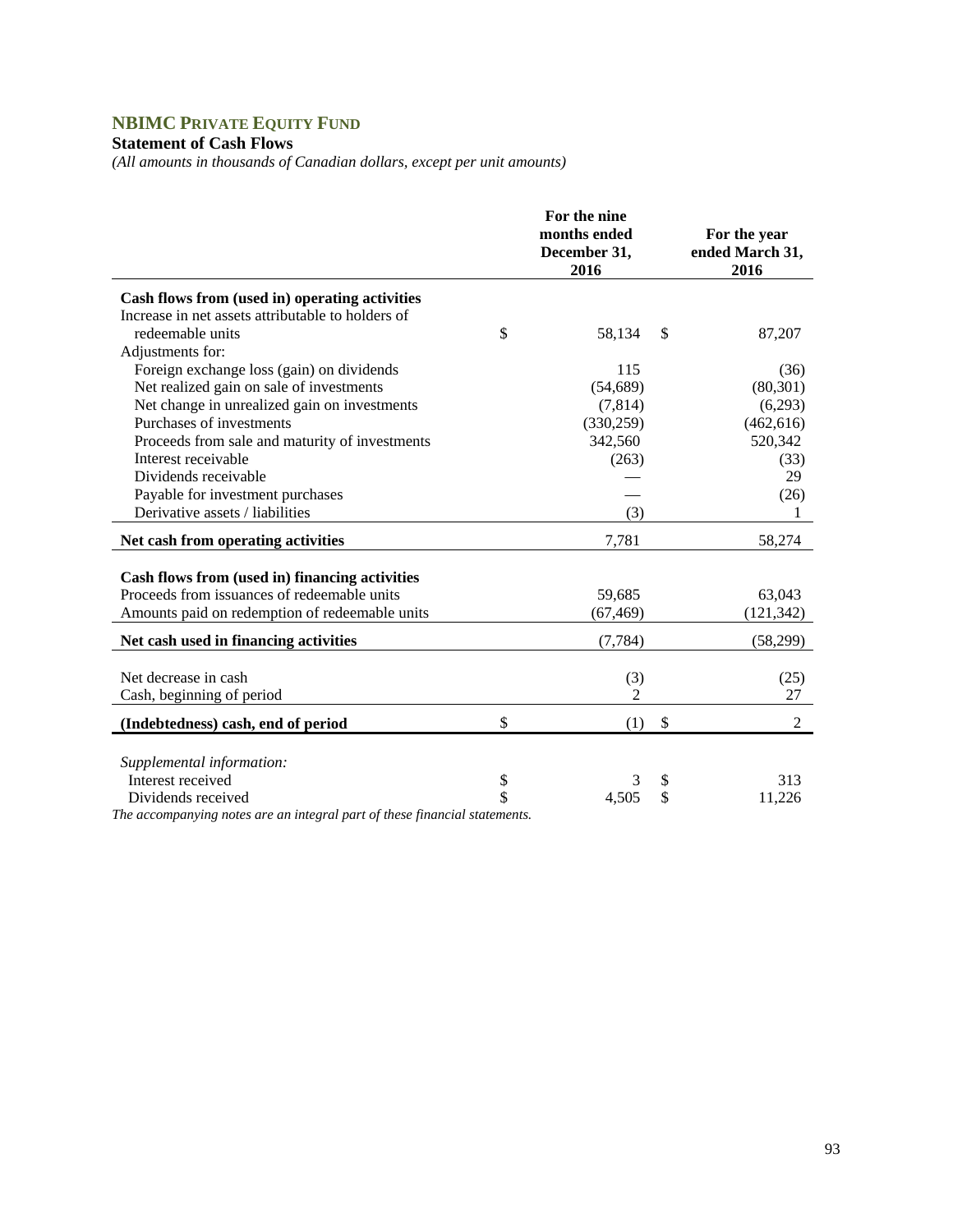## **NBIMC ASSET MIX STRATEGY FUND**

**Statement of Financial Position** 

*(All amounts in thousands of Canadian dollars, except per unit amounts)*  As at

|                                                                    | December 31,<br>2016 |    | March 31,<br>2016 |
|--------------------------------------------------------------------|----------------------|----|-------------------|
| <b>Assets</b>                                                      |                      |    |                   |
| Investments                                                        | \$<br>38,115         | -S | 79,965            |
| Derivative assets (note 5)                                         |                      |    | 105               |
| Margin at brokers (note 5)                                         | 4,527                |    | 29                |
| Total assets                                                       | 42,642               |    | 80,099            |
| <b>Liabilities</b>                                                 |                      |    |                   |
| Payable for investment purchases                                   |                      |    | 6,120             |
| Derivative liabilities (note 5)                                    | 6                    |    |                   |
| Liabilities (excluding net assets attributable to holders of       |                      |    |                   |
| redeemable units)                                                  | 6                    |    | 6,120             |
| Net assets attributable to holders of redeemable units             | \$<br>42,636         | S  | 73,979            |
| Net assets attributable to holders of redeemable units<br>per unit | \$<br>1.136.03       | -S | 1,038.35          |

*The accompanying notes are an integral part of these financial statements.* 

while with

Michael W. Walton Cathy Rignanesi

lathy Rignanci

Board Chairperson Audit Committee Chairperson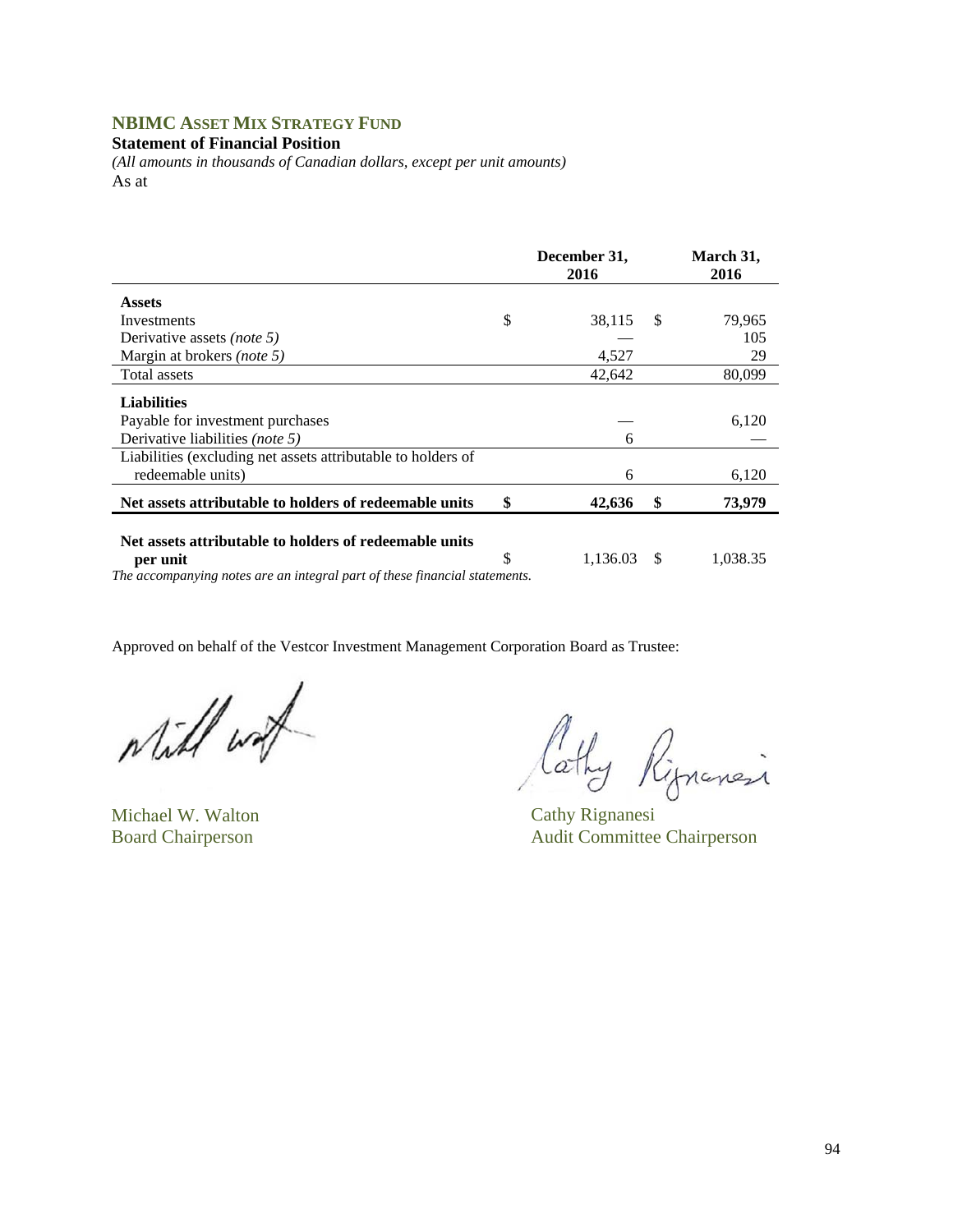## **NBIMC ASSET MIX STRATEGY FUND**

### **Statement of Comprehensive Income (Loss)**

*(All amounts in thousands of Canadian dollars, except per unit amounts)* 

|                                                     | For the nine<br>months ended<br>December 31,<br>2016 |    | For the period<br>since inception<br>on June 26, 2015<br>to March 31,<br>2016 |
|-----------------------------------------------------|------------------------------------------------------|----|-------------------------------------------------------------------------------|
| <b>Income</b>                                       |                                                      |    |                                                                               |
| Dividend                                            | \$<br>160                                            | -S | 250                                                                           |
| Derivative income (loss)                            | 4,460                                                |    | (826)                                                                         |
| Net realized gain (loss) on investments             | 1,686                                                |    | (861)                                                                         |
| Net change in unrealized (loss) gain on investments | (216)                                                |    | 292                                                                           |
| <b>Total income (loss)</b>                          | 6,090                                                |    | (1,145)                                                                       |
|                                                     |                                                      |    |                                                                               |
| <b>Expenses</b>                                     |                                                      |    |                                                                               |
| <b>Transaction costs</b>                            | 2                                                    |    | 5                                                                             |
| <b>Total expenses</b>                               | 2                                                    |    | 5                                                                             |
| Increase (decrease) in net assets attributable to   |                                                      |    |                                                                               |
| holders of redeemable units                         | \$<br>6,088                                          | S  | (1,150)                                                                       |
| $\sim$ $\sim$<br>$\sim$<br>$\cdot$ $\cdot$          |                                                      |    |                                                                               |

*The accompanying notes are an integral part of these financial statements.*

### **NBIMC ASSET MIX STRATEGY FUND**

#### **Statement of Changes in Net Assets Attributable to Holders of Redeemable Units**

*(All amounts in thousands of Canadian dollars, except per unit amounts)* 

|                                                              | For the nine<br>months ended<br>December 31,<br>2016 |               | For the period<br>since inception<br>on June 26, 2015<br>to March 31,<br>2016 |
|--------------------------------------------------------------|------------------------------------------------------|---------------|-------------------------------------------------------------------------------|
| Net assets attributable to holders of redeemable units,      |                                                      |               |                                                                               |
| beginning of period                                          | \$<br>73.979                                         | <sup>\$</sup> |                                                                               |
| Increase (decrease) in net assets attributable to holders of |                                                      |               |                                                                               |
| redeemable units                                             | 6.088                                                |               | (1,150)                                                                       |
| Proceeds from issuance of redeemable units                   | 73.715                                               |               | 188,874                                                                       |
| Amounts paid on redemption of redeemable units               | (111, 146)                                           |               | (113,745)                                                                     |
| Net assets attributable to holders of redeemable units,      |                                                      |               |                                                                               |
| end of period                                                | \$<br>42.636                                         | S             | 73.979                                                                        |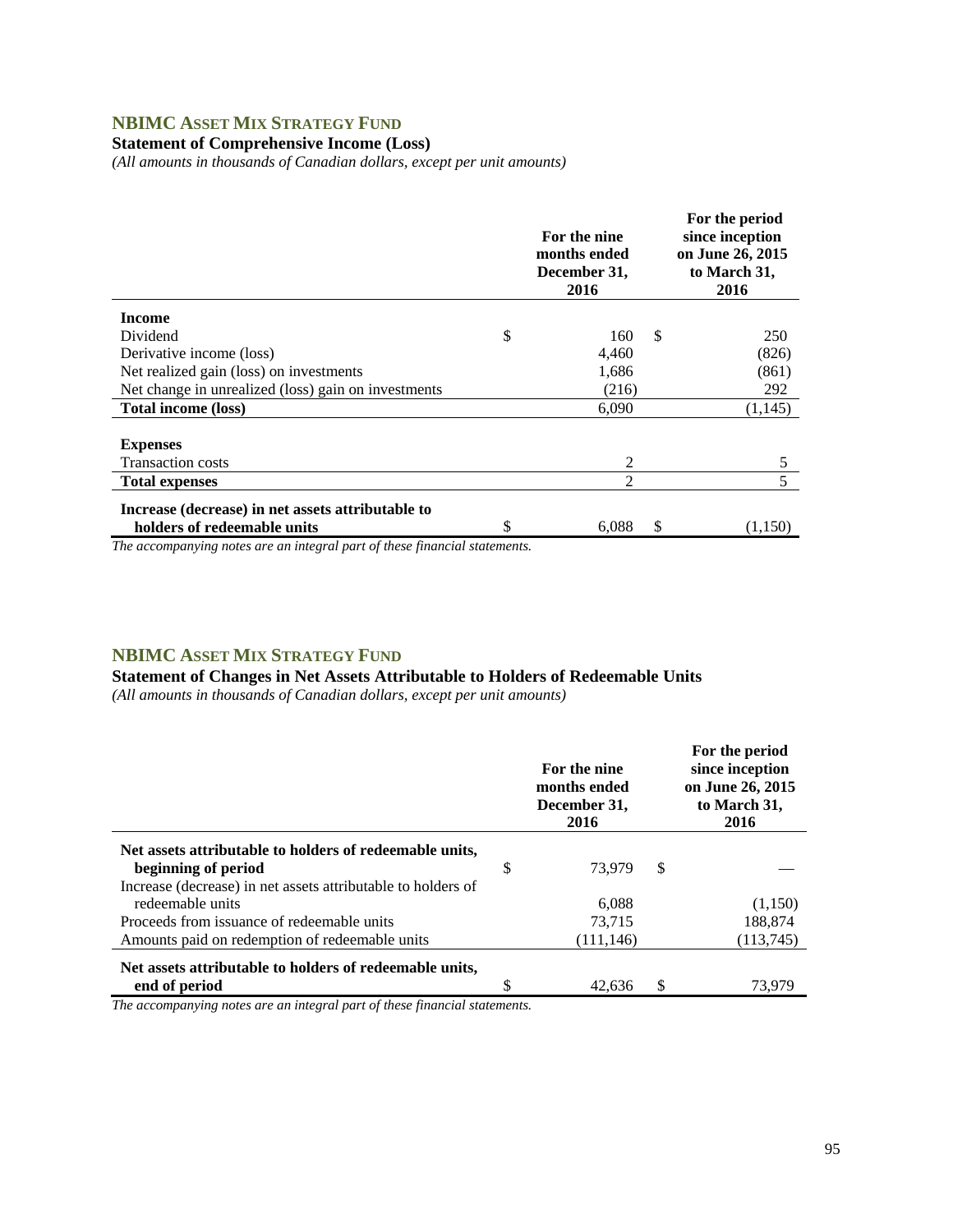# **NBIMC ASSET MIX STRATEGY FUND**

## **Statement of Cash Flows**

*(All amounts in thousands of Canadian dollars, except per unit amounts)* 

|                                                                                               | For the nine<br>months ended<br>December 31,<br>2016 | For the period<br>since inception<br>on June 26, 2015<br>to March 31,<br>2016 |
|-----------------------------------------------------------------------------------------------|------------------------------------------------------|-------------------------------------------------------------------------------|
| Cash flows from (used in) operating activities                                                |                                                      |                                                                               |
| Increase (decrease) in net assets attributable to holders of                                  |                                                      |                                                                               |
| redeemable units                                                                              | \$<br>6,088                                          | \$<br>(1,150)                                                                 |
| Adjustments for:                                                                              |                                                      |                                                                               |
| Foreign exchange loss (gain) on currency forwards                                             | 659                                                  | (1,426)                                                                       |
| Net realized (gain) loss on sale of investments                                               | (1,686)                                              | 861                                                                           |
| Net change in unrealized loss (gain) on investments                                           | 216                                                  | (292)                                                                         |
| Purchases of investments                                                                      | (402,086)                                            | (718, 866)                                                                    |
| Proceeds from sale and maturity of investments                                                | 444,747                                              | 639,758                                                                       |
| Derivative assets / liabilities                                                               | 111                                                  | (105)                                                                         |
| Margin at brokers                                                                             | (4, 498)                                             | (29)                                                                          |
| Payable for investment purchases                                                              | (6,120)                                              | 6,120                                                                         |
| Net cash from (used in) operating activities                                                  | 37,431                                               | (75, 129)                                                                     |
|                                                                                               |                                                      |                                                                               |
| Cash flows from (used in) financing activities<br>Proceeds from issuances of redeemable units |                                                      |                                                                               |
|                                                                                               | 73,715                                               | 188,874                                                                       |
| Amounts paid on redemption of redeemable units                                                | (111, 146)                                           | (113,745)                                                                     |
| Net cash (used in) from financing activities                                                  | (37, 431)                                            | 75,129                                                                        |
| Net increase in cash                                                                          |                                                      |                                                                               |
| Cash, beginning of period                                                                     |                                                      |                                                                               |
| Cash, end of period                                                                           | \$                                                   | \$                                                                            |
|                                                                                               |                                                      |                                                                               |
| Supplemental information:                                                                     |                                                      |                                                                               |
| Dividends received                                                                            | \$<br>160                                            | \$<br>250                                                                     |
| The accompanying notes are an integral part of these financial statements.                    |                                                      |                                                                               |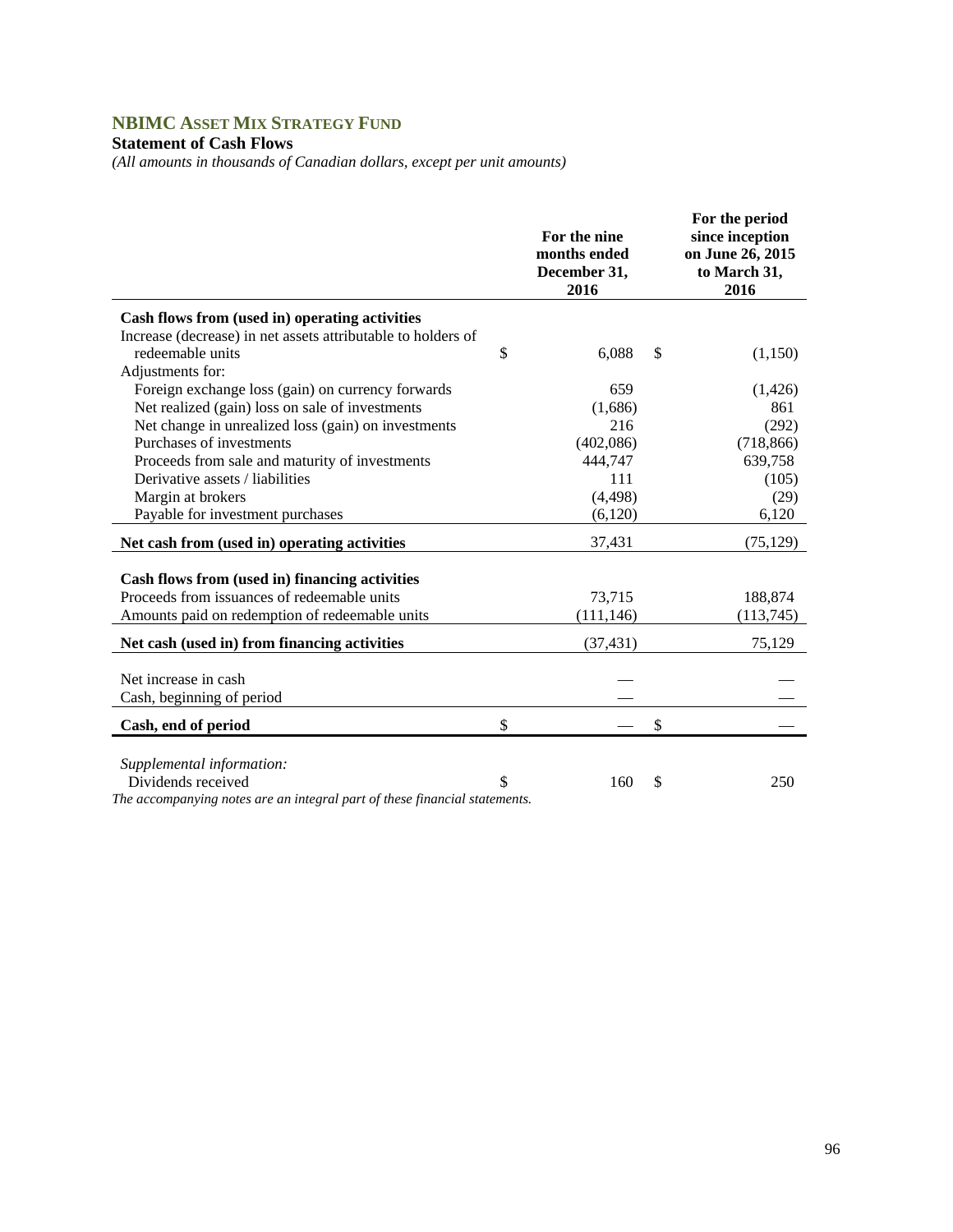## **NBIMC UNIT TRUST FUNDS**

#### **Notes to Financial Statements**

For the nine month period ended December 31, 2016 *(All amounts in thousands of Canadian dollars, except per unit amounts)* 

The NBIMC Unit Trust Funds are established pursuant to a Trust Declaration made by the Vestcor Investment Management Corporation ("VIMC") on April 1, 1998 and subsequently amended from time to time. Each unit trust fund is an open-ended, unincorporated trust, governed by the laws of the Province of New Brunswick. The Unit Trust Funds are collectively referred to as the "Funds" in these financial statements.

In 2016, the Funds changed their fiscal reporting period for accounting purposes to align with their year end of December 31 for income tax purposes.

The Funds' units are not traded in a public market and the Funds do not file their financial statements with a securities commission or other regulatory organization for the purpose of issuing any class of instruments in a public market.

Vestcor Investment Management Corporation ("VIMC") was established pursuant to *New Brunswick Investment Management Corporation Act* which was proclaimed on March 11, 1996 and was continued effective October 1, 2016 as a share corporation pursuant to the *Vestcor Act* (the "Act"). VIMC's mandate is to act as an investment manager for pension and other pools of capital within the public sector. The Funds were established for the collective investment management and administration of the assets of public sector pension and other funds. VIMC is trustee for the Funds. Under the authority of the Act, VIMC recovers its expenses directly from its clients.

Following is a description of the active Funds at December 31, 2016:

#### *NBIMC Nominal Bond Fund*

This fund invests primarily in investment grade bonds (a minimum of triple-B rated by a major rating agency) of G-7 countries and Canadian provinces paying a nominal rate of interest. The performance objective is to add 20 basis points to its benchmark, the FTSE TMX Canada All Government Bond Index, over a four-year rolling average.

#### *NBIMC Corporate Bond Fund*

The fund invests primarily in investment grade corporate bonds (a minimum of triple-B rated by a major rating agency) paying a nominal rate of interest. The performance objective is to add 20 basis points to its benchmark, the FTSE TMX Canada All Corporate Bond Index, over a four-year rolling average.

#### *NBIMC Global Fixed Income Fund*

This fund actively invests in securities in the Barclay's Global-Aggregate Total Return Index Value Hedged, CAD. The objective is to add  $50 - 100$  basis points to its benchmark over a four-year rolling average.

#### *NBP Canadian Long-Term Bond Fund*

This fund invests primarily in investment grade Canadian long-term government bonds paying a nominal rate of interest. The performance objective is the actual return of the portfolio. Previously the benchmark for this fund was the FTSE TMX Canada Long-Term Overall Bond Index.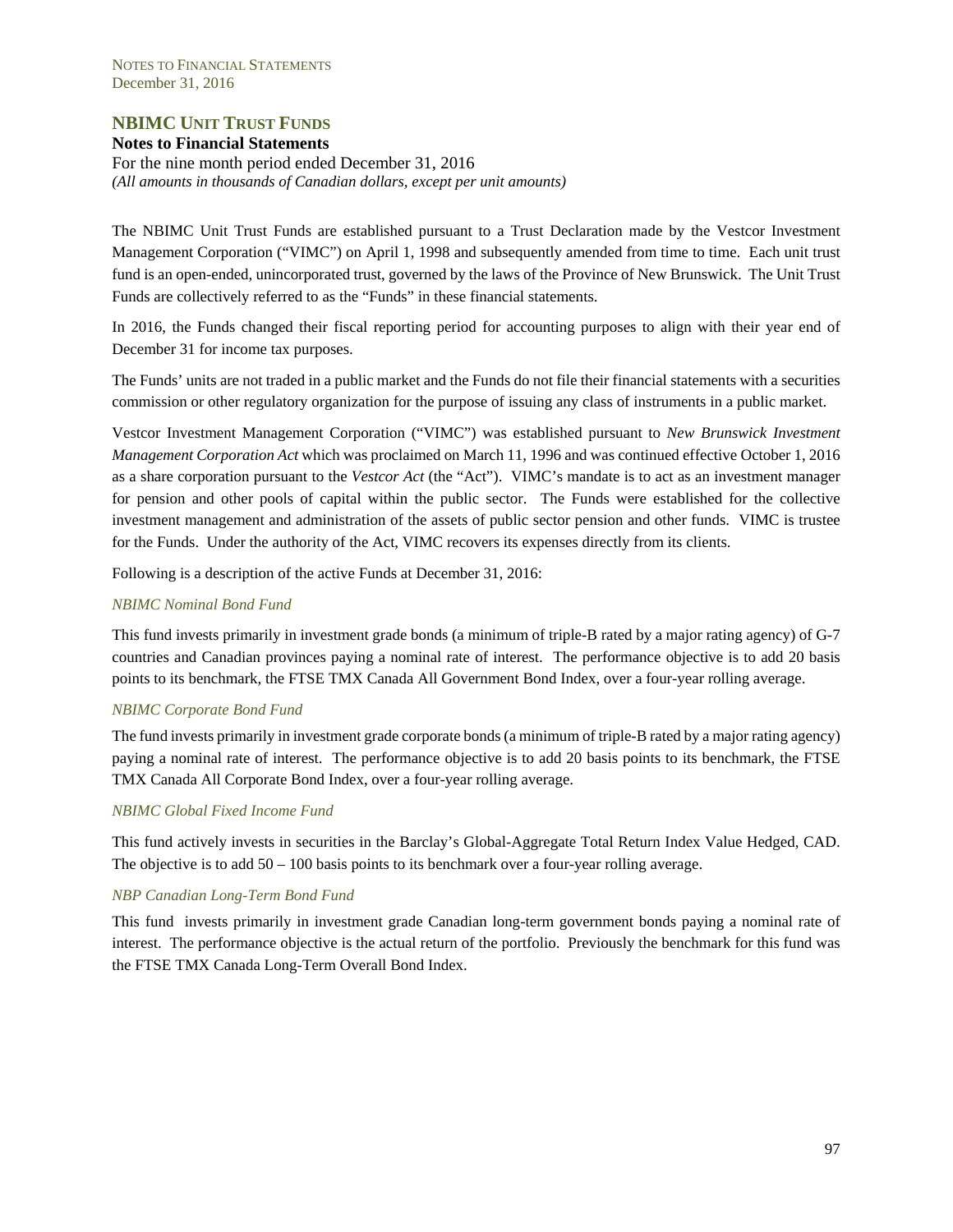#### *NBIMC New Brunswick Fixed Income Opportunity Fund*

This fund invests primarily in fixed income issued to finance economic activity in New Brunswick. The performance objective is to add 20 basis points to its benchmark, the FTSE TMX Canada All Government Bond Index, over a fouryear rolling average.

#### *NBIMC Money Market Fund*

This fund invests primarily in fixed income securities having a maturity of less than one year. The performance objective is to add 20 basis points to its benchmark. The benchmark is calculated as 93% of the FTSE TMX Canada 91 Day T-Bill Index plus 7% One-day Canadian Call Loan Rate.

#### *NBIMC Student Investment Fund*

This fund is managed by students at the University of New Brunswick who are registered in the Student Investment Fund Program and seeks to add 50 basis points to its benchmark over a rolling four year period. The initial capital of \$1 million, funded in 1998, has been invested using the same general investment policies and guidelines as are used by VIMC. The overall benchmark for this fund is composed of 50% S&P/TSX Composite Total Return Index, 45% FTSE TMX Canada All Government Bond Index, 4.65% FTSE TMX Canada 91 Day T-Bill Index and 0.35% Oneday Canadian Call Loan Rate. The activities of this fund are closely monitored by VIMC staff who execute and process all transactions on behalf of the students.

#### *NBIMC Canadian Equity Index Fund*

This fund invests in physical securities and derivative strategies to gain exposure to various segments of the S&P/TSX Composite Total Return Index. Leverage on derivative products is avoided by ensuring each derivative product is supported by an appropriate value of short-term investments. The performance objective is to match the return of the S&P/TSX Composite Total Return Index over four-year rolling periods.

#### *NBIMC Low Volatility Canadian Equity Fund*

This fund actively invests in securities to gain exposure to the MSCI Canada Minimum Volatility Total Return Index, Gross. The objective is to achieve a long-term rate of return equivalent to this index over four-year rolling periods.

#### *NBIMC External Canadian Equity Fund*

This fund is managed by external managers and invests in publicly traded Canadian equities. The performance objective is to add 150 basis points to its benchmark, the S&P/TSX Composite Total Return Index, over a four-year rolling average.

#### *NBIMC Canadian Equity Active Long Strategy Fund*

This fund seeks to add value through prudent selection of individual securities and sector allocations through over and under weighting of the index. The performance objective is to add 150 basis points to its benchmark, the S&P/TSX Composite Total Return Index.

#### *NBIMC External International Equity Fund*

This fund is managed by external managers and invests in publicly traded equities in markets in Europe, Australasia and the Far East. The performance objective is to add 150 basis points net of fees to its benchmark, the MSCI EAFE Total Return Index in \$C, Net, over a four-year rolling average.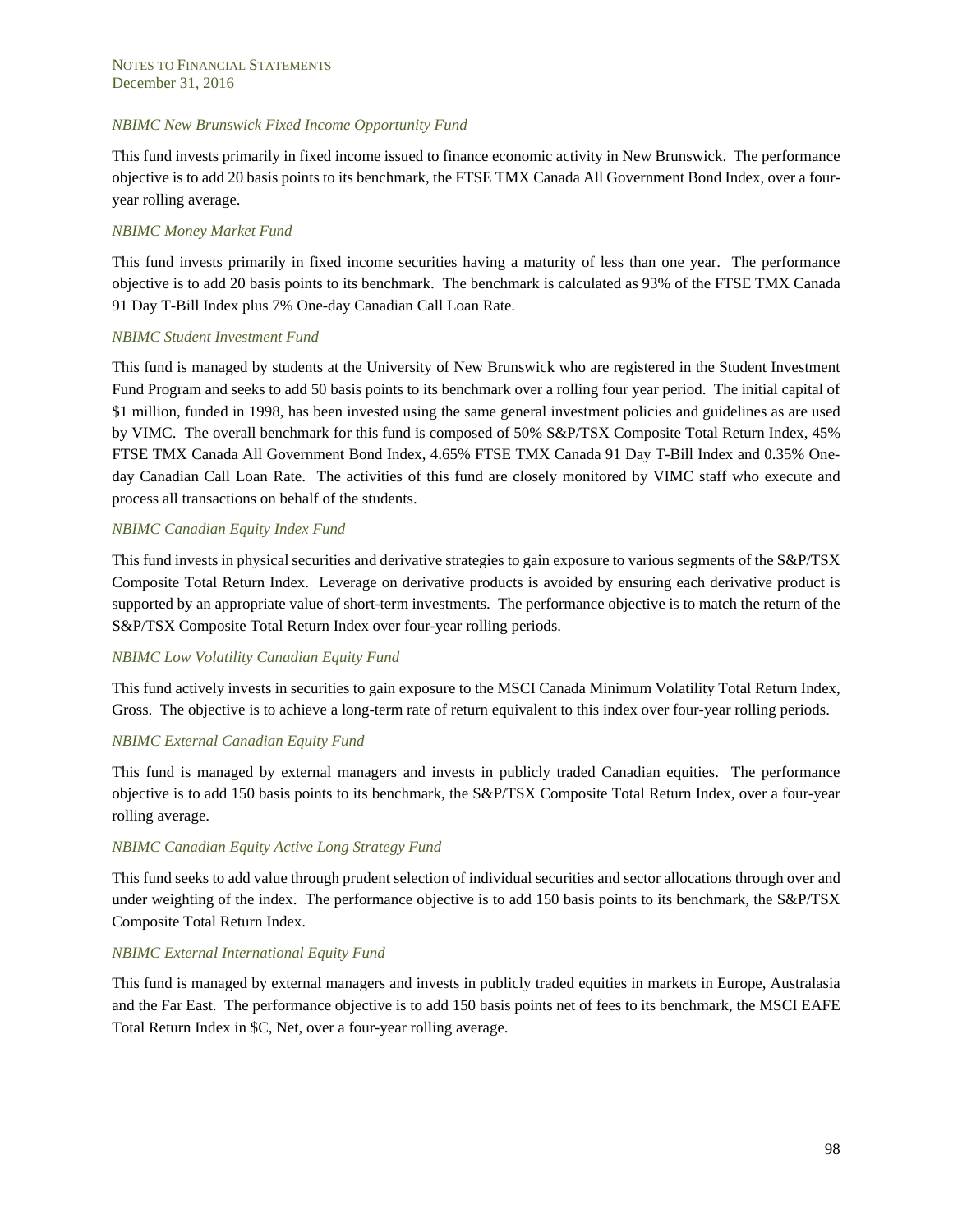#### *NBIMC EAFE Equity Index Fund*

This fund invests in publicly-traded securities in the MSCI EAFE Total Return Index in \$C, Net. The performance objective is to add 20 basis points net of fees to its benchmark, the MSCI EAFE Total Return Index in \$C, Net, over a four-year rolling average. This fund is restricted to pension fund unitholders only.

#### *NBIMC EAFE Equity Index Fund – Class N*

This fund invests in publicly-traded securities in the MSCI EAFE Total Return Index in \$C, Net. The performance objective is to add 20 basis points net of fees to its benchmark, the MSCI EAFE Total Return Index in \$C, Net, over a four-year rolling average. This fund is restricted to non-pension fund unitholders only.

#### *NBIMC Low Volatility International Equity Fund*

This fund invests in securities in the MSCI EAFE Minimum Volatility (USD) Total Return Index in \$C, Net. The objective is to achieve a long-term rate of return equivalent to this index, net of fees, on an annualized four-year rolling average. This fund is restricted to pension fund unitholders only.

#### *NBIMC Low Volatility International Equity Fund – Class N*

This fund actively invests in securities in the MSCI EAFE Minimum Volatility (USD) Total Return Index in \$C, Net. The objective is to achieve a long-term rate of return equivalent to this index, net of fees, on an annualized four-year rolling average. This fund is restricted to non-pension fund unitholders only.

#### *NBIMC Low Volatility Emerging Markets Equity Fund*

This fund actively invests in securities in the MSCI Emerging Markets Minimum Volatility Total Return Index in \$C, Net. The objective is to achieve a long-term rate of return equivalent to this index, net of fees, on an annualized fouryear rolling average.

#### *NBIMC U.S. Equity Index Fund*

This fund passively invests in physical securities and derivatives to gain exposure to the S&P 500 Index. Leverage on derivative products is avoided by ensuring each derivative product is supported by an appropriate value of shortterm investments. The performance objective is to match the return of the S&P 500 Total Return Index in \$C.

#### *NBIMC Low Volatility U.S. Equity Fund*

This fund actively invests in securities to gain exposure to the MSCI USA Minimum Volatility (USD) Total Return Index in \$C, Net. The objective is to achieve a long-term rate of return equivalent to this index, net of fees, on an annualized four-year rolling average.

#### *NBIMC Inflation Linked Securities Fund*

This fund invests primarily in fixed income instruments that are adjusted for inflation of G-7 countries. The performance objective is to add 10 basis points to its benchmark, the FTSE TMX Canada Real Return Bond Index, over a four-year rolling average.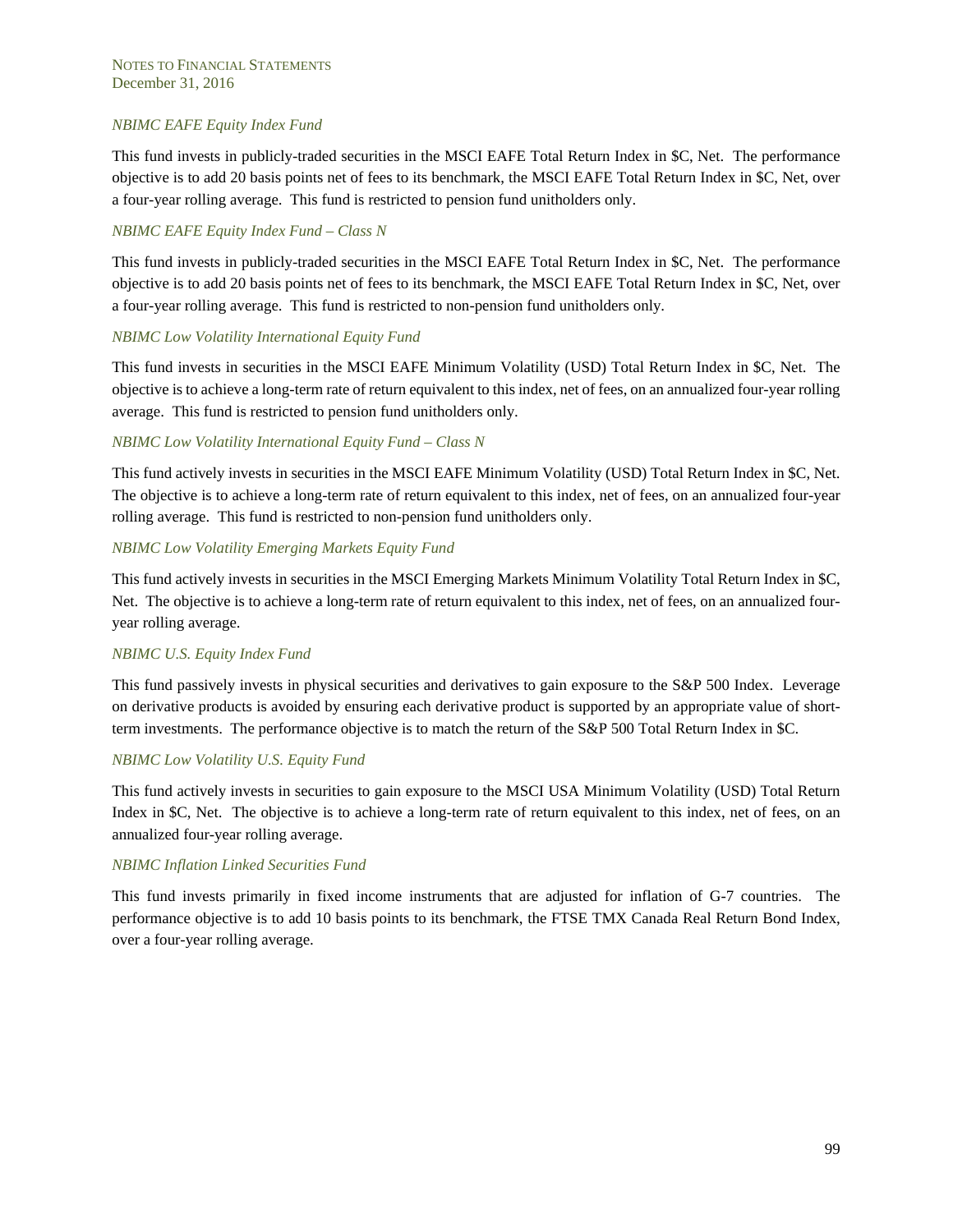#### *NBIMC Canadian Real Estate Fund*

This fund invests in private Canadian real estate investments, directly through a wholly owned subsidiary, NBIMC Realty Corp., or indirectly through limited partnerships or similar investment vehicles. The benchmark is inflation, as measured by the percentage change in the twelve-month CPI-Canada All Items Index, plus 4%.

#### *NBIMC Canadian Real Estate Investment Trust Fund*

This fund invests in publicly traded Canadian real estate investment trust (REIT) securities. The performance objective is to match the return of the S&P/TSX Capped REIT Total Return Index.

#### *NBIMC Non-Canadian Private Real Estate Fund*

This fund invests in private non-Canadian real estate investments directly or indirectly through limited partnerships or similar investment vehicles. The benchmark is inflation, as measured by the percentage change in the twelvemonth average CPI-Canada All Items Index, plus 4%.

#### *NBIMC International Real Estate Fund*

This fund is managed by an external manager that invests primarily in publicly traded securities of international REITs. The performance objective is to add 150 basis points to the countries' blended REIT Equity Indices in \$C, net of fees, over the long-term.

#### *NBIMC Public Infrastructure Fund*

This fund provides additional investment diversification by providing infrastructure-like exposure with enhanced liquidity. The benchmark is inflation, as measured by the percentage change in the twelve-month CPI-Canada All Items Index, plus 4%.

#### *NBIMC Infrastructure Fund*

This fund was created to provide additional investment diversification through direct investment in infrastructure through co-investment structures. The performance objective is to achieve a 4% real rate of return over a long-term investment horizon.

#### *NBIMC North American Market Neutral Fund*

This fund focuses on adding value through security selection within its universe of the S&P/TSX Total Return Composite Index as well as certain publicly traded US-listed stocks. Favored securities are purchased and offset by a corresponding short position in another security within the same sector. The portfolio is supported by a cash underlay and its performance objective is to add 350 basis points annually over a four-year moving average basis to its benchmark. The benchmark is calculated as 93% of the FTSE TMX Canada 91 Day T-Bill Index plus 7% One-day Canadian Call Loan Rate.

#### *NBIMC Quantitative Strategies Fund*

This fund seeks to add value by investing in either long or short positions where announced mergers or dual class share structures present arbitrage potential. Short positions are supported by cash underlay. The objective is to add 350 basis points over its benchmark. The benchmark is calculated as 93% of the FTSE TMX Canada 91 Day T-Bill Index plus 7% One-day Canadian Call Loan Rate.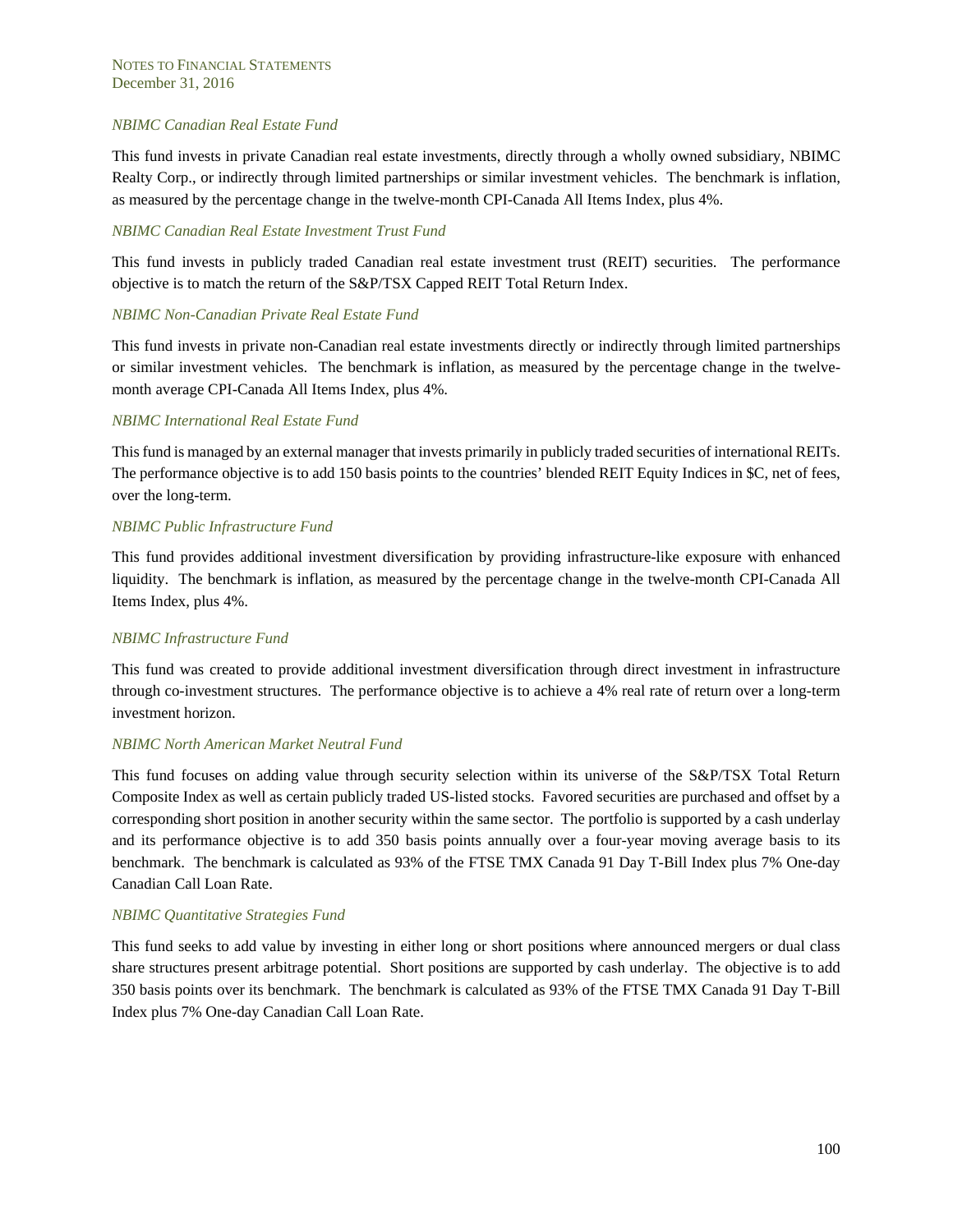#### *NBIMC Quantitative Equity Strategic Beta Fund*

This fund was created on April 26, 2016 to add value by investing in either long or short positions, primarily in equities in the MSCI ACWI Index. Short positions are supported by cash underlay. The objective is to add 350 basis points over its benchmark. The benchmark is calculated as 93% of the FTSE TMX Canada 91 Day T-Bill Index plus 7% One-day Canadian Call Loan Rate.

#### *NBIMC New Brunswick and Atlantic Canada Equity Opportunity Fund*

This fund invests in public and private equities or instruments convertible into equities of New Brunswick and Atlantic Canada companies. The performance objective is to achieve a 4% real rate of return over a long-term investment horizon.

#### *NBIMC Private Equity Fund*

This fund is managed by external managers that invest primarily in non-publicly traded securities of U.S. and European companies. The performance objective is to exceed the performance of its benchmark, a blend of the respective countries' total return indices in \$C.

#### *NBIMC Asset Mix Strategy Fund*

This fund adds value through active asset mix decisions by the VIMC's internal Asset Mix Strategy Committee. The objective is to add 10 basis points of absolute return.

#### **1. Basis of Presentation**

These financial statements have been prepared in accordance with International Financial Reporting Standards (IFRS) as published by the International Accounting Standards Board (IASB).

The financial statements were authorized for issue by the Board of Directors of VIMC on March 27, 2017.

The financial statements have been prepared on the historical cost basis except for financial instruments at fair value through profit or loss ("FVTPL"), which are measured at fair value.

Certain comparative information, including the classifications within our fair value hierarchy, has been reclassified from that previously presented to conform to the financial statement presentation adopted in the current year.

#### **2. Significant Accounting Policies**

- *(a) Financial instruments* 
	- (i) Recognition and initial measurement

Financial assets and financial liabilities at FVTPL are recognized in the statement of financial position on the trade date, which is the date on which the Funds become a party to the contractual provisions of the instrument.

Financial assets and financial liabilities at FVTPL are initially measured at fair value, with transaction costs recognized in profit or loss.

#### (ii) Classification

Financial assets are required to be classified as measured at amortized cost, fair value through other comprehensive income or FVTPL according to the business model used for managing them and their contractual cash flow characteristics. Financial liabilities are classified as measured through amortized cost unless they are measured at FVTPL.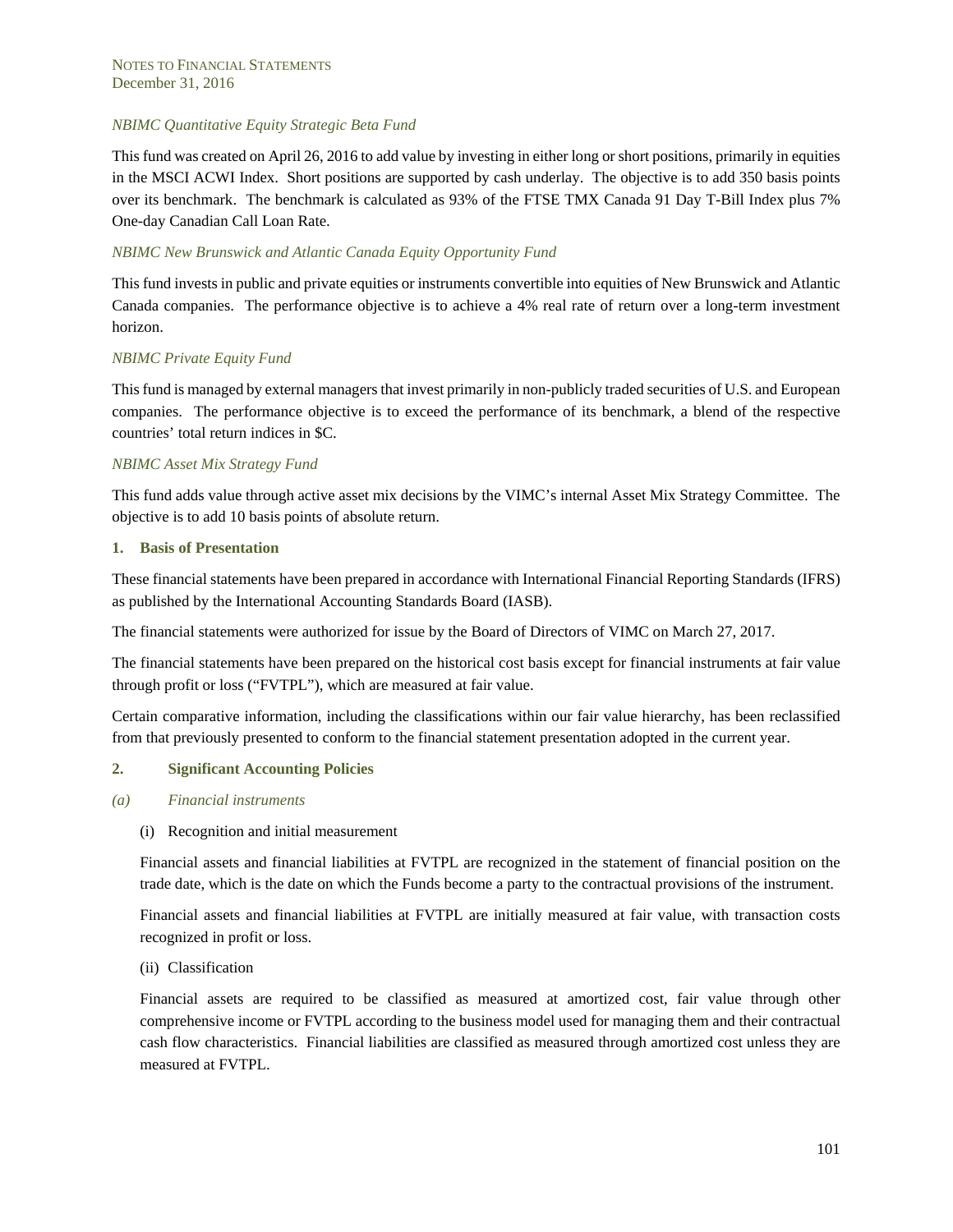The Funds make an assessment of the objective of a business model because this best reflects the way the business is managed and information is provided. The information considered includes:

- the stated policies and objectives and the operation of those policies in practice. In particular, whether strategy focuses on earning contractual interest revenue, maintaining a particular interest rate profile, matching the duration of the financial assets to the duration of the liabilities that are funding those assets or realizing cash flows through the sale of assets;
- how performance is evaluated and reported;
- the risks that affect the performance of the business model (and the financial assets held within that business model) and how those risks are managed;
- $\bullet$  how managers of the business are compensated e.g. whether compensation is based on the fair value of the assets managed or the contractual cash flows collected; and
- the frequency, volume and timing of sales in prior periods, the reasons for such sales and its expectations about future sales activity. However, information about sales activity is not considered in isolation, but as part of an overall assessment of how the Funds' stated objective for managing the financial assets is achieved and how cash flows are realized.

Financial assets that are held for trading or managed and whose performance is evaluated on a fair value basis are measured at FVTPL because they are neither held to collect contractual cash flows nor held both to collect contractual cash flows and to sell financial assets.

The investments of each Fund, regardless of the type of investments, are managed and their performance is evaluated on a fair value basis. As such, the Funds classify all investments as FVTPL with changes in fair value being recognized in net investment income in the Statement of Comprehensive Income (Loss).

Financial assets at FVTPL include debt and equity securities and derivative assets. Financial liabilities at FVTPL include securities sold short, redeemable units and derivative liabilities.

Other financial assets and financial liabilities are classified as measured at amortized cost which approximates fair value due to their short settlement period. Financial assets at amortized cost include cash, interest receivable, dividends receivable, receivable for investment sales and margin at brokers. Financial liabilities at amortized cost include indebtedness, payable for investment purchases and dividends payable.

(iii) Fair value measurement

Investments, including derivatives, are valued at their fair value as of the date of the financial statements. Fair value is the price that would be received to sell an asset or paid to transfer a liability in an orderly transaction between market participants at the measurement date in the principal or, in its absence, the most advantageous market to which the Funds have access at that date.

The fair value of financial assets and financial liabilities traded in active markets (such as exchange-traded derivatives and debt and equity securities) are based on quoted market prices at the close of trading on the reporting date. The Funds use the last traded market price for both financial assets and financial liabilities where the last traded market price falls within that day's bid-ask spread. In circumstances where the last traded price is not within the bid-ask spread, management determines the point within the bid-ask spread that is most representative of fair value based on the specific facts and circumstances.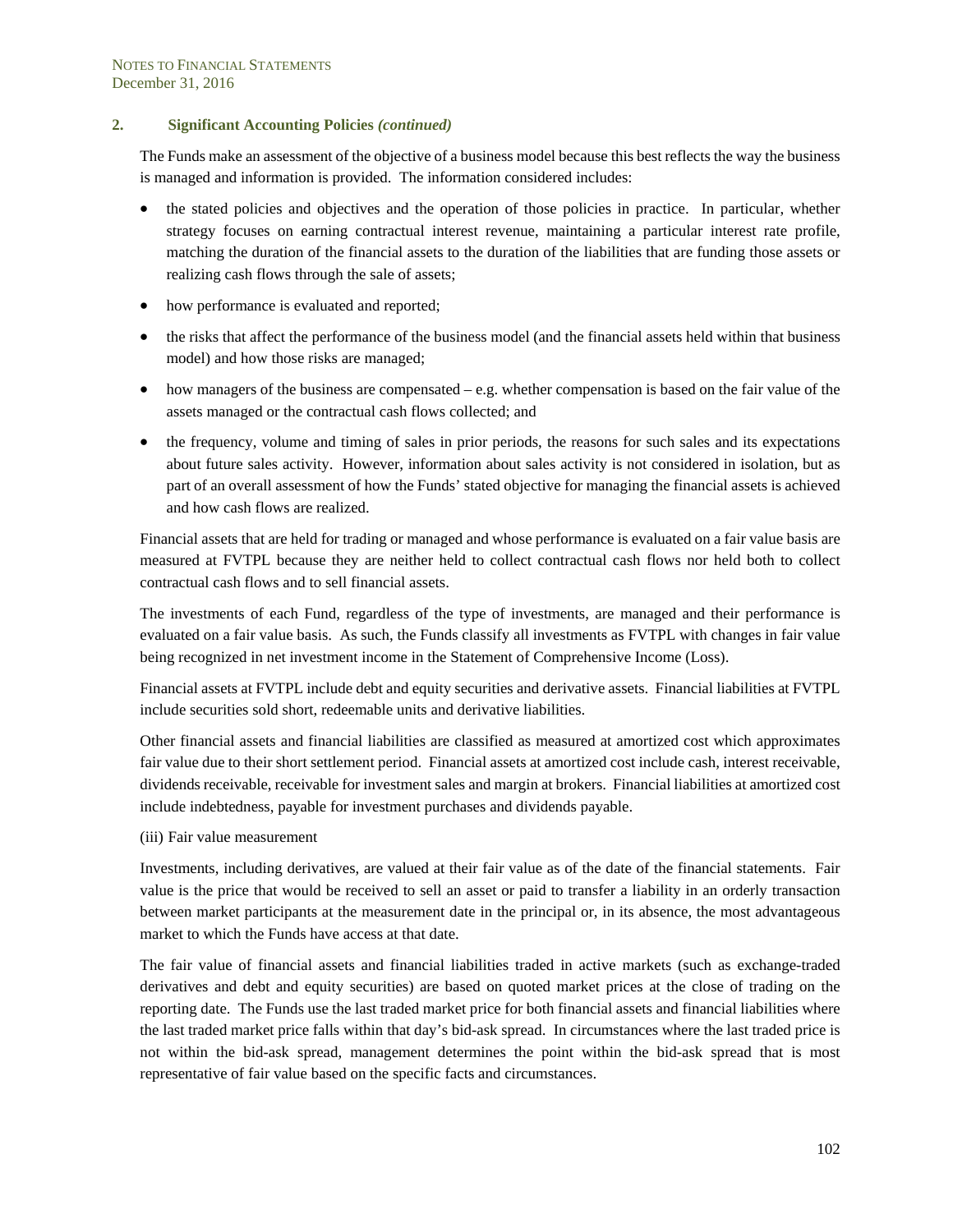If there is no quoted price in an active market, then the Funds use valuation techniques that maximize the use of the relevant observable inputs and minimize the use of unobservable inputs. The chosen valuation technique incorporates all of the factors that market participants would take into account in pricing a transaction.

The Funds recognize transfers between levels of the fair value hierarchy as at the end of the reporting period during which the change occurred.

#### (iv) Amortized cost measurement

The amortized cost of a financial asset or financial liability is the amount at which it is measured at initial recognition, minus any reduction for impairment.

(v) Impairment

At each reporting date, the Funds assess whether there is objective evidence that a financial asset at amortized cost is impaired. If such evidence exists, the Funds recognize an impairment loss as the difference between the amortized cost of the financial asset and the present value of the estimated future cash flows, discounted using the instrument's original effective interest rate. Impairment losses on financial assets at amortized cost are reversed in subsequent periods if the amount of the loss decreases and the decrease can be related objectively to an event occurring after the impairment was recognized.

#### (vi) Derecognition

The Funds derecognize a financial asset when the contractual rights to the cash flows from the asset expire, or are transferred in a transaction in which substantially all of the risks and rewards of ownership of the financial asset are transferred.

The Funds derecognize a financial liability when its contractual obligations are discharged or cancelled or expire.

On derecognition of a financial asset or financial liability, the difference between its carrying amount and the consideration received (including any new asset obtained less any new liability assumed) is recognized in profit or loss. Any interest in such transferred financial asset or financial liability that is created or retained by the Funds is recognized as a separate asset or liability.

#### (vii) Offsetting

Financial assets and financial liabilities are offset and the net amount presented in the statement of financial position when, and only when, the Funds have the legal right to offset the amounts and intend to either settle on a net basis or realize the asset and settle the liability simultaneously.

Income and expenses are presented on a net basis for gains and losses from financial instruments at FVTPL and foreign exchange gains and losses.

#### (viii) Specific instruments

Cash comprises deposits with banks and custodians that have not been invested in other financial instruments as of the reporting date.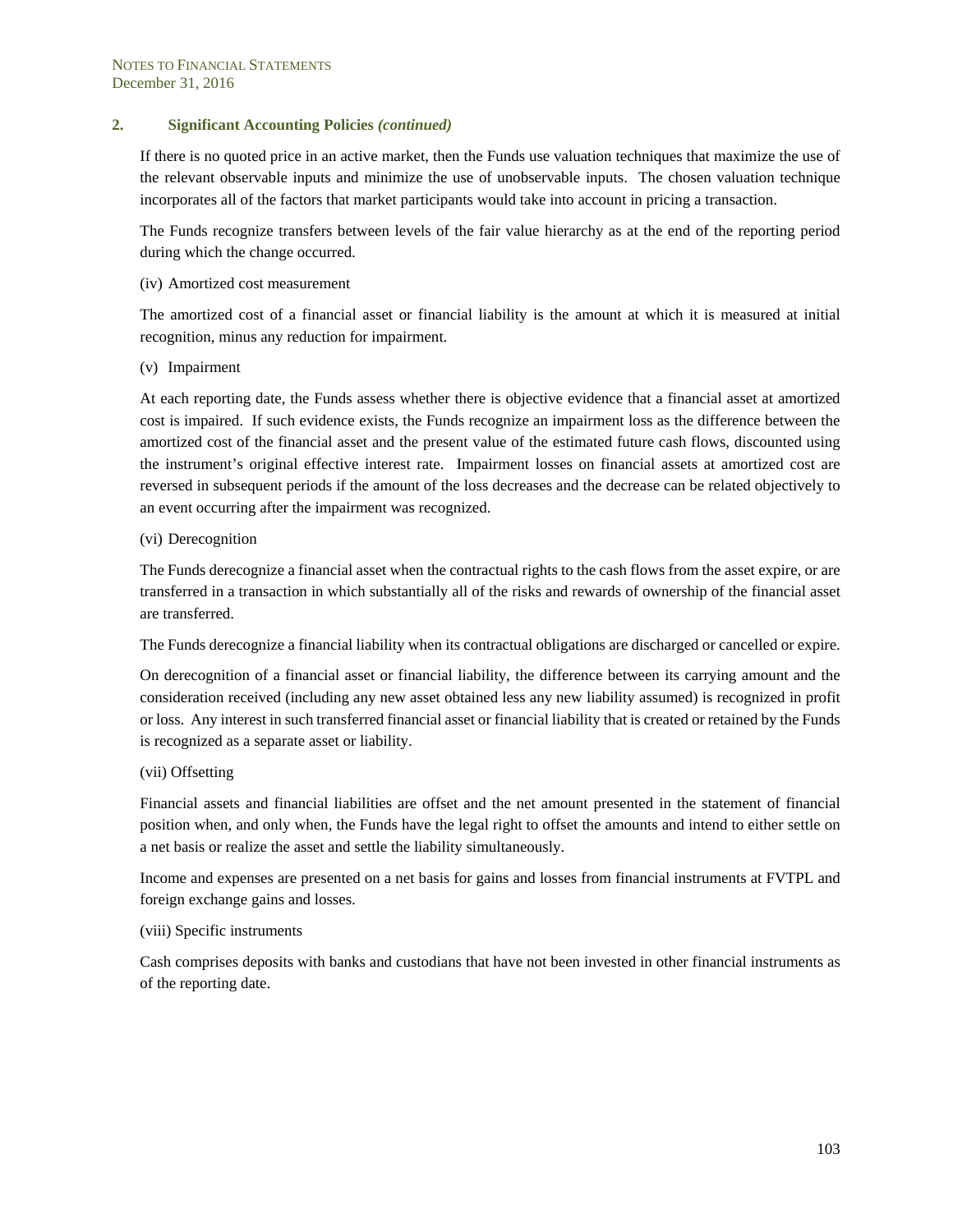#### *(b) Interest*

Interest income and expense, including interest income from non-derivative financial assets at FVTPL, are recognized in profit or loss, using the effective interest method.

The effective interest rate is the rate that exactly discounts the estimated future cash payments and receipts through the expected life of the financial instrument to the carrying amount of the financial instrument. When calculating the effective interest rate, the Funds estimate future cash flows considering all contractual terms of the financial instrument, but not future credit losses. Interest received or receivable, and interest paid or payable, are recognized in profit or loss as interest income and interest expense respectively.

#### *(c) Dividend income*

Dividend income is recognized in profit or loss on the date on which the right to receive payment is established. For quoted equity securities, this is usually the ex-dividend date. For unquoted equity securities, this is usually the date on which shareholders approve the payment of a dividend. Dividend income is recognized in profit or loss as a separate line item.

#### *(d) Net changes in unrealized and realized gains and losses on financial instruments at FVTPL*

Net changes in the gains and losses from financial instruments at FVTPL include all realized and unrealized fair value changes and foreign exchange differences, but exclude interest and dividend income.

Net gains and losses from financial instruments at FVTPL are calculated using the average cost method.

#### *(e) Foreign currency translation*

The purchases and redemptions of units in each Fund are denominated in Canadian dollars (CAD) which is also the Funds' functional and presentation currency. Foreign currency transactions are translated into the functional currency using the exchange rates prevailing at the dates that transactions occur. Foreign currency assets and liabilities denominated in foreign currency are translated into the functional currency using the exchange rate prevailing at the measurement date. Realized exchange gains and losses are included in net realized gains and losses on investments. Unrealized exchange gains and losses are included in net change in unrealized gains and losses on investments.

### *(f) Use of estimates and judgments*

The preparation of financial statements requires management to make judgments, estimates and assumptions that affect the application of accounting policies and the amounts reported in the financial statements and accompanying notes. Actual results could differ from those estimates. The following discusses the most significant accounting judgments and estimates that the Funds have made in preparing the financial statements:

#### (i) Fair value measurement of derivatives and securities not quoted in an active market

Certain of the Funds hold financial instruments that are not quoted in active markets, including derivatives. Fair values of such instruments are determined using valuation techniques and may be determined using reputable pricing sources or indicative prices from market makers. Broker quotes as obtained from the pricing sources may be indicative and not executable or binding. Where no market data is available, the Funds may value positions using their own models, which are usually based on valuation methods and techniques generally recognized as standard within the industry. The models used to determine fair values are validated and periodically reviewed by experienced personnel or management, independent of the party that created them.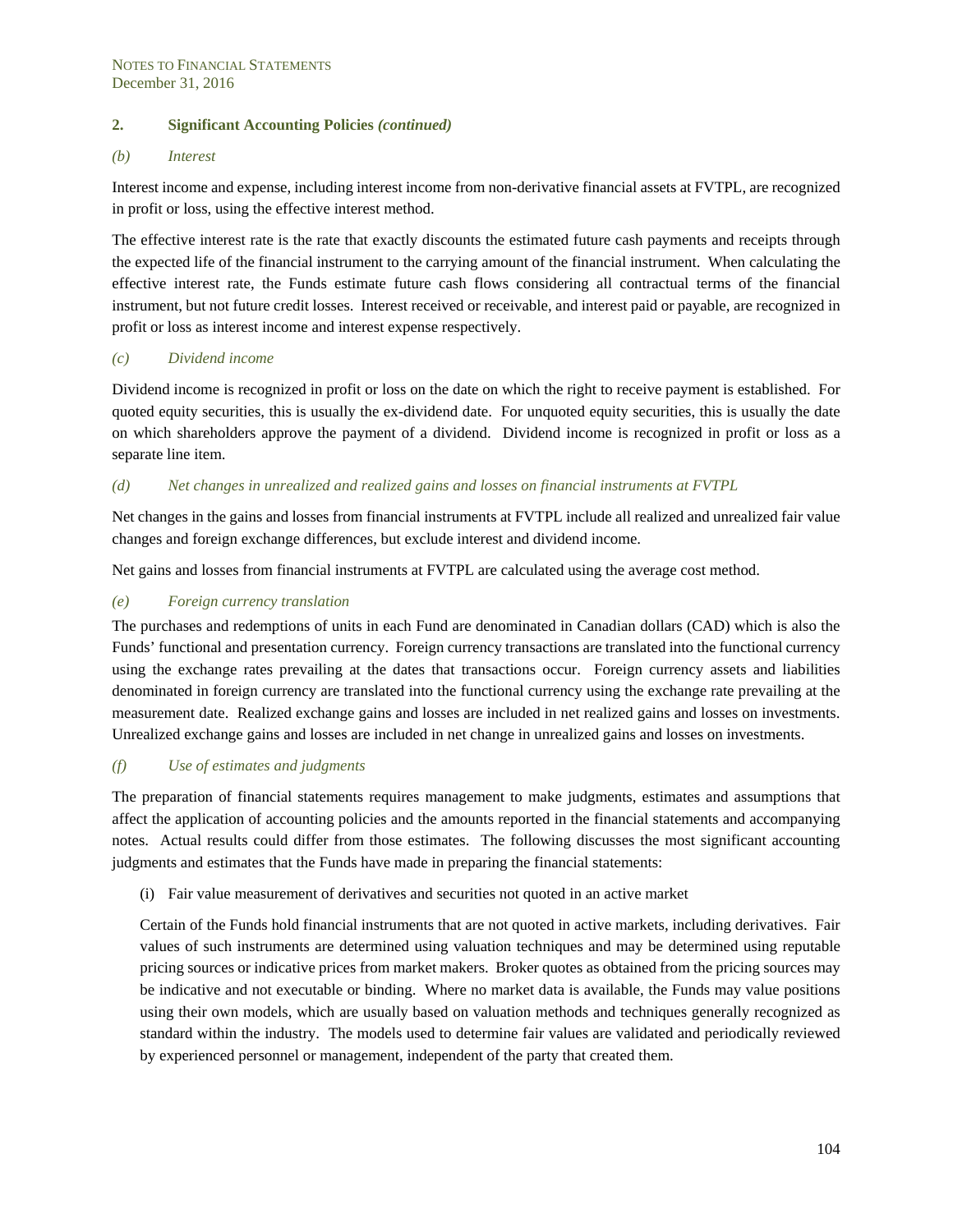Models use observable data, to the extent practicable. However, areas such as credit risk (both own and counterparty), volatilities and correlations require management to make estimates. Changes in assumptions about these factors could affect the reported fair values of financial instruments. The Funds consider observable data to be market data that is readily available, regularly distributed and updated, reliable and verifiable, not proprietary, and provided by independent sources that are actively involved in the relevant market.

Certain of the Funds hold private investments, such as non-traded pooled or closed funds, limited partnership interests, private placement bonds or equity investments. Private investment fund valuations are initially provided by the external fund managers, usually on a three month lagging basis. Such valuations are then adjusted to reflect cash contributions and cash distributions between the valuation date and the reporting date, including marking to market any publicly-traded securities held by the underlying private investment.

Refer to note 3 for further information about the fair value measurement of the Funds' financial instruments.

Estimates and underlying assumptions are reviewed on an ongoing basis. Revisions to accounting estimates are recognized in the period in which the estimates are revised.

(ii) Investment entity exemption from consolidation

Each of the Funds has been established for the purpose of earning returns from investment income and capital appreciation on behalf of one or more related party public sector investors. The Funds measure and evaluate the performance of substantially all of their investments on a fair value basis. Accordingly, management has determined that the Funds meet the definition for Investment Entities under the criteria set out in IFRS 10, *Consolidated Financial Statements.* Instead of consolidating the results of subsidiaries, investment entities measure the investment in subsidiaries at FVTPL.

#### *(g) Income taxes*

The Trust Declaration under which the Funds are created requires the annual distribution of net income and net realized capital gains of each Fund for each year such that no taxable income will remain in the respective Fund. Such distributions are reinvested in units of the Fund on behalf of the unitholders. Accordingly, no provision for income taxes is recorded by the Funds.

However, some dividend and interest income received by certain of the Funds is subject to withholding taxes imposed in certain countries of origin. Income that is subject to such tax is recognized gross of the taxes and the corresponding withholding tax is recognized as a transaction cost in the Statements of Comprehensive Income (Loss). Canada has entered into double taxation agreements with certain countries. The Funds may be eligible to recover taxes withheld in those countries, in which case recoverable taxes are recognized on the Statement of Financial Position.

#### *(h) Issue and redemption of redeemable units*

Units of the Funds, which are redeemable at the option of the holder, are issued in accordance with the provisions of the Trust Declaration. As such, redeemable units are classified as financial liabilities at FVTPL and measured at redemption amounts. Distributions to holders of redeemable units are recognized in the Statements of Changes in Net Assets Attributable to Holders of Redeemable Units. Unit issues and redemptions are recorded on a trade date basis. The total number of units available for issue is unlimited.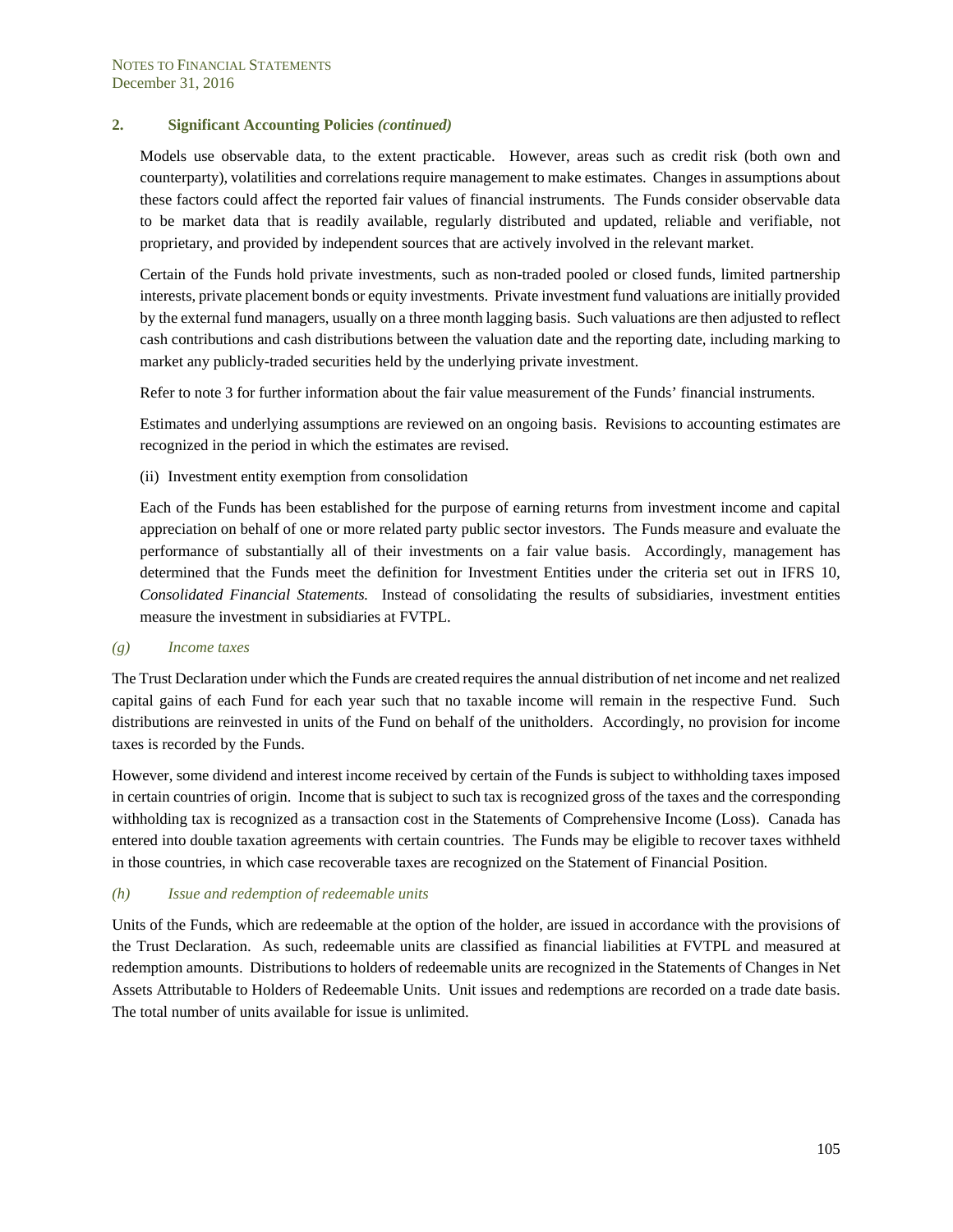Participation in each Fund is expressed in terms of units, each unit giving its holder a proportionate share in the net assets of the respective Fund portfolio. The initial value of a unit trust portfolio is \$1 (one thousand dollars). For each subsequent unit issuance and redemption, the unit value is determined by dividing the fair value of the net assets attributable to the holders of the redeemable units by the total number of units outstanding. The proportion of units issued or redeemed by each unitholder on a particular valuation date depends on changes to the unit holder's desired asset allocation.

#### **3. Fair Value of Financial Instruments**

The Funds classify fair value measurements within a hierarchy which gives the highest priority to unadjusted quoted prices in active markets for identical assets or liabilities (Level 1) and the lowest priority to unobservable inputs (Level 3). The fair value hierarchy levels are:

**Level 1 -** Inputs that are quoted market prices (unadjusted) in active markets for identical instruments.

**Level 2** – Inputs (other than quoted prices included within Level 1) that are observable for the instrument, either directly or indirectly. These inputs include quoted prices for similar investments in active markets, quoted prices for identical or similar investments in markets that are not active, and inputs other than quoted prices that are observable for the instrument. These are inputs that are derived principally from, or corroborated by, observable market data by correlation or other means.

**Level 3 –** Inputs that are unobservable that are used to measure fair value when observable inputs are not available. Unobservable inputs reflect subjective assumptions that market participants may use in pricing the investment.

Investments that are classified as Level 1 include publicly traded long and short equity securities, real estate investment trusts (REITs) and exchange-traded funds and futures.

Investments that are classified as Level 2 include short-term securities, fixed income securities, non-publicly traded equity securities, non-publicly-traded pooled fund investments, and derivatives traded over-the-counter.

Certain of the Funds hold units of the NBIMC Money Market Fund as a proxy for cash. The underlying investments of the NBIMC Money Market Fund include investments that have been measured using Level 2 inputs. Accordingly, the classification of units in the NBIMC Money Market Fund has been determined based on the lowest level input that is significant to the entire assessment, which is Level 2.

Investments that are classified as Level 3 include private equity, real estate and infrastructure investments, as well as some private fixed income instruments.

Financial assets and financial liabilities that are measured at amortized cost and the Funds' obligations for net assets attributable to holders of redeemable units approximate their fair values due to their short-term nature.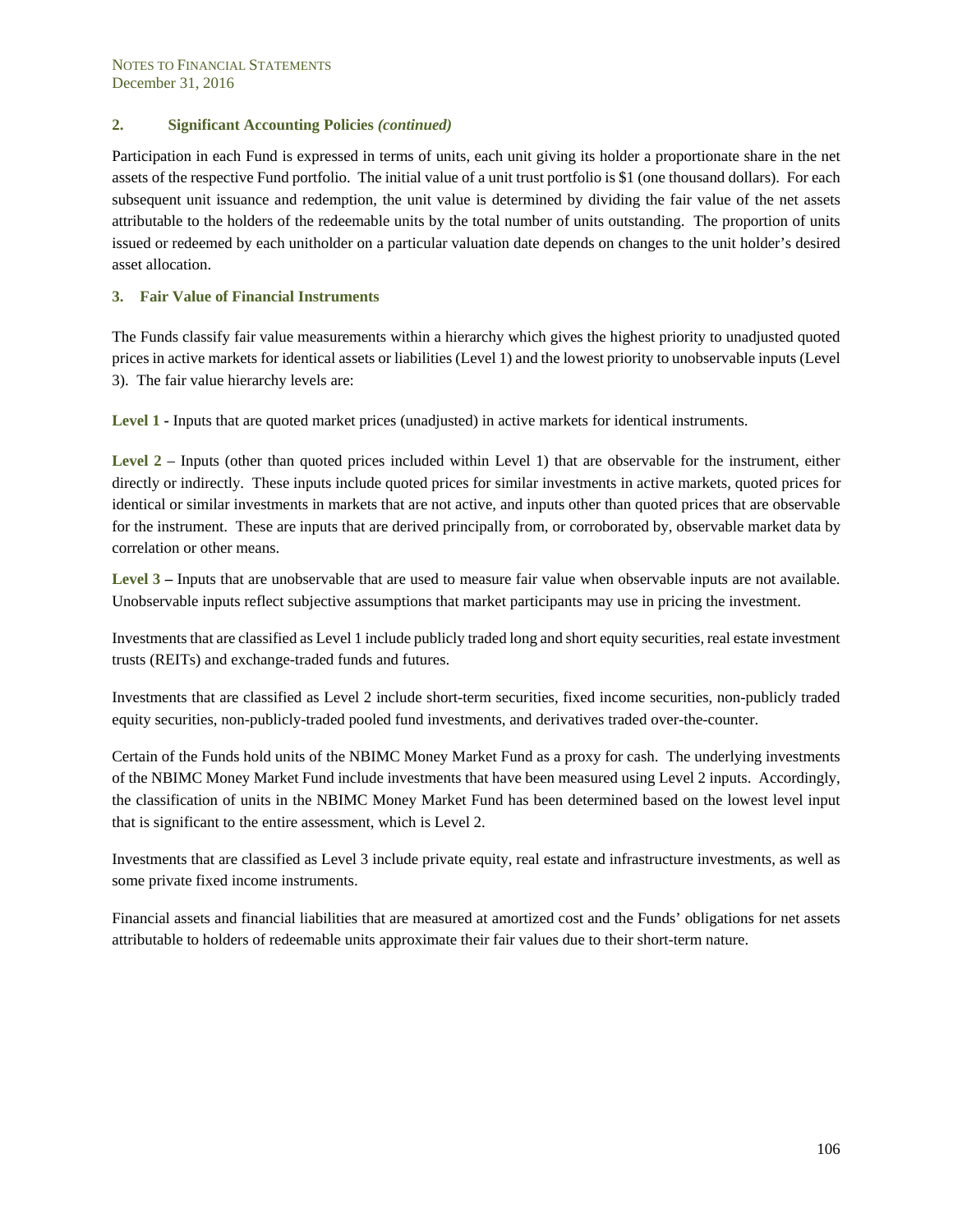The levels of input for valuation of the Funds' financial instruments at FVTPL as at December 31, 2016 are as follows: **December 31,** 

|                                                  | 2016<br>\$ | Level 1<br>\$ | Level 2<br>\$ | Level 3<br>\$ |
|--------------------------------------------------|------------|---------------|---------------|---------------|
| <b>Fixed Income Funds:</b>                       |            |               |               |               |
| <b>NBIMC</b> Nominal Bond Fund                   | 2,275,529  |               | 2,275,529     |               |
| NBIMC Corporate Bond Fund                        | 2,317,086  |               | 2,317,086     |               |
| NBIMC Global Fixed Income Fund                   | 67,042     |               | 67,042        |               |
| NBP Canadian Long-Term Bond Fund                 | 66,870     |               | 66,870        |               |
| NBIMC New Brunswick Fixed Income Opportunity     |            |               |               |               |
| Fund                                             | 13,300     |               |               | 13,300        |
| <b>NBIMC Money Market Fund</b>                   | 1,114,904  |               | 1,114,904     |               |
| <b>NBIMC Student Investment Fund</b>             | 3,475      | 1,788         | 1,687         |               |
| <b>Equity Funds:</b>                             |            |               |               |               |
| NBIMC Canadian Equity Index Fund                 | 859,604    | 183,357       | 676,247       |               |
| NBIMC Low Volatility Canadian Equity Fund        | 756,495    | 755,714       | 781           |               |
| NBIMC External Canadian Equity Fund              | 276,674    | 136,653       | 140,021       |               |
| NBIMC Canadian Equity Active Long Strategy Fund  | 149,965    | 134,058       | 15,907        |               |
| NBIMC External International Equity Fund         | 289,001    |               | 289,001       |               |
| NBIMC EAFE Equity Index Fund                     | 498,222    | 498,190       | 32            |               |
| NBIMC EAFE Equity Index Fund - Class N           | 21,705     | 21,781        | (76)          |               |
| NBIMC Low Volatility International Equity Fund   | 771,916    | 781,026       | (9,110)       |               |
| NBIMC Low Volatility International Equity Fund - |            |               |               |               |
| Class <sub>N</sub>                               | 31,619     | 31,964        | (345)         |               |
| NBIMC Low Volatility Emerging Markets Equity     |            |               |               |               |
| Fund                                             | 404,588    | 404,314       | 274           |               |
| NBIMC U.S. Equity Index Fund                     | 903,505    | 915,810       | (12, 305)     |               |
| NBIMC Low Volatility U.S. Equity Fund            | 894,868    | 892,696       | 2,172         |               |
| <b>Inflation Linked Funds:</b>                   |            |               |               |               |
| NBIMC Inflation Linked Securities Fund           | 698,578    |               | 698,578       |               |
| NBIMC Canadian Real Estate Fund                  | 341,953    |               |               | 341,953       |
| NBIMC Canadian Real Estate Investment Trust      |            |               |               |               |
| Fund                                             | 138,550    | 138,504       | 46            |               |
| NBIMC Non-Canadian Private Real Estate Fund      | 19,450     |               | 136           | 19,314        |
| NBIMC International Real Estate Fund             | 146,354    | 144,604       | 1,750         |               |
| NBIMC Public Infrastructure Fund                 | 354,845    | 190,029       | 164,816       |               |
| NBIMC Infrastructure Fund                        | 194,969    |               | 93            | 194,876       |
| Alternative Investments Funds:                   |            |               |               |               |
| NBIMC North American Market Neutral Fund         | 307,734    | (112)         | 307,846       |               |
| <b>NBIMC Quantitative Strategies Fund</b>        | 445,519    | (39, 752)     | 485,271       |               |
| NBIMC Quantitative Equity Strategic Beta Fund    | 367,959    | 96,868        | 271,091       |               |
| NBIMC New Brunswick and Atlantic Canada Equity   |            |               |               |               |
| <b>Opportunity Fund</b>                          | 32,671     |               |               | 32,671        |
| <b>NBIMC Private Equity Fund</b>                 | 545,641    |               | $\mathbf{1}$  | 545,640       |
| <b>Tactical Asset Allocation:</b>                |            |               |               |               |
| NBIMC Asset Mix Strategy Fund                    | 38,109     |               | 38,109        |               |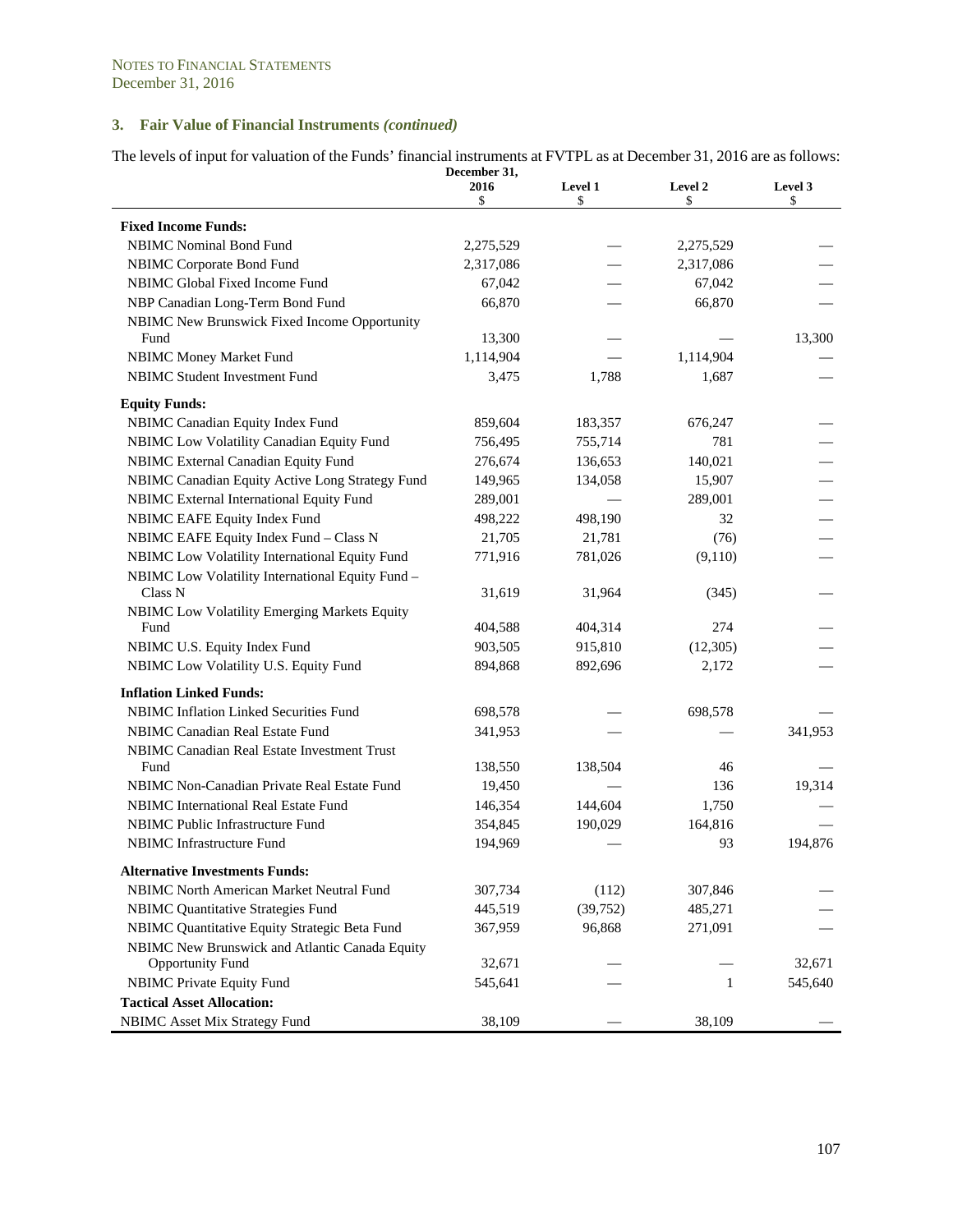The levels of input for valuation of the Funds' financial instruments at FVTPL as at March 31, 2016 are as follows:

|                                                                                   | March 31,<br>2016<br>\$ | Level 1<br>\$ | Level 2<br>\$ | Level 3<br>\$ |
|-----------------------------------------------------------------------------------|-------------------------|---------------|---------------|---------------|
| <b>Fixed Income Funds:</b>                                                        |                         |               |               |               |
| <b>NBIMC</b> Nominal Bond Fund                                                    | 2,146,821               |               | 2,146,821     |               |
| NBIMC Corporate Bond Fund                                                         | 2,201,761               |               | 2,201,761     |               |
| NBP Canadian Long-Term Bond Fund (formerly<br>NBIMC Canadian Long-Term Bond Fund) | 67,343                  |               | 67,343        |               |
| NBIMC New Brunswick Fixed Income Opportunity<br>Fund                              | 14,362                  |               |               | 14,362        |
| <b>NBIMC Money Market Fund</b>                                                    | 995,047                 |               | 995,047       |               |
| <b>NBIMC Student Investment Fund</b>                                              | 3,215                   | 1,569         | 1,646         |               |
| <b>Equity Funds:</b>                                                              |                         |               |               |               |
| NBIMC Canadian Equity Index Fund                                                  | 834, 349                | 198,224       | 636,125       |               |
| NBIMC Low Volatility Canadian Equity Fund                                         | 676,559                 | 674,549       | 2,010         |               |
| NBIMC External Canadian Equity Fund                                               | 217,504                 | 113,490       | 104,014       |               |
| NBIMC Canadian Equity Active Long Strategy Fund                                   | 176,236                 | 162,066       | 14,170        |               |
| NBIMC External International Equity Fund                                          | 248,718                 |               | 248,718       |               |
| NBIMC EAFE Equity Index Fund                                                      | 459,537                 | 459,865       | (328)         |               |
| NBIMC EAFE Equity Index Fund - Class N                                            | 20,659                  | 20,716        | (57)          |               |
| NBIMC Low Volatility International Equity Fund                                    | 667,814                 | 668,950       | (1, 136)      |               |
| NBIMC Low Volatility International Equity Fund -<br>Class N                       | 35,713                  | 28,742        | 6,971         |               |
| NBIMC Low Volatility Emerging Markets Equity                                      |                         |               |               |               |
| Fund                                                                              | 382,143                 | 385,460       | (3,317)       |               |
| NBIMC U.S. Equity Index Fund                                                      | 804,573                 | 810,493       | (5,920)       |               |
| NBIMC Low Volatility U.S. Equity Fund                                             | 776,177                 | 755,733       | 20,444        |               |
| <b>Inflation Linked Funds:</b>                                                    |                         |               |               |               |
| NBIMC Inflation Linked Securities Fund                                            | 668,794                 |               | 668,794       |               |
| NBIMC Canadian Real Estate Fund                                                   | 291,386                 |               |               | 291,386       |
| NBIMC Canadian Real Estate Investment Trust<br>Fund                               | 220,371                 | 220,364       | 7             |               |
| NBIMC Non-Canadian Private Real Estate Fund                                       | 19,989                  |               | 908           | 19,081        |
| <b>NBIMC</b> International Real Estate Fund                                       | 215,965                 | 214,139       | 1,826         |               |
| NBIMC Public Infrastructure Fund                                                  | 197,875                 | 94,759        | 103,116       |               |
| <b>NBIMC</b> Infrastructure Fund                                                  | 162,743                 |               | 900           | 161,843       |
| <b>Alternative Investments Funds:</b>                                             |                         |               |               |               |
| NBIMC North American Market Neutral Fund                                          | 321,346                 | 5,949         | 315,397       |               |
| <b>NBIMC Quantitative Strategies Fund</b>                                         | 722,517                 | 37,481        | 685,036       |               |
| NBIMC New Brunswick and Atlantic Canada Equity                                    |                         |               |               |               |
| <b>Opportunity Fund</b>                                                           | 31,955                  |               |               | 31,955        |
| <b>NBIMC Private Equity Fund</b>                                                  | 495,551                 |               | (2)           | 495,553       |
| <b>Tactical Asset Allocation:</b>                                                 |                         |               |               |               |
| <b>NBIMC</b> Asset Mix Strategy Fund                                              | 80,070                  | 12,533        | 67,537        |               |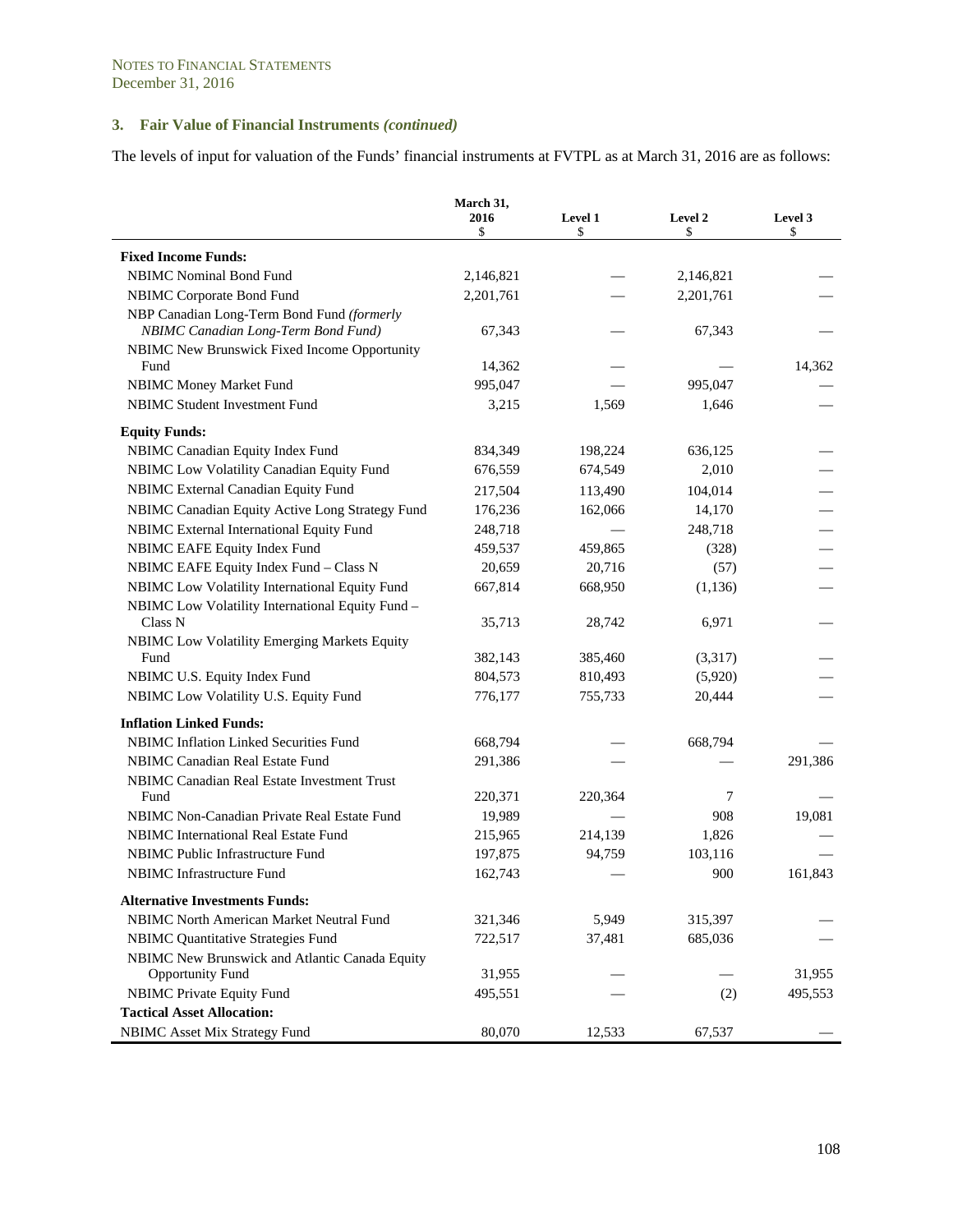All fair value measurements above are recurring.

Valuation techniques include net present value and discounted cash flow models, comparison with similar instruments for which observable market prices exist and other valuation models. Assumptions and inputs used in valuation techniques may include risk-free and benchmark interest rates, credit spreads and other premia used in estimating discount rates, bond and equity prices, foreign currency exchange rates, equity and equity index prices and expected price volatilities and correlations.

The objective of using valuation techniques is to arrive at a fair value measurement that reflects the price that would be received to sell the asset or paid to transfer the liability in an orderly transaction between market participants at the measurement date.

For Level 2 investments, fair value is determined as follows:

- (i) For publicly traded fixed income securities, fair value is based on quoted market prices;
- (ii) For unlisted securities or securities traded "over-the-counter", fair value is based on a quotation service from a recognized dealer. Residual bonds are valued using a quoted market price for a similarly-termed government bond and adjusted for changes in credit risk spreads based on dealer feedback;
- (iii) For externally-managed fund investments, fair value is based on the net asset value as reported by the external managers of the funds. External managers use quoted market prices in calculating the applicable net asset values; and
- (iv) Derivatives are measured at their fair value with changes in fair value recognized in the Statements of Comprehensive Income (Loss) for the period. Total return equity swaps are valued based on quoted market index rates. Forward foreign exchange contracts are valued based on quoted exchange rates. Interest rate and cross currency swaps are valued using quoted market information from Bloomberg.

Level 3 private investments may consist of direct and indirect equity and debt investments, such as non-traded pooled or closed funds, limited partnership interests, private placement bonds or equity. Determining fair value for these types of investments is a subjective process.

There were no transfers between Level 1, Level 2 and Level 3 in either the current period or comparative year.

The most significant input to the valuation of Level 3 indirect investments is the most recently reported fair value provided by the General Partner or Investment Manager. When the reporting date of such investments does not coincide with the Funds' reporting date, the investments are adjusted as a result of cash flows to/from the investee between the most recently available fair value reported and the end of the reporting period of the Funds. The valuation may also be adjusted for further information gathered by VIMC management during their ongoing investment monitoring process. The monitoring process includes, but is not limited to, binding bid offers, non-public information on developments of portfolio companies held by the indirect investments, and syndicated transactions which involve such companies. If the investment includes any holdings of publicly traded portfolio companies, the value is also adjusted to reflect any mark to market adjustment between the most recently available fair value reported and the end of the reporting period of the Funds.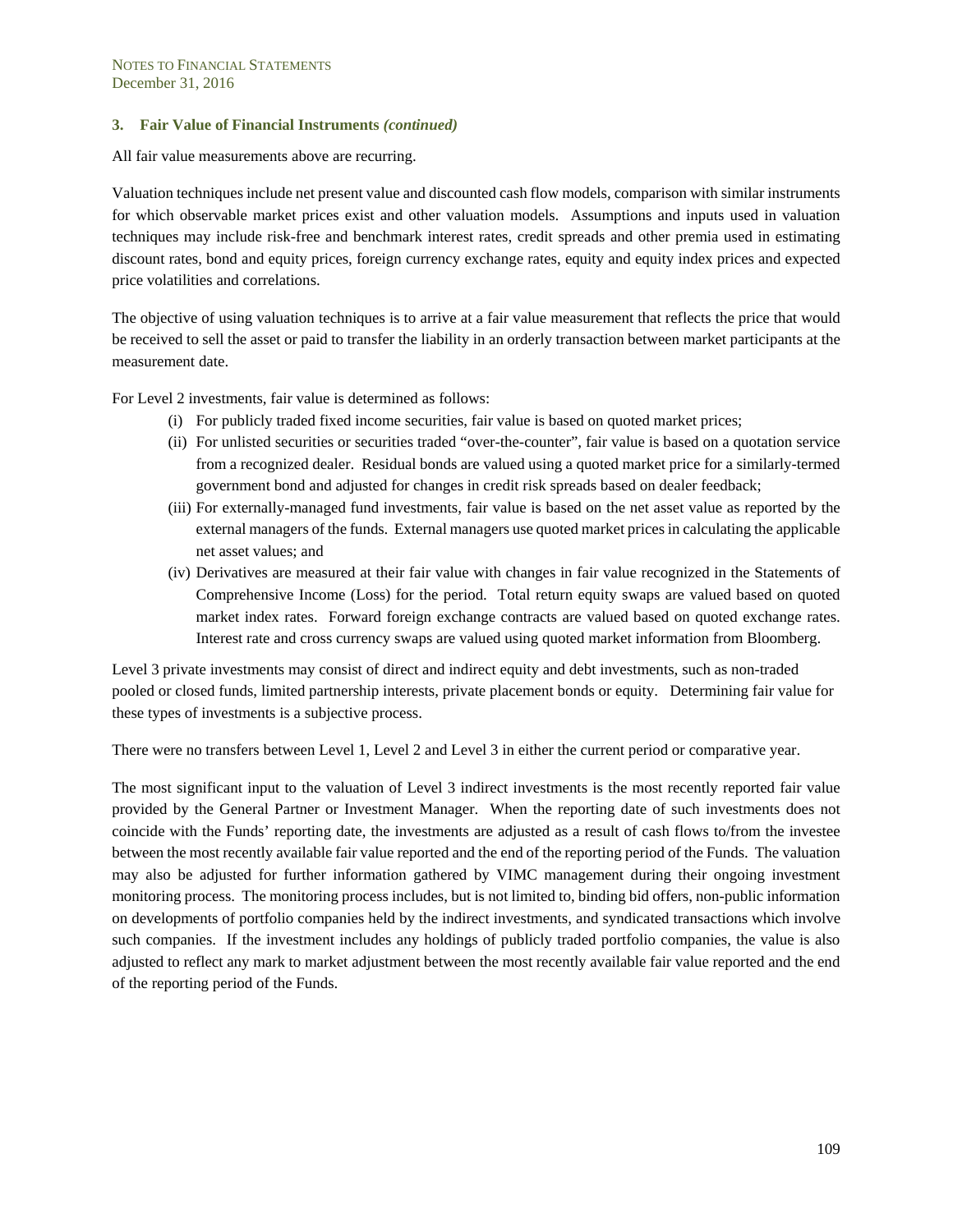Certain Level 3 investments are direct investments in debt and/or equity securities of a private company. In these cases, management uses evidence of fair value where available, such as comparison to subsequent issues of the same or similar securities by the investee, and credible offers received from arm's length parties. If such specific evidence is not available, management will use a generally accepted industry valuation technique that use unobservable inputs such as earnings multiples, discount rates, capitalization rates, price to earnings ratios, price to book ratios or comparable transactions. Given the significant uncertainty associated with these inputs, a valuation range will be determined that seeks to identify plausible values and the final valuation for reporting purposes will be determined within that range.

VIMC uses an internal Valuation Committee, which includes the members of the senior leadership team, Finance Team and Private Markets Team, to regularly assess, monitor and annually approve the valuations of Level 2 and Level 3 investments held by the Funds. The Private Markets Team will attend regular investee meetings and may also serve in an appointed position on either the Board of Directors or the Investment Advisory Committee of the investee.

The NBIMC New Brunswick Fixed Income Opportunity Fund holds Level 3 fixed income investments. These investments are valued using a spread over a risk free bond that consists of two parts: (i) a spread representing the provincial credit quality; and (ii) a further spread representing an illiquidity premium. At December 31, 2016, the provincial credit quality spread was estimated to be 110 basis points ("bps") (March 31, 2016 – 127 bps) and the illiquidity premium was estimated to be 30 bps (March 31, 2016 – 30 bps). A 10 bps change in valuation would increase or decrease the December 31, 2016 value by \$59 (March 31, 2016 - \$69).

The NBIMC Canadian Real Estate Fund holds investments in Canadian real properties, indirectly through wholly owned holding companies invested in limited partnership structures as well as directly through a non-consolidated, wholly-owned subsidiary. Each investment structure prepares annual financial statements for the underlying real properties that are independently audited by a reputable public accounting firm. All real properties have been subjected to valuations by qualified independent property appraisers using market-based assumptions in accordance with recognized valuation techniques. These valuation techniques used include the direct comparison approach, the capitalized net operating income method and the discounted cash flow method and include estimating, among other things, future stabilized net operating income, capitalization rates, reversionary capitalization rates, discount rates and other future cash flows applicable to the properties. At December 31, 2016, an increase or decrease of 25 bps change in the capitalization rate used by the independent property appraisers would have a decrease or increase on the valuation of this Fund's investments in the amount of \$26,678 or \$28,838 respectively (March 31, 2016 - \$19,219 or \$20,857 respectively).

The NBIMC Non-Canadian Private Real Estate Fund holds investments in international real properties, indirectly through wholly owned holding companies invested in limited partnership structures. Each investment structure prepares annual financial statements for the underlying real properties that are independently audited by a reputable public accounting firm. All real properties have been subjected to valuations by qualified independent property appraisers using market-based assumptions in accordance with recognized valuation techniques. These valuation techniques used include the direct comparison approach, the capitalized net operating income method and the discounted cash flow method and include estimating, among other things, future stabilized net operating income, capitalization rates, reversionary capitalization rates, discount rates and other future cash flows applicable to the properties. At December 31, 2016, an increase or decrease of 25 bps change in the capitalization rate used by the independent property appraisers would have a decrease or increase on the valuation of this Fund's investments in the amount of \$1,500 or \$1,800 respectively (March 31, 2016 - \$1,289 or \$1,948 respectively).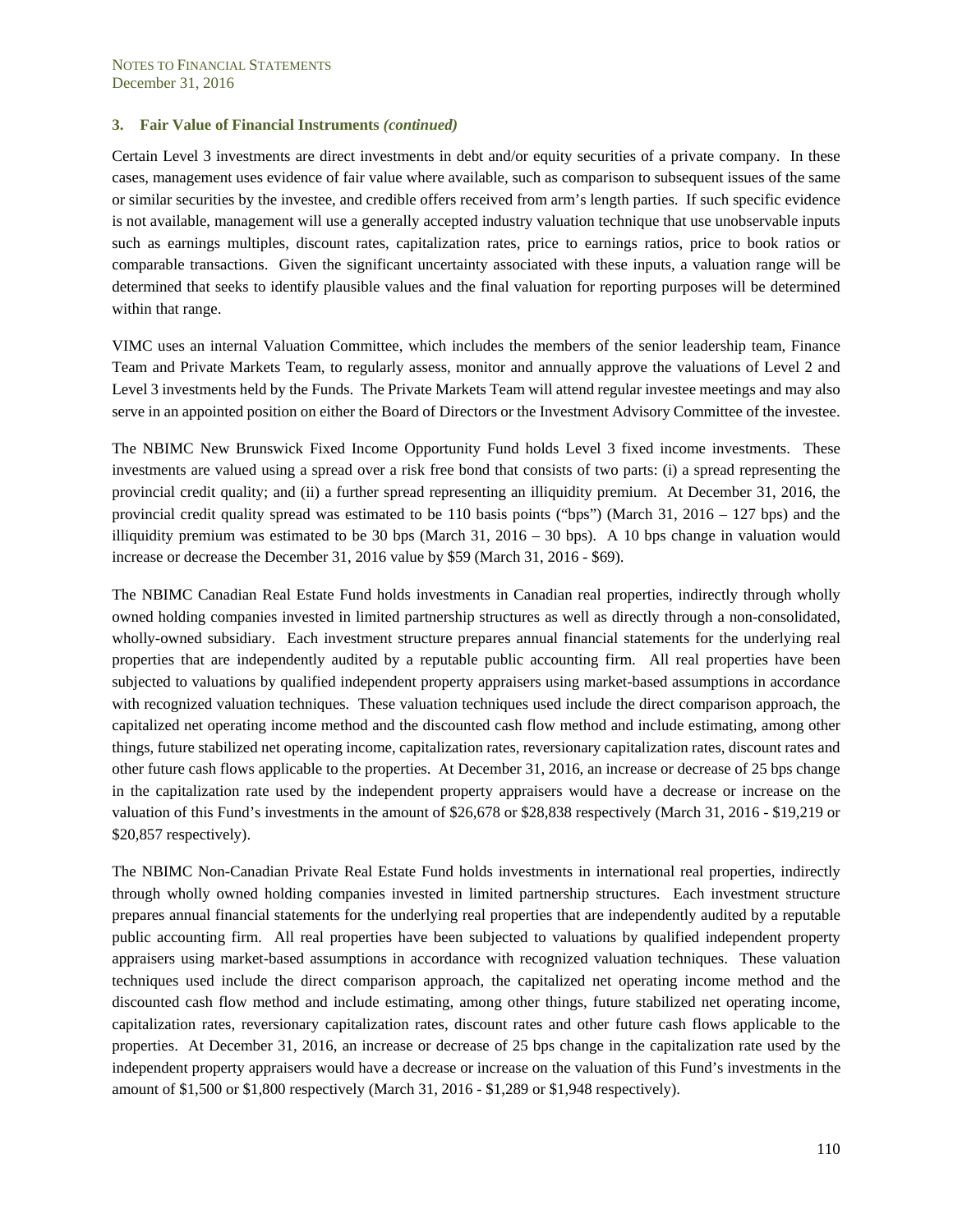The NBIMC Infrastructure Fund invests indirectly through co-investments in certain underlying infrastructure assets. Infrastructure assets are independently valued by certified business valuators using generally accepted industry valuation methods. Valuations are reported to the investors by the Managing Partner. These infrastructure assets are domiciled in various countries, including Bermuda, Great Britain and Australia. This Fund also holds Level 2 forward foreign exchange contracts *(see note 5).* The independent valuations received for each of the Fund's investments suggest an aggregate range of values of \$187,857 to \$200,905 as at December 31, 2016 (March 31, 2016 - \$159,123 to \$173,867). It is reasonably possible that the valuations used by the Fund may require material adjustment to the carrying amount of its investments. The maximum exposure to loss in this Fund is the carrying value of its investments.

The NBIMC New Brunswick and Atlantic Canada Equity Opportunity Fund consists of highly illiquid equity investments in private companies that demonstrate a diversified product offering and customer base with significant financial commitment from the company's management team. The initial due diligence conducted before an investment decision is made will include reviewing the financial history of the company, interviews with key management and possibly with customers and suppliers, touring the facilities used by the operation, and assessing the overall competitive position. The VIMC Senior Portfolio Manager will remain deeply involved after the initial investment by attending Board meetings, continuously reviewing performance against business plan objectives, monitoring changes in competitive positioning and updating possible exit strategies. Investments are usually structured as co-investments, and follow on financing may be required. Accordingly, the valuation process will typically look first to any recent financings for indicative values. Discounted cash flow projections, comparable trading multiples and other highly subjective valuation techniques may be used. At December 31, 2016, an increase or decrease of \$1 in the comparable per share value for these investments would increase or decrease the carrying value of this Fund's investments by approximately \$865 (March 31, 2016 - \$830). It is reasonably possible that the valuations used by the Fund may require material adjustment to the carrying amount of its investments. The maximum exposure to loss in this Fund is the carrying value of its investments.

The NBIMC Private Equity Fund invests in units of limited partnerships managed by well-known, experienced general partners. The limited partnerships seek exposure to globally diversified private opportunities, focused on either a buyout or secondary financing investment objective. These investments may also take the form of a "fund of fund" structure. The General Partner of each limited partnership is responsible for the valuation of the underlying investees and may use any or all of the valuation techniques previously mentioned. VIMC relies on the valuation processes used by the General Partner and on the audited financial statements prepared for the limited partnership. There is usually a three-month delay between receipt of the limited partnership financial reporting and the reporting date of the Fund. Accordingly, VIMC will adjust the valuation reported in the limited partnership financial statements by any capital calls or distributions received in the intervening period. VIMC will also update any underlying publicly-traded holdings using current quoted market values. Excluding the publicly-traded holdings, a 1% increase or decrease in the per unit net asset values reported by the limited partnerships would increase or decrease the carrying value of investments in this Fund at December 31, 2016 by \$5,456 (March 31, 2016 - \$4,712). It is reasonably possible that the valuations used by the Fund may require material adjustment to the carrying value of its investments. The maximum exposure to loss in this Fund is the fair value of its investments plus uncalled commitments *(see note 9(b)).*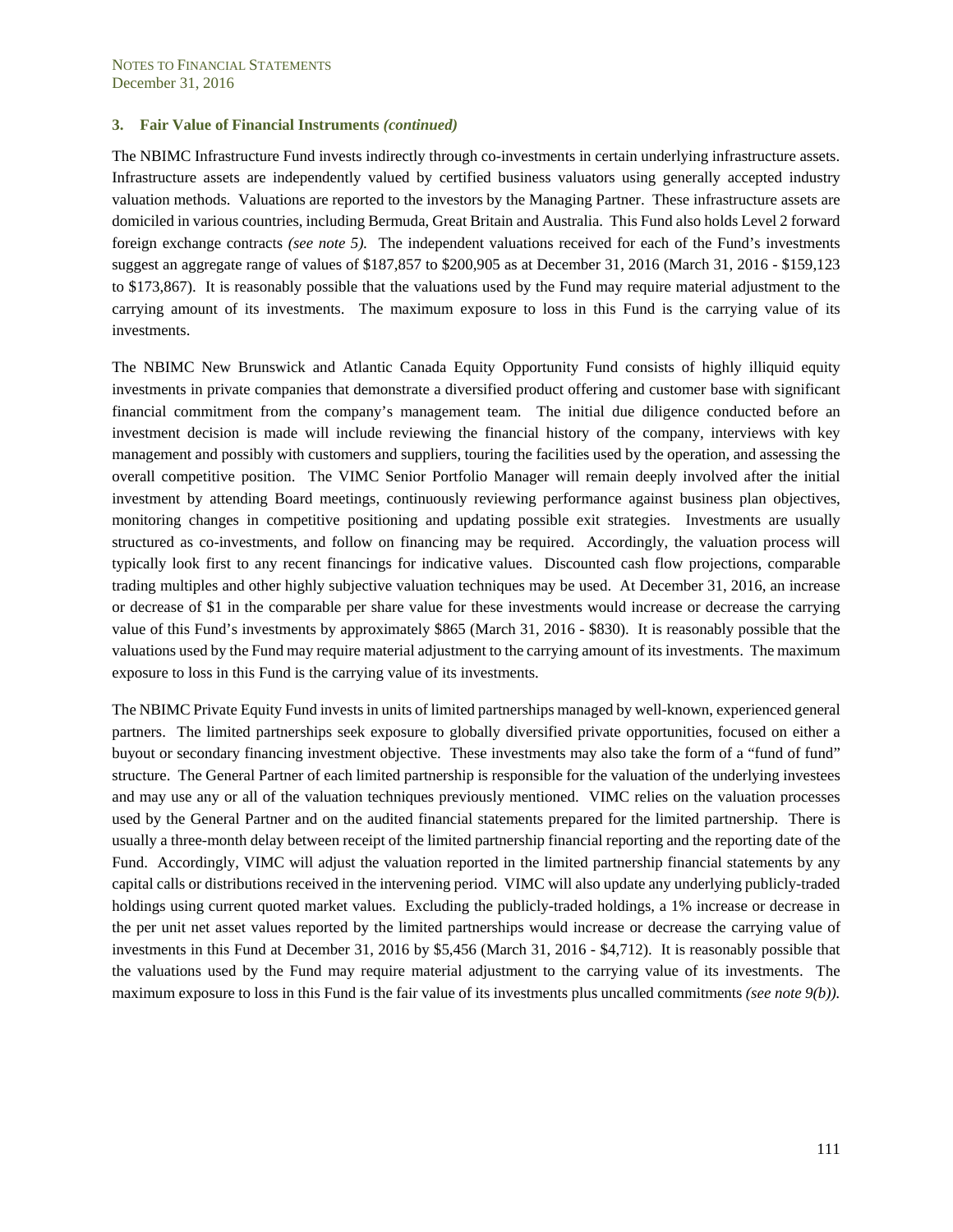A reconciliation of the changes during the period for those investments that are measured at fair value using Level 3 input is as follows:

| Nine months ended December 31, 2016         | <b>Fair Value,</b><br>beginning of<br>period<br>\$ | Gains<br>(losses) in<br>profit or<br>loss<br>\$ | <b>Purchases</b><br>\$ | <b>Sales</b><br>\$ | <b>Fair Value,</b><br>end of<br>period<br>\$ |
|---------------------------------------------|----------------------------------------------------|-------------------------------------------------|------------------------|--------------------|----------------------------------------------|
| NBIMC New Brunswick Fixed Income            |                                                    |                                                 |                        |                    |                                              |
| <b>Opportunity Fund</b>                     | 14,362                                             | (432)                                           |                        | (630)              | 13,300                                       |
| NBIMC Canadian Real Estate Fund             | 291.386                                            | 13.448                                          | 45,048                 | (7,929)            | 341,953                                      |
| NBIMC Non-Canadian Private Real Estate Fund | 19.081                                             | (2,770)                                         | 3.003                  |                    | 19.314                                       |
| NBIMC Infrastructure Fund                   | 161.843                                            | 12.087                                          | 89,680                 | (68, 734)          | 194.876                                      |
| NBIMC New Brunswick and Atlantic Canada     |                                                    |                                                 |                        |                    |                                              |
| <b>Equity Opportunity Fund</b>              | 31,955                                             | 1,716                                           |                        | (1,000)            | 32,671                                       |
| <b>NBIMC</b> Private Equity Fund            | 495.553                                            | 62,390                                          | 77.939                 | (90, 242)          | 545,640                                      |

| Year ended March 31, 2016                   | <b>Fair Value.</b><br>beginning of<br>year<br>S | <b>Gains</b><br>(losses) in<br>profit or<br>loss<br>\$ | <b>Purchases</b> | <b>Sales</b><br>\$ | <b>Fair Value,</b><br>end of year<br>\$ |
|---------------------------------------------|-------------------------------------------------|--------------------------------------------------------|------------------|--------------------|-----------------------------------------|
| NBIMC New Brunswick Fixed Income            |                                                 |                                                        |                  |                    |                                         |
| <b>Opportunity Fund</b>                     | 15.455                                          | (426)                                                  |                  | (667)              | 14,362                                  |
| NBIMC Canadian Real Estate Fund             | 254,130                                         | 19.189                                                 | 61,567           | (43,500)           | 291.386                                 |
| NBIMC Non-Canadian Private Real Estate Fund |                                                 | 802                                                    | 21,816           | (3,537)            | 19,081                                  |
| NBIMC Infrastructure Fund                   | 105.741                                         | 5.436                                                  | 80.684           | (30,018)           | 161,843                                 |
| NBIMC New Brunswick and Atlantic Canada     |                                                 |                                                        |                  |                    |                                         |
| <b>Equity Opportunity Fund</b>              | 28.392                                          | 913                                                    | 9,650            | (7,000)            | 31,955                                  |
| <b>NBIMC</b> Private Equity Fund            | 466,649                                         | 86,630                                                 | 80.962           | (138, 688)         | 495.553                                 |

Total realized and unrealized gains and losses included in earnings for Level 3 investments are each presented in the Statements of Comprehensive Income (Loss). The values presented above exclude foreign currency hedging activities that may be transacted in instruments categorized within other fair value hierarchy levels.

# **4. Financial Instrument Risk Management**

Financial instruments are exposed to risks such as market, credit and liquidity risk. Under its terms of reference, the Board of Directors has overall responsibility for understanding the principal risks facing the Funds and the systems that management has put in place to mitigate and manage those risks. Accordingly, the Board of Directors is responsible for the establishment of Statements of Investment Policies for each of the Funds, which set out the benchmark to be used for performance measurement, the investment objective (value added), investment philosophy, investment universe permitted and portfolio structure including portfolio constraints for risk management.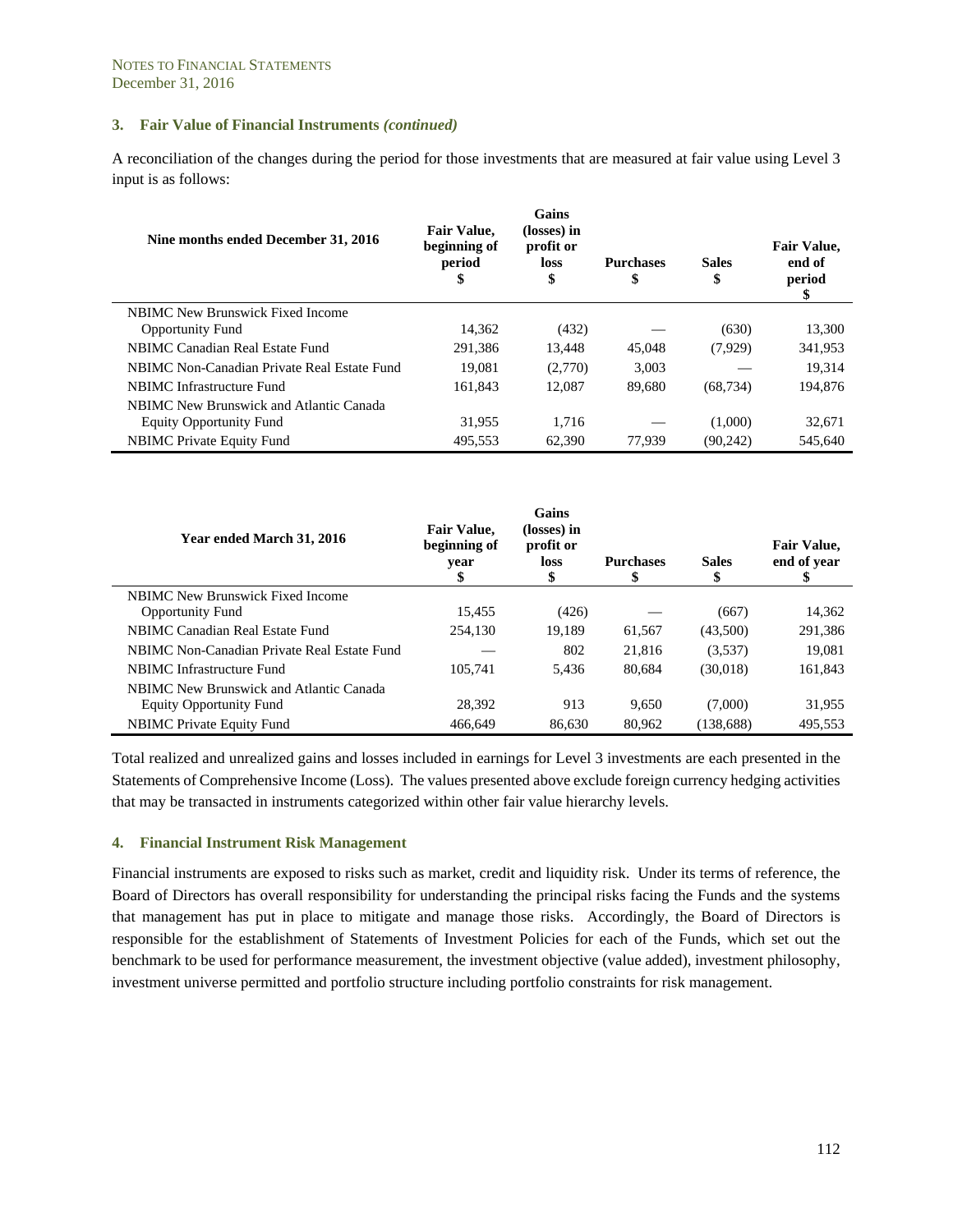Day-to-day investment activities and monitoring of risk control are delegated to management, which acts in accordance with the Statements of Investment Policies. Management produces quarterly reporting of investment performance, policy compliance, trends and changes in investment risks for the Board. In addition, the Chief Investment Officer has established additional investment risk management measures in an Investment Procedures Manual.

An Investment Risk Management Committee, consisting of a cross-functional team of investment, finance and administrative staff, review all proposed and modified investment strategies before implementation to ensure procedures are designed to measure and monitor expected risk exposures.

Following implementation, the Compliance, Risk and Performance Measurement department provides independent regular oversight of all securities trading practices against management's approved investment procedures.

As part of the risk management function, and supplemental to the Statements of Investment Policies, VIMC also uses a statistical modeling technique known as Value at Risk (VaR) to estimate the probability of loss on investment portfolios. Using return, volatility, and correlation figures, VaR models attempt to aggregate the risks involved in separate investments into one cohesive measure. This aggregation involves certain simplifying assumptions, most notably with respect to the shape of the return distribution for the assets being modeled, which can limit the ability of a VaR system to forecast risk in all market environments. Despite these modeling challenges, well-constructed VaR systems provide a valuable way to aggregate separate investment risks into one cohesive measure, and therefore monitor and analyze these risks over time.

**(a)** Market Risk: Market risk is the risk that the value of an investment will fluctuate as a result of changes in market prices whether those changes are caused by factors specific to the individual investment or factors affecting all securities traded in the market. In addition to exposure to foreign currency risk, interest rate risk and pricing risk as discussed below, the Funds are exposed to other market risks.

The Funds' strategy for the management of market risk is driven by each Fund's investment objective (for a description of the investment strategy, benchmark and value add target, see the introduction to the notes to the financial statements).

The Funds conduct certain of their investment activities by trading through broker channels on regulated exchanges and in the over-the-counter market. Investment strategies may involve the use of financial derivatives such as forward foreign exchange contracts or total return swaps to assist with risk management. The Statements of Investment Policies for each Fund preclude the use of leverage in the investment portfolio. Accordingly, to the extent that there is market exposure from derivative investments, the Funds will hold cash underlay equal to the amount of market exposure.

The NBIMC North American Market Neutral Fund and NBIMC Quantitative Strategies Fund use "market neutral" strategies whereby an investment in a long position in one stock is matched with a short position in another stock, typically within the same industry sector. Market neutral strategies mitigate market risk through adherence to maximum investment limits and stop-loss constraints, and short positions are also supported by cash underlay.

Brokers typically require that collateral be pledged against potential market fluctuations when trading in derivative financial instruments or when shorting security positions. The Funds that trade in these securities and/or strategies borrow eligible collateral from certain other Funds, each a related party, on an interest-free basis pursuant to an interfund borrowing agreement.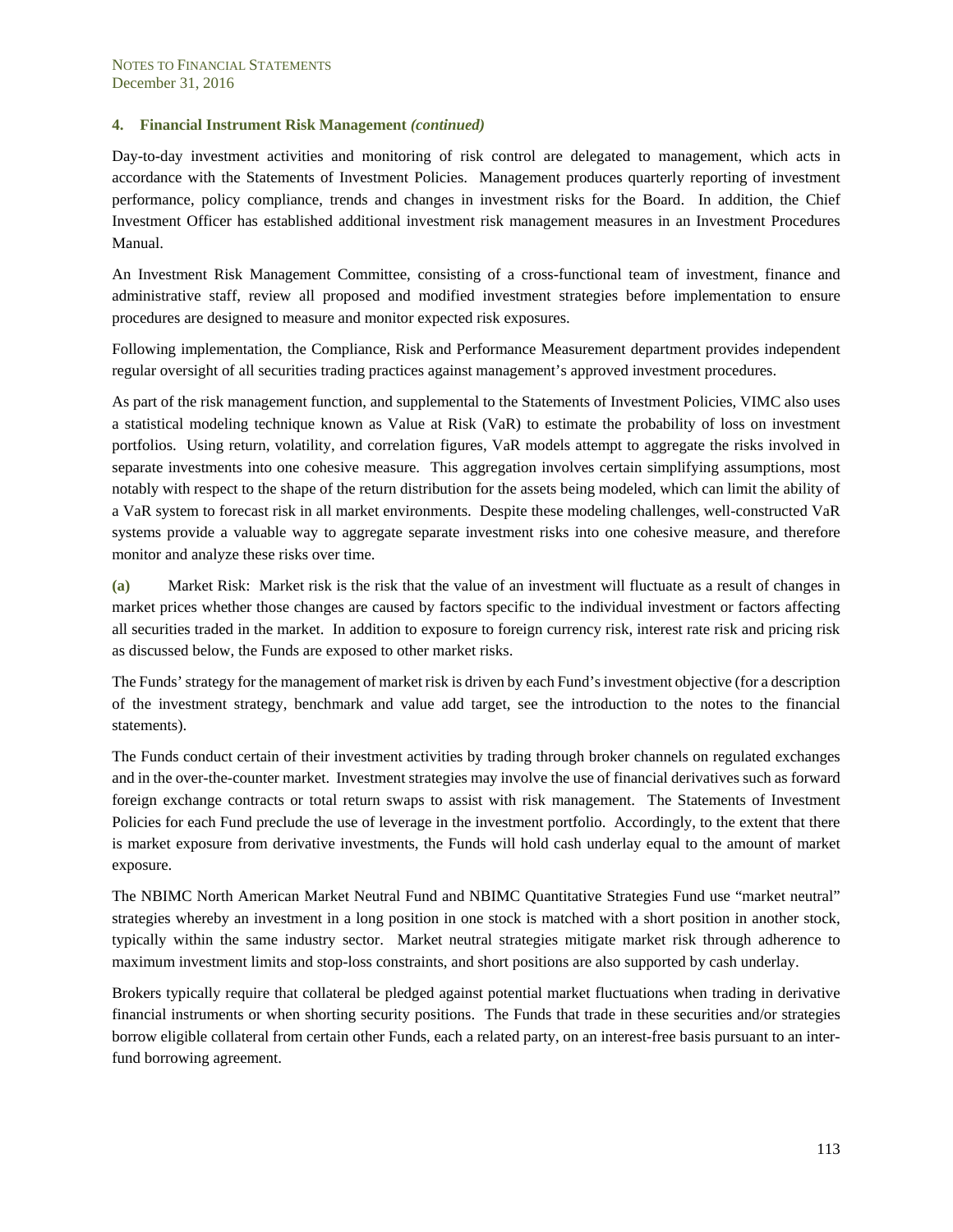The fair value of securities that have been deposited or pledged with various financial institutions as collateral or margin were as follows:

| <b>Borrowed From</b>                          | December 31,<br>2016 | March 31,<br>2016 |
|-----------------------------------------------|----------------------|-------------------|
| NBIMC Nominal Bond Fund                       | 287.917              | 291.650           |
| <b>NBIMC</b> Inflation Linked Securities Fund | 283.258              | 239,858           |

| <b>Pledged By</b>                                        | December 31,<br>2016 |     | March 31,<br>2016 |
|----------------------------------------------------------|----------------------|-----|-------------------|
| NBIMC Canadian Equity Index Fund                         | \$<br>3,029          | \$. | 11,439            |
| <b>NBIMC</b> Low Volatility Canadian Equity Fund         | 886                  |     |                   |
| NBIMC EAFE Equity Index Fund                             | 1,968                |     | 2,275             |
| <b>NBIMC</b> Low Volatility International Equity Fund    | 2,775                |     | 3,984             |
| NBIMC Low Volatility International Equity Fund – Class N | 403                  |     |                   |
| NBIMC U.S. Equity Index Fund                             |                      |     | 4,446             |
| NBIMC Low Volatility U.S. Equity Fund                    | 1.024                |     | 436               |
| NBIMC North American Market Neutral Fund                 | 103,833              |     | 158,761           |
| <b>NBIMC</b> Quantitative Strategies Fund                | 345,831              |     | 350,070           |
| NBIMC Quantitative Equity Strategic Beta Fund            | 97,710               |     |                   |
| NBIMC Asset Mix Strategy Fund                            | 13,716               |     | 97                |

**(b)** Foreign Currency Risk:

Certain of the Funds invest in assets denominated in currencies other than the Canadian dollar. Foreign currency risk is the risk that the fair value of a financial instrument denominated in a foreign currency will fluctuate due to changes in applicable foreign exchange rates. Foreign exchange forward contracts may be used to mitigate portfolio currency exposure*.* 

The net unhedged foreign currency exposures, expressed in Canadian dollar equivalents are as follows:

#### **NBIMC Nominal Bond Fund**

|                 | <b>December 31, 2016</b><br><b>Fair Value by Currency</b> |                               | <b>March 31, 2016</b><br><b>Fair Value by Currency</b> |                               |
|-----------------|-----------------------------------------------------------|-------------------------------|--------------------------------------------------------|-------------------------------|
| <b>Currency</b> | <b>Net Exposure</b>                                       | <b>Total</b><br>$\frac{0}{0}$ | <b>Net Exposure</b>                                    | <b>Total</b><br>$\frac{6}{9}$ |
| Canadian Dollar | 2,287,780                                                 | 100.01                        | 2,164,434                                              | 99.98                         |
| U.S. Dollar     | (128)                                                     | (0.01)                        | 485                                                    | 0.02                          |
| Total           | 2,287,652                                                 | 100.00                        | 2,164,919                                              | 100.00                        |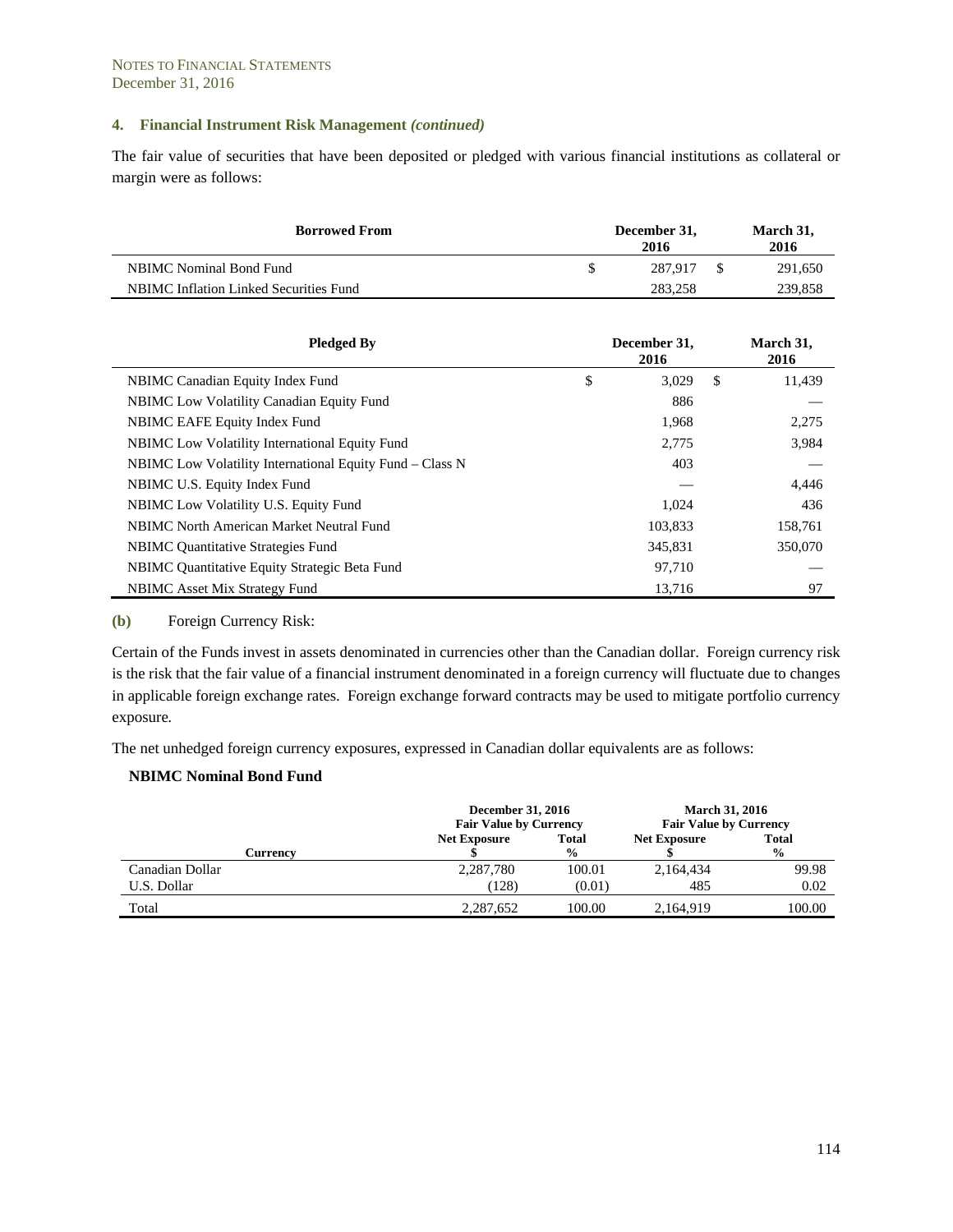#### **NBIMC Global Fixed Income Fund**

|                      | <b>December 31, 2016</b><br><b>Fair Value by Currency</b> |                        |  |  |
|----------------------|-----------------------------------------------------------|------------------------|--|--|
| Currency             | <b>Net Exposure</b><br>\$                                 | Total<br>$\frac{0}{0}$ |  |  |
| Canadian Dollar      | 69,956                                                    | 99.98                  |  |  |
| U.S. Dollar          | 4,374                                                     | 6.25                   |  |  |
| Euro                 | (389)                                                     | (0.56)                 |  |  |
| Pound Sterling       | (2)                                                       |                        |  |  |
| Japanese Yen         | (8)                                                       | (0.01)                 |  |  |
| Swedish Kroner       | 361                                                       | 0.52                   |  |  |
| Australian Dollar    | 9                                                         | 0.01                   |  |  |
| Singapore Dollar     | (350)                                                     | (0.50)                 |  |  |
| South Korean Won     | (1,044)                                                   | (1.49)                 |  |  |
| Malaysian Ringgit    | (33)                                                      | (0.05)                 |  |  |
| <b>Mexican Pesos</b> | (723)                                                     | (1.03)                 |  |  |
| Romanian New Leu     | 6                                                         | 0.01                   |  |  |
| <b>Russian Ruble</b> | 23                                                        | 0.03                   |  |  |
| New Taiwan Dollars   | (691)                                                     | (0.99)                 |  |  |
| Polish Zlotys        | (358)                                                     | (0.51)                 |  |  |
| Other                | (1,163)                                                   | (1.66)                 |  |  |
| Total                | 69,968                                                    | 100.00                 |  |  |

#### **NBIMC Student Investment Fund**

|                 | <b>December 31, 2016</b><br><b>Fair Value by Currency</b> |               | <b>March 31, 2016</b><br><b>Fair Value by Currency</b> |               |
|-----------------|-----------------------------------------------------------|---------------|--------------------------------------------------------|---------------|
|                 | <b>Net Exposure</b><br><b>Total</b>                       |               | <b>Net Exposure</b>                                    | <b>Total</b>  |
| Currency        |                                                           | $\frac{6}{9}$ |                                                        | $\frac{0}{0}$ |
| Canadian Dollar | 3.488                                                     | 100.00        | 3,229                                                  | 99.69         |
| U.S. Dollar     |                                                           |               | 10                                                     | 0.31          |
| Total           | 3.488                                                     | 100.00        | 3.239                                                  | 100.00        |

# **NBIMC Canadian Equity Index Fund**

|                 | December 31, 2016<br><b>Fair Value by Currency</b> |               | <b>March 31, 2016</b><br><b>Fair Value by Currency</b> |               |
|-----------------|----------------------------------------------------|---------------|--------------------------------------------------------|---------------|
|                 | <b>Total</b><br><b>Net Exposure</b>                |               | <b>Net Exposure</b>                                    | <b>Total</b>  |
| Currency        |                                                    | $\frac{0}{0}$ |                                                        | $\frac{6}{6}$ |
| Canadian Dollar | 862,979                                            | 99.98         | 839, 343                                               | 99.96         |
| U.S. Dollar     | 149                                                | 0.02          | 344                                                    | 0.04          |
| Total           | 863.128                                            | 100.00        | 839,687                                                | 100.00        |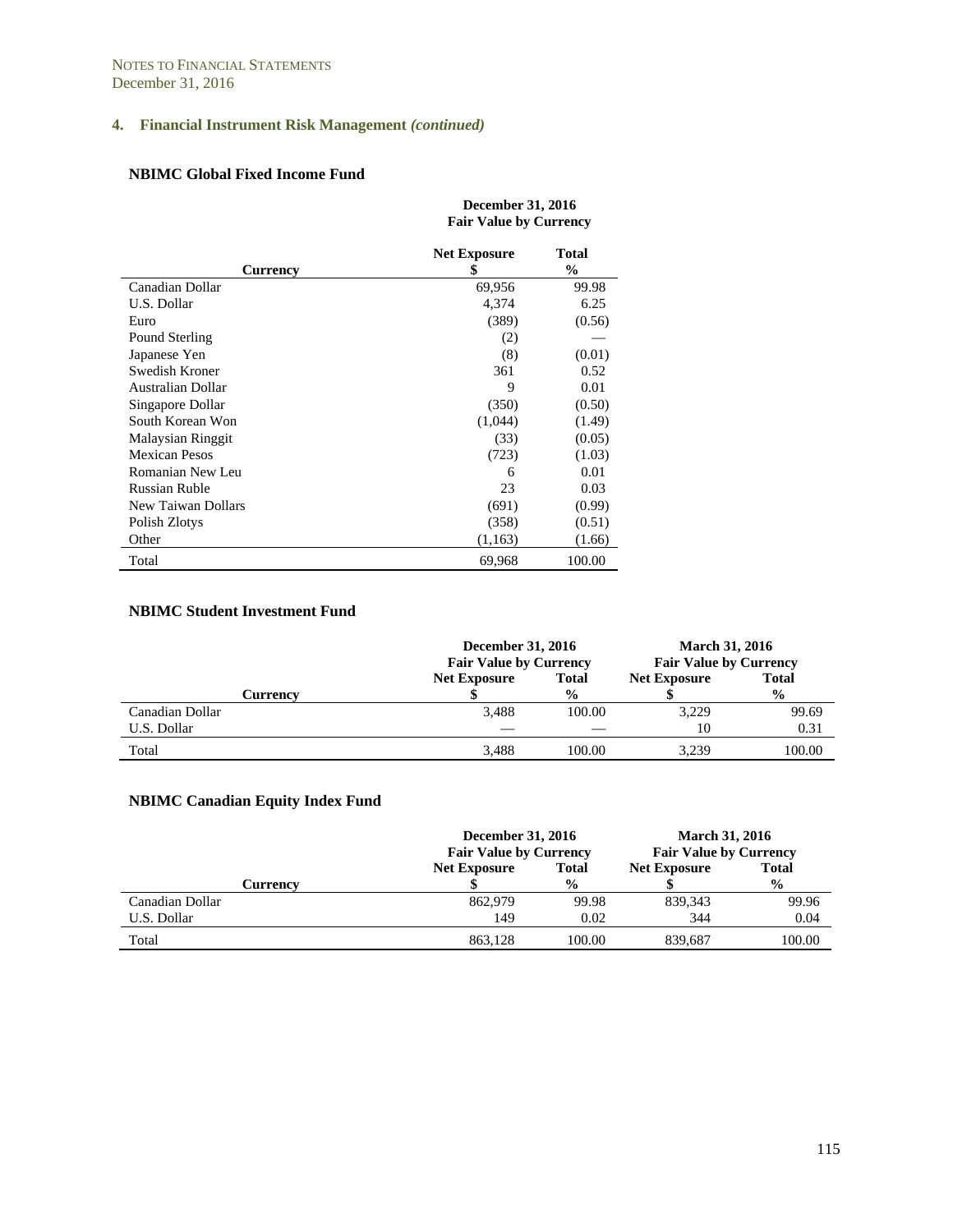# **NBIMC Low Volatility Canadian Equity Fund**

|                 | December 31, 2016<br><b>Fair Value by Currency</b> |               | <b>March 31, 2016</b><br><b>Fair Value by Currency</b> |               |
|-----------------|----------------------------------------------------|---------------|--------------------------------------------------------|---------------|
|                 | <b>Net Exposure</b><br><b>Total</b>                |               | <b>Net Exposure</b>                                    | <b>Total</b>  |
| Currencv        |                                                    | $\frac{6}{9}$ |                                                        | $\frac{0}{0}$ |
| Canadian Dollar | 759.261                                            | 99.99         | 678.321                                                | 100.00        |
| U.S. Dollar     | 51                                                 | 0.01          |                                                        |               |
| Total           | 759.312                                            | 100.00        | 678.321                                                | 100.00        |

# **NBIMC External Canadian Equity Fund**

|                 | <b>December 31, 2016</b><br><b>Fair Value by Currency</b> |               | <b>March 31, 2016</b><br><b>Fair Value by Currency</b> |               |
|-----------------|-----------------------------------------------------------|---------------|--------------------------------------------------------|---------------|
|                 | <b>Net Exposure</b>                                       | <b>Total</b>  | <b>Net Exposure</b>                                    | <b>Total</b>  |
| Currencv        |                                                           | $\frac{0}{0}$ |                                                        | $\frac{6}{9}$ |
| Canadian Dollar | 276,900                                                   | 99.99         | 217.687                                                | 100.00        |
| U.S. Dollar     |                                                           | 0.01          |                                                        |               |
| Total           | 276.917                                                   | 100.00        | 217.687                                                | 100.00        |

# **NBIMC Canadian Equity Active Long Strategy Fund**

|                 | December 31, 2016<br><b>Fair Value by Currency</b> |               | <b>March 31, 2016</b><br><b>Fair Value by Currency</b> |               |
|-----------------|----------------------------------------------------|---------------|--------------------------------------------------------|---------------|
|                 | <b>Net Exposure</b>                                | <b>Total</b>  | <b>Net Exposure</b>                                    | <b>Total</b>  |
| Currency        |                                                    | $\frac{6}{9}$ |                                                        | $\frac{6}{6}$ |
| Canadian Dollar | 150,325                                            | 99.99         | 176,006                                                | 99.85         |
| U.S. Dollar     | 10                                                 | 0.01          | 258                                                    | 0.15          |
| Total           | 150.335                                            | 100.00        | 176,264                                                | 100.00        |

# **NBIMC External International Equity Fund**

|             | December 31, 2016<br><b>Fair Value by Currency</b> |               | <b>March 31, 2016</b><br><b>Fair Value by Currency</b> |               |
|-------------|----------------------------------------------------|---------------|--------------------------------------------------------|---------------|
|             | <b>Net Exposure</b>                                | <b>Total</b>  | <b>Net Exposure</b>                                    | <b>Total</b>  |
| Currencv    |                                                    | $\frac{0}{0}$ |                                                        | $\frac{0}{0}$ |
| U.S. Dollar | 289,001                                            | 100.00        | 248.718                                                | 100.00        |
| Total       | 289,001                                            | 100.00        | 248,718                                                | 100.00        |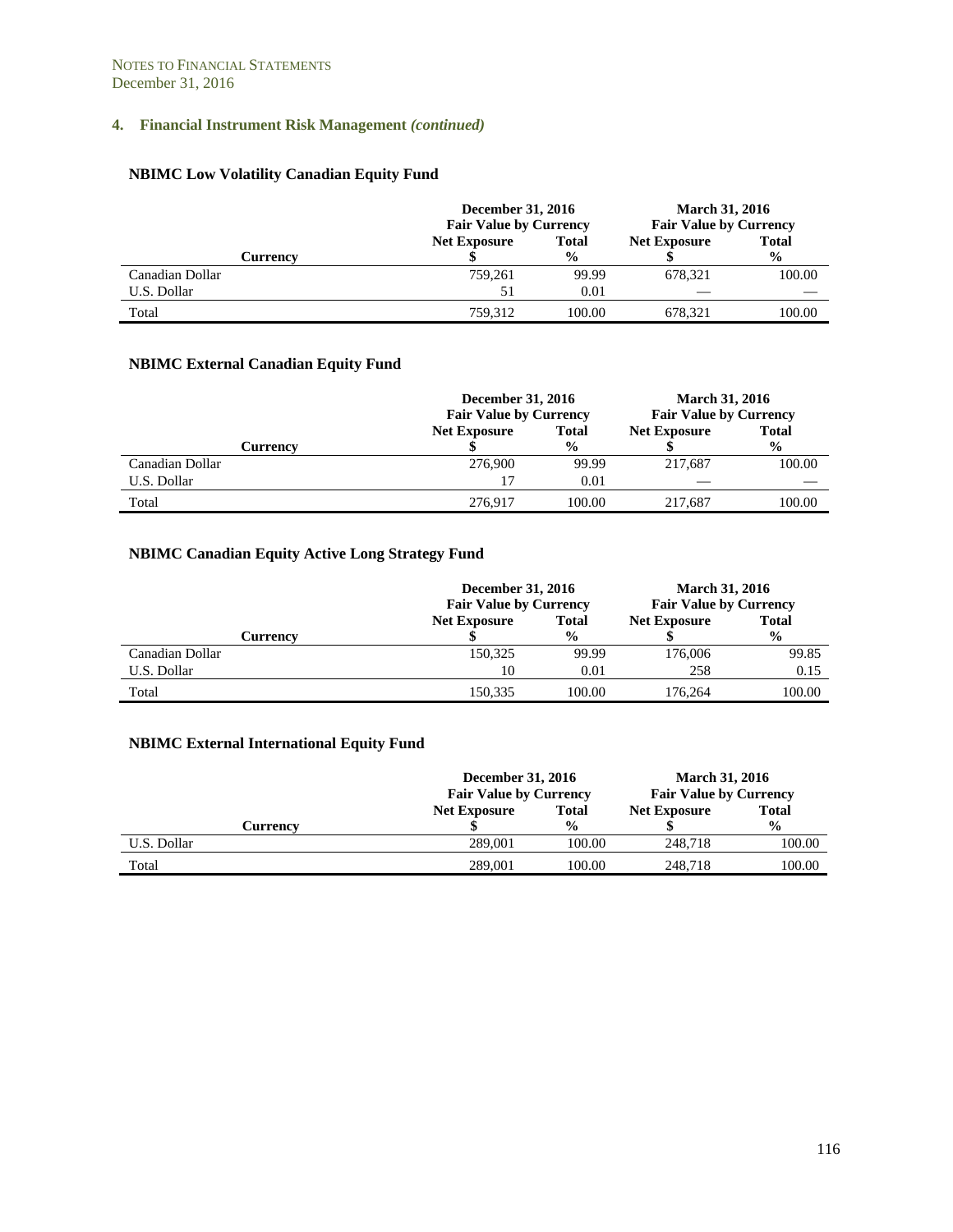# **NBIMC EAFE Equity Index Fund**

|                    | <b>December 31, 2016</b>      |               | March 31, 2016                |               |
|--------------------|-------------------------------|---------------|-------------------------------|---------------|
|                    | <b>Fair Value by Currency</b> |               | <b>Fair Value by Currency</b> |               |
|                    | <b>Net Exposure</b>           | Total         | <b>Net Exposure</b>           | <b>Total</b>  |
| <b>Currency</b>    | ъ                             | $\frac{0}{0}$ |                               | $\frac{0}{0}$ |
| Canadian Dollar    | 41                            | 0.01          | (36)                          | (0.01)        |
| U.S. Dollar        | 5,352                         | 1.07          | 2,493                         | 0.54          |
| Euro               | 154,034                       | 30.74         | 142,282                       | 30.64         |
| Pound Sterling     | 91,131                        | 18.18         | 88,974                        | 19.16         |
| Danish Kroner      | 8.301                         | 1.66          | 9,203                         | 1.98          |
| Japanese Yen       | 120,162                       | 23.98         | 104,338                       | 22.47         |
| Norwegian Kroner   | 3,276                         | 0.65          | 2,660                         | 0.57          |
| Swedish Kroner     | 14,208                        | 2.84          | 13,664                        | 2.94          |
| <b>Swiss Franc</b> | 44,167                        | 8.81          | 43,026                        | 9.27          |
| Australian Dollar  | 36,884                        | 7.36          | 33,263                        | 7.16          |
| Hong Kong Dollar   | 15,260                        | 3.04          | 14,531                        | 3.13          |
| Singapore Dollar   | 6,116                         | 1.22          | 6,188                         | 1.33          |
| Other              | 2,213                         | 0.44          | 3,710                         | 0.80          |
| Total              | 501.145                       | 100.00        | 464.296                       | 100.00        |

# **NBIMC EAFE Equity Index Fund – Class N**

|                    | <b>December 31, 2016</b><br><b>Fair Value by Currency</b> |               | <b>March 31, 2016</b><br><b>Fair Value by Currency</b> |               |
|--------------------|-----------------------------------------------------------|---------------|--------------------------------------------------------|---------------|
|                    | <b>Net Exposure</b>                                       | Total         | <b>Net Exposure</b>                                    | <b>Total</b>  |
| <b>Currency</b>    | S                                                         | $\frac{0}{0}$ | S                                                      | $\frac{0}{0}$ |
| Canadian Dollar    | (76)                                                      | (0.34)        | (152)                                                  | (0.73)        |
| U.S. Dollar        | 228                                                       | 1.04          | 83                                                     | 0.40          |
| Euro               | 6,665                                                     | 30.40         | 6,449                                                  | 30.96         |
| Pound Sterling     | 3,956                                                     | 18.05         | 4,042                                                  | 19.40         |
| Danish Kroner      | 368                                                       | 1.68          | 435                                                    | 2.09          |
| Japanese Yen       | 5,315                                                     | 24.25         | 4,723                                                  | 22.66         |
| Norwegian Kroner   | 155                                                       | 0.71          | 140                                                    | 0.67          |
| Swedish Kroner     | 650                                                       | 2.97          | 618                                                    | 2.97          |
| <b>Swiss Franc</b> | 1,927                                                     | 8.79          | 1,944                                                  | 9.33          |
| Australian Dollar  | 1,631                                                     | 7.44          | 1,452                                                  | 6.97          |
| Hong Kong Dollar   | 670                                                       | 3.06          | 639                                                    | 3.07          |
| Singapore Dollar   | 263                                                       | 1.20          | 283                                                    | 1.36          |
| Other              | 165                                                       | 0.75          | 175                                                    | 0.85          |
| Total              | 21,917                                                    | 100.00        | 20,831                                                 | 100.00        |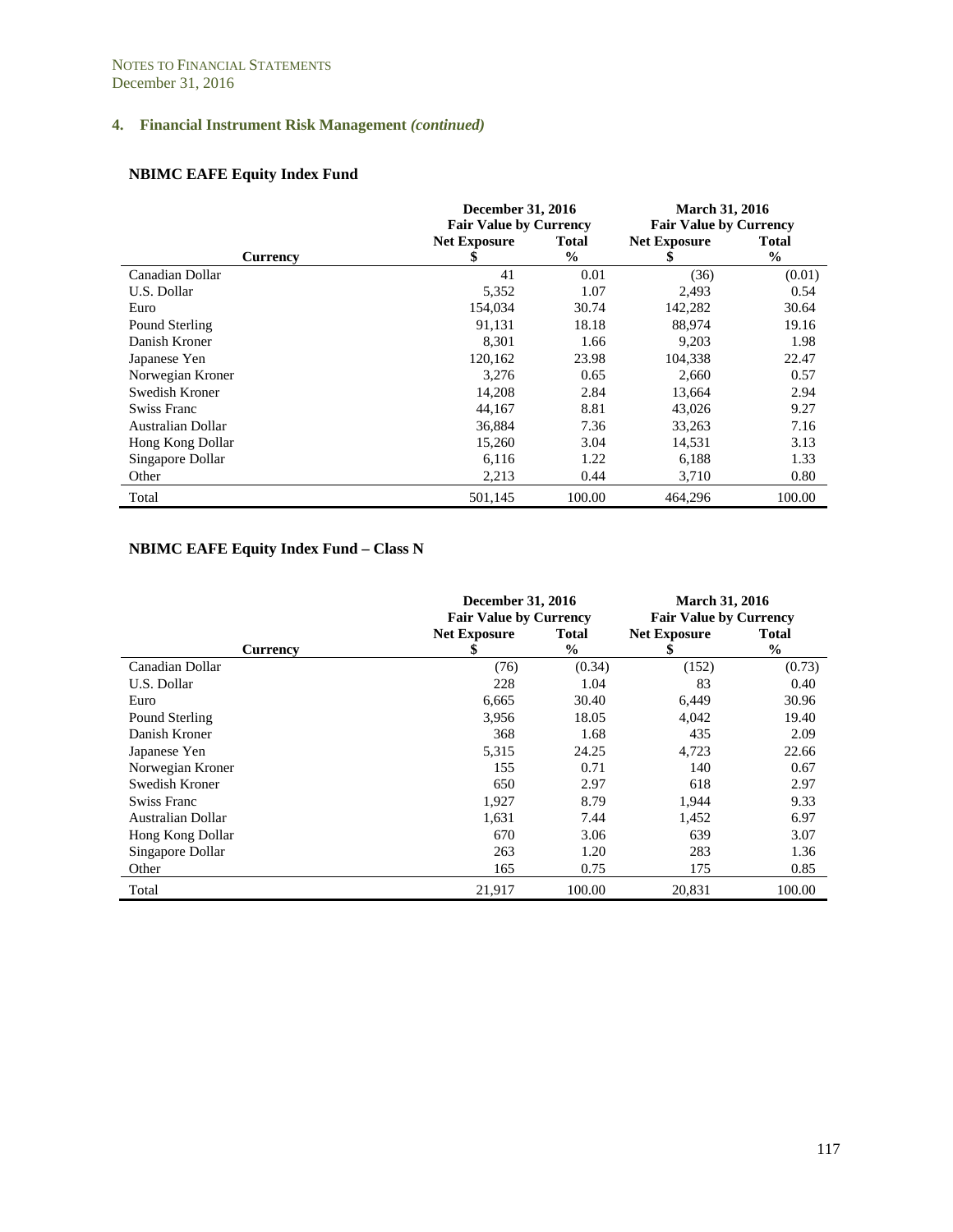# **NBIMC Low Volatility International Equity Fund**

|                    | <b>December 31, 2016</b>      |               | <b>March 31, 2016</b>         |              |
|--------------------|-------------------------------|---------------|-------------------------------|--------------|
|                    | <b>Fair Value by Currency</b> |               | <b>Fair Value by Currency</b> |              |
|                    | <b>Net Exposure</b>           | <b>Total</b>  | <b>Net Exposure</b>           | <b>Total</b> |
| <b>Currency</b>    | S                             | $\frac{6}{9}$ | S                             | $\%$         |
| Canadian Dollar    | 1,563                         | 0.20          | 70                            | 0.01         |
| U.S. Dollar        | 5,806                         | 0.74          | 7,831                         | 1.16         |
| Euro               | 167,107                       | 21.21         | 135,054                       | 20.03        |
| Pound Sterling     | 129,491                       | 16.44         | 133,637                       | 19.82        |
| Danish Kroner      | 6,026                         | 0.77          | 6,895                         | 1.02         |
| Japanese Yen       | 188,760                       | 23.96         | 169,639                       | 25.16        |
| Norwegian Kroner   | 5,957                         | 0.76          | 4,875                         | 0.72         |
| Swedish Kroner     | 17,271                        | 2.19          | 9,281                         | 1.38         |
| <b>Swiss Franc</b> | 83,049                        | 10.54         | 71,478                        | 10.60        |
| Australian Dollar  | 70,991                        | 9.01          | 51,870                        | 7.70         |
| Hong Kong Dollar   | 49,977                        | 6.35          | 44,619                        | 6.62         |
| Singapore Dollar   | 37,000                        | 4.70          | 19,844                        | 2.94         |
| Other              | 24,642                        | 3.13          | 19,132                        | 2.84         |
| Total              | 787,640                       | 100.00        | 674,225                       | 100.00       |

# **NBIMC Low Volatility International Equity Fund – Class N**

|                   | <b>December 31, 2016</b><br><b>Fair Value by Currency</b> |               | <b>March 31, 2016</b><br><b>Fair Value by Currency</b> |               |
|-------------------|-----------------------------------------------------------|---------------|--------------------------------------------------------|---------------|
|                   | <b>Net Exposure</b>                                       | Total         | <b>Net Exposure</b>                                    | <b>Total</b>  |
| <b>Currency</b>   | 5                                                         | $\frac{0}{0}$ | S                                                      | $\frac{0}{0}$ |
| Canadian Dollar   | (34)                                                      | (0.10)        | (72)                                                   | (0.25)        |
| U.S. Dollar       | 1,172                                                     | 3.63          | 6,885                                                  | 23.65         |
| Euro              | 6,656                                                     | 20.63         | 4,515                                                  | 15.51         |
| Pound Sterling    | 5,149                                                     | 15.96         | 4,459                                                  | 15.32         |
| Danish Kroner     | 249                                                       | 0.77          | 254                                                    | 0.87          |
| Japanese Yen      | 7,485                                                     | 23.19         | 5,643                                                  | 19.39         |
| Norwegian Kroner  | 260                                                       | 0.81          | 176                                                    | 0.60          |
| Swedish Kroner    | 725                                                       | 2.25          | 327                                                    | 1.12          |
| Swiss Franc       | 3,319                                                     | 10.29         | 2,381                                                  | 8.18          |
| Australian Dollar | 2,810                                                     | 8.71          | 1,742                                                  | 5.98          |
| Hong Kong Dollar  | 1,992                                                     | 6.17          | 1,490                                                  | 5.12          |
| Singapore Dollar  | 1,473                                                     | 4.56          | 666                                                    | 2.29          |
| Other             | 1,015                                                     | 3.13          | 643                                                    | 2.22          |
| Total             | 32,271                                                    | 100.00        | 29,109                                                 | 100.00        |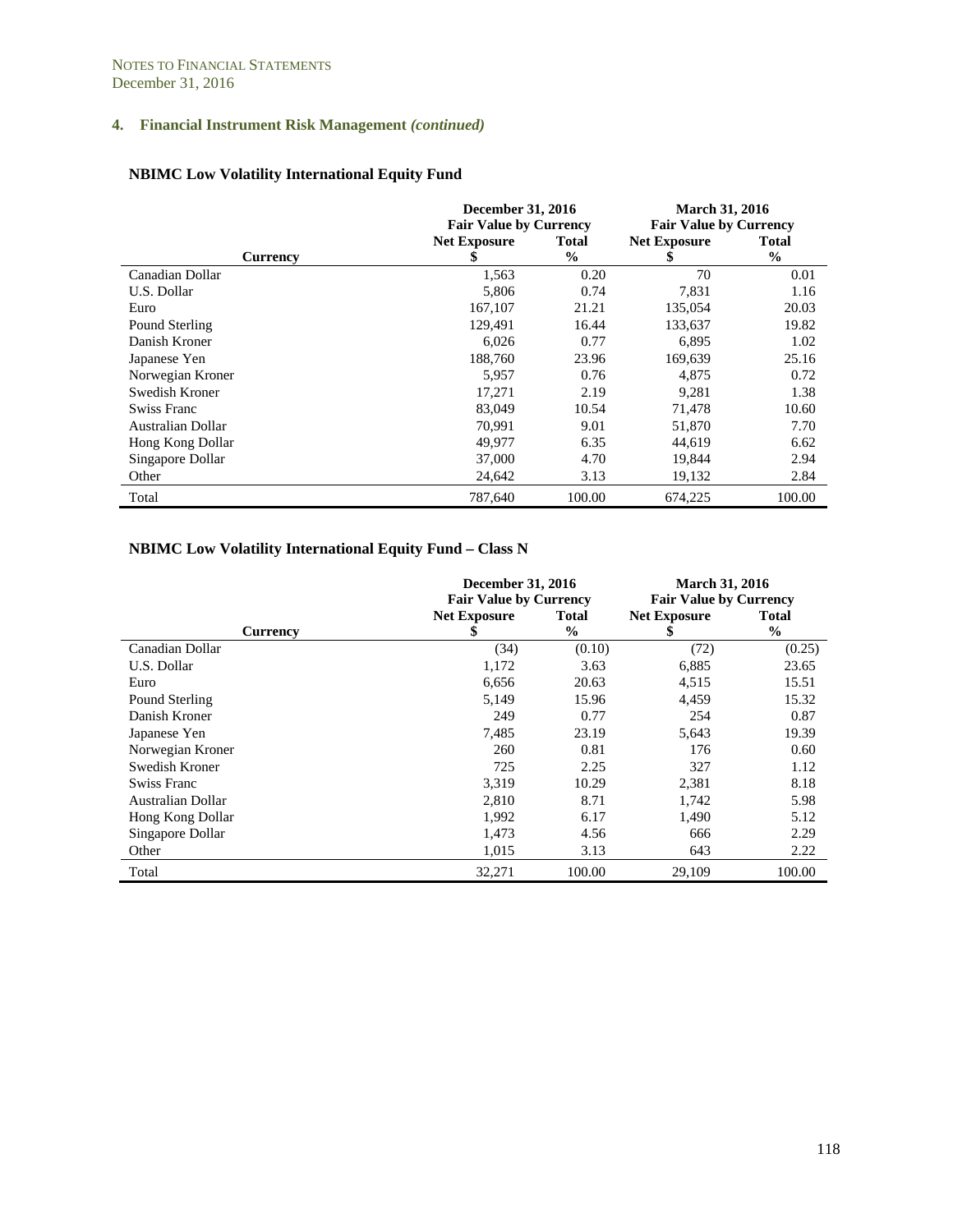# **NBIMC Low Volatility Emerging Markets Equity Fund**

|                           | <b>December 31, 2016</b>      |               | <b>March 31, 2016</b>         |               |  |
|---------------------------|-------------------------------|---------------|-------------------------------|---------------|--|
|                           | <b>Fair Value by Currency</b> |               | <b>Fair Value by Currency</b> |               |  |
|                           | <b>Net Exposure</b>           | <b>Total</b>  | <b>Net Exposure</b>           | <b>Total</b>  |  |
| <b>Currency</b>           | \$                            | $\frac{0}{0}$ | \$                            | $\frac{6}{9}$ |  |
| Canadian Dollar           | 274                           | 0.07          | (3,837)                       | (0.99)        |  |
| U.S. Dollar               | 44,495                        | 10.97         | 41,872                        | 10.80         |  |
| Hong Kong Dollar          | 58,837                        | 14.51         | 46,487                        | 11.99         |  |
| <b>UAE</b> Dirham         | 963                           | 0.24          | 1,215                         | 0.31          |  |
| <b>Brazilian Reals</b>    | 7,944                         | 1.96          | 9,018                         | 2.33          |  |
| <b>Chilean Pesos</b>      | 17,408                        | 4.29          | 19,230                        | 4.96          |  |
| <b>Indonesian Rupiahs</b> | 21,823                        | 5.38          | 14,490                        | 3.74          |  |
| Philippine Pesos          | 11,754                        | 2.90          | 13,002                        | 3.35          |  |
| Polish Zlotys             | 9,794                         | 2.41          | 12,341                        | 3.18          |  |
| Oatari Rials              | 11,782                        | 2.90          | 13,883                        | 3.58          |  |
| Thailand Baht             | 29,502                        | 7.27          | 22,739                        | 5.87          |  |
| New Taiwan Dollars        | 77,038                        | 19.00         | 73,574                        | 19.00         |  |
| S.A. Unitary Rand         | 17,304                        | 4.27          | 20,923                        | 5.40          |  |
| South Korean Won          | 42,291                        | 10.43         | 37,186                        | 9.59          |  |
| <b>Malaysian Ringgit</b>  | 31,319                        | 7.72          | 35,988                        | 9.29          |  |
| <b>Mexican Pesos</b>      | 13,922                        | 3.43          | 16,214                        | 4.18          |  |
| Other                     | 9,128                         | 2.25          | 13,250                        | 3.42          |  |
| Total                     | 405,578                       | 100.00        | 387,575                       | 100.00        |  |

# **NBIMC U.S. Equity Index Fund**

|                 | <b>December 31, 2016</b><br><b>Fair Value by Currency</b> |               | <b>March 31, 2016</b><br><b>Fair Value by Currency</b> |               |
|-----------------|-----------------------------------------------------------|---------------|--------------------------------------------------------|---------------|
|                 | <b>Net Exposure</b>                                       | <b>Total</b>  | <b>Net Exposure</b>                                    | <b>Total</b>  |
| Currency        |                                                           | $\frac{6}{9}$ |                                                        | $\frac{6}{9}$ |
| Canadian Dollar | 231                                                       | 0.03          | 500                                                    | 0.06          |
| U.S. Dollar     | 903.081                                                   | 99.97         | 806.328                                                | 99.94         |
| Total           | 903.312                                                   | 100.00        | 806.828                                                | 100.00        |

# **NBIMC Low Volatility U.S. Equity Fund**

|                 | <b>December 31, 2016</b><br><b>Fair Value by Currency</b> |               | <b>March 31, 2016</b><br><b>Fair Value by Currency</b> |               |
|-----------------|-----------------------------------------------------------|---------------|--------------------------------------------------------|---------------|
|                 | <b>Net Exposure</b>                                       | <b>Total</b>  | <b>Net Exposure</b>                                    | <b>Total</b>  |
| Currency        |                                                           | $\frac{6}{9}$ |                                                        | $\frac{6}{9}$ |
| Canadian Dollar | 294                                                       | 0.03          | 438                                                    | 0.06          |
| U.S. Dollar     | 896.920                                                   | 99.97         | 758,089                                                | 99.94         |
| Total           | 897.214                                                   | 100.00        | 758.527                                                | 100.00        |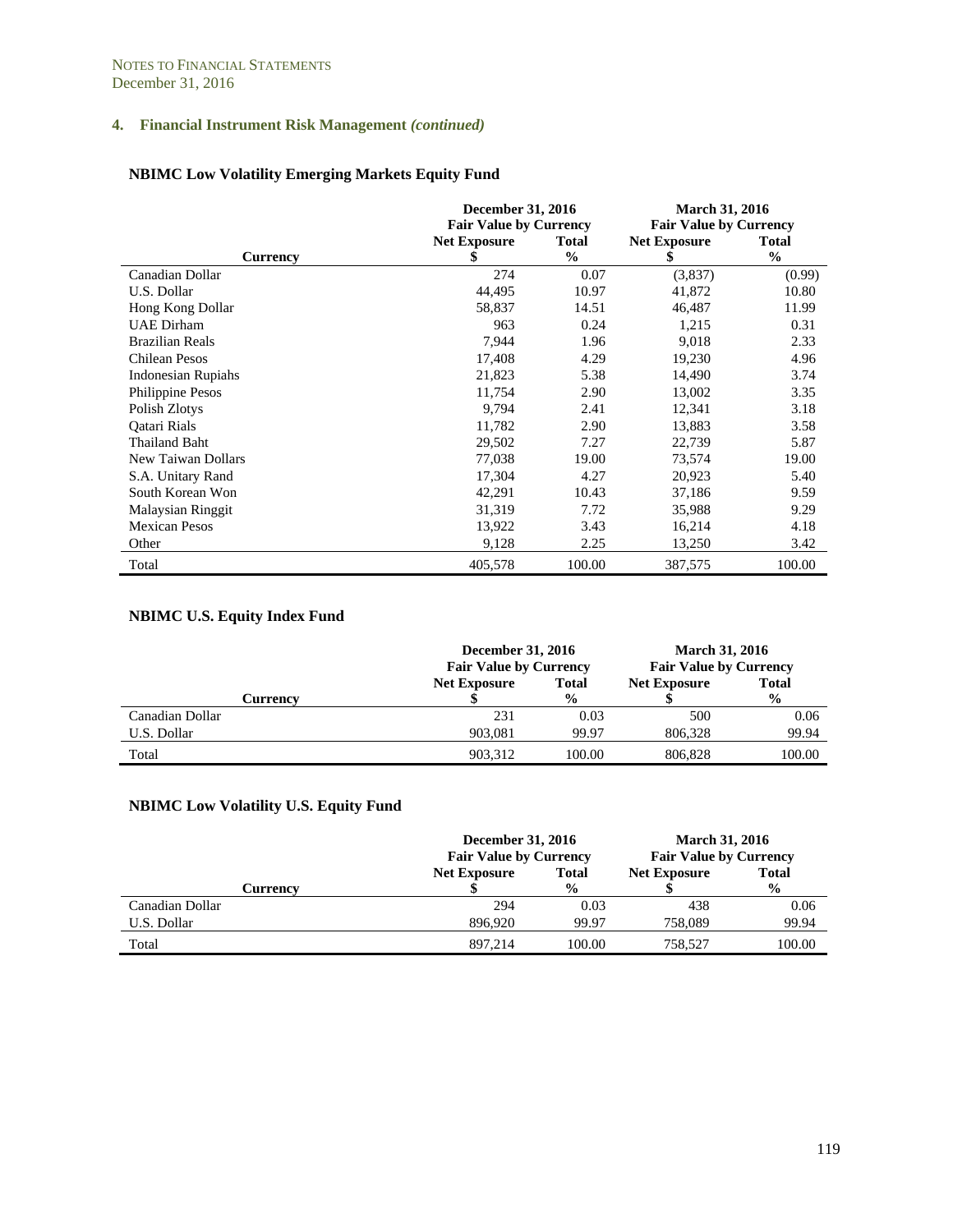#### **NBIMC Non-Canadian Private Real Estate Fund**

|                 | <b>December 31, 2016</b><br><b>Fair Value by Currency</b> |               | <b>March 31, 2016</b><br><b>Fair Value by Currency</b> |               |
|-----------------|-----------------------------------------------------------|---------------|--------------------------------------------------------|---------------|
|                 | <b>Net Exposure</b>                                       | <b>Total</b>  | <b>Net Exposure</b>                                    | <b>Total</b>  |
| Currency        |                                                           | $\frac{6}{9}$ |                                                        | $\frac{0}{0}$ |
| Canadian Dollar | 19.717                                                    | 101.37        | 18,938                                                 | 94.74         |
| Euro            | (267)                                                     | (1.37)        | 1.051                                                  | 5.26          |
| Total           | 19.450                                                    | 100.00        | 19.989                                                 | 100.00        |

## **NBIMC International Real Estate Fund**

|                 | <b>December 31, 2016</b><br><b>Fair Value by Currency</b> |               | <b>March 31, 2016</b><br><b>Fair Value by Currency</b> |               |
|-----------------|-----------------------------------------------------------|---------------|--------------------------------------------------------|---------------|
|                 | <b>Net Exposure</b>                                       | <b>Total</b>  | <b>Net Exposure</b>                                    | <b>Total</b>  |
| Currency        |                                                           | $\frac{6}{9}$ |                                                        | $\frac{6}{9}$ |
| Canadian Dollar | 1.750                                                     | 1.19          | 1.842                                                  | 0.85          |
| U.S. Dollar     | 145,173                                                   | 98.81         | 214,707                                                | 99.15         |
| Total           | 146.923                                                   | 100.00        | 216.549                                                | 100.00        |

#### **NBIMC Public Infrastructure Fund**

|                   | December 31, 2016<br><b>Fair Value by Currency</b> |                               | <b>March 31, 2016</b><br><b>Fair Value by Currency</b> |                               |
|-------------------|----------------------------------------------------|-------------------------------|--------------------------------------------------------|-------------------------------|
| <b>Currency</b>   | <b>Net Exposure</b>                                | <b>Total</b><br>$\frac{0}{0}$ | <b>Net Exposure</b>                                    | <b>Total</b><br>$\frac{6}{9}$ |
| Canadian Dollar   | 190,011                                            | 53.31                         | 113,195                                                | 56.34                         |
| U.S. Dollar       | 103,055                                            | 28.92                         | 47,049                                                 | 23.42                         |
| Euro              | 24,621                                             | 6.91                          | 15,104                                                 | 7.52                          |
| Pound Sterling    | 17.094                                             | 4.80                          | 11.980                                                 | 5.96                          |
| Japanese Yen      | 3.295                                              | 0.92                          | 1,855                                                  | 0.92                          |
| Swiss Franc       | 849                                                | 0.24                          | 536                                                    | 0.27                          |
| Australian Dollar | 9.131                                              | 2.56                          | 5,533                                                  | 2.75                          |
| Hong Kong Dollar  | 7.344                                              | 2.06                          | 4,970                                                  | 2.47                          |
| Singapore Dollar  | 6                                                  |                               | 39                                                     | 0.02                          |
| Other             | 998                                                | 0.28                          | 668                                                    | 0.33                          |
| Total             | 356,404                                            | 100.00                        | 200,929                                                | 100.00                        |

#### **NBIMC Infrastructure Fund**

|                   |                     | <b>December 31, 2016</b><br><b>March 31, 2016</b><br><b>Fair Value by Currency</b><br><b>Fair Value by Currency</b> |                     |                |
|-------------------|---------------------|---------------------------------------------------------------------------------------------------------------------|---------------------|----------------|
|                   | <b>Net Exposure</b> | <b>Total</b>                                                                                                        | <b>Net Exposure</b> | <b>Total</b>   |
| <b>Currency</b>   |                     | $\frac{6}{9}$                                                                                                       |                     | $\frac{6}{10}$ |
| Canadian Dollar   | 125,667             | 64.62                                                                                                               | 105,098             | 64.78          |
| U.S. Dollar       | 73,651              | 37.88                                                                                                               | 51,780              | 31.92          |
| Euro              | (12, 122)           | (6.23)                                                                                                              | (1,820)             | (1.12)         |
| Pound Sterling    | (6,790)             | (3.49)                                                                                                              | (4, 413)            | (2.72)         |
| Australian Dollar | 14,029              | 7.22                                                                                                                | 11,575              | 7.14           |
| Total             | 194.435             | 100.00                                                                                                              | 162,220             | 100.00         |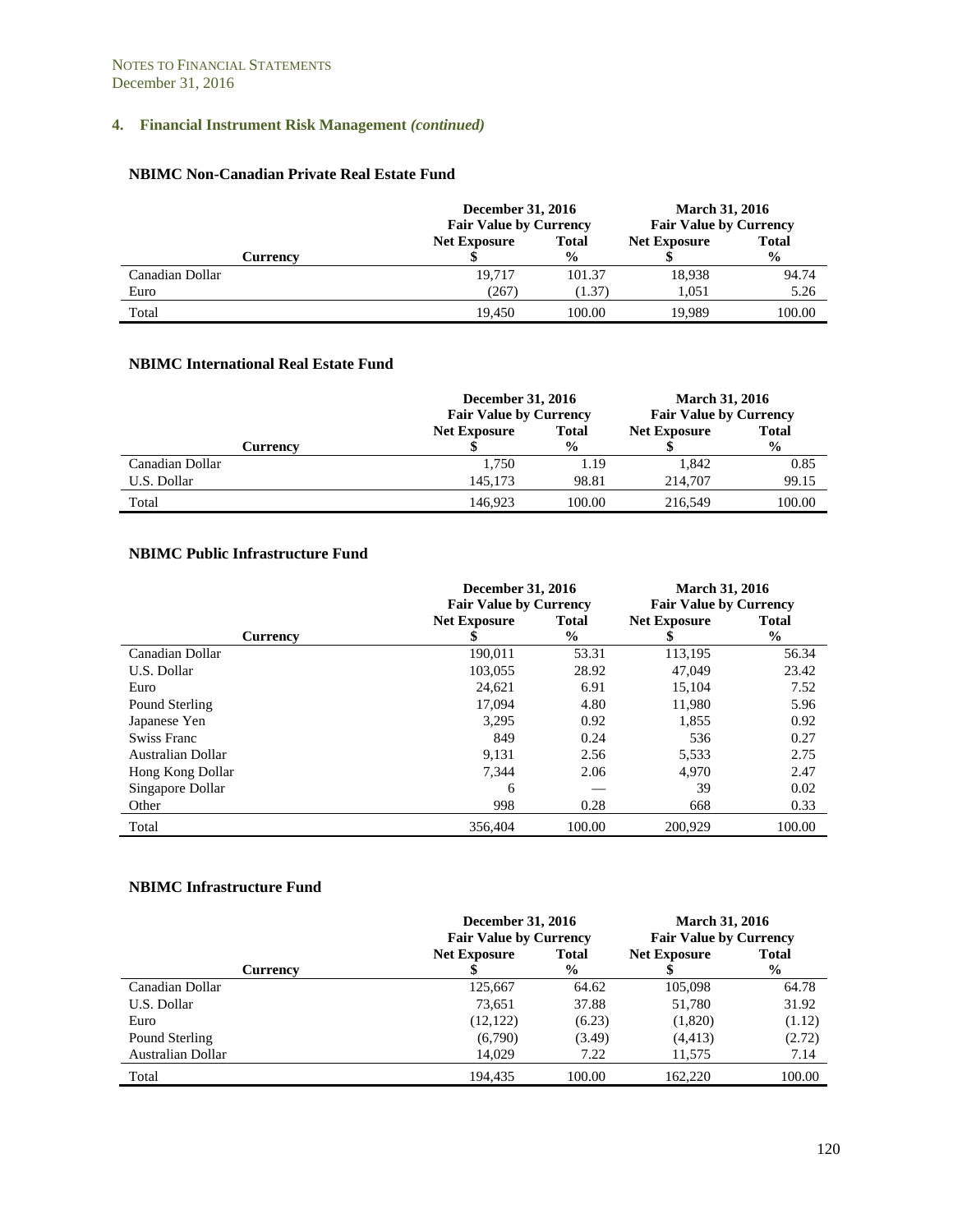#### **NBIMC North American Market Neutral Fund**

|                 | <b>December 31, 2016</b><br><b>Fair Value by Currency</b> |               | <b>March 31, 2016</b><br><b>Fair Value by Currency</b> |               |  |
|-----------------|-----------------------------------------------------------|---------------|--------------------------------------------------------|---------------|--|
|                 | <b>Net Exposure</b>                                       | <b>Total</b>  | <b>Net Exposure</b>                                    | <b>Total</b>  |  |
| Currency        |                                                           | $\frac{6}{9}$ |                                                        | $\frac{6}{9}$ |  |
| Canadian Dollar | 307.816                                                   | 100.08        | 318,142                                                | 99.99         |  |
| U.S. Dollar     | (254)                                                     | (0.08)        | 34                                                     | 0.01          |  |
| Total           | 307.562                                                   | 100.00        | 318,176                                                | 100.00        |  |

# **NBIMC Quantitative Strategies Fund**

|                 | <b>December 31, 2016</b><br><b>Fair Value by Currency</b> | <b>March 31, 2016</b><br><b>Fair Value by Currency</b> |              |               |
|-----------------|-----------------------------------------------------------|--------------------------------------------------------|--------------|---------------|
|                 | <b>Net Exposure</b>                                       | <b>Net Exposure</b>                                    | <b>Total</b> |               |
| <b>Currency</b> |                                                           | $\frac{6}{9}$                                          |              | $\frac{6}{9}$ |
| Canadian Dollar | 452,732                                                   | 100.21                                                 | 725,054      | 99.92         |
| U.S. Dollar     | (948)                                                     | (0.21)                                                 | 594          | 0.08          |
| Total           | 451.784                                                   | 100.00                                                 | 725.648      | 100.00        |

# **NBIMC Quantitative Equity Strategic Beta Fund**

#### **December 31, 2016 Fair Value by Currency**

|                 | <b>Net Exposure</b> | <b>Total</b>  |
|-----------------|---------------------|---------------|
| <b>Currency</b> |                     | $\frac{0}{0}$ |
| Canadian Dollar | 339,327             | 92.13         |
| U.S. Dollar     | 28,989              | 7.87          |
| Total           | 368,316             | 100.00        |

# **NBIMC Private Equity Fund**

|                 |                     | <b>December 31, 2016</b><br><b>March 31, 2016</b><br><b>Fair Value by Currency</b><br><b>Fair Value by Currency</b> |                     |                |
|-----------------|---------------------|---------------------------------------------------------------------------------------------------------------------|---------------------|----------------|
|                 | <b>Net Exposure</b> | <b>Total</b>                                                                                                        | <b>Net Exposure</b> | <b>Total</b>   |
| Currency        |                     | $\frac{6}{9}$                                                                                                       |                     | $\frac{6}{10}$ |
| Canadian Dollar | 77.216              | 14.14                                                                                                               | 51.211              | 10.33          |
| U.S. Dollar     | 228,682             | 41.89                                                                                                               | 209,337             | 42.24          |
| Euro            | 185,410             | 33.96                                                                                                               | 187,859             | 37.91          |
| Pound Sterling  | 54,628              | 10.01                                                                                                               | 47.179              | 9.52           |
| Total           | 545.936             | 100.00                                                                                                              | 495.586             | 100.00         |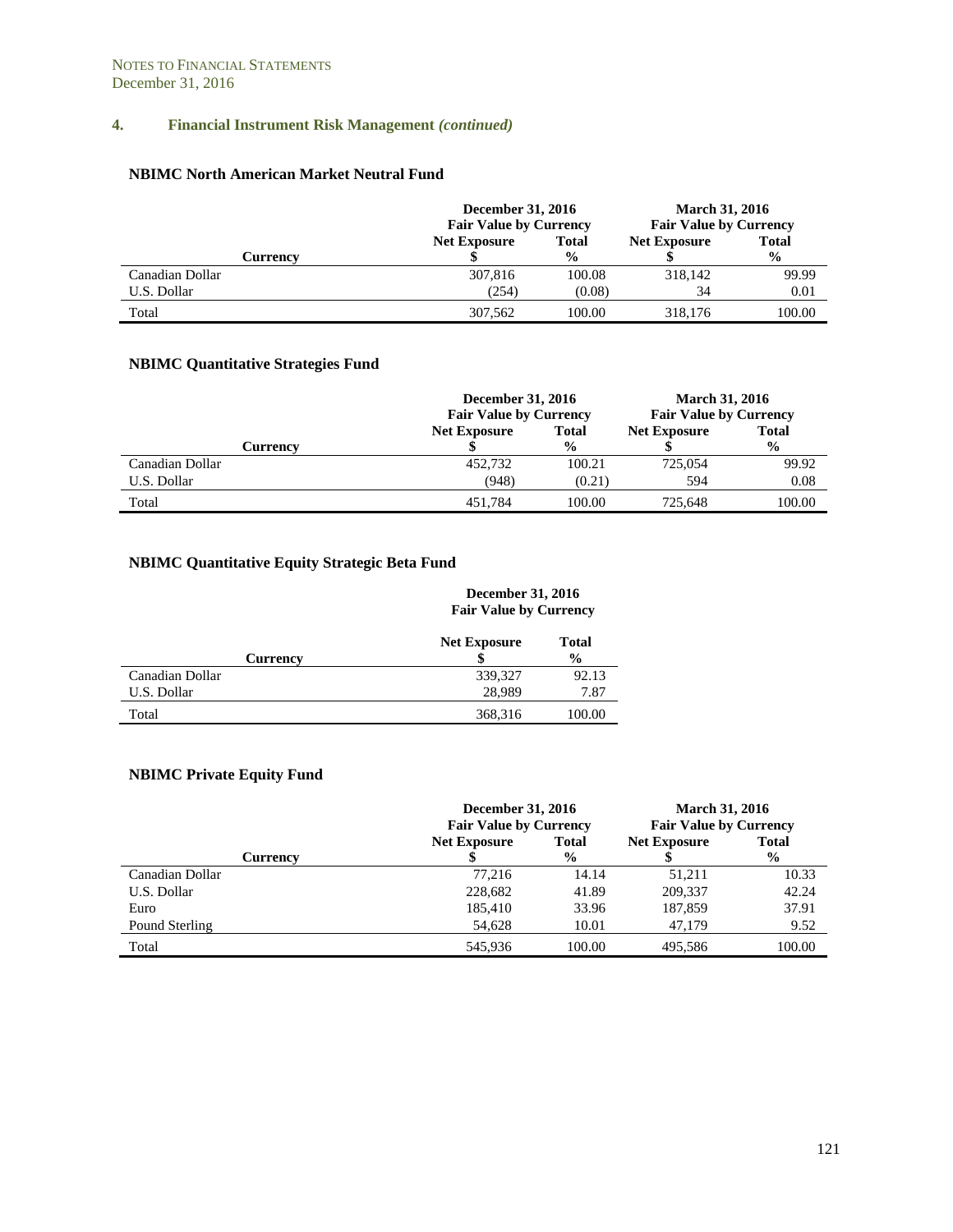#### **NBIMC Asset Mix Strategy Fund**

|                 | <b>December 31, 2016</b><br><b>Fair Value by Currency</b> |               | <b>March 31, 2016</b><br><b>Fair Value by Currency</b> |               |  |
|-----------------|-----------------------------------------------------------|---------------|--------------------------------------------------------|---------------|--|
|                 | <b>Net Exposure</b>                                       | <b>Total</b>  | <b>Net Exposure</b>                                    | <b>Total</b>  |  |
| <b>Currency</b> |                                                           | $\frac{0}{0}$ |                                                        | $\frac{0}{0}$ |  |
| Canadian Dollar | 14,289                                                    | 33.51         | 73.434                                                 | 99.26         |  |
| U.S. Dollar     | 28,347                                                    | 66.49         | 545                                                    | 0.74          |  |
| Total           | 42.636                                                    | 100.00        | 73.979                                                 | 100.00        |  |

A 1% absolute increase or decrease in the value of the Canadian dollar against all currencies would result in an approximate decrease or increase in the value of the Funds' net investment assets as follows:

|                                                          | December 31, | March 31, |
|----------------------------------------------------------|--------------|-----------|
|                                                          | 2016         | 2016      |
|                                                          | \$           | \$        |
| <b>NBIMC</b> Nominal Bond Fund                           |              | 5         |
| NBIMC Canadian Equity Index Fund                         |              | 3         |
| <b>NBIMC</b> Low Volatility Canadian Equity Fund         |              |           |
| NBIMC Canadian Equity Active Long Strategy Fund          |              | 3         |
| NBIMC External International Equity Fund                 | 2,890        | 2,487     |
| NBIMC EAFE Equity Index Fund                             | 5,011        | 4,643     |
| NBIMC EAFE Equity Index Fund – Class N                   | 220          | 210       |
| <b>NBIMC</b> Low Volatility International Equity Fund    | 7,861        | 6,742     |
| NBIMC Low Volatility International Equity Fund - Class N | 323          | 292       |
| <b>NBIMC</b> Low Volatility Emerging Markets Equity Fund | 4,053        | 3,914     |
| NBIMC U.S. Equity Index Fund                             | 9,031        | 8,063     |
| NBIMC Low Volatility U.S. Equity Fund                    | 8,969        | 7,581     |
| NBIMC Non-Canadian Private Real Estate Fund              | 3            | 11        |
| NBIMC International Real Estate Fund                     | 1,452        | 2,147     |
| NBIMC Public Infrastructure Fund                         | 1,664        | 877       |
| <b>NBIMC</b> Infrastructure Fund                         | 688          | 571       |
| NBIMC North American Market Neutral Fund                 |              |           |
| <b>NBIMC</b> Quantitative Strategies Fund                | 9            | 6         |
| NBIMC Quantitative Equity Strategic Beta Fund            | 290          |           |
| <b>NBIMC</b> Private Equity Fund                         | 4,687        | 4,444     |
| <b>NBIMC</b> Asset Mix Strategy Fund                     | 283          | 5         |

#### **(c)** Interest Rate Risk:

Interest rate risk refers to the effect on the fair value of investments due to fluctuation of market interest rates. Funds invested in fixed income securities or in derivative securities that have interest-bearing short-term securities as underlay to prevent leverage are exposed to interest rate risk.

VIMC has established guidelines on duration and yield curve distribution, which are designed to mitigate the risk of interest rate volatility. Duration is the present value, expressed in years, of the yield, coupon, final maturity and call features of fixed income instruments.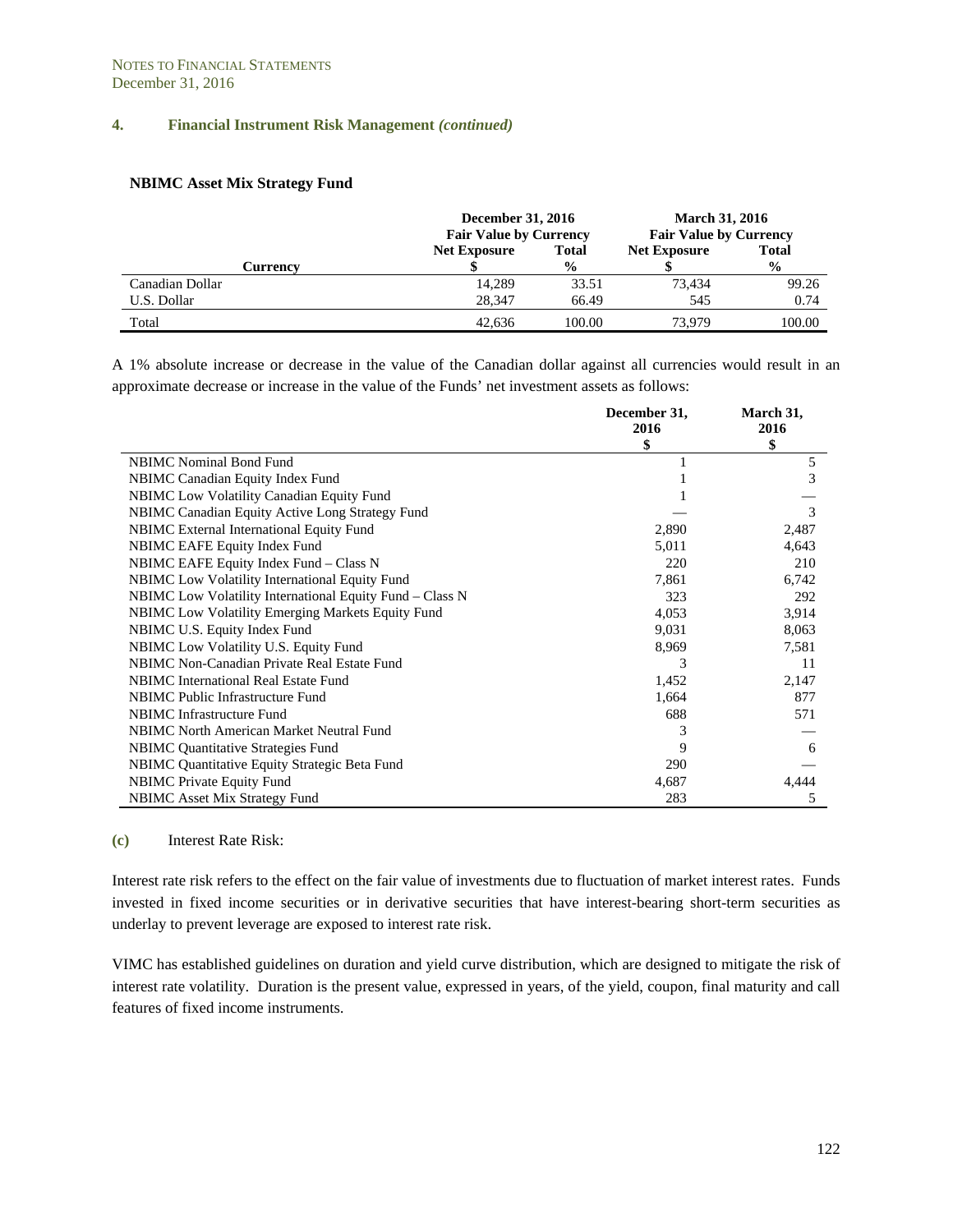The duration of financial instruments in each of these Funds, and the sensitivity to an increase or decrease of 1.0% in interest rates are as follows:

|                                                   | December 31, 2016                                                |                            |                                                           |  |  |
|---------------------------------------------------|------------------------------------------------------------------|----------------------------|-----------------------------------------------------------|--|--|
|                                                   | <b>Financial</b><br><b>Instruments</b><br><b>Fair Value</b><br>S | <b>Duration</b><br>(years) | <b>Sensitivity to</b><br>$1.0\%$ change in<br>rates<br>\$ |  |  |
| <b>NBIMC</b> Nominal Bond Fund                    | 2,185,802                                                        | 8.5                        | 180,455                                                   |  |  |
| <b>NBIMC</b> Corporate Bond Fund                  | 2,287,784                                                        | 6.5                        | 143,851                                                   |  |  |
| NBIMC Global Fixed Income Fund                    | 67,042                                                           | 7.6                        | 5,121                                                     |  |  |
| NBP Canadian Long-Term Bond Fund                  | 65,547                                                           | 14.1                       | 8,873                                                     |  |  |
| NBIMC New Brunswick Fixed Income Opportunity Fund | 13,300                                                           | 4.4                        | 530                                                       |  |  |
| <b>NBIMC Money Market Fund</b>                    | 1,114,904                                                        | 0.4                        | 4,153                                                     |  |  |
| NBIMC Student Investment Fund                     | 1.491                                                            | 7.8                        | 113                                                       |  |  |
| NBIMC Canadian Equity Index Fund                  | 935.428                                                          | 1.6                        | 15,156                                                    |  |  |
| NBIMC Canadian Equity Active Long Strategy Fund   | 14.484                                                           | 1.4                        | 201                                                       |  |  |
| <b>NBIMC Inflation Linked Securities Fund</b>     | 690,766                                                          | 15.9                       | 106,359                                                   |  |  |
| NBIMC Quantitative Strategies Fund                | 43,234                                                           | 4.8                        | 1,997                                                     |  |  |
| <b>NBIMC</b> Private Equity Fund                  | 3,288                                                            | 4.5                        | 131                                                       |  |  |

|                                                   | Financial                                     | <b>March 31, 2016</b>      | <b>Sensitivity to</b>            |
|---------------------------------------------------|-----------------------------------------------|----------------------------|----------------------------------|
|                                                   | <b>Instruments</b><br><b>Fair Value</b><br>\$ | <b>Duration</b><br>(years) | $1.0\%$ change in<br>rates<br>\$ |
| <b>NBIMC</b> Nominal Bond Fund                    | 2,054,971                                     | 8.4                        | 167,865                          |
| NBIMC Corporate Bond Fund                         | 2,152,858                                     | 6.6                        | 136,483                          |
| NBP Canadian Long-Term Bond Fund                  | 66,898                                        | 14.6                       | 9,402                            |
| NBIMC New Brunswick Fixed Income Opportunity Fund | 14,362                                        | 4.8                        | 614                              |
| <b>NBIMC Money Market Fund</b>                    | 995.047                                       | 0.4                        | 4,089                            |
| <b>NBIMC Student Investment Fund</b>              | 1,482                                         | 7.9                        | 114                              |
| NBIMC Canadian Equity Index Fund                  | 907,698                                       | 2.0                        | 17,621                           |
| NBIMC Canadian Equity Active Long Strategy Fund   | 12,936                                        | 1.4                        | 175                              |
| <b>NBIMC</b> Inflation Linked Securities Fund     | 668.354                                       | 15.7                       | 101,742                          |
| <b>NBIMC</b> Quantitative Strategies Fund         | 26,013                                        | 2.8                        | 671                              |
| <b>NBIMC</b> Private Equity Fund                  | 3.288                                         | 5.2                        | 154                              |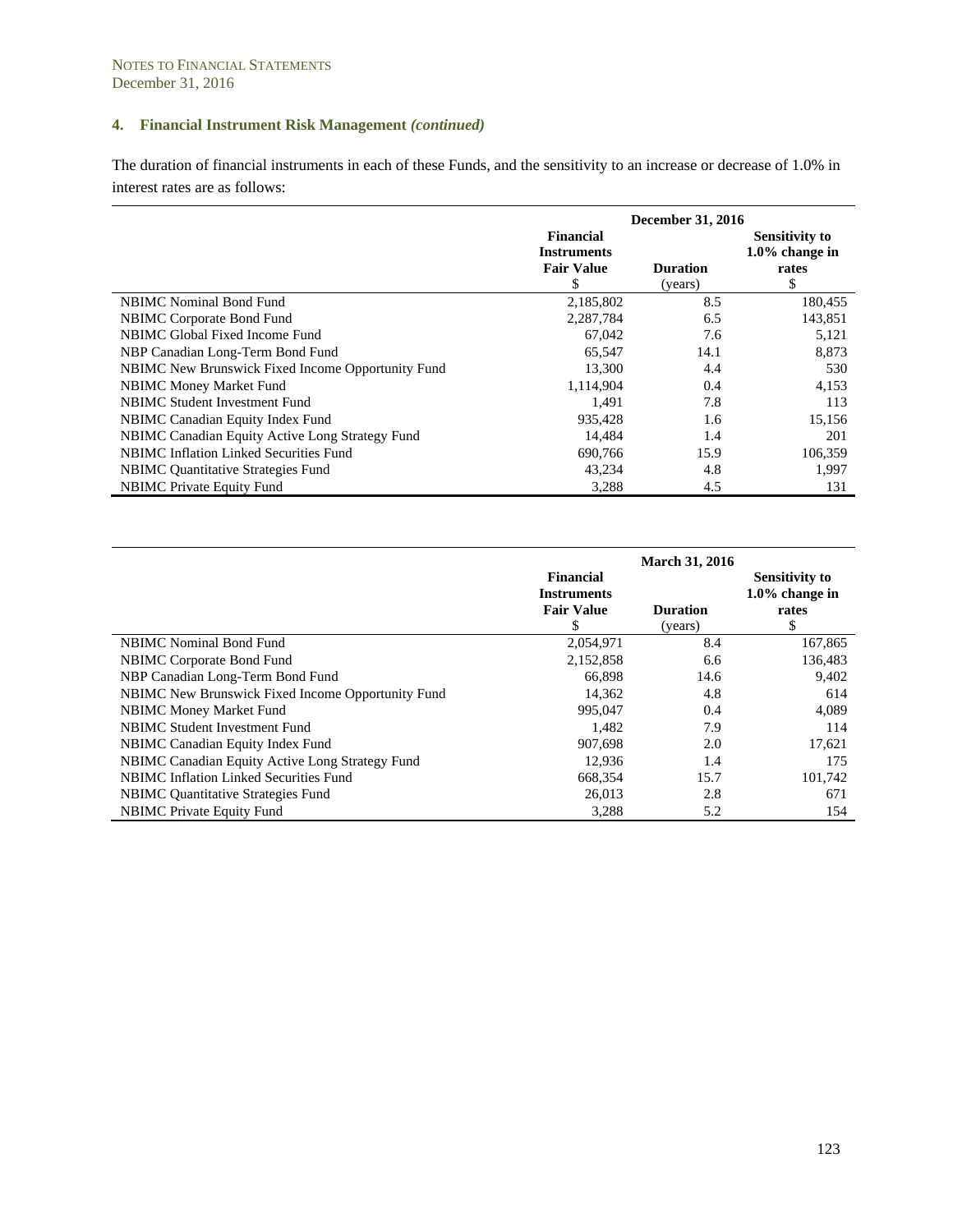The remaining term to maturity of the aggregate financial instruments in each of these Funds are as follows:

|                                               |         |              |                         | <b>December 31, 2016</b> |              |                  |
|-----------------------------------------------|---------|--------------|-------------------------|--------------------------|--------------|------------------|
|                                               |         |              | <b>Term to Maturity</b> |                          |              | Average          |
|                                               | Within  | $1-5$        | $6 - 10$                | Over                     |              | <b>Effective</b> |
|                                               | 1 Year  | <b>Years</b> | <b>Years</b>            | 10Years                  | <b>Total</b> | Yield            |
|                                               | \$      | \$           | \$                      | \$                       | \$           | $\frac{0}{0}$    |
| <b>NBIMC</b> Nominal Bond Fund                | 87,150  | 710,718      | 519,304                 | 868,630                  | 2,185,802    | 3.16             |
| NBIMC Corporate Bond Fund                     | 106,968 | 1,128,883    | 573,754                 | 478,179                  | 2,287,784    | 2.98             |
| NBIMC Global Fixed Income Fund                |         | 16,692       | 27,034                  | 23,316                   | 67,042       | 2.32             |
| NBP Canadian Long-Term Bond Fund              |         |              |                         | 65,547                   | 65,547       | 4.01             |
| NBIMC New Brunswick Fixed Income              |         |              |                         |                          |              |                  |
| <b>Opportunity Fund</b>                       |         |              | 13,300                  |                          | 13,300       | 5.82             |
| <b>NBIMC Money Market Fund</b>                | 939,338 | 175,566      |                         |                          | 1,114,904    | 1.06             |
| NBIMC Student Investment Fund                 | 85      | 438          | 445                     | 523                      | 1,491        | 4.29             |
| NBIMC Canadian Equity Index Fund              | 580,668 | 354,760      |                         |                          | 935,428      | 1.31             |
| NBIMC Canadian Equity Active Long             |         |              |                         |                          |              |                  |
| <b>Strategy Fund</b>                          | 14,484  |              |                         |                          | 14.484       | 1.15             |
| <b>NBIMC Inflation Linked Securities Fund</b> |         | 105,486      | 50,122                  | 535,158                  | 690,766      | 1.95             |
| <b>NBIMC</b> Quantitative Strategies Fund     | 16,507  | 21,522       | 5,205                   |                          | 43,234       | 7.78             |
| <b>NBIMC</b> Private Equity Fund              |         |              | 3,288                   |                          | 3,288        | 10.50            |

|                                           | <b>March 31, 2016</b> |              |                         |         |              |                  |  |  |  |
|-------------------------------------------|-----------------------|--------------|-------------------------|---------|--------------|------------------|--|--|--|
|                                           |                       |              | <b>Term to Maturity</b> |         |              | Average          |  |  |  |
|                                           | Within                | $1-5$        | $6 - 10$                | Over    |              | <b>Effective</b> |  |  |  |
|                                           | 1 Year                | <b>Years</b> | <b>Years</b>            | 10Years | <b>Total</b> | <b>Yield</b>     |  |  |  |
|                                           |                       |              | \$                      | \$      |              | $\frac{0}{0}$    |  |  |  |
| <b>NBIMC</b> Nominal Bond Fund            | 63,032                | 496,231      | 700,965                 | 794,743 | 2,054,971    | 3.28             |  |  |  |
| <b>NBIMC</b> Corporate Bond Fund          | 78,324                | 1,024,698    | 612,971                 | 436,865 | 2,152,858    | 3.02             |  |  |  |
| NBP Canadian Long-Term Bond Fund          |                       |              |                         | 66,898  | 66,898       | 3.91             |  |  |  |
| <b>NBIMC New Brunswick Fixed Income</b>   |                       |              |                         |         |              |                  |  |  |  |
| <b>Opportunity Fund</b>                   |                       |              | 14,362                  |         | 14,362       | 5.72             |  |  |  |
| <b>NBIMC Money Market Fund</b>            | 863,997               | 131,050      |                         |         | 995,047      | 1.09             |  |  |  |
| <b>NBIMC Student Investment Fund</b>      | 131                   | 334          | 412                     | 605     | 1,482        | 4.38             |  |  |  |
| NBIMC Canadian Equity Index Fund          | 647,341               | 260,357      |                         |         | 907,698      | 1.28             |  |  |  |
| NBIMC Canadian Equity Active Long         |                       |              |                         |         |              |                  |  |  |  |
| <b>Strategy Fund</b>                      | 3,927                 | 9,009        |                         |         | 12,936       | 1.15             |  |  |  |
| NBIMC Inflation Linked Securities Fund    |                       |              | 124,320                 | 544,034 | 668,354      | 1.75             |  |  |  |
| <b>NBIMC</b> Quantitative Strategies Fund |                       | 17,738       | 3,567                   | 4,708   | 26,013       | 8.92             |  |  |  |
| <b>NBIMC</b> Private Equity Fund          |                       |              | 3,288                   |         | 3,288        | 10.50            |  |  |  |

#### **(d)** Credit Risk:

The Funds are exposed to credit-related risk in the event a derivative or debt security counterparty defaults or becomes insolvent.

VIMC has established investment criteria designed to manage credit risk by establishing limits by issuer type and credit rating for fixed income and derivative credit exposure. VIMC does not consider cash or receivables for investment sales settled through a central clearinghouse to have credit risk. Management monitors these exposures monthly. Such derivative and short and long-term debt securities are restricted to those having investment grade ratings, as provided by a third party rating agency. Investment grade ratings are BBB and above for longer term debt securities and R-1 for short-term debt. Any credit downgrade below investment grade is subject to review by VIMC's Board of Directors.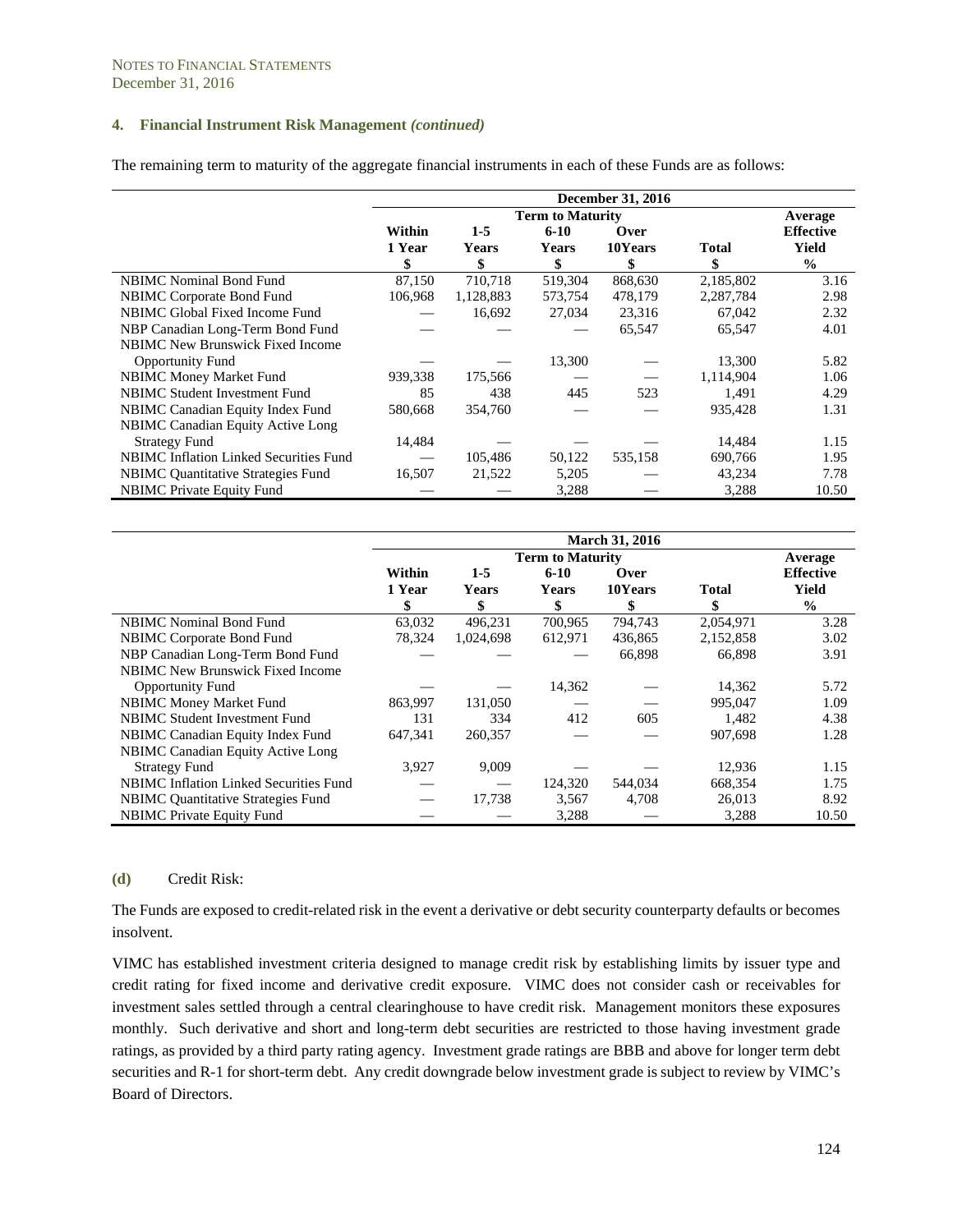The quality of the credit exposure as at December 31, 2016 is as follows:

|                                                             | December 31, 2016        |         |         |                          |         |        |
|-------------------------------------------------------------|--------------------------|---------|---------|--------------------------|---------|--------|
|                                                             | <b>AAA</b>               | AA      | A       | <b>BBB</b>               | $R-1$   | Other  |
|                                                             | \$                       | \$      | \$      | \$                       | \$      | \$     |
| <b>NBIMC</b> Nominal Bond Fund                              | 903,964                  | 465,770 | 797,035 | 19,034                   | 12,051  |        |
| NBIMC Corporate Bond Fund                                   | 128,746                  | 453,843 | 980,942 | 696,730                  | 37,250  | 5,624  |
| NBIMC Global Fixed Income Fund                              | 24,424                   | 584     | 22,754  | 15,756                   | 4,843   | 1,377  |
| NBP Canadian Long-Term Bond Fund                            |                          |         | 65,547  |                          | 703     |        |
| NBIMC New Brunswick Fixed Income                            |                          |         |         |                          |         |        |
| <b>Opportunity Fund</b>                                     |                          |         | 13,300  |                          | 64      |        |
| NBIMC Money Market Fund                                     | $\overline{\phantom{0}}$ | 213,424 | 90,296  | $\overline{\phantom{0}}$ | 813,002 |        |
| <b>NBIMC Student Investment Fund</b>                        | 699                      | 299     | 493     |                          | 13      |        |
| NBIMC Canadian Equity Index Fund                            | $\overline{\phantom{0}}$ | 614,816 | 80,265  |                          | 292,663 |        |
| NBIMC Low Volatility Canadian Equity Fund                   |                          |         |         |                          | 2,719   |        |
| NBIMC External Canadian Equity Fund                         |                          |         |         |                          | 225     |        |
| NBIMC Canadian Equity Active Long Strategy                  |                          |         |         |                          |         |        |
| Fund                                                        |                          | 9,015   |         |                          | 6,751   |        |
| NBIMC EAFE Equity Index Fund                                |                          |         |         |                          | 2,613   |        |
| NBIMC EAFE Equity Index Fund - Class N                      |                          |         |         |                          | 54      |        |
| NBIMC Low Volatility International Equity                   |                          |         |         |                          |         |        |
| Fund                                                        |                          |         |         |                          | 4,194   |        |
| NBIMC Low Volatility International Equity<br>Fund - Class N |                          |         |         |                          | 251     |        |
| <b>NBIMC Low Volatility Emerging Markets</b>                |                          |         |         |                          |         |        |
| <b>Equity Fund</b>                                          |                          |         |         |                          | 897     |        |
| NBIMC U.S. Equity Index Fund                                |                          |         |         |                          | 1,200   |        |
| NBIMC Low Volatility U.S. Equity Fund                       |                          |         |         |                          | 2,364   |        |
| NBIMC Inflation Linked Securities Fund                      | 557,582                  |         | 133,184 |                          | 1,112   |        |
| NBIMC Canadian Real Estate Fund                             |                          |         |         |                          |         | 9,965  |
| NBIMC Canadian Real Estate Investment Trust                 |                          |         |         |                          |         |        |
| Fund                                                        |                          |         |         |                          | 503     |        |
| NBIMC Non-Canadian Private Real Estate Fund                 |                          |         |         |                          | 136     |        |
| NBIMC International Real Estate Fund                        |                          |         |         |                          | 569     |        |
| NBIMC Public Infrastructure Fund                            |                          |         |         |                          | 646     |        |
| NBIMC Infrastructure Fund                                   |                          |         |         |                          | 255     | 13,048 |
| NBIMC North American Market Neutral Fund                    |                          |         |         |                          | 407     |        |
| <b>NBIMC Quantitative Strategies Fund</b>                   |                          |         |         | 17,532                   | 734     | 25,702 |
| NBIMC Quantitative Equity Strategic Beta Fund               |                          |         |         |                          | 492     |        |
| <b>NBIMC Private Equity Fund</b>                            |                          |         |         |                          | 297     | 3,288  |
| <b>NBIMC</b> Asset Mix Strategy Fund                        |                          |         |         |                          | 4,527   |        |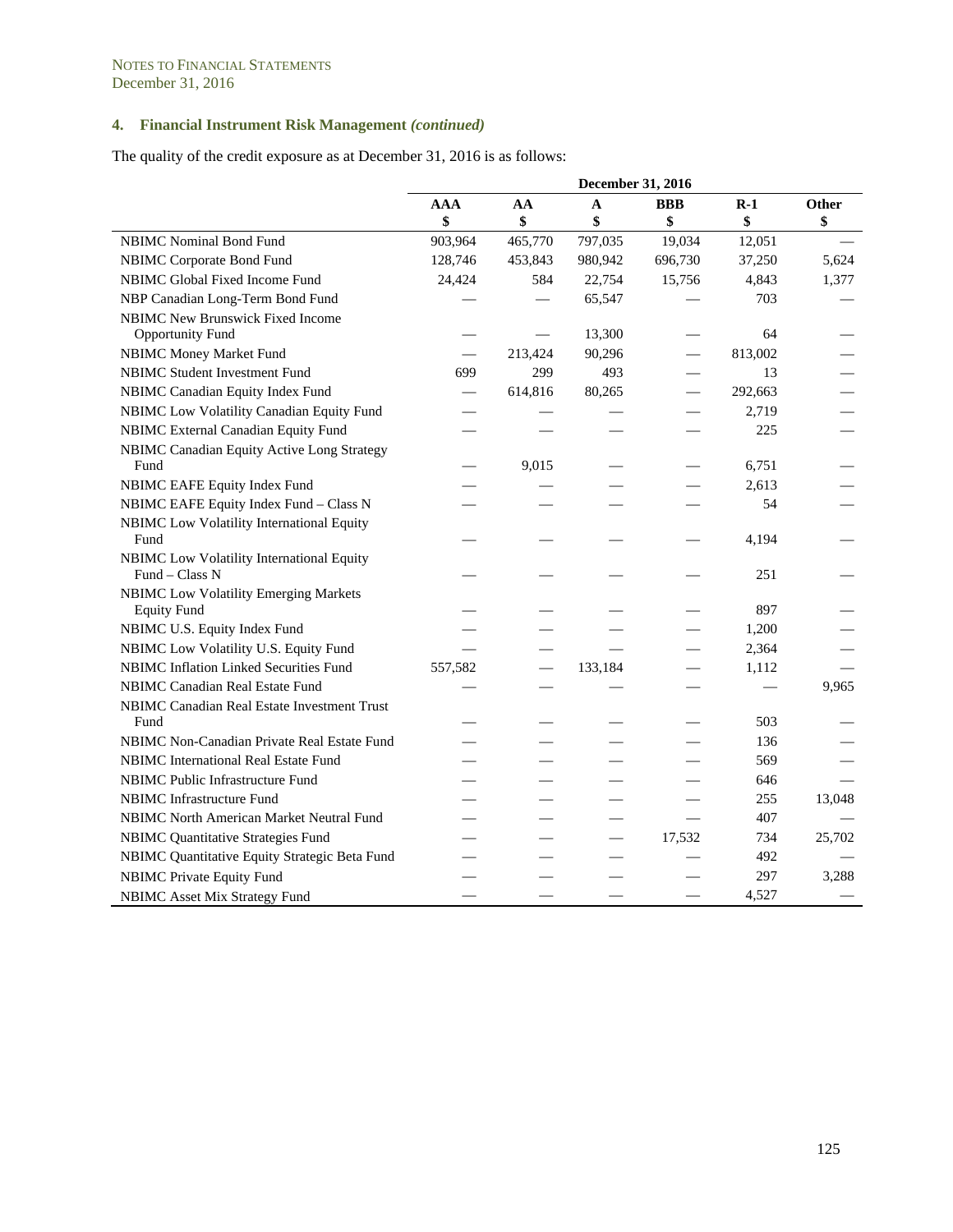The quality of the maximum credit exposure as at March 31, 2016 is as follows:

|                                                                                              | March 31, 2016 |         |         |                          |         |        |
|----------------------------------------------------------------------------------------------|----------------|---------|---------|--------------------------|---------|--------|
|                                                                                              | AAA            | AA      | A       | <b>BBB</b>               | $R-1$   | Other  |
|                                                                                              | \$             | \$      | \$      | \$                       | \$      | \$     |
| <b>NBIMC</b> Nominal Bond Fund                                                               | 860,458        | 428,550 | 757,094 | 8,868                    | 18,464  |        |
| NBIMC Corporate Bond Fund                                                                    | 99,479         | 467,186 | 949,081 | 626,375                  | 21,950  | 4,163  |
| NBP Canadian Long-Term Bond Fund<br>(formerly NBIMC Canadian Long-Term<br><b>Bond Fund</b> ) |                |         | 66,898  |                          | 43      |        |
| <b>NBIMC New Brunswick Fixed Income</b>                                                      |                |         |         |                          |         |        |
| <b>Opportunity Fund</b>                                                                      |                |         | 14,362  |                          | 67      |        |
| <b>NBIMC Money Market Fund</b>                                                               |                | 336,814 | 75,595  |                          | 584,081 |        |
| <b>NBIMC Student Investment Fund</b>                                                         | 1,047          | 116     | 319     |                          | 24      |        |
| NBIMC Canadian Equity Index Fund                                                             |                | 674,777 | 90,140  |                          | 217,284 |        |
| <b>NBIMC</b> Low Volatility Canadian Equity<br>Fund                                          |                |         |         |                          | 2,119   |        |
| NBIMC External Canadian Equity Fund                                                          |                |         |         |                          | 182     |        |
| <b>NBIMC Canadian Equity Active Long</b><br><b>Strategy Fund</b>                             |                | 9,010   |         |                          | 4,656   |        |
| NBIMC EAFE Equity Index Fund                                                                 |                |         |         |                          | 3,615   |        |
| NBIMC EAFE Equity Index Fund - Class                                                         |                |         |         |                          |         |        |
| N                                                                                            |                |         |         |                          | 147     |        |
| NBIMC Low Volatility International Equity<br>Fund                                            |                |         |         |                          | 5,233   |        |
| NBIMC Low Volatility International Equity<br>Fund - Class N                                  |                |         |         |                          | 117     |        |
| NBIMC Low Volatility Emerging Markets<br><b>Equity Fund</b>                                  |                |         |         |                          | 845     |        |
| NBIMC U.S. Equity Index Fund                                                                 |                |         |         | $\overline{\phantom{0}}$ | 2,262   |        |
| NBIMC Low Volatility U.S. Equity Fund                                                        |                |         |         |                          | 1,687   |        |
| <b>NBIMC Inflation Linked Securities Fund</b>                                                | 525,414        |         | 142,940 |                          | 3,879   |        |
| <b>NBIMC Canadian Real Estate Fund</b>                                                       |                |         |         |                          |         | 7,651  |
| NBIMC Canadian Real Estate Investment<br><b>Trust Fund</b>                                   |                |         |         |                          | 901     |        |
| NBIMC Non-Canadian Private Real Estate                                                       |                |         |         |                          |         |        |
| Fund                                                                                         |                |         |         |                          | 908     |        |
| <b>NBIMC</b> International Real Estate Fund                                                  |                |         |         |                          | 584     |        |
| <b>NBIMC</b> Public Infrastructure Fund                                                      |                |         |         |                          | 115     |        |
| <b>NBIMC</b> Infrastructure Fund                                                             |                |         |         |                          | 900     | 10,568 |
| <b>NBIMC North American Market Neutral</b><br>Fund                                           |                |         |         |                          | 95      |        |
| <b>NBIMC</b> Quantitative Strategies Fund                                                    |                |         |         | 20,373                   | 3,684   | 5,629  |
| <b>NBIMC Private Equity Fund</b>                                                             |                |         |         |                          | 33      | 3,288  |
| <b>NBIMC</b> Asset Mix Strategy Fund                                                         |                |         |         |                          | 134     |        |

As at both December 31, 2016 and March 31, 2016 the highest concentration of credit risk is with Government of Canada bonds.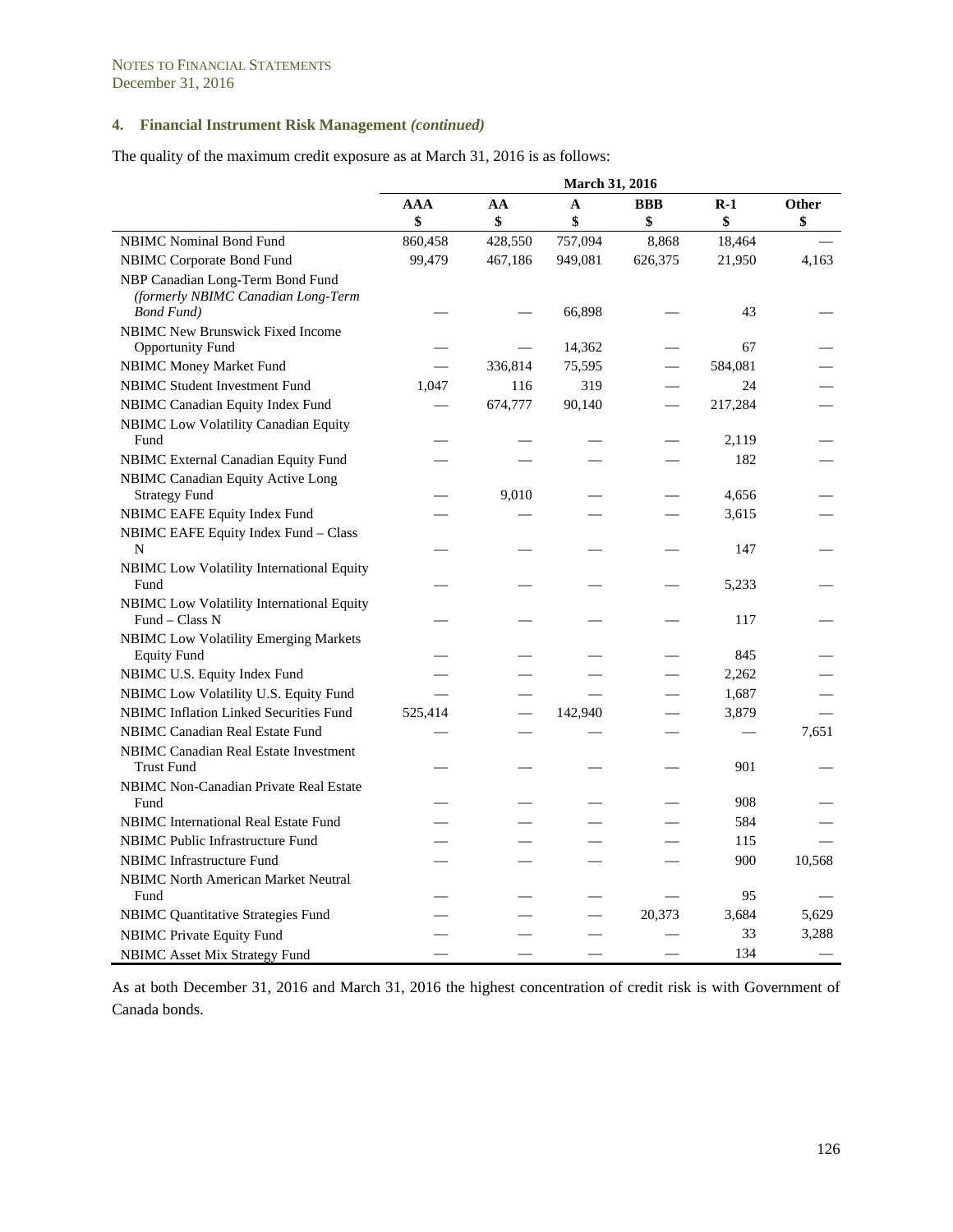**(e)** Other Pricing Risk: Other pricing risk is the risk that the fair value or future cash flows of an equity investment will fluctuate because of changes in market prices (other than those arising from foreign currency or interest rate risk as discussed above). Pricing risk can affect specific investments or broad market indices. The Funds moderate this risk through the use of various investment strategies within the parameters of the Funds' investment policies and procedures.

Management's estimate of the effect on net assets due to a reasonable possible change in equity indices, with all other variables held constant, is shown in the tables below. The estimate is calculated based on the percentage of the Funds' total net assets that are invested in financial instruments constituting the primary index. In practice, the actual results may differ from the sensitivity analysis below and the differences can be material.

| As at December 31, 2016                                            |                                                                                                                                                                                                                    |                                                    |                                       |
|--------------------------------------------------------------------|--------------------------------------------------------------------------------------------------------------------------------------------------------------------------------------------------------------------|----------------------------------------------------|---------------------------------------|
|                                                                    |                                                                                                                                                                                                                    | <b>Change</b> in<br><b>Market</b><br><b>Prices</b> | <b>Effect on</b><br><b>Net Assets</b> |
| Fund                                                               | <b>Market Indices</b>                                                                                                                                                                                              | $\frac{0}{0}$                                      | \$                                    |
| <b>NBIMC Student Investment Fund</b>                               | 50% S&P/TSX 60 Total Return Index, 45%<br>FTSE TMX Canada All Government Bond<br>Index and 5% of the combined FTSE TMX<br>Canada 91-Day Treasury Bill Index and Call<br>Loan Rate weighted 93% and 7% respectively | $+/- 10$                                           | 179                                   |
| NBIMC Canadian Equity Index Fund                                   | S&P/TSX Total Return Composite Index                                                                                                                                                                               | $+/- 10$                                           | 86,044                                |
| NBIMC Low Volatility Canadian Equity<br>Fund                       | MSCI Canada Minimum Volatility Total Return<br>Index, Gross                                                                                                                                                        | $+/- 10$                                           | 75,930                                |
| NBIMC External Canadian Equity Fund                                | S&P/TSX Total Return Composite Index                                                                                                                                                                               | $+/- 10$                                           | 27,509                                |
| NBIMC Canadian Equity Active Long<br><b>Strategy Fund</b>          | S&P/TSX Total Return Composite Index                                                                                                                                                                               | $+/- 10$                                           | 15,028                                |
| NBIMC External International Equity Fund                           | MSCI EAFE Total Return Index in \$C, Net                                                                                                                                                                           | $+/- 10$                                           | 28,900                                |
| NBIMC EAFE Equity Index Fund                                       | MSCI EAFE Total Return Index in \$C, Net                                                                                                                                                                           | $+/- 10$                                           | 50,100                                |
| NBIMC EAFE Equity Index Fund - Class                               |                                                                                                                                                                                                                    | $+/- 10$                                           | 2,189                                 |
| N                                                                  | MSCI EAFE Total Return Index in \$C, Net                                                                                                                                                                           |                                                    |                                       |
| NBIMC Low Volatility International Equity<br>Fund                  | MSCI EAFE Minimum Volatility (USD) Total<br>Return Index, \$C                                                                                                                                                      | $+/- 10$                                           | 78,597                                |
| NBIMC Low Volatility International Equity<br>$Fund-Class N$        | MSCI EAFE Minimum Volatility (USD) Total<br>Return Index in \$C, Net                                                                                                                                               | $+/- 10$                                           | 3,219                                 |
| <b>NBIMC Low Volatility Emerging Markets</b><br><b>Equity Fund</b> | <b>MSCI Emerging Markets Minimum Volatility</b><br>(USD) Total Return Index in \$C, Net                                                                                                                            | $+/- 10$                                           | 40,547                                |
| NBIMC U.S. Equity Index Fund                                       | S&P 500 Total Return Index \$C                                                                                                                                                                                     | $+/- 10$                                           | 90,320                                |
| NBIMC Low Volatility U.S. Equity Fund                              | MSCI USA Minimum Volatility (USD) Total<br>Return Index in \$C, Net                                                                                                                                                | $+/- 10$                                           | 89,705                                |
| <b>NBIMC Canadian Real Estate Investment</b><br><b>Trust Fund</b>  | S&P/TSX Capped REIT Total Return Index                                                                                                                                                                             | $+/- 10$                                           | 13,850                                |
| <b>NBIMC</b> International Real Estate Fund                        | Applicable country index, weighted according to<br>percentage of total assets committed, \$C                                                                                                                       | $+/- 10$                                           | 14,460                                |
| <b>NBIMC</b> Public Infrastructure Fund                            | 4% Real Return                                                                                                                                                                                                     | $+/- 10$                                           | 27,479                                |
| <b>NBIMC North American Market Neutral</b><br>Fund                 | 93% FTSE TMX Canada 91 Day T-Bill Index<br>plus 7% One-day Canadian Call Loan                                                                                                                                      | $+/- 10$                                           | 35                                    |
| <b>NBIMC Quantitative Strategies Fund</b>                          | 93% FTSE TMX Canada 91 Day T-Bill Index<br>plus 7% One-day Canadian Call Loan                                                                                                                                      | $+/- 10$                                           | 1,188                                 |
| NBIMC Quantitative Equity Strategic Beta<br>Fund                   | 93% FTSE TMX Canada 91 Day T-Bill Index<br>plus 7% One-day Canadian Call Loan                                                                                                                                      | $+/- 10$                                           | 8,619                                 |
| <b>NBIMC</b> Asset Mix Strategy Fund                               | Not applicable                                                                                                                                                                                                     | $+/- 10$                                           | 4,264                                 |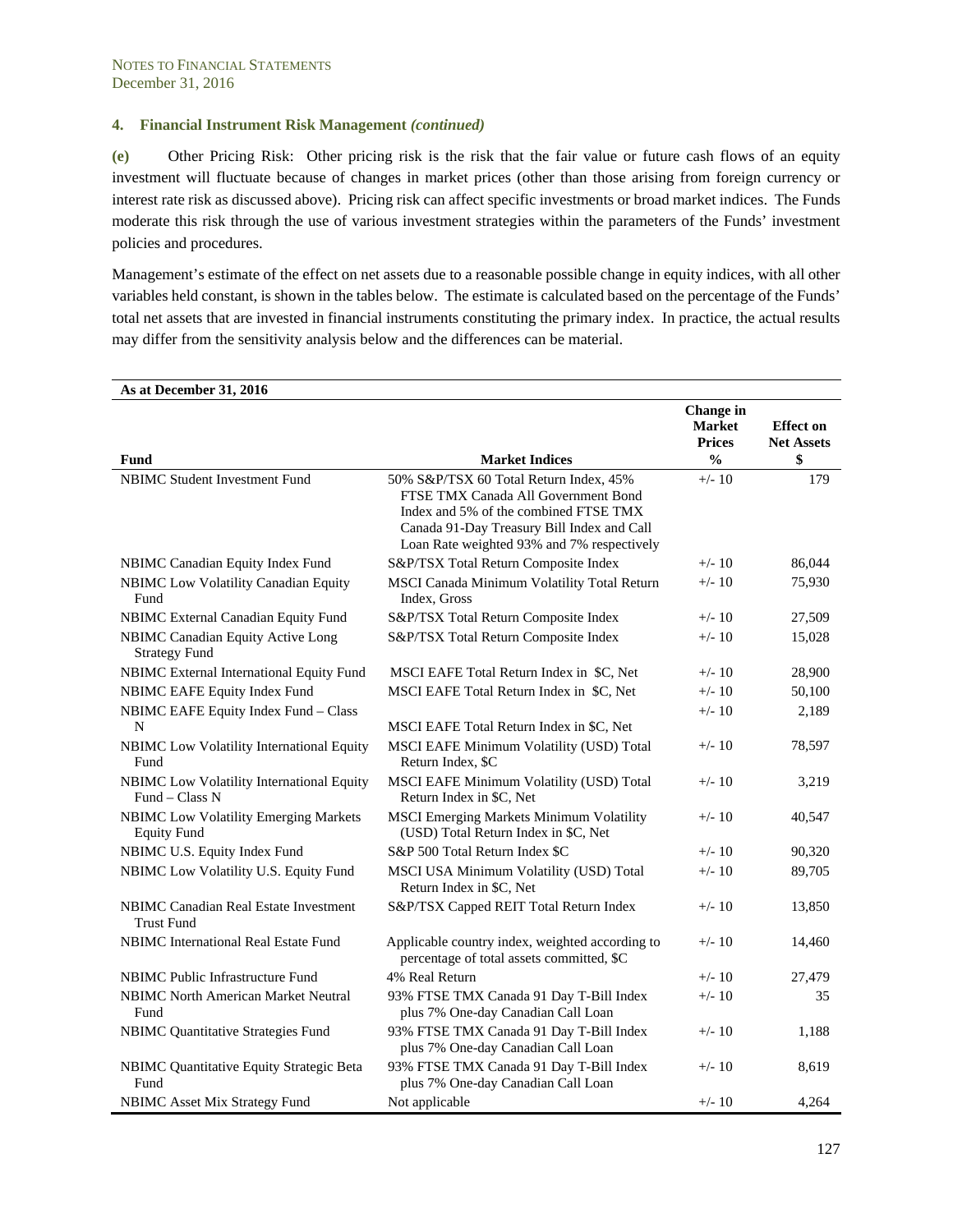# **As at March 31, 2016**

| Fund                                                        | <b>Market Indices</b>                                                                                                                                                    | <b>Change</b> in<br><b>Market</b><br><b>Prices</b><br>$\frac{0}{0}$ | <b>Effect on</b><br><b>Net Assets</b><br>\$ |
|-------------------------------------------------------------|--------------------------------------------------------------------------------------------------------------------------------------------------------------------------|---------------------------------------------------------------------|---------------------------------------------|
| <b>NBIMC Student Investment Fund</b>                        | 50% S&P/TSX 60 Total Return Index, 45%                                                                                                                                   | $+/- 10$                                                            | 157                                         |
|                                                             | FTSE TMX Canada All Government Bond<br>Index and 5% of the combined FTSE TMX<br>Canada 91-Day Treasury Bill Index and Call<br>Loan Rate weighted 93% and 7% respectively |                                                                     |                                             |
| NBIMC Canadian Equity Index Fund                            | S&P/TSX Total Return Composite Index                                                                                                                                     | $+/- 10$                                                            | 83,704                                      |
| <b>NBIMC</b> Low Volatility Canadian Equity<br>Fund         | MSCI Canada Minimum Volatility Total Return<br>Index, Gross                                                                                                              | $+/- 10$                                                            | 67,817                                      |
| NBIMC External Canadian Equity Fund                         | S&P/TSX Total Return Composite Index                                                                                                                                     | $+/- 10$                                                            | 21,692                                      |
| NBIMC Canadian Equity Active Long<br><b>Strategy Fund</b>   | S&P/TSX Total Return Composite Index                                                                                                                                     | $+/- 10$                                                            | 17,608                                      |
| NBIMC External International Equity Fund                    | MSCI EAFE Total Return Index in \$C, Net                                                                                                                                 | $+/- 10$                                                            | 24,872                                      |
| NBIMC EAFE Equity Index Fund                                | MSCI EAFE Total Return Index in \$C, Net                                                                                                                                 | $+/- 10$                                                            | 46,428                                      |
| NBIMC EAFE Equity Index Fund - Class                        |                                                                                                                                                                          | $+/- 10$                                                            | 2,082                                       |
| N                                                           | MSCI EAFE Total Return Index in \$C, Net                                                                                                                                 |                                                                     |                                             |
| NBIMC Low Volatility International Equity<br>Fund           | MSCI EAFE Minimum Volatility (USD) Total<br>Return Index, \$C                                                                                                            | $+/- 10$                                                            | 67,305                                      |
| NBIMC Low Volatility International Equity<br>Fund - Class N | MSCI EAFE Minimum Volatility (USD) Total<br>Return Index in \$C, Net                                                                                                     | $+/- 10$                                                            | 2,906                                       |
| NBIMC Low Volatility Emerging Markets<br><b>Equity Fund</b> | <b>MSCI Emerging Markets Minimum Volatility</b><br>(USD) Total Return Index in \$C, Net                                                                                  | $+/- 10$                                                            | 38,745                                      |
| NBIMC U.S. Equity Index Fund                                | S&P 500 Total Return Index \$C                                                                                                                                           | $+/- 10$                                                            | 80,677                                      |
| NBIMC Low Volatility U.S. Equity Fund                       | MSCI USA Minimum Volatility (USD) Total<br>Return Index in \$C, Net                                                                                                      | $+/- 10$                                                            | 75,853                                      |
| NBIMC Canadian Real Estate Investment<br><b>Trust Fund</b>  | S&P/TSX Capped REIT Total Return Index                                                                                                                                   | $+/- 10$                                                            | 22,037                                      |
| <b>NBIMC</b> International Real Estate Fund                 | Applicable country index, weighted according to<br>percentage of total assets committed, \$C                                                                             | $+/- 10$                                                            | 21,414                                      |
| NBIMC Public Infrastructure Fund                            | 4% Real Return                                                                                                                                                           | $+/- 10$                                                            | 17,666                                      |
| <b>NBIMC North American Market Neutral</b><br>Fund          | 93% FTSE TMX Canada 91 Day T-Bill Index<br>plus 7% One-day Canadian Call Loan                                                                                            | $+/- 10$                                                            | 818                                         |
| <b>NBIMC Quantitative Strategies Fund</b>                   | 93% FTSE TMX Canada 91 Day T-Bill Index<br>plus 7% One-day Canadian Call Loan                                                                                            | $+/- 10$                                                            | 6,908                                       |
| <b>NBIMC</b> Asset Mix Strategy Fund                        | Not applicable                                                                                                                                                           | $+/- 10$                                                            | 7,398                                       |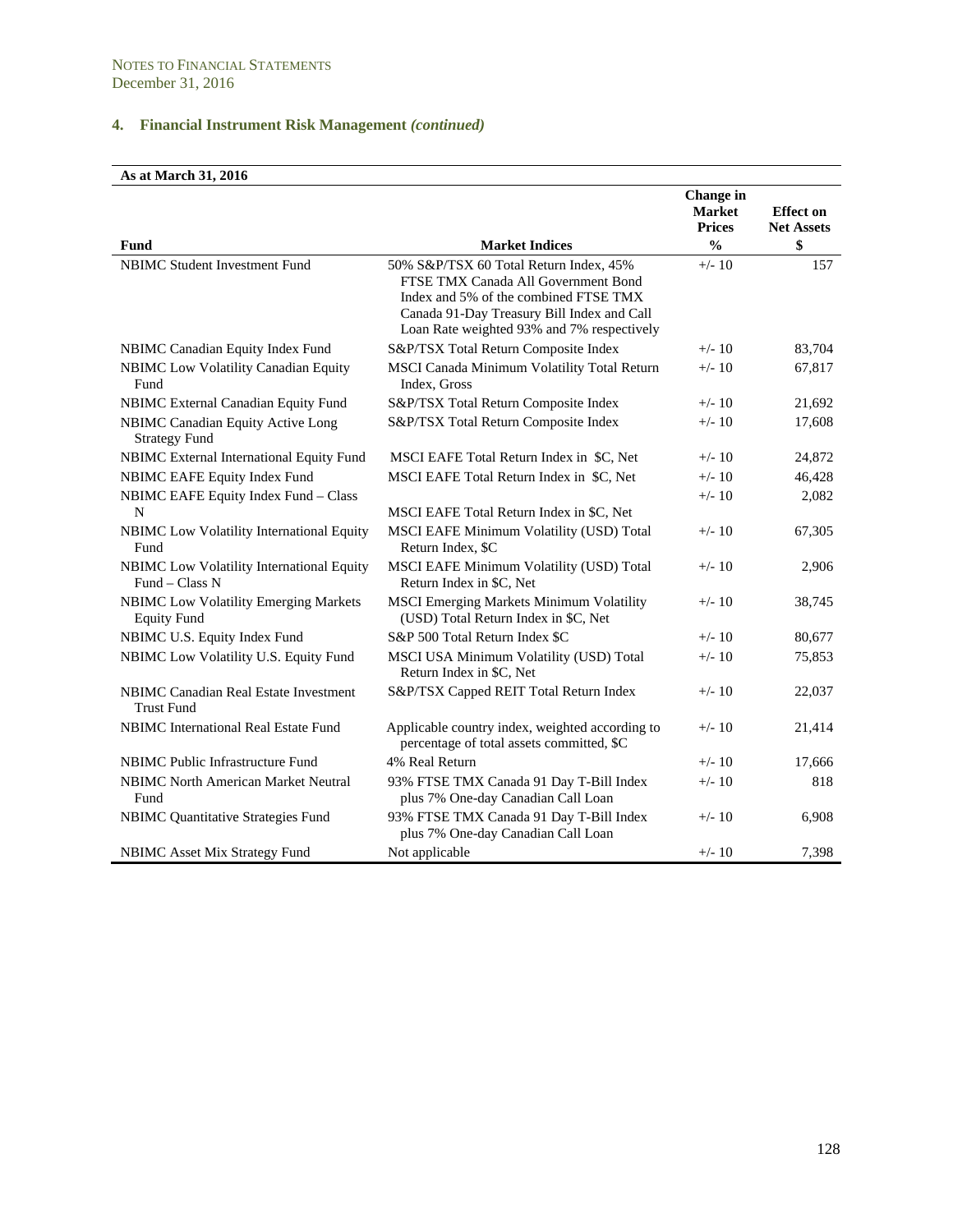**(f)** Liquidity Risk: Liquidity risk is the risk of not having sufficient funds available to meet cash demands. Sources of liquidity include sale of securities, cash underlay supporting derivative investments, interest and dividend receipts and capital contributions. Uses of liquidity include purchases of investments and redemptions of units.

The Funds were created to undertake specific investment strategies, some of which involve more readily marketable securities than others. For example, the NBIMC Money Market Fund invests in short-term government backed securities, such as treasury bills, as well as high quality government bonds that are readily marketable. In contrast, the investments in the NBIMC New Brunswick Fixed Income Opportunity Fund, NBIMC Canadian Real Estate Fund, NBIMC Non-Canadian Private Real Estate Fund, NBIMC Infrastructure Fund, NBIMC New Brunswick and Atlantic Canada Equity Opportunity Fund and the NBIMC Private Equity Fund are considered highly illiquid due to their private nature and longer term to maturity.

The Board-approved Pooled Fund Profiles establish the amount and types of investments that each Fund may hold. Management monitors adherence to these limits regularly and uses portfolio rebalancing to ensure these limitations are maintained.

Each client enters into an investment management agreement that includes a suitable notice period for unit purchases and redemptions, depending upon their investment objectives, and a desired investment policy statement. VIMC measures compliance with investment policy statements weekly and reports quarterly to clients.

**(g)** Securities Lending: Certain of the Funds have entered into a securities lending arrangement with their securities custodian with the objective of enhancing portfolio returns. Under this program, the custodian may loan securities owned by the Funds to other approved borrowers in exchange for collateral in the form of readily marketable government-backed securities equal to at least 105% of the value of securities on loan and a borrowing fee. Collateral is held in trust for the Funds by the custodian. VIMC has restricted both the approved borrowers and the limits assigned to each approved borrower under this program to minimize exposure to counterparty credit risk. Securities on loan remain recorded as investments on the Statement of Financial Position.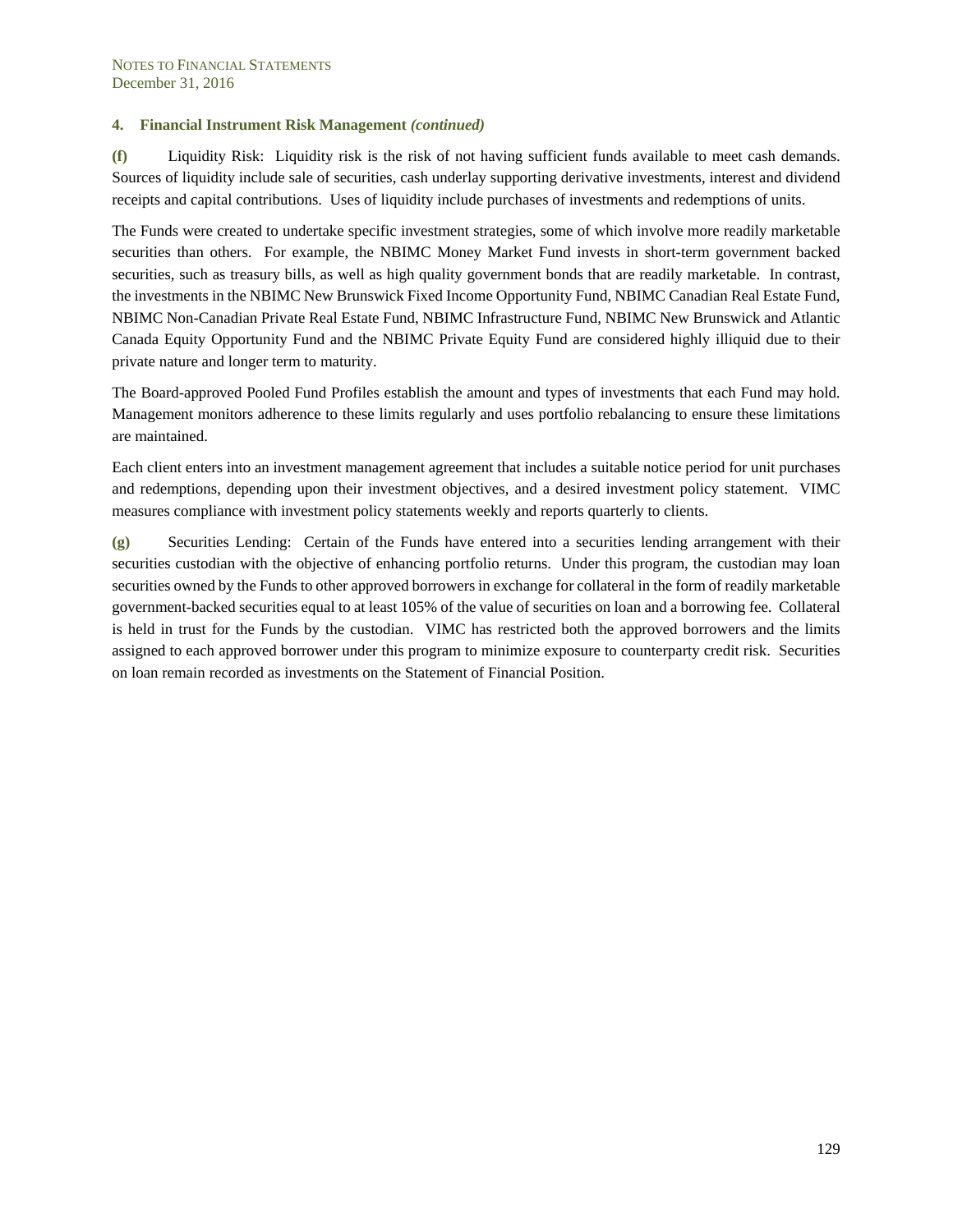The fair value of securities on loan consisted of the following:

| Fund                                                     | December 31,<br>2016 | March 31,<br>2016 |
|----------------------------------------------------------|----------------------|-------------------|
| <b>NBIMC</b> Nominal Bond Fund                           | \$<br>314,135        | \$<br>386,176     |
| NBIMC Corporate Bond Fund                                | 214,829              | 157,104           |
| NBP Canadian Long-Term Bond Fund                         | 180                  | 3,867             |
| <b>NBIMC Money Market Fund</b>                           | 154,273              | 176,986           |
| <b>NBIMC Student Investment Fund</b>                     | 584                  | 755               |
| <b>NBIMC</b> Canadian Equity Index Fund                  | 29,875               | 37,249            |
| <b>NBIMC</b> Low Volatility Canadian Equity Fund         | 97,898               | 93,068            |
| NBIMC External Canadian Equity Fund                      | 18,876               | 34,560            |
| NBIMC Canadian Equity Active Long Strategy Fund          | 15,203               | 15,503            |
| NBIMC EAFE Equity Index Fund                             | 23,908               | 88,598            |
| NBIMC EAFE Equity Index Fund – Class N                   | 2,184                | 1,942             |
| NBIMC Low Volatility International Equity Fund           | 73,994               | 123,265           |
| NBIMC Low Volatility International Equity Fund - Class N | 3,130                | 3,614             |
| NBIMC U.S. Equity Index Fund                             | 155,515              | 208,742           |
| NBIMC Low Volatility U.S. Equity Fund                    | 208,889              | 187,317           |
| <b>NBIMC Inflation Linked Securities Fund</b>            | 96,080               | 119,991           |
| NBIMC Canadian Real Estate Investment Trust Fund         | 6,864                | 9,977             |
| NBIMC International Real Estate Fund                     | 34,430               | 42,250            |
| <b>NBIMC</b> Public Infrastructure Fund                  | 35,517               | 18,728            |
| <b>NBIMC North American Market Neutral Fund</b>          | 19,499               | 12,722            |
| <b>NBIMC</b> Quantitative Strategies Fund                | 37,872               | 45,034            |
| NBIMC Quantitative Equity Strategic Beta Fund            | 30,875               |                   |

#### **5. Derivatives**

A derivative is a financial contract, the value of which is derived from the notional value of underlying assets, indices, interest rates or currency exchange rates.

The Funds may be party to certain derivatives, including futures contracts, interest rate swaps, forward foreign exchange contracts, cross currency swaps, credit default swaps and total return equity swaps. Futures contracts are agreements between two parties to buy or sell a security or financial interest at a specified date, quantity and price. Futures contracts are standardized and traded on recognized exchanges. Interest rate swaps are agreements to exchange cash flows periodically based on a notional principal amount. Forward currency contracts are agreements between two parties, traded over the counter and not on an organized exchange, to purchase or sell currency against another currency at a future date and price. Credit default swaps are agreements between two counterparties where the buyer pays a premium to the seller in exchange for protection from a credit event. Total return equity swaps, traded in the over-the-counter market, are contractual agreements between two counterparties to exchange financial returns with predetermined conditions based on notional amounts.

Derivatives are used for various purposes, including: to invest in a particular stock market in an inexpensive and effective fashion (e.g. futures and swaps); to enhance returns (e.g. total return equity swaps); to convert a fixed interest rate payment into a floating interest rate payment (e.g. interest rate swaps); and to hedge against potential losses due to changes in foreign exchange rates, stock prices or credit (e.g. forward foreign exchange contracts and credit default swaps).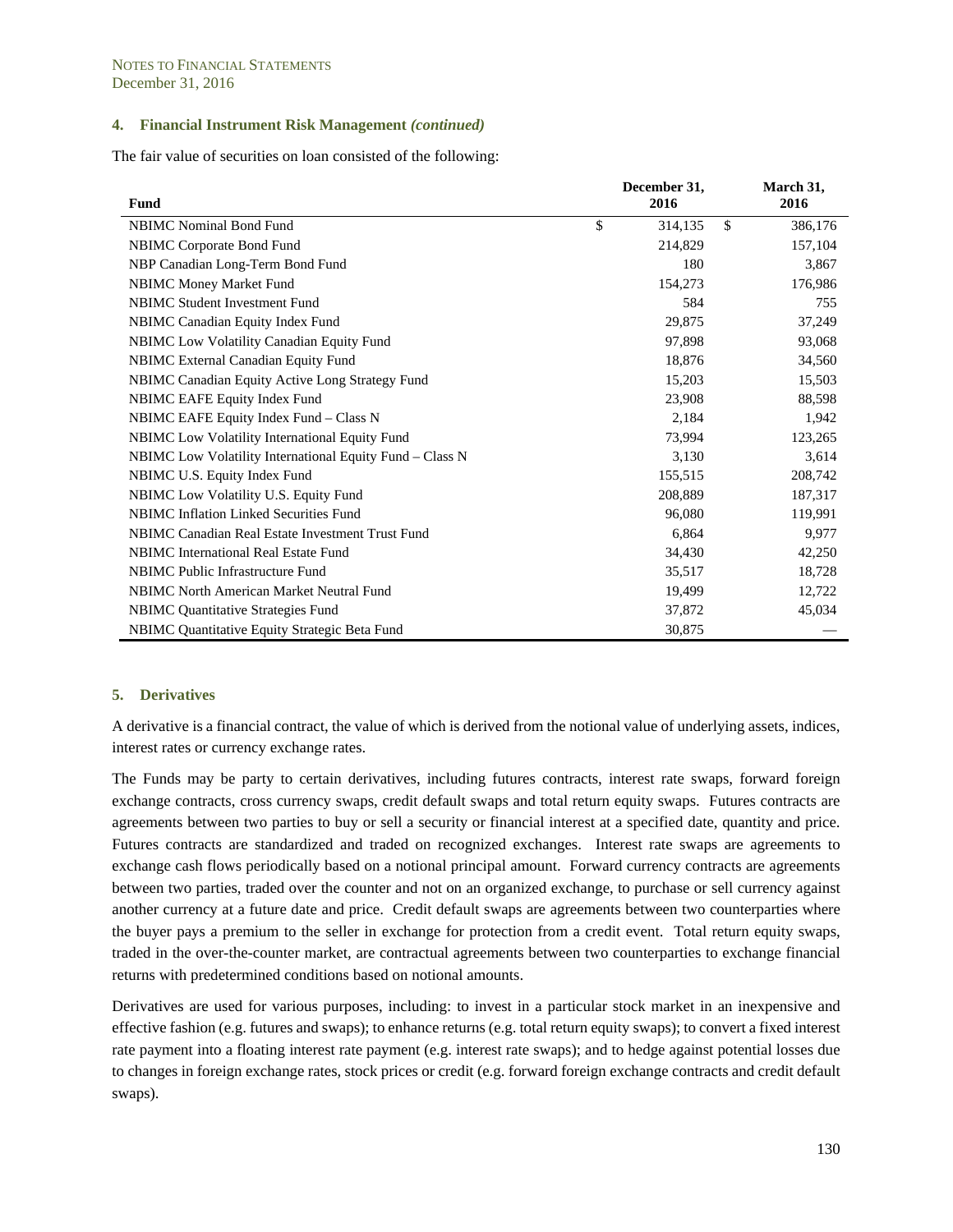Offsetting within the Statement of Financial Position may be achieved where financial assets and liabilities are subject to master netting arrangements that provide the currently enforceable right of offset and where there is an intention to settle on a net basis or realize assets and liabilities simultaneously. The Funds intend to settle derivative contracts subject to Master ISDA Agreements that include the right to offset when those contracts have the same counterparty and maturity date. The amount of offsetting recorded on the Statement of Financial Position is immaterial and would not provide meaningful disclosure. The Master ISDA Agreements also specify the types and amount of securities eligible for posting as collateral *(see note 4(a))*. Derivative contracts create credit risk exposure should counterparties be unable to meet the terms of the contracts *(see note 4(d))*. VIMC mitigates this risk exposure by only entering into derivatives with investment grade counterparties, and, restricting each counterparty to no more than 5% of total assets.

The Statements of Investment Policies do not permit leverage in the use of derivatives. Accordingly, short-term assets in an amount sufficient to cover potential derivative exposure are maintained as cash underlay.

Derivatives are also subject to foreign currency, interest rate, pricing and liquidity risk, as discussed previously.

The following tables summarize the derivatives held by each Fund. Notional values represent the volume of outstanding positions of the derivative contracts. The notional value is the amount to which a rate or price is applied in the calculation of cash flows for swaps, foreign exchange contracts and futures. The fair values are unrealized gains or losses on derivative contracts and represent the cost of replacing these contracts under current market conditions.

| <b>NBIMC Nominal Bond Fund</b>         |                                                     |                                                 |                                                      |                                                  |
|----------------------------------------|-----------------------------------------------------|-------------------------------------------------|------------------------------------------------------|--------------------------------------------------|
|                                        | <b>Notional Value</b><br>December 31,<br>2016<br>\$ | <b>Fair Value</b><br>December 31,<br>2016<br>\$ | <b>Notional Value</b><br><b>March 31, 2016</b><br>\$ | <b>Fair Value</b><br><b>March 31, 2016</b><br>\$ |
| Foreign currency management:           |                                                     |                                                 |                                                      |                                                  |
| Forward exchange contracts             | 13,149                                              | (266)                                           | 14,036                                               | 366                                              |
| Net fair value of derivative contracts |                                                     | (266)                                           |                                                      | 366                                              |
| Represented by:                        |                                                     |                                                 |                                                      |                                                  |
| Derivative assets                      |                                                     |                                                 |                                                      | 366                                              |
| Derivative liabilities                 |                                                     | (266)                                           |                                                      |                                                  |
| Total                                  |                                                     | (266)                                           |                                                      | 366                                              |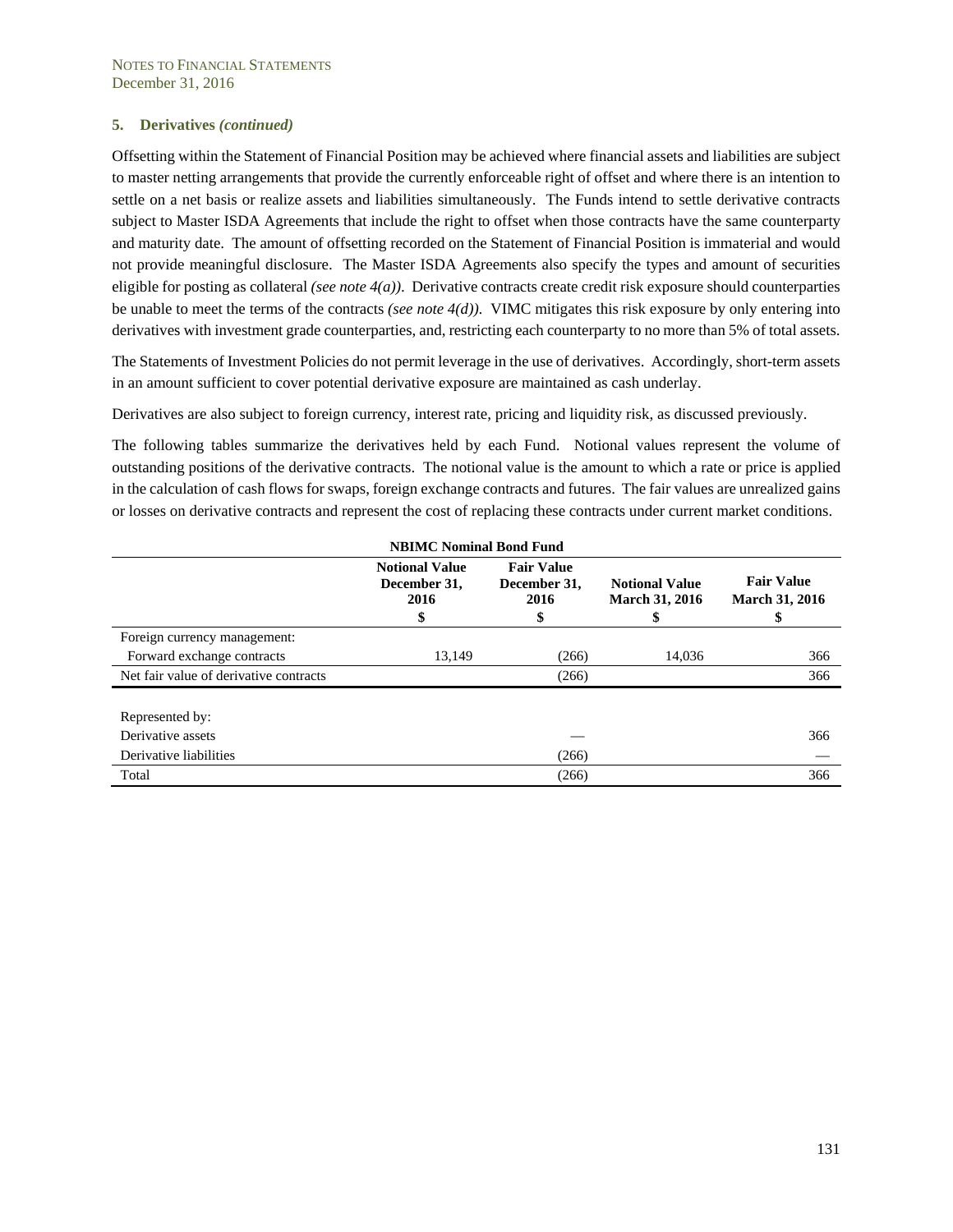| <b>NBIMC Global Fixed Income Fund</b>  |                                                     |                                                 |  |  |
|----------------------------------------|-----------------------------------------------------|-------------------------------------------------|--|--|
|                                        | <b>Notional Value</b><br>December 31,<br>2016<br>\$ | <b>Fair Value</b><br>December 31,<br>2016<br>\$ |  |  |
| Asset management:                      |                                                     |                                                 |  |  |
| <b>Bond futures</b>                    | (30,516)                                            | (491)                                           |  |  |
| Credit default swaps                   | (3,943)                                             | 63                                              |  |  |
| Interest rate swaps                    | (4,525)                                             | 172                                             |  |  |
| Options                                | 157                                                 | 135                                             |  |  |
| Foreign currency management:           |                                                     |                                                 |  |  |
| Forward exchange contracts             | 67,667                                              | 563                                             |  |  |
| Net fair value of derivative contracts |                                                     | 442                                             |  |  |
| Represented by:                        |                                                     |                                                 |  |  |
| Derivative assets                      |                                                     | 1,800                                           |  |  |
| Derivative liabilities                 |                                                     | (867)                                           |  |  |
| Margin at brokers                      |                                                     | (491)                                           |  |  |
| Total                                  |                                                     | 442                                             |  |  |

| <b>NBIMC Canadian Equity Index Fund</b> |                                                     |                                                 |                                                  |                                                  |
|-----------------------------------------|-----------------------------------------------------|-------------------------------------------------|--------------------------------------------------|--------------------------------------------------|
|                                         | <b>Notional Value</b><br>December 31,<br>2016<br>\$ | <b>Fair Value</b><br>December 31,<br>2016<br>\$ | <b>Notional Value</b><br>March 31,<br>2016<br>\$ | <b>Fair Value</b><br><b>March 31, 2015</b><br>\$ |
| Asset management:                       |                                                     |                                                 |                                                  |                                                  |
| Equity futures                          | (303, 492)                                          | 1,000                                           | (330, 871)                                       | 3,421                                            |
| Equity swaps                            | 934,602                                             | 47,788                                          | 906,073                                          | 68,640                                           |
| Interest rate swaps                     | 50,000                                              | (742)                                           | 50,000                                           | (1,246)                                          |
| Net fair value of derivative contracts  |                                                     | 48,046                                          |                                                  | 70,815                                           |
| Represented by:                         |                                                     |                                                 |                                                  |                                                  |
| Derivative assets                       |                                                     | 47,788                                          |                                                  | 68,679                                           |
| Margin at brokers                       |                                                     | 1,000                                           |                                                  | 3,421                                            |
| Derivative liabilities                  |                                                     | (742)                                           |                                                  | (1,285)                                          |
| Total                                   |                                                     | 48,046                                          |                                                  | 70.815                                           |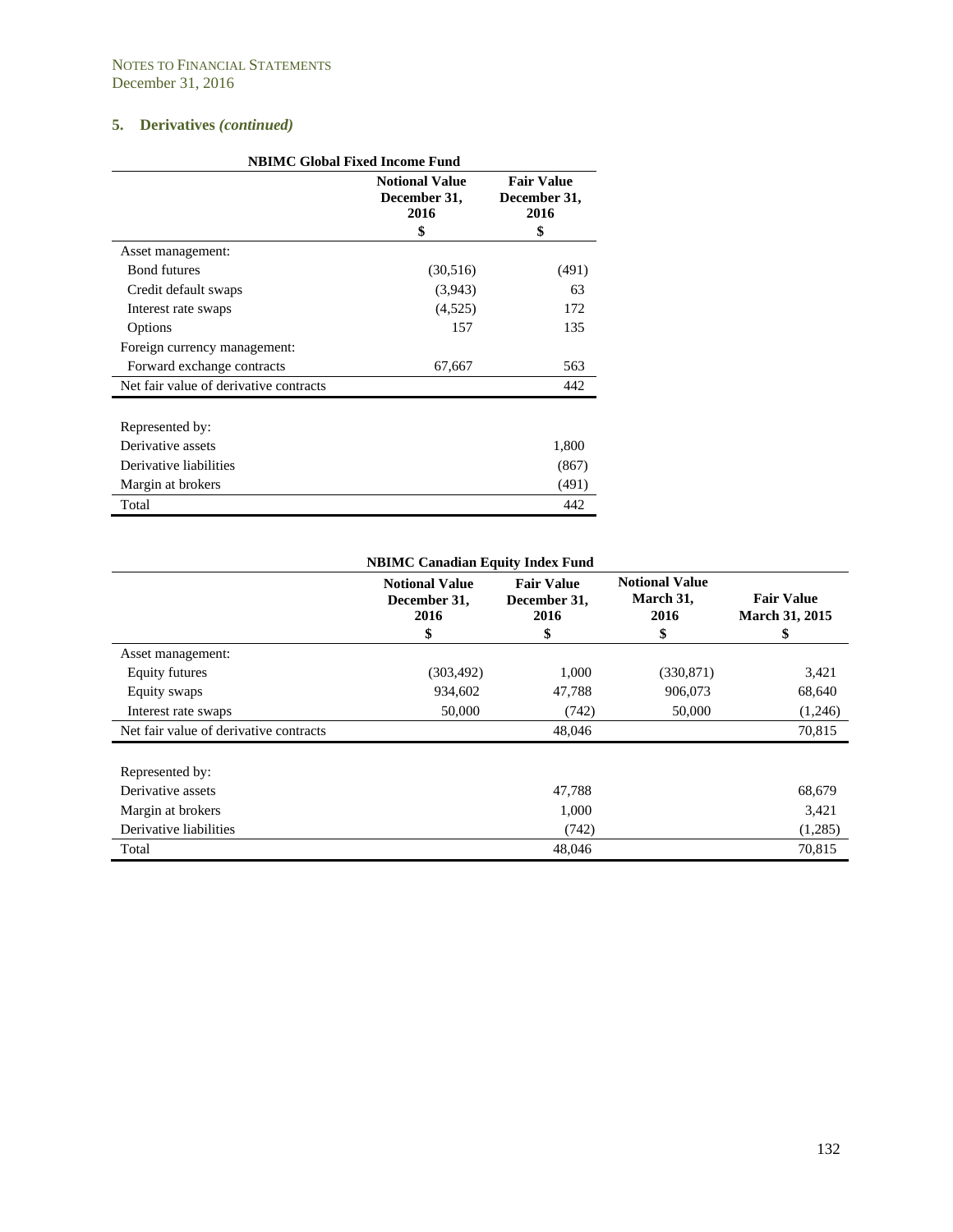| <b>NBIMC Low Volatility Canadian Equity Fund</b> |                                                     |                                                 |                                                  |                                              |
|--------------------------------------------------|-----------------------------------------------------|-------------------------------------------------|--------------------------------------------------|----------------------------------------------|
|                                                  | <b>Notional Value</b><br>December 31,<br>2016<br>\$ | <b>Fair Value</b><br>December 31,<br>2016<br>\$ | <b>Notional Value</b><br>March 31,<br>2016<br>\$ | <b>Fair Value</b><br>March 31,<br>2016<br>\$ |
| Asset management:                                |                                                     |                                                 |                                                  |                                              |
| Equity futures                                   | 3,591                                               | 292                                             | 3,613                                            | (357)                                        |
| Net fair value of derivative contracts           |                                                     | 292                                             |                                                  | (357)                                        |
| Represented by:                                  |                                                     |                                                 |                                                  |                                              |
| Margin at brokers                                |                                                     | 292                                             |                                                  | (357)                                        |
| Total                                            |                                                     | 292                                             |                                                  | (357)                                        |

| <b>NBIMC Canadian Equity Active Long Strategy Fund</b> |                                                     |                                                 |                                                  |                                              |
|--------------------------------------------------------|-----------------------------------------------------|-------------------------------------------------|--------------------------------------------------|----------------------------------------------|
|                                                        | <b>Notional Value</b><br>December 31,<br>2016<br>\$ | <b>Fair Value</b><br>December 31,<br>2016<br>\$ | <b>Notional Value</b><br>March 31,<br>2016<br>\$ | <b>Fair Value</b><br>March 31,<br>2016<br>\$ |
| Asset management:                                      |                                                     |                                                 |                                                  |                                              |
| Equity futures                                         | 892                                                 | (74)                                            | 786                                              | (399)                                        |
| Equity swaps                                           | 14,471                                              | 874                                             | 12,927                                           | 347                                          |
| Net fair value of derivative contracts                 |                                                     | 800                                             |                                                  | (52)                                         |
| Represented by:                                        |                                                     |                                                 |                                                  |                                              |
| Derivative assets                                      |                                                     | 874                                             |                                                  | 347                                          |
| Margin at brokers                                      |                                                     | (74)                                            |                                                  | (399)                                        |
| Total                                                  |                                                     | 800                                             |                                                  | (52)                                         |

|                                        | <b>NBIMC EAFE Equity Index Fund</b>                 |                                                 |                                                  |                                              |
|----------------------------------------|-----------------------------------------------------|-------------------------------------------------|--------------------------------------------------|----------------------------------------------|
|                                        | <b>Notional Value</b><br>December 31,<br>2016<br>\$ | <b>Fair Value</b><br>December 31,<br>2016<br>\$ | <b>Notional Value</b><br>March 31,<br>2016<br>\$ | <b>Fair Value</b><br>March 31,<br>2016<br>\$ |
| Asset management:                      |                                                     |                                                 |                                                  |                                              |
| Equity futures                         | 2,767                                               | 649                                             | 4,535                                            | 679                                          |
| Foreign currency management:           |                                                     |                                                 |                                                  |                                              |
| Foreign exchange contracts             |                                                     |                                                 | (8,248)                                          | 12                                           |
| Net fair value of derivative contracts |                                                     | 649                                             |                                                  | 691                                          |
| Represented by:                        |                                                     |                                                 |                                                  |                                              |
| Derivative assets                      |                                                     |                                                 |                                                  | 12                                           |
| Margin at brokers                      |                                                     | 649                                             |                                                  | 679                                          |
| Total                                  |                                                     | 649                                             |                                                  | 691                                          |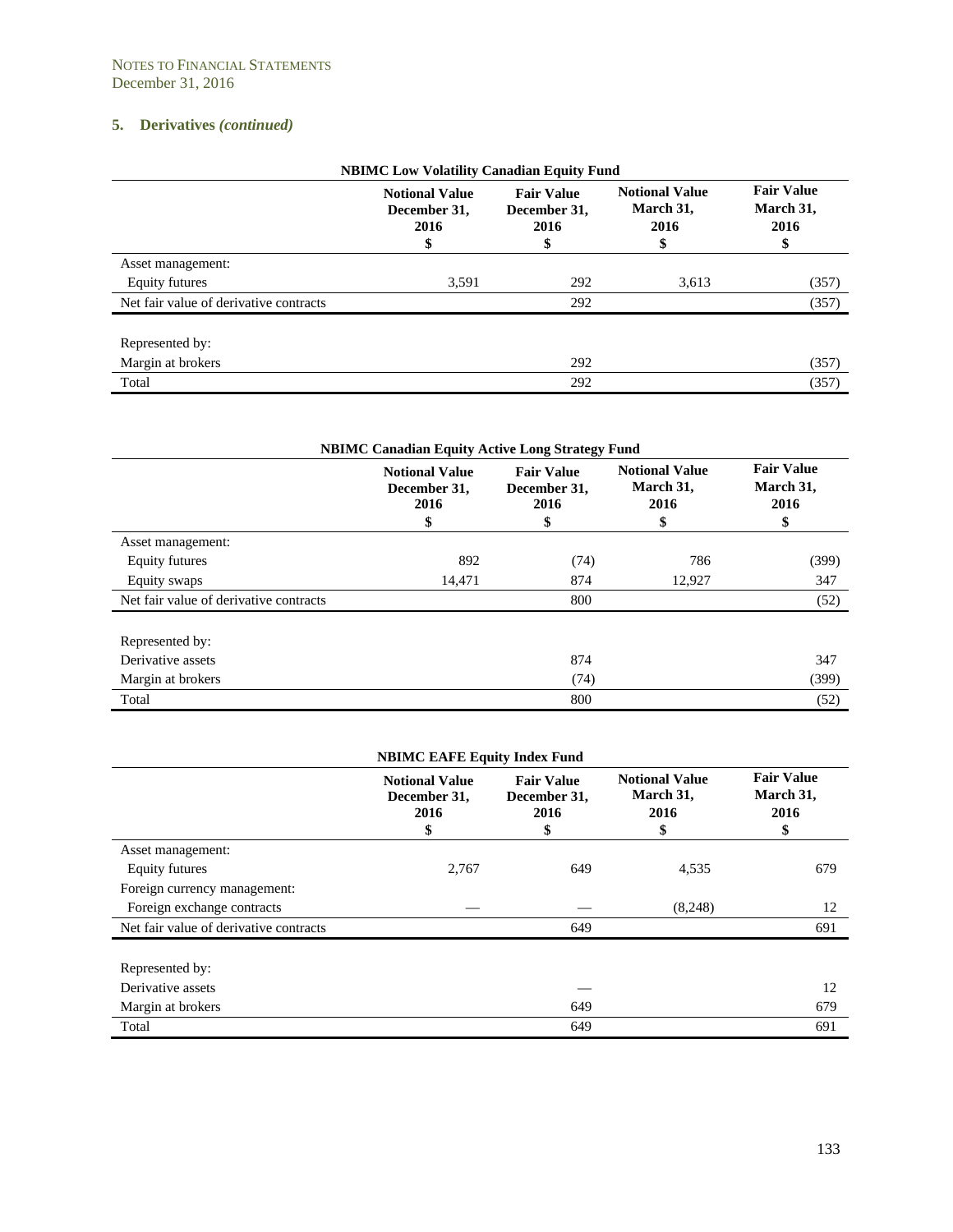| <b>NBIMC EAFE Equity Index Fund - Class N</b> |                                                     |                                                 |                                                  |                                              |
|-----------------------------------------------|-----------------------------------------------------|-------------------------------------------------|--------------------------------------------------|----------------------------------------------|
|                                               | <b>Notional Value</b><br>December 31,<br>2016<br>\$ | <b>Fair Value</b><br>December 31,<br>2016<br>\$ | <b>Notional Value</b><br>March 31,<br>2016<br>\$ | <b>Fair Value</b><br>March 31,<br>2016<br>\$ |
| Asset management:                             |                                                     |                                                 |                                                  |                                              |
| Equity futures                                | 111                                                 | (11)                                            | 109                                              | (12)                                         |
| Foreign currency management:                  |                                                     |                                                 |                                                  |                                              |
| Foreign exchange contracts                    | 77                                                  |                                                 | 8,260                                            |                                              |
| Net fair value of derivative contracts        |                                                     | (11)                                            |                                                  | (12)                                         |
| Represented by:                               |                                                     |                                                 |                                                  |                                              |
| Margin at brokers                             |                                                     | (11)                                            |                                                  | (12)                                         |
| Total                                         |                                                     | (11)                                            |                                                  | (12)                                         |

| <b>NBIMC Low Volatility International Equity Fund</b> |                                                     |                                                 |                                                  |                                              |
|-------------------------------------------------------|-----------------------------------------------------|-------------------------------------------------|--------------------------------------------------|----------------------------------------------|
|                                                       | <b>Notional Value</b><br>December 31,<br>2016<br>\$ | <b>Fair Value</b><br>December 31,<br>2016<br>\$ | <b>Notional Value</b><br>March 31,<br>2016<br>\$ | <b>Fair Value</b><br>March 31,<br>2016<br>\$ |
| Asset management:                                     |                                                     |                                                 |                                                  |                                              |
| Equity futures                                        | 4,892                                               | 915                                             | 4,205                                            | 1,188                                        |
| Foreign currency management:                          |                                                     |                                                 |                                                  |                                              |
| Forward exchange contracts                            | 10,650                                              | (1)                                             | 1,226                                            | 21                                           |
| Net fair value of derivative contracts                |                                                     | 914                                             |                                                  | 1,209                                        |
| Represented by:                                       |                                                     |                                                 |                                                  |                                              |
| Derivative assets                                     |                                                     | $\overline{2}$                                  |                                                  | 21                                           |
| Margin at brokers                                     |                                                     | 915                                             |                                                  | 1,188                                        |
| Derivative liabilities                                |                                                     | (3)                                             |                                                  |                                              |
| Total                                                 |                                                     | 914                                             |                                                  | 1,209                                        |

| <b>NBIMC Low Volatility International Equity Fund - Class N</b> |                                                     |                                                 |                                                      |                                                  |  |
|-----------------------------------------------------------------|-----------------------------------------------------|-------------------------------------------------|------------------------------------------------------|--------------------------------------------------|--|
|                                                                 | <b>Notional Value</b><br>December 31,<br>2016<br>\$ | <b>Fair Value</b><br>December 31,<br>2016<br>\$ | <b>Notional Value</b><br><b>March 31, 2016</b><br>S, | <b>Fair Value</b><br><b>March 31, 2016</b><br>\$ |  |
| Asset management:                                               |                                                     |                                                 |                                                      |                                                  |  |
| <b>Equity futures</b>                                           | 216                                                 | 133                                             | 326                                                  | (327)                                            |  |
| Foreign currency management:                                    |                                                     |                                                 |                                                      |                                                  |  |
| Forward exchange contracts                                      | 309                                                 | 7                                               | (7,064)                                              | (21)                                             |  |
| Net fair value of derivative contracts                          |                                                     | 140                                             |                                                      | (348)                                            |  |
| Represented by:                                                 |                                                     |                                                 |                                                      |                                                  |  |
| Derivative assets                                               |                                                     | 7                                               |                                                      |                                                  |  |
| Margin at brokers                                               |                                                     | 133                                             |                                                      | (327)                                            |  |
| Derivative liabilities                                          |                                                     |                                                 |                                                      | (21)                                             |  |
| Total                                                           |                                                     | 140                                             |                                                      | (348)                                            |  |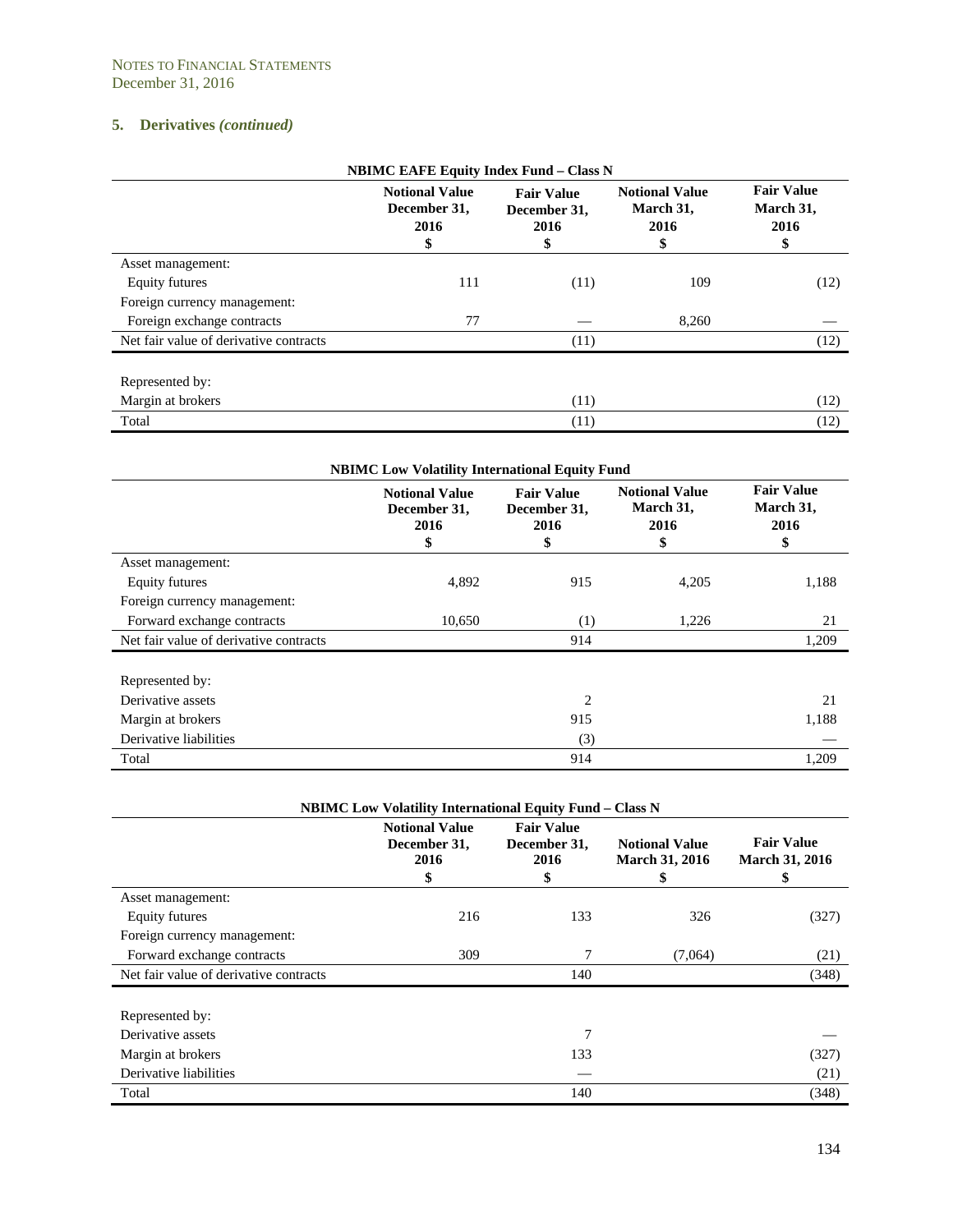| <b>NBIMC Low Volatility Emerging Markets Equity Fund</b> |                                                    |                                                |                                                  |                                              |
|----------------------------------------------------------|----------------------------------------------------|------------------------------------------------|--------------------------------------------------|----------------------------------------------|
|                                                          | <b>Notional Value</b><br>December 31,<br>2016<br>Φ | <b>Fair Value</b><br>December 31,<br>2016<br>P | <b>Notional Value</b><br>March 31,<br>2016<br>\$ | <b>Fair Value</b><br>March 31,<br>2016<br>\$ |
| Asset management:                                        |                                                    |                                                |                                                  |                                              |
| Equity futures                                           | 1,154                                              | (95)                                           | 1,987                                            | (251)                                        |
| Foreign currency management:                             |                                                    |                                                |                                                  |                                              |
| Forward exchange contracts                               | (117)                                              |                                                | (528)                                            | (9)                                          |
| Net fair value of derivative contracts                   |                                                    | (95)                                           |                                                  | (260)                                        |
| Represented by:                                          |                                                    |                                                |                                                  |                                              |
| Margin at brokers                                        |                                                    | (95)                                           |                                                  | (251)                                        |
| Derivative liabilities                                   |                                                    |                                                |                                                  | (9)                                          |
| Total                                                    |                                                    | (95)                                           |                                                  | (260)                                        |

| <b>NBIMC U.S. Equity Index Fund</b>    |                                                     |                                                 |                                                  |                                              |
|----------------------------------------|-----------------------------------------------------|-------------------------------------------------|--------------------------------------------------|----------------------------------------------|
|                                        | <b>Notional Value</b><br>December 31,<br>2016<br>\$ | <b>Fair Value</b><br>December 31,<br>2016<br>\$ | <b>Notional Value</b><br>March 31,<br>2016<br>\$ | <b>Fair Value</b><br>March 31,<br>2016<br>\$ |
| Asset management:                      |                                                     |                                                 |                                                  |                                              |
| Equity futures                         | (12, 491)                                           | (1,393)                                         | (3,712)                                          | 1,330                                        |
| Foreign currency management:           |                                                     |                                                 |                                                  |                                              |
| Forward exchange contracts             | 12,361                                              | (175)                                           | 5,908                                            |                                              |
| Net fair value of derivative contracts |                                                     | (1,568)                                         |                                                  | 1,337                                        |
| Represented by:                        |                                                     |                                                 |                                                  |                                              |
| Derivative assets                      |                                                     |                                                 |                                                  | 7                                            |
| Margin at brokers                      |                                                     | (1,393)                                         |                                                  | 1,330                                        |
| Derivative liabilities                 |                                                     | (175)                                           |                                                  |                                              |
| Total                                  |                                                     | (1,568)                                         |                                                  | 1,337                                        |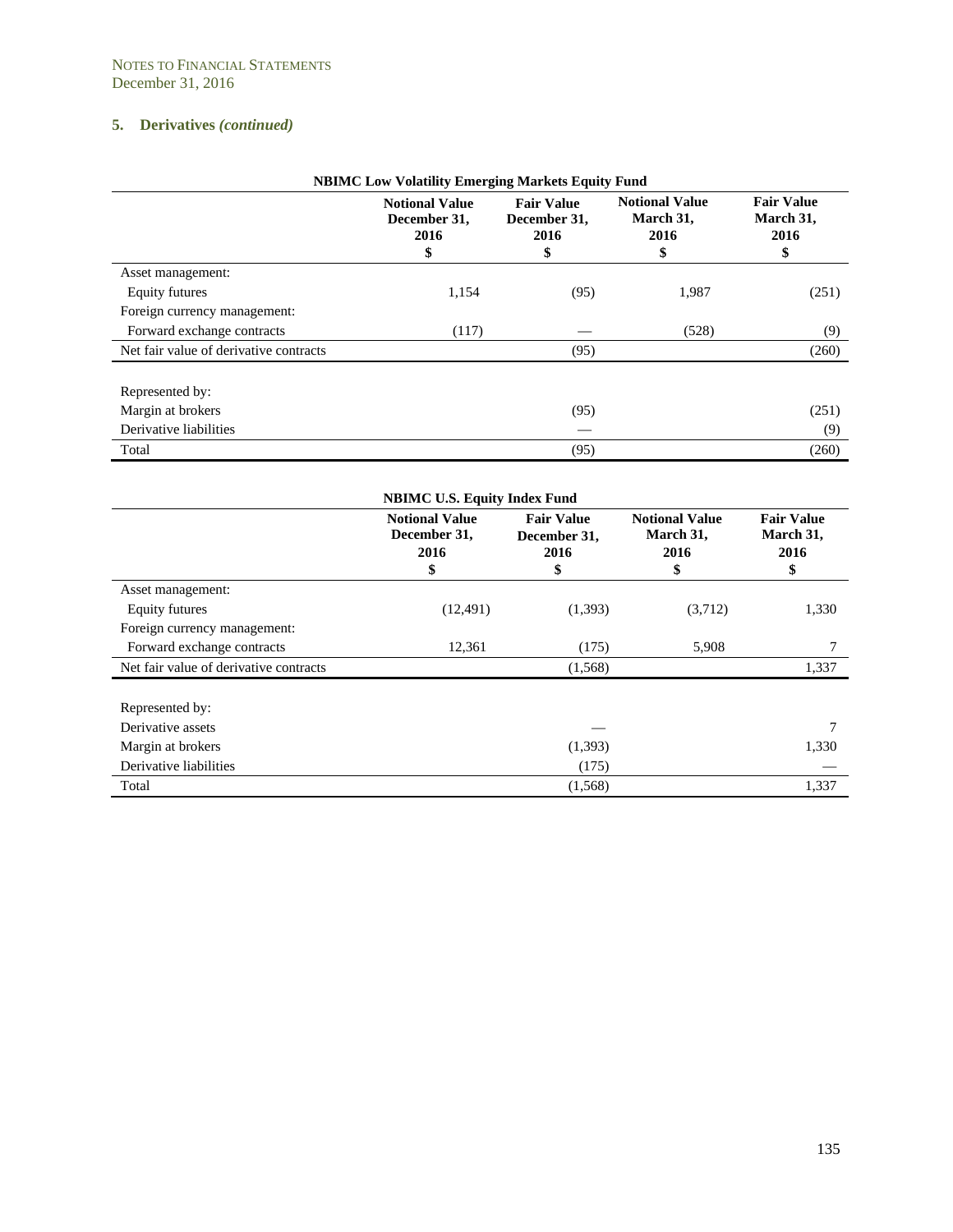| <b>NBIMC Low Volatility U.S. Equity Fund</b> |                                                     |                                                 |                                                  |                                                  |
|----------------------------------------------|-----------------------------------------------------|-------------------------------------------------|--------------------------------------------------|--------------------------------------------------|
|                                              | <b>Notional Value</b><br>December 31.<br>2016<br>\$ | <b>Fair Value</b><br>December 31,<br>2016<br>\$ | <b>Notional Value</b><br>March 31,<br>2016<br>\$ | <b>Fair Value</b><br><b>March 31, 2016</b><br>\$ |
| Asset management:                            |                                                     |                                                 |                                                  |                                                  |
| Equity futures                               | 4,327                                               | 338                                             | 2,815                                            | 130                                              |
| Foreign currency management:                 |                                                     |                                                 |                                                  |                                                  |
| Forward exchange contracts                   | (1,860)                                             | 18                                              | (20,026)                                         | (21)                                             |
| Net fair value of derivative contracts       |                                                     | 356                                             |                                                  | 109                                              |
| Represented by:                              |                                                     |                                                 |                                                  |                                                  |
| Derivative assets                            |                                                     | 18                                              |                                                  |                                                  |
| Margin at brokers                            |                                                     | 338                                             |                                                  | 130                                              |
| Derivative liabilities                       |                                                     |                                                 |                                                  | (21)                                             |
| Total                                        |                                                     | 356                                             |                                                  | 109                                              |

| <b>NBIMC Non-Canadian Private Real Estate Fund</b> |                                                     |                                           |                                                  |                                            |
|----------------------------------------------------|-----------------------------------------------------|-------------------------------------------|--------------------------------------------------|--------------------------------------------|
|                                                    | <b>Notional Value</b><br>December 31,<br>2016<br>\$ | <b>Fair Value</b><br>December 31,<br>2016 | <b>Notional Value</b><br>March 31,<br>2016<br>\$ | <b>Fair Value</b><br><b>March 31, 2016</b> |
| Foreign currency management:                       |                                                     |                                           |                                                  |                                            |
| Forward exchange contracts                         | 19,717                                              | 136                                       | 18,937                                           | 908                                        |
| Net fair value of derivative contracts             |                                                     | 136                                       |                                                  | 908                                        |
| Represented by:                                    |                                                     |                                           |                                                  |                                            |
| Derivative assets                                  |                                                     | 136                                       |                                                  | 908                                        |
| Total                                              |                                                     | 136                                       |                                                  | 908                                        |

| <b>NBIMC Infrastructure Fund</b>       |                                                     |                                                 |                                                  |                                              |
|----------------------------------------|-----------------------------------------------------|-------------------------------------------------|--------------------------------------------------|----------------------------------------------|
|                                        | <b>Notional Value</b><br>December 31,<br>2016<br>\$ | <b>Fair Value</b><br>December 31,<br>2016<br>\$ | <b>Notional Value</b><br>March 31,<br>2016<br>\$ | <b>Fair Value</b><br>March 31,<br>2016<br>\$ |
| Foreign currency management:           |                                                     |                                                 |                                                  |                                              |
| Forward exchange contracts             | 68,091                                              | 93                                              | 51,959                                           | 900                                          |
| Net fair value of derivative contracts |                                                     | 93                                              |                                                  | 900                                          |
| Represented by:                        |                                                     |                                                 |                                                  |                                              |
| Derivative assets                      |                                                     | 255                                             |                                                  | 900                                          |
| Derivative liabilities                 |                                                     | (162)                                           |                                                  |                                              |
| Total                                  |                                                     | 93                                              |                                                  | 900                                          |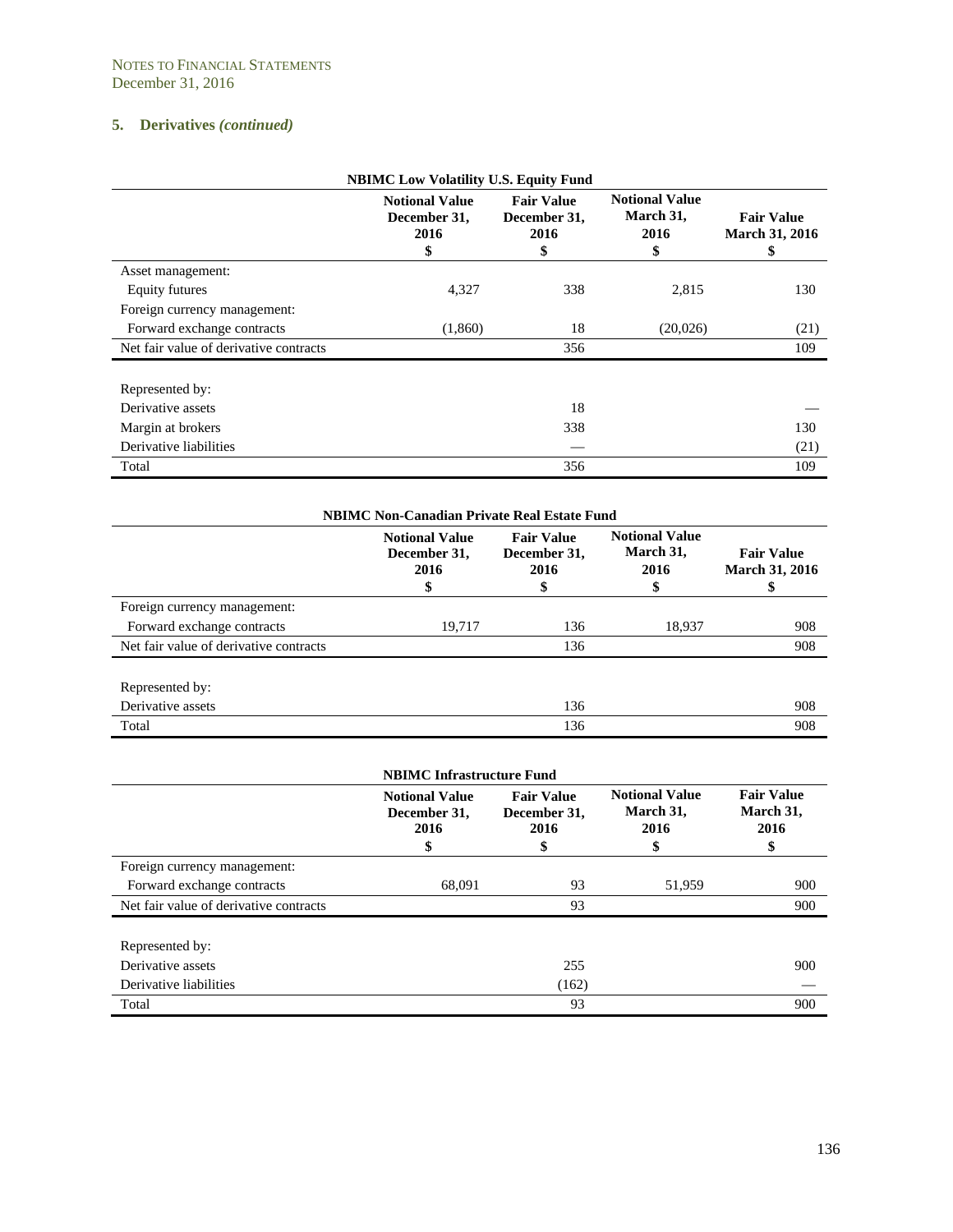| <b>NBIMC North American Market Neutral Fund</b> |                                                     |                                                |                                                  |                                              |
|-------------------------------------------------|-----------------------------------------------------|------------------------------------------------|--------------------------------------------------|----------------------------------------------|
|                                                 | <b>Notional Value</b><br>December 31,<br>2016<br>\$ | <b>Fair Value</b><br>December 31,<br>2016<br>ъ | <b>Notional Value</b><br>March 31,<br>2016<br>\$ | <b>Fair Value</b><br>March 31,<br>2016<br>\$ |
| Foreign currency management:                    |                                                     |                                                |                                                  |                                              |
| Forward exchange contracts                      | (16, 943)                                           | 300                                            | (24, 583)                                        | (2,203)                                      |
| Net fair value of derivative contracts          |                                                     | 300                                            |                                                  | (2,203)                                      |
| Represented by:<br>Derivative assets            |                                                     | 300                                            |                                                  |                                              |
| Derivative liabilities                          |                                                     |                                                |                                                  | (2,203)                                      |
| Total                                           |                                                     | 300                                            |                                                  | (2,203)                                      |

| <b>NBIMC Quantitative Strategies Fund</b> |                                                     |                                                 |                                                  |                                              |  |
|-------------------------------------------|-----------------------------------------------------|-------------------------------------------------|--------------------------------------------------|----------------------------------------------|--|
|                                           | <b>Notional Value</b><br>December 31.<br>2016<br>\$ | <b>Fair Value</b><br>December 31,<br>2016<br>\$ | <b>Notional Value</b><br>March 31,<br>2016<br>\$ | <b>Fair Value</b><br>March 31,<br>2016<br>\$ |  |
| Asset management:                         |                                                     |                                                 |                                                  |                                              |  |
| Equity futures                            |                                                     |                                                 | (1,008)                                          | 37                                           |  |
| Foreign currency management:              |                                                     |                                                 |                                                  |                                              |  |
| Forward exchange contracts                | (24, 568)                                           | 179                                             | 27,811                                           | 2,590                                        |  |
| Net fair value of derivative contracts    |                                                     | 179                                             |                                                  | 2,627                                        |  |
| Represented by:                           |                                                     |                                                 |                                                  |                                              |  |
| Derivative assets                         |                                                     | 191                                             |                                                  | 2,590                                        |  |
| Margin at brokers                         |                                                     |                                                 |                                                  | 37                                           |  |
| Derivative liabilities                    |                                                     | (12)                                            |                                                  |                                              |  |
| Total                                     |                                                     | 179                                             |                                                  | 2,627                                        |  |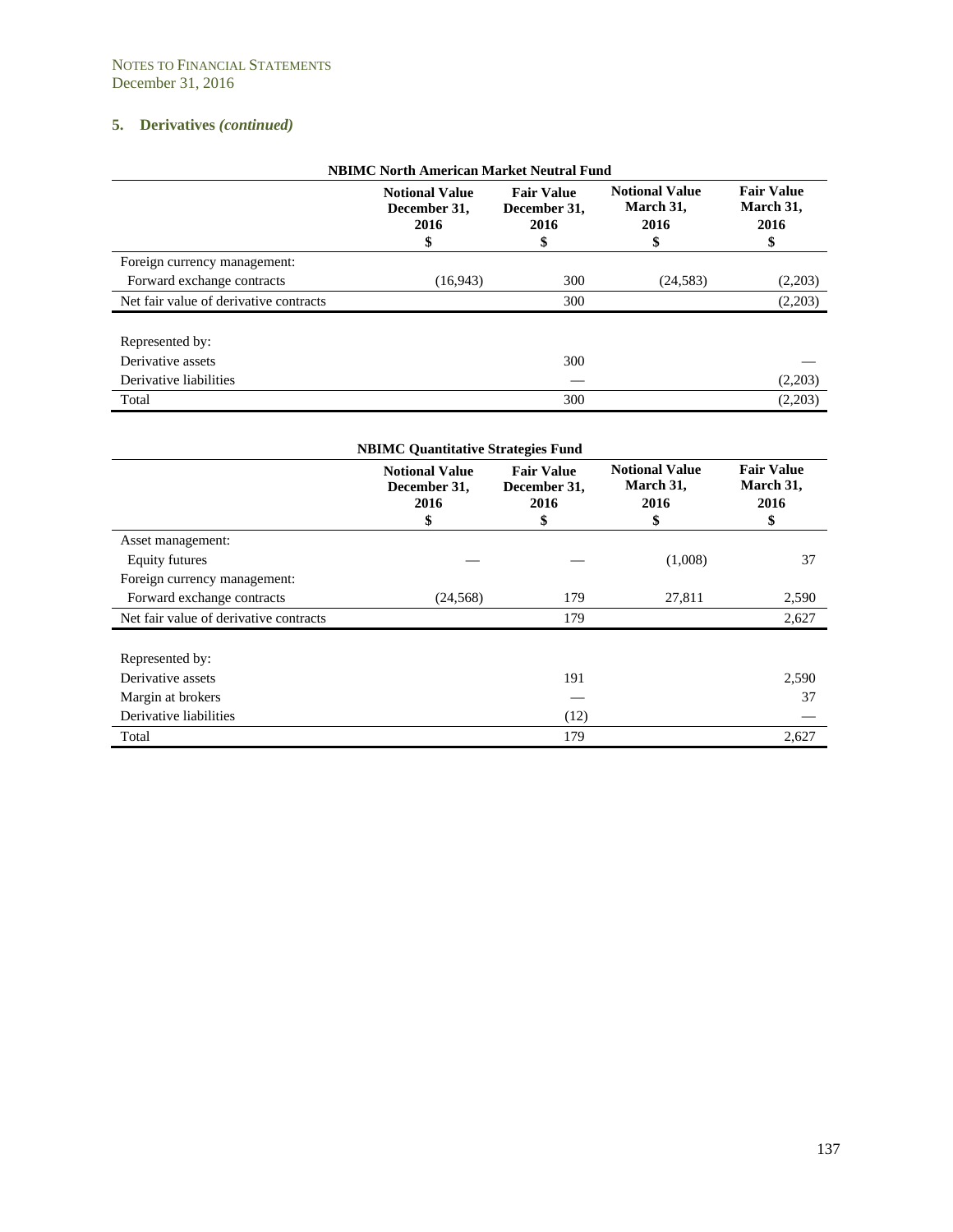| <b>NBIMC Quantitative Equity Strategic Beta Fund</b> |                                                     |                                                 |                                                  |                                              |
|------------------------------------------------------|-----------------------------------------------------|-------------------------------------------------|--------------------------------------------------|----------------------------------------------|
|                                                      | <b>Notional Value</b><br>December 31,<br>2016<br>\$ | <b>Fair Value</b><br>December 31,<br>2016<br>\$ | <b>Notional Value</b><br>March 31,<br>2016<br>\$ | <b>Fair Value</b><br>March 31,<br>2016<br>\$ |
| Asset management:                                    |                                                     |                                                 |                                                  |                                              |
| Equity futures                                       | (10, 565)                                           | (694)                                           |                                                  |                                              |
| Foreign currency management:                         |                                                     |                                                 |                                                  |                                              |
| Forward exchange contracts                           | 28,427                                              | (676)                                           |                                                  |                                              |
| Net fair value of derivative contracts               |                                                     | (1,370)                                         |                                                  |                                              |
| Represented by:                                      |                                                     |                                                 |                                                  |                                              |
| Derivative assets                                    |                                                     |                                                 |                                                  |                                              |
| Margin at brokers                                    |                                                     | (694)                                           |                                                  |                                              |
| Derivative liabilities                               |                                                     | (676)                                           |                                                  |                                              |
| Total                                                |                                                     | (1,370)                                         |                                                  |                                              |

| <b>NBIMC Private Equity Fund</b>       |                                               |                                           |                                                 |                                              |
|----------------------------------------|-----------------------------------------------|-------------------------------------------|-------------------------------------------------|----------------------------------------------|
|                                        | <b>Notional Value</b><br>December 31,<br>2016 | <b>Fair Value</b><br>December 31,<br>2016 | <b>Notional Value</b><br>March 31,<br>2016<br>Φ | <b>Fair Value</b><br>March 31,<br>2016<br>\$ |
| Foreign currency management:           |                                               |                                           |                                                 |                                              |
| Forward exchange contracts             | 1,517                                         |                                           | 186                                             | (2)                                          |
| Net fair value of derivative contracts |                                               |                                           |                                                 | (2)                                          |
| Represented by:                        |                                               |                                           |                                                 |                                              |
| Derivative assets                      |                                               |                                           |                                                 |                                              |
| Derivative liabilities                 |                                               |                                           |                                                 | (2)                                          |
| Total                                  |                                               |                                           |                                                 | (2)                                          |

|                                        | <b>NBIMC Asset Mix Strategy Fund</b>                |                                                 |                                                  |                                              |
|----------------------------------------|-----------------------------------------------------|-------------------------------------------------|--------------------------------------------------|----------------------------------------------|
|                                        | <b>Notional Value</b><br>December 31,<br>2016<br>\$ | <b>Fair Value</b><br>December 31,<br>2016<br>\$ | <b>Notional Value</b><br>March 31,<br>2016<br>\$ | <b>Fair Value</b><br>March 31,<br>2016<br>\$ |
| Asset management:                      |                                                     |                                                 |                                                  |                                              |
| Equity futures                         | 42,510                                              | 4,527                                           | 61,415                                           | 29                                           |
| Foreign currency management:           |                                                     |                                                 |                                                  |                                              |
| Forward exchange contracts             | (26, 875)                                           | (6)                                             | 5,974                                            | 105                                          |
| Net fair value of derivative contracts |                                                     | 4,521                                           |                                                  | 134                                          |
| Represented by:                        |                                                     |                                                 |                                                  |                                              |
| Derivative assets                      |                                                     |                                                 |                                                  | 105                                          |
| Margin at brokers                      |                                                     | 4,527                                           |                                                  | 29                                           |
| Derivative liabilities                 |                                                     | (6)                                             |                                                  |                                              |
| Total                                  |                                                     | 4,521                                           |                                                  | 134                                          |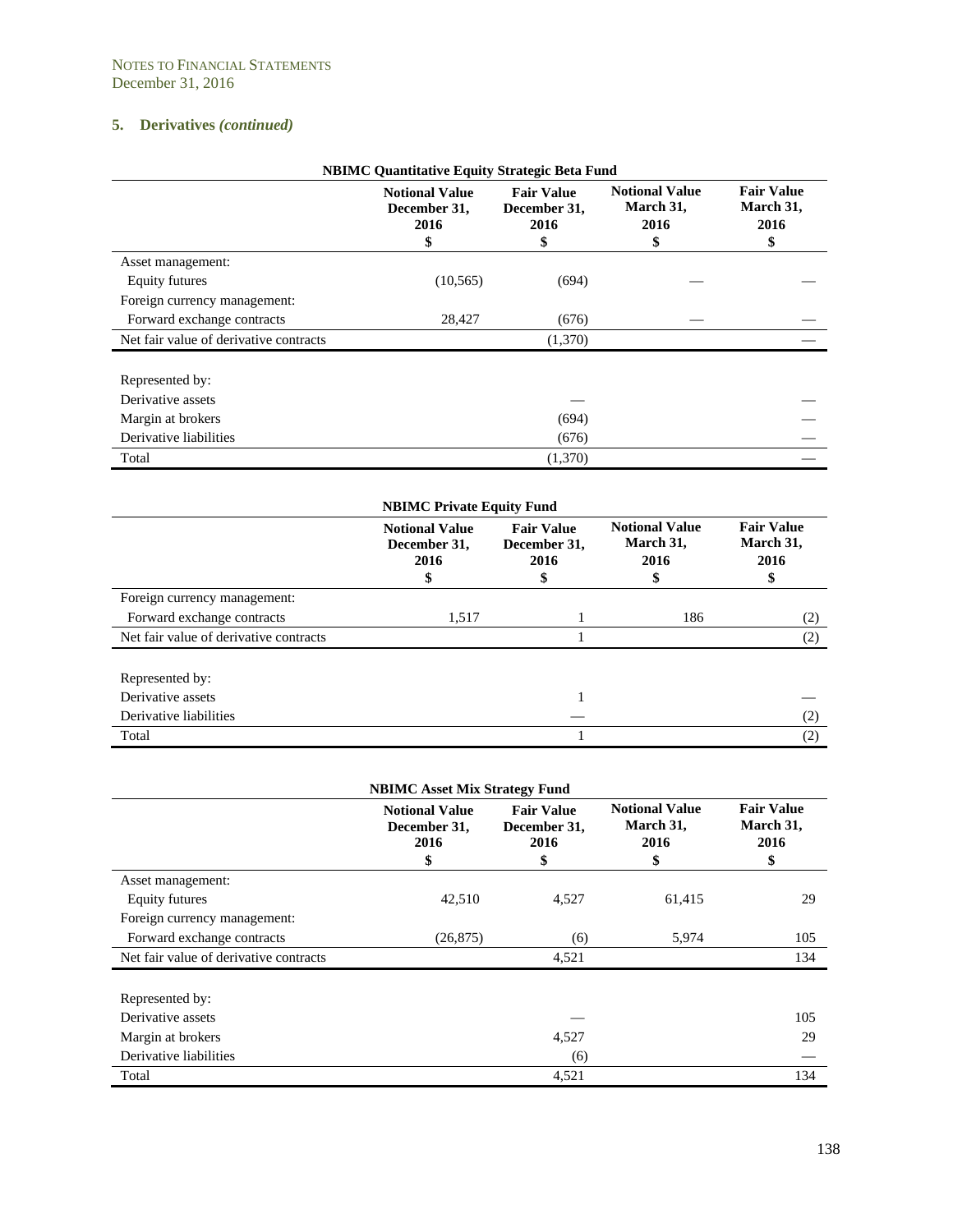The term to maturity based on the notional value for the above derivative contracts as at December 31, 2016 is as follows:

|                                                          | Under 1 year       | $1 - 5$ years |
|----------------------------------------------------------|--------------------|---------------|
| <b>NBIMC</b> Nominal Bond Fund                           | \$<br>\$<br>13,149 |               |
| NBIMC Global Fixed Income Fund                           | 37,308             | (8, 468)      |
| NBIMC Canadian Equity Index Fund                         | (253, 492)         | 934,602       |
| <b>NBIMC</b> Low Volatility Canadian Equity Fund         | 3,591              |               |
| NBIMC Canadian Equity Active Long Strategy Fund          | 892                | 14,471        |
| NBIMC EAFE Equity Index Fund                             | 2,767              |               |
| NBIMC EAFE Equity Index Fund – Class N                   | 188                |               |
| <b>NBIMC</b> Low Volatility International Equity Fund    | 15,542             |               |
| NBIMC Low Volatility International Equity Fund – Class N | 525                |               |
| <b>NBIMC</b> Low Volatility Emerging Markets Equity Fund | 1,037              |               |
| NBIMC U.S. Equity Index Fund                             | (130)              |               |
| NBIMC Low Volatility U.S. Equity Fund                    | 2,467              |               |
| NBIMC Non-Canadian Private Real Estate Fund              | 19,717             |               |
| <b>NBIMC</b> Infrastructure Fund                         | 68,091             |               |
| NBIMC North American Market Neutral Fund                 | (16, 943)          |               |
| <b>NBIMC</b> Quantitative Strategies Fund                | (24, 568)          |               |
| NBIMC Quantitative Equity Strategic Beta Fund            | 17,862             |               |
| <b>NBIMC</b> Private Equity Fund                         | 1,517              |               |
| <b>NBIMC</b> Asset Mix Strategy Fund                     | 15,635             |               |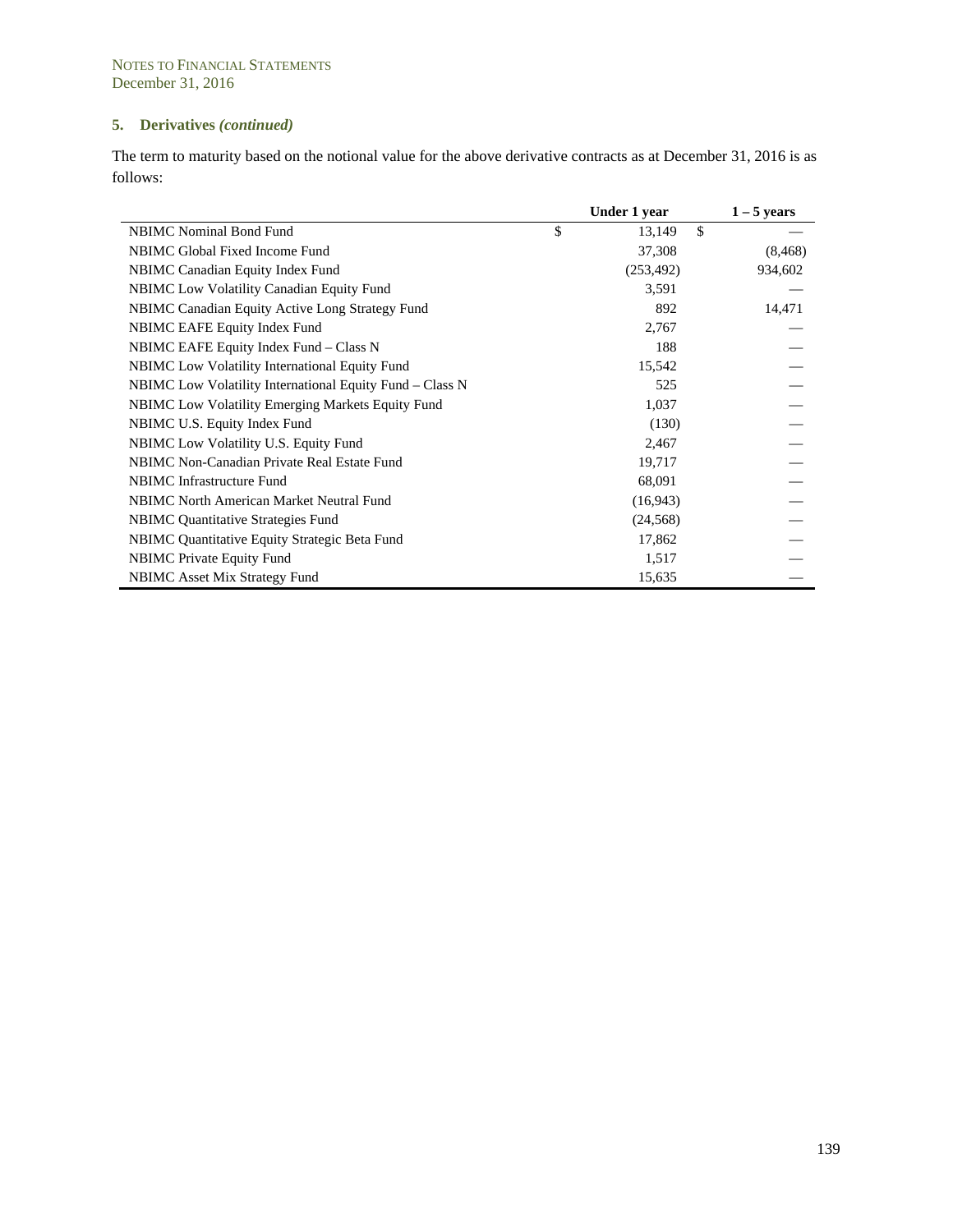The term to maturity based on the notional value for the above derivative contracts as at March 31, 2016 is as follows:

|                                                          | Under 1 year | $1 - 5$ years |
|----------------------------------------------------------|--------------|---------------|
| <b>NBIMC</b> Nominal Bond Fund                           | \$<br>14,036 | \$            |
| NBIMC Canadian Equity Index Fund                         | (280, 871)   | 906,073       |
| NBIMC Low Volatility Canadian Equity Fund                | 3,613        |               |
| NBIMC Canadian Equity Active Long Strategy Fund          | 786          | 12,927        |
| NBIMC EAFE Equity Index Fund                             | (3,713)      |               |
| NBIMC EAFE Equity Index Fund – Class N                   | 8,369        |               |
| <b>NBIMC</b> Low Volatility International Equity Fund    | 5,431        |               |
| NBIMC Low Volatility International Equity Fund – Class N | (6,738)      |               |
| <b>NBIMC</b> Low Volatility Emerging Markets Equity Fund | 1,459        |               |
| NBIMC U.S. Equity Index Fund                             | 2,196        |               |
| NBIMC Low Volatility U.S. Equity Fund                    | (17,211)     |               |
| NBIMC Non-Canadian Private Real Estate Fund              | 18,937       |               |
| <b>NBIMC</b> Infrastructure Fund                         | 51,959       |               |
| <b>NBIMC</b> North American Market Neutral Fund          | (24, 583)    |               |
| <b>NBIMC</b> Quantitative Strategies Fund                | 26,803       |               |
| <b>NBIMC</b> Private Equity Fund                         | 186          |               |
| <b>NBIMC</b> Asset Mix Strategy Fund                     | 67,389       |               |

#### **6. Capital and Performance**

l,

The definition of capital, as it pertains to each of the Funds, is the net assets attributable to holders of redeemable units of each Fund. Each Fund's objective is to meet or exceed the performance of its benchmark. The NBIMC Asset Mix Strategy Fund is a tactical asset allocation overlay strategy and therefore a performance return and benchmark is not applicable.

Benchmark returns and Fund returns are non-GAAP measures. Performance returns are calculated in Canadian dollars on the daily change in net assets measured using either closing market price valuations or estimated fair values where closing market price valuations are not available, excluding external cash flows, divided by the beginning value of net assets, as per the time-weighted rate of return methodology and in accordance with Chartered Financial Analysts' Institute standards.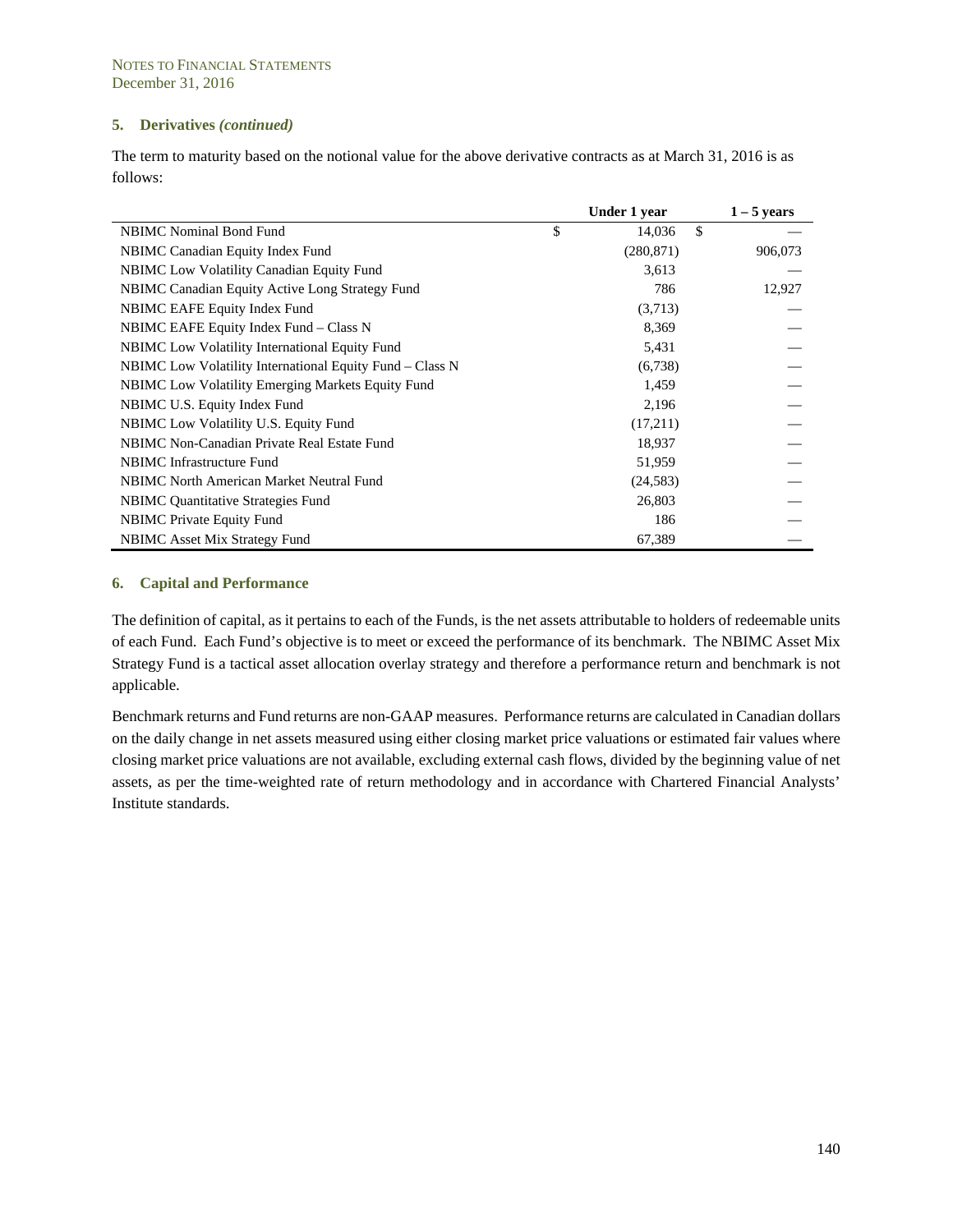# **6. Capital and Performance** *(continued)*

The nominal performance for each period for the Funds is as follows:

|                                                                           | For the nine months ended<br>December 31, 2016 |                                             | For the year ended<br>March 31, 2016 |                                             |  |
|---------------------------------------------------------------------------|------------------------------------------------|---------------------------------------------|--------------------------------------|---------------------------------------------|--|
|                                                                           | Annual<br>return<br>$\frac{0}{0}$              | <b>Benchmark</b><br>return<br>$\frac{0}{0}$ | Annual<br>return<br>$\frac{0}{0}$    | <b>Benchmark</b><br>return<br>$\frac{0}{0}$ |  |
| <b>NBIMC</b> Nominal Bond Fund                                            | (0.14)                                         | (0.45)                                      | 1.14                                 | 0.81                                        |  |
| NBIMC Corporate Bond Fund                                                 | 2.24                                           | 2.18                                        | 0.86                                 | 0.69                                        |  |
| NBIMC Global Fixed Income Fund <sup>4</sup>                               | 1.10                                           | 0.15                                        |                                      |                                             |  |
| NBP Canadian Long-Term Bond Fund                                          | 0.93                                           | 0.93                                        | (1.96)                               | (1.46)                                      |  |
| NBIMC New Brunswick Fixed Income Opportunity<br>Fund                      | 1.03                                           | (0.45)                                      | 2.84                                 | 0.81                                        |  |
| NBIMC Money Market Fund                                                   | 0.81                                           | 0.38                                        | 0.92                                 | 0.53                                        |  |
| <b>NBIMC Student Investment Fund</b>                                      | 7.68                                           | 7.82                                        | (3.09)                               | (2.31)                                      |  |
| NBIMC Canadian Equity Index Fund                                          | 16.41                                          | 15.82                                       | (6.33)                               | (6.57)                                      |  |
| NBIMC Low Volatility Canadian Equity Fund                                 | 9.50                                           | 9.46                                        | (0.86)                               | 0.79                                        |  |
| NBIMC External Canadian Equity Fund                                       | 14.20                                          | 15.82                                       | (4.93)                               | (6.57)                                      |  |
| NBIMC Canadian Equity Active Long Strategy Fund                           | 13.48                                          | 15.82                                       | (8.56)                               | (6.57)                                      |  |
| NBIMC External International Equity Fund                                  | 8.27                                           | 7.96                                        | (4.59)                               | (6.32)                                      |  |
| <b>NBIMC EAFE Equity Index Fund</b>                                       | 8.06                                           | 7.96                                        | (6.22)                               | (6.32)                                      |  |
| NBIMC EAFE Equity Index Fund - Class N                                    | 8.22                                           | 7.96                                        | (6.07)                               | (6.32)                                      |  |
| NBIMC Low Volatility International Equity Fund                            | 3.25                                           | (0.25)                                      | 4.81                                 | 5.83                                        |  |
| NBIMC Low Volatility International Equity Fund -<br>Class N               | 3.15                                           | (0.25)                                      | 4.67                                 | 5.83                                        |  |
| NBIMC Low Volatility Emerging Markets Equity Fund                         | 4.42                                           | 2.44                                        | (5.47)                               | (8.80)                                      |  |
| NBIMC U.S. Equity Index Fund                                              | 14.37                                          | 14.35                                       | 4.16                                 | 4.09                                        |  |
| NBIMC Low Volatility U.S. Equity Fund                                     | 10.83                                          | 7.82                                        | 11.50                                | 10.66                                       |  |
| NBIMC Inflation Linked Securities Fund                                    | 0.75                                           | 0.76                                        | (1.90)                               | (2.23)                                      |  |
| <b>NBIMC Canadian Real Estate Fund</b>                                    | 8.49                                           | 4.00                                        | 9.94                                 | 5.44                                        |  |
| NBIMC Canadian Real Estate Investment Trust Fund                          | 6.41                                           | 6.28                                        | (1.99)                               | (2.24)                                      |  |
| NBIMC Non-Canadian Private Real Estate Fund <sup>1</sup>                  | (6.28)                                         | 4.00                                        | (0.09)                               | 3.33                                        |  |
| <b>NBIMC</b> International Real Estate Fund                               | 6.30                                           | 6.24                                        | 7.27                                 | 7.04                                        |  |
| NBIMC Public Infrastructure Fund <sup>2</sup>                             | 6.38                                           | 4.00                                        | (2.17)                               | 4.94                                        |  |
| <b>NBIMC</b> Infrastructure Fund                                          | 6.53                                           | 4.00                                        | 6.74                                 | 5.44                                        |  |
| NBIMC North American Market Neutral Fund                                  | 3.79                                           | 0.38                                        | 2.30                                 | 0.53                                        |  |
| <b>NBIMC Quantitative Strategies Fund</b>                                 | 4.42                                           | 0.38                                        | 3.26                                 | 0.53                                        |  |
| NBIMC Quantitative Equity Strategic Beta Fund <sup>3</sup>                | 3.49                                           | 0.23                                        |                                      |                                             |  |
| NBIMC New Brunswick and Atlantic Canada Equity<br><b>Opportunity Fund</b> | 5.86                                           | 4.00                                        | 3.63                                 | 5.44                                        |  |
| <b>NBIMC Private Equity Fund</b>                                          | 7.38                                           | 11.13                                       | 19.68                                | (2.43)                                      |  |

*1returns are since inception of trading in this Fund on August 11, 2015.* 

*2returns are since inception of trading in this Fund on May 1, 2015.* 

*3returns are since inception of trading in this Fund on April 26, 2016. 4returns are since inception of trading in this Fund on May 24, 2016.*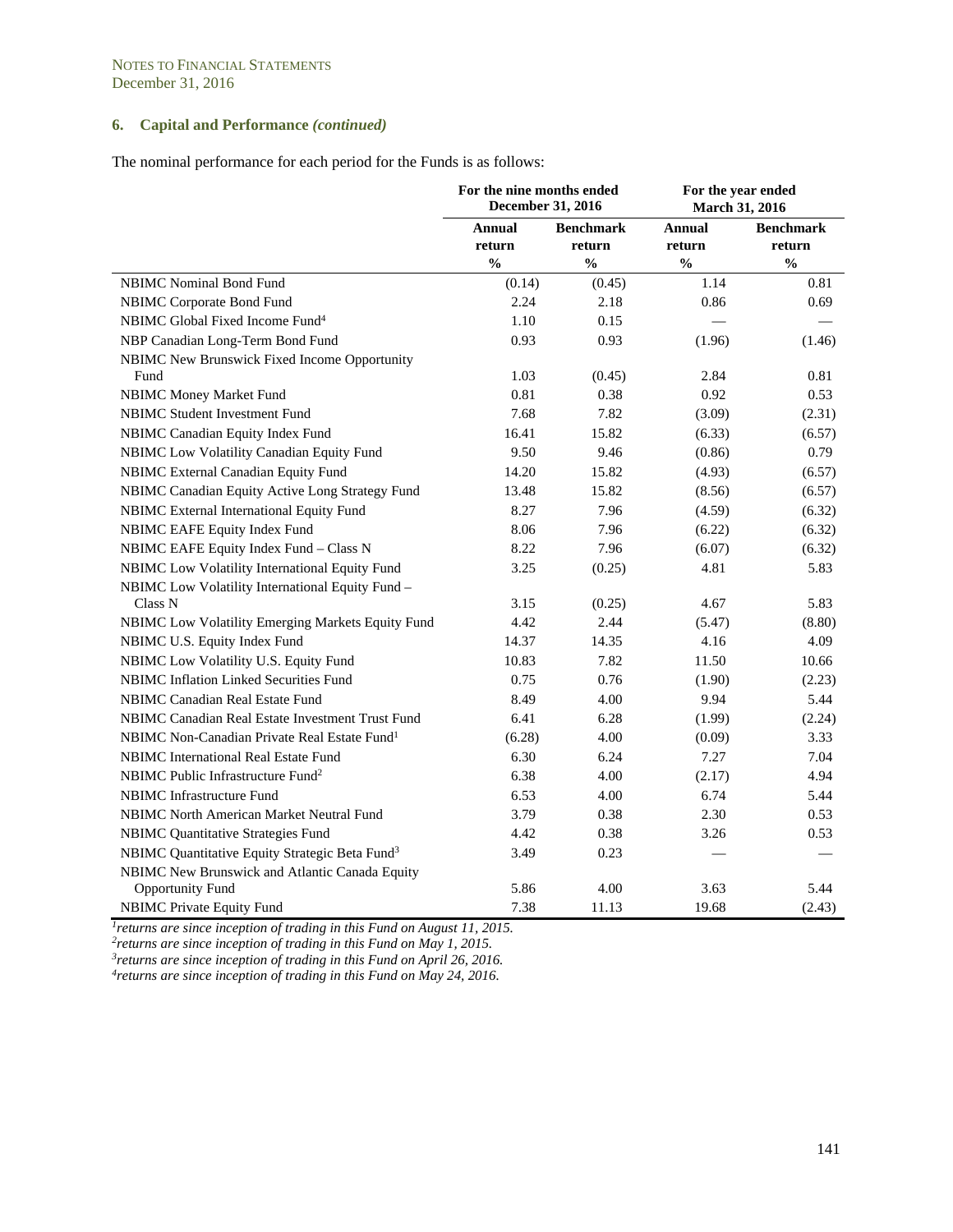# **7. Redeemable Units**

The number of redeemable units issued and redeemed for the nine months ended and outstanding at December 31, 2016 was as follows:

|                                                      | Outstanding<br>March 31,<br>2016<br>(rounded) | <b>Units</b><br><b>Issued</b><br>(rounded) | Units<br><b>Redeemed</b><br>(rounded) | Outstanding,<br>December 31,<br>2016<br>(rounded) |  |
|------------------------------------------------------|-----------------------------------------------|--------------------------------------------|---------------------------------------|---------------------------------------------------|--|
| NBIMC Nominal Bond Fund                              | 824,104                                       | 123,777                                    | 75,873                                | 872,008                                           |  |
| NBIMC Corporate Bond Fund                            | 1,824,037                                     | 192,397                                    | 139,522                               | 1,876,912                                         |  |
| NBIMC Global Fixed Income Fund                       |                                               | 69,203                                     |                                       | 69,203                                            |  |
| NBP Canadian Long-Term Bond Fund                     | 57,310                                        | 11,153                                     | 11,531                                | 56,932                                            |  |
| NBIMC New Brunswick Fixed Income Opportunity<br>Fund | 4,572                                         |                                            | 381                                   | 4,191                                             |  |
| NBIMC Money Market Fund                              | 621,740                                       | 1,208,234                                  | 1,131,655                             | 698,319                                           |  |
| <b>NBIMC Student Investment Fund</b>                 | 1,017                                         |                                            |                                       | 1,017                                             |  |
| NBIMC Canadian Equity Index Fund                     | 285,590                                       | 28,235                                     | 61,648                                | 252,177                                           |  |
| NBIMC Low Volatility Canadian Equity Fund            | 474,083                                       | 74,865                                     | 64,288                                | 484,660                                           |  |
| NBIMC External Canadian Equity Fund                  | 61,083                                        | 9,532                                      | 2,570                                 | 68,045                                            |  |
| NBIMC Canadian Equity Active Long Strategy Fund      | 146,315                                       | 10,899                                     | 47,246                                | 109,968                                           |  |
| NBIMC External International Equity Fund             | 129,470                                       | 12,472                                     | 2,990                                 | 138,952                                           |  |
| NBIMC EAFE Equity Index Fund                         | 351,699                                       | 31,585                                     | 31,994                                | 351,290                                           |  |
| NBIMC EAFE Equity Index Fund - Class N               | 15,750                                        | 881                                        | 1,319                                 | 15,312                                            |  |
| NBIMC Low Volatility International Equity Fund       | 356,302                                       | 81,543                                     | 34,699                                | 403,146                                           |  |
| NBIMC Low Volatility International Equity Fund -     |                                               |                                            |                                       |                                                   |  |
| Class N                                              | 15,404                                        | 1,888                                      | 735                                   | 16,557                                            |  |
| NBIMC Low Volatility Emerging Markets Equity Fund    | 427,050                                       | 23,437                                     | 22,528                                | 427,959                                           |  |
| NBIMC U.S. Equity Index Fund                         | 347,364                                       | 58,656                                     | 65,976                                | 340,044                                           |  |
| NBIMC Low Volatility U.S. Equity Fund                | 316,622                                       | 58,028                                     | 36,724                                | 337,926                                           |  |
| NBIMC Inflation Linked Securities Fund               | 187,817                                       | 16,413                                     | 10,348                                | 193,882                                           |  |
| NBIMC Canadian Real Estate Fund                      | 73,854                                        | 11,186                                     | 5,155                                 | 79,885                                            |  |
| NBIMC Canadian Real Estate Investment Trust Fund     | 189,180                                       | 18,809                                     | 96,263                                | 111,726                                           |  |
| NBIMC Non-Canadian Private Real Estate Fund          | 20,007                                        | 3,285                                      | 2,543                                 | 20,749                                            |  |
| NBIMC International Real Estate Fund                 | 30,380                                        | 4,813                                      | 15,802                                | 19,391                                            |  |
| NBIMC Public Infrastructure Fund                     | 205,428                                       | 219,851                                    | 82,138                                | 343,141                                           |  |
| NBIMC Infrastructure Fund                            | 112,864                                       | 13,939                                     | 6,716                                 | 120,087                                           |  |
| NBIMC North American Market Neutral Fund             | 246,870                                       | 76,221                                     | 93,184                                | 229,907                                           |  |
| <b>NBIMC Quantitative Strategies Fund</b>            | 529,262                                       | 101,003                                    | 314,635                               | 315,630                                           |  |
| NBIMC Quantitative Equity Strategic Beta Fund        |                                               | 381,699                                    | 25,823                                | 355,876                                           |  |
| NBIMC New Brunswick and Atlantic Canada Equity       |                                               |                                            |                                       |                                                   |  |
| <b>Opportunity Fund</b>                              | 6,730                                         | $\mathbf{1}$                               | 231                                   | 6,500                                             |  |
| <b>NBIMC Private Equity Fund</b>                     | 179,816                                       | 21,141                                     | 23,741                                | 177,216                                           |  |
| NBIMC Asset Mix Strategy Fund                        | 71,246                                        | 67,697                                     | 101,412                               | 37,531                                            |  |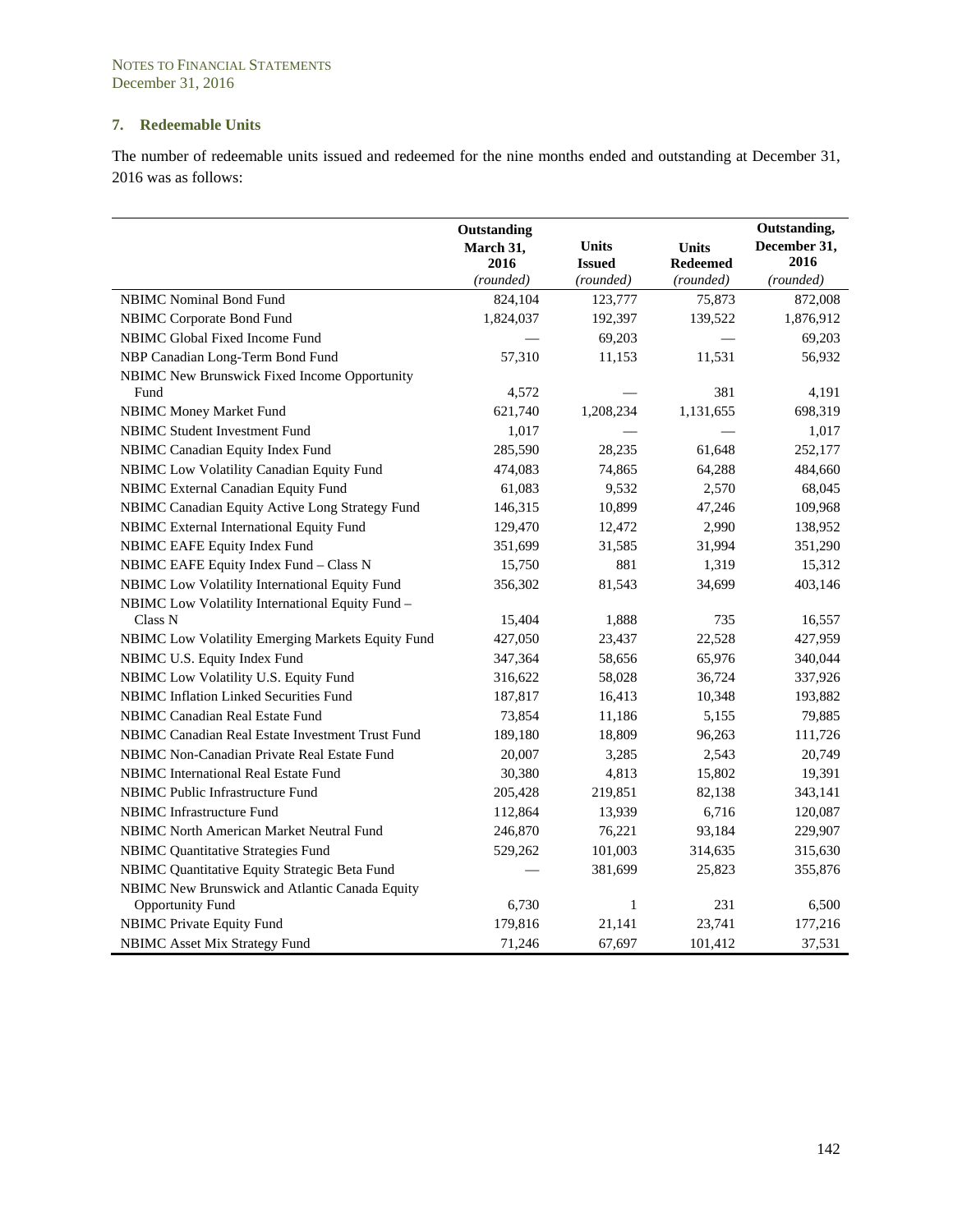# **7. Redeemable Units** *(continued)*

The number of redeemable units issued and redeemed for the year ended and outstanding at March 31, 2016 was as follows:

|                                                   | Outstanding<br>March 31,<br>2015<br>(rounded) | <b>Units</b><br><b>Issued</b><br>(rounded) | <b>Units</b><br><b>Redeemed</b><br>(rounded) | Outstanding,<br>March 31,<br>2016<br>(rounded) |
|---------------------------------------------------|-----------------------------------------------|--------------------------------------------|----------------------------------------------|------------------------------------------------|
| NBIMC Nominal Bond Fund                           | 815,703                                       | 186,729                                    | 178,328                                      | 824,104                                        |
| NBIMC Corporate Bond Fund                         | 1,424,338                                     | 565,235                                    | 165,536                                      | 1,824,037                                      |
| NBP Canadian Long-Term Bond Fund)                 | 133,848                                       | 231,199                                    | 307,737                                      | 57,310                                         |
| NBIMC New Brunswick Fixed Income Opportunity      |                                               |                                            |                                              |                                                |
| Fund                                              | 5,059                                         | 9                                          | 496                                          | 4,572                                          |
| <b>NBIMC Money Market Fund</b>                    | 745,500                                       | 1,864,446                                  | 1,988,206                                    | 621,740                                        |
| <b>NBIMC Student Investment Fund</b>              | 1,017                                         |                                            |                                              | 1,017                                          |
| NBIMC Canadian Equity Index Fund                  | 392,625                                       | 160,421                                    | 267,456                                      | 285,590                                        |
| NBIMC Low Volatility Canadian Equity Fund         | 335,193                                       | 202,217                                    | 63,327                                       | 474,083                                        |
| NBIMC External Canadian Equity Fund               | 89,220                                        | 2,433                                      | 30,570                                       | 61,083                                         |
| NBIMC Canadian Equity Active Long Strategy Fund   | 176,830                                       | 7,761                                      | 38,276                                       | 146,315                                        |
| NBIMC External International Equity Fund          | 129,465                                       | 9,297                                      | 9,292                                        | 129,470                                        |
| NBIMC EAFE Equity Index Fund                      | 626,580                                       | 89,233                                     | 364,114                                      | 351,699                                        |
| NBIMC EAFE Equity Index Fund - Class N            | 22,297                                        | 1,036                                      | 7,583                                        | 15,750                                         |
| NBIMC Low Volatility International Equity Fund    | 281,085                                       | 103,935                                    | 28,718                                       | 356,302                                        |
| NBIMC Low Volatility International Equity Fund -  |                                               |                                            |                                              |                                                |
| Class N                                           | 14,297                                        | 3,940                                      | 2,833                                        | 15,404                                         |
| NBIMC Low Volatility Emerging Markets Equity Fund | 220,660                                       | 214,967                                    | 8,577                                        | 427,050                                        |
| NBIMC U.S. Equity Index Fund                      | 414,628                                       | 84,842                                     | 152,106                                      | 347,364                                        |
| NBIMC Low Volatility U.S. Equity Fund             | 256,065                                       | 93,156                                     | 32,599                                       | 316,622                                        |
| NBIMC Inflation Linked Securities Fund            | 203,635                                       | 22,360                                     | 38,178                                       | 187,817                                        |
| NBIMC Canadian Real Estate Fund                   | 70,815                                        | 7,962                                      | 4,923                                        | 73,854                                         |
| NBIMC Canadian Real Estate Investment Trust Fund  | 221,278                                       | 22,323                                     | 54,421                                       | 189,180                                        |
| NBIMC Non-Canadian Private Real Estate Fund       |                                               | 20,269                                     | 262                                          | 20,007                                         |
| NBIMC International Real Estate Fund              | 53,209                                        | 3,152                                      | 25,981                                       | 30,380                                         |
| NBIMC Public Infrastructure Fund                  |                                               | 258,911                                    | 53,483                                       | 205,428                                        |
| NBIMC Infrastructure Fund                         | 77,001                                        | 41,401                                     | 5,538                                        | 112,864                                        |
| NBIMC North American Market Neutral Fund          | 194,488                                       | 87,085                                     | 34,703                                       | 246,870                                        |
| <b>NBIMC Quantitative Strategies Fund</b>         | 372,421                                       | 192,051                                    | 35,210                                       | 529,262                                        |
| NBIMC New Brunswick and Atlantic Canada Equity    |                                               |                                            |                                              |                                                |
| <b>Opportunity Fund</b>                           | 6,197                                         | 590                                        | 57                                           | 6,730                                          |
| <b>NBIMC Private Equity Fund</b>                  | 202,653                                       | 24,341                                     | 47,178                                       | 179,816                                        |
| <b>NBIMC</b> Asset Mix Strategy Fund              |                                               | 188,679                                    | 117,433                                      | 71,246                                         |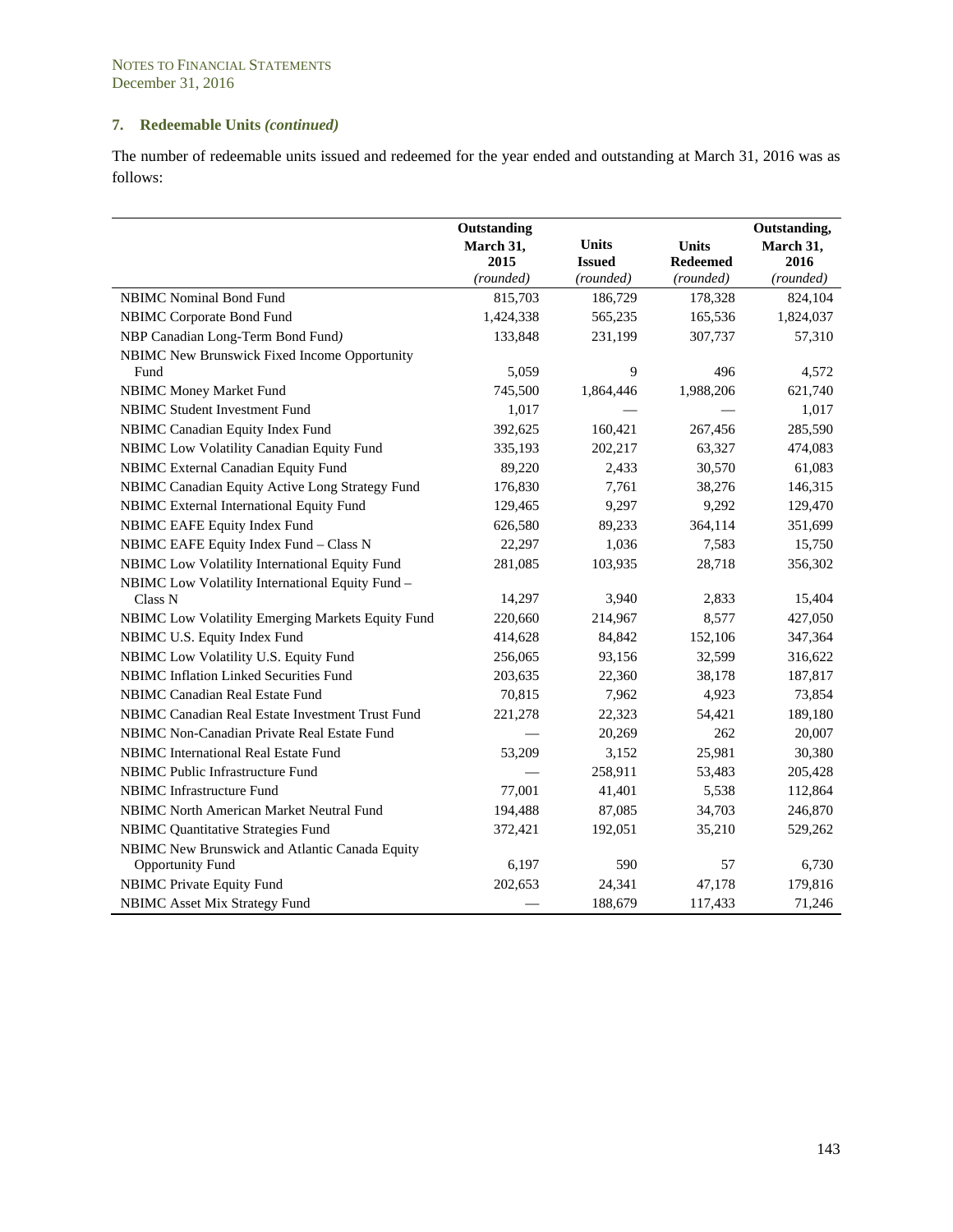### **8. Related Party Transactions**

Each of the Funds is related to each other Fund by virtue of their common control by VIMC as trustee. VIMC is a wholly-owned subsidiary of Vestcor Corp., a non-share capital, not-for-profit organization whose controlling Members are the New Brunswick Public Service Pension Plan (NBPSPP) and the New Brunswick Teachers' Pension Plan (NBTPP). Vestcor Corp. also owns 100% of the share capital of Vestcor Pension Services Corporation (VPSC). Accordingly, the Funds are related to each of Vestcor Corp., VIMC and VPSC by virtue of their common control by the NBPSPP and NBTPP.

Certain Funds executed inter-fund trades for the 9 month period ended December 31, 2016 and the year ended March 31, 2016. Inter-fund trading is the buying and selling of portfolio securities between Funds to which VIMC serves as trustee and manager. All such inter-fund transactions are priced at the quoted market prices in active markets on the trade date.

The NBP Canadian Long-Term Bond Fund is beneficially owned by one unitholder who is related to the Province of New Brunswick. The NBP Canadian Long-Term Bond Fund holds New Brunswick provincial bonds in the following amounts as at December 31, 2016 - \$66,250 (March 31, 2016 - \$66,943).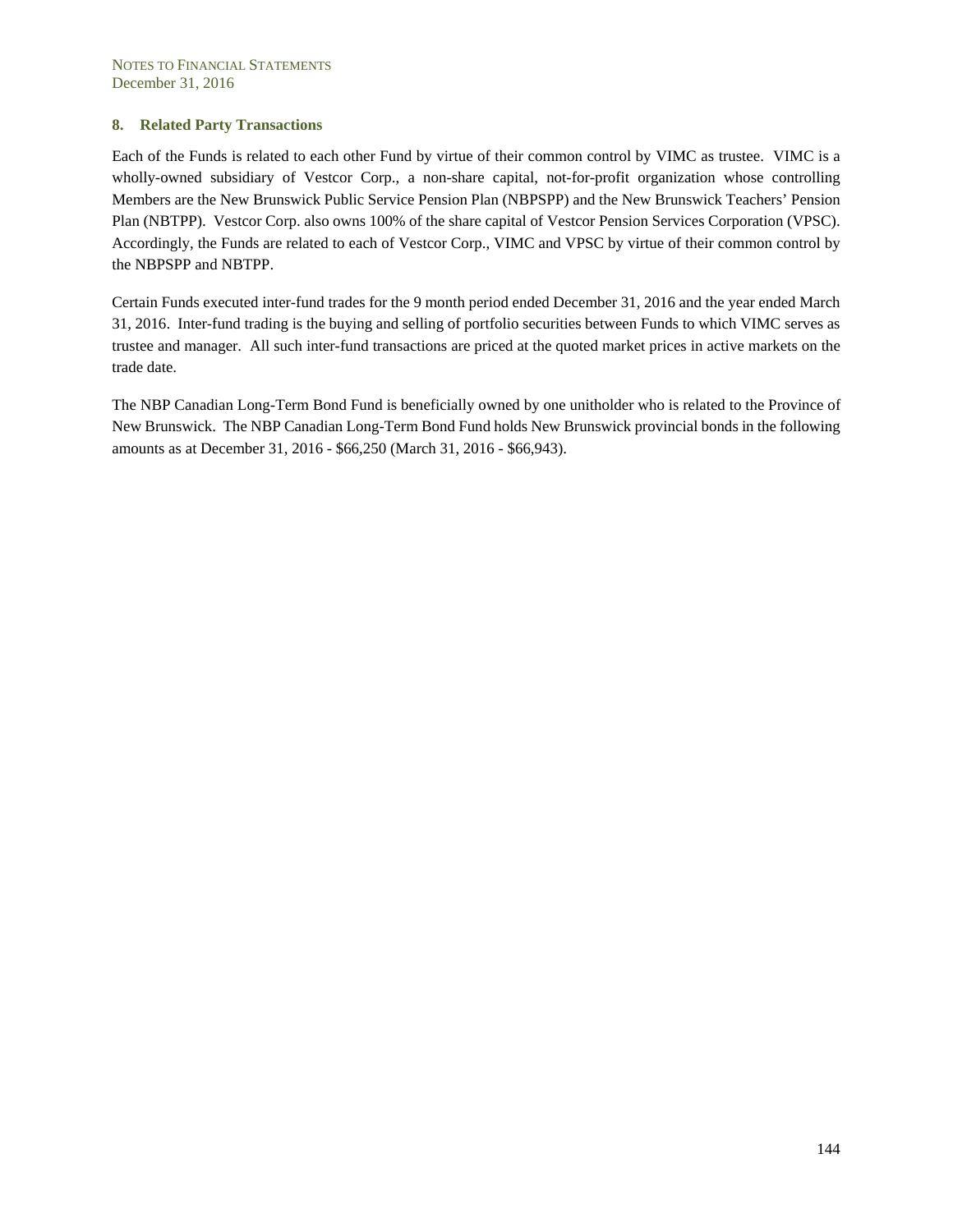From time to time, the Funds may invest in units of the NBIMC Money Market Fund to invest surplus cash on a shortterm basis until it can be reinvested or to ensure there is cash underlay available to cover short positions or to offset derivative exposures, thereby eliminating leverage. The amount that each Fund held in units of the NBIMC Money Market Fund is as follows:

|                                                          | December 31,<br>2016 | March 31,<br>2016 |
|----------------------------------------------------------|----------------------|-------------------|
| <b>NBIMC</b> Nominal Bond Fund                           | \$<br>\$<br>89,993   | 91,483            |
| <b>NBIMC</b> Corporate Bond Fund                         | 29,302               | 48,903            |
| NBP Canadian Long-Term Bond Fund                         | 1,322                | 445               |
| <b>NBIMC Student Investment Fund</b>                     | 196                  | 164               |
| NBIMC Canadian Equity Index Fund                         | (306, 227)           | (339,315)         |
| <b>NBIMC</b> Low Volatility Canadian Equity Fund         | 781                  | 2,010             |
| <b>NBIMC</b> External Canadian Equity Fund               | 1,579                | 584               |
| NBIMC Canadian Equity Active Long Strategy Fund          | 548                  | 886               |
| <b>NBIMC EAFE Equity Index Fund</b>                      | 32                   | (340)             |
| NBIMC EAFE Equity Index Fund - Class N                   | (76)                 | (57)              |
| <b>NBIMC</b> Low Volatility International Equity Fund    | (9,109)              | (1,157)           |
| NBIMC Low Volatility International Equity Fund - Class N | (352)                | 6,992             |
| NBIMC Low Volatility Emerging Markets Equity Fund        | 274                  | (3,308)           |
| NBIMC U.S. Equity Index Fund                             | (12, 130)            | (5,927)           |
| NBIMC Low Volatility U.S. Equity Fund                    | 2,154                | 20,465            |
| <b>NBIMC</b> Inflation Linked Securities Fund            | 7,811                | 440               |
| NBIMC Canadian Real Estate Investment Trust Fund         | 46                   | 7                 |
| <b>NBIMC</b> International Real Estate Fund              | 1,750                | 1,826             |
| NBIMC Public Infrastructure Fund                         | 80,055               | 21,213            |
| <b>NBIMC North American Market Neutral Fund</b>          | 307,080              | 315,371           |
| <b>NBIMC</b> Quantitative Strategies Fund                | 433,456              | 649,846           |
| NBIMC Quantitative Equity Strategic Beta Fund            | 271,767              |                   |
| <b>NBIMC</b> Asset Mix Strategy Fund                     | 38,115               | 67,432            |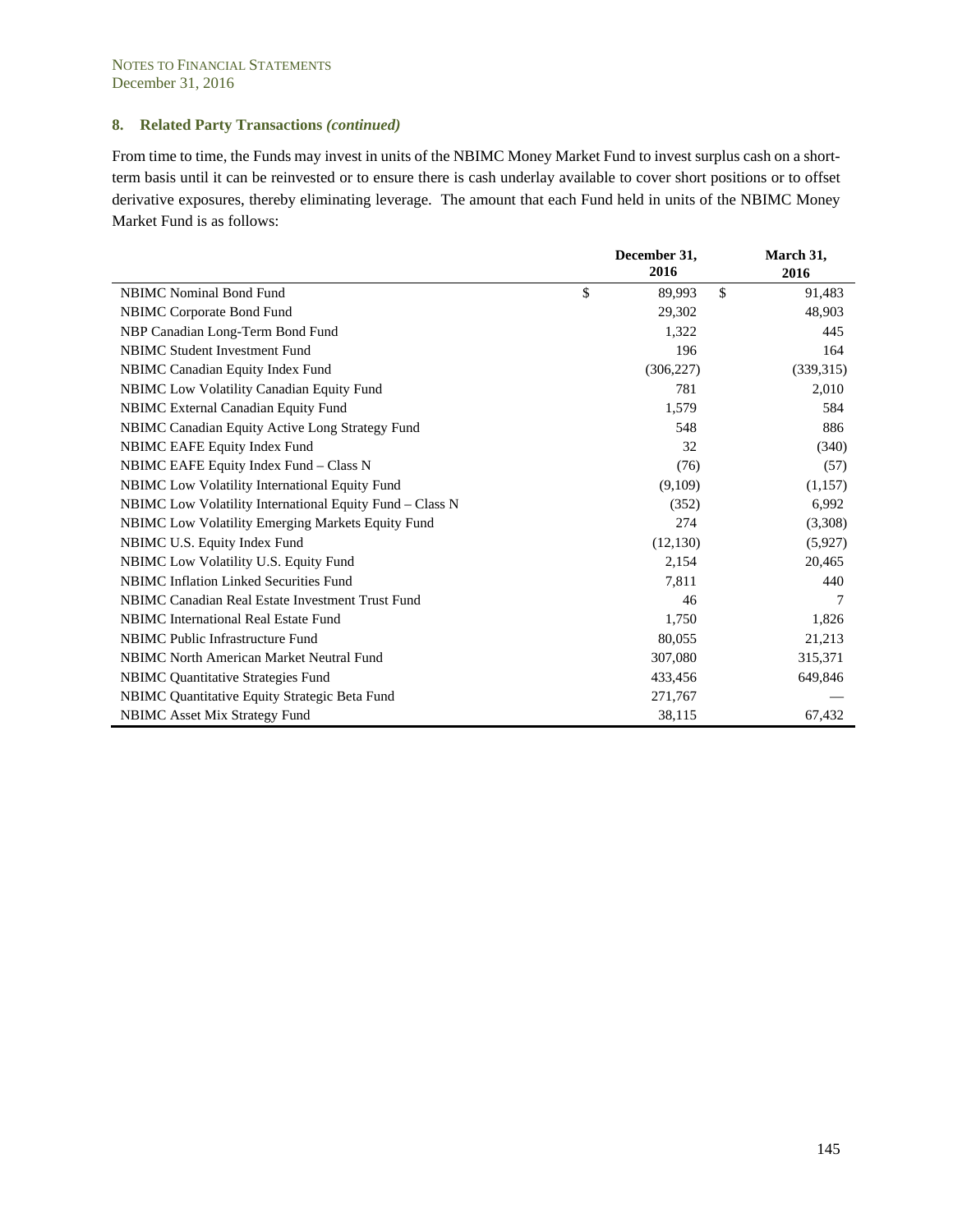The amount of investment income earned by each Fund for the nine months ended December 31, 2016 from its investments in the units of the NBIMC Money Market Fund is as follows:

|                                                   |                         |                       | <b>December 31, 2016</b> |
|---------------------------------------------------|-------------------------|-----------------------|--------------------------|
|                                                   | <b>Unrealized Gains</b> | <b>Realized Gains</b> | <b>Total Income</b>      |
|                                                   | $/$ (Losses)            | (Losses)              | (Loss)                   |
|                                                   | \$                      | \$                    | \$                       |
| <b>NBIMC</b> Nominal Bond Fund                    | (3)                     | 426                   | 423                      |
| NBIMC Corporate Bond Fund                         | (7)                     | 200                   | 193                      |
| NBP Canadian Long-Term Bond Fund                  | 4                       |                       | 4                        |
| NBIMC Student Investment Fund                     |                         | $\mathbf{1}$          | 1                        |
| NBIMC Canadian Equity Index Fund                  | (1,671)                 | (1,285)               | (2,956)                  |
| NBIMC Low Volatility Canadian Equity Fund         | (1)                     | 42                    | 41                       |
| NBIMC External Canadian Equity Fund               | 1                       | 13                    | 14                       |
| NBIMC Canadian Equity Active Long Strategy Fund   |                         | 17                    | 17                       |
| NBIMC Low Volatility International Equity Fund    | 2                       | 5                     | 7                        |
| NBIMC Low Volatility International Equity Fund -  |                         |                       |                          |
| Class N                                           | (1)                     | 4                     | 3                        |
| NBIMC Low Volatility Emerging Markets Equity Fund | 1                       | (2)                   | (1)                      |
| NBIMC U.S. Equity Index Fund                      | (60)                    | (48)                  | (108)                    |
| NBIMC Low Volatility U.S. Equity Fund             |                         | 14                    | 14                       |
| NBIMC Inflation Linked Securities Fund            | 26                      | 56                    | 82                       |
| NBIMC Canadian Real Estate Investment Trust Fund  |                         | 5                     | 5                        |
| NBIMC Non-Canadian Private Real Estate Fund       |                         |                       |                          |
| NBIMC International Real Estate Fund              | 2                       | 4                     | 6                        |
| NBIMC Public Infrastructure Fund                  | 241                     | 140                   | 381                      |
| NBIMC North American Market Neutral Fund          | 563                     | 1,963                 | 2,526                    |
| <b>NBIMC Quantitative Strategies Fund</b>         | (1, 466)                | 5,521                 | 4,055                    |
| NBIMC Quantitative Equity Strategic Beta Fund     | 1,102                   | 101                   | 1,203                    |
| NBIMC Asset Mix Strategy Fund                     | 77                      | 377                   | 454                      |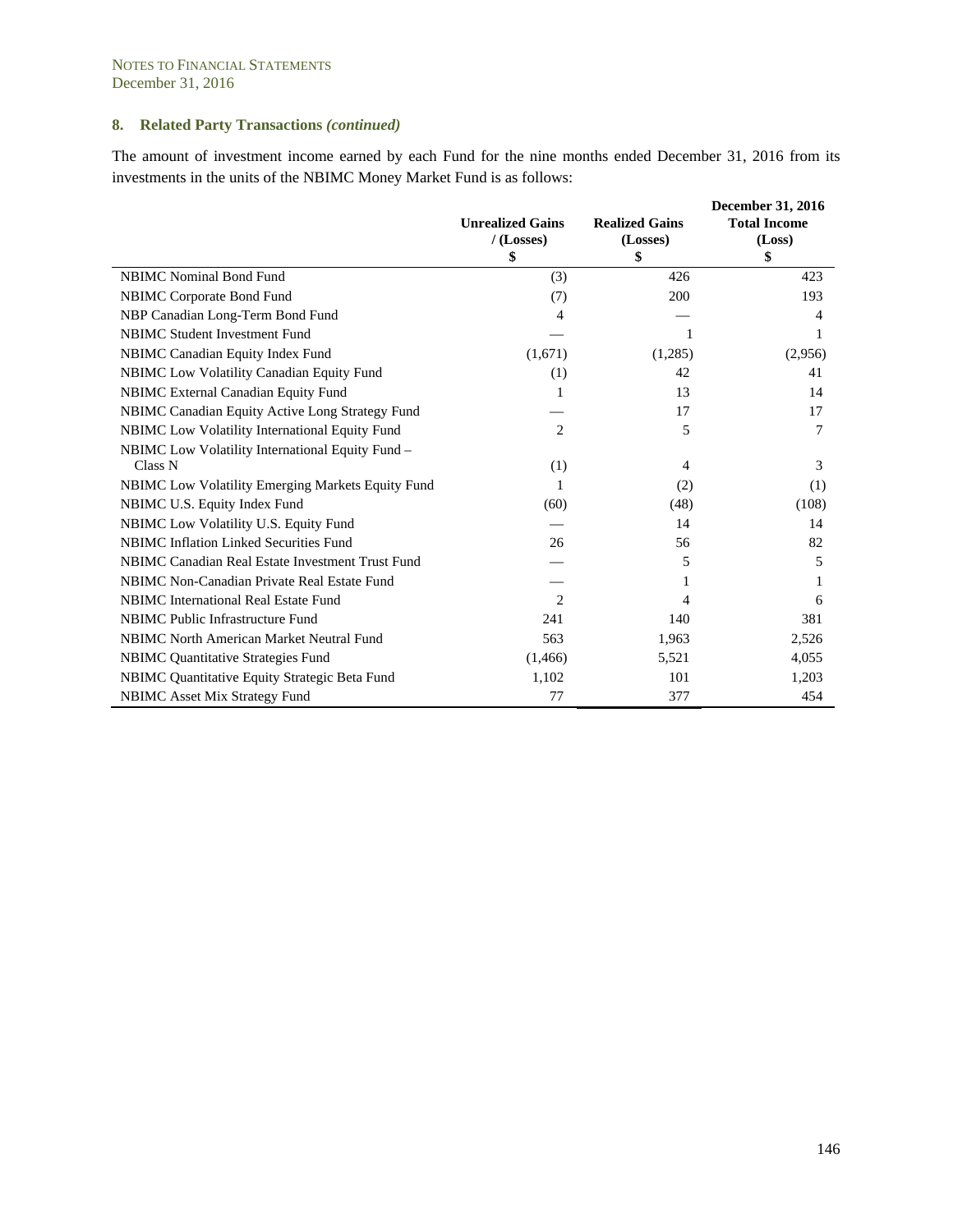The amount of investment income earned by each Fund for the year ended March 31, 2016 from its investments in the units of the NBIMC Money Market Fund is as follows:

|                                                   | <b>Unrealized Gains</b> | <b>Realized Gains</b> | <b>March 31, 2016</b><br><b>Total Income</b> |
|---------------------------------------------------|-------------------------|-----------------------|----------------------------------------------|
|                                                   | $/$ (Losses)            | (Losses)              | (Loss)                                       |
|                                                   | \$                      | \$                    | \$                                           |
| <b>NBIMC</b> Nominal Bond Fund                    | (253)                   | 1,285                 | 1,032                                        |
| NBIMC Corporate Bond Fund                         | (176)                   | 1,009                 | 833                                          |
| NBP Canadian Long-Term Bond Fund                  | (8)                     | 34                    | 26                                           |
| NBIMC Student Investment Fund                     |                         | 1                     | 1                                            |
| NBIMC Canadian Equity Index Fund                  | (518)                   | (1, 344)              | (1,862)                                      |
| NBIMC Low Volatility Canadian Equity Fund         | (8)                     | 45                    | 37                                           |
| NBIMC External Canadian Equity Fund               | (23)                    | 67                    | 44                                           |
| NBIMC Canadian Equity Active Long Strategy Fund   | (7)                     | 27                    | 20                                           |
| NBIMC EAFE Equity Index Fund                      | (19)                    | 124                   | 105                                          |
| NBIMC Low Volatility International Equity Fund    | (9)                     | 27                    | 18                                           |
| NBIMC Low Volatility International Equity Fund -  |                         |                       |                                              |
| Class N                                           | 1                       | (1)                   |                                              |
| NBIMC Low Volatility Emerging Markets Equity Fund | (1)                     | 15                    | 14                                           |
| NBIMC U.S. Equity Index Fund                      | (252)                   | (220)                 | (472)                                        |
| NBIMC Low Volatility U.S. Equity Fund             | (1)                     | 27                    | 26                                           |
| NBIMC Inflation Linked Securities Fund            | (15)                    | 94                    | 79                                           |
| NBIMC Canadian Real Estate Investment Trust Fund  |                         | 2                     | 2                                            |
| NBIMC Non-Canadian Private Real Estate Fund       |                         |                       |                                              |
| <b>NBIMC</b> International Real Estate Fund       | (4)                     | 19                    | 15                                           |
| NBIMC Public Infrastructure Fund                  | 36                      | 8                     | 44                                           |
| NBIMC North American Market Neutral Fund          | (512)                   | 2,862                 | 2,350                                        |
| <b>NBIMC</b> Quantitative Strategies Fund         | 1,872                   | 2,619                 | 4,491                                        |
| NBIMC Asset Mix Strategy Fund                     |                         | 119                   | 119                                          |

The NBIMC Public Infrastructure Fund has a mandate for providing infrastructure like exposure with enhanced liquidity. It may hold units of other NBIMC Pooled Funds to achieve its mandate. The amount that the NBIMC Public Infrastructure held in other NBIMC Pooled Funds is as follows:

|                                                  | December 31,<br>2016 | March 31,<br>2016 |
|--------------------------------------------------|----------------------|-------------------|
| <b>NBIMC</b> Nominal Bond Fund                   |                      | 20,392            |
| NBIMC Corporate Bond Fund                        | 8.991                |                   |
| <b>NBIMC</b> Low Volatility Canadian Equity Fund | 22,322               | 20,386            |
| <b>NBIMC</b> Inflation Linked Securities Fund    | 53.447               | 41.125            |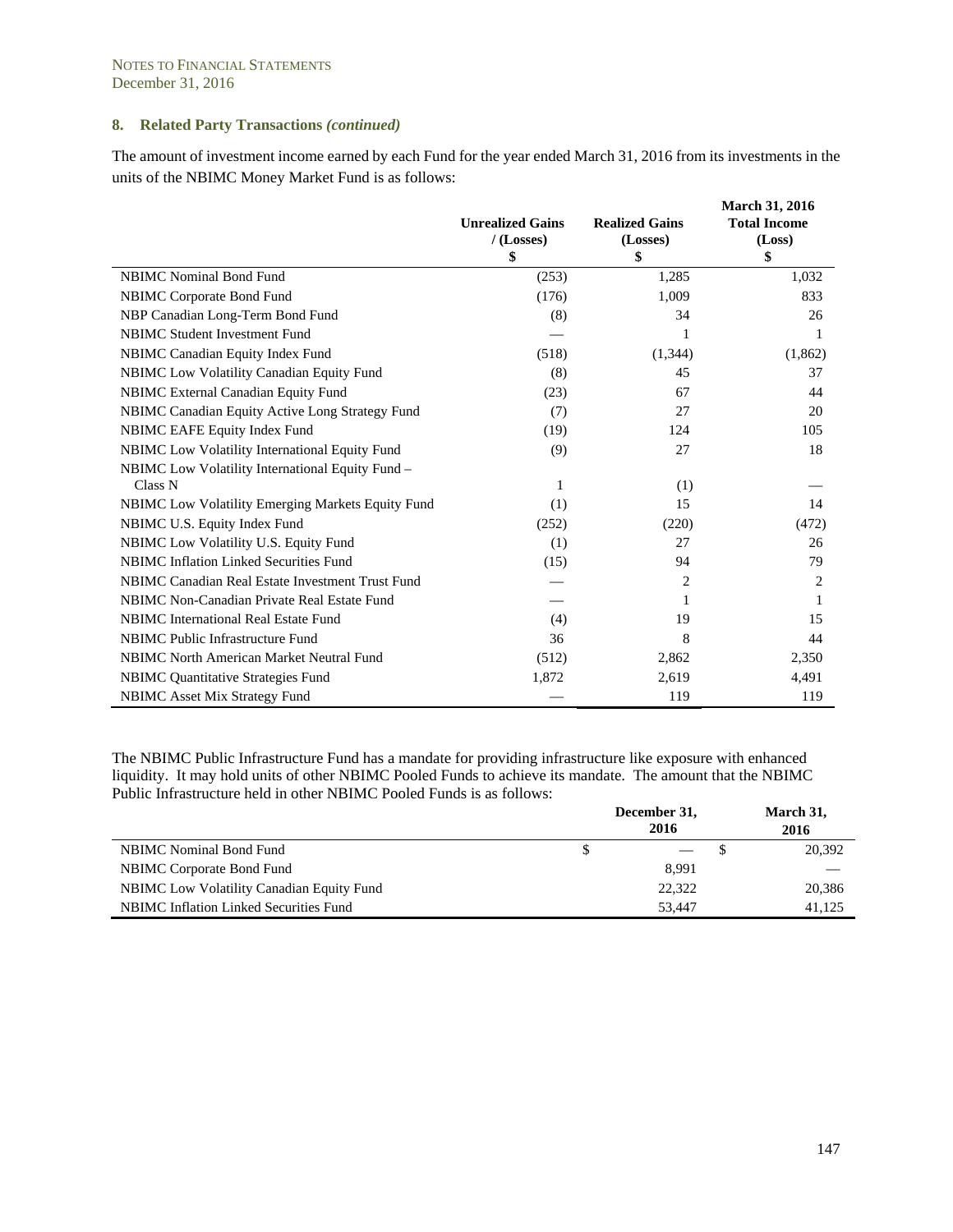The amount of investment income earned by the NBIMC Public Infrastructure Fund for the nine months ended December 31, 2016 from its ownership of other NBIMC Pooled Funds is as follows:

|                                                  | <b>Unrealized Gains</b><br>$/$ (Losses)<br>\$ | <b>Realized Gains</b><br>(Losses) | <b>December 31, 2016</b><br><b>Total Income</b><br>(Loss)<br>\$ |
|--------------------------------------------------|-----------------------------------------------|-----------------------------------|-----------------------------------------------------------------|
| <b>NBIMC</b> Nominal Bond Fund                   | (645)                                         | 1,590                             | 945                                                             |
| NBIMC Corporate Bond Fund                        | (103)                                         | (198)                             | (301)                                                           |
| <b>NBIMC</b> Low Volatility Canadian Equity Fund | 1,936                                         |                                   | 1,936                                                           |
| <b>NBIMC</b> Inflation Linked Securities Fund    | (178)                                         |                                   | (178)                                                           |

The amount of investment income earned by the NBIMC Public Infrastructure Fund for the year ended March 31, 2016 from its ownership of other NBIMC Pooled Funds is as follows:

|                                                  |                                         |                                   | <b>March 31, 2016</b>         |
|--------------------------------------------------|-----------------------------------------|-----------------------------------|-------------------------------|
|                                                  | <b>Unrealized Gains</b><br>$/$ (Losses) | <b>Realized Gains</b><br>(Losses) | <b>Total Income</b><br>(Loss) |
|                                                  |                                         | \$                                | <sup>\$</sup>                 |
| NBIMC Nominal Bond Fund                          | 645                                     | 664                               | 1,309                         |
| <b>NBIMC</b> Low Volatility Canadian Equity Fund | 128                                     |                                   | 128                           |
| <b>NBIMC</b> Inflation Linked Securities Fund    | 595                                     | __                                | 595                           |

Certain of the Funds may participate in an inter-fund collateral lending agreement *(see Note 4(a))*.

In addition, certain of the Funds participate in an internal securities lending program with the objective of enhancing portfolio returns. Under this program, a lending Fund may loan securities to a borrowing Fund in exchange for a market-based borrowing fee. The borrowing Fund has committed to repay the lending Fund equivalent securities or cash in the event that equivalent securities are not available. Securities on loan remain recorded as investments on the Statement of Financial Position.

The amount of internal securities lending revenue included in securities lending revenue in the Statements of Comprehensive Income (Loss) is as follows:

| <b>Fund</b>                                      |   | Nine months<br>ended<br>December 31,<br>2016 |   | Year ended<br>March 31,<br>2016 |
|--------------------------------------------------|---|----------------------------------------------|---|---------------------------------|
| NBIMC Canadian Equity Index Fund                 | S | 51                                           | S | 40                              |
| <b>NBIMC</b> Low Volatility Canadian Equity Fund |   | 134                                          |   | 54                              |
| NBIMC Canadian Equity Active Long Strategy Fund  |   | 44                                           |   | 12                              |
| NBIMC U.S. Equity Index Fund                     |   | 57                                           |   | 87                              |
| NBIMC Low Volatility U.S. Equity Fund            |   | 13                                           |   |                                 |
| NBIMC Canadian Real Estate Investment Trust Fund |   | 14                                           |   |                                 |
| NBIMC North American Market Neutral Fund         |   |                                              |   | 6                               |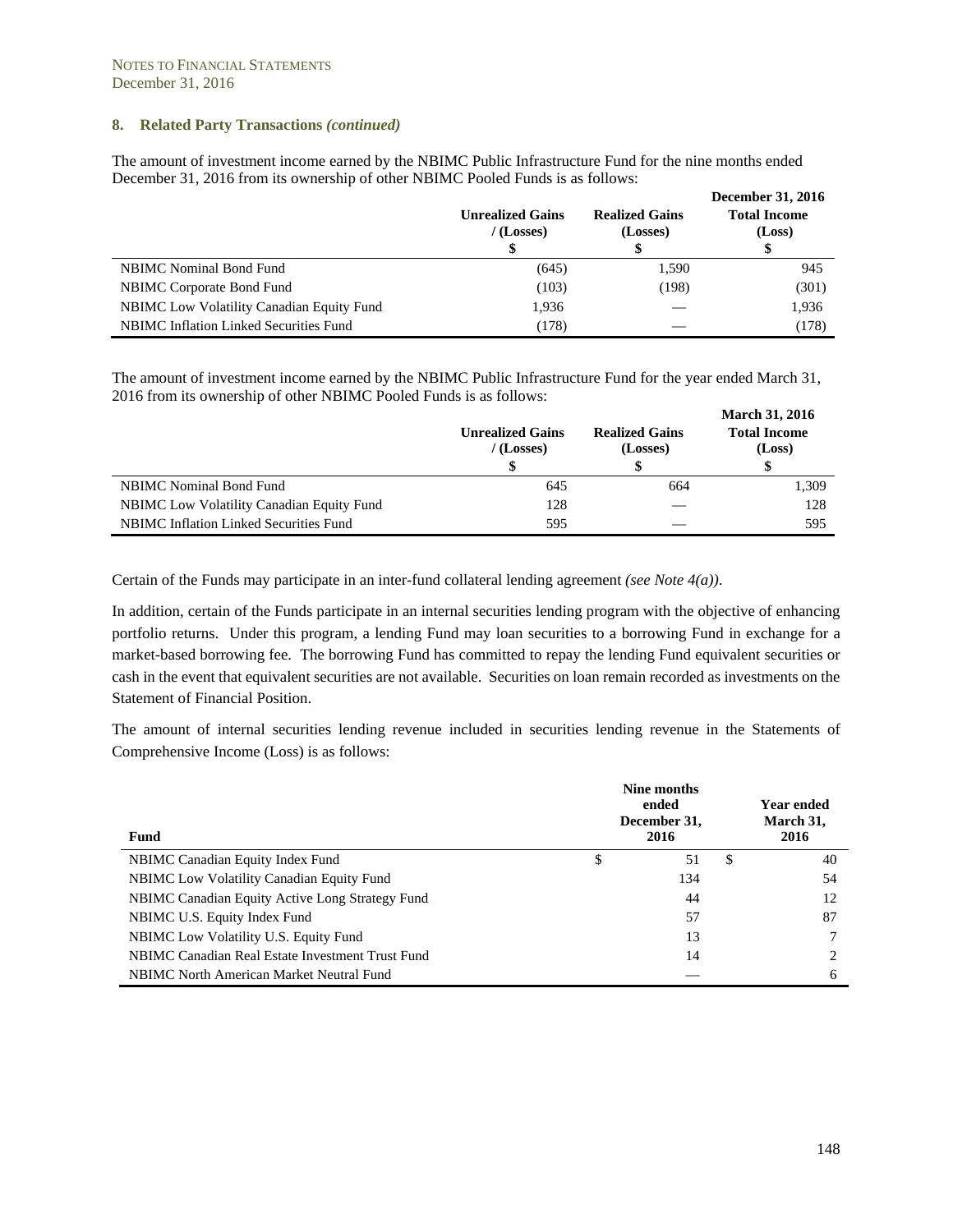The amount of internal securities lending borrowing costs included in transaction costs in the Statements of Comprehensive Income (Loss) is as follows:

| Fund                                          | Nine months<br>ended<br>December 31,<br>2016 | Year ended<br>March 31,<br>2016 |
|-----------------------------------------------|----------------------------------------------|---------------------------------|
| NBIMC North American Market Neutral Fund      |                                              | 50                              |
| <b>NBIMC</b> Quantitative Strategies Fund     | 193                                          | 158                             |
| NBIMC Quantitative Equity Strategic Beta Fund | 43                                           |                                 |

The fair value of total securities loaned (borrowed) internally that are included in investments in the Statement of Financial Position is as follows:

| Fund                                             |   | December 31,<br>2016 |   | March 31,<br>2016 |
|--------------------------------------------------|---|----------------------|---|-------------------|
| NBIMC Canadian Equity Index Fund                 | S | 24,621               | S | 25,800            |
| NBIMC Low Volatility Canadian Equity Fund        |   | 43,476               |   | 46,639            |
| NBIMC Canadian Equity Active Long Strategy Fund  |   | 10,167               |   | 5,339             |
| NBIMC U.S. Equity Index Fund                     |   | 29,393               |   | 28,432            |
| NBIMC Low Volatility U.S. Equity Fund            |   | 10,125               |   | 6,956             |
| NBIMC Canadian Real Estate Investment Trust Fund |   | 180                  |   |                   |
| NBIMC North American Market Neutral Fund         |   | (39, 744)            |   | (42,062)          |
| <b>NBIMC</b> Quantitative Strategies Fund        |   | (61, 621)            |   | (71, 104)         |
| NBIMC Quantitative Equity Strategic Beta Fund    |   | (16, 597)            |   |                   |

As investment manager serving the public sector, VIMC operates on a cost recovery basis. Costs such as securities custody fees, external investment management fees and other costs that are attributable to a specific client are charged directly to that client. Expenses incurred that pertain to the general operations of VIMC are allocated to each client on a prorata basis based on their total assets under management. VIMC does not charge management fees to the Funds. In certain circumstances, a Fund may incur expenses directly from external advisors such as legal fees in connection with the structuring of a private market investment. Such expenses are paid directly by the Fund in order to ensure that its investment performance can be measured accurately and are shown as an expense in the Statements of Comprehensive Income (Loss).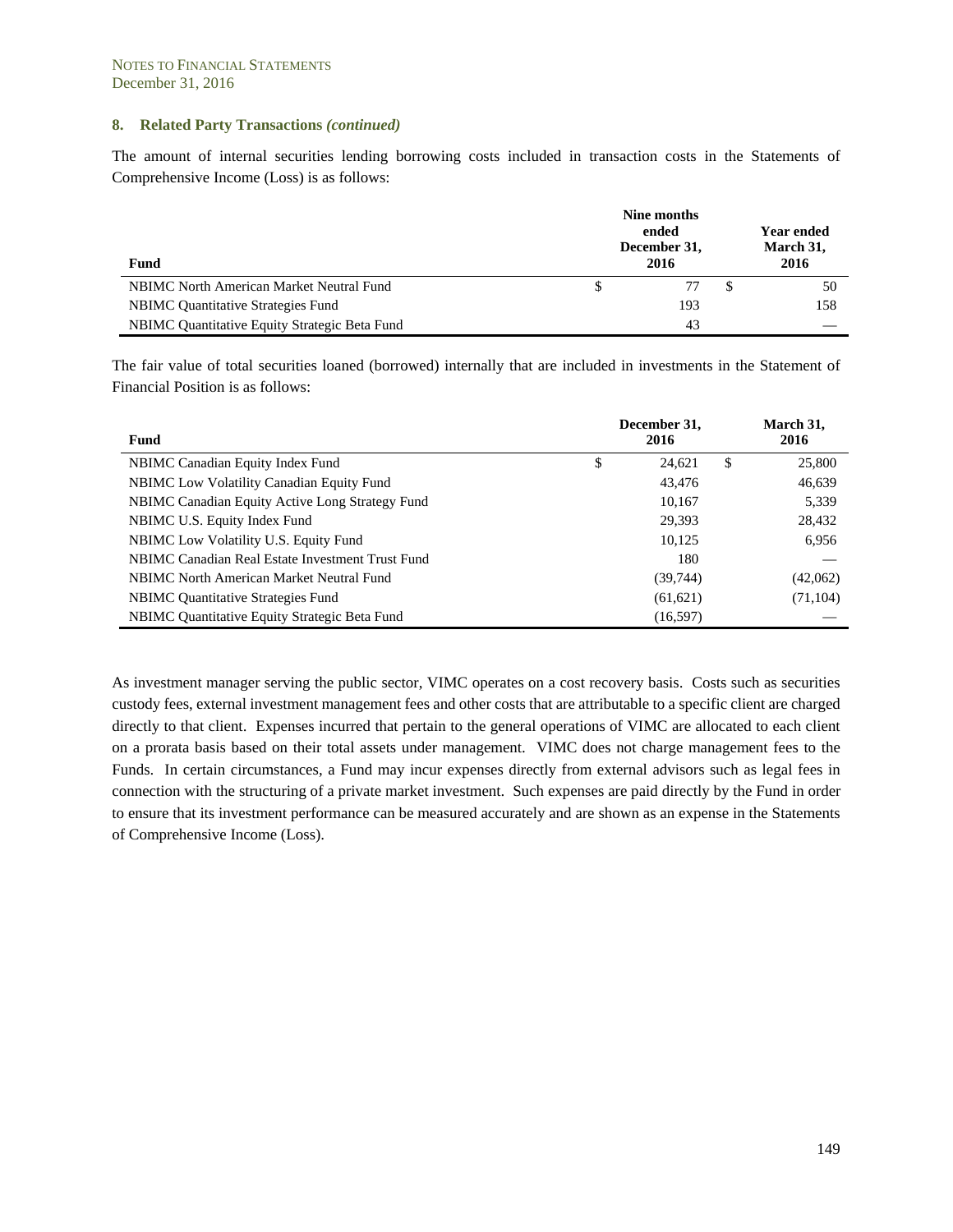#### **9. Interests in Other Entities**

#### (a) Interests in Subsidiaries

The NBIMC Canadian Real Estate Fund owns 100% of the common share capital of the following New Brunswickdomiciled unconsolidated entities that have been measured at FVTPL:

| <b>Name</b>        | <b>Nature and Purpose</b>                                                                                 | <b>Underlying Investments</b>                                                                                                                                     |
|--------------------|-----------------------------------------------------------------------------------------------------------|-------------------------------------------------------------------------------------------------------------------------------------------------------------------|
| NBIMC Realty Corp. | Pension fund realty corporation to hold<br>direct investments in real properties.                         | Diversified portfolio of industrial,<br>commercial, retail and multi-residential<br>properties.                                                                   |
| 649529 NB Corp.    | Pension fund realty corporation to hold an<br>indirect investment in commercial<br>properties.            | 14.08% limited partnership interest in a<br>fund investing in Canadian and primarily<br>Toronto commercial properties, with an<br>uncalled commitment of \$1,408. |
| 664877 NB Corp.    | Pension fund realty corporation to hold an<br>indirect investment in multi-residential<br>properties.     | 12.50% interest in an unincorporated<br>open-ended mutual fund trust with<br>investments in multi-residential properties<br>in major Canadian cities.             |
| 666660 NB Corp.    | Pension fund realty corporation to hold an<br>indirect investment in multi-residential<br>properties.     | 4.63% limited partnership interest in<br>multi-residential properties in major<br>Canadian cities.                                                                |
| 672858 NB Corp.    | Pension fund realty corporation to hold an<br>indirect investment in commercial<br>properties.            | 16.34% limited partnership interest in a<br>fund investing in Canadian and primarily<br>Toronto commercial properties, with an<br>uncalled commitment of \$8,357. |
| 676185 NB Corp.    | Pension fund realty corporation to hold an<br>indirect investment in retail properties.                   | 28.93% limited partnership interest in a<br>fund owning an interest in three separate<br>Canadian retail properties, with an<br>uncalled commitment of \$3,775.   |
| 676512 NB Corp.    | Pension fund realty corporation to hold an<br>indirect investment in office and<br>commercial properties. | 45.34% limited partnership interest in a<br>fund owning an interest in an office<br>property in Burnaby, BC.                                                      |

NBIMC Realty Corp. may enter into mortgage financing with a charge on the real properties pledged as security that is limited to no more than 50% of the fair value of the portfolio.

The NBIMC Private Equity Fund owns 100% of the common share capital of the following New Brunswick-domiciled unconsolidated entity that has been measured at FVTPL:

| <b>Name</b>     | <b>Nature and Purpose</b>       | <b>Underlying Investments</b>                                                                             |
|-----------------|---------------------------------|-----------------------------------------------------------------------------------------------------------|
| 683477 NB Corp. | Investment holding corporation. | 2.375% limited partnership interest in a<br>fund owning an 81% interest in a retail<br>services business. |